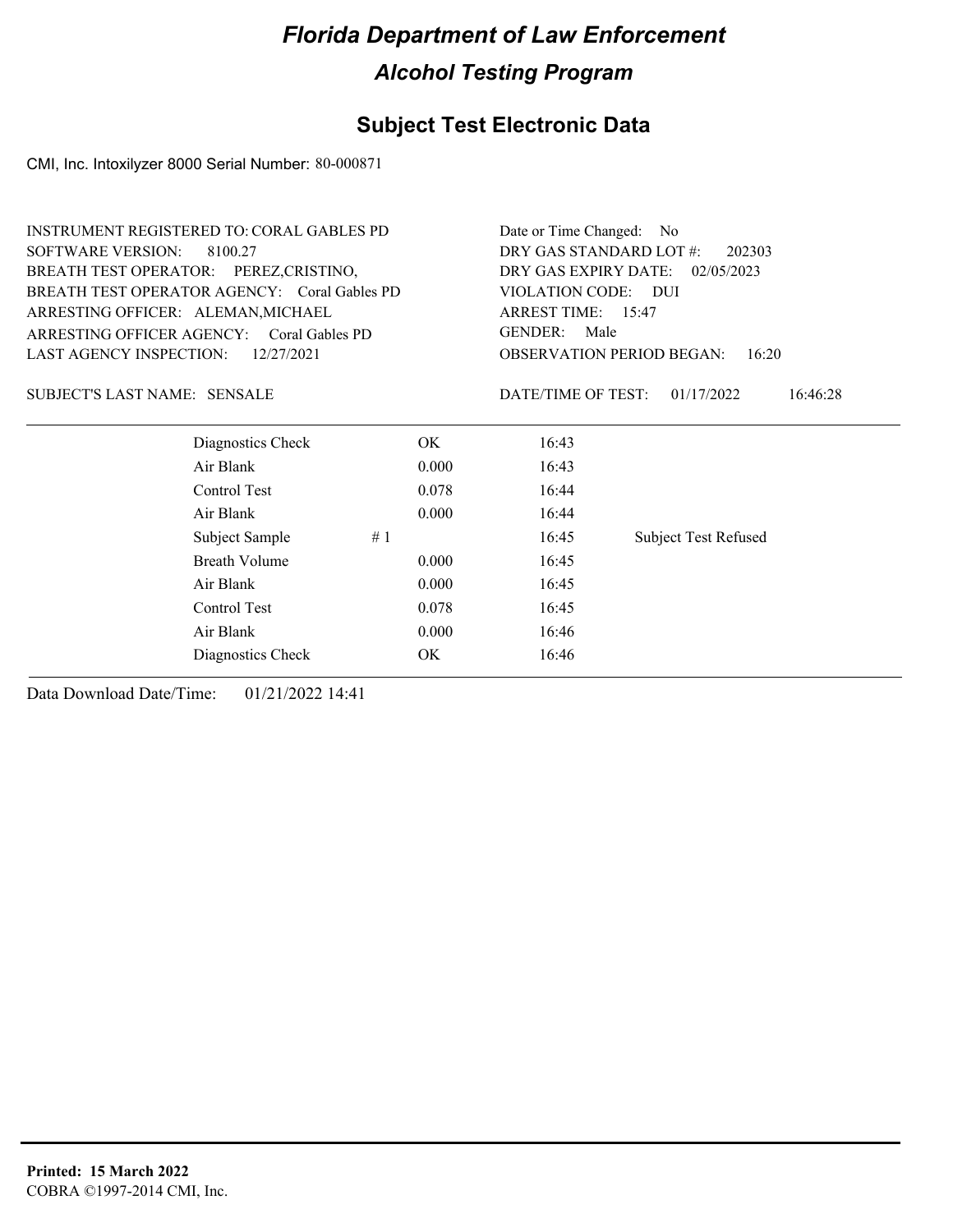### **Subject Test Electronic Data**

CMI, Inc. Intoxilyzer 8000 Serial Number: 80-000871

| <b>SOFTWARE VERSION:</b><br>DRY GAS STANDARD LOT #:<br>8100.27<br>202303<br>BREATH TEST OPERATOR: SMITH, DANIEL, A<br>DRY GAS EXPIRY DATE:<br>02/05/2023<br>BREATH TEST OPERATOR AGENCY: Coral Gables PD<br>VIOLATION CODE: DUI<br>ARREST TIME: 06:50<br>ARRESTING OFFICER: ALMONTE, W<br><b>GENDER:</b><br>Male<br>ARRESTING OFFICER AGENCY:<br>Miami-Dade PD<br><b>LAST AGENCY INSPECTION:</b><br><b>OBSERVATION PERIOD BEGAN:</b><br>12/27/2021<br>07:25<br>DATE/TIME OF TEST:<br><b>SUBJECT'S LAST NAME: FELIX</b><br>01/19/2022<br>07:54:11<br>Diagnostics Check<br>OK<br>07:51<br>Air Blank<br>0.000<br>07:51<br>Control Test<br>0.080<br>07:52<br>Air Blank<br>0.000<br>07:52<br><b>Subject Test Refused</b><br>Subject Sample<br>#1<br>07:52<br><b>Breath Volume</b><br>0.000<br>07:52<br>Air Blank<br>0.000<br>07:53<br>Control Test<br>0.079<br>07:53<br>Air Blank<br>0.000<br>07:54<br>OK<br>07:54<br>Diagnostics Check | <b>INSTRUMENT REGISTERED TO: CORAL GABLES PD</b> | Date or Time Changed: No |  |  |  |  |
|------------------------------------------------------------------------------------------------------------------------------------------------------------------------------------------------------------------------------------------------------------------------------------------------------------------------------------------------------------------------------------------------------------------------------------------------------------------------------------------------------------------------------------------------------------------------------------------------------------------------------------------------------------------------------------------------------------------------------------------------------------------------------------------------------------------------------------------------------------------------------------------------------------------------------------|--------------------------------------------------|--------------------------|--|--|--|--|
|                                                                                                                                                                                                                                                                                                                                                                                                                                                                                                                                                                                                                                                                                                                                                                                                                                                                                                                                    |                                                  |                          |  |  |  |  |
|                                                                                                                                                                                                                                                                                                                                                                                                                                                                                                                                                                                                                                                                                                                                                                                                                                                                                                                                    |                                                  |                          |  |  |  |  |
|                                                                                                                                                                                                                                                                                                                                                                                                                                                                                                                                                                                                                                                                                                                                                                                                                                                                                                                                    |                                                  |                          |  |  |  |  |
|                                                                                                                                                                                                                                                                                                                                                                                                                                                                                                                                                                                                                                                                                                                                                                                                                                                                                                                                    |                                                  |                          |  |  |  |  |
|                                                                                                                                                                                                                                                                                                                                                                                                                                                                                                                                                                                                                                                                                                                                                                                                                                                                                                                                    |                                                  |                          |  |  |  |  |
|                                                                                                                                                                                                                                                                                                                                                                                                                                                                                                                                                                                                                                                                                                                                                                                                                                                                                                                                    |                                                  |                          |  |  |  |  |
|                                                                                                                                                                                                                                                                                                                                                                                                                                                                                                                                                                                                                                                                                                                                                                                                                                                                                                                                    |                                                  |                          |  |  |  |  |
|                                                                                                                                                                                                                                                                                                                                                                                                                                                                                                                                                                                                                                                                                                                                                                                                                                                                                                                                    |                                                  |                          |  |  |  |  |
|                                                                                                                                                                                                                                                                                                                                                                                                                                                                                                                                                                                                                                                                                                                                                                                                                                                                                                                                    |                                                  |                          |  |  |  |  |
|                                                                                                                                                                                                                                                                                                                                                                                                                                                                                                                                                                                                                                                                                                                                                                                                                                                                                                                                    |                                                  |                          |  |  |  |  |
|                                                                                                                                                                                                                                                                                                                                                                                                                                                                                                                                                                                                                                                                                                                                                                                                                                                                                                                                    |                                                  |                          |  |  |  |  |
|                                                                                                                                                                                                                                                                                                                                                                                                                                                                                                                                                                                                                                                                                                                                                                                                                                                                                                                                    |                                                  |                          |  |  |  |  |
|                                                                                                                                                                                                                                                                                                                                                                                                                                                                                                                                                                                                                                                                                                                                                                                                                                                                                                                                    |                                                  |                          |  |  |  |  |
|                                                                                                                                                                                                                                                                                                                                                                                                                                                                                                                                                                                                                                                                                                                                                                                                                                                                                                                                    |                                                  |                          |  |  |  |  |
|                                                                                                                                                                                                                                                                                                                                                                                                                                                                                                                                                                                                                                                                                                                                                                                                                                                                                                                                    |                                                  |                          |  |  |  |  |
|                                                                                                                                                                                                                                                                                                                                                                                                                                                                                                                                                                                                                                                                                                                                                                                                                                                                                                                                    |                                                  |                          |  |  |  |  |
|                                                                                                                                                                                                                                                                                                                                                                                                                                                                                                                                                                                                                                                                                                                                                                                                                                                                                                                                    |                                                  |                          |  |  |  |  |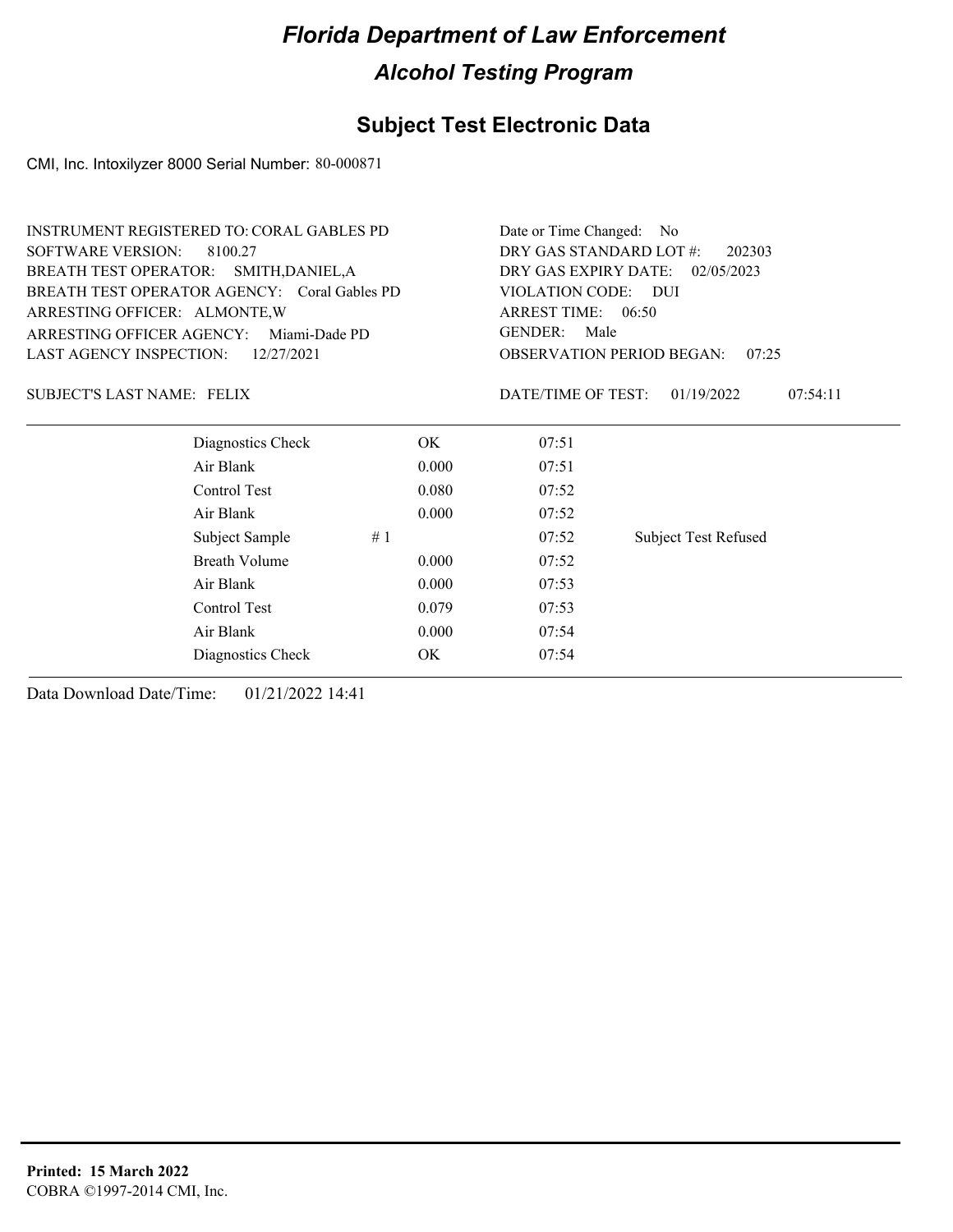### **Subject Test Electronic Data**

CMI, Inc. Intoxilyzer 8000 Serial Number: 80-000871

| <b>INSTRUMENT REGISTERED TO: CORAL GABLES PD</b> |       | Date or Time Changed: No                  |                             |  |
|--------------------------------------------------|-------|-------------------------------------------|-----------------------------|--|
| <b>SOFTWARE VERSION:</b><br>8100.27              |       | DRY GAS STANDARD LOT #:<br>202303         |                             |  |
| BREATH TEST OPERATOR: RIVERA QUINONES, IGNACIO,  |       | DRY GAS EXPIRY DATE:<br>02/05/2023        |                             |  |
| BREATH TEST OPERATOR AGENCY: Coral Gables PD     |       | <b>VIOLATION CODE:</b>                    | <b>DUI</b>                  |  |
| ARRESTING OFFICER: CABELLO, OSWALDO              |       | ARREST TIME: 21:25                        |                             |  |
| ARRESTING OFFICER AGENCY: Coral Gables PD        |       | <b>GENDER:</b><br>Male                    |                             |  |
| LAST AGENCY INSPECTION:<br>01/21/2022            |       | <b>OBSERVATION PERIOD BEGAN:</b><br>22:01 |                             |  |
| SUBJECT'S LAST NAME: BROWN                       |       | DATE/TIME OF TEST:                        | 01/28/2022<br>22:30:11      |  |
| Diagnostics Check                                | OK.   | 22:26                                     |                             |  |
| Air Blank                                        | 0.000 | 22:27                                     |                             |  |
| Control Test                                     | 0.079 | 22:27                                     |                             |  |
| Air Blank                                        | 0.000 | 22:28                                     |                             |  |
| Subject Sample                                   | #1    | 22:28                                     | <b>Subject Test Refused</b> |  |
| <b>Breath Volume</b>                             | 0.000 | 22:28                                     |                             |  |
| Air Blank                                        | 0.000 | 22:29                                     |                             |  |
| Control Test                                     | 0.079 | 22:29                                     |                             |  |
| Air Blank                                        | 0.000 | 22:30                                     |                             |  |
| Diagnostics Check                                | OK.   | 22:30                                     |                             |  |
|                                                  |       |                                           |                             |  |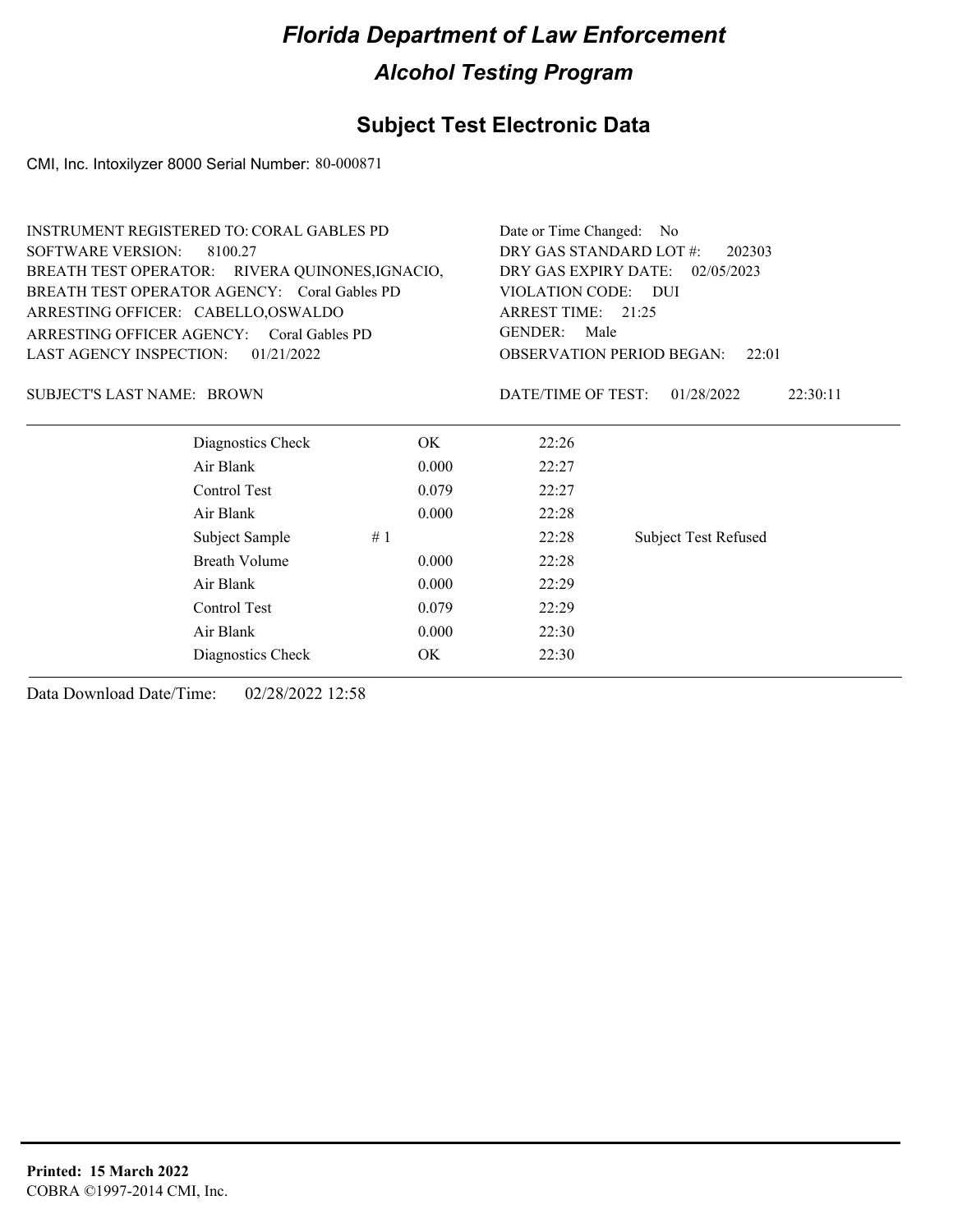### **Subject Test Electronic Data**

CMI, Inc. Intoxilyzer 8000 Serial Number: 80-000875

| INSTRUMENT REGISTERED TO: CALHOUN COUNTY SO | Date or Time Changed: No               |
|---------------------------------------------|----------------------------------------|
| SOFTWARE VERSION: 8100.27                   | DRY GAS STANDARD LOT $\#$ : 1482048    |
| BREATH TEST OPERATOR: SOLOMON, JEREMY, R    | DRY GAS EXPIRY DATE: 04/21/2024        |
| BREATH TEST OPERATOR AGENCY: FHP Troop A    | VIOLATION CODE: DUI                    |
| ARRESTING OFFICER: CESSNA, JOHN             | ARREST TIME: 01:00                     |
| ARRESTING OFFICER AGENCY: Calhoun County SO | GENDER: Male                           |
| LAST AGENCY INSPECTION: $01/07/2022$        | <b>OBSERVATION PERIOD BEGAN: 01:14</b> |

#### CASTLEBERRY SUBJECT'S LAST NAME: DATE/TIME OF TEST:

DATE/TIME OF TEST: 01/29/2022 02:49:29

| Diagnostics Check    |    | OK    | 02:40 |  |
|----------------------|----|-------|-------|--|
| Air Blank            |    | 0.000 | 02:40 |  |
| Control Test         |    | 0.081 | 02:40 |  |
| Air Blank            |    | 0.000 | 02:41 |  |
| Subject Sample       | #1 | 0.159 | 02:43 |  |
| <b>Breath Volume</b> |    | 1.738 | 02:43 |  |
| Air Blank            |    | 0.000 | 02:43 |  |
| Air Blank            |    | 0.000 | 02:45 |  |
| Subject Sample       | #2 | 0.144 | 02:47 |  |
| <b>Breath Volume</b> |    | 1.312 | 02:47 |  |
| Air Blank            |    | 0.000 | 02:48 |  |
| Control Test         |    | 0.082 | 02:48 |  |
| Air Blank            |    | 0.000 | 02:49 |  |
| Diagnostics Check    |    | OK    | 02:49 |  |
|                      |    |       |       |  |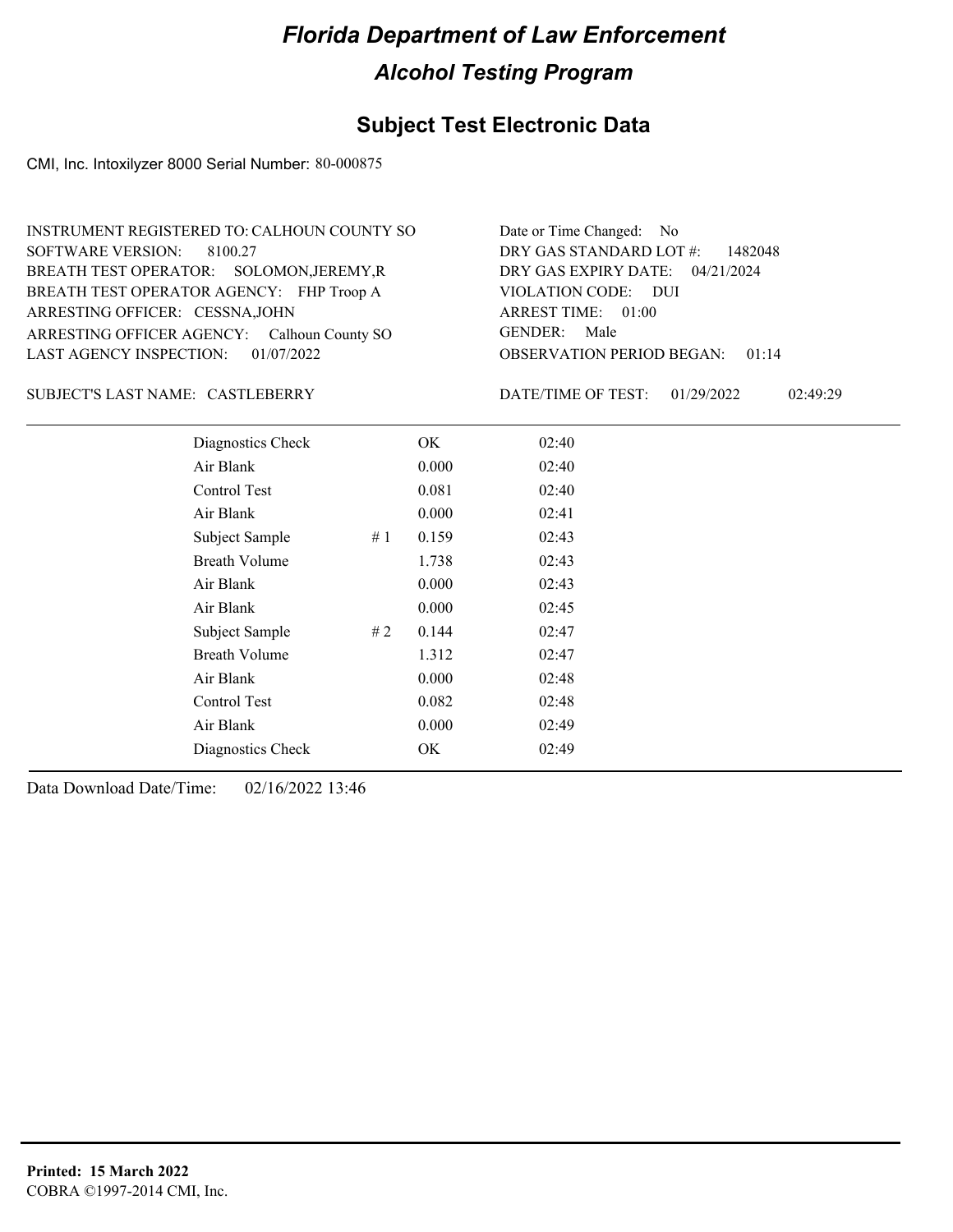#### **Subject Test Electronic Data**

CMI, Inc. Intoxilyzer 8000 Serial Number: 80-000880

ARRESTING OFFICER AGENCY: Aventura PD GENDER: BREATH TEST OPERATOR AGENCY: Aventura PD VIOLATION CODE: SOFTWARE VERSION: 8100.27 ARRESTING OFFICER: PEREZ,EMILIO BREATH TEST OPERATOR: BONVILLE,CHASE,J LAST AGENCY INSPECTION: 01/12/2022 INSTRUMENT REGISTERED TO: MIAMI-DADE PD

OBSERVATION PERIOD BEGAN: 14:13 VIOLATION CODE: DUI ARREST TIME: 13:59 04/05/2022 DRY GAS EXPIRY DATE: 05620080A1 DRY GAS STANDARD LOT #: Date or Time Changed: No GENDER: Female

PURIFOYE SUBJECT'S LAST NAME: DATE/TIME OF TEST:

DATE/TIME OF TEST: 01/13/2022 14:40:30

| Diagnostics Check    |    | OK.   | 14:33 |                           |
|----------------------|----|-------|-------|---------------------------|
| Air Blank            |    | 0.000 | 14:34 |                           |
| Control Test         |    | 0.078 | 14:34 |                           |
| Air Blank            |    | 0.000 | 14:35 |                           |
| Subject Sample       | #1 | 0.211 | 14:36 |                           |
| <b>Breath Volume</b> |    | 1.914 | 14:36 |                           |
| Air Blank            |    | 0.000 | 14:36 |                           |
| Air Blank            |    | 0.000 | 14:38 |                           |
| Subject Sample       | #2 | 0.209 | 14:38 |                           |
| <b>Breath Volume</b> |    | 1.402 | 14:38 |                           |
| Air Blank            |    | 0.000 | 14:39 |                           |
| Control Test         |    | 0.074 | 14:39 | Control Outside Tolerance |
| Air Blank            |    | 0.000 | 14:40 |                           |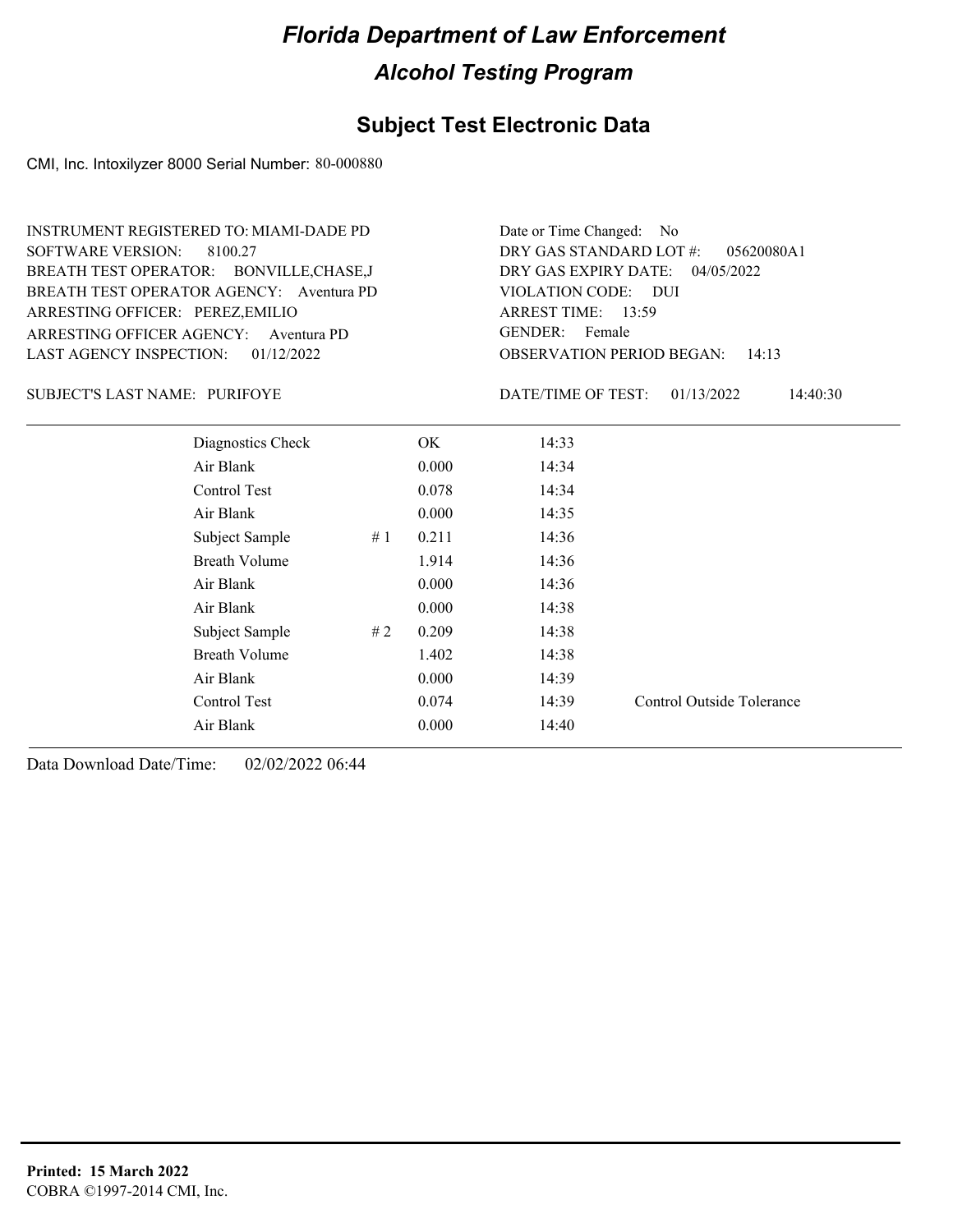#### **Subject Test Electronic Data**

CMI, Inc. Intoxilyzer 8000 Serial Number: 80-000880

ARRESTING OFFICER AGENCY: Aventura PD GENDER: BREATH TEST OPERATOR AGENCY: Aventura PD VIOLATION CODE: SOFTWARE VERSION: 8100.27 ARRESTING OFFICER: PEREZ,EMILIO BREATH TEST OPERATOR: BONVILLE,CHASE,J LAST AGENCY INSPECTION: 01/12/2022 INSTRUMENT REGISTERED TO: MIAMI-DADE PD

OBSERVATION PERIOD BEGAN: 14:13 VIOLATION CODE: DUI ARREST TIME: 13:59 04/05/2022 DRY GAS EXPIRY DATE: 05620080A1 DRY GAS STANDARD LOT #: Date or Time Changed: No GENDER: Female

#### PURIFOYE SUBJECT'S LAST NAME: DATE/TIME OF TEST:

DATE/TIME OF TEST: 01/13/2022 14:50:46

| Diagnostics Check    |    | OK    | 14:44 |                           |
|----------------------|----|-------|-------|---------------------------|
| Air Blank            |    | 0.000 | 14:44 |                           |
| Control Test         |    | 0.077 | 14:44 |                           |
| Air Blank            |    | 0.000 | 14:45 |                           |
| Subject Sample       | #1 | 0.194 | 14:46 |                           |
| <b>Breath Volume</b> |    | 2.257 | 14:46 |                           |
| Air Blank            |    | 0.000 | 14:47 |                           |
| Air Blank            |    | 0.000 | 14:48 |                           |
| Subject Sample       | #2 | 0.211 | 14:49 |                           |
| <b>Breath Volume</b> |    | 2.593 | 14:49 |                           |
| Air Blank            |    | 0.000 | 14:49 |                           |
| Control Test         |    | 0.074 | 14:50 | Control Outside Tolerance |
| Air Blank            |    | 0.000 | 14:50 |                           |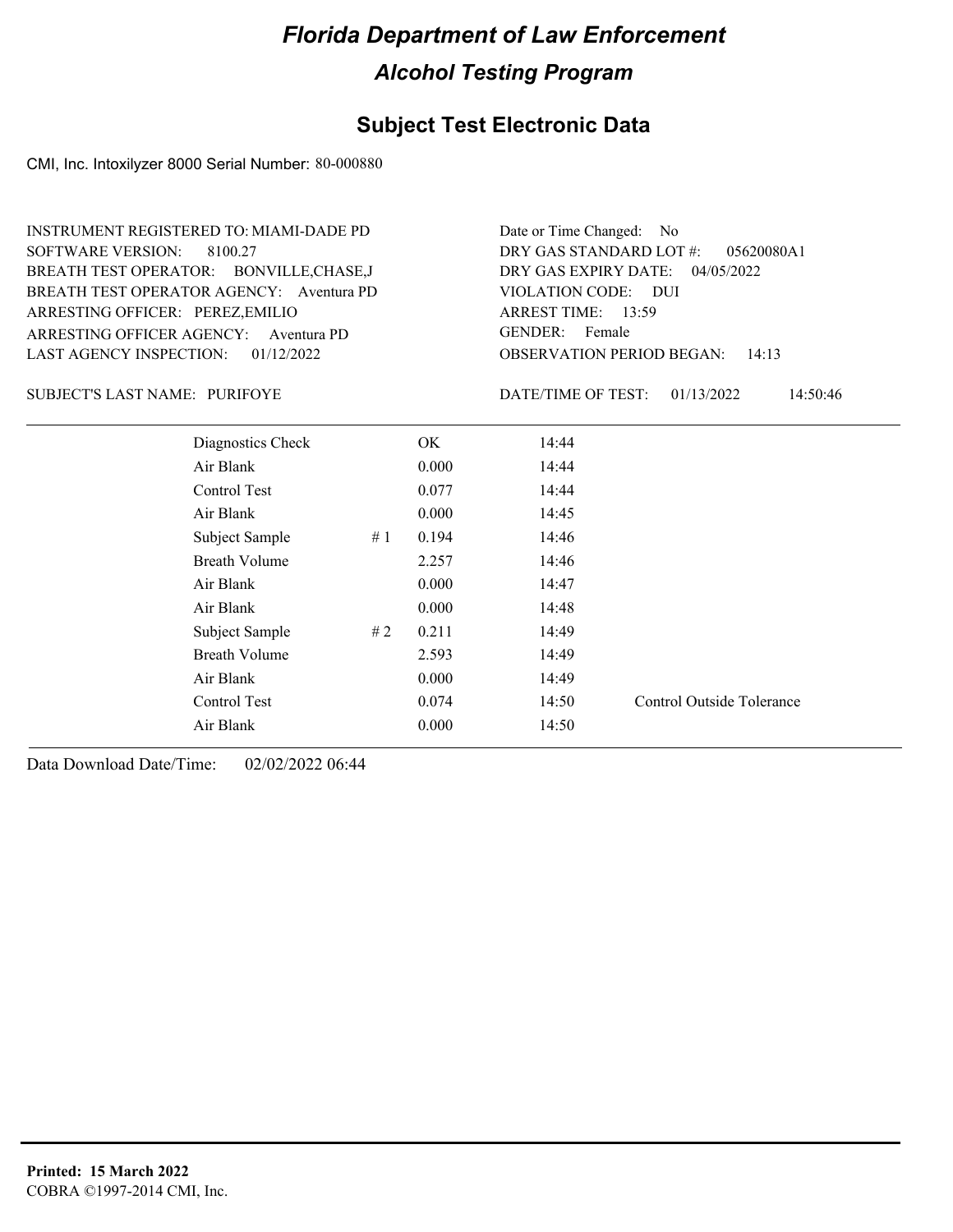#### **Subject Test Electronic Data**

CMI, Inc. Intoxilyzer 8000 Serial Number: 80-000880

ARRESTING OFFICER AGENCY: Aventura PD GENDER: BREATH TEST OPERATOR AGENCY: Aventura PD VIOLATION CODE: SOFTWARE VERSION: 8100.27 ARRESTING OFFICER: PEREZ,EMILIO BREATH TEST OPERATOR: BONVILLE,CHASE,M LAST AGENCY INSPECTION: 01/12/2022 INSTRUMENT REGISTERED TO: MIAMI-DADE PD

OBSERVATION PERIOD BEGAN: 14:13 VIOLATION CODE: DUI ARREST TIME: 13:59 04/05/2022 DRY GAS EXPIRY DATE: 05620080A1 DRY GAS STANDARD LOT #: Date or Time Changed: No GENDER: Female

PURIFOYE SUBJECT'S LAST NAME: DATE/TIME OF TEST:

DATE/TIME OF TEST: 01/13/2022 15:00:19

| Diagnostics Check    |    | OK    | 14:53 |
|----------------------|----|-------|-------|
| Air Blank            |    | 0.000 | 14:53 |
| Control Test         |    | 0.077 | 14:53 |
| Air Blank            |    | 0.000 | 14:54 |
| Subject Sample       | #1 | 0.211 | 14:55 |
| <b>Breath Volume</b> |    | 2.285 | 14:55 |
| Air Blank            |    | 0.000 | 14:55 |
| Air Blank            |    | 0.000 | 14:57 |
| Subject Sample       | #2 | 0.206 | 14:58 |
| <b>Breath Volume</b> |    | 2.789 | 14:58 |
| Air Blank            |    | 0.000 | 14:59 |
| <b>Control Test</b>  |    | 0.075 | 14:59 |
| Air Blank            |    | 0.000 | 15:00 |
| Diagnostics Check    |    | OK    | 15:00 |
|                      |    |       |       |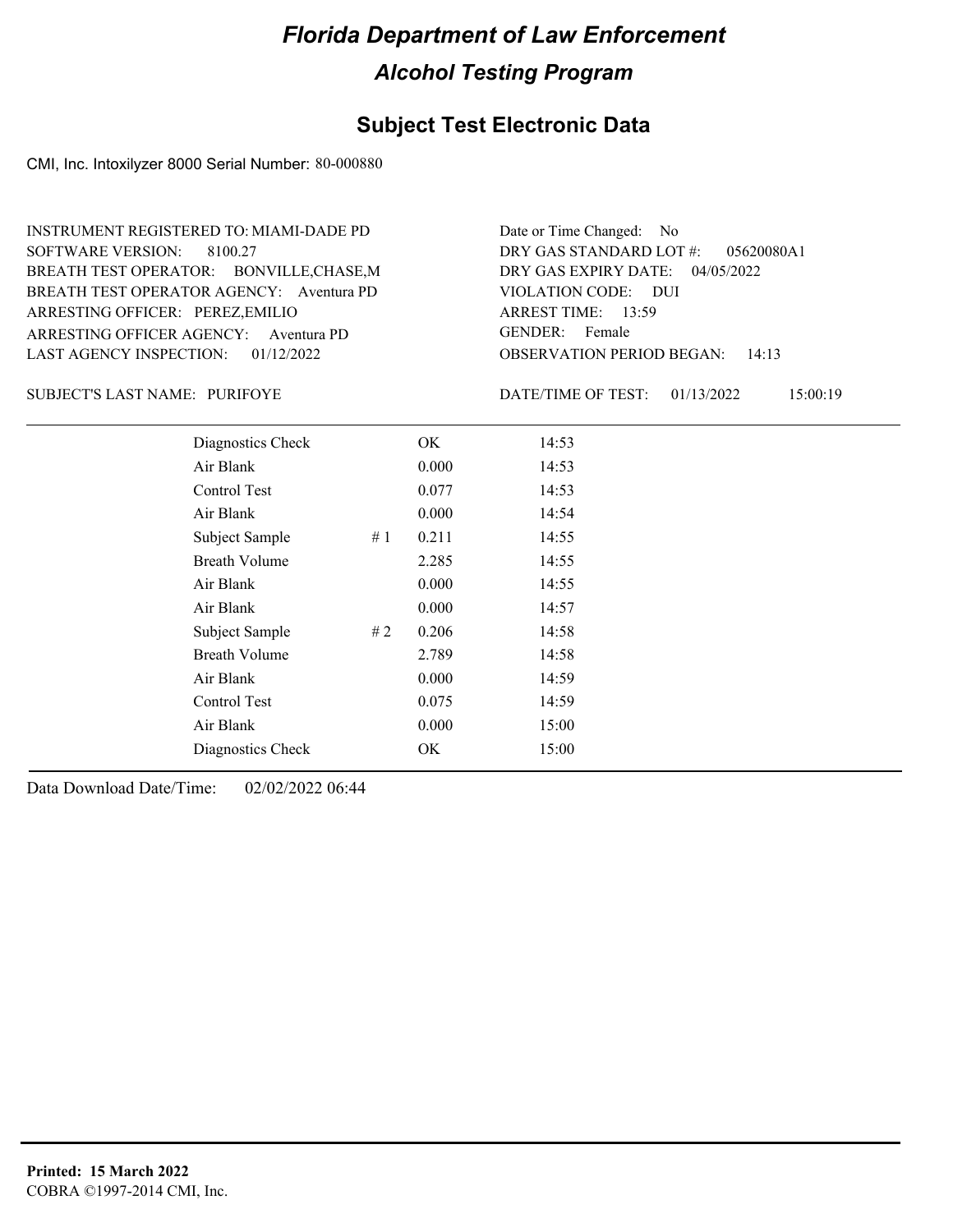### **Subject Test Electronic Data**

CMI, Inc. Intoxilyzer 8000 Serial Number: 80-000880

| <b>INSTRUMENT REGISTERED TO: MIAMI-DADE PD</b>    |       | Date or Time Changed: No                  |                             |  |  |
|---------------------------------------------------|-------|-------------------------------------------|-----------------------------|--|--|
| <b>SOFTWARE VERSION:</b><br>8100.27               |       | DRY GAS STANDARD LOT #:<br>05620080A1     |                             |  |  |
| BREATH TEST OPERATOR: KONETZ, JONATHAN, D         |       | DRY GAS EXPIRY DATE: 04/05/2022           |                             |  |  |
| BREATH TEST OPERATOR AGENCY: Sunny Isles Beach PD |       | VIOLATION CODE: DUI<br>ARREST TIME: 23:40 |                             |  |  |
| ARRESTING OFFICER: RIVACOBA,LAY                   |       |                                           |                             |  |  |
| ARRESTING OFFICER AGENCY: Golden Beach PD         |       | <b>GENDER:</b><br>Male                    |                             |  |  |
| LAST AGENCY INSPECTION:<br>01/12/2022             |       | <b>OBSERVATION PERIOD BEGAN:</b><br>01:10 |                             |  |  |
| SUBJECT'S LAST NAME: BARRIOS                      |       | DATE/TIME OF TEST:                        | 01:58:22<br>01/19/2022      |  |  |
| Diagnostics Check                                 | OK.   | 01:55                                     |                             |  |  |
| Air Blank                                         | 0.000 | 01:55                                     |                             |  |  |
| Control Test                                      | 0.079 | 01:56                                     |                             |  |  |
| Air Blank                                         | 0.000 | 01:56                                     |                             |  |  |
| Subject Sample                                    | #1    | 01:57                                     | <b>Subject Test Refused</b> |  |  |
| <b>Breath Volume</b>                              | 0.000 | 01:57                                     |                             |  |  |
| Air Blank                                         | 0.000 | 01:57                                     |                             |  |  |
| Control Test                                      | 0.079 | 01:57                                     |                             |  |  |
| Air Blank                                         | 0.000 | 01:58                                     |                             |  |  |
| Diagnostics Check                                 | OK    | 01:58                                     |                             |  |  |
|                                                   |       |                                           |                             |  |  |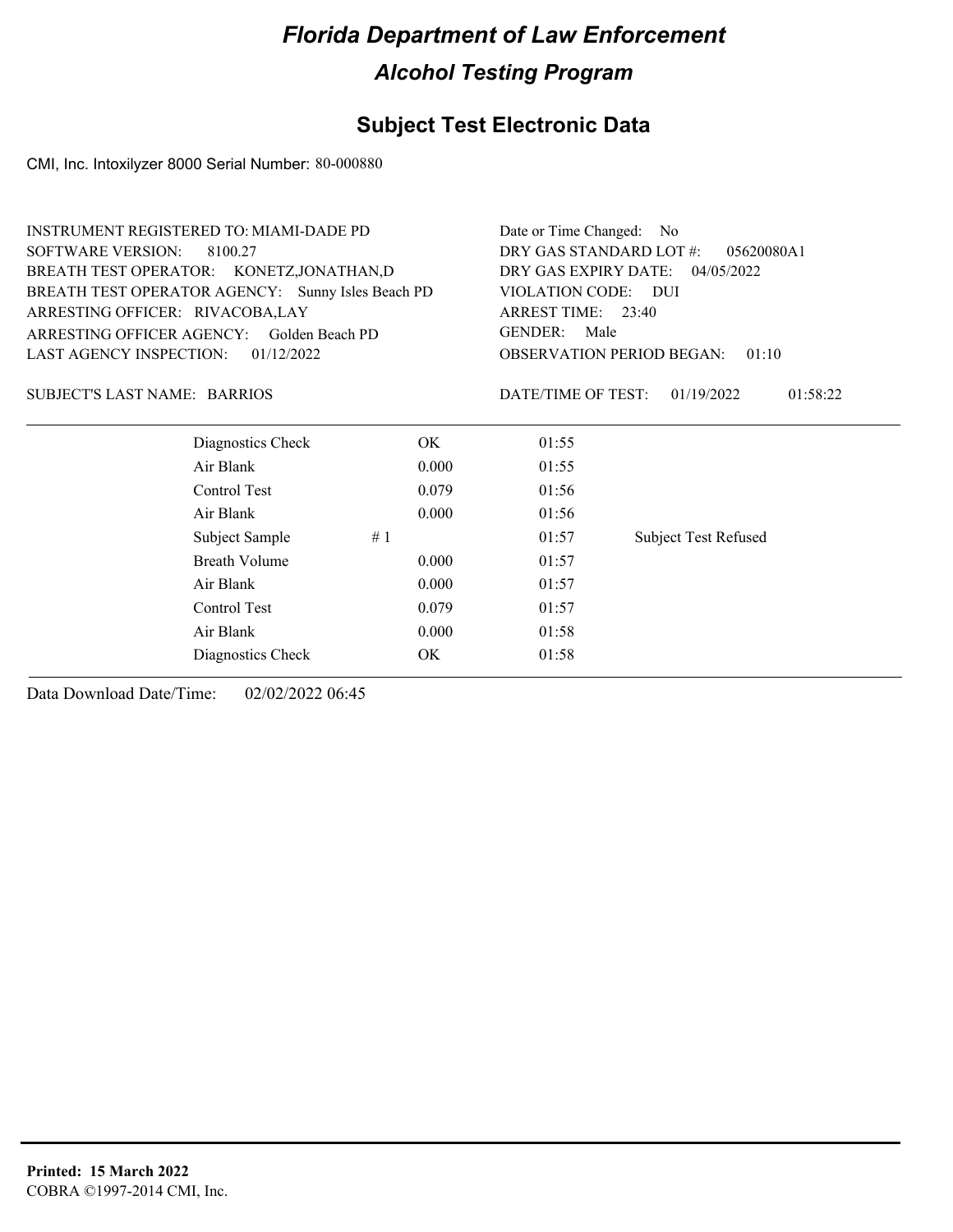### **Subject Test Electronic Data**

CMI, Inc. Intoxilyzer 8000 Serial Number: 80-000882

| <b>INSTRUMENT REGISTERED TO: MIAMI-DADE PD</b> |               | Date or Time Changed: No                               |                             |  |  |
|------------------------------------------------|---------------|--------------------------------------------------------|-----------------------------|--|--|
| <b>SOFTWARE VERSION:</b><br>8100.27            |               | DRY GAS STANDARD LOT #:                                | 05620080A1                  |  |  |
| BREATH TEST OPERATOR: FLORIAN, ROLANDO, I      |               | DRY GAS EXPIRY DATE: 04/05/2022<br>VIOLATION CODE: DUI |                             |  |  |
| BREATH TEST OPERATOR AGENCY: MIAMI-DADE PD     |               |                                                        |                             |  |  |
| ARRESTING OFFICER: FLORIAN, ROLANDO            |               | ARREST TIME: 20:57                                     |                             |  |  |
| ARRESTING OFFICER AGENCY:                      | MIAMI-DADE PD | <b>GENDER:</b><br>Male                                 |                             |  |  |
| <b>LAST AGENCY INSPECTION:</b><br>01/06/2022   |               | <b>OBSERVATION PERIOD BEGAN:</b><br>20:56              |                             |  |  |
| SUBJECT'S LAST NAME: FERNANDEZ                 |               | DATE/TIME OF TEST:                                     | 01/08/2022<br>21:24:25      |  |  |
| Diagnostics Check                              | OK.           | 21:21                                                  |                             |  |  |
| Air Blank                                      | 0.000         | 21:22                                                  |                             |  |  |
| Control Test                                   | 0.080         | 21:22                                                  |                             |  |  |
| Air Blank                                      | 0.000         | 21:22                                                  |                             |  |  |
| Subject Sample                                 | #1            | 21:23                                                  | <b>Subject Test Refused</b> |  |  |
| <b>Breath Volume</b>                           | 0.000         | 21:23                                                  |                             |  |  |
| Air Blank                                      | 0.000         | 21:23                                                  |                             |  |  |
| Control Test                                   | 0.080         | 21:23                                                  |                             |  |  |
| Air Blank                                      | 0.000         | 21:24                                                  |                             |  |  |
| Diagnostics Check                              | OK            | 21:24                                                  |                             |  |  |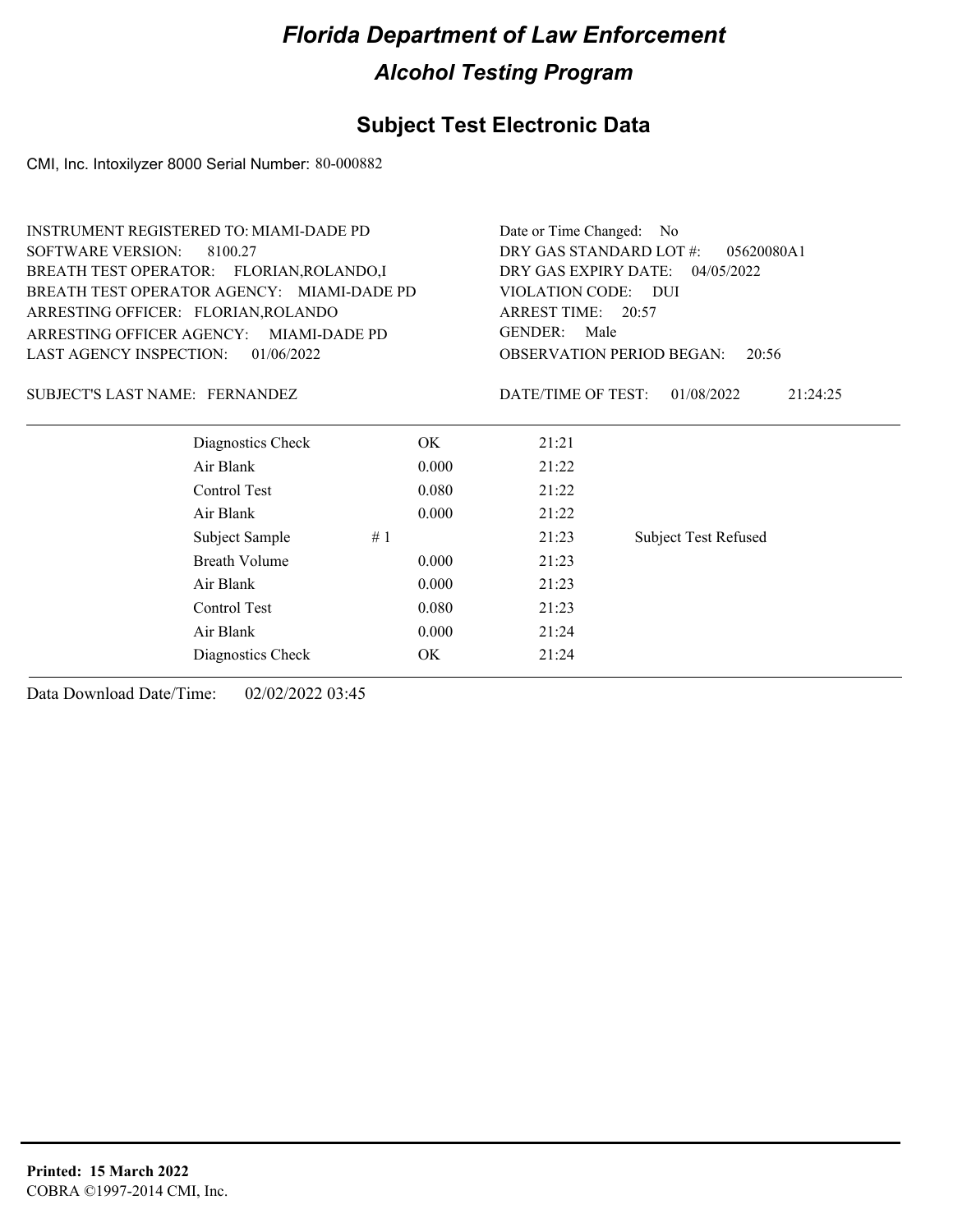#### **Subject Test Electronic Data**

CMI, Inc. Intoxilyzer 8000 Serial Number: 80-000882

ARRESTING OFFICER AGENCY: GENDER: MIAMI-DADE PD BREATH TEST OPERATOR AGENCY: MIAMI-DADE PD VIOLATION CODE: SOFTWARE VERSION: ARRESTING OFFICER: LOUBRIEL,YARIXALYNE BREATH TEST OPERATOR: GIL,ALEJANDRO,A LAST AGENCY INSPECTION: 01/06/2022 8100.27 INSTRUMENT REGISTERED TO: MIAMI-DADE PD

OBSERVATION PERIOD BEGAN: 20:09 VIOLATION CODE: DUI ARREST TIME: 19:20 04/05/2022 DRY GAS EXPIRY DATE: 05620080A1 DRY GAS STANDARD LOT #: Date or Time Changed: Yes GENDER: Male

TRUJILLO-CASTILLO SUBJECT'S LAST NAME: DATE/TIME OF TEST:

DATE/TIME OF TEST: 01/16/2022 20:39:09

| Diagnostics Check    |    | OK    | 20:33 |  |
|----------------------|----|-------|-------|--|
| Air Blank            |    | 0.000 | 20:33 |  |
| Control Test         |    | 0.080 | 20:33 |  |
| Air Blank            |    | 0.000 | 20:34 |  |
| Subject Sample       | #1 | 0.108 | 20:34 |  |
| <b>Breath Volume</b> |    | 2.722 | 20:34 |  |
| Air Blank            |    | 0.000 | 20:35 |  |
| Air Blank            |    | 0.000 | 20:37 |  |
| Subject Sample       | #2 | 0.107 | 20:37 |  |
| <b>Breath Volume</b> |    | 2.988 | 20:37 |  |
| Air Blank            |    | 0.000 | 20:38 |  |
| Control Test         |    | 0.080 | 20:38 |  |
| Air Blank            |    | 0.000 | 20:39 |  |
| Diagnostics Check    |    | OK    | 20:39 |  |
|                      |    |       |       |  |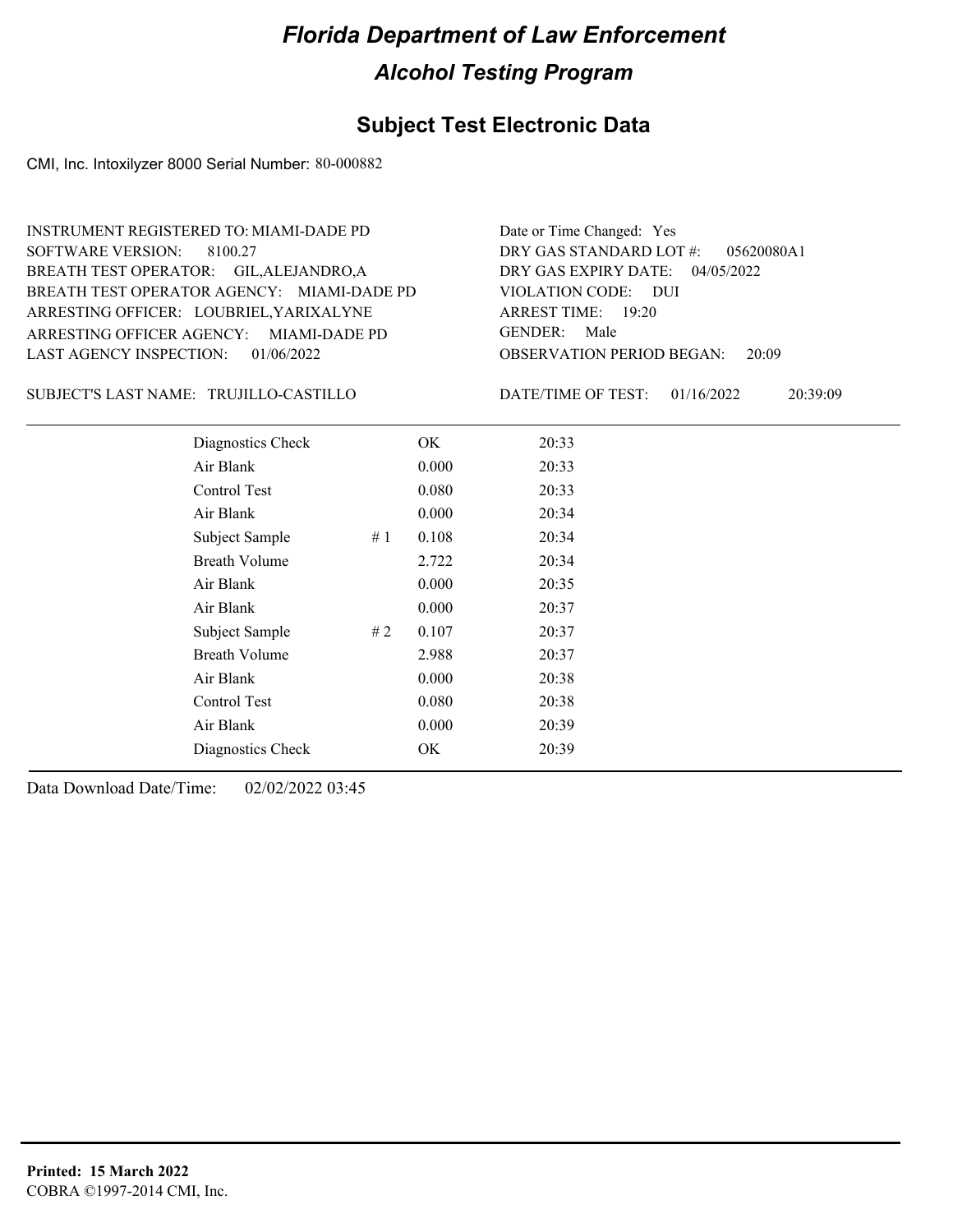#### **Subject Test Electronic Data**

CMI, Inc. Intoxilyzer 8000 Serial Number: 80-000882

ARRESTING OFFICER AGENCY: GENDER: MIAMI-DADE PD BREATH TEST OPERATOR AGENCY: MIAMI-DADE PD VIOLATION CODE: SOFTWARE VERSION: 8100.27 ARRESTING OFFICER: DE LEON, SERGIO BREATH TEST OPERATOR: OCEGUERA,YASMANI, LAST AGENCY INSPECTION: 01/06/2022 INSTRUMENT REGISTERED TO: MIAMI-DADE PD

OBSERVATION PERIOD BEGAN: 20:00 VIOLATION CODE: DUI ARREST TIME: 19:45 04/05/2022 DRY GAS EXPIRY DATE: 05620080A1 DRY GAS STANDARD LOT #: Date or Time Changed: No GENDER: Male

SUBJECT'S LAST NAME: DOMAS BORGES DATE/TIME OF TEST:

DATE/TIME OF TEST: 01/23/2022 20:27:09

| Diagnostics Check    |    | OK    | 20:20 |
|----------------------|----|-------|-------|
| Air Blank            |    | 0.000 | 20:21 |
| Control Test         |    | 0.080 | 20:21 |
| Air Blank            |    | 0.000 | 20:22 |
| Subject Sample       | #1 | 0.233 | 20:22 |
| <b>Breath Volume</b> |    | 1.113 | 20:22 |
| Air Blank            |    | 0.000 | 20:23 |
| Air Blank            |    | 0.000 | 20:25 |
| Subject Sample       | #2 | 0.213 | 20:25 |
| <b>Breath Volume</b> |    | 1.156 | 20:25 |
| Air Blank            |    | 0.000 | 20:26 |
| Control Test         |    | 0.079 | 20:26 |
| Air Blank            |    | 0.000 | 20:27 |
| Diagnostics Check    |    | OK    | 20:27 |
|                      |    |       |       |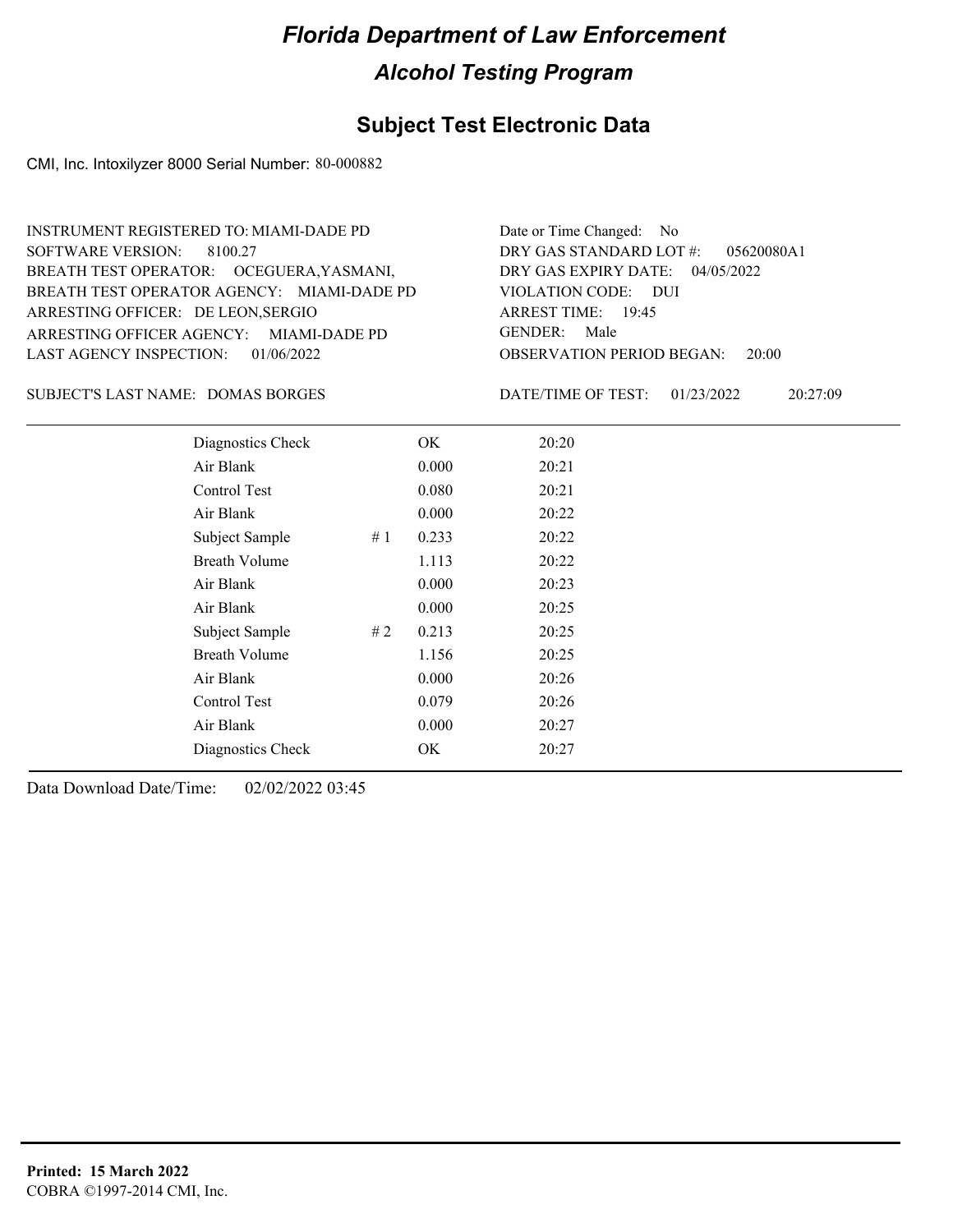### **Subject Test Electronic Data**

CMI, Inc. Intoxilyzer 8000 Serial Number: 80-000882

|                                    | INSTRUMENT REGISTERED TO: MIAMI-DADE PD    |       | Date or Time Changed: No<br>DRY GAS STANDARD LOT #:<br>05620080A1<br>DRY GAS EXPIRY DATE:<br>04/05/2022<br>VIOLATION CODE: DUI<br>ARREST TIME: 17:16<br><b>GENDER:</b><br>Male<br><b>OBSERVATION PERIOD BEGAN:</b><br>18:00 |                             |  |
|------------------------------------|--------------------------------------------|-------|-----------------------------------------------------------------------------------------------------------------------------------------------------------------------------------------------------------------------------|-----------------------------|--|
| <b>SOFTWARE VERSION:</b>           | 8100.27                                    |       |                                                                                                                                                                                                                             |                             |  |
| BREATH TEST OPERATOR: RIOS, JOEL,  |                                            |       |                                                                                                                                                                                                                             |                             |  |
|                                    | BREATH TEST OPERATOR AGENCY: MIAMI-DADE PD |       |                                                                                                                                                                                                                             |                             |  |
| ARRESTING OFFICER: OCNER, WILLIAM  |                                            |       |                                                                                                                                                                                                                             |                             |  |
| ARRESTING OFFICER AGENCY:          | MIAMI-DADE PD                              |       |                                                                                                                                                                                                                             |                             |  |
| LAST AGENCY INSPECTION:            | 01/06/2022                                 |       |                                                                                                                                                                                                                             |                             |  |
| <b>SUBJECT'S LAST NAME: DUARTE</b> |                                            |       | DATE/TIME OF TEST:                                                                                                                                                                                                          | 18:26:36<br>01/24/2022      |  |
|                                    | Diagnostics Check                          | OK.   | 18:22                                                                                                                                                                                                                       |                             |  |
|                                    | Air Blank                                  | 0.000 | 18:22                                                                                                                                                                                                                       |                             |  |
|                                    | Control Test                               | 0.081 | 18:22                                                                                                                                                                                                                       |                             |  |
|                                    | Air Blank                                  | 0.000 | 18:23                                                                                                                                                                                                                       |                             |  |
|                                    | Subject Sample                             | #1    | 18:25                                                                                                                                                                                                                       | <b>Subject Test Refused</b> |  |
|                                    | <b>Breath Volume</b>                       | 0.000 | 18:25                                                                                                                                                                                                                       |                             |  |
|                                    | Air Blank                                  | 0.000 | 18:25                                                                                                                                                                                                                       |                             |  |
|                                    | Control Test                               | 0.081 | 18:26                                                                                                                                                                                                                       |                             |  |
|                                    | Air Blank                                  | 0.000 | 18:26                                                                                                                                                                                                                       |                             |  |
|                                    | Diagnostics Check                          | OK    | 18:26                                                                                                                                                                                                                       |                             |  |
|                                    |                                            |       |                                                                                                                                                                                                                             |                             |  |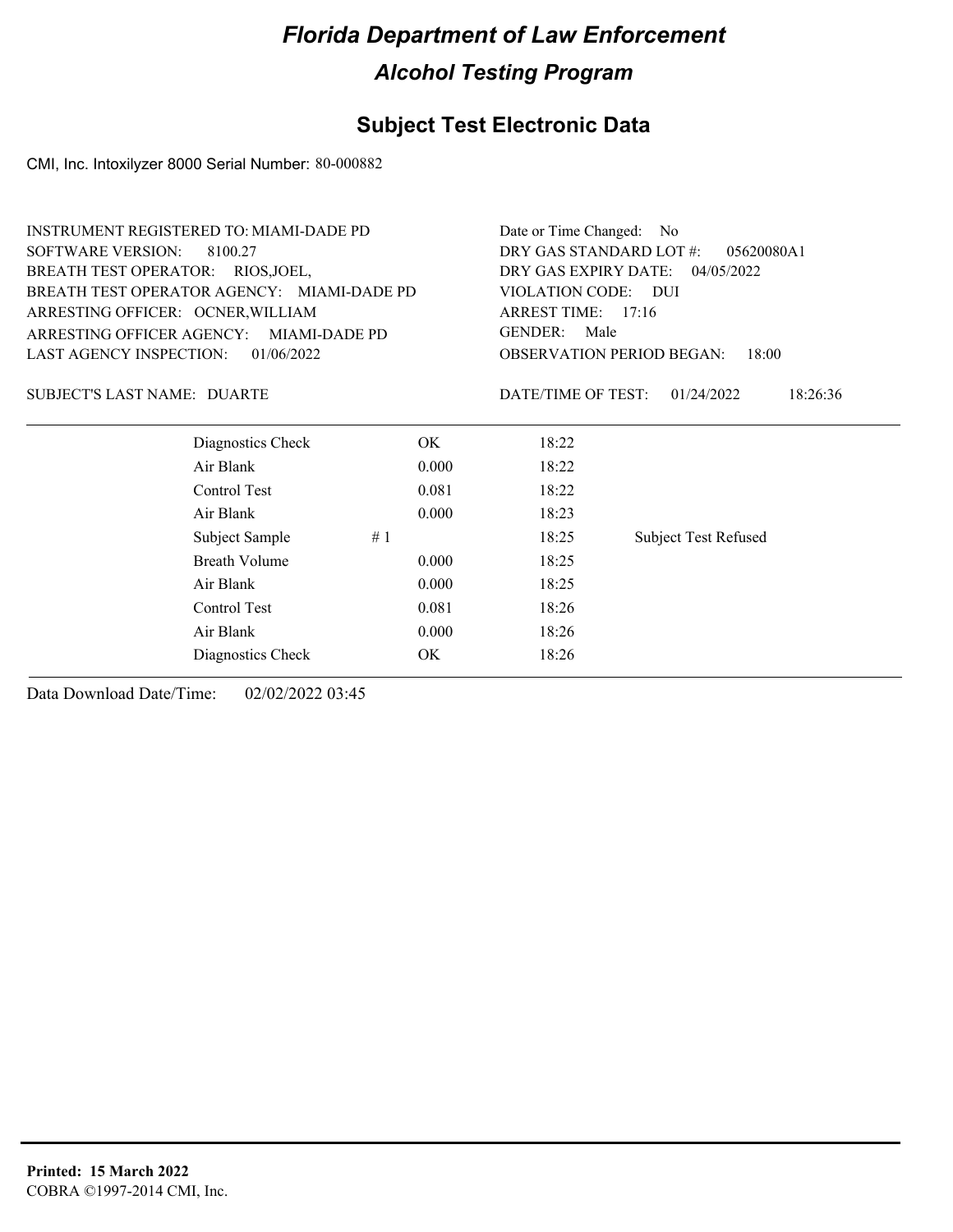#### **Subject Test Electronic Data**

CMI, Inc. Intoxilyzer 8000 Serial Number: 80-000882

| <b>INSTRUMENT REGISTERED TO: MIAMI-DADE PD</b> | Date or Time Changed: No               |
|------------------------------------------------|----------------------------------------|
| SOFTWARE VERSION: 8100.27                      | DRY GAS STANDARD LOT $\#$ : 05620080A1 |
| BREATH TEST OPERATOR: RIOS, JOEL,              | DRY GAS EXPIRY DATE: $04/05/2022$      |
| BREATH TEST OPERATOR AGENCY: MIAMI-DADE PD     | VIOLATION CODE: DUI                    |
| ARRESTING OFFICER: OCNER, WILLIAM              | ARREST TIME: $17:16$                   |
| ARRESTING OFFICER AGENCY: MIAMI-DADE PD        | GENDER: Male                           |
| LAST AGENCY INSPECTION: $01/06/2022$           | <b>OBSERVATION PERIOD BEGAN: 18:29</b> |
|                                                |                                        |

#### SUBJECT'S LAST NAME: DUARTE **Example 2018** DATE/TIME OF TEST:

DATE/TIME OF TEST: 01/24/2022 18:52:38

| Diagnostics Check    | OK    | 18:49 |               |
|----------------------|-------|-------|---------------|
| Air Blank            | 0.000 | 18:49 |               |
| Control Test         | 0.082 | 18:50 |               |
| Air Blank            | 0.000 | 18:50 |               |
| Subject Sample       | #1    | 18:51 | Slope Not Met |
| <b>Breath Volume</b> | 1.410 | 18:51 |               |
| Air Blank            | 0.000 | 18:51 |               |
| Control Test         | 0.081 | 18:52 |               |
| Air Blank            | 0.000 | 18:52 |               |
| Diagnostics Check    | OK    | 18:52 |               |
|                      |       |       |               |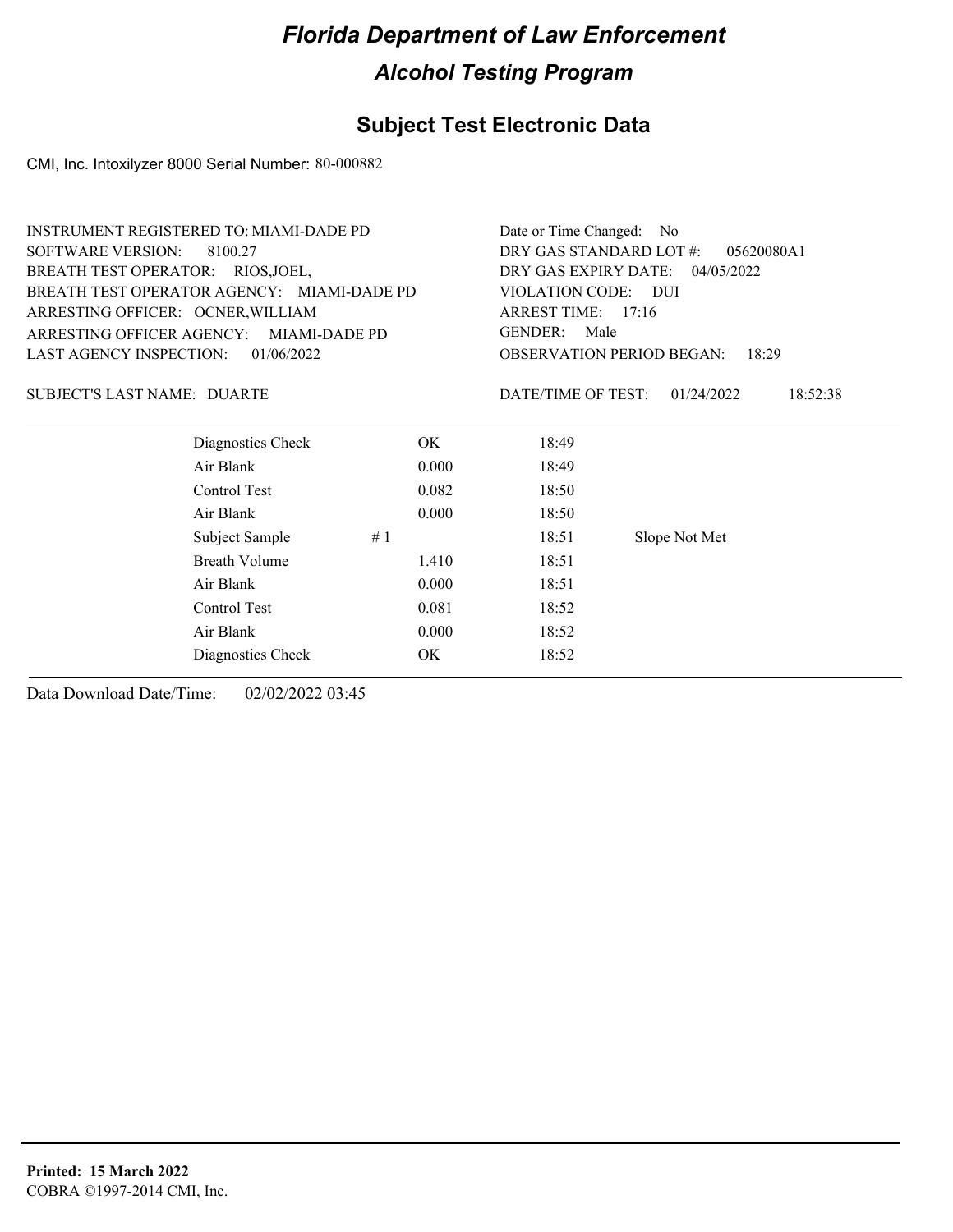### **Subject Test Electronic Data**

CMI, Inc. Intoxilyzer 8000 Serial Number: 80-000882

|                                   | INSTRUMENT REGISTERED TO: MIAMI-DADE PD    |       | Date or Time Changed: No                                                                                  |                             |  |
|-----------------------------------|--------------------------------------------|-------|-----------------------------------------------------------------------------------------------------------|-----------------------------|--|
| <b>SOFTWARE VERSION:</b>          | 8100.27                                    |       | DRY GAS STANDARD LOT #:<br>05620080A1                                                                     |                             |  |
| BREATH TEST OPERATOR: RIOS, JOEL, |                                            |       | DRY GAS EXPIRY DATE:<br>04/05/2022<br>VIOLATION CODE: DUI<br>ARREST TIME: 17:16<br><b>GENDER:</b><br>Male |                             |  |
|                                   | BREATH TEST OPERATOR AGENCY: MIAMI-DADE PD |       |                                                                                                           |                             |  |
| ARRESTING OFFICER: OCNER, WILLIAM |                                            |       |                                                                                                           |                             |  |
| ARRESTING OFFICER AGENCY:         | MIAMI-DADE PD                              |       |                                                                                                           |                             |  |
| <b>LAST AGENCY INSPECTION:</b>    | 01/06/2022                                 |       | <b>OBSERVATION PERIOD BEGAN:</b><br>18:54                                                                 |                             |  |
| SUBJECT'S LAST NAME: DUARTE       |                                            |       | DATE/TIME OF TEST:                                                                                        | 01/24/2022<br>19:18:31      |  |
|                                   | Diagnostics Check                          | OK.   | 19:14                                                                                                     |                             |  |
|                                   | Air Blank                                  | 0.000 | 19:15                                                                                                     |                             |  |
|                                   | Control Test                               | 0.080 | 19:15                                                                                                     |                             |  |
|                                   | Air Blank                                  | 0.000 | 19:16                                                                                                     |                             |  |
|                                   | Subject Sample                             | #1    | 19:17                                                                                                     | <b>Subject Test Refused</b> |  |
|                                   | Breath Volume                              | 0.000 | 19:17                                                                                                     |                             |  |
|                                   | Air Blank                                  | 0.000 | 19:17                                                                                                     |                             |  |
|                                   | Control Test                               | 0.080 | 19:17                                                                                                     |                             |  |
|                                   | Air Blank                                  | 0.000 | 19:18                                                                                                     |                             |  |
|                                   | Diagnostics Check                          | OK.   | 19:18                                                                                                     |                             |  |
|                                   |                                            |       |                                                                                                           |                             |  |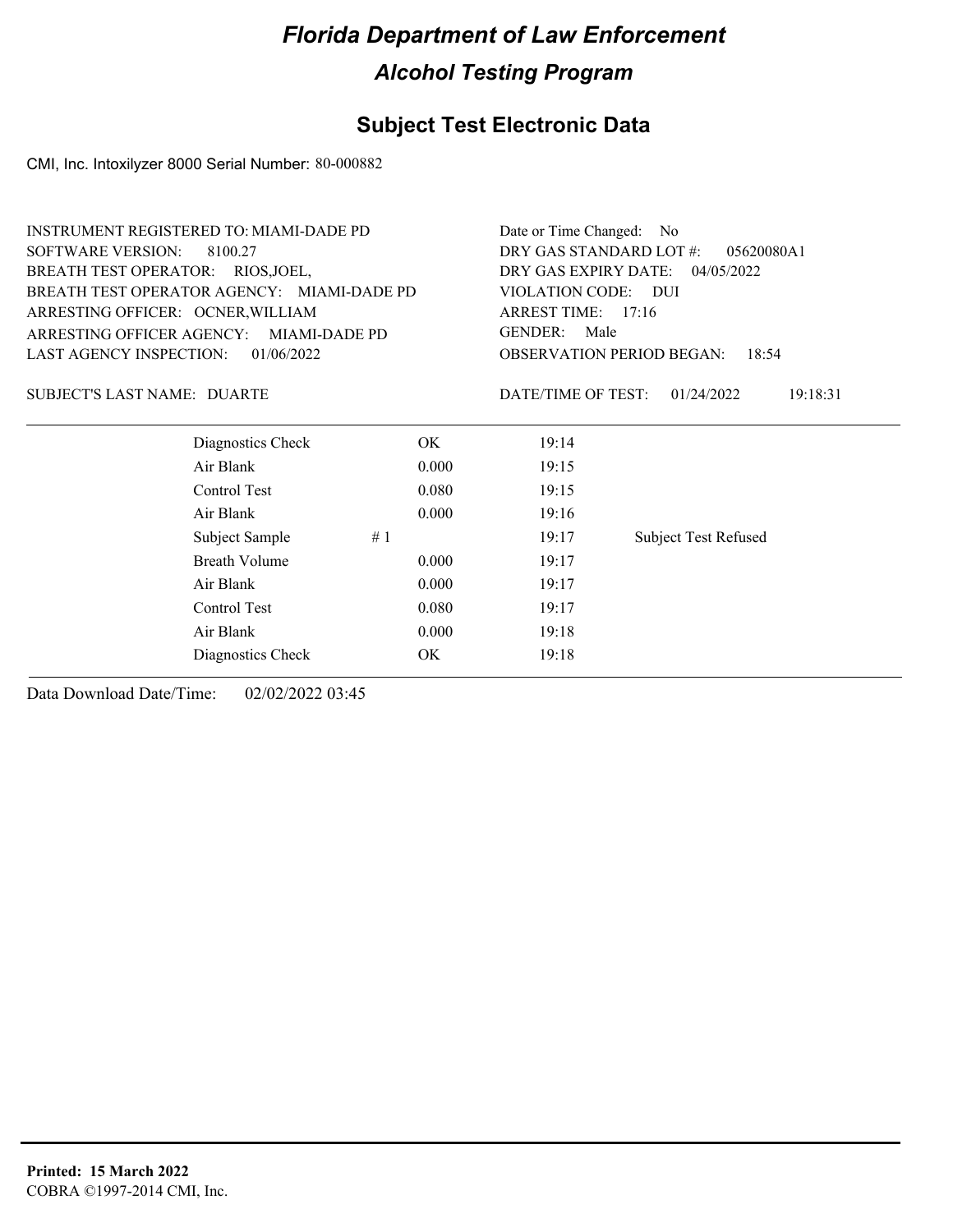#### **Subject Test Electronic Data**

CMI, Inc. Intoxilyzer 8000 Serial Number: 80-000885

ARRESTING OFFICER AGENCY: Miami-Dade PD GENDER: BREATH TEST OPERATOR AGENCY: Miami-Dade PD VIOLATION CODE: SOFTWARE VERSION: 8100.27 ARRESTING OFFICER: DELGADO,M BREATH TEST OPERATOR: DELGADO,MIGUEL,R LAST AGENCY INSPECTION: 01/06/2022 INSTRUMENT REGISTERED TO: MIAMI-DADE PD

OBSERVATION PERIOD BEGAN: 03:15 VIOLATION CODE: DUI ARREST TIME: 01:30 04/05/2022 DRY GAS EXPIRY DATE: 05620080A1 DRY GAS STANDARD LOT #: Date or Time Changed: No GENDER: Male

SUBJECT'S LAST NAME: MORALES LINARES DATE/TIME OF TEST:

DATE/TIME OF TEST: 01/14/2022 03:47:47

| Diagnostics Check    |    | OK    | 03:40 |
|----------------------|----|-------|-------|
| Air Blank            |    | 0.000 | 03:40 |
| Control Test         |    | 0.081 | 03:41 |
| Air Blank            |    | 0.000 | 03:41 |
| Subject Sample       | #1 | 0.138 | 03:43 |
| <b>Breath Volume</b> |    | 1.398 | 03:43 |
| Air Blank            |    | 0.000 | 03:43 |
| Air Blank            |    | 0.000 | 03:45 |
| Subject Sample       | #2 | 0.138 | 03:46 |
| <b>Breath Volume</b> |    | 1.527 | 03:46 |
| Air Blank            |    | 0.000 | 03:46 |
| Control Test         |    | 0.080 | 03:47 |
| Air Blank            |    | 0.000 | 03:47 |
| Diagnostics Check    |    | OK    | 03:47 |
|                      |    |       |       |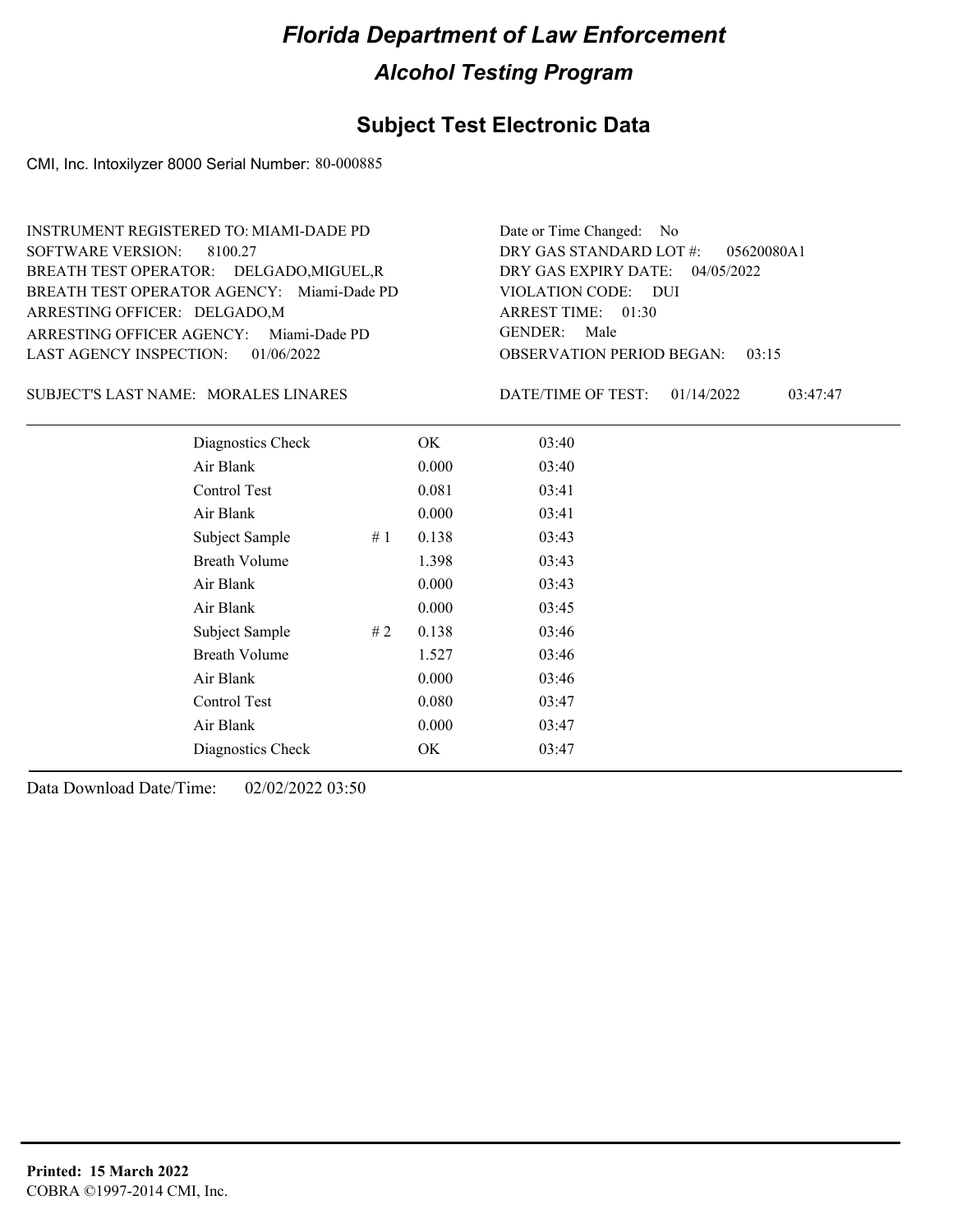### **Subject Test Electronic Data**

CMI, Inc. Intoxilyzer 8000 Serial Number: 80-000888

|                                              |                                                 | INSTRUMENT REGISTERED TO: PINELLAS COUNTY SO |                                           |                             |  |
|----------------------------------------------|-------------------------------------------------|----------------------------------------------|-------------------------------------------|-----------------------------|--|
| <b>SOFTWARE VERSION:</b>                     | 8100.27                                         | DRY GAS STANDARD LOT #:<br>AG011102          |                                           |                             |  |
|                                              | BREATH TEST OPERATOR: MITCHELL, ALEXANDRA,      | DRY GAS EXPIRY DATE:<br>04/20/2022           |                                           |                             |  |
|                                              | BREATH TEST OPERATOR AGENCY: Pinellas County SO | VIOLATION CODE: DUI                          |                                           |                             |  |
|                                              | ARRESTING OFFICER: MITCHELL, ALEXANDRA          |                                              | ARREST TIME: 04:31                        |                             |  |
| ARRESTING OFFICER AGENCY:                    | Pinellas County SO                              |                                              | <b>GENDER:</b><br>Male                    |                             |  |
| <b>LAST AGENCY INSPECTION:</b><br>01/07/2022 |                                                 |                                              | <b>OBSERVATION PERIOD BEGAN:</b><br>21:49 |                             |  |
| SUBJECT'S LAST NAME: WILLIAMS                |                                                 |                                              | DATE/TIME OF TEST:                        | 01/08/2022<br>22:12:42      |  |
|                                              | Diagnostics Check                               | OK.                                          | 22:09                                     |                             |  |
|                                              | Air Blank                                       | 0.000                                        | 22:10                                     |                             |  |
|                                              | Control Test                                    | 0.078                                        | 22:10                                     |                             |  |
|                                              | Air Blank                                       | 0.000                                        | 22:10                                     |                             |  |
|                                              | Subject Sample                                  | #1                                           | 22:11                                     | <b>Subject Test Refused</b> |  |
|                                              | Breath Volume                                   | 0.000                                        | 22:11                                     |                             |  |
|                                              | Air Blank                                       | 0.000                                        | 22:11                                     |                             |  |
|                                              | Control Test                                    | 0.079                                        | 22:12                                     |                             |  |

Air Blank 0.000 22:12 Diagnostics Check OK 22:12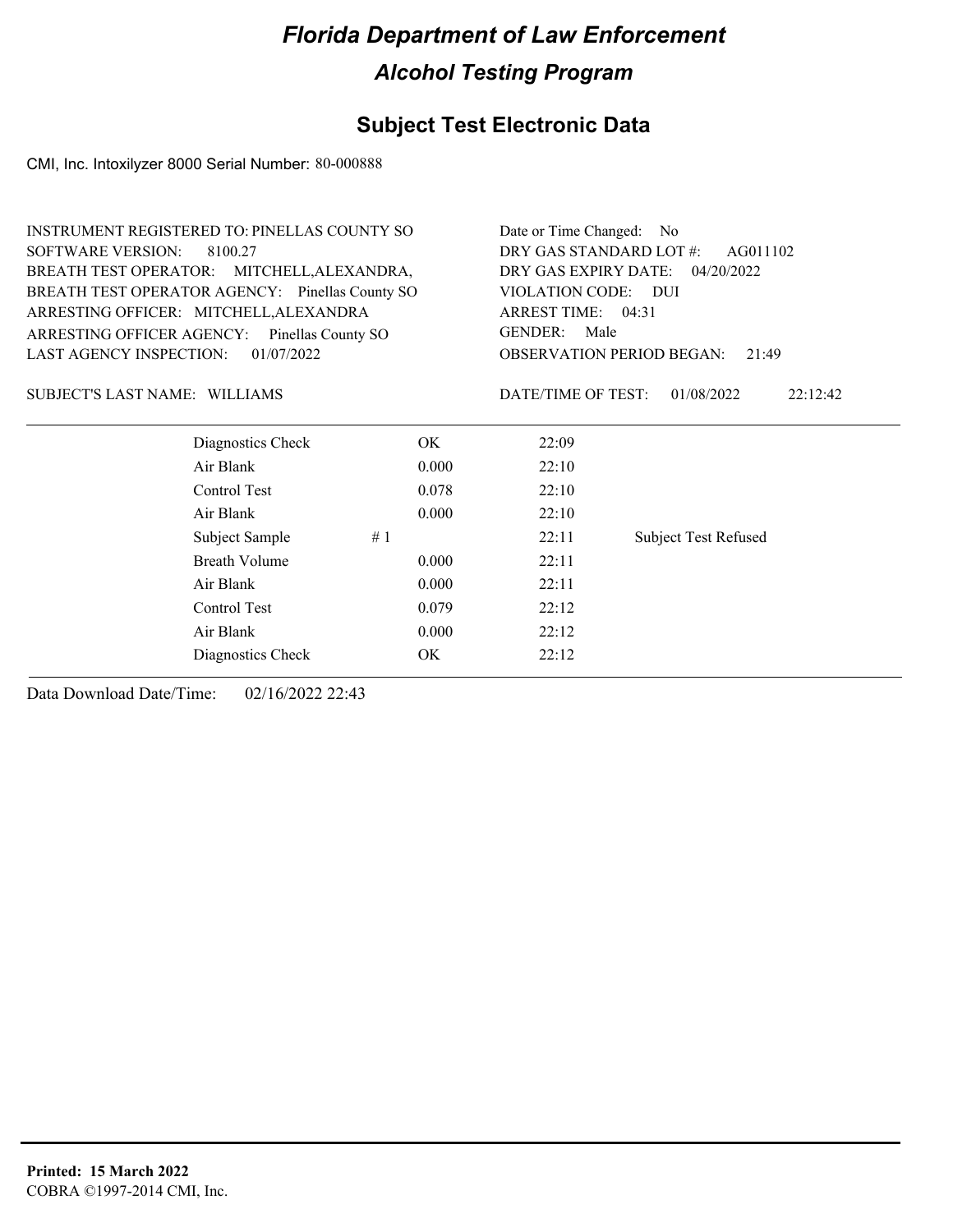### **Subject Test Electronic Data**

CMI, Inc. Intoxilyzer 8000 Serial Number: 80-000888

| <b>INSTRUMENT REGISTERED TO: PINELLAS COUNTY SO</b> |                                     | Date or Time Changed: No                  |                             |  |
|-----------------------------------------------------|-------------------------------------|-------------------------------------------|-----------------------------|--|
| <b>SOFTWARE VERSION:</b><br>8100.27                 | DRY GAS STANDARD LOT #:<br>AG011102 |                                           |                             |  |
| BREATH TEST OPERATOR: KOPE, MICHAEL, D              | DRY GAS EXPIRY DATE: 04/20/2022     |                                           |                             |  |
| BREATH TEST OPERATOR AGENCY: FHP Troop C            |                                     | VIOLATION CODE: DUI<br>ARREST TIME: 22:22 |                             |  |
| ARRESTING OFFICER: KOPE, MICHAEL                    |                                     |                                           |                             |  |
| ARRESTING OFFICER AGENCY: FHP Troop C               |                                     | GENDER: Male                              |                             |  |
| LAST AGENCY INSPECTION:<br>01/07/2022               |                                     | <b>OBSERVATION PERIOD BEGAN:</b><br>22:50 |                             |  |
| SUBJECT'S LAST NAME: ANDERSON                       |                                     | DATE/TIME OF TEST:                        | 01/29/2022<br>23:14:33      |  |
| Diagnostics Check                                   | OK                                  | 23:10                                     |                             |  |
| Air Blank                                           | 0.000                               | 23:10                                     |                             |  |
| Control Test                                        | 0.079                               | 23:11                                     |                             |  |
| Air Blank                                           | 0.000                               | 23:11                                     |                             |  |
| Subject Sample                                      | #1                                  | 23:13                                     | <b>Subject Test Refused</b> |  |
| <b>Breath Volume</b>                                | 0.000                               | 23:13                                     |                             |  |
| Air Blank                                           | 0.000                               | 23:13                                     |                             |  |
| Control Test                                        | 0.079                               | 23:13                                     |                             |  |
| Air Blank                                           | 0.000                               | 23:14                                     |                             |  |
| Diagnostics Check                                   | ОK                                  | 23:14                                     |                             |  |
|                                                     |                                     |                                           |                             |  |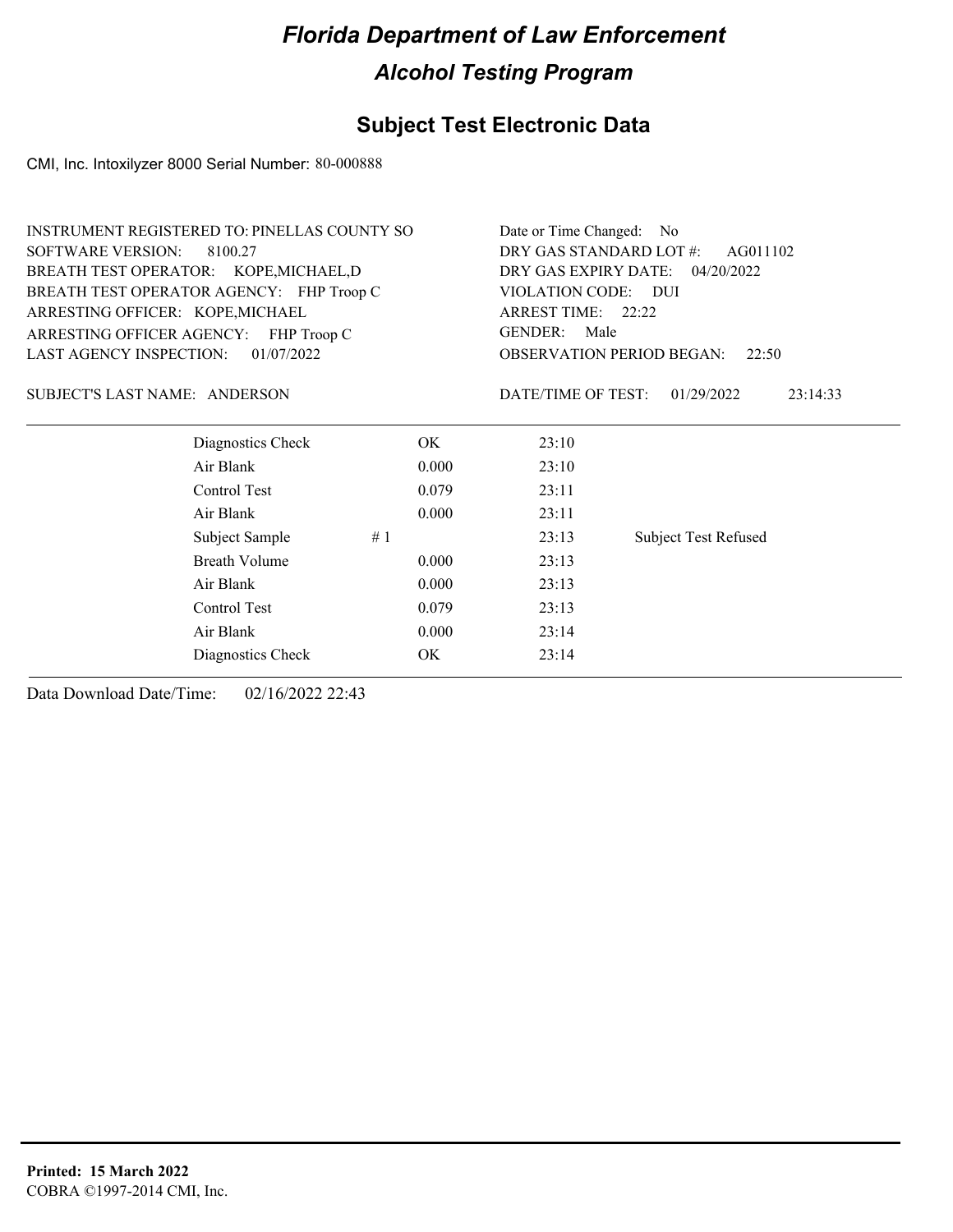#### **Subject Test Electronic Data**

CMI, Inc. Intoxilyzer 8000 Serial Number: 80-000892

| <b>INSTRUMENT REGISTERED TO: FFWCC</b>            | Date or Time Changed: No               |
|---------------------------------------------------|----------------------------------------|
| SOFTWARE VERSION: 8100.27                         | DRY GAS STANDARD LOT $\#$ : 1349789    |
| BREATH TEST OPERATOR: WEBER, JEFFREY, J           | DRY GAS EXPIRY DATE: 07/15/2023        |
| BREATH TEST OPERATOR AGENCY: Panama City Beach PD | VIOLATION CODE: DUI                    |
| ARRESTING OFFICER: WEBER, JEFFREY                 | ARREST TIME: 03:42                     |
| ARRESTING OFFICER AGENCY: Panama City Beach PD    | GENDER: Male                           |
| LAST AGENCY INSPECTION: 01/20/2022                | <b>OBSERVATION PERIOD BEGAN: 04:10</b> |
|                                                   |                                        |

#### OVERMAN SUBJECT'S LAST NAME: DATE/TIME OF TEST:

DATE/TIME OF TEST: 01/23/2022 04:38:41

| Diagnostics Check    |    | OK    | 04:32 |
|----------------------|----|-------|-------|
| Air Blank            |    | 0.000 | 04:32 |
| Control Test         |    | 0.082 | 04:32 |
| Air Blank            |    | 0.000 | 04:33 |
| Subject Sample       | #1 | 0.187 | 04:34 |
| <b>Breath Volume</b> |    | 2.535 | 04:34 |
| Air Blank            |    | 0.000 | 04:34 |
| Air Blank            |    | 0.000 | 04:36 |
| Subject Sample       | #2 | 0.194 | 04:37 |
| <b>Breath Volume</b> |    | 3.597 | 04:37 |
| Air Blank            |    | 0.000 | 04:37 |
| Control Test         |    | 0.081 | 04:38 |
| Air Blank            |    | 0.000 | 04:38 |
| Diagnostics Check    |    | OK    | 04:38 |
|                      |    |       |       |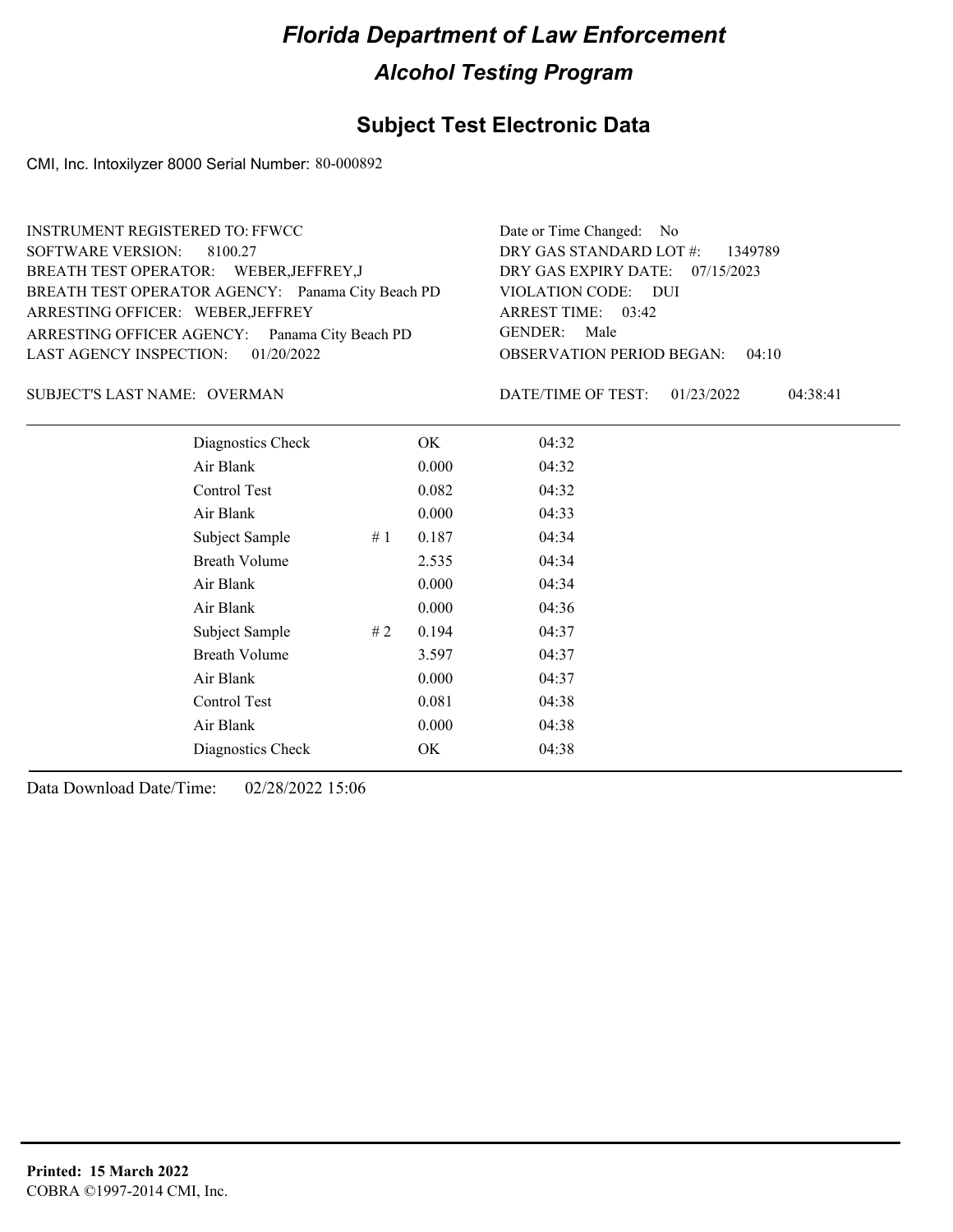### **Subject Test Electronic Data**

CMI, Inc. Intoxilyzer 8000 Serial Number: 80-000892

| INSTRUMENT REGISTERED TO: FFWCC                   |                   | Date or Time Changed: No           |                                           |                             |  |
|---------------------------------------------------|-------------------|------------------------------------|-------------------------------------------|-----------------------------|--|
| <b>SOFTWARE VERSION:</b><br>8100.27               |                   | DRY GAS STANDARD LOT #:<br>1349789 |                                           |                             |  |
| BREATH TEST OPERATOR: MOSS, ROBERT, R             |                   |                                    | DRY GAS EXPIRY DATE:<br>07/15/2023        |                             |  |
| BREATH TEST OPERATOR AGENCY: Panama City Beach PD |                   |                                    | VIOLATION CODE:                           | <b>DUI</b>                  |  |
| ARRESTING OFFICER: GOBER, JOSH                    |                   |                                    | ARREST TIME: 00:15                        |                             |  |
| ARRESTING OFFICER AGENCY: Bay County SO           |                   |                                    | <b>GENDER:</b><br>Male                    |                             |  |
| <b>LAST AGENCY INSPECTION:</b>                    | 01/20/2022        |                                    | <b>OBSERVATION PERIOD BEGAN:</b><br>01:18 |                             |  |
| SUBJECT'S LAST NAME: CHAMBLESS                    |                   |                                    | DATE/TIME OF TEST:                        | 01/26/2022<br>01:41:56      |  |
|                                                   | Diagnostics Check | OK.                                | 01:38                                     |                             |  |
| Air Blank                                         |                   | 0.000                              | 01:39                                     |                             |  |
| Control Test                                      |                   | 0.081                              | 01:39                                     |                             |  |
| Air Blank                                         |                   | 0.000                              | 01:39                                     |                             |  |
| Subject Sample                                    | #1                |                                    | 01:40                                     | <b>Subject Test Refused</b> |  |
| Breath Volume                                     |                   | 0.000                              | 01:40                                     |                             |  |
| Air Blank                                         |                   | 0.000                              | 01:41                                     |                             |  |
| Control Test                                      |                   | 0.082                              | 01:41                                     |                             |  |
| Air Blank                                         |                   | 0.000                              | 01:41                                     |                             |  |
|                                                   | Diagnostics Check | OK                                 | 01:41                                     |                             |  |
|                                                   |                   |                                    |                                           |                             |  |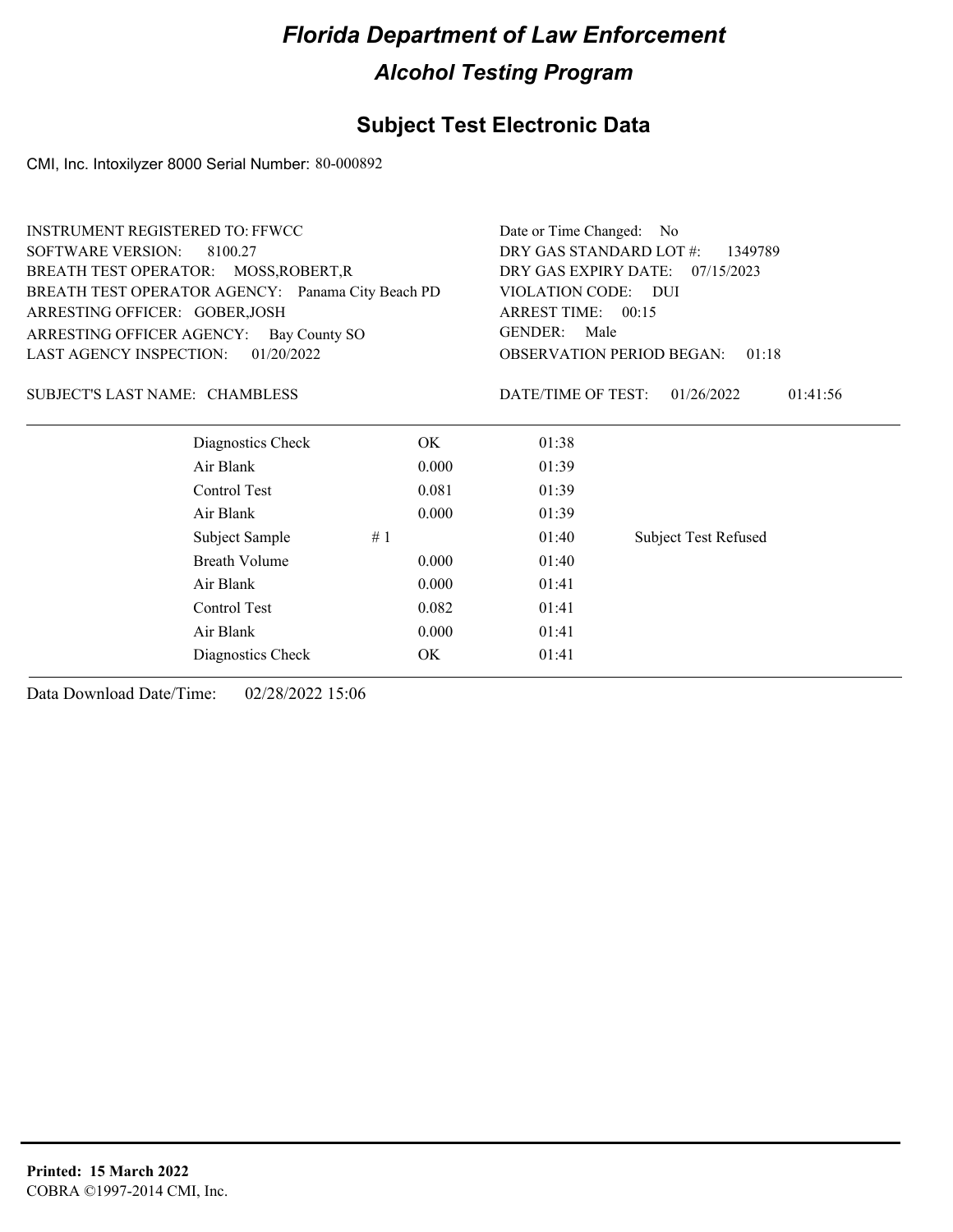#### **Subject Test Electronic Data**

CMI, Inc. Intoxilyzer 8000 Serial Number: 80-000892

| <b>INSTRUMENT REGISTERED TO: FFWCC</b>            | Date or Time Changed: Yes              |
|---------------------------------------------------|----------------------------------------|
| SOFTWARE VERSION: 8100.27                         | DRY GAS STANDARD LOT #: 1349789        |
| BREATH TEST OPERATOR: TINDEL, JEFFREY, L          | DRY GAS EXPIRY DATE: 07/15/2023        |
| BREATH TEST OPERATOR AGENCY: Panama City Beach PD | VIOLATION CODE: DUI                    |
| ARRESTING OFFICER: BROOKS, BLAKE                  | ARREST TIME: 19:11                     |
| ARRESTING OFFICER AGENCY: Panama City Beach PD    | GENDER: Male                           |
| LAST AGENCY INSPECTION: 01/20/2022                | <b>OBSERVATION PERIOD BEGAN:</b> 19:52 |
|                                                   |                                        |

SUBJECT'S LAST NAME: TINDEL **Example 20 SUBJECT'S LAST NAME:** TINDEL

DATE/TIME OF TEST: 01/29/2022 20:47:09

| Diagnostics Check    |    | OK    | 20:36 |
|----------------------|----|-------|-------|
| Air Blank            |    | 0.000 | 20:36 |
| Control Test         |    | 0.081 | 20:37 |
| Air Blank            |    | 0.000 | 20:37 |
| Subject Sample       | #1 | 0.306 | 20:39 |
| <b>Breath Volume</b> |    | 1.636 | 20:39 |
| Air Blank            |    | 0.000 | 20:39 |
| Air Blank            |    | 0.000 | 20:41 |
| Subject Sample       | #2 | 0.272 | 20:42 |
| <b>Breath Volume</b> |    | 2.421 | 20:42 |
| Air Blank            |    | 0.000 | 20:42 |
| Air Blank            |    | 0.000 | 20:44 |
| Subject Sample       | #3 | 0.295 | 20:45 |
| <b>Breath Volume</b> |    | 3.261 | 20:45 |
| Air Blank            |    | 0.000 | 20:46 |
| Control Test         |    | 0.080 | 20:46 |
| Air Blank            |    | 0.000 | 20:47 |
| Diagnostics Check    |    | OK    | 20:47 |
|                      |    |       |       |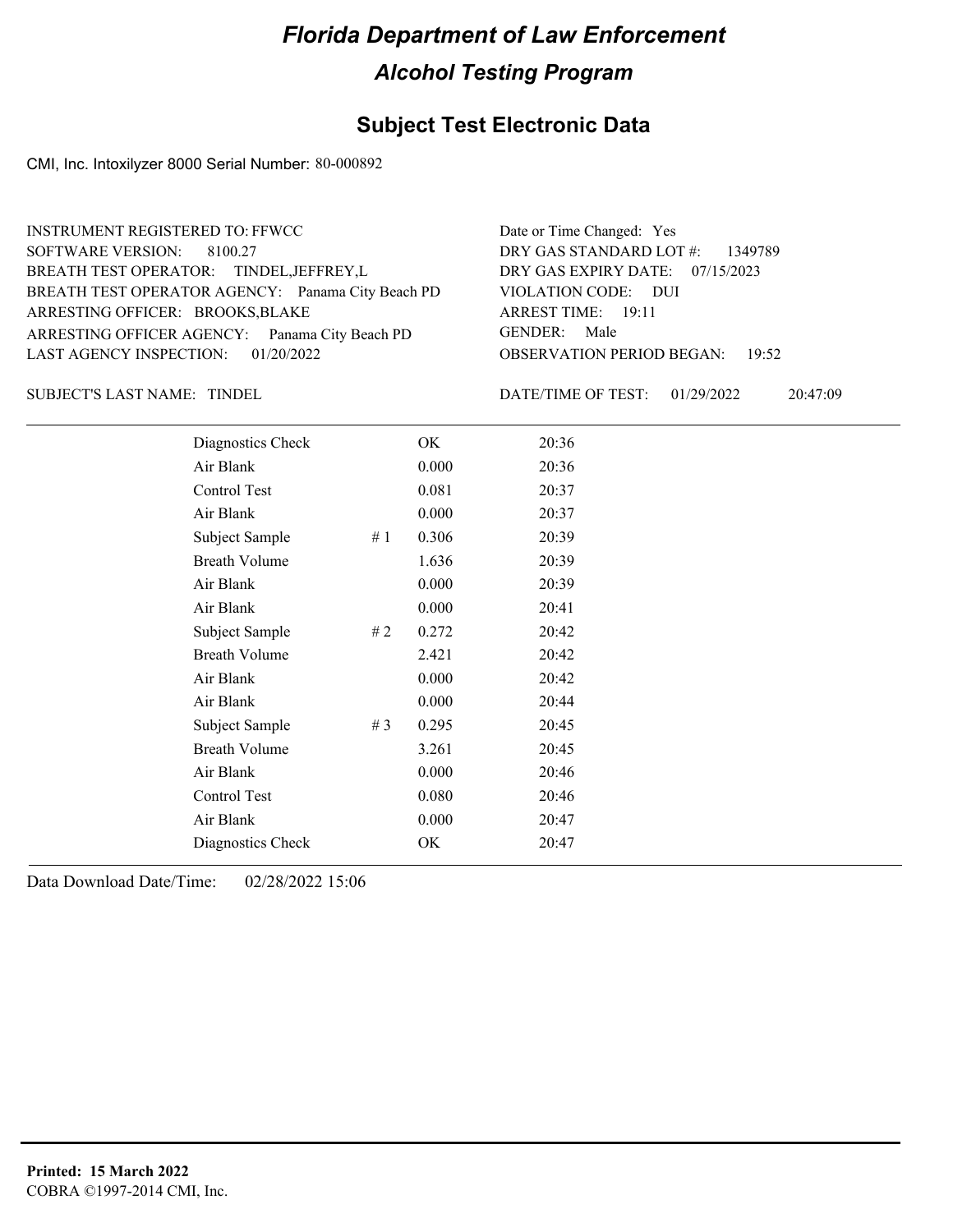### **Subject Test Electronic Data**

CMI, Inc. Intoxilyzer 8000 Serial Number: 80-000892

| <b>INSTRUMENT REGISTERED TO: FFWCC</b>           | Date or Time Changed:<br>- No             |                        |                   |          |
|--------------------------------------------------|-------------------------------------------|------------------------|-------------------|----------|
| <b>SOFTWARE VERSION:</b><br>8100.27              | DRY GAS STANDARD LOT #:<br>1349789        |                        |                   |          |
| BREATH TEST OPERATOR: BRADY, DAVID, F            | DRY GAS EXPIRY DATE:<br>07/15/2023        |                        |                   |          |
| BREATH TEST OPERATOR AGENCY: FFWCC (Panama City) |                                           | VIOLATION CODE: DUI    |                   |          |
| ARRESTING OFFICER: BRADY, DAVID                  |                                           | ARREST TIME: 22:11     |                   |          |
| ARRESTING OFFICER AGENCY: FFWCC (Panama City)    |                                           | <b>GENDER:</b><br>Male |                   |          |
| <b>LAST AGENCY INSPECTION:</b><br>01/20/2022     | <b>OBSERVATION PERIOD BEGAN:</b><br>22:11 |                        |                   |          |
| <b>SUBJECT'S LAST NAME: SOTO</b>                 |                                           | DATE/TIME OF TEST:     | 01/30/2022        | 23:08:50 |
| Diagnostics Check                                | OK.                                       | 23:05                  |                   |          |
| Air Blank                                        | 0.000                                     | 23:05                  |                   |          |
| Control Test                                     | 0.081                                     | 23:05                  |                   |          |
| Air Blank                                        | 0.000                                     | 23:06                  |                   |          |
| Subject Sample                                   | #1                                        | 23:07                  | <b>RFI</b> Detect |          |
| <b>Breath Volume</b>                             | 0.000                                     | 23:07                  |                   |          |
| Air Blank                                        | 0.000                                     | 23:07                  |                   |          |
| Control Test                                     | 0.081                                     | 23:08                  |                   |          |
| Air Blank                                        | 0.000                                     | 23:08                  |                   |          |
| Diagnostics Check                                | OK.                                       | 23:08                  |                   |          |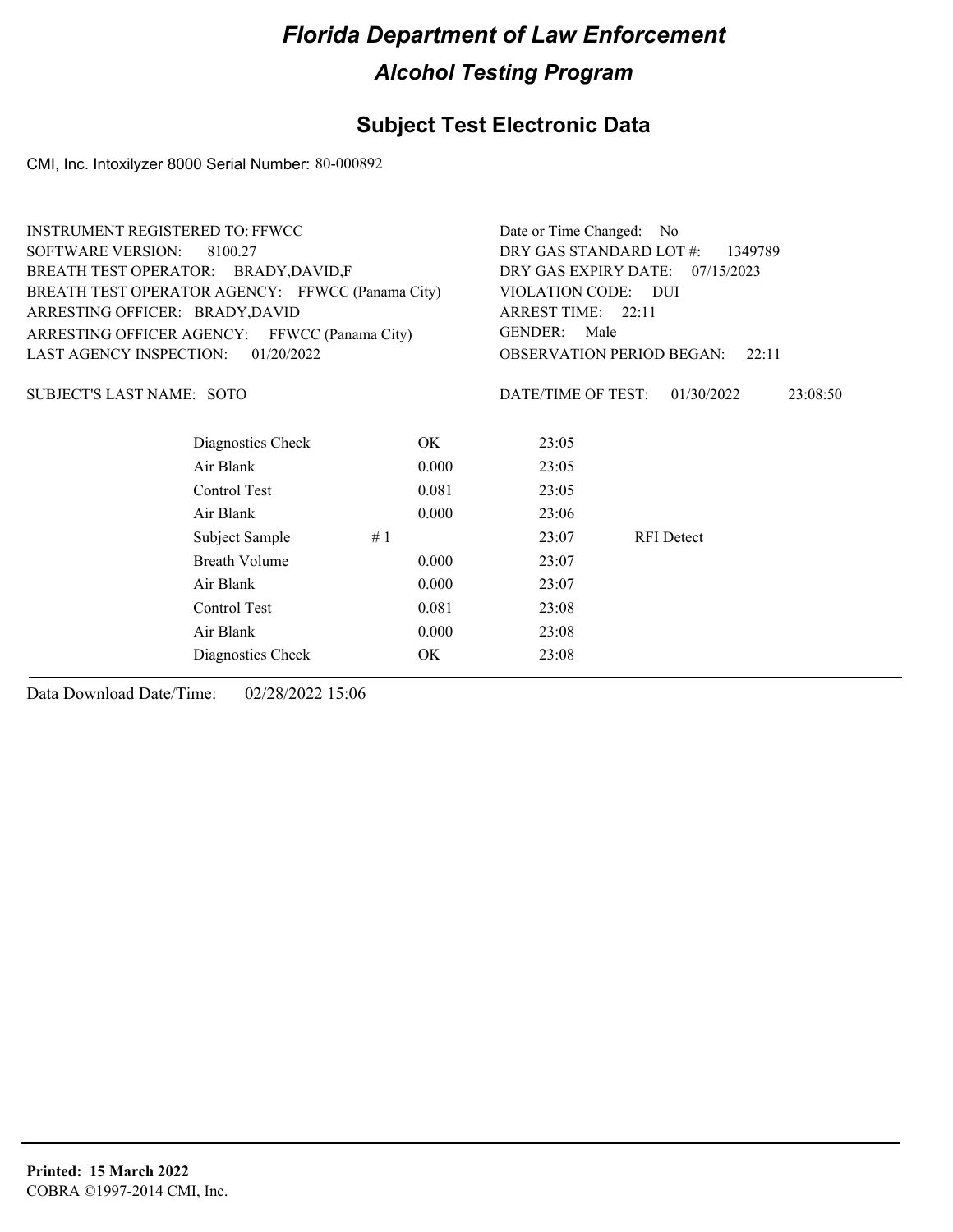#### **Subject Test Electronic Data**

CMI, Inc. Intoxilyzer 8000 Serial Number: 80-000892

| <b>INSTRUMENT REGISTERED TO: FFWCC</b>           | Date or Time Changed: No               |
|--------------------------------------------------|----------------------------------------|
| SOFTWARE VERSION: 8100.27                        | DRY GAS STANDARD LOT #: 1349789        |
| BREATH TEST OPERATOR: BRADY, DAVID, F            | DRY GAS EXPIRY DATE: 07/15/2023        |
| BREATH TEST OPERATOR AGENCY: FFWCC (Panama City) | VIOLATION CODE: DUI                    |
| ARRESTING OFFICER: BRADY, DAVID                  | ARREST TIME: $22:11$                   |
| ARRESTING OFFICER AGENCY: FFWCC (Panama City)    | GENDER: Male                           |
| LAST AGENCY INSPECTION: 01/20/2022               | <b>OBSERVATION PERIOD BEGAN:</b> 22:11 |

SUBJECT'S LAST NAME: SOTO **Example 20** DATE/TIME OF TEST:

DATE/TIME OF TEST: 01/30/2022 23:18:07

| Diagnostics Check    | OK    | 23:11 |
|----------------------|-------|-------|
| Air Blank            | 0.000 | 23:12 |
| Control Test         | 0.081 | 23:12 |
| Air Blank            | 0.000 | 23:12 |
| Subject Sample<br>#1 | 0.190 | 23:13 |
| <b>Breath Volume</b> | 1.406 | 23:13 |
| Air Blank            | 0.000 | 23:14 |
| Air Blank            | 0.000 | 23:16 |
| Subject Sample<br>#2 | 0.185 | 23:16 |
| <b>Breath Volume</b> | 1.570 | 23:16 |
| Air Blank            | 0.000 | 23:17 |
| Control Test         | 0.078 | 23:17 |
| Air Blank            | 0.000 | 23:18 |
| Diagnostics Check    | OK    | 23:18 |
|                      |       |       |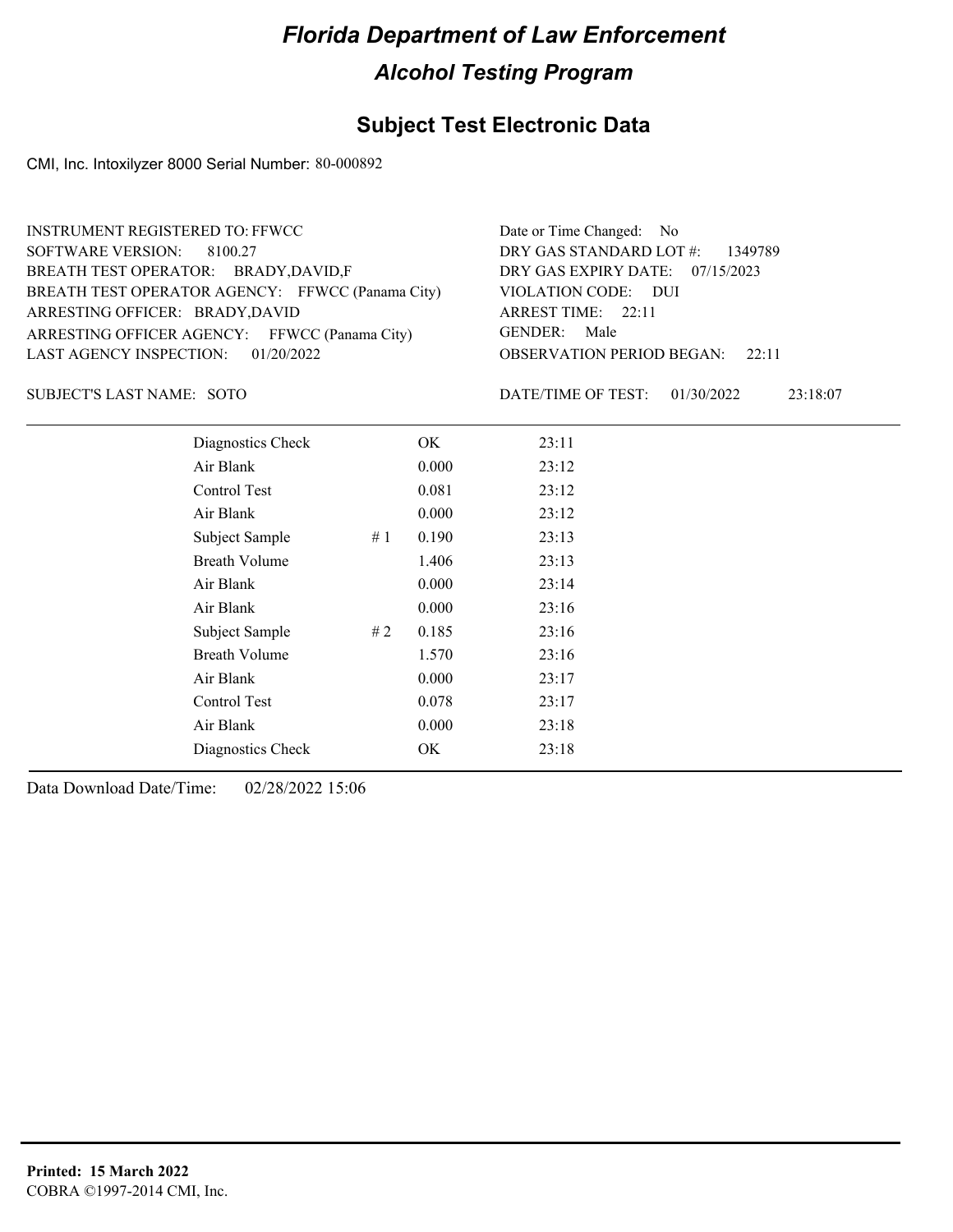### **Subject Test Electronic Data**

CMI, Inc. Intoxilyzer 8000 Serial Number: 80-000902

|                                     | INSTRUMENT REGISTERED TO: FFWCC TAMPA         |       |                                       | Date or Time Changed: No                  |  |  |
|-------------------------------------|-----------------------------------------------|-------|---------------------------------------|-------------------------------------------|--|--|
| <b>SOFTWARE VERSION:</b><br>8100.27 |                                               |       | DRY GAS STANDARD LOT #:<br>31420080A2 |                                           |  |  |
|                                     | BREATH TEST OPERATOR: PULASKI,DAMON,J         |       | DRY GAS EXPIRY DATE:                  | 01/05/2023                                |  |  |
|                                     | BREATH TEST OPERATOR AGENCY: FFWCC (Lakeland) |       | VIOLATION CODE:                       | – BUI                                     |  |  |
| ARRESTING OFFICER: MCCORMACK, EAMON |                                               |       | ARREST TIME: 14:51                    |                                           |  |  |
|                                     | ARRESTING OFFICER AGENCY: FFWCC (Lakeland)    |       | <b>GENDER:</b><br>Male                |                                           |  |  |
| <b>LAST AGENCY INSPECTION:</b>      | 01/04/2022                                    |       |                                       | <b>OBSERVATION PERIOD BEGAN:</b><br>15:20 |  |  |
| SUBJECT'S LAST NAME: BERARDI        |                                               |       | DATE/TIME OF TEST:                    | 01/29/2022<br>15:57:03                    |  |  |
|                                     | Diagnostics Check                             | OK.   | 15:54                                 |                                           |  |  |
|                                     | Air Blank                                     | 0.000 | 15:54                                 |                                           |  |  |
|                                     | Control Test                                  | 0.083 | 15:54                                 |                                           |  |  |
|                                     | Air Blank                                     | 0.000 | 15:55                                 |                                           |  |  |
|                                     | Subject Sample                                | #1    | 15:55                                 | <b>Subject Test Refused</b>               |  |  |
|                                     | <b>Breath Volume</b>                          | 0.000 | 15:55                                 |                                           |  |  |
|                                     | Air Blank                                     | 0.000 | 15:56                                 |                                           |  |  |
|                                     | Control Test                                  | 0.083 | 15:56                                 |                                           |  |  |
|                                     | Air Blank                                     | 0.000 | 15:56                                 |                                           |  |  |
|                                     | Diagnostics Check                             | OK    | 15:57                                 |                                           |  |  |
|                                     |                                               |       |                                       |                                           |  |  |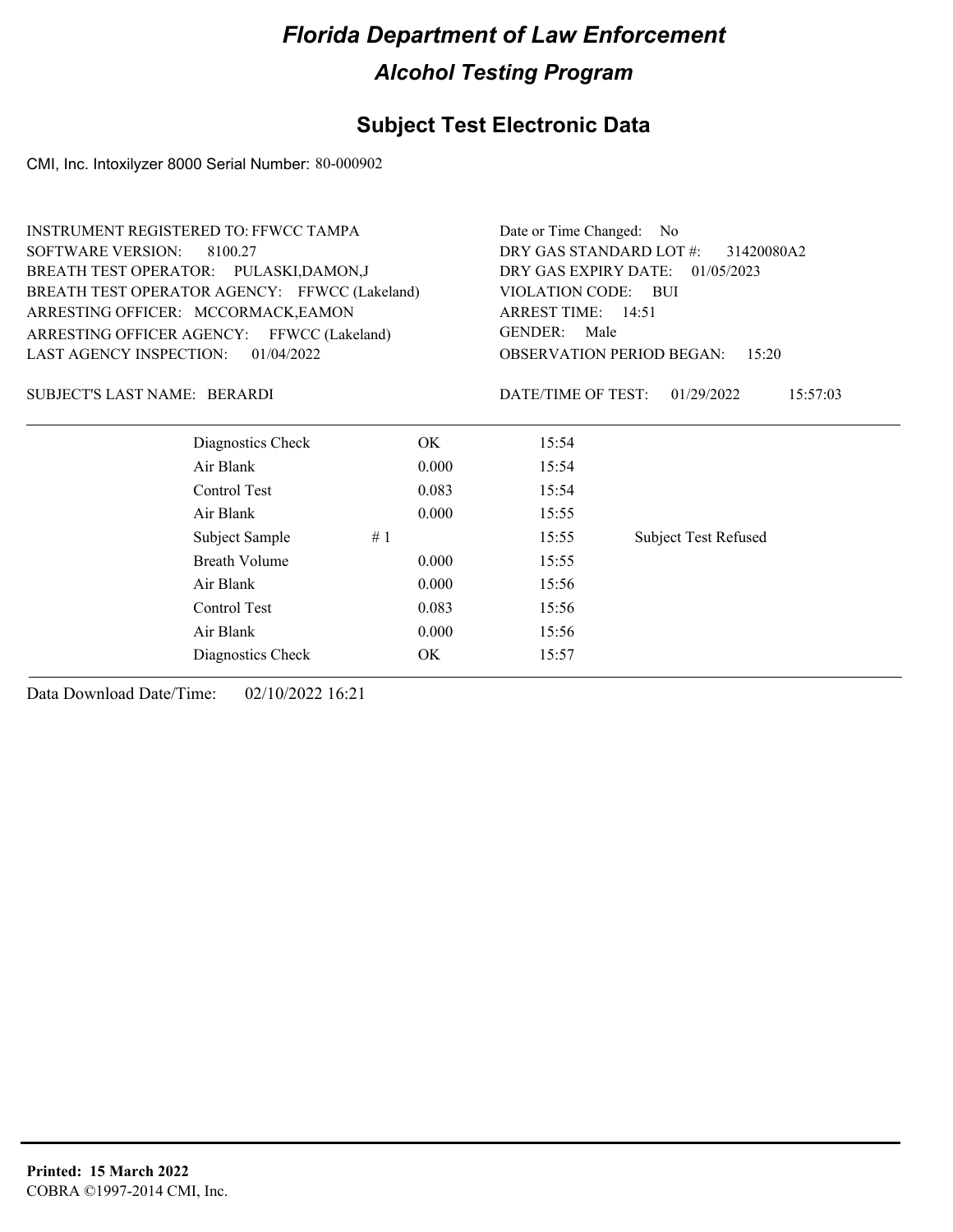#### **Subject Test Electronic Data**

CMI, Inc. Intoxilyzer 8000 Serial Number: 80-000902

OBSERVATION PERIOD BEGAN: 17:01 ARRESTING OFFICER AGENCY: Hillsborough Co SO GENDER: BREATH TEST OPERATOR AGENCY: FFWCC (Lakeland) VIOLATION CODE: SOFTWARE VERSION: 8100.27 VIOLATION CODE: BUI ARREST TIME: 16:35 ARRESTING OFFICER: BERG,TIMOTHY DRY GAS EXPIRY DATE: 01/05/2023 31420080A2 BREATH TEST OPERATOR: PULASKI,DAMON,J LAST AGENCY INSPECTION: 01/04/2022 INSTRUMENT REGISTERED TO: FFWCC TAMPA DRY GAS STANDARD LOT #: Date or Time Changed: No GENDER: Male

#### SUBJECT'S LAST NAME: HOLLOWAY DATE/TIME OF TEST:

DATE/TIME OF TEST: 01/29/2022 17:45:51

| Diagnostics Check    |    | OK    | 17:39 |
|----------------------|----|-------|-------|
| Air Blank            |    | 0.000 | 17:39 |
| Control Test         |    | 0.081 | 17:39 |
| Air Blank            |    | 0.000 | 17:40 |
| Subject Sample       | #1 | 0.247 | 17:41 |
| <b>Breath Volume</b> |    | 2.671 | 17:41 |
| Air Blank            |    | 0.000 | 17:41 |
| Air Blank            |    | 0.000 | 17:43 |
| Subject Sample       | #2 | 0.241 | 17:44 |
| <b>Breath Volume</b> |    | 2.851 | 17:44 |
| Air Blank            |    | 0.000 | 17:44 |
| <b>Control Test</b>  |    | 0.081 | 17:45 |
| Air Blank            |    | 0.000 | 17:45 |
| Diagnostics Check    |    | OK    | 17:45 |
|                      |    |       |       |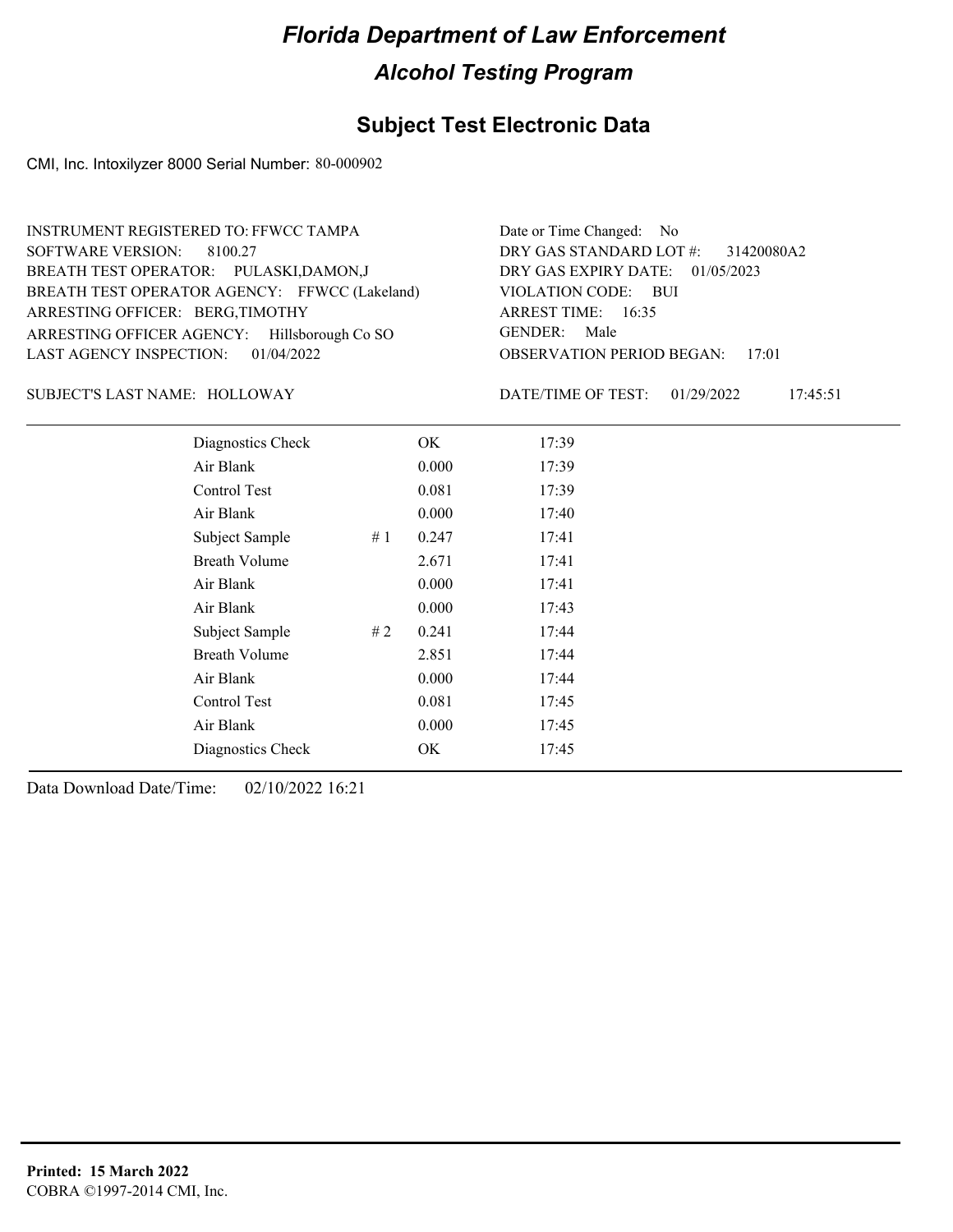### **Subject Test Electronic Data**

CMI, Inc. Intoxilyzer 8000 Serial Number: 80-000902

| <b>INSTRUMENT REGISTERED TO: FFWCC TAMPA</b>  |                      | Date or Time Changed: No |                                           |                             |  |
|-----------------------------------------------|----------------------|--------------------------|-------------------------------------------|-----------------------------|--|
| <b>SOFTWARE VERSION:</b><br>8100.27           |                      |                          | DRY GAS STANDARD LOT #:<br>31420080A2     |                             |  |
| BREATH TEST OPERATOR: PULASKI,DAMON,J         |                      |                          | DRY GAS EXPIRY DATE: 01/05/2023           |                             |  |
| BREATH TEST OPERATOR AGENCY: FFWCC (Lakeland) |                      |                          | VIOLATION CODE: BUI                       |                             |  |
| ARRESTING OFFICER: KLIPIN, AARON              |                      |                          | ARREST TIME: 18:14                        |                             |  |
| ARRESTING OFFICER AGENCY: FFWCC (Lakeland)    |                      |                          | <b>GENDER:</b><br>Male                    |                             |  |
| 01/04/2022<br><b>LAST AGENCY INSPECTION:</b>  |                      |                          | <b>OBSERVATION PERIOD BEGAN:</b><br>18:14 |                             |  |
| <b>SUBJECT'S LAST NAME: WEBB</b>              |                      |                          | DATE/TIME OF TEST:                        | 01/29/2022<br>19:15:14      |  |
|                                               | Diagnostics Check    | OK                       | 19:12                                     |                             |  |
|                                               | Air Blank            | 0.000                    | 19:12                                     |                             |  |
|                                               | Control Test         | 0.083                    | 19:13                                     |                             |  |
|                                               | Air Blank            | 0.000                    | 19:13                                     |                             |  |
|                                               | Subject Sample       | #1                       | 19:13                                     | <b>Subject Test Refused</b> |  |
|                                               | <b>Breath Volume</b> | 0.000                    | 19:13                                     |                             |  |
|                                               | Air Blank            | 0.000                    | 19:14                                     |                             |  |
|                                               | Control Test         | 0.082                    | 19:14                                     |                             |  |
|                                               | Air Blank            | 0.000                    | 19:15                                     |                             |  |
|                                               | Diagnostics Check    | OK                       | 19:15                                     |                             |  |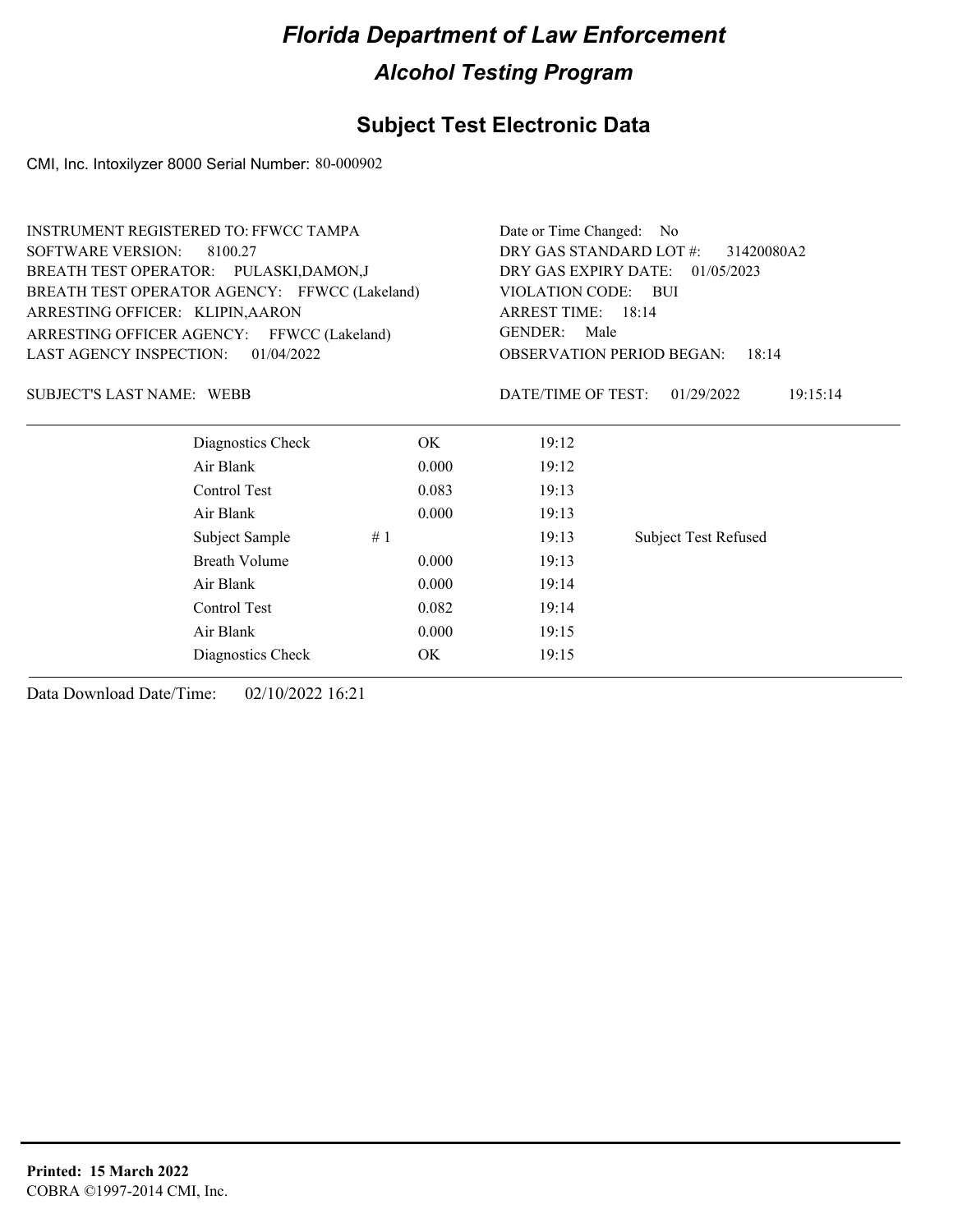### **Subject Test Electronic Data**

CMI, Inc. Intoxilyzer 8000 Serial Number: 80-000902

| <b>INSTRUMENT REGISTERED TO: FFWCC TAMPA</b>                                 |                   |       | Date or Time Changed: No                                                 |                             |  |
|------------------------------------------------------------------------------|-------------------|-------|--------------------------------------------------------------------------|-----------------------------|--|
| <b>SOFTWARE VERSION:</b><br>8100.27<br>BREATH TEST OPERATOR: PULASKI,DAMON,J |                   |       | DRY GAS STANDARD LOT #:<br>31420080A2<br>DRY GAS EXPIRY DATE: 01/05/2023 |                             |  |
|                                                                              |                   |       |                                                                          |                             |  |
| ARRESTING OFFICER: CRISWELL, JODY                                            |                   |       | ARREST TIME: 18:09                                                       |                             |  |
| ARRESTING OFFICER AGENCY: FFWCC (Lakeland)                                   |                   |       | <b>GENDER:</b><br>Male                                                   |                             |  |
| <b>LAST AGENCY INSPECTION:</b>                                               | 01/04/2022        |       | <b>OBSERVATION PERIOD BEGAN:</b><br>19:21                                |                             |  |
| SUBJECT'S LAST NAME: CUELLAR                                                 |                   |       | DATE/TIME OF TEST:                                                       | 01/29/2022<br>19:49:36      |  |
|                                                                              | Diagnostics Check | OK.   | 19:46                                                                    |                             |  |
|                                                                              | Air Blank         | 0.000 | 19:47                                                                    |                             |  |
|                                                                              | Control Test      | 0.083 | 19:47                                                                    |                             |  |
|                                                                              | Air Blank         | 0.000 | 19:48                                                                    |                             |  |
|                                                                              | Subject Sample    | #1    | 19:48                                                                    | <b>Subject Test Refused</b> |  |
|                                                                              | Breath Volume     | 0.000 | 19:48                                                                    |                             |  |
|                                                                              | Air Blank         | 0.000 | 19:48                                                                    |                             |  |
|                                                                              | Control Test      | 0.082 | 19:48                                                                    |                             |  |
|                                                                              | Air Blank         | 0.000 | 19:49                                                                    |                             |  |
|                                                                              | Diagnostics Check | OK.   | 19:49                                                                    |                             |  |
|                                                                              |                   |       |                                                                          |                             |  |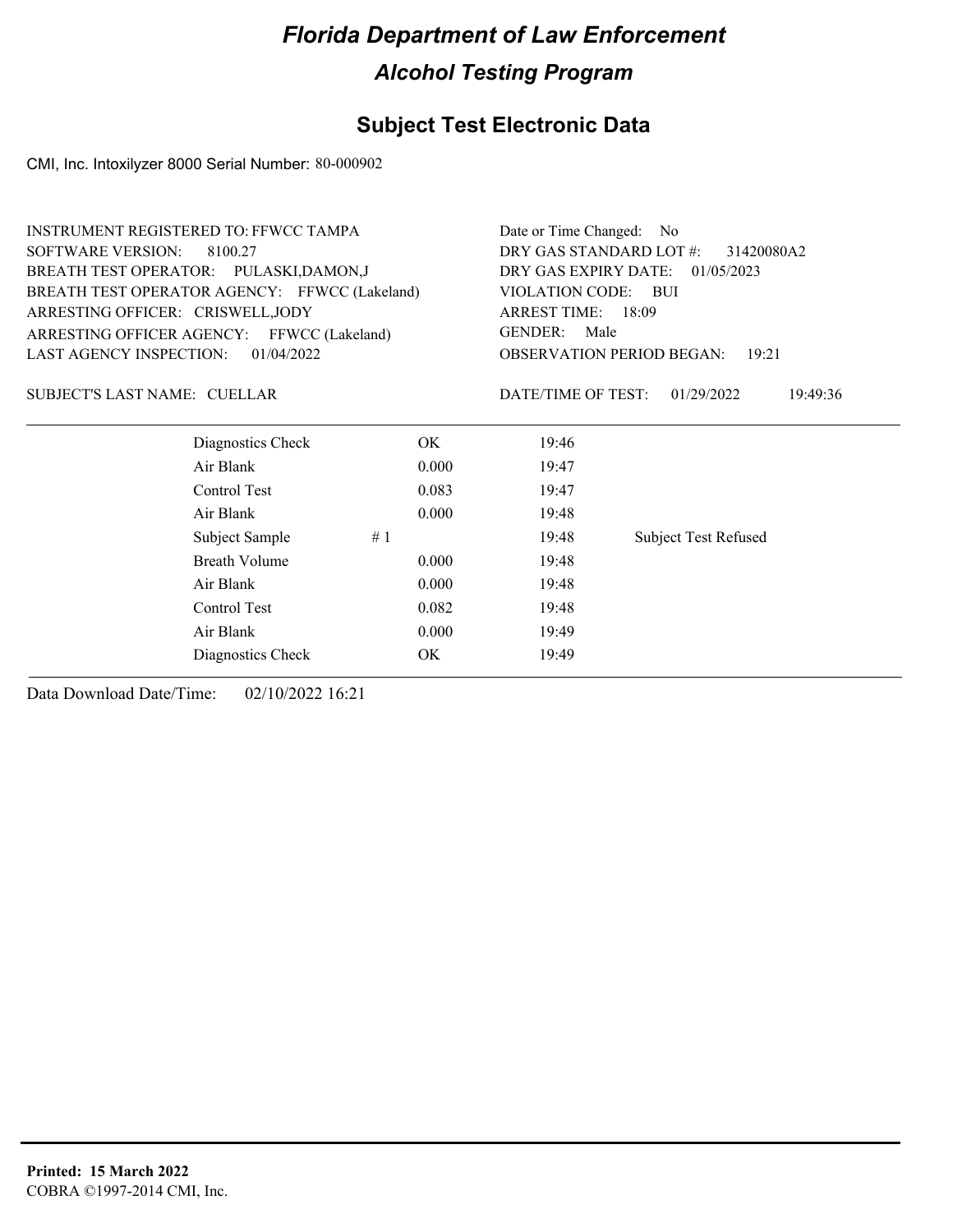### **Subject Test Electronic Data**

CMI, Inc. Intoxilyzer 8000 Serial Number: 80-000903

| <b>INSTRUMENT REGISTERED TO: FFWCC SOUTH REGION</b> | Date or Time Changed: No           |                                           |                        |  |
|-----------------------------------------------------|------------------------------------|-------------------------------------------|------------------------|--|
| <b>SOFTWARE VERSION:</b><br>8100.27                 | DRY GAS STANDARD LOT #:<br>1380119 |                                           |                        |  |
| BREATH TEST OPERATOR: COVIT, ADAM, J                | DRY GAS EXPIRY DATE: 09/22/2023    |                                           |                        |  |
| BREATH TEST OPERATOR AGENCY: FFWCC (West Palm)      |                                    | VIOLATION CODE: BUI<br>ARREST TIME: 19:14 |                        |  |
| ARRESTING OFFICER: GRANT, HEATHER                   |                                    |                                           |                        |  |
| ARRESTING OFFICER AGENCY: FFWCC (West Palm)         |                                    | GENDER:<br>Male                           |                        |  |
| LAST AGENCY INSPECTION:<br>12/29/2021               |                                    | <b>OBSERVATION PERIOD BEGAN:</b><br>19:14 |                        |  |
| SUBJECT'S LAST NAME: COVIT                          |                                    | DATE/TIME OF TEST:                        | 01/09/2022<br>20:36:27 |  |
| Diagnostics Check                                   | OK.                                | 20:33                                     |                        |  |
| Air Blank                                           | 0.000                              | 20:33                                     |                        |  |
| Control Test                                        | 0.078                              | 20:33                                     |                        |  |
| Air Blank                                           | 0.000                              | 20:34                                     |                        |  |
| Subject Sample                                      | #1                                 | 20:35                                     | <b>RFI</b> Detect      |  |
| <b>Breath Volume</b>                                | 0.000                              | 20:35                                     |                        |  |
| Air Blank                                           | 0.000                              | 20:35                                     |                        |  |
| Control Test                                        | 0.078                              | 20:35                                     |                        |  |
| Air Blank                                           | 0.000                              | 20:36                                     |                        |  |
| Diagnostics Check                                   | OK.                                | 20:36                                     |                        |  |
|                                                     |                                    |                                           |                        |  |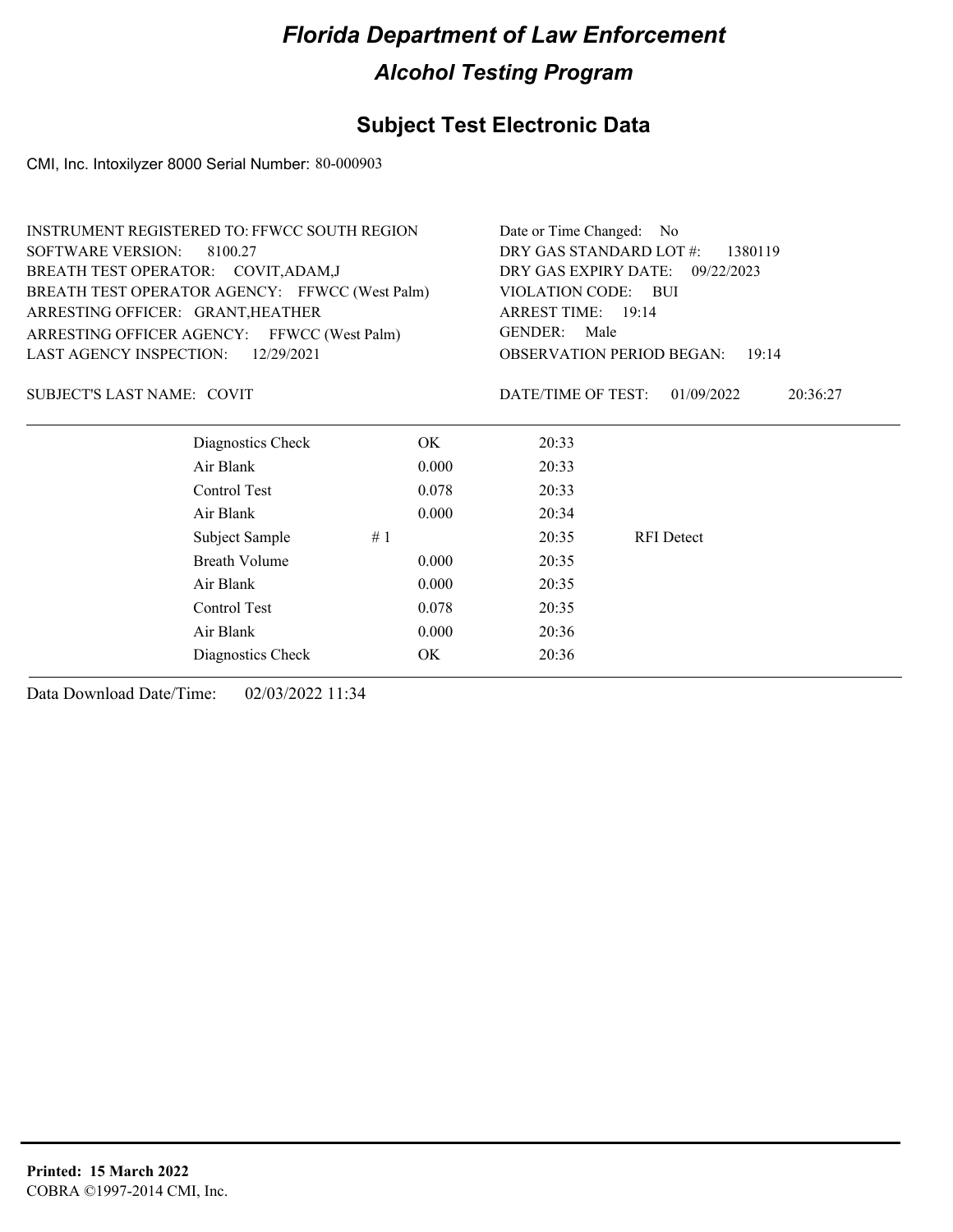### **Subject Test Electronic Data**

CMI, Inc. Intoxilyzer 8000 Serial Number: 80-000903

| <b>INSTRUMENT REGISTERED TO: FFWCC SOUTH REGION</b> |                                                |       | Date or Time Changed: No                       |                             |  |
|-----------------------------------------------------|------------------------------------------------|-------|------------------------------------------------|-----------------------------|--|
| <b>SOFTWARE VERSION:</b><br>8100.27                 |                                                |       | DRY GAS STANDARD LOT #:<br>1380119             |                             |  |
| BREATH TEST OPERATOR: COVIT, ADAM, J                |                                                |       | DRY GAS EXPIRY DATE: 09/22/2023                |                             |  |
|                                                     | BREATH TEST OPERATOR AGENCY: FFWCC (West Palm) |       | VIOLATION CODE:<br>– BUI<br>ARREST TIME: 19:14 |                             |  |
|                                                     | ARRESTING OFFICER: GRANT, HEATHER              |       |                                                |                             |  |
|                                                     | ARRESTING OFFICER AGENCY: FFWCC (West Palm)    |       | GENDER:<br>Male                                |                             |  |
| LAST AGENCY INSPECTION:                             | 12/29/2021                                     |       | <b>OBSERVATION PERIOD BEGAN:</b><br>19:14      |                             |  |
| SUBJECT'S LAST NAME: COVIT                          |                                                |       | DATE/TIME OF TEST:                             | 01/09/2022<br>20:44:02      |  |
|                                                     | Diagnostics Check                              | OK.   | 20:41                                          |                             |  |
|                                                     | Air Blank                                      | 0.000 | 20:41                                          |                             |  |
|                                                     | Control Test                                   | 0.079 | 20:41                                          |                             |  |
|                                                     | Air Blank                                      | 0.000 | 20:42                                          |                             |  |
|                                                     | Subject Sample                                 | #1    | 20:42                                          | <b>Subject Test Refused</b> |  |
|                                                     | <b>Breath Volume</b>                           | 0.000 | 20:42                                          |                             |  |
|                                                     | Air Blank                                      | 0.000 | 20:43                                          |                             |  |
|                                                     | Control Test                                   | 0.078 | 20:43                                          |                             |  |
|                                                     | Air Blank                                      | 0.000 | 20:43                                          |                             |  |
|                                                     | Diagnostics Check                              | OK    | 20:44                                          |                             |  |
|                                                     |                                                |       |                                                |                             |  |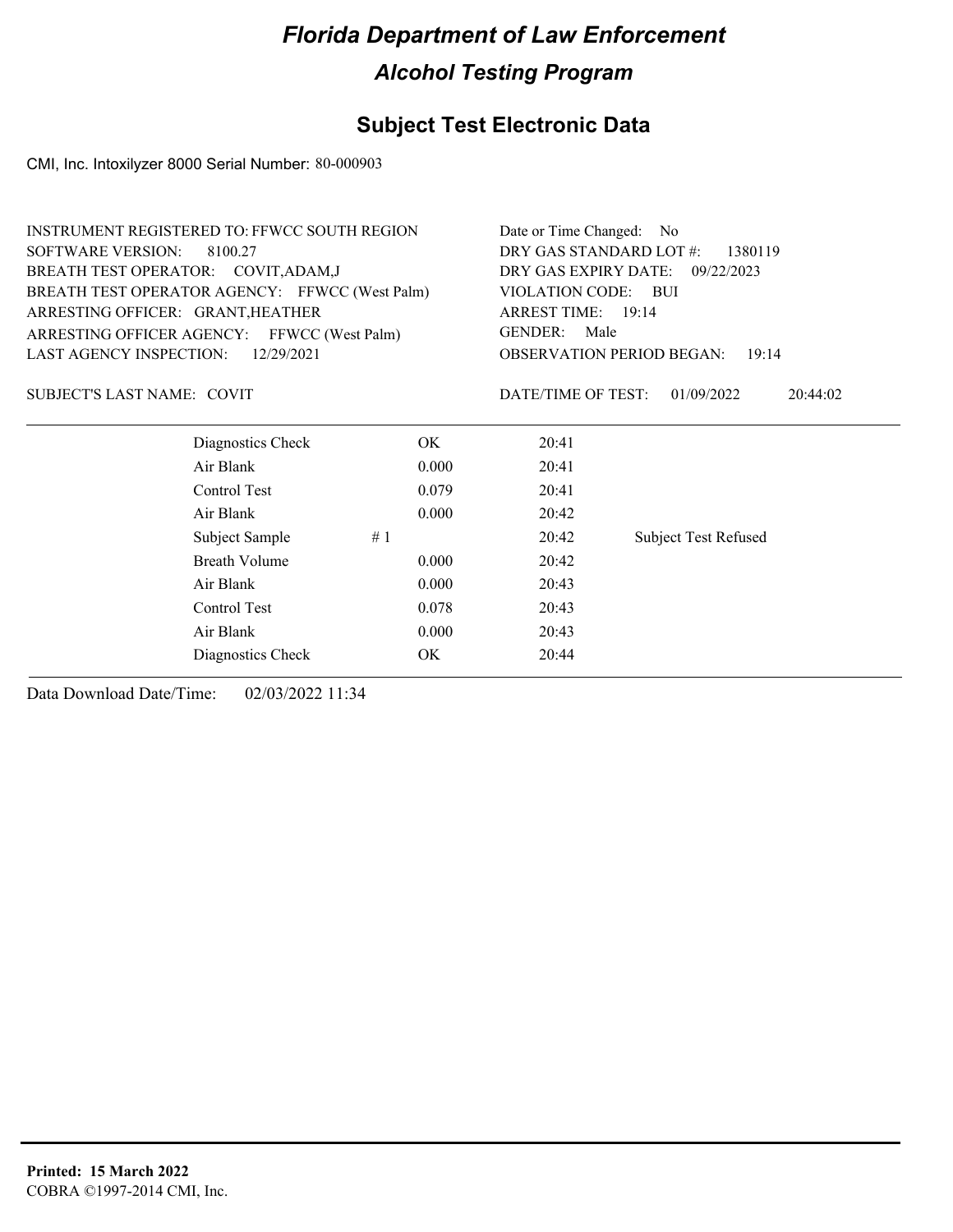### **Subject Test Electronic Data**

CMI, Inc. Intoxilyzer 8000 Serial Number: 80-000909

| <b>INSTRUMENT REGISTERED TO: PINECREST PD</b>     |       | Date or Time Changed:<br>N <sub>o</sub>        |                             |  |
|---------------------------------------------------|-------|------------------------------------------------|-----------------------------|--|
| SOFTWARE VERSION:<br>8100.27                      |       | DRY GAS STANDARD LOT #:<br>1380119             |                             |  |
| BREATH TEST OPERATOR: WADDELL, NATHANIEL, J       |       | DRY GAS EXPIRY DATE:<br>09/22/2023             |                             |  |
| BREATH TEST OPERATOR AGENCY: Village of Pinecrest |       | VIOLATION CODE:<br>– DUI<br>ARREST TIME: 17:00 |                             |  |
| ARRESTING OFFICER: WADDELL, NATHANIEL             |       |                                                |                             |  |
| ARRESTING OFFICER AGENCY: Village of Pinecrest    |       | <b>GENDER:</b><br>Male                         |                             |  |
| LAST AGENCY INSPECTION:<br>12/21/2021             |       | OBSERVATION PERIOD BEGAN:<br>18:14             |                             |  |
| SUBJECT'S LAST NAME: LATTIMER                     |       | DATE/TIME OF TEST:                             | 01/02/2022<br>18:47:44      |  |
| Diagnostics Check                                 | OK.   | 18:44                                          |                             |  |
| Air Blank                                         | 0.000 | 18:45                                          |                             |  |
| Control Test                                      | 0.080 | 18:45                                          |                             |  |
| Air Blank                                         | 0.000 | 18:46                                          |                             |  |
| Subject Sample                                    | #1    | 18:46                                          | <b>Subject Test Refused</b> |  |
| Breath Volume                                     | 0.000 | 18:46                                          |                             |  |
| Air Blank                                         | 0.000 | 18:46                                          |                             |  |
| Control Test                                      | 0.080 | 18:47                                          |                             |  |
| Air Blank                                         | 0.000 | 18:47                                          |                             |  |
| Diagnostics Check                                 | OK.   | 18:47                                          |                             |  |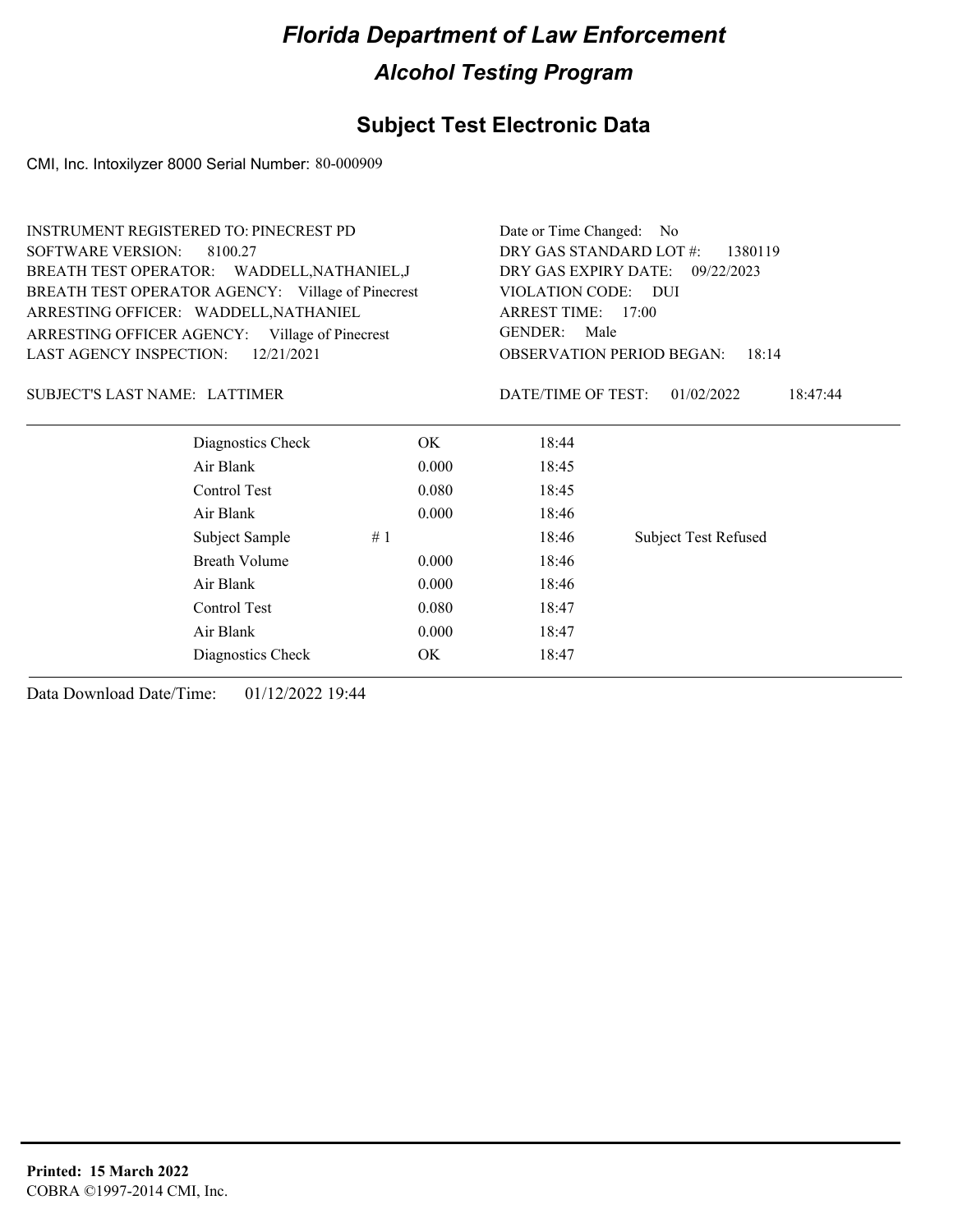### **Subject Test Electronic Data**

CMI, Inc. Intoxilyzer 8000 Serial Number: 80-000909

| INSTRUMENT REGISTERED TO: PINECREST PD            | Date or Time Changed: No               |
|---------------------------------------------------|----------------------------------------|
| SOFTWARE VERSION: 8100.27                         | DRY GAS STANDARD LOT $\#$ : 1380119    |
| BREATH TEST OPERATOR: VEGA, OBEL,                 | DRY GAS EXPIRY DATE: 09/22/2023        |
| BREATH TEST OPERATOR AGENCY: Village of Pinecrest | VIOLATION CODE: DUI                    |
| ARRESTING OFFICER: SANTOS, JAVIER                 | ARREST TIME: 01:12                     |
| ARRESTING OFFICER AGENCY: Village of Pinecrest    | GENDER: Male                           |
| LAST AGENCY INSPECTION: $12/21/2021$              | <b>OBSERVATION PERIOD BEGAN: 01:14</b> |

URBINA ALVARADO SUBJECT'S LAST NAME: DATE/TIME OF TEST:

DATE/TIME OF TEST: 01/07/2022 01:49:15

| Diagnostics Check    | OK    | 01:41 |
|----------------------|-------|-------|
| Air Blank            | 0.000 | 01:41 |
| Control Test         | 0.079 | 01:42 |
| Air Blank            | 0.000 | 01:42 |
| Subject Sample<br>#1 | 0.178 | 01:44 |
| <b>Breath Volume</b> | 2.046 | 01:44 |
| Air Blank            | 0.000 | 01:44 |
| Air Blank            | 0.000 | 01:46 |
| Subject Sample<br>#2 | 0.168 | 01:47 |
| <b>Breath Volume</b> | 1.457 | 01:47 |
| Air Blank            | 0.000 | 01:48 |
| <b>Control Test</b>  | 0.080 | 01:48 |
| Air Blank            | 0.000 | 01:49 |
| Diagnostics Check    | OK    | 01:49 |
|                      |       |       |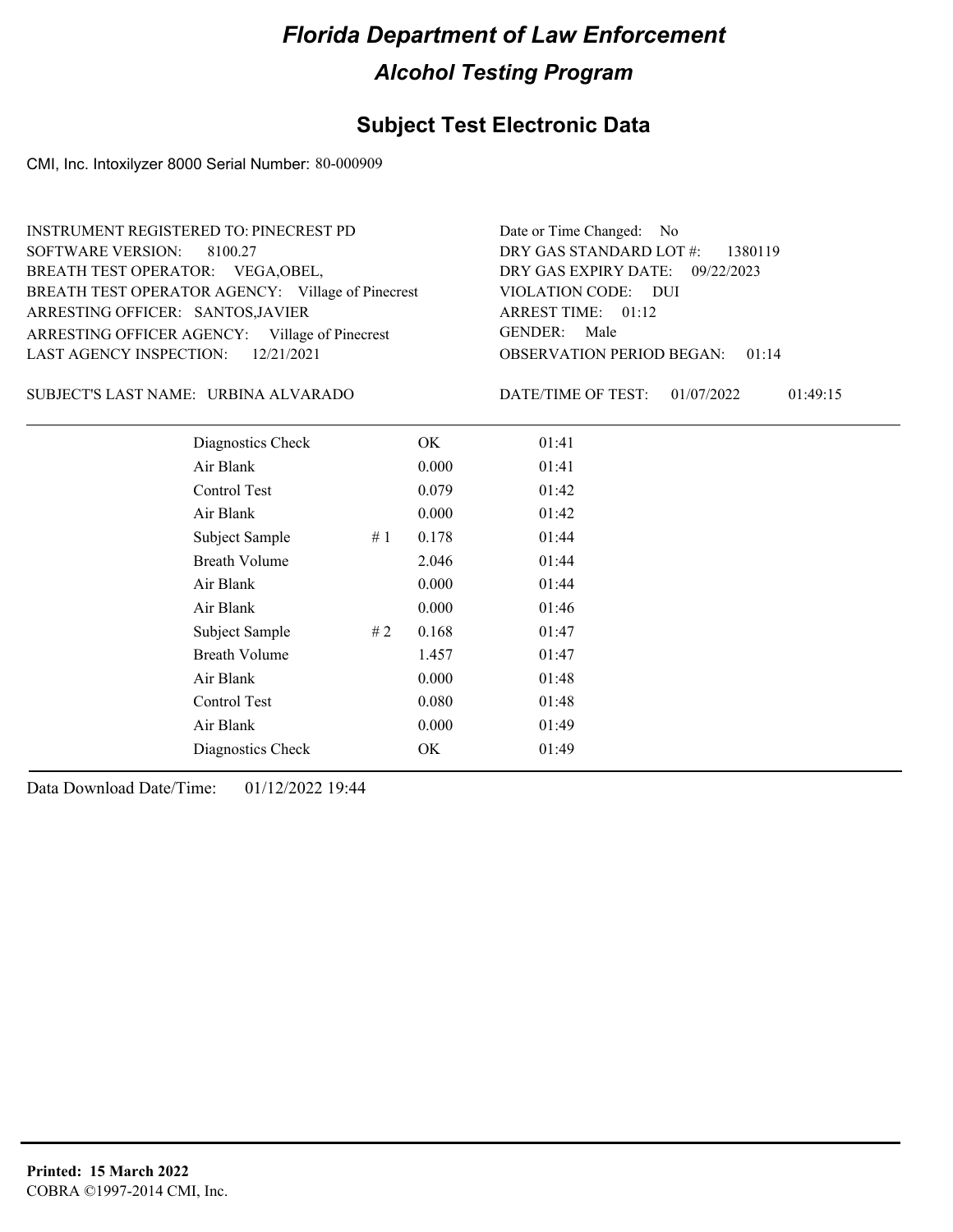### **Subject Test Electronic Data**

CMI, Inc. Intoxilyzer 8000 Serial Number: 80-000909

| <b>INSTRUMENT REGISTERED TO: PINECREST PD</b>     | Date or Time Changed: No               |
|---------------------------------------------------|----------------------------------------|
| SOFTWARE VERSION: 8100.27                         | DRY GAS STANDARD LOT $\#$ : 1380119    |
| BREATH TEST OPERATOR: VEGA, OBEL,                 | DRY GAS EXPIRY DATE: 09/22/2023        |
| BREATH TEST OPERATOR AGENCY: Village of Pinecrest | VIOLATION CODE: DUI                    |
| ARRESTING OFFICER: VEGA, OBEL                     | ARREST TIME: 05:32                     |
| ARRESTING OFFICER AGENCY: Village of Pinecrest    | GENDER: Male                           |
| LAST AGENCY INSPECTION: $12/21/2021$              | <b>OBSERVATION PERIOD BEGAN: 05:34</b> |

SUBJECT'S LAST NAME: LEON DATE/TIME OF TEST:

DATE/TIME OF TEST: 01/08/2022 06:04:21

| Diagnostics Check    |    | OK    | 05:57 |  |  |
|----------------------|----|-------|-------|--|--|
| Air Blank            |    | 0.000 | 05:57 |  |  |
| Control Test         |    | 0.081 | 05:57 |  |  |
| Air Blank            |    | 0.000 | 05:58 |  |  |
| Subject Sample       | #1 | 0.189 | 05:59 |  |  |
| <b>Breath Volume</b> |    | 1.785 | 05:59 |  |  |
| Air Blank            |    | 0.000 | 06:00 |  |  |
| Air Blank            |    | 0.000 | 06:01 |  |  |
| Subject Sample       | #2 | 0.189 | 06:02 |  |  |
| <b>Breath Volume</b> |    | 2.382 | 06:02 |  |  |
| Air Blank            |    | 0.000 | 06:03 |  |  |
| Control Test         |    | 0.080 | 06:03 |  |  |
| Air Blank            |    | 0.000 | 06:04 |  |  |
| Diagnostics Check    |    | OK    | 06:04 |  |  |
|                      |    |       |       |  |  |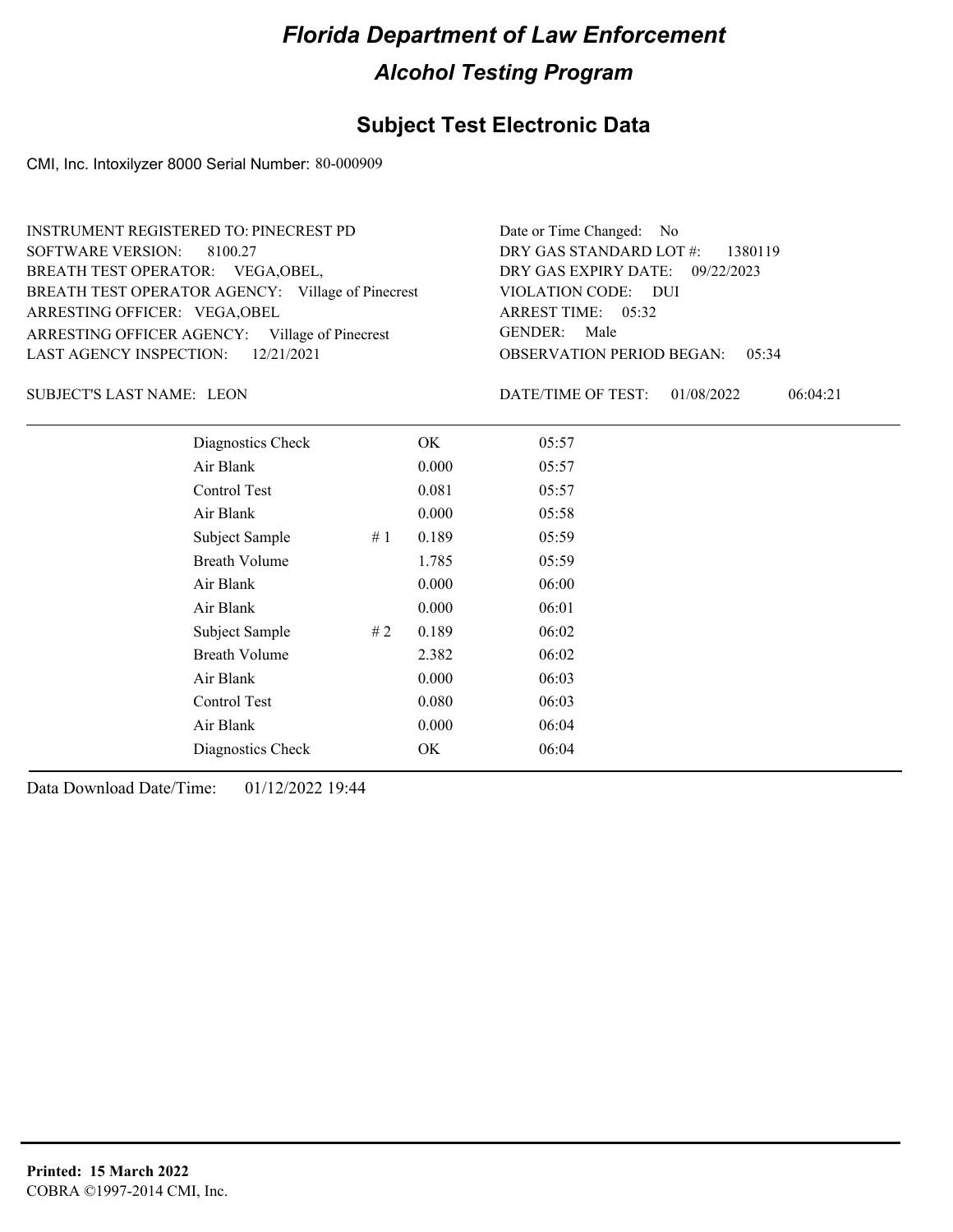### **Subject Test Electronic Data**

CMI, Inc. Intoxilyzer 8000 Serial Number: 80-000909

| <b>INSTRUMENT REGISTERED TO: PINECREST PD</b>     | Date or Time Changed: No               |
|---------------------------------------------------|----------------------------------------|
| SOFTWARE VERSION: 8100.27                         | DRY GAS STANDARD LOT $\#$ : 1380119    |
| BREATH TEST OPERATOR: WELSCHINGER, MICKAEL, L     | DRY GAS EXPIRY DATE: 09/22/2023        |
| BREATH TEST OPERATOR AGENCY: Village of Pinecrest | VIOLATION CODE: DUI                    |
| ARRESTING OFFICER: OROL, MANUEL                   | ARREST TIME: $21:05$                   |
| ARRESTING OFFICER AGENCY: Miami-Dade PD           | GENDER: Female                         |
| LAST AGENCY INSPECTION: $12/21/2021$              | <b>OBSERVATION PERIOD BEGAN: 21:30</b> |

SUBJECT'S LAST NAME: ORTIZ **Example 20** ORTEXTIME OF TEST:

DATE/TIME OF TEST: 01/09/2022 22:03:31

| Diagnostics Check    |    | OK    | 21:50 |                |
|----------------------|----|-------|-------|----------------|
| Air Blank            |    | 0.000 | 21:50 |                |
| Control Test         |    | 0.081 | 21:51 |                |
| Air Blank            |    | 0.000 | 21:51 |                |
| Subject Sample       | #1 | 0.106 | 21:54 | Volume Not Met |
| <b>Breath Volume</b> |    | 0.394 | 21:54 |                |
| Air Blank            |    | 0.000 | 21:55 |                |
| Air Blank            |    | 0.000 | 21:57 |                |
| Subject Sample       | #2 | 0.137 | 21:58 |                |
| <b>Breath Volume</b> |    | 1.761 | 21:58 |                |
| Air Blank            |    | 0.000 | 21:59 |                |
| Air Blank            |    | 0.000 | 22:01 |                |
| Subject Sample       | #3 | 0.134 | 22:01 |                |
| <b>Breath Volume</b> |    | 1.527 | 22:01 |                |
| Air Blank            |    | 0.000 | 22:02 |                |
| Control Test         |    | 0.079 | 22:02 |                |
| Air Blank            |    | 0.000 | 22:03 |                |
| Diagnostics Check    |    | OK    | 22:03 |                |
|                      |    |       |       |                |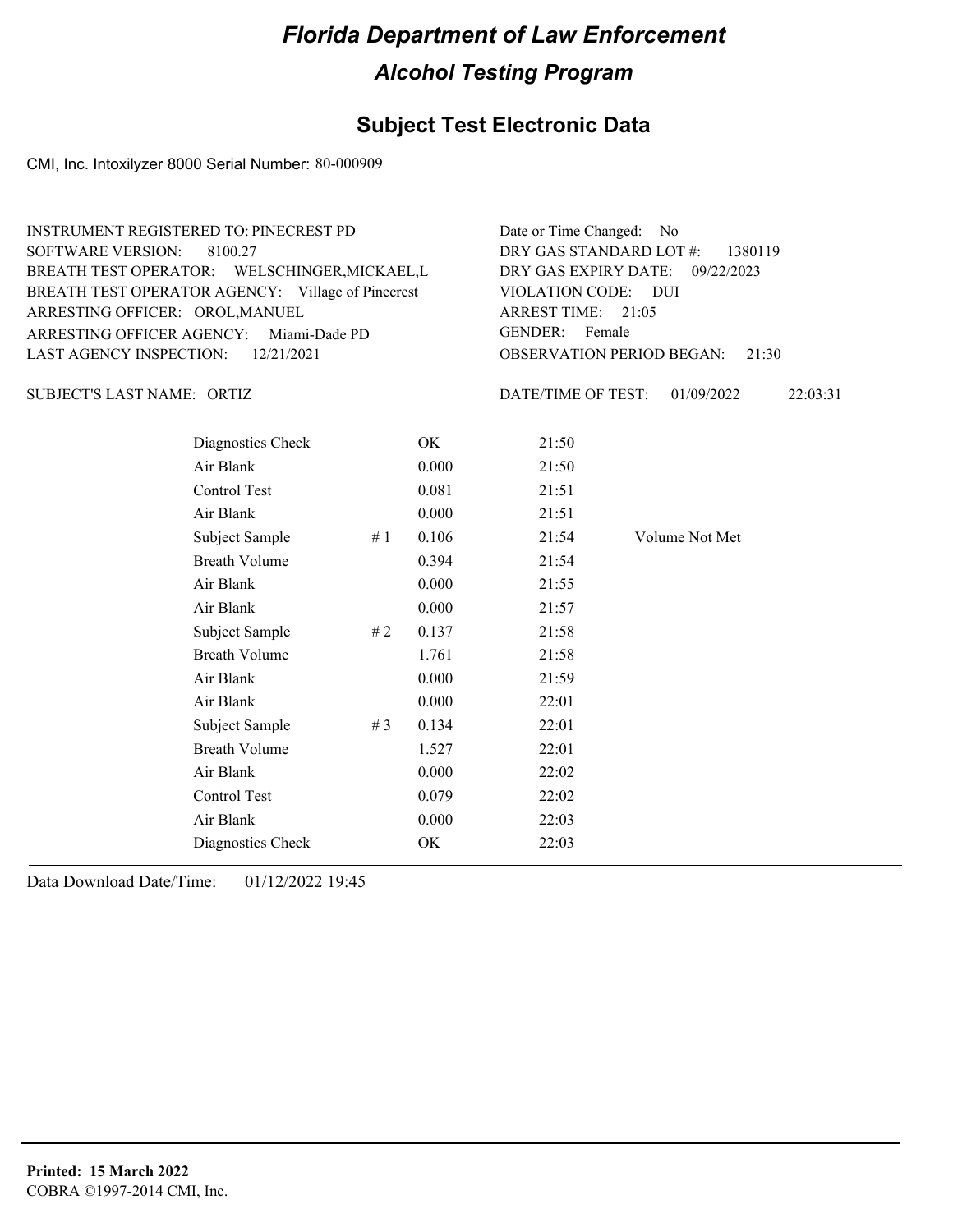### **Subject Test Electronic Data**

CMI, Inc. Intoxilyzer 8000 Serial Number: 80-000909

| <b>INSTRUMENT REGISTERED TO: PINECREST PD</b>     |       | Date or Time Changed:   | - No                                      |
|---------------------------------------------------|-------|-------------------------|-------------------------------------------|
| <b>SOFTWARE VERSION:</b><br>8100.27               |       | DRY GAS STANDARD LOT #: | 1380119                                   |
| BREATH TEST OPERATOR: ROSADO,CARLOS,J             |       | DRY GAS EXPIRY DATE:    | 09/22/2023                                |
| BREATH TEST OPERATOR AGENCY: Village of Pinecrest |       | VIOLATION CODE: DUI     |                                           |
| ARRESTING OFFICER: DEJESUS, CRISTIAN              |       | ARREST TIME: 20:20      |                                           |
| ARRESTING OFFICER AGENCY: Miami-Dade PD           |       | <b>GENDER:</b><br>Male  |                                           |
| LAST AGENCY INSPECTION:<br>12/21/2021             |       |                         | <b>OBSERVATION PERIOD BEGAN:</b><br>21:00 |
| SUBJECT'S LAST NAME: OBREGON                      |       | DATE/TIME OF TEST:      | 01/10/2022<br>21:29:02                    |
| Diagnostics Check                                 | OK.   | 21:25                   |                                           |
| Air Blank                                         | 0.000 | 21:26                   |                                           |
| Control Test                                      | 0.080 | 21:26                   |                                           |
| Air Blank                                         | 0.000 | 21:27                   |                                           |
| Subject Sample                                    | #1    | 21:27                   | <b>Subject Test Refused</b>               |
| <b>Breath Volume</b>                              | 0.000 | 21:27                   |                                           |
| Air Blank                                         | 0.000 | 21:27                   |                                           |
| Control Test                                      | 0.080 | 21:27                   |                                           |
| Air Blank                                         | 0.000 | 21:28                   |                                           |
| Diagnostics Check                                 | Fail  | 21:28                   | Voltage/Current Test                      |
| Air Blank                                         | 0.000 | 21:29                   |                                           |
|                                                   |       |                         |                                           |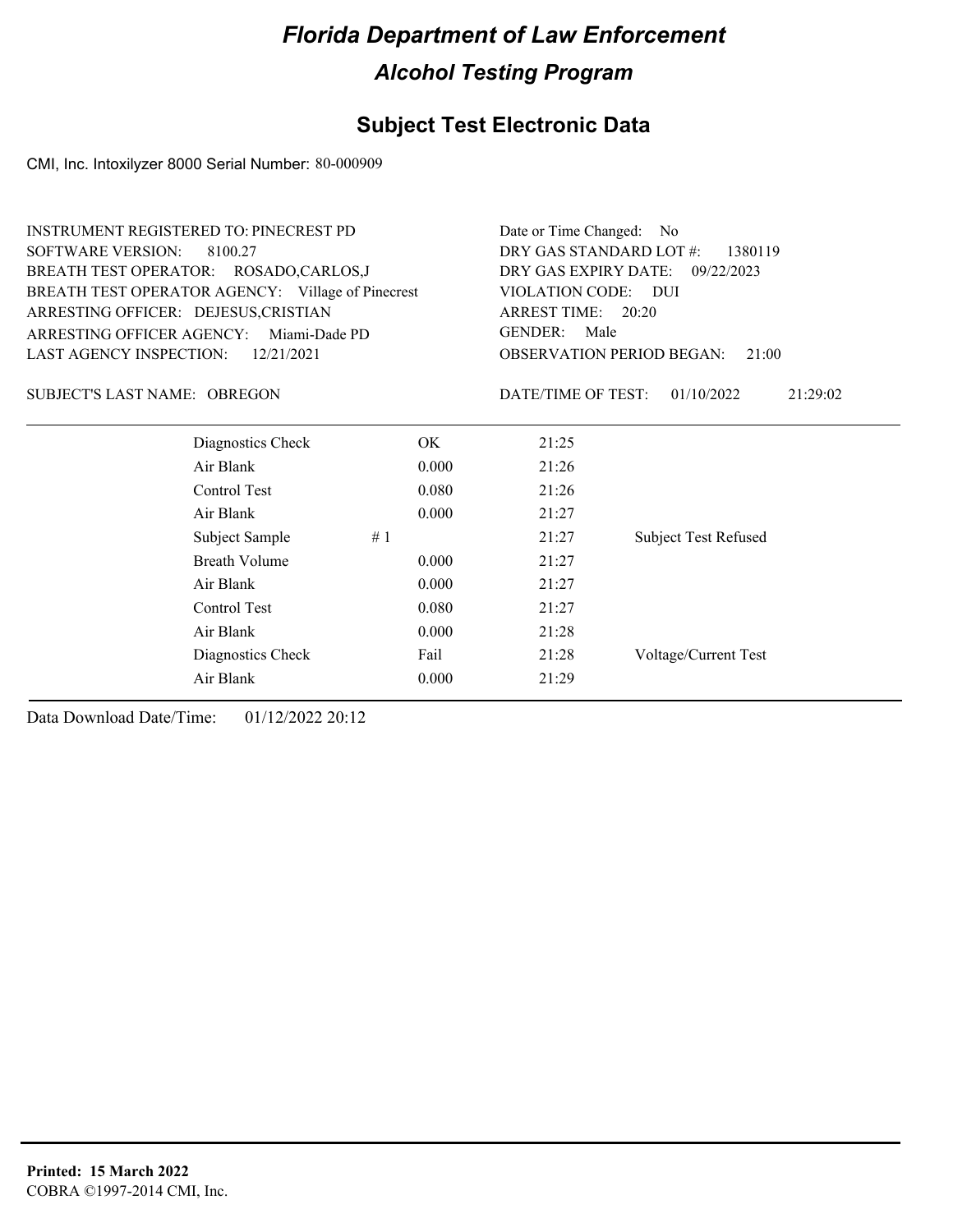#### **Subject Test Electronic Data**

CMI, Inc. Intoxilyzer 8000 Serial Number: 80-000909

| <b>INSTRUMENT REGISTERED TO: PINECREST PD</b> |     | Date or Time Changed: No                     |
|-----------------------------------------------|-----|----------------------------------------------|
| SOFTWARE VERSION: 8100.27                     |     | DRY GAS STANDARD LOT #:<br>1380119           |
| BREATH TEST OPERATOR: ORBETA, JORGE,          |     | DRY GAS EXPIRY DATE: $09/22/2023$            |
| BREATH TEST OPERATOR AGENCY: South Miami PD   |     | VIOLATION CODE: DUI                          |
| ARRESTING OFFICER: ORBETA, JORGE              |     | ARREST TIME: 02:16                           |
| ARRESTING OFFICER AGENCY: South Miami PD      |     | GENDER: Male                                 |
| LAST AGENCY INSPECTION: 01/12/2022            |     | <b>OBSERVATION PERIOD BEGAN:</b><br>02:30    |
| SUBJECT'S LAST NAME: MOLERO                   |     | DATE/TIME OF TEST:<br>01/15/2022<br>02:51:15 |
| Diagnostics Check                             | OK. | 02:50                                        |
| Air Blank                                     |     | 02:50<br><b>RFI</b> Detect                   |
| Air Blank                                     |     | 02:51<br><b>RFI</b> Detect                   |
|                                               |     |                                              |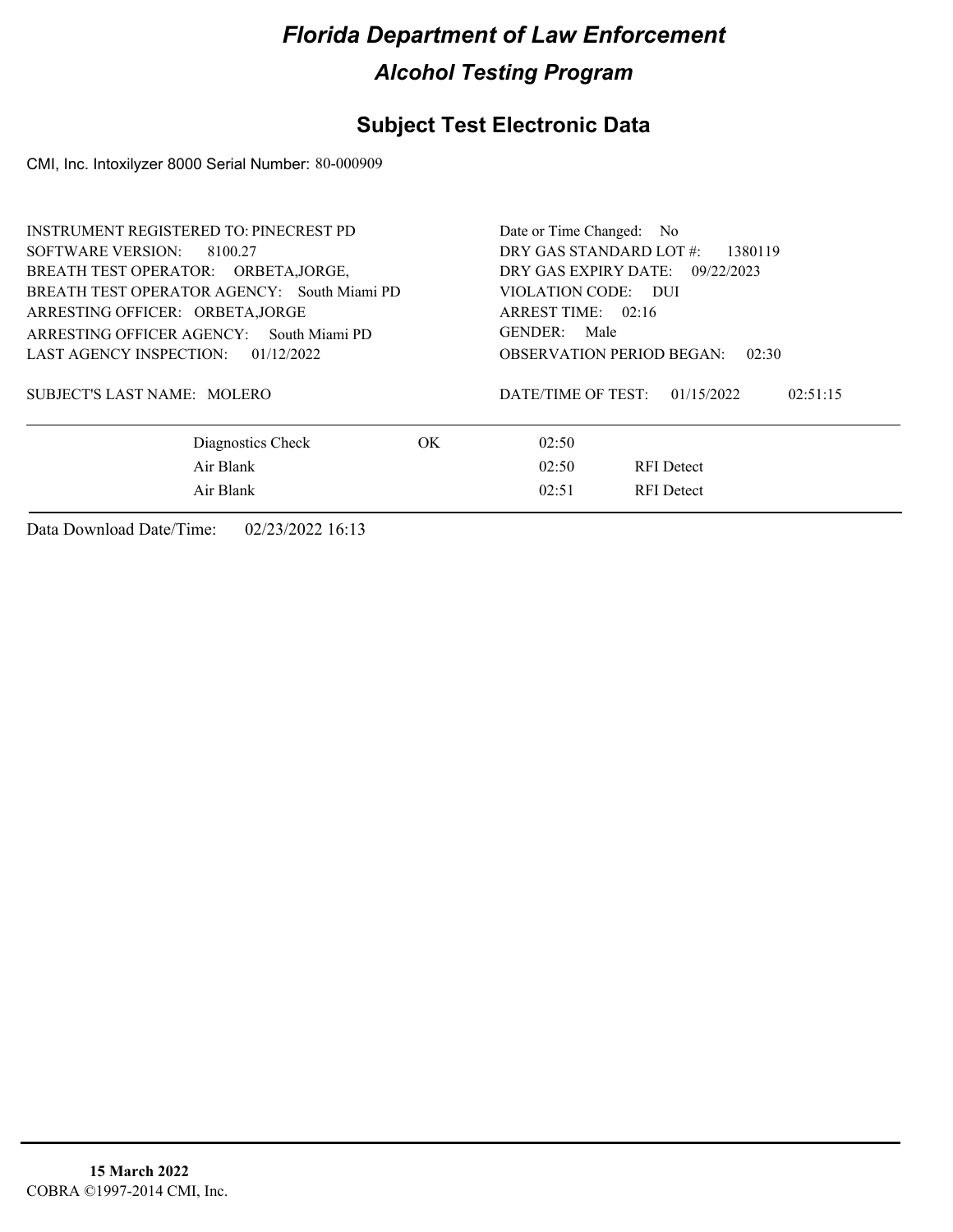#### **Subject Test Electronic Data**

CMI, Inc. Intoxilyzer 8000 Serial Number: 80-000909

| <b>INSTRUMENT REGISTERED TO: PINECREST PD</b> |     | Date or Time Changed: No                     |
|-----------------------------------------------|-----|----------------------------------------------|
| SOFTWARE VERSION: 8100.27                     |     | DRY GAS STANDARD LOT $\#$ :<br>1380119       |
| BREATH TEST OPERATOR: ORBETA, JORGE,          |     | DRY GAS EXPIRY DATE: 09/22/2023              |
| BREATH TEST OPERATOR AGENCY: South Miami PD   |     | VIOLATION CODE: DUI                          |
| ARRESTING OFFICER: ORBETA, JORGE              |     | ARREST TIME: $02:16$                         |
| ARRESTING OFFICER AGENCY: South Miami PD      |     | GENDER: Male                                 |
| LAST AGENCY INSPECTION: 01/12/2022            |     | <b>OBSERVATION PERIOD BEGAN:</b><br>02:30    |
| SUBJECT'S LAST NAME: MOLERO                   |     | DATE/TIME OF TEST:<br>01/15/2022<br>02:53:47 |
| Diagnostics Check                             | OK. | 02:53                                        |
| Air Blank                                     |     | 02:53<br><b>RFI</b> Detect                   |
| Air Blank                                     |     | 02:53<br><b>RFI</b> Detect                   |
|                                               |     |                                              |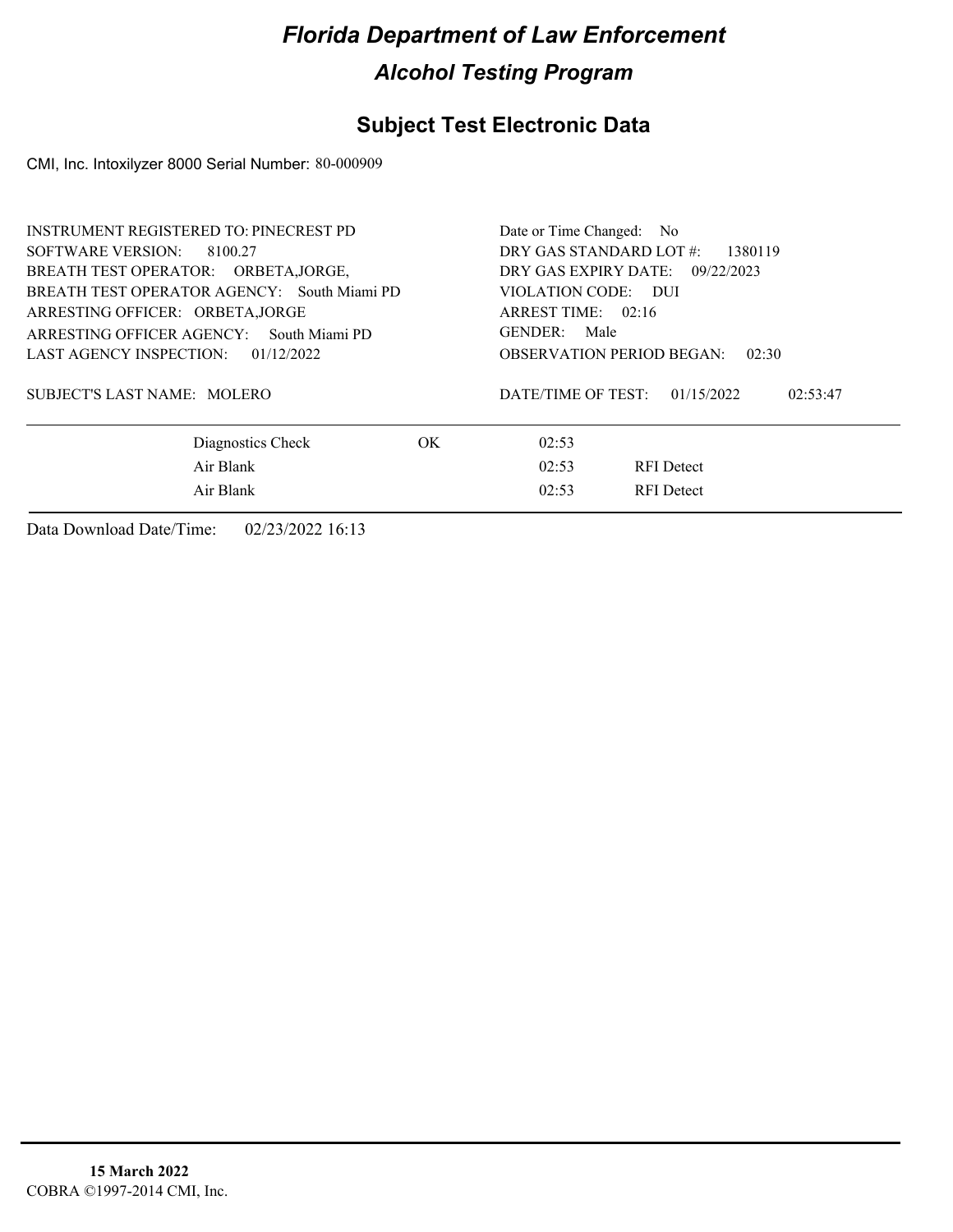#### **Subject Test Electronic Data**

CMI, Inc. Intoxilyzer 8000 Serial Number: 80-000909

ARRESTING OFFICER AGENCY: GENDER: South Miami PD BREATH TEST OPERATOR AGENCY: South Miami PD VIOLATION CODE: SOFTWARE VERSION: 8100.27 ARRESTING OFFICER: ORBETA,JORGE BREATH TEST OPERATOR: ORBETA,JORGE, LAST AGENCY INSPECTION: 01/12/2022 INSTRUMENT REGISTERED TO: PINECREST PD

OBSERVATION PERIOD BEGAN: 02:30 VIOLATION CODE: DUI ARREST TIME: 02:16 09/22/2023 DRY GAS EXPIRY DATE: DRY GAS STANDARD LOT #: 1380119 Date or Time Changed: No GENDER: Male

MOLERO SUBJECT'S LAST NAME: DATE/TIME OF TEST:

DATE/TIME OF TEST: 01/15/2022 03:06:46

| Diagnostics Check    | OK    | 03:00 |
|----------------------|-------|-------|
| Air Blank            | 0.000 | 03:00 |
| Control Test         | 0.083 | 03:01 |
| Air Blank            | 0.000 | 03:01 |
| Subject Sample<br>#1 | 0.104 | 03:02 |
| <b>Breath Volume</b> | 2.734 | 03:02 |
| Air Blank            | 0.000 | 03:03 |
| Air Blank            | 0.000 | 03:04 |
| #2<br>Subject Sample | 0.104 | 03:05 |
| <b>Breath Volume</b> | 2.601 | 03:05 |
| Air Blank            | 0.000 | 03:05 |
| <b>Control Test</b>  | 0.082 | 03:06 |
| Air Blank            | 0.000 | 03:06 |
| Diagnostics Check    | OK    | 03:06 |
|                      |       |       |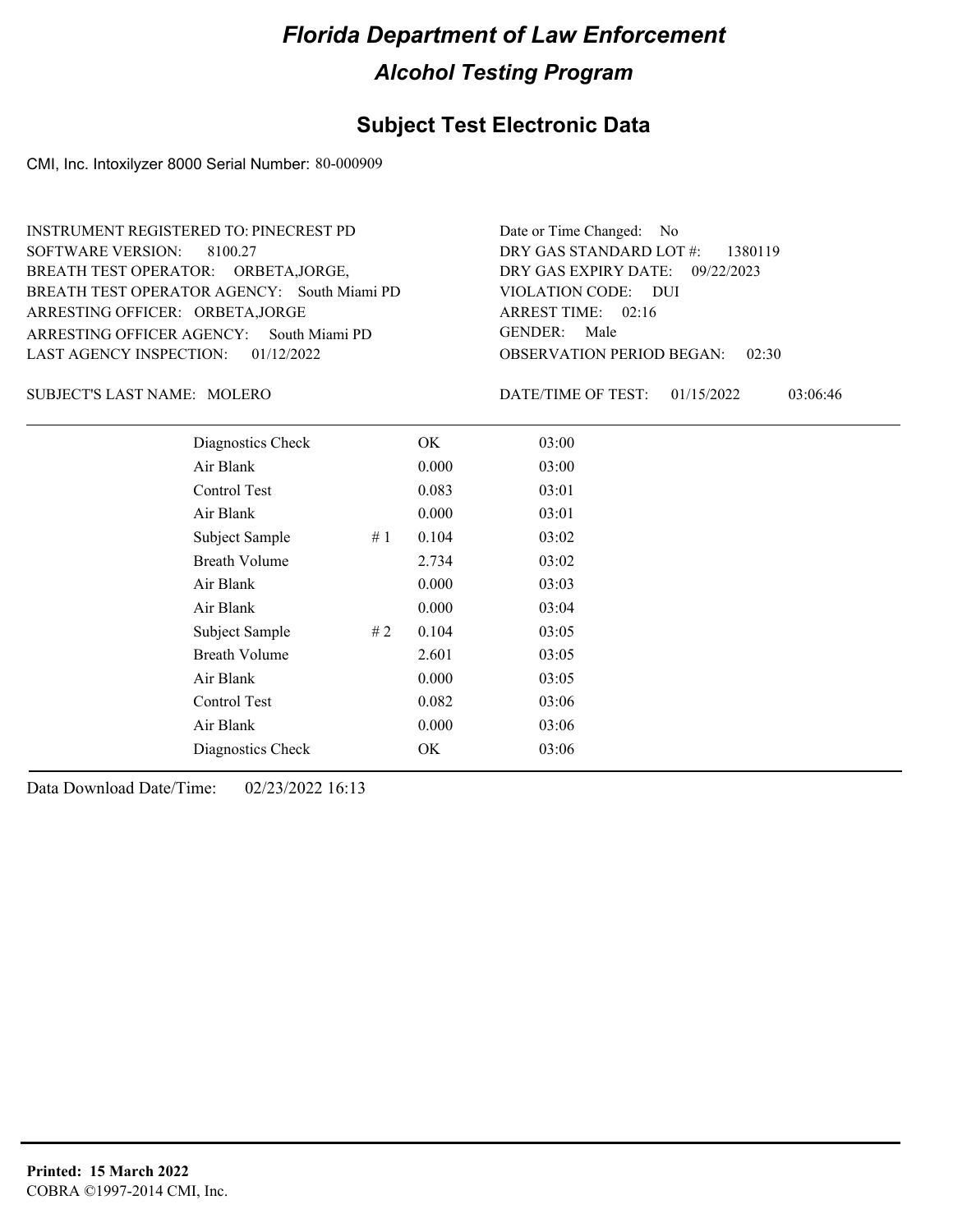### **Subject Test Electronic Data**

CMI, Inc. Intoxilyzer 8000 Serial Number: 80-000909

ARRESTING OFFICER AGENCY: GENDER: South Miami PD BREATH TEST OPERATOR AGENCY: South Miami PD VIOLATION CODE: SOFTWARE VERSION: 8100.27 ARRESTING OFFICER: ORBETA,JORGE BREATH TEST OPERATOR: ORBETA,JORGE, LAST AGENCY INSPECTION: 01/12/2022 INSTRUMENT REGISTERED TO: PINECREST PD

OBSERVATION PERIOD BEGAN: 04:00 VIOLATION CODE: DUI 03:50 ARREST TIME: 09/22/2023 DRY GAS EXPIRY DATE: DRY GAS STANDARD LOT #: 1380119 Date or Time Changed: No GENDER: Female

SUBJECT'S LAST NAME: PLATT SUBJECTS ASSEMBLING THE MATE/TIME OF TEST:

DATE/TIME OF TEST: 01/16/2022 04:30:55

| Diagnostics Check    |    | OK    | 04:20 |
|----------------------|----|-------|-------|
| Air Blank            |    | 0.000 | 04:20 |
| Control Test         |    | 0.081 | 04:21 |
| Air Blank            |    | 0.000 | 04:21 |
| Subject Sample       | #1 | 0.190 | 04:23 |
| <b>Breath Volume</b> |    | 2.253 | 04:23 |
| Air Blank            |    | 0.000 | 04:23 |
| Air Blank            |    | 0.000 | 04:25 |
| Subject Sample       | #2 | 0.214 | 04:26 |
| <b>Breath Volume</b> |    | 2.093 | 04:26 |
| Air Blank            |    | 0.000 | 04:26 |
| Air Blank            |    | 0.000 | 04:28 |
| Subject Sample       | #3 | 0.212 | 04:29 |
| <b>Breath Volume</b> |    | 1.941 | 04:29 |
| Air Blank            |    | 0.000 | 04:30 |
| Control Test         |    | 0.081 | 04:30 |
| Air Blank            |    | 0.000 | 04:30 |
| Diagnostics Check    |    | OK    | 04:30 |
|                      |    |       |       |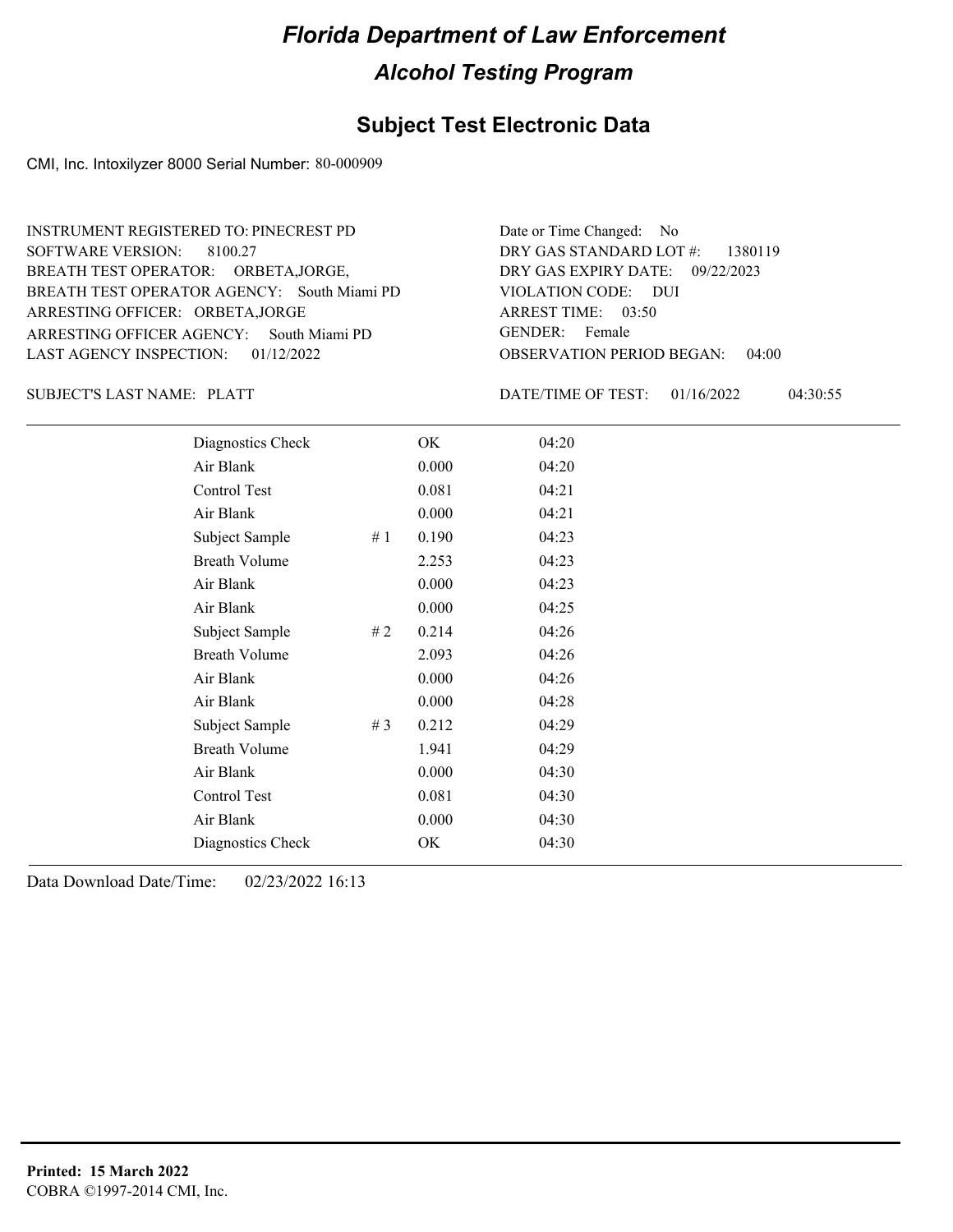### **Subject Test Electronic Data**

CMI, Inc. Intoxilyzer 8000 Serial Number: 80-000909

| <b>SOFTWARE VERSION:</b><br>DRY GAS STANDARD LOT #:<br>8100.27<br>1380119<br>DRY GAS EXPIRY DATE:<br>BREATH TEST OPERATOR: ORBETA, JORGE,<br>09/22/2023<br>BREATH TEST OPERATOR AGENCY: South Miami PD<br>VIOLATION CODE:<br>– DUI<br>ARREST TIME: 03:03<br>ARRESTING OFFICER: ORBETA, JORGE<br><b>GENDER:</b><br>Male<br>ARRESTING OFFICER AGENCY:<br>South Miami PD<br>LAST AGENCY INSPECTION:<br>01/12/2022<br><b>OBSERVATION PERIOD BEGAN:</b><br>03:18<br>DATE/TIME OF TEST: | <b>INSTRUMENT REGISTERED TO: PINECREST PD</b> |  | Date or Time Changed: | No.                    |  |
|-----------------------------------------------------------------------------------------------------------------------------------------------------------------------------------------------------------------------------------------------------------------------------------------------------------------------------------------------------------------------------------------------------------------------------------------------------------------------------------|-----------------------------------------------|--|-----------------------|------------------------|--|
|                                                                                                                                                                                                                                                                                                                                                                                                                                                                                   |                                               |  |                       |                        |  |
|                                                                                                                                                                                                                                                                                                                                                                                                                                                                                   |                                               |  |                       |                        |  |
|                                                                                                                                                                                                                                                                                                                                                                                                                                                                                   |                                               |  |                       |                        |  |
|                                                                                                                                                                                                                                                                                                                                                                                                                                                                                   |                                               |  |                       |                        |  |
|                                                                                                                                                                                                                                                                                                                                                                                                                                                                                   |                                               |  |                       |                        |  |
|                                                                                                                                                                                                                                                                                                                                                                                                                                                                                   |                                               |  |                       |                        |  |
|                                                                                                                                                                                                                                                                                                                                                                                                                                                                                   | SUBJECT'S LAST NAME: PIOVANETTI               |  |                       | 01/22/2022<br>03:42:04 |  |
| Diagnostics Check<br>03:38<br>OK.                                                                                                                                                                                                                                                                                                                                                                                                                                                 |                                               |  |                       |                        |  |
| Air Blank<br>0.000<br>03:38                                                                                                                                                                                                                                                                                                                                                                                                                                                       |                                               |  |                       |                        |  |
| Control Test<br>0.080<br>03:39                                                                                                                                                                                                                                                                                                                                                                                                                                                    |                                               |  |                       |                        |  |
| Air Blank<br>0.000<br>03:39                                                                                                                                                                                                                                                                                                                                                                                                                                                       |                                               |  |                       |                        |  |
| <b>Subject Test Refused</b><br>Subject Sample<br>#1<br>03:40                                                                                                                                                                                                                                                                                                                                                                                                                      |                                               |  |                       |                        |  |
| <b>Breath Volume</b><br>0.000<br>03:40                                                                                                                                                                                                                                                                                                                                                                                                                                            |                                               |  |                       |                        |  |
| Air Blank<br>0.000<br>03:41                                                                                                                                                                                                                                                                                                                                                                                                                                                       |                                               |  |                       |                        |  |
| Control Test<br>0.080<br>03:41                                                                                                                                                                                                                                                                                                                                                                                                                                                    |                                               |  |                       |                        |  |
| Air Blank<br>0.000<br>03:41                                                                                                                                                                                                                                                                                                                                                                                                                                                       |                                               |  |                       |                        |  |
| Diagnostics Check<br>OK<br>03:42                                                                                                                                                                                                                                                                                                                                                                                                                                                  |                                               |  |                       |                        |  |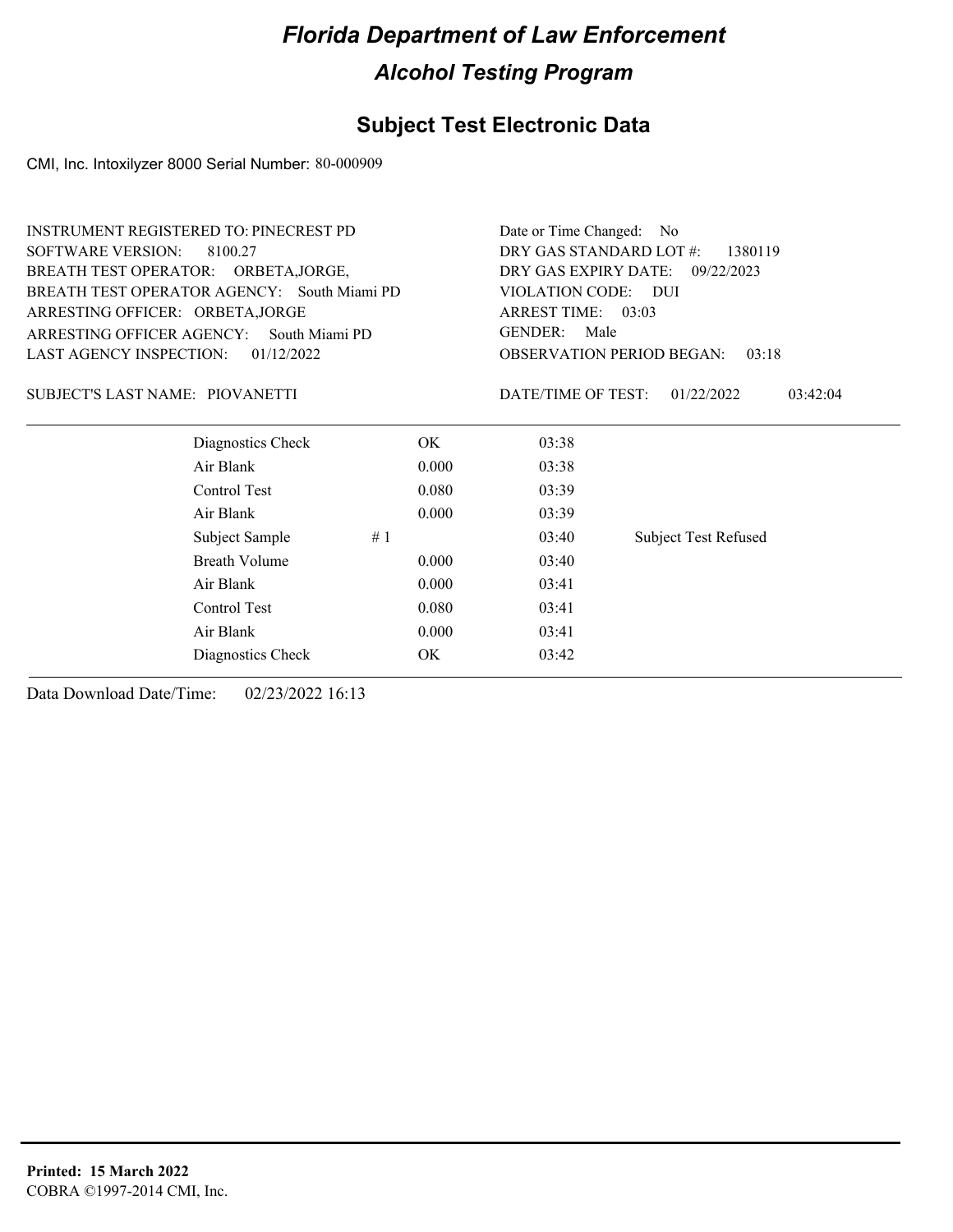### **Subject Test Electronic Data**

CMI, Inc. Intoxilyzer 8000 Serial Number: 80-000909

| <b>INSTRUMENT REGISTERED TO: PINECREST PD</b>     |                                             |                                                                            |  |  |  |
|---------------------------------------------------|---------------------------------------------|----------------------------------------------------------------------------|--|--|--|
| <b>SOFTWARE VERSION:</b><br>8100.27               |                                             |                                                                            |  |  |  |
|                                                   | DRY GAS EXPIRY DATE: 09/22/2023             |                                                                            |  |  |  |
| BREATH TEST OPERATOR AGENCY: Village of Pinecrest |                                             |                                                                            |  |  |  |
|                                                   | ARREST TIME: 05:05                          |                                                                            |  |  |  |
| ARRESTING OFFICER AGENCY: Village of Pinecrest    | <b>GENDER:</b><br>Male                      |                                                                            |  |  |  |
|                                                   | <b>OBSERVATION PERIOD BEGAN:</b><br>0.5:0.5 |                                                                            |  |  |  |
|                                                   | DATE/TIME OF TEST:                          | 01/22/2022<br>05:41:53                                                     |  |  |  |
| OK.                                               | 05:38                                       |                                                                            |  |  |  |
| 0.000                                             | 05:38                                       |                                                                            |  |  |  |
| 0.081                                             | 05:39                                       |                                                                            |  |  |  |
| 0.000                                             | 05:39                                       |                                                                            |  |  |  |
| #1                                                | 05:40                                       | <b>Subject Test Refused</b>                                                |  |  |  |
| 0.000                                             | 05:40                                       |                                                                            |  |  |  |
| 0.000                                             | 05:40                                       |                                                                            |  |  |  |
| 0.079                                             | 05:41                                       |                                                                            |  |  |  |
| 0.000                                             | 05:41                                       |                                                                            |  |  |  |
| OK.                                               | 05:41                                       |                                                                            |  |  |  |
|                                                   |                                             | Date or Time Changed: No<br>DRY GAS STANDARD LOT #:<br>VIOLATION CODE: DUI |  |  |  |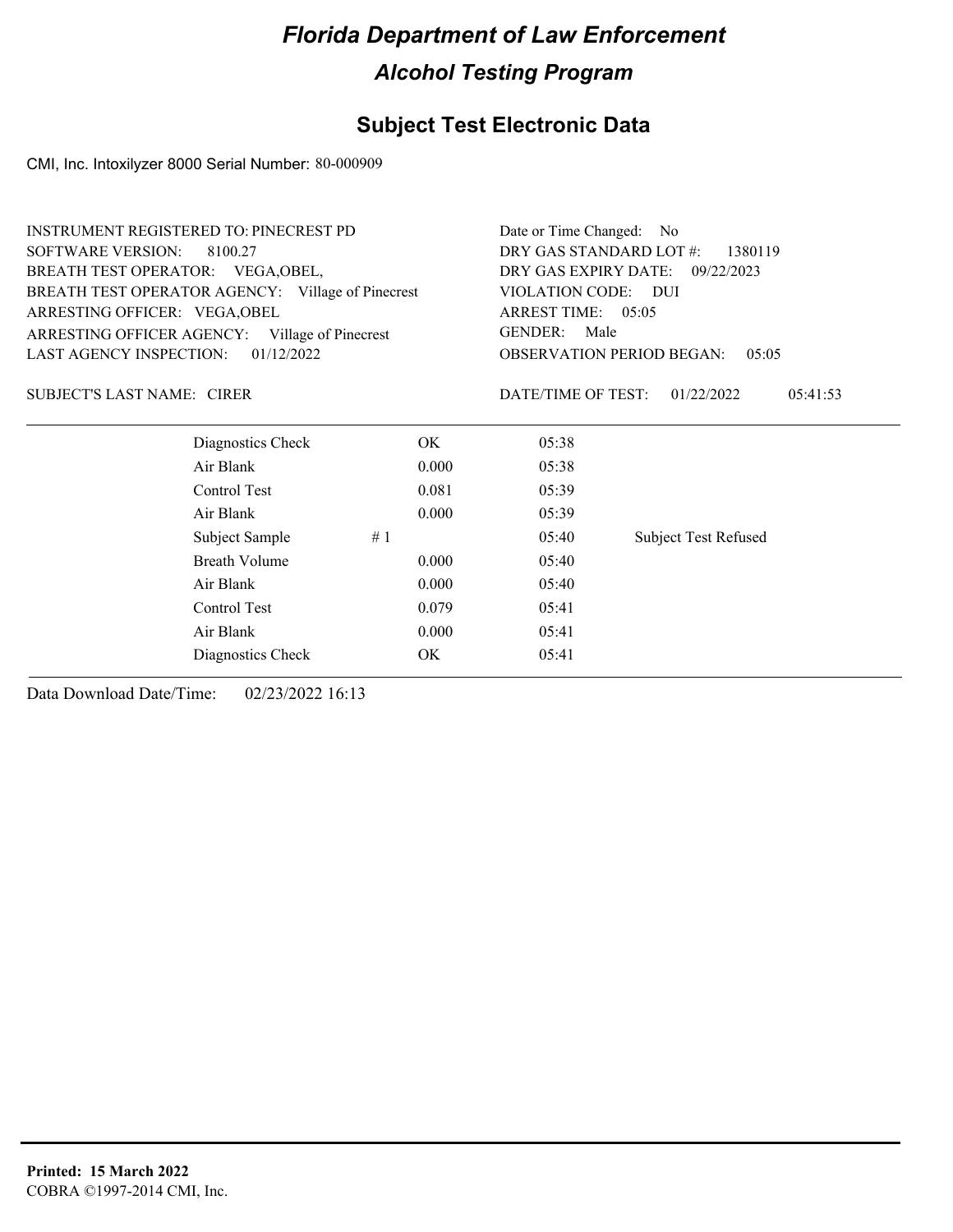### **Subject Test Electronic Data**

CMI, Inc. Intoxilyzer 8000 Serial Number: 80-000909

ARRESTING OFFICER AGENCY: GENDER: South Miami PD BREATH TEST OPERATOR AGENCY: South Miami PD VIOLATION CODE: SOFTWARE VERSION: 8100.27 ARRESTING OFFICER: ORBETA,JORGE BREATH TEST OPERATOR: ORBETA,JORGE, LAST AGENCY INSPECTION: 01/12/2022 INSTRUMENT REGISTERED TO: PINECREST PD

OBSERVATION PERIOD BEGAN: 00:18 VIOLATION CODE: DUI ARREST TIME: 00:02 09/22/2023 DRY GAS EXPIRY DATE: DRY GAS STANDARD LOT #: 1380119 Date or Time Changed: No GENDER: Male

SUBJECT'S LAST NAME: PIERCE **Example 20 SUBJECT'S LAST NAME:** PIERCE

DATE/TIME OF TEST: 01/26/2022 00:53:34

| Diagnostics Check    |    | OK    | 00:47 |
|----------------------|----|-------|-------|
| Air Blank            |    | 0.000 | 00:47 |
| Control Test         |    | 0.081 | 00:47 |
| Air Blank            |    | 0.000 | 00:48 |
| Subject Sample       | #1 | 0.140 | 00:48 |
| <b>Breath Volume</b> |    | 1.914 | 00:48 |
| Air Blank            |    | 0.000 | 00:49 |
| Air Blank            |    | 0.000 | 00:51 |
| Subject Sample       | #2 | 0.147 | 00:52 |
| <b>Breath Volume</b> |    | 1.921 | 00:52 |
| Air Blank            |    | 0.000 | 00:52 |
| Control Test         |    | 0.081 | 00:52 |
| Air Blank            |    | 0.000 | 00:53 |
| Diagnostics Check    |    | OK    | 00:53 |
|                      |    |       |       |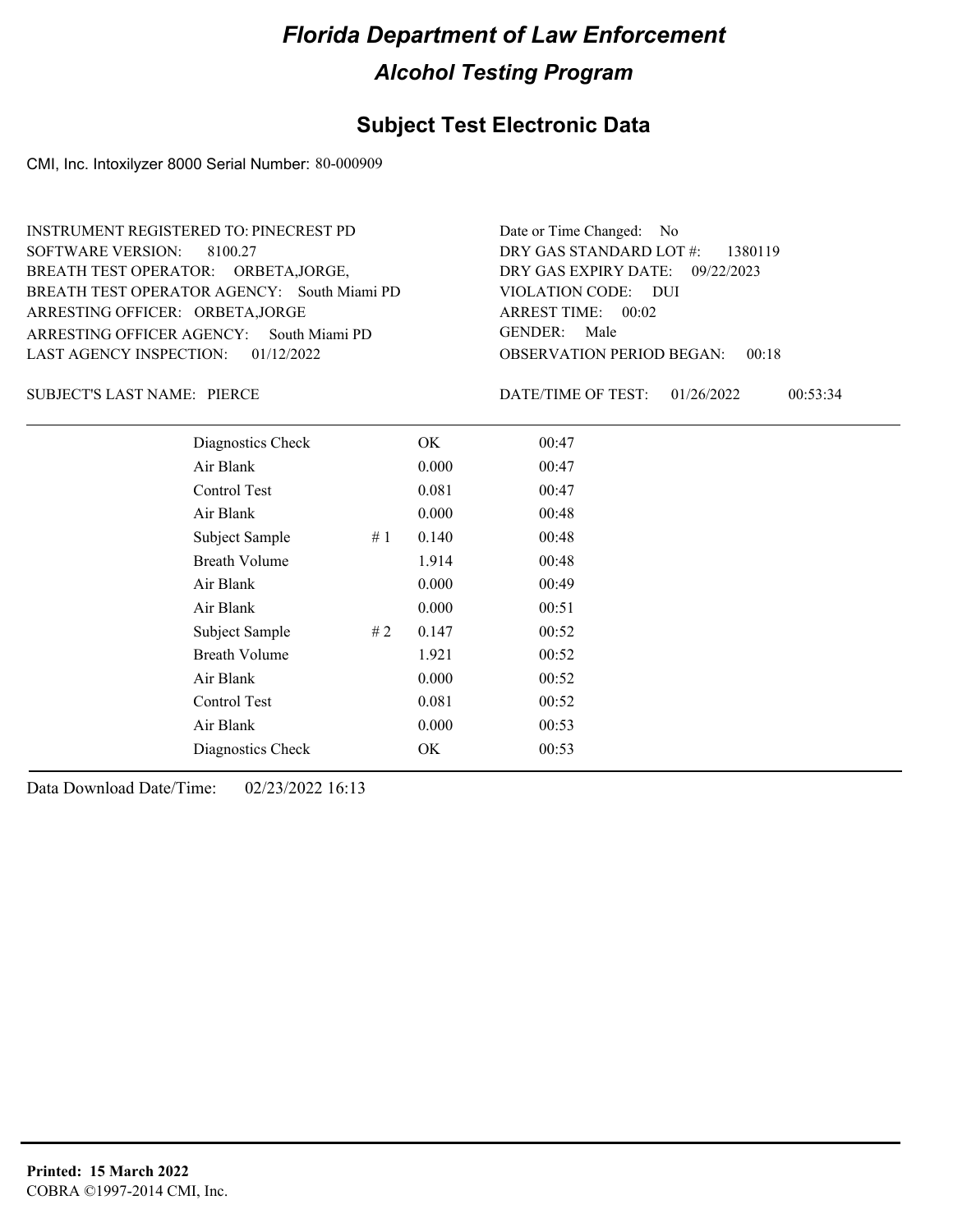### **Subject Test Electronic Data**

CMI, Inc. Intoxilyzer 8000 Serial Number: 80-000909

| <b>INSTRUMENT REGISTERED TO: PINECREST PD</b> |                                             | Date or Time Changed:                     | N <sub>0</sub>           |                             |  |
|-----------------------------------------------|---------------------------------------------|-------------------------------------------|--------------------------|-----------------------------|--|
| <b>SOFTWARE VERSION:</b>                      | 8100.27                                     | DRY GAS STANDARD LOT #:<br>1380119        |                          |                             |  |
| BREATH TEST OPERATOR: ORBETA, JORGE,          |                                             | DRY GAS EXPIRY DATE:<br>09/22/2023        |                          |                             |  |
|                                               | BREATH TEST OPERATOR AGENCY: South Miami PD | VIOLATION CODE: DUI                       |                          |                             |  |
| ARRESTING OFFICER: ORBETA, JORGE              |                                             |                                           | ARREST TIME: 03:00       |                             |  |
| ARRESTING OFFICER AGENCY:                     | South Miami PD                              |                                           | <b>GENDER:</b><br>Female |                             |  |
| LAST AGENCY INSPECTION:                       | 01/12/2022                                  | <b>OBSERVATION PERIOD BEGAN:</b><br>03:25 |                          |                             |  |
| <b>SUBJECT'S LAST NAME: BAINS</b>             |                                             |                                           | DATE/TIME OF TEST:       | 01/30/2022<br>03:48:43      |  |
|                                               | Diagnostics Check                           | OK.                                       | 03:45                    |                             |  |
|                                               | Air Blank                                   | 0.000                                     | 03:46                    |                             |  |
|                                               | Control Test                                | 0.085                                     | 03:46                    |                             |  |
|                                               | Air Blank                                   | 0.000                                     | 03:47                    |                             |  |
|                                               | Subject Sample<br>#1                        |                                           | 03:47                    | <b>Subject Test Refused</b> |  |
|                                               | <b>Breath Volume</b>                        | 0.000                                     | 03:47                    |                             |  |
|                                               | Air Blank                                   | 0.000                                     | 03:47                    |                             |  |
|                                               | Control Test                                | 0.085                                     | 03:48                    |                             |  |
|                                               | Air Blank                                   | 0.000                                     | 03:48                    |                             |  |
|                                               | Diagnostics Check                           | OK                                        | 03:48                    |                             |  |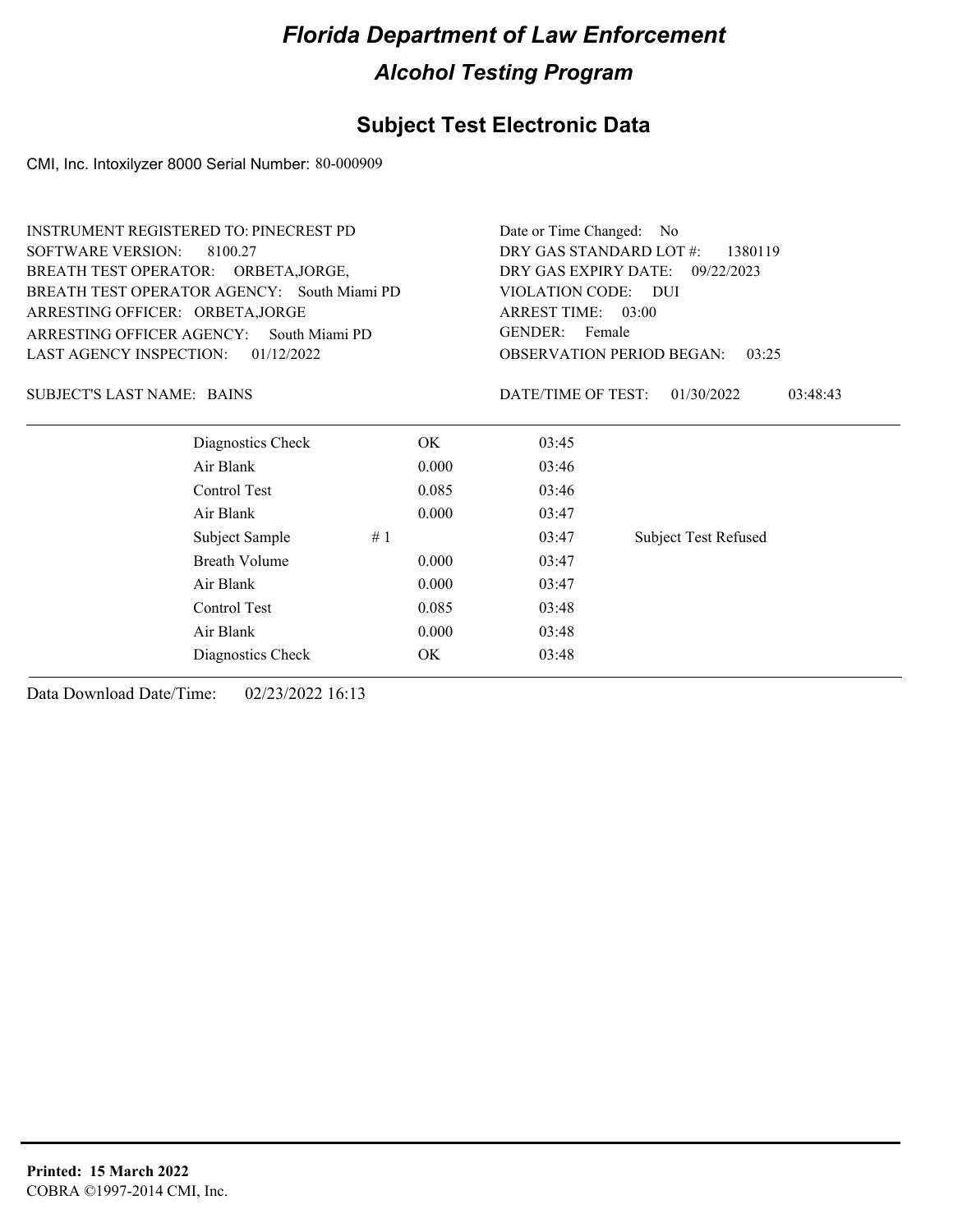### **Subject Test Electronic Data**

CMI, Inc. Intoxilyzer 8000 Serial Number: 80-000909

|                                   | <b>INSTRUMENT REGISTERED TO: PINECREST PD</b>     | Date or Time Changed: No |                                           |                             |  |  |
|-----------------------------------|---------------------------------------------------|--------------------------|-------------------------------------------|-----------------------------|--|--|
| <b>SOFTWARE VERSION:</b>          | 8100.27                                           |                          | DRY GAS STANDARD LOT #:<br>1380119        |                             |  |  |
| BREATH TEST OPERATOR: VEGA, OBEL, |                                                   |                          | DRY GAS EXPIRY DATE:<br>09/22/2023        |                             |  |  |
|                                   | BREATH TEST OPERATOR AGENCY: Village of Pinecrest |                          | VIOLATION CODE: DUI                       |                             |  |  |
| ARRESTING OFFICER: VEGA, OBEL     |                                                   |                          | ARREST TIME: 04:45                        |                             |  |  |
|                                   | ARRESTING OFFICER AGENCY: Village of Pinecrest    |                          | <b>GENDER:</b><br>Male                    |                             |  |  |
| LAST AGENCY INSPECTION:           | 01/12/2022                                        |                          | <b>OBSERVATION PERIOD BEGAN:</b><br>04:50 |                             |  |  |
| SUBJECT'S LAST NAME: LLERENA      |                                                   |                          | DATE/TIME OF TEST:                        | 01/30/2022<br>05:16:27      |  |  |
|                                   | Diagnostics Check                                 | OK.                      | 05:12                                     |                             |  |  |
|                                   | Air Blank                                         | 0.000                    | 05:12                                     |                             |  |  |
|                                   | Control Test                                      | 0.085                    | 05:12                                     |                             |  |  |
|                                   | Air Blank                                         | 0.000                    | 05:13                                     |                             |  |  |
|                                   | Subject Sample                                    | #1                       | 05:15                                     | <b>Subject Test Refused</b> |  |  |
|                                   | <b>Breath Volume</b>                              | 0.000                    | 05:15                                     |                             |  |  |
|                                   | Air Blank                                         | 0.000                    | 05:15                                     |                             |  |  |
|                                   | Control Test                                      | 0.084                    | 05:15                                     |                             |  |  |
|                                   | Air Blank                                         | 0.000                    | 05:16                                     |                             |  |  |
|                                   | Diagnostics Check                                 | OK                       | 05:16                                     |                             |  |  |
|                                   |                                                   |                          |                                           |                             |  |  |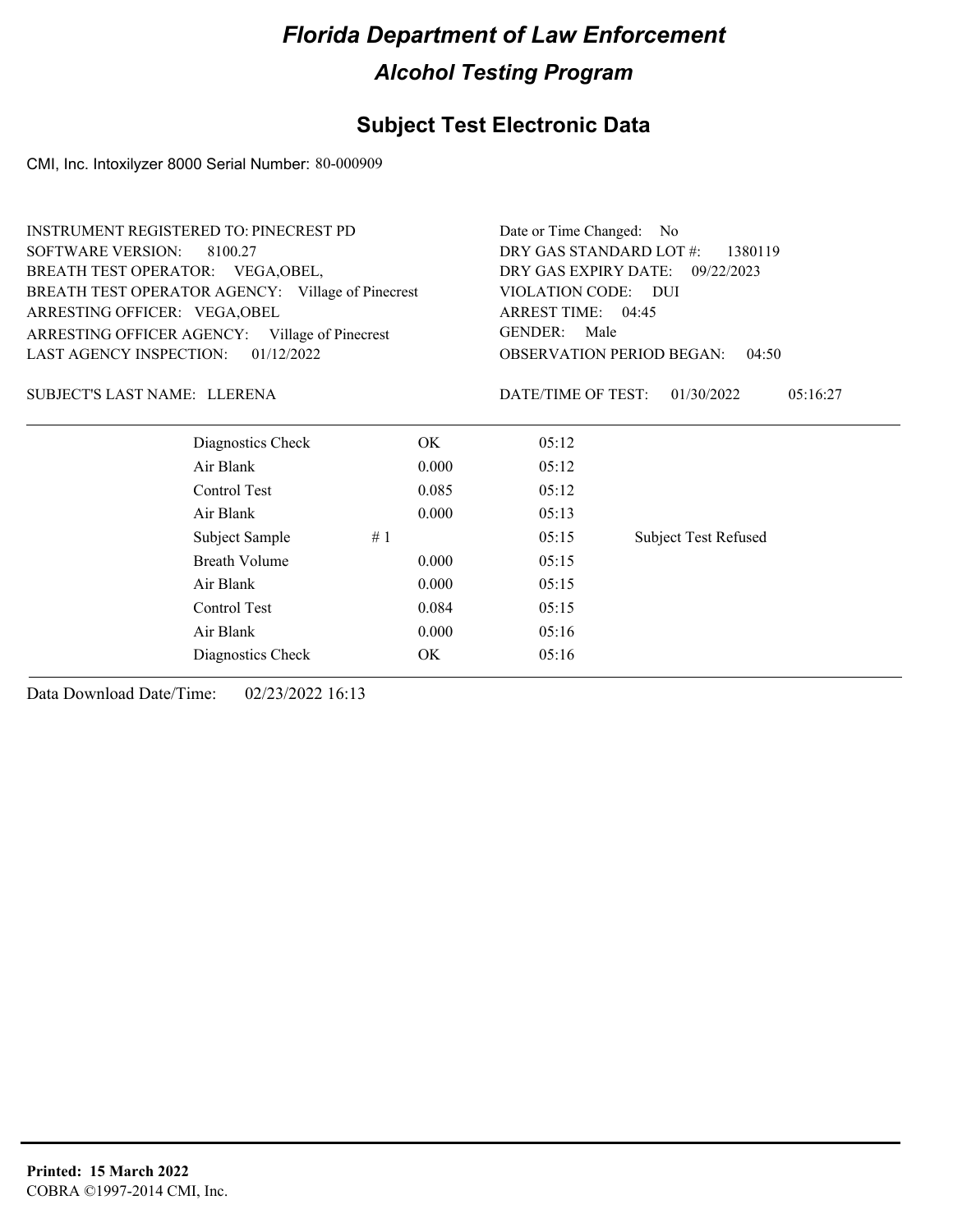### **Subject Test Electronic Data**

CMI, Inc. Intoxilyzer 8000 Serial Number: 80-000909

| INSTRUMENT REGISTERED TO: PINECREST PD            | Date or Time Changed: No               |
|---------------------------------------------------|----------------------------------------|
| SOFTWARE VERSION: 8100.27                         | DRY GAS STANDARD LOT #: 1380119        |
| BREATH TEST OPERATOR: ROSADO,CARLOS,J             | DRY GAS EXPIRY DATE: 09/22/2023        |
| BREATH TEST OPERATOR AGENCY: Village of Pinecrest | VIOLATION CODE: DUI                    |
| ARRESTING OFFICER: TOWNE, SHAWN                   | ARREST TIME: 05:45                     |
| ARRESTING OFFICER AGENCY: Village of Pinecrest    | GENDER: Male                           |
| LAST AGENCY INSPECTION: $01/12/2022$              | <b>OBSERVATION PERIOD BEGAN: 06:02</b> |
|                                                   |                                        |

GAINZA HINOJOSA SUBJECT'S LAST NAME: DATE/TIME OF TEST:

DATE/TIME OF TEST: 01/30/2022 06:35:33

| Diagnostics Check    |     | OK    | 06:28 |  |
|----------------------|-----|-------|-------|--|
| Air Blank            |     | 0.000 | 06:29 |  |
| Control Test         |     | 0.085 | 06:29 |  |
| Air Blank            |     | 0.000 | 06:30 |  |
| Subject Sample       | #1  | 0.143 | 06:30 |  |
| <b>Breath Volume</b> |     | 3.214 | 06:30 |  |
| Air Blank            |     | 0.000 | 06:31 |  |
| Air Blank            |     | 0.000 | 06:33 |  |
| Subject Sample       | # 2 | 0.153 | 06:33 |  |
| <b>Breath Volume</b> |     | 2.871 | 06:33 |  |
| Air Blank            |     | 0.000 | 06:34 |  |
| Control Test         |     | 0.085 | 06:34 |  |
| Air Blank            |     | 0.000 | 06:35 |  |
| Diagnostics Check    |     | OK    | 06:35 |  |
|                      |     |       |       |  |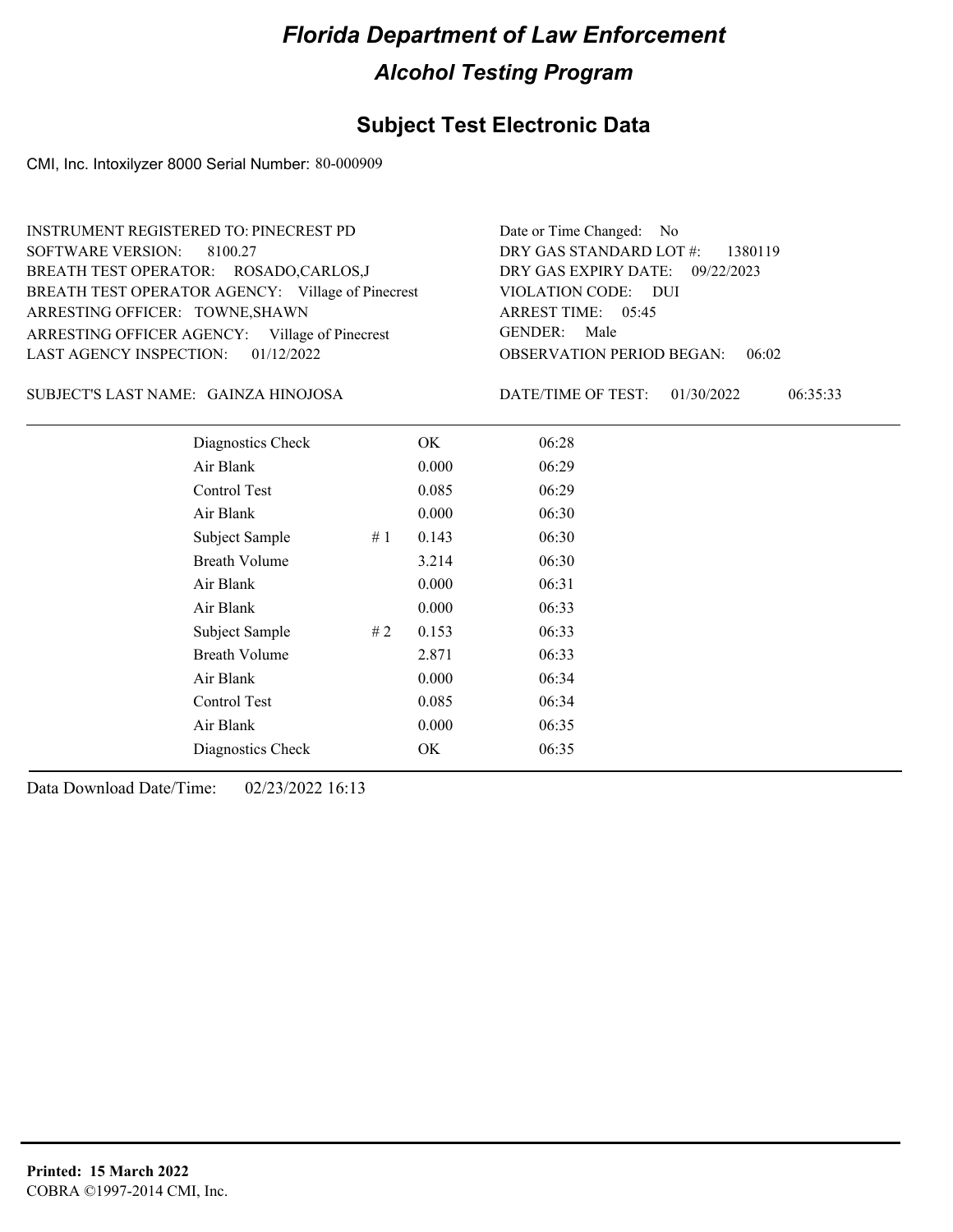### **Subject Test Electronic Data**

CMI, Inc. Intoxilyzer 8000 Serial Number: 80-000938

| <b>INSTRUMENT REGISTERED TO: LEE COUNTY SO</b> |    | Date or Time Changed: No             |                                           |                        |  |
|------------------------------------------------|----|--------------------------------------|-------------------------------------------|------------------------|--|
| <b>SOFTWARE VERSION:</b><br>8100.27            |    | DRY GAS STANDARD LOT #:<br>22521080A |                                           |                        |  |
| BREATH TEST OPERATOR: SCHAEFER, K, A           |    | DRY GAS EXPIRY DATE:                 | 10/05/2023                                |                        |  |
| BREATH TEST OPERATOR AGENCY: Fort Myers PD     |    | VIOLATION CODE:                      | <b>DUI</b>                                |                        |  |
| ARRESTING OFFICER: RODRIGUEZ,E                 |    |                                      | ARREST TIME: 09:24                        |                        |  |
| ARRESTING OFFICER AGENCY:<br>Fort Myers PD     |    |                                      | GENDER: Female                            |                        |  |
| <b>LAST AGENCY INSPECTION:</b><br>12/08/2021   |    |                                      | <b>OBSERVATION PERIOD BEGAN:</b><br>09:40 |                        |  |
| SUBJECT'S LAST NAME: GRANDE DE ZERNA           |    |                                      | DATE/TIME OF TEST:                        | 01/01/2022<br>10:10:04 |  |
| Diagnostics Check                              |    | OK.                                  | 10:04                                     |                        |  |
| Air Blank                                      |    | 0.000                                | 10:04                                     |                        |  |
| Control Test                                   |    | 0.080                                | 10:04                                     |                        |  |
| Air Blank                                      |    | 0.000                                | 10:05                                     |                        |  |
| Subject Sample                                 | #1 | 0.171                                | 10:08                                     | Volume Not Met         |  |
| <b>Breath Volume</b>                           |    | 0.257                                | 10:08                                     |                        |  |
| Air Blank                                      |    |                                      | 10:09                                     | Purge Fail             |  |
| Air Blank                                      |    | 0.000                                | 10:10                                     |                        |  |
|                                                |    |                                      |                                           |                        |  |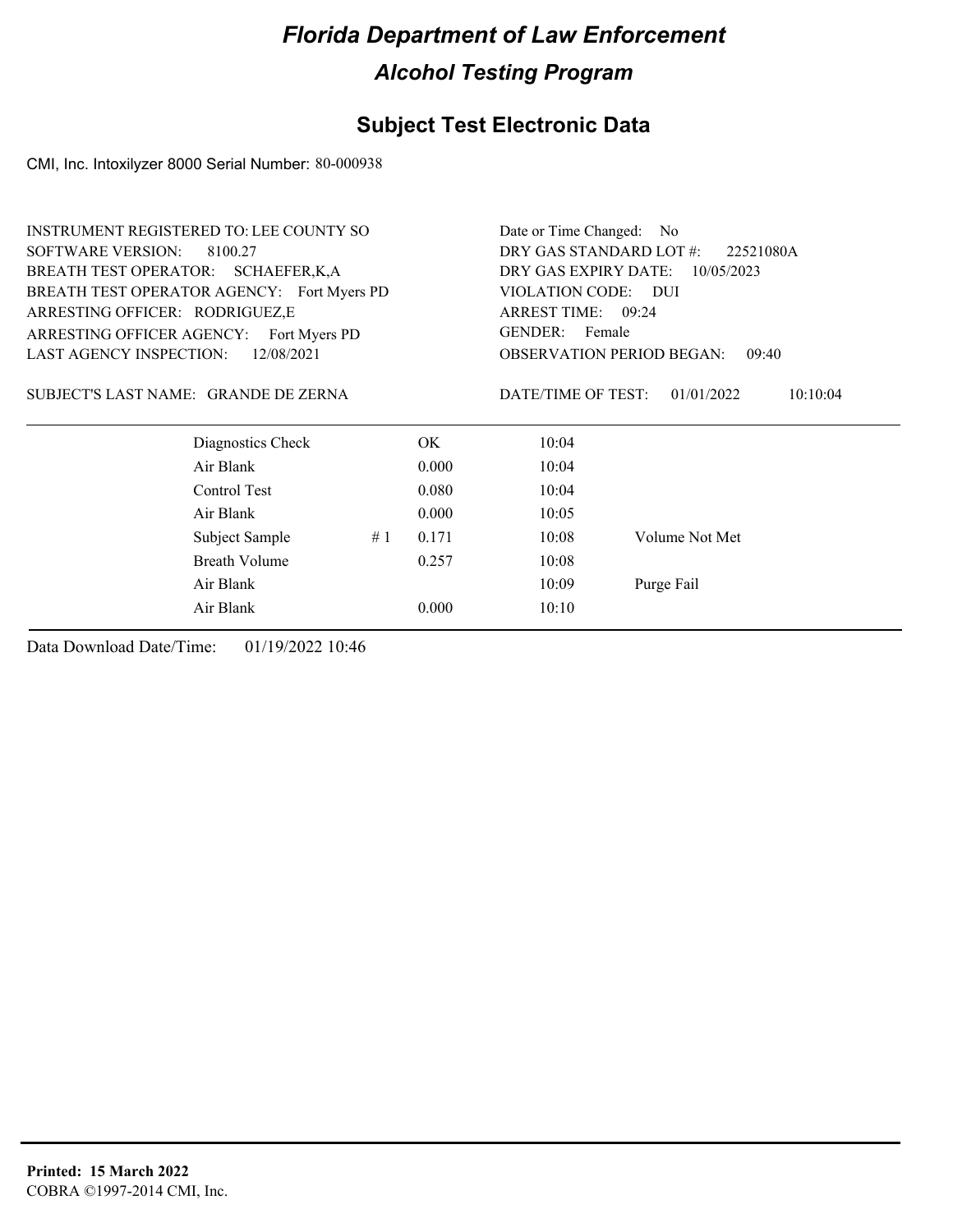### **Subject Test Electronic Data**

CMI, Inc. Intoxilyzer 8000 Serial Number: 80-000938

ARRESTING OFFICER AGENCY: Fort Myers PD GENDER: BREATH TEST OPERATOR AGENCY: Fort Myers PD VIOLATION CODE: SOFTWARE VERSION: 8100.27 ARRESTING OFFICER: RODRIGUEZ,E BREATH TEST OPERATOR: SCHAEFER,KENDALL,A LAST AGENCY INSPECTION: 12/08/2021 INSTRUMENT REGISTERED TO: LEE COUNTY SO

OBSERVATION PERIOD BEGAN: 09:40 VIOLATION CODE: DUI 09:40 ARREST TIME: DRY GAS EXPIRY DATE: 10/05/2023 22521080A DRY GAS STANDARD LOT #: Date or Time Changed: Yes GENDER: Female

GRANDE DE ZERNA SUBJECT'S LAST NAME: DATE/TIME OF TEST:

DATE/TIME OF TEST: 01/01/2022 10:19:08

| Diagnostics Check    |    | OK    | 10:12 |
|----------------------|----|-------|-------|
| Air Blank            |    | 0.000 | 10:13 |
| Control Test         |    | 0.077 | 10:13 |
| Air Blank            |    | 0.000 | 10:13 |
| Subject Sample       | #1 | 0.187 | 10:14 |
| <b>Breath Volume</b> |    | 1.695 | 10:14 |
| Air Blank            |    | 0.000 | 10:15 |
| Air Blank            |    | 0.000 | 10:16 |
| Subject Sample       | #2 | 0.174 | 10:17 |
| <b>Breath Volume</b> |    | 1.562 | 10:17 |
| Air Blank            |    | 0.000 | 10:18 |
| <b>Control Test</b>  |    | 0.078 | 10:18 |
| Air Blank            |    | 0.000 | 10:19 |
| Diagnostics Check    |    | OK    | 10:19 |
|                      |    |       |       |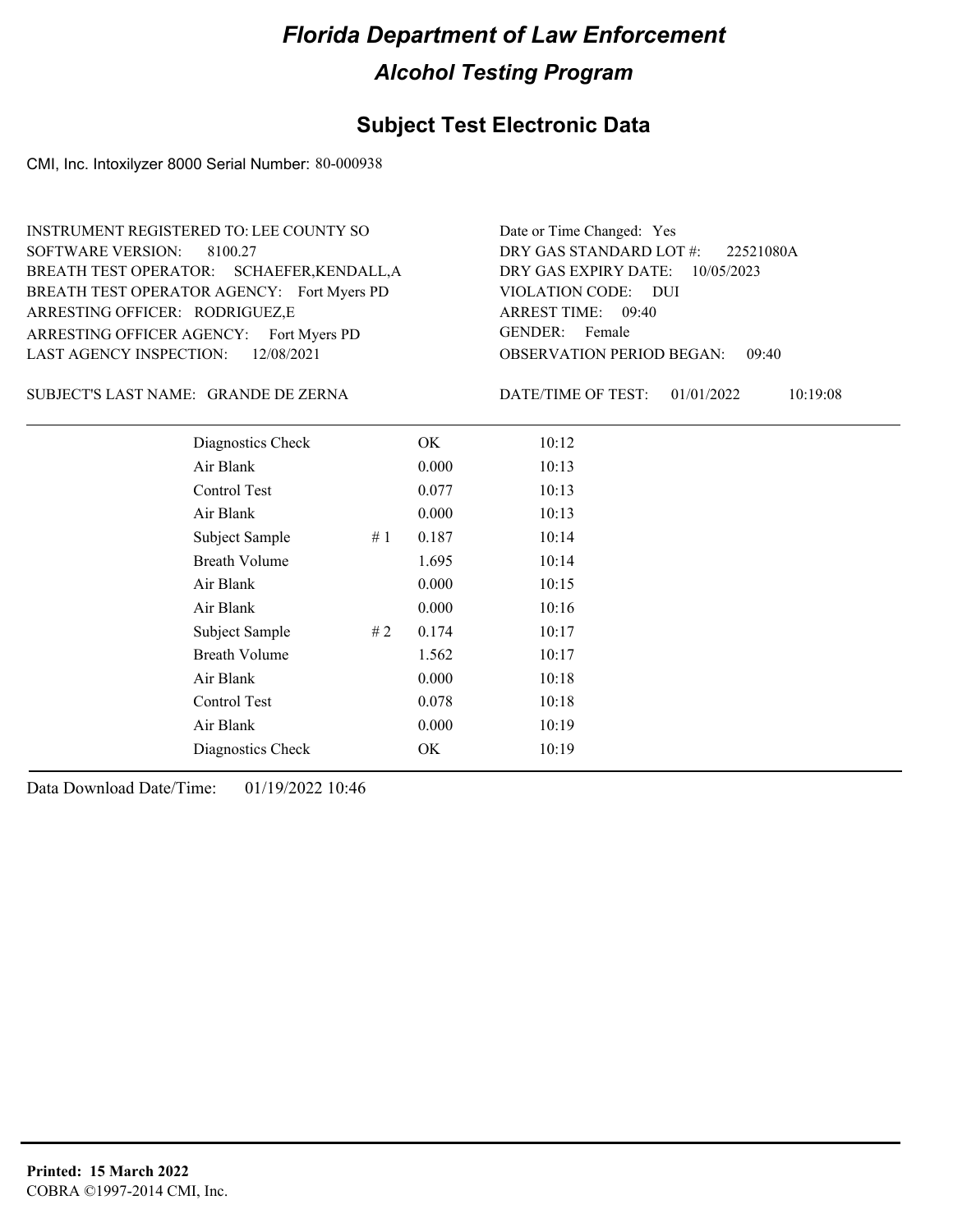### **Subject Test Electronic Data**

CMI, Inc. Intoxilyzer 8000 Serial Number: 80-000938

ARRESTING OFFICER AGENCY: Lee County SO GENDER: BREATH TEST OPERATOR AGENCY: Lee County SO VIOLATION CODE: SOFTWARE VERSION: 8100.27 ARRESTING OFFICER: GOULD, LEAONRD BREATH TEST OPERATOR: GOULD, LEONARD, LAST AGENCY INSPECTION: 12/08/2021 INSTRUMENT REGISTERED TO: LEE COUNTY SO

OBSERVATION PERIOD BEGAN: 21:00 VIOLATION CODE: DUI ARREST TIME: 20:25 DRY GAS EXPIRY DATE: 10/05/2023 22521080A DRY GAS STANDARD LOT #: Date or Time Changed: No GENDER: Male

SUBJECT'S LAST NAME: DEAN DATE/TIME OF TEST:

DATE/TIME OF TEST: 01/01/2022 21:26:50

| Diagnostics Check    |    | OK    | 21:20 |
|----------------------|----|-------|-------|
| Air Blank            |    | 0.000 | 21:21 |
| Control Test         |    | 0.080 | 21:21 |
| Air Blank            |    | 0.000 | 21:21 |
| Subject Sample       | #1 | 0.203 | 21:22 |
| <b>Breath Volume</b> |    | 2.464 | 21:22 |
| Air Blank            |    | 0.000 | 21:23 |
| Air Blank            |    | 0.000 | 21:24 |
| Subject Sample       | #2 | 0.196 | 21:25 |
| <b>Breath Volume</b> |    | 2.093 | 21:25 |
| Air Blank            |    | 0.000 | 21:25 |
| Control Test         |    | 0.078 | 21:26 |
| Air Blank            |    | 0.000 | 21:26 |
| Diagnostics Check    |    | OK.   | 21:26 |
|                      |    |       |       |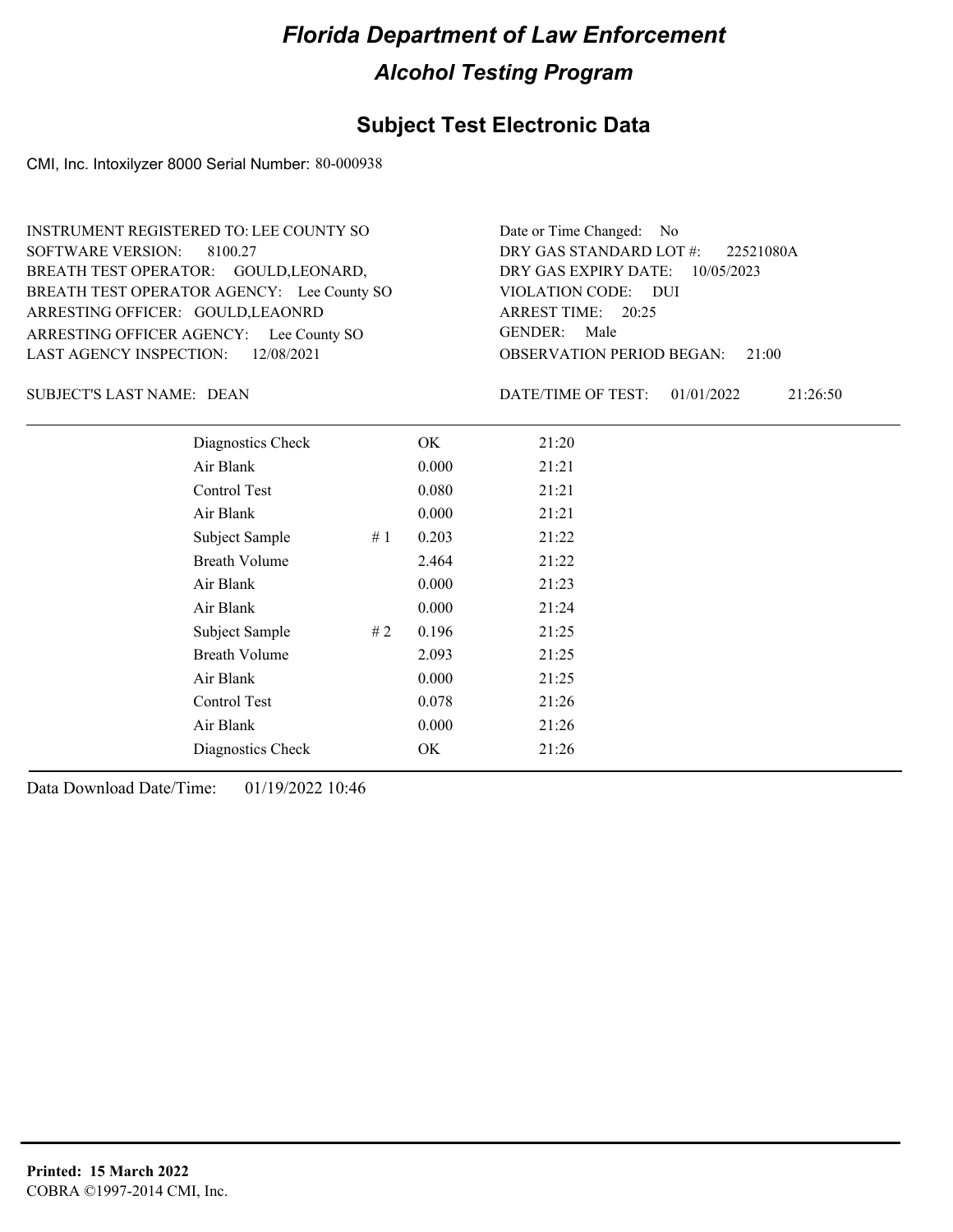### **Subject Test Electronic Data**

CMI, Inc. Intoxilyzer 8000 Serial Number: 80-000938

ARRESTING OFFICER AGENCY: Lee County SO GENDER: BREATH TEST OPERATOR AGENCY: Lee County SO VIOLATION CODE: SOFTWARE VERSION: 8100.27 ARRESTING OFFICER: MOSES, JARRED BREATH TEST OPERATOR: SELLERS,BRANDON,J LAST AGENCY INSPECTION: 12/08/2021 INSTRUMENT REGISTERED TO: LEE COUNTY SO

OBSERVATION PERIOD BEGAN: 23:00 VIOLATION CODE: DUI ARREST TIME: 22:24 DRY GAS EXPIRY DATE: 10/05/2023 22521080A1 DRY GAS STANDARD LOT #: Date or Time Changed: No GENDER: Male

ZAPPALA SUBJECT'S LAST NAME: DATE/TIME OF TEST:

DATE/TIME OF TEST: 01/02/2022 23:43:32

| Diagnostics Check    |    | OK    | 23:37 |
|----------------------|----|-------|-------|
| Air Blank            |    | 0.000 | 23:37 |
| Control Test         |    | 0.080 | 23:37 |
| Air Blank            |    | 0.000 | 23:38 |
| Subject Sample       | #1 | 0.132 | 23:39 |
| <b>Breath Volume</b> |    | 1.375 | 23:39 |
| Air Blank            |    | 0.000 | 23:39 |
| Air Blank            |    | 0.000 | 23:41 |
| Subject Sample       | #2 | 0.125 | 23:41 |
| <b>Breath Volume</b> |    | 1.957 | 23:41 |
| Air Blank            |    | 0.000 | 23:42 |
| Control Test         |    | 0.080 | 23:42 |
| Air Blank            |    | 0.000 | 23:43 |
| Diagnostics Check    |    | OK    | 23:43 |
|                      |    |       |       |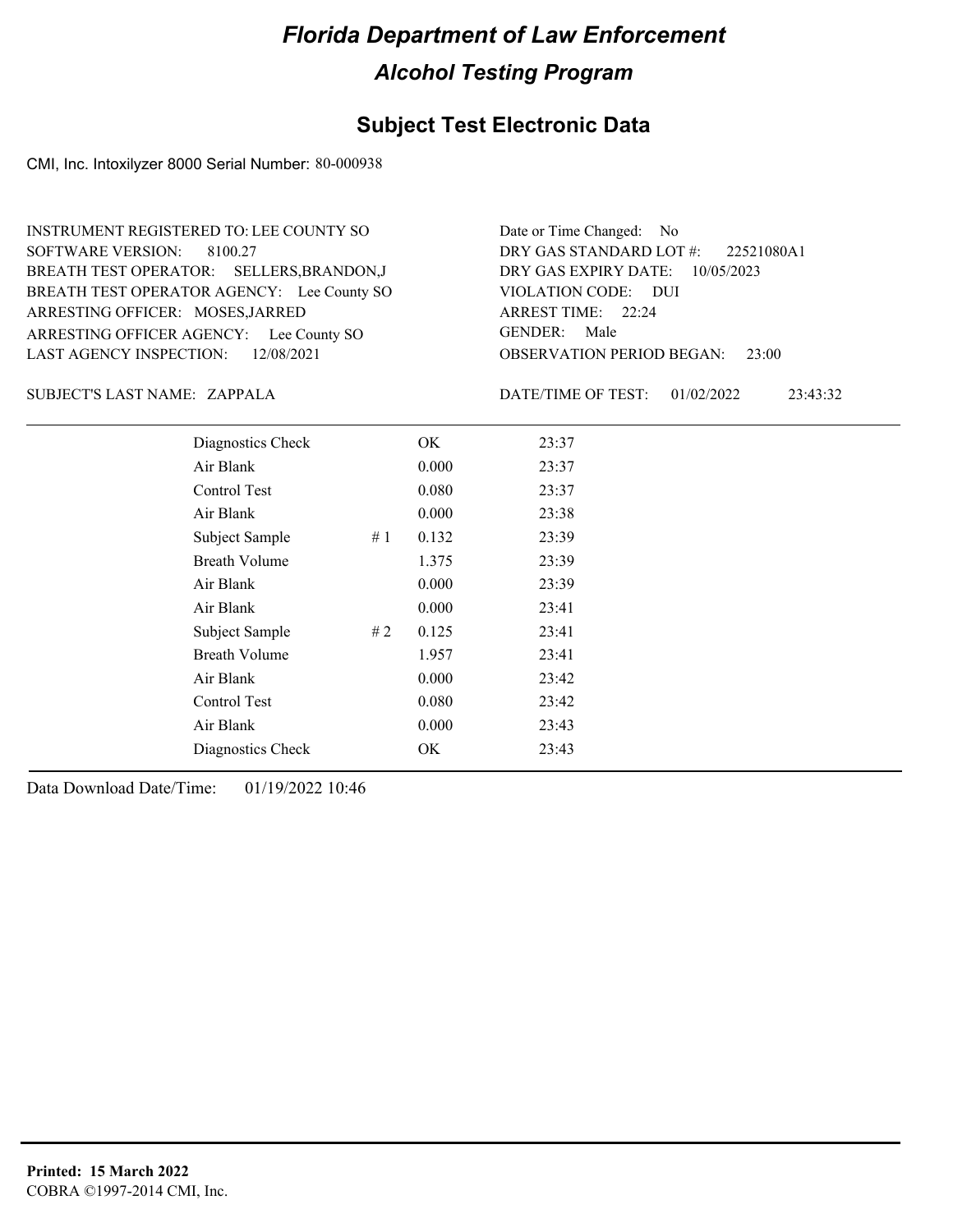### **Subject Test Electronic Data**

CMI, Inc. Intoxilyzer 8000 Serial Number: 80-000938

ARRESTING OFFICER AGENCY: FHP Troop F GENDER: BREATH TEST OPERATOR AGENCY: FHP Troop F VIOLATION CODE: SOFTWARE VERSION: 8100.27 ARRESTING OFFICER: SMYRNIOS,G BREATH TEST OPERATOR: MARRAS,ANASTASIA,M LAST AGENCY INSPECTION: 12/08/2021 INSTRUMENT REGISTERED TO: LEE COUNTY SO

OBSERVATION PERIOD BEGAN: 08:05 VIOLATION CODE: DUI ARREST TIME: 06:10 DRY GAS EXPIRY DATE: 10/05/2023 22521080A DRY GAS STANDARD LOT #: Date or Time Changed: No GENDER: Male

RAMIREZRECINOS SUBJECT'S LAST NAME: DATE/TIME OF TEST:

DATE/TIME OF TEST: 01/03/2022 08:39:17

| Diagnostics Check    |    | OK    | 08:32 |  |
|----------------------|----|-------|-------|--|
| Air Blank            |    | 0.000 | 08:32 |  |
| Control Test         |    | 0.080 | 08:33 |  |
| Air Blank            |    | 0.000 | 08:33 |  |
| Subject Sample       | #1 | 0.101 | 08:34 |  |
| <b>Breath Volume</b> |    | 1.917 | 08:34 |  |
| Air Blank            |    | 0.000 | 08:35 |  |
| Air Blank            |    | 0.000 | 08:36 |  |
| Subject Sample       | #2 | 0.105 | 08:37 |  |
| <b>Breath Volume</b> |    | 2.542 | 08:37 |  |
| Air Blank            |    | 0.000 | 08:38 |  |
| Control Test         |    | 0.077 | 08:38 |  |
| Air Blank            |    | 0.000 | 08:39 |  |
| Diagnostics Check    |    | OK    | 08:39 |  |
|                      |    |       |       |  |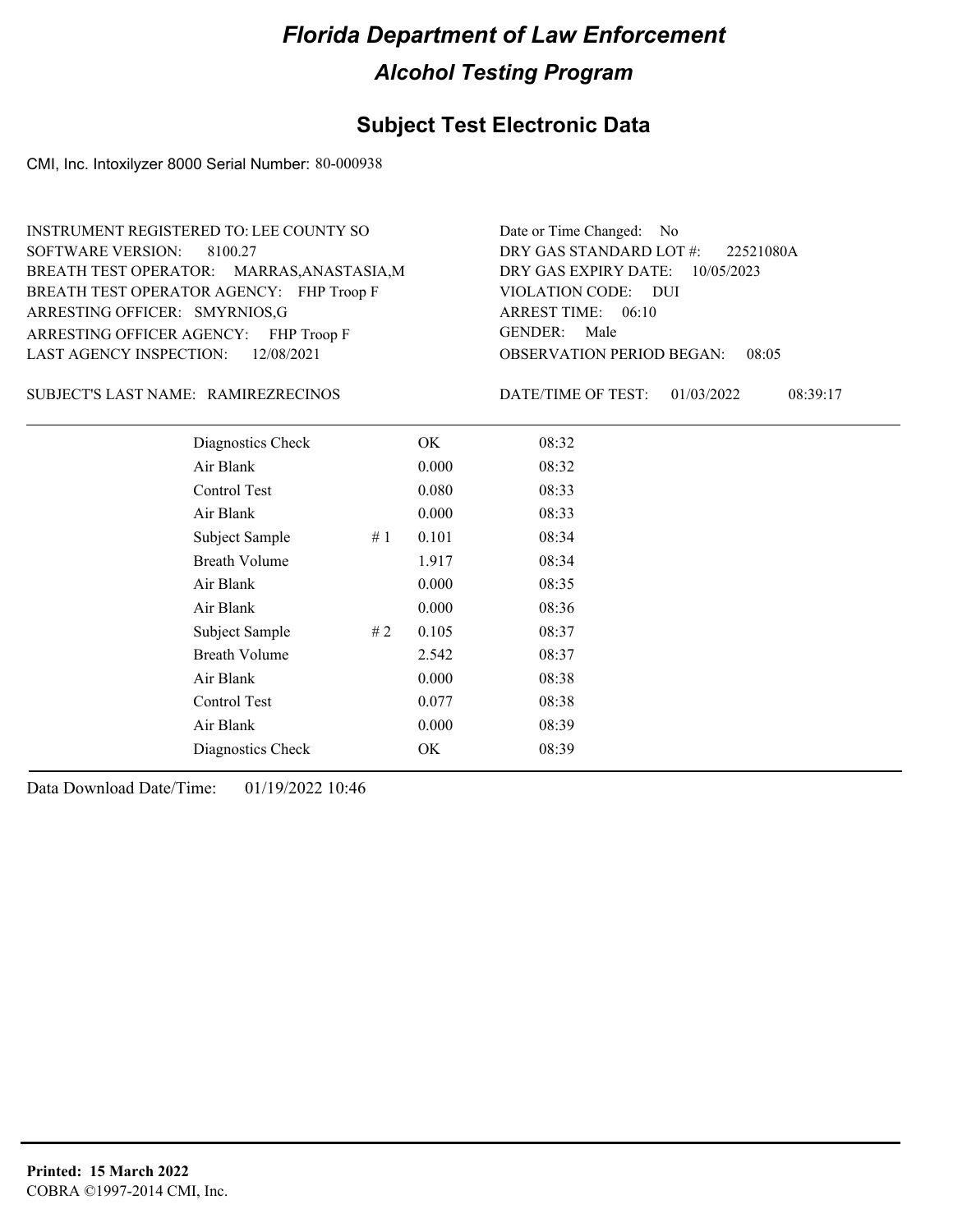### **Subject Test Electronic Data**

CMI, Inc. Intoxilyzer 8000 Serial Number: 80-000938

ARRESTING OFFICER AGENCY: Lee County SO GENDER: BREATH TEST OPERATOR AGENCY: Lee County SO VIOLATION CODE: SOFTWARE VERSION: 8100.27 ARRESTING OFFICER: LINK,CHRIS BREATH TEST OPERATOR: LINK,CHRIS,D LAST AGENCY INSPECTION: 12/08/2021 INSTRUMENT REGISTERED TO: LEE COUNTY SO

OBSERVATION PERIOD BEGAN: 02:37 VIOLATION CODE: DUI ARREST TIME: 02:02 DRY GAS EXPIRY DATE: 10/05/2023 22521080A1 DRY GAS STANDARD LOT #: Date or Time Changed: No GENDER: Male

MPANZA SUBJECT'S LAST NAME: DATE/TIME OF TEST:

DATE/TIME OF TEST: 01/05/2022 03:05:32

| Diagnostics Check    |    | OK    | 02:59 |  |
|----------------------|----|-------|-------|--|
| Air Blank            |    | 0.000 | 02:59 |  |
| Control Test         |    | 0.079 | 02:59 |  |
| Air Blank            |    | 0.000 | 03:00 |  |
| Subject Sample       | #1 | 0.207 | 03:00 |  |
| <b>Breath Volume</b> |    | 1.906 | 03:00 |  |
| Air Blank            |    | 0.000 | 03:01 |  |
| Air Blank            |    | 0.000 | 03:03 |  |
| Subject Sample       | #2 | 0.214 | 03:03 |  |
| <b>Breath Volume</b> |    | 2.292 | 03:03 |  |
| Air Blank            |    | 0.000 | 03:04 |  |
| Control Test         |    | 0.079 | 03:04 |  |
| Air Blank            |    | 0.000 | 03:05 |  |
| Diagnostics Check    |    | OK    | 03:05 |  |
|                      |    |       |       |  |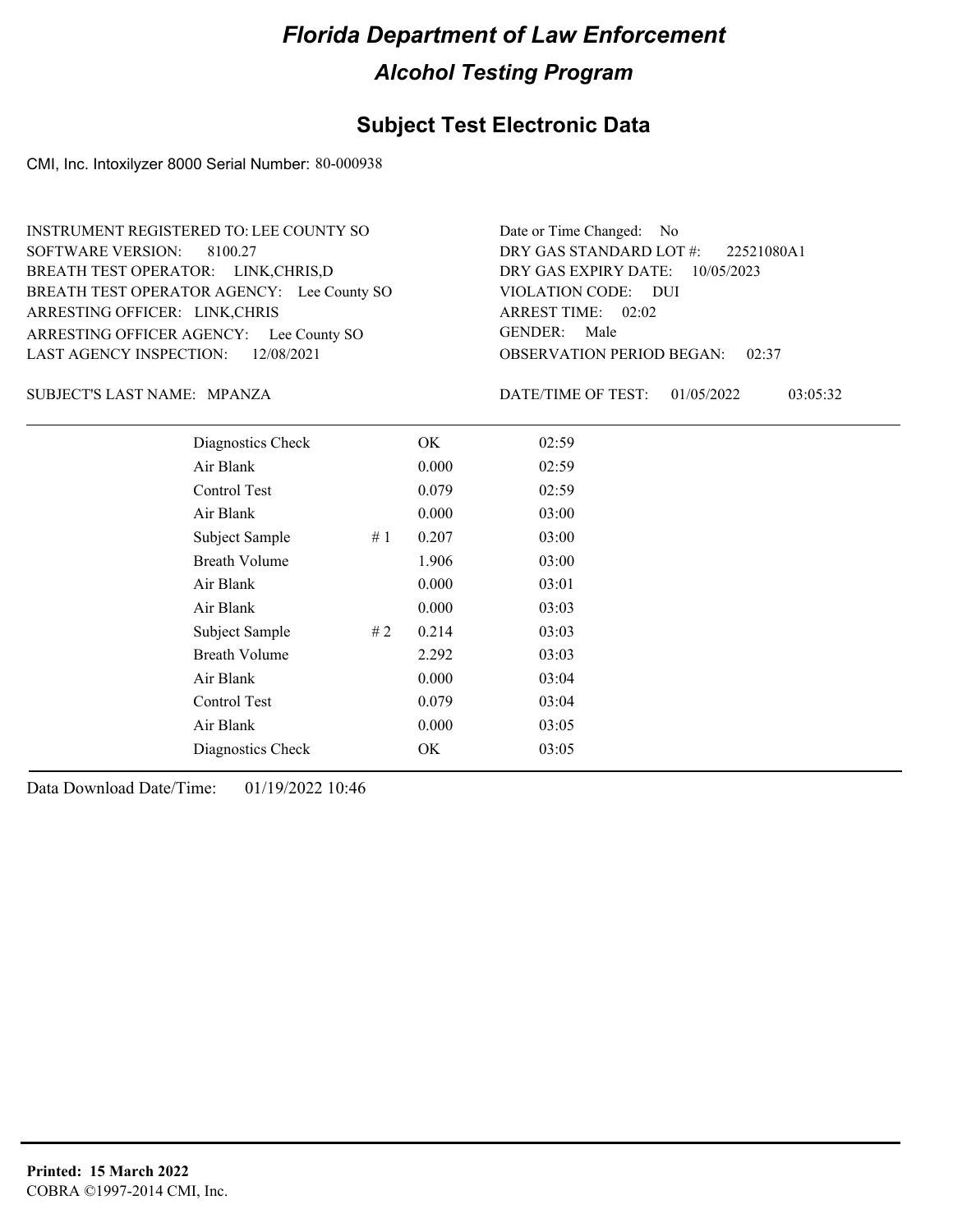### **Subject Test Electronic Data**

CMI, Inc. Intoxilyzer 8000 Serial Number: 80-000938

ARRESTING OFFICER AGENCY: Lee County SO GENDER: BREATH TEST OPERATOR AGENCY: Lee County SO VIOLATION CODE: SOFTWARE VERSION: 8100.27 ARRESTING OFFICER: CLENDENING,J BREATH TEST OPERATOR: LINK,CHRIS,D LAST AGENCY INSPECTION: 12/08/2021 INSTRUMENT REGISTERED TO: LEE COUNTY SO

OBSERVATION PERIOD BEGAN: 03:50 VIOLATION CODE: DUI ARREST TIME: 03:11 DRY GAS EXPIRY DATE: 10/05/2023 22521080A1 DRY GAS STANDARD LOT #: Date or Time Changed: No GENDER: Male

#### ZIMMERMAN SUBJECT'S LAST NAME: DATE/TIME OF TEST:

DATE/TIME OF TEST: 01/05/2022 04:17:32

| Diagnostics Check    |    | OK    | 04:11 |
|----------------------|----|-------|-------|
| Air Blank            |    | 0.000 | 04:11 |
| Control Test         |    | 0.079 | 04:11 |
| Air Blank            |    | 0.000 | 04:12 |
| Subject Sample       | #1 | 0.211 | 04:12 |
| <b>Breath Volume</b> |    | 2.265 | 04:12 |
| Air Blank            |    | 0.000 | 04:13 |
| Air Blank            |    | 0.000 | 04:15 |
| Subject Sample       | #2 | 0.200 | 04:15 |
| <b>Breath Volume</b> |    | 1.832 | 04:15 |
| Air Blank            |    | 0.000 | 04:16 |
| Control Test         |    | 0.079 | 04:16 |
| Air Blank            |    | 0.000 | 04:17 |
| Diagnostics Check    |    | OK    | 04:17 |
|                      |    |       |       |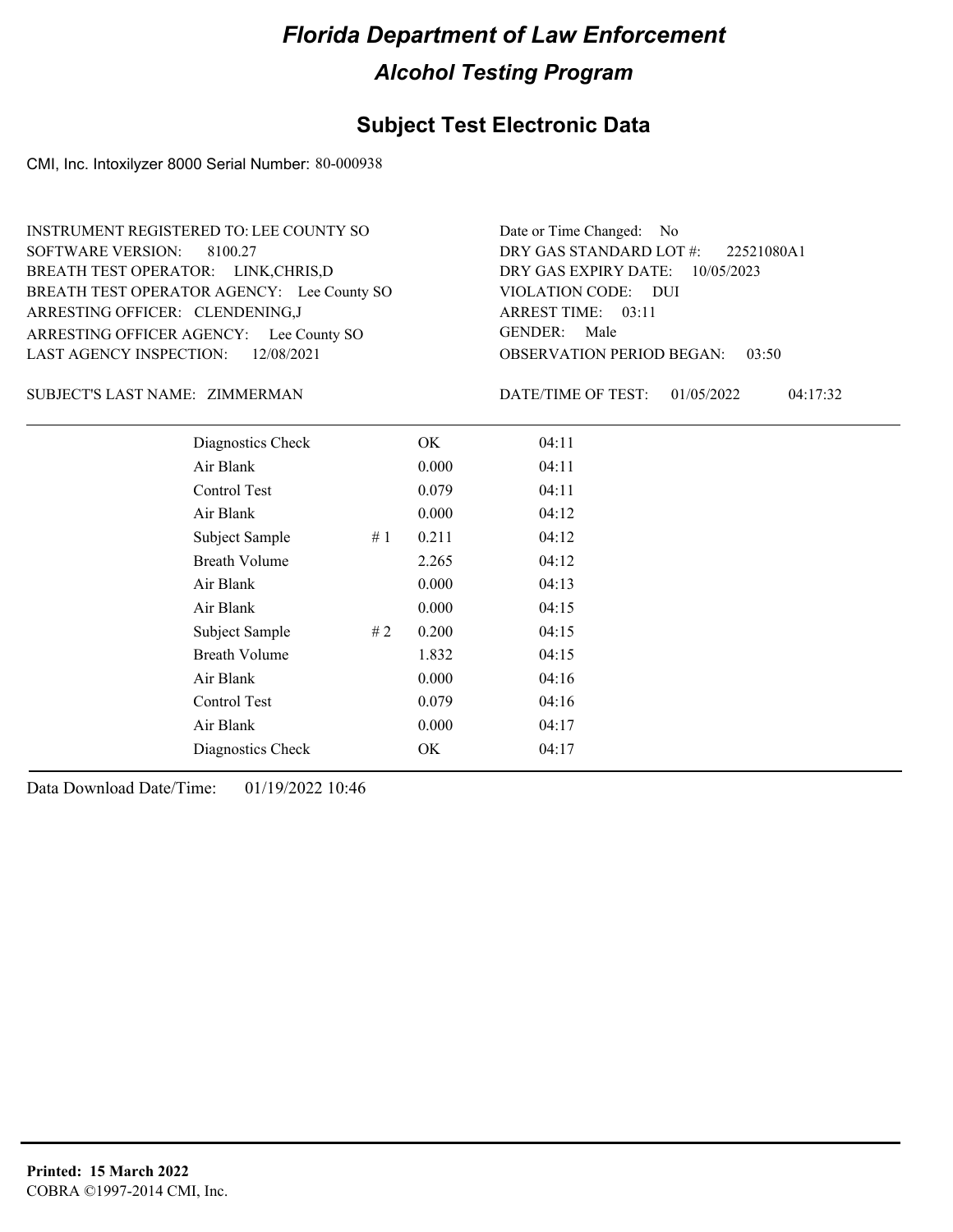### **Subject Test Electronic Data**

CMI, Inc. Intoxilyzer 8000 Serial Number: 80-000938

ARRESTING OFFICER AGENCY: Fort Myers PD GENDER: BREATH TEST OPERATOR AGENCY: Cape Coral PD VIOLATION CODE: SOFTWARE VERSION: 8100.27 ARRESTING OFFICER: SMITH,TRAEVONNE BREATH TEST OPERATOR: MADURO,VICTOR,A LAST AGENCY INSPECTION: 12/08/2021 INSTRUMENT REGISTERED TO: LEE COUNTY SO

OBSERVATION PERIOD BEGAN: 23:54 VIOLATION CODE: DUI 23:38 ARREST TIME: DRY GAS EXPIRY DATE: 10/05/2023 22521080A1 DRY GAS STANDARD LOT #: Date or Time Changed: No GENDER: Male

SUBJECT'S LAST NAME: RAMOS ORANTES DATE/TIME OF TEST:

DATE/TIME OF TEST: 01/06/2022 00:34:23

| Diagnostics Check    |    | OK    | 00:28 |  |
|----------------------|----|-------|-------|--|
| Air Blank            |    | 0.000 | 00:28 |  |
| Control Test         |    | 0.080 | 00:28 |  |
| Air Blank            |    | 0.000 | 00:29 |  |
| Subject Sample       | #1 | 0.176 | 00:29 |  |
| <b>Breath Volume</b> |    | 1.839 | 00:29 |  |
| Air Blank            |    | 0.000 | 00:30 |  |
| Air Blank            |    | 0.000 | 00:32 |  |
| Subject Sample       | #2 | 0.188 | 00:32 |  |
| <b>Breath Volume</b> |    | 2.046 | 00:32 |  |
| Air Blank            |    | 0.000 | 00:33 |  |
| Control Test         |    | 0.079 | 00:33 |  |
| Air Blank            |    | 0.000 | 00:34 |  |
| Diagnostics Check    |    | OK    | 00:34 |  |
|                      |    |       |       |  |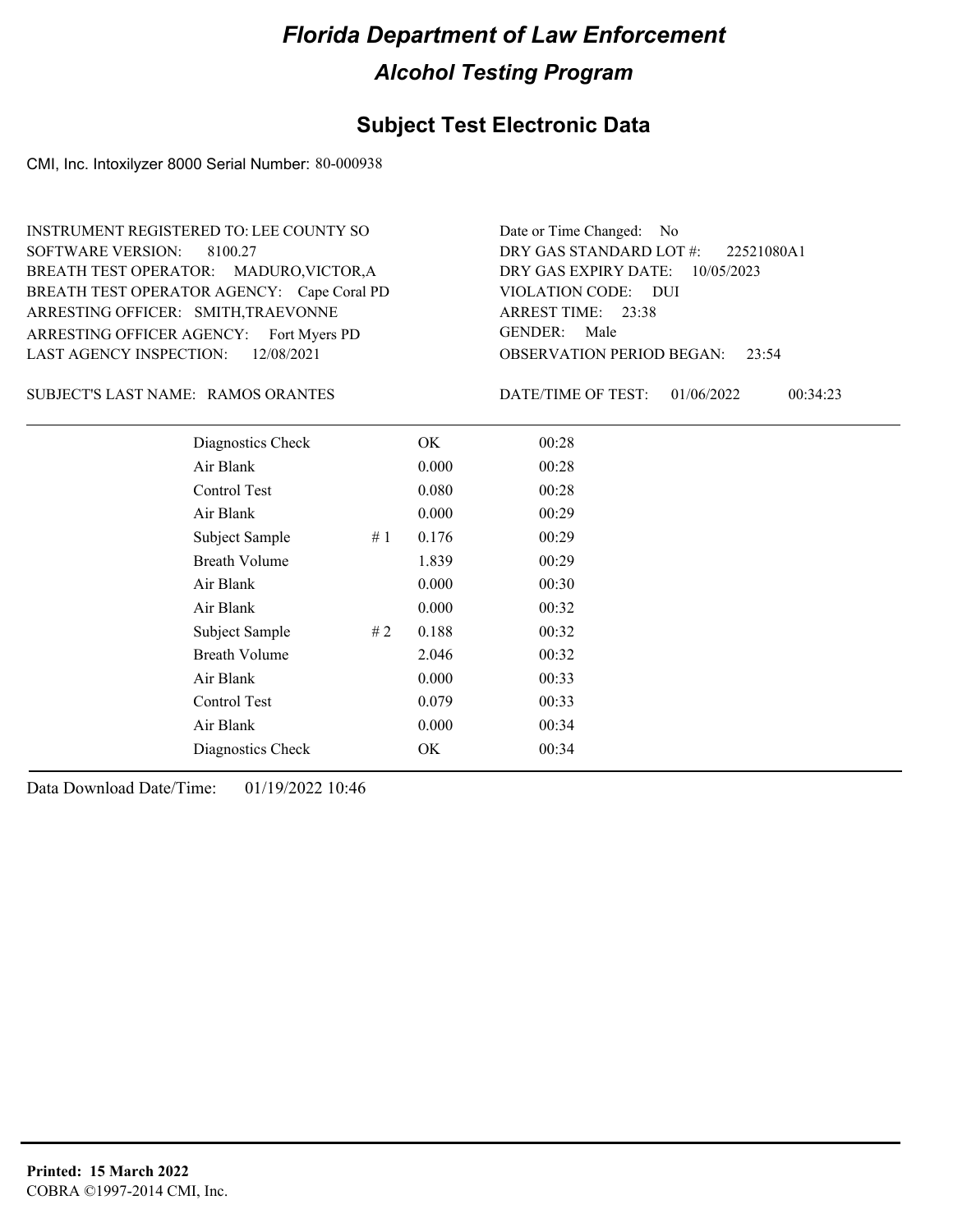### **Subject Test Electronic Data**

CMI, Inc. Intoxilyzer 8000 Serial Number: 80-000938

ARRESTING OFFICER AGENCY: FL Gulf Coast UPD GENDER: BREATH TEST OPERATOR AGENCY: Lee County SO VIOLATION CODE: SOFTWARE VERSION: ARRESTING OFFICER: MCGOWAN,PATRICK BREATH TEST OPERATOR: DAVIS,D, LAST AGENCY INSPECTION: 12/08/2021 8100.27 INSTRUMENT REGISTERED TO: LEE COUNTY SO

OBSERVATION PERIOD BEGAN: 15:35 VIOLATION CODE: DUI ARREST TIME: 14:28 DRY GAS EXPIRY DATE: 10/05/2023 22521080A DRY GAS STANDARD LOT #: Date or Time Changed: No GENDER: Female

JERRELLS SUBJECT'S LAST NAME: DATE/TIME OF TEST:

DATE/TIME OF TEST: 01/06/2022 16:07:34

| Diagnostics Check    |    | OK    | 16:00 |
|----------------------|----|-------|-------|
| Air Blank            |    | 0.000 | 16:01 |
| Control Test         |    | 0.080 | 16:01 |
| Air Blank            |    | 0.000 | 16:02 |
| Subject Sample       | #1 | 0.105 | 16:02 |
| <b>Breath Volume</b> |    | 3.003 | 16:02 |
| Air Blank            |    | 0.000 | 16:03 |
| Air Blank            |    | 0.000 | 16:05 |
| Subject Sample       | #2 | 0.098 | 16:05 |
| <b>Breath Volume</b> |    | 2.832 | 16:05 |
| Air Blank            |    | 0.000 | 16:06 |
| Control Test         |    | 0.080 | 16:06 |
| Air Blank            |    | 0.000 | 16:07 |
| Diagnostics Check    |    | OK    | 16:07 |
|                      |    |       |       |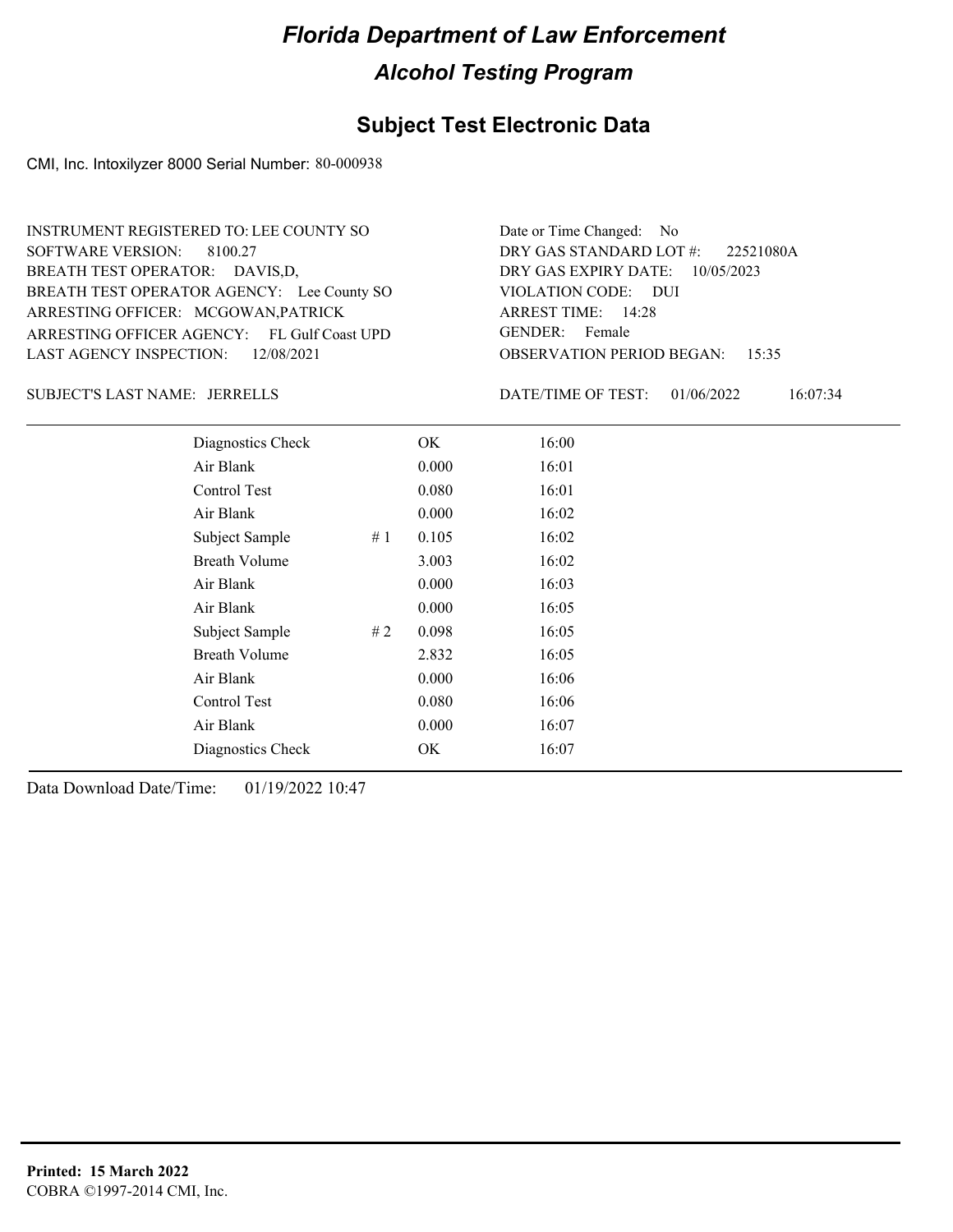### **Subject Test Electronic Data**

CMI, Inc. Intoxilyzer 8000 Serial Number: 80-000938

ARRESTING OFFICER AGENCY: Lee County SO GENDER: BREATH TEST OPERATOR AGENCY: Lee County SO VIOLATION CODE: SOFTWARE VERSION: 8100.27 ARRESTING OFFICER: ALEJO,T BREATH TEST OPERATOR: PAHLKE,M, LAST AGENCY INSPECTION: 12/08/2021 INSTRUMENT REGISTERED TO: LEE COUNTY SO

OBSERVATION PERIOD BEGAN: 19:23 VIOLATION CODE: DUI ARREST TIME: 18:54 DRY GAS EXPIRY DATE: 10/05/2023 22521080A DRY GAS STANDARD LOT #: Date or Time Changed: No GENDER: Male

RIVERA-BAUTISTA SUBJECT'S LAST NAME: DATE/TIME OF TEST:

DATE/TIME OF TEST: 01/06/2022 20:36:25

| Diagnostics Check    |    | OK    | 20:29 |
|----------------------|----|-------|-------|
| Air Blank            |    | 0.000 | 20:30 |
| Control Test         |    | 0.080 | 20:30 |
| Air Blank            |    | 0.000 | 20:31 |
| Subject Sample       | #1 | 0.180 | 20:31 |
| <b>Breath Volume</b> |    | 2.082 | 20:31 |
| Air Blank            |    | 0.000 | 20:32 |
| Air Blank            |    | 0.000 | 20:34 |
| Subject Sample       | #2 | 0.178 | 20:34 |
| <b>Breath Volume</b> |    | 2.328 | 20:34 |
| Air Blank            |    | 0.000 | 20:35 |
| Control Test         |    | 0.079 | 20:35 |
| Air Blank            |    | 0.000 | 20:36 |
| Diagnostics Check    |    | OK    | 20:36 |
|                      |    |       |       |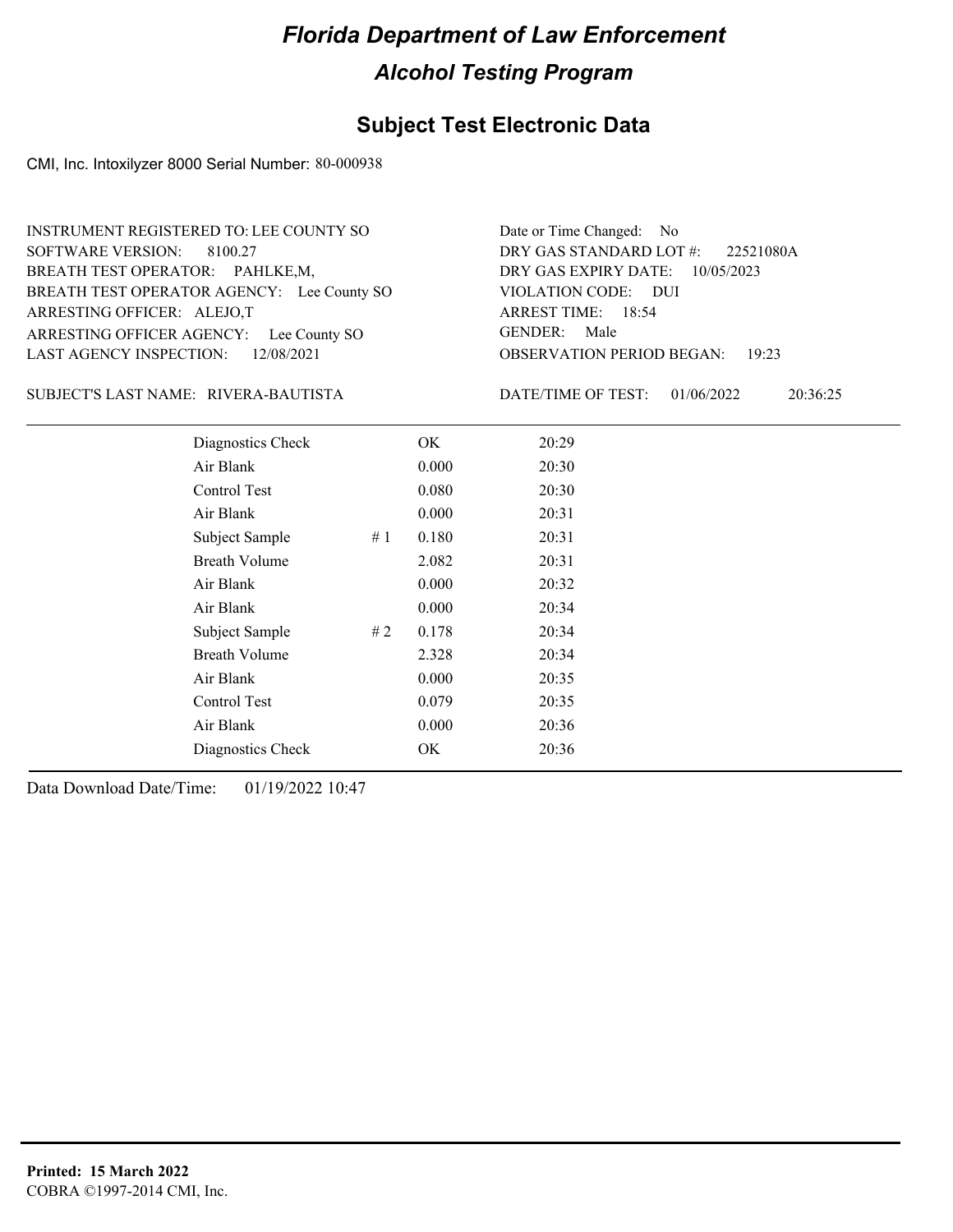### **Subject Test Electronic Data**

CMI, Inc. Intoxilyzer 8000 Serial Number: 80-000938

ARRESTING OFFICER AGENCY: Lee County SO GENDER: BREATH TEST OPERATOR AGENCY: Lee County SO VIOLATION CODE: SOFTWARE VERSION: 8100.27 ARRESTING OFFICER: BOCK,D BREATH TEST OPERATOR: PAHLKE,M, LAST AGENCY INSPECTION: 12/08/2021 INSTRUMENT REGISTERED TO: LEE COUNTY SO

OBSERVATION PERIOD BEGAN: 21:38 VIOLATION CODE: DUI ARREST TIME: 21:05 DRY GAS EXPIRY DATE: 10/05/2023 22521080A DRY GAS STANDARD LOT #: Date or Time Changed: No GENDER: Male

SUBJECT'S LAST NAME: CUSICK DATE/TIME OF TEST:

DATE/TIME OF TEST: 01/06/2022 22:12:32

| Diagnostics Check    | OK    | 22:05 |
|----------------------|-------|-------|
| Air Blank            | 0.000 | 22:06 |
| Control Test         | 0.079 | 22:06 |
| Air Blank            | 0.000 | 22:07 |
| Subject Sample<br>#1 | 0.164 | 22:07 |
| <b>Breath Volume</b> | 3.621 | 22:07 |
| Air Blank            | 0.000 | 22:08 |
| Air Blank            | 0.000 | 22:10 |
| Subject Sample<br>#2 | 0.158 | 22:10 |
| <b>Breath Volume</b> | 3.335 | 22:10 |
| Air Blank            | 0.000 | 22:11 |
| Control Test         | 0.078 | 22:11 |
| Air Blank            | 0.000 | 22:12 |
| Diagnostics Check    | OK    | 22:12 |
|                      |       |       |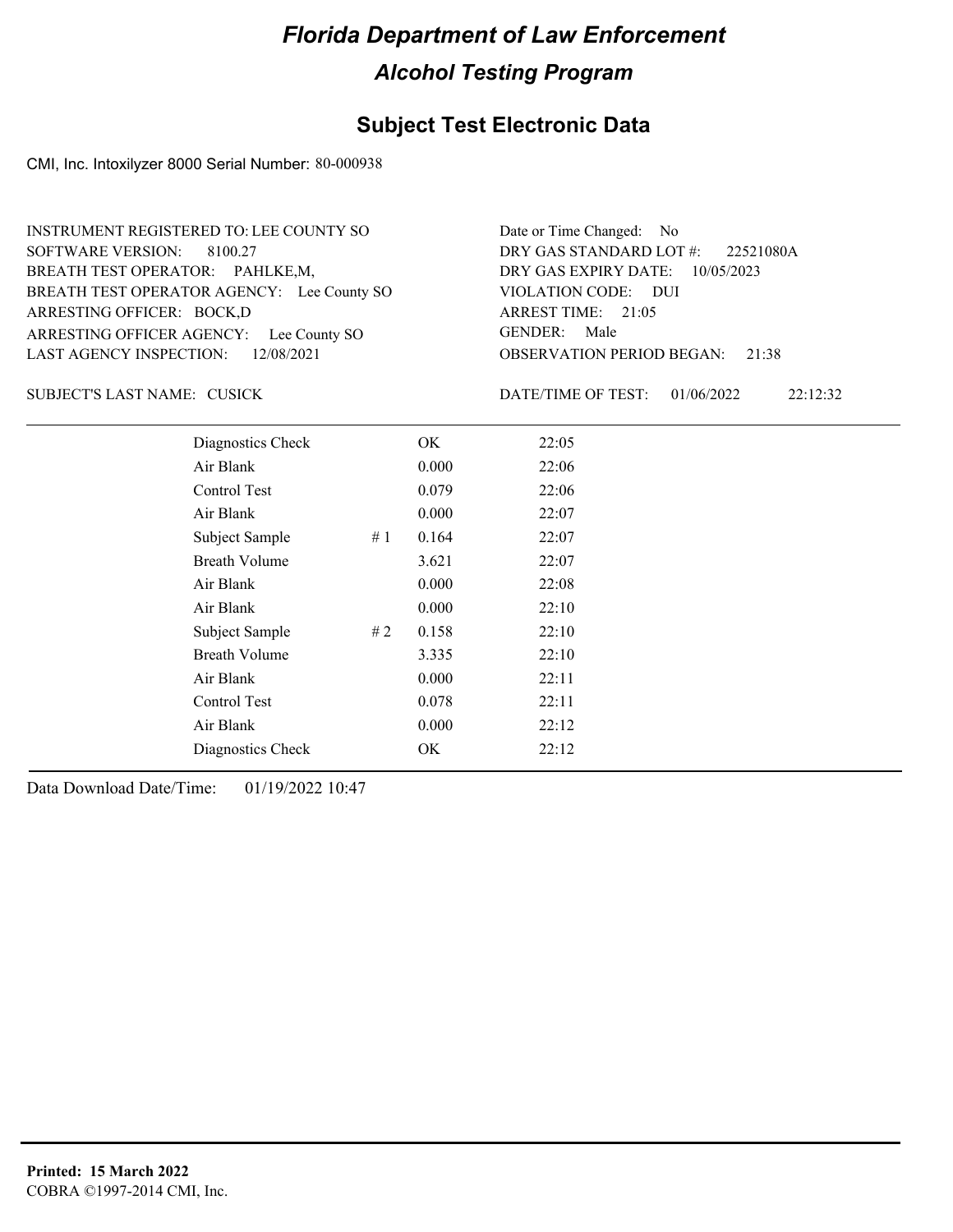### **Subject Test Electronic Data**

CMI, Inc. Intoxilyzer 8000 Serial Number: 80-000938

| <b>INSTRUMENT REGISTERED TO: LEE COUNTY SO</b>                                 |                      |    |       | Date or Time Changed: No                     |                                 |  |  |                                |
|--------------------------------------------------------------------------------|----------------------|----|-------|----------------------------------------------|---------------------------------|--|--|--------------------------------|
| <b>SOFTWARE VERSION:</b><br>8100.27                                            |                      |    |       | DRY GAS STANDARD LOT #:                      | 22521080A1                      |  |  |                                |
| BREATH TEST OPERATOR: TORRES, JAYDA, J                                         |                      |    |       |                                              | DRY GAS EXPIRY DATE: 10/05/2023 |  |  |                                |
| BREATH TEST OPERATOR AGENCY: Lee County SO                                     |                      |    |       | VIOLATION CODE: DUI                          |                                 |  |  |                                |
| ARRESTING OFFICER: WEISENBURGH,L<br>ARRESTING OFFICER AGENCY:<br>Fort Myers PD |                      |    |       | ARREST TIME: 03:15<br><b>GENDER:</b><br>Male |                                 |  |  |                                |
|                                                                                |                      |    |       |                                              |                                 |  |  | <b>LAST AGENCY INSPECTION:</b> |
| SUBJECT'S LAST NAME: SCHWARTZ                                                  |                      |    |       | DATE/TIME OF TEST:                           | 01/08/2022<br>04:27:20          |  |  |                                |
|                                                                                | Diagnostics Check    |    | OK.   | 04:21                                        |                                 |  |  |                                |
| Air Blank                                                                      |                      |    | 0.000 | 04:21                                        |                                 |  |  |                                |
| Control Test                                                                   |                      |    | 0.080 | 04:22                                        |                                 |  |  |                                |
| Air Blank                                                                      |                      |    | 0.000 | 04:22                                        |                                 |  |  |                                |
|                                                                                | Subject Sample       | #1 | 0.184 | 04:25                                        |                                 |  |  |                                |
|                                                                                | <b>Breath Volume</b> |    | 1.628 | 04:25                                        |                                 |  |  |                                |
| Air Blank                                                                      |                      |    |       | 04:26                                        | Purge Fail                      |  |  |                                |
| Air Blank                                                                      |                      |    |       | 04:27                                        | Purge Fail                      |  |  |                                |
|                                                                                |                      |    |       |                                              |                                 |  |  |                                |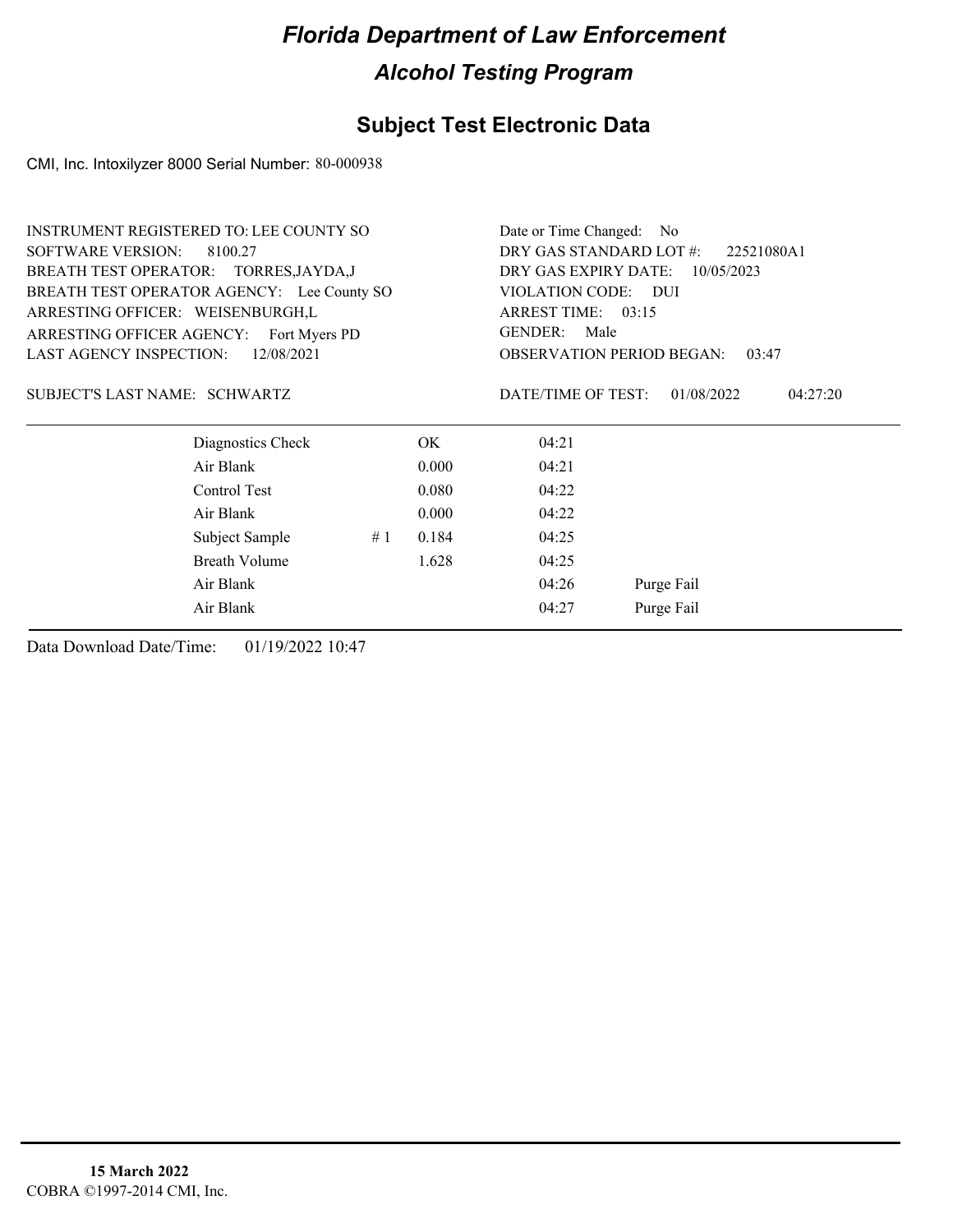### **Subject Test Electronic Data**

CMI, Inc. Intoxilyzer 8000 Serial Number: 80-000938

|                                              | <b>INSTRUMENT REGISTERED TO: LEE COUNTY SO</b> |    |       | Date or Time Changed: No                  |                        |  |  |
|----------------------------------------------|------------------------------------------------|----|-------|-------------------------------------------|------------------------|--|--|
| <b>SOFTWARE VERSION:</b>                     | 8100.27                                        |    |       | DRY GAS STANDARD LOT #:                   | 22521080A1             |  |  |
|                                              | BREATH TEST OPERATOR: TORRES, JAYDA, J         |    |       | DRY GAS EXPIRY DATE:                      | 10/05/2023             |  |  |
|                                              | BREATH TEST OPERATOR AGENCY: Lee County SO     |    |       | VIOLATION CODE:                           | - DUI                  |  |  |
| ARRESTING OFFICER: WEISNBURGH,L              |                                                |    |       | ARREST TIME: 03:15                        |                        |  |  |
|                                              | ARRESTING OFFICER AGENCY: Fort Myers PD        |    |       | <b>GENDER:</b><br>Male                    |                        |  |  |
| <b>LAST AGENCY INSPECTION:</b><br>12/08/2021 |                                                |    |       | <b>OBSERVATION PERIOD BEGAN:</b><br>03:47 |                        |  |  |
| SUBJECT'S LAST NAME: SCHWARTZ                |                                                |    |       | DATE/TIME OF TEST:                        | 01/08/2022<br>04:38:44 |  |  |
|                                              | Diagnostics Check                              |    | OK.   | 04:33                                     |                        |  |  |
|                                              | Air Blank                                      |    | 0.000 | 04:34                                     |                        |  |  |
|                                              | Control Test                                   |    | 0.077 | 04:34                                     |                        |  |  |
|                                              | Air Blank                                      |    | 0.000 | 04:34                                     |                        |  |  |
|                                              | Subject Sample                                 | #1 | 0.163 | 04:37                                     |                        |  |  |
|                                              | <b>Breath Volume</b>                           |    | 1.625 | 04:37                                     |                        |  |  |
|                                              | Air Blank                                      |    |       | 04:38                                     | Purge Fail             |  |  |
|                                              | Air Blank                                      |    | 0.000 | 04:38                                     |                        |  |  |
|                                              |                                                |    |       |                                           |                        |  |  |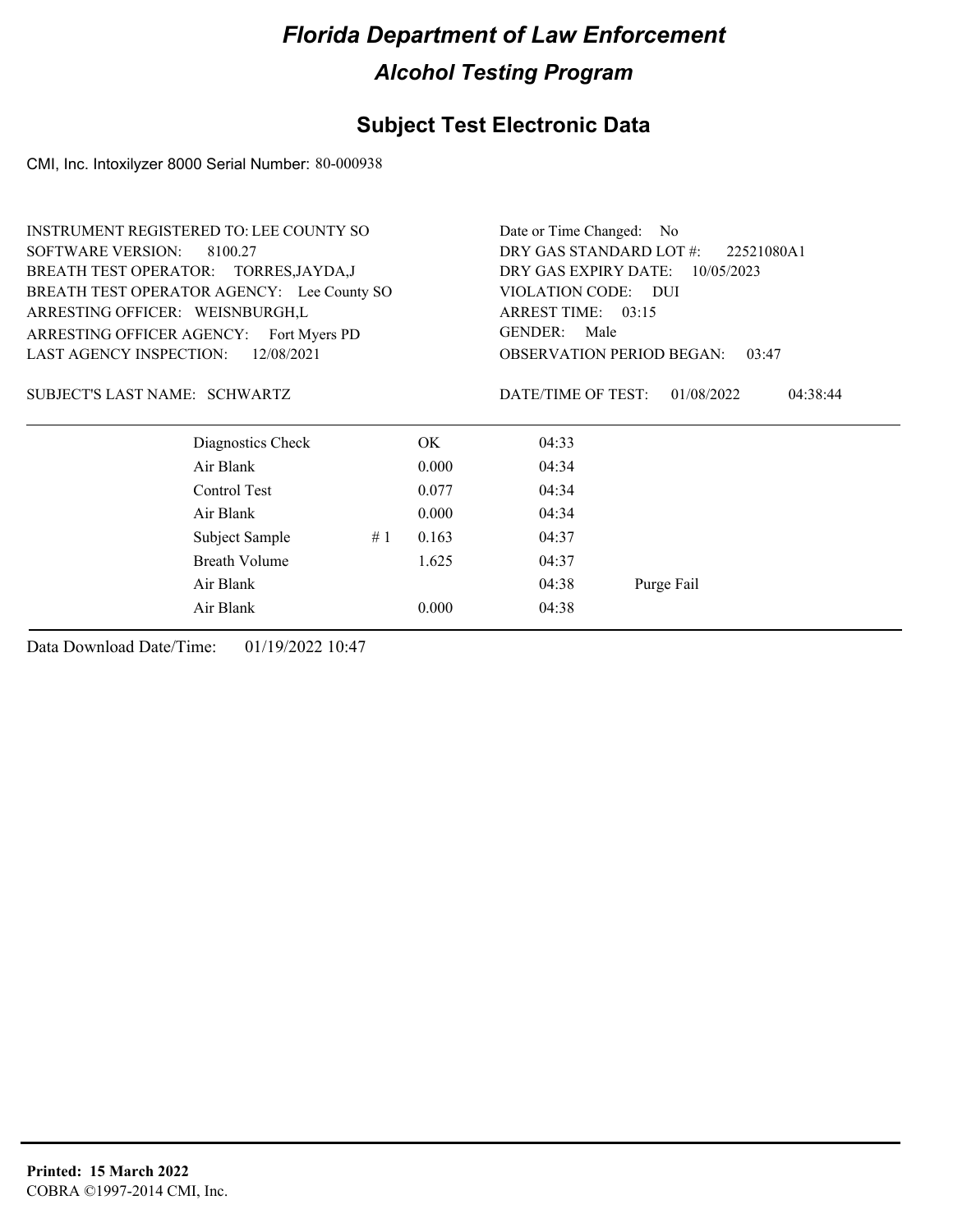### **Subject Test Electronic Data**

CMI, Inc. Intoxilyzer 8000 Serial Number: 80-000938

|                                | <b>INSTRUMENT REGISTERED TO: LEE COUNTY SO</b> |    |       | Date or Time Changed: No |                                           |
|--------------------------------|------------------------------------------------|----|-------|--------------------------|-------------------------------------------|
| <b>SOFTWARE VERSION:</b>       | 8100.27                                        |    |       | DRY GAS STANDARD LOT #:  | 22521080A                                 |
|                                | BREATH TEST OPERATOR: PEACH, BRANDON, L        |    |       | DRY GAS EXPIRY DATE:     | 10/05/2023                                |
|                                | BREATH TEST OPERATOR AGENCY: Lee County SO     |    |       | VIOLATION CODE:          | DUI                                       |
| ARRESTING OFFICER: MIRELE,D    |                                                |    |       | ARREST TIME: 03:27       |                                           |
| ARRESTING OFFICER AGENCY:      | Lee County SO                                  |    |       | GENDER: Female           |                                           |
| <b>LAST AGENCY INSPECTION:</b> | 12/08/2021                                     |    |       |                          | <b>OBSERVATION PERIOD BEGAN:</b><br>03:49 |
|                                | SUBJECT'S LAST NAME: RUBERTE TORRES            |    |       | DATE/TIME OF TEST:       | 01/08/2022<br>05:35:38                    |
|                                | Diagnostics Check                              |    | OK.   | 05:29                    |                                           |
|                                | Air Blank                                      |    | 0.000 | 05:30                    |                                           |
|                                | Control Test                                   |    | 0.079 | 05:30                    |                                           |
|                                | Air Blank                                      |    | 0.000 | 05:30                    |                                           |
|                                | Subject Sample                                 | #1 | 0.203 | 05:34                    | Volume Not Met                            |
|                                | <b>Breath Volume</b>                           |    | 0.488 | 05:34                    |                                           |
|                                | Air Blank                                      |    |       | 05:34                    | Purge Fail                                |
|                                | Air Blank                                      |    |       | 05:35                    | Purge Fail                                |
|                                |                                                |    |       |                          |                                           |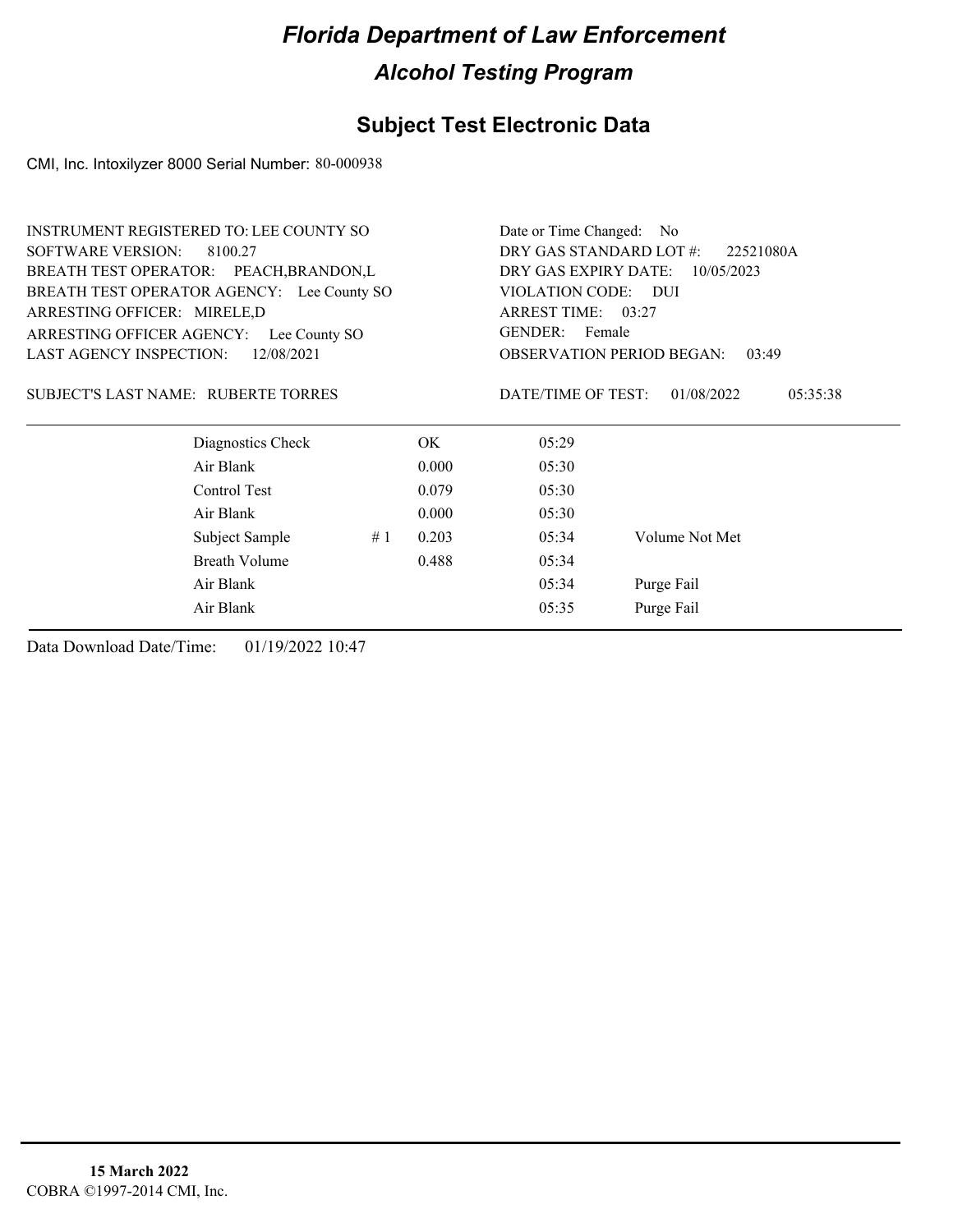### **Subject Test Electronic Data**

CMI, Inc. Intoxilyzer 8000 Serial Number: 80-000938

|                                     | <b>INSTRUMENT REGISTERED TO: LEE COUNTY SO</b> |    |       | Date or Time Changed: No    |                                           |
|-------------------------------------|------------------------------------------------|----|-------|-----------------------------|-------------------------------------------|
| <b>SOFTWARE VERSION:</b>            | 8100.27                                        |    |       | DRY GAS STANDARD LOT #:     | 22521080A                                 |
|                                     | BREATH TEST OPERATOR: PEACH, BRANDON, L        |    |       | DRY GAS EXPIRY DATE:        | 10/05/2023                                |
|                                     | BREATH TEST OPERATOR AGENCY: Lee County SO     |    |       | VIOLATION CODE:             | - DUI                                     |
| ARRESTING OFFICER: MIRELE,D         |                                                |    |       | ARREST TIME: 03:27          |                                           |
|                                     | ARRESTING OFFICER AGENCY: Lee County SO        |    |       | GENDER: Female              |                                           |
| <b>LAST AGENCY INSPECTION:</b>      | 12/08/2021                                     |    |       |                             | <b>OBSERVATION PERIOD BEGAN:</b><br>03:49 |
| SUBJECT'S LAST NAME: RUBERTE TORRES | Diagnostics Check                              |    | OK.   | DATE/TIME OF TEST:<br>05:38 | 01/08/2022<br>05:42:31                    |
|                                     | Air Blank                                      |    | 0.000 | 05:38                       |                                           |
|                                     |                                                |    |       |                             |                                           |
|                                     | Control Test                                   |    | 0.077 | 05:39                       |                                           |
|                                     | Air Blank                                      |    | 0.000 | 05:39                       |                                           |
|                                     | Subject Sample                                 | #1 | 0.213 | 05:41                       |                                           |
|                                     | <b>Breath Volume</b>                           |    | 2.214 | 05:41                       |                                           |
|                                     | Air Blank                                      |    |       | 05:41                       | Purge Fail                                |
|                                     | Air Blank                                      |    | 0.000 | 05:42                       |                                           |
|                                     |                                                |    |       |                             |                                           |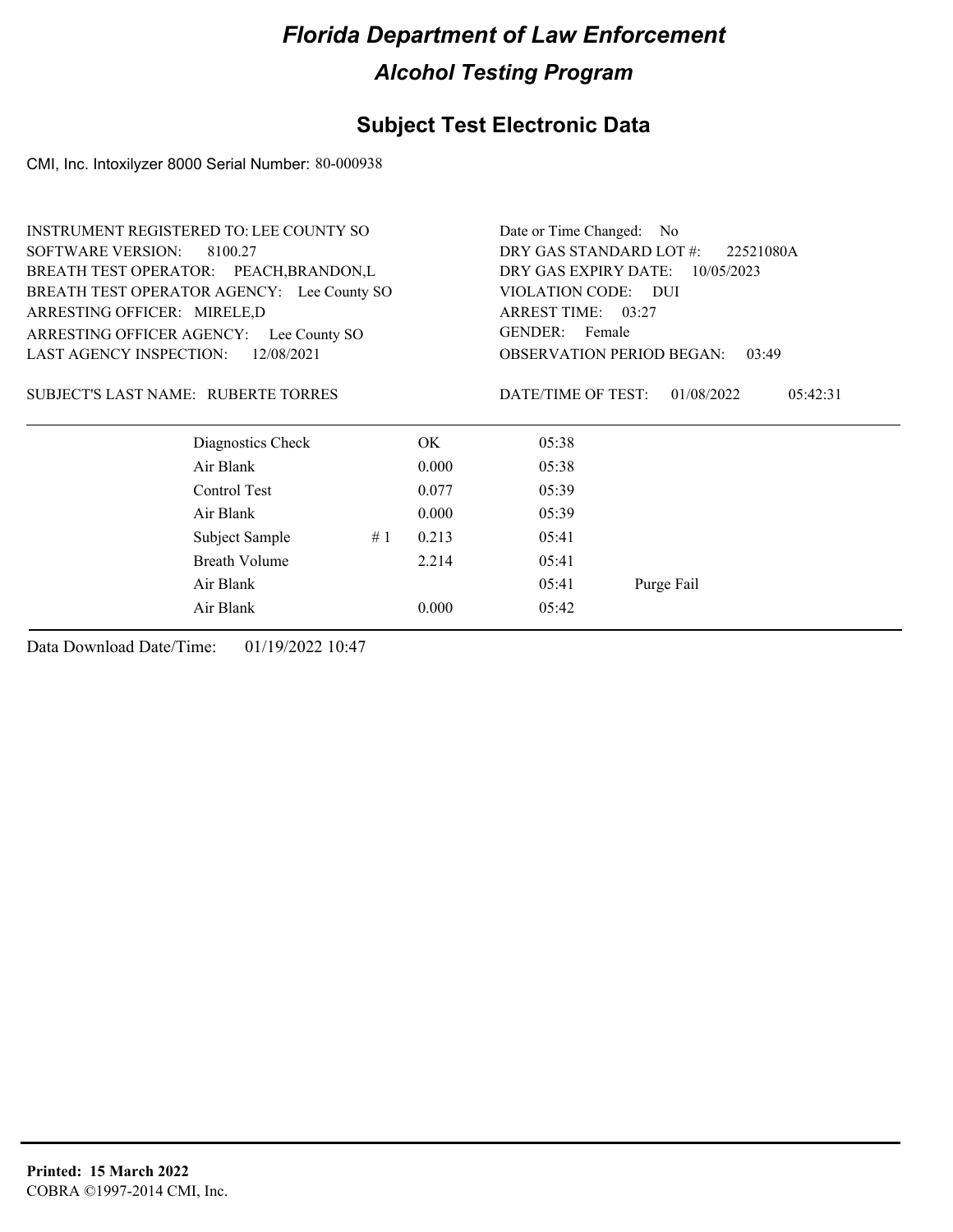### **Subject Test Electronic Data**

CMI, Inc. Intoxilyzer 8000 Serial Number: 80-000938

ARRESTING OFFICER AGENCY: Lee County SO GENDER: BREATH TEST OPERATOR AGENCY: Lee County SO VIOLATION CODE: SOFTWARE VERSION: ARRESTING OFFICER: DEAK,KYLE BREATH TEST OPERATOR: DEAK,KYLE,F LAST AGENCY INSPECTION: 12/08/2021 8100.27 INSTRUMENT REGISTERED TO: LEE COUNTY SO

OBSERVATION PERIOD BEGAN: 10:09 VIOLATION CODE: DUI ARREST TIME: 09:25 DRY GAS EXPIRY DATE: 10/05/2023 22521080A DRY GAS STANDARD LOT #: Date or Time Changed: No GENDER: Male

HARRISON SUBJECT'S LAST NAME: DATE/TIME OF TEST:

DATE/TIME OF TEST: 01/08/2022 10:36:28

| Diagnostics Check    | OK    | 10:30 |
|----------------------|-------|-------|
| Air Blank            | 0.000 | 10:30 |
| Control Test         | 0.079 | 10:30 |
| Air Blank            | 0.000 | 10:31 |
| Subject Sample<br>#1 | 0.128 | 10:31 |
| <b>Breath Volume</b> | 3.144 | 10:31 |
| Air Blank            | 0.000 | 10:32 |
| Air Blank            | 0.000 | 10:34 |
| Subject Sample<br>#2 | 0.127 | 10:34 |
| <b>Breath Volume</b> | 3.589 | 10:34 |
| Air Blank            | 0.000 | 10:35 |
| Control Test         | 0.078 | 10:35 |
| Air Blank            | 0.000 | 10:36 |
| Diagnostics Check    | OK    | 10:36 |
|                      |       |       |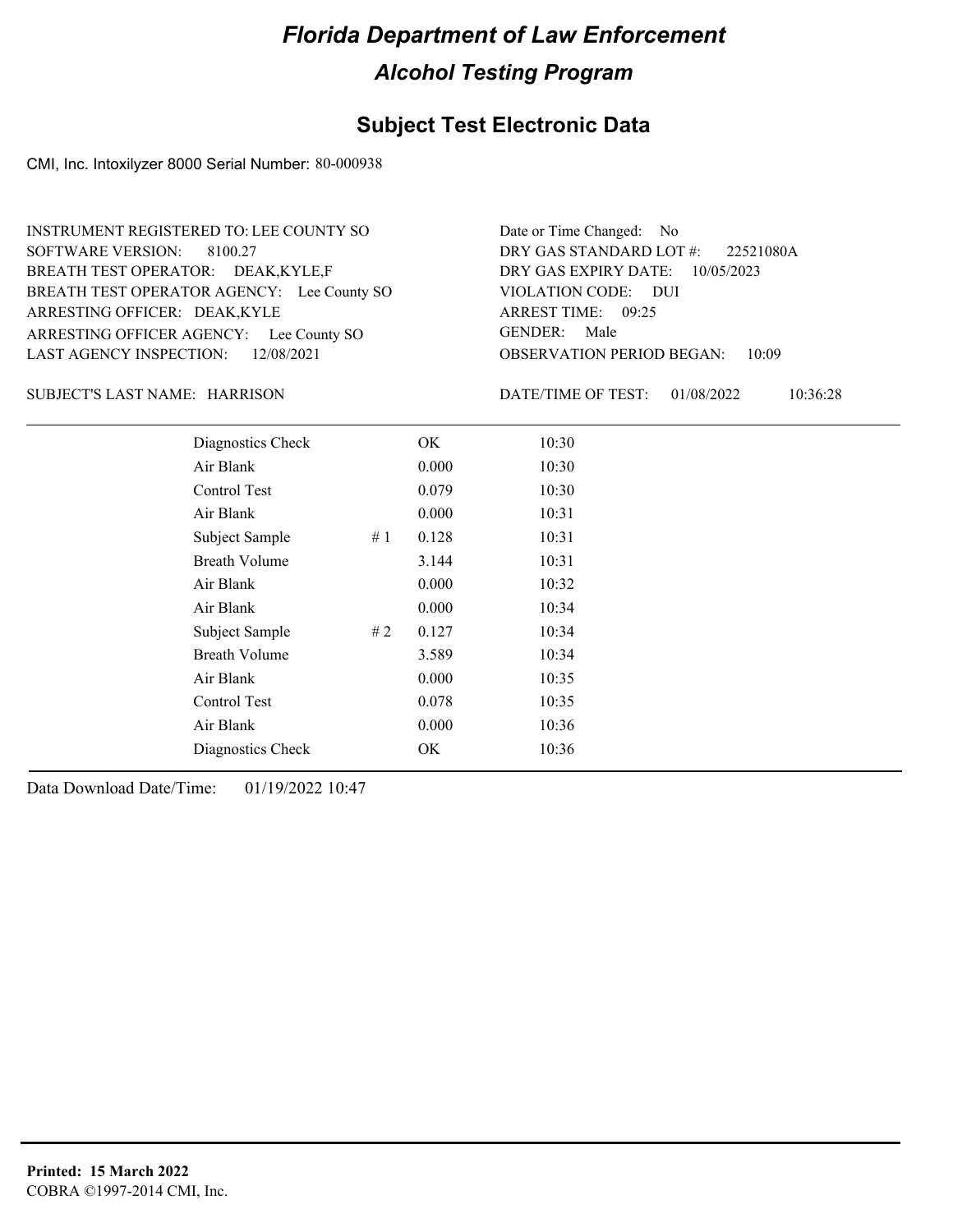### **Subject Test Electronic Data**

CMI, Inc. Intoxilyzer 8000 Serial Number: 80-000938

ARRESTING OFFICER AGENCY: Lee County SO GENDER: BREATH TEST OPERATOR AGENCY: Lee County SO VIOLATION CODE: SOFTWARE VERSION: ARRESTING OFFICER: SOMMERS, EDWARD BREATH TEST OPERATOR: SELLERS,BRANDON,J LAST AGENCY INSPECTION: 12/08/2021 8100.27 INSTRUMENT REGISTERED TO: LEE COUNTY SO

OBSERVATION PERIOD BEGAN: 21:16 VIOLATION CODE: DUI 20:42 ARREST TIME: DRY GAS EXPIRY DATE: 10/05/2023 22521080A1 DRY GAS STANDARD LOT #: Date or Time Changed: No GENDER: Male

LIMA GALDO SUBJECT'S LAST NAME: DATE/TIME OF TEST:

DATE/TIME OF TEST: 01/11/2022 21:43:46

| Diagnostics Check    |    | OK    | 21:36 |
|----------------------|----|-------|-------|
| Air Blank            |    | 0.000 | 21:37 |
| Control Test         |    | 0.079 | 21:37 |
| Air Blank            |    | 0.000 | 21:38 |
| Subject Sample       | #1 | 0.120 | 21:39 |
| <b>Breath Volume</b> |    | 1.105 | 21:39 |
| Air Blank            |    | 0.000 | 21:39 |
| Air Blank            |    | 0.000 | 21:41 |
| Subject Sample       | #2 | 0.113 | 21:42 |
| <b>Breath Volume</b> |    | 1.125 | 21:42 |
| Air Blank            |    | 0.000 | 21:42 |
| <b>Control Test</b>  |    | 0.077 | 21:43 |
| Air Blank            |    | 0.000 | 21:43 |
| Diagnostics Check    |    | OK    | 21:43 |
|                      |    |       |       |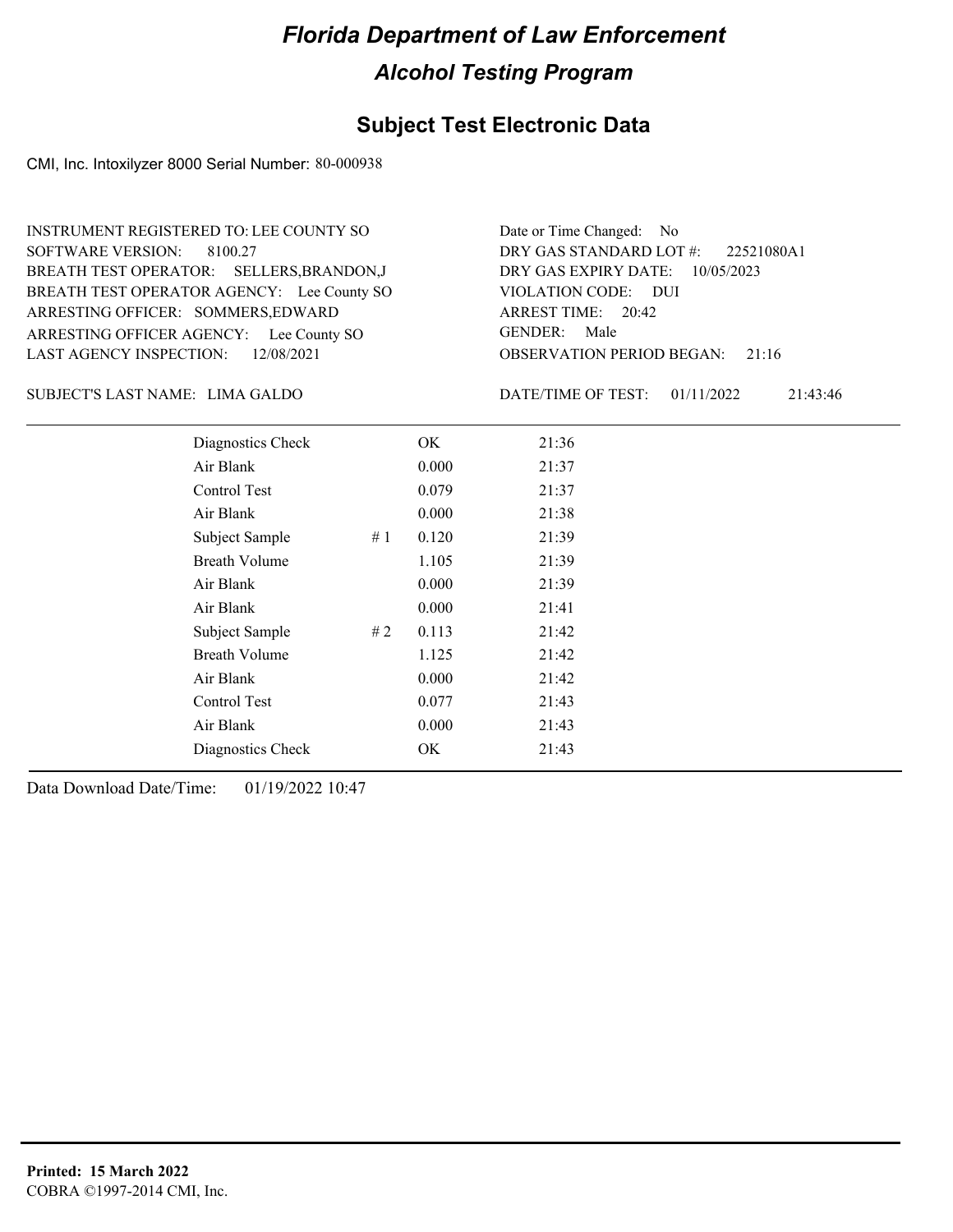### **Subject Test Electronic Data**

CMI, Inc. Intoxilyzer 8000 Serial Number: 80-000938

ARRESTING OFFICER AGENCY: Fort Myers PD GENDER: BREATH TEST OPERATOR AGENCY: Fort Myers PD VIOLATION CODE: SOFTWARE VERSION: 8100.27 ARRESTING OFFICER: VICIOSO,613 BREATH TEST OPERATOR: SCHAEFER,KENDALL,A LAST AGENCY INSPECTION: 12/08/2021 INSTRUMENT REGISTERED TO: LEE COUNTY SO

OBSERVATION PERIOD BEGAN: 12:45 VIOLATION CODE: DUI 12:37 ARREST TIME: DRY GAS EXPIRY DATE: 10/05/2023 22521080A DRY GAS STANDARD LOT #: Date or Time Changed: No GENDER: Male

GONZALEZ SUBJECT'S LAST NAME: DATE/TIME OF TEST:

DATE/TIME OF TEST: 01/12/2022 13:22:28

| Diagnostics Check    |     | OK    | 13:16 |
|----------------------|-----|-------|-------|
| Air Blank            |     | 0.000 | 13:16 |
| Control Test         |     | 0.080 | 13:16 |
| Air Blank            |     | 0.000 | 13:17 |
| Subject Sample       | #1  | 0.069 | 13:18 |
| <b>Breath Volume</b> |     | 1.332 | 13:18 |
| Air Blank            |     | 0.000 | 13:18 |
| Air Blank            |     | 0.000 | 13:20 |
| Subject Sample       | # 2 | 0.068 | 13:20 |
| <b>Breath Volume</b> |     | 1.402 | 13:20 |
| Air Blank            |     | 0.000 | 13:21 |
| Control Test         |     | 0.080 | 13:21 |
| Air Blank            |     | 0.000 | 13:22 |
| Diagnostics Check    |     | OK    | 13:22 |
|                      |     |       |       |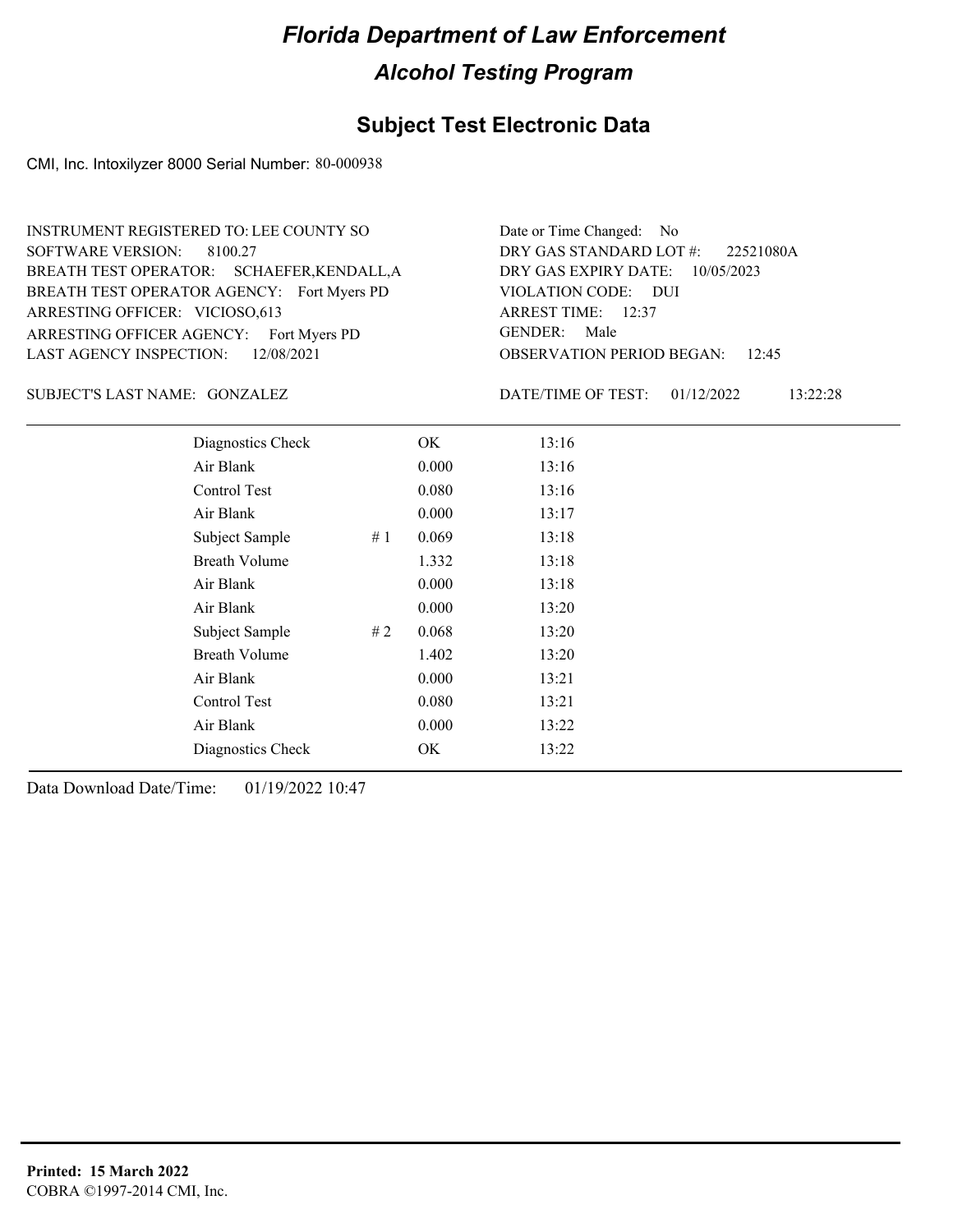### **Subject Test Electronic Data**

CMI, Inc. Intoxilyzer 8000 Serial Number: 80-000938

ARRESTING OFFICER AGENCY: Fort Myers PD GENDER: BREATH TEST OPERATOR AGENCY: Fort Myers PD VIOLATION CODE: SOFTWARE VERSION: 8100.27 ARRESTING OFFICER: VICIOSO,Y BREATH TEST OPERATOR: SCHAEFER,KENDALL,A LAST AGENCY INSPECTION: 12/08/2021 INSTRUMENT REGISTERED TO: LEE COUNTY SO

OBSERVATION PERIOD BEGAN: 09:20 VIOLATION CODE: DUI ARREST TIME: 08:38 DRY GAS EXPIRY DATE: 10/05/2023 22521080A DRY GAS STANDARD LOT #: Date or Time Changed: No GENDER: Male

SUBJECT'S LAST NAME: STIFLER DATE/TIME OF TEST:

DATE/TIME OF TEST: 01/13/2022 09:57:24

| Diagnostics Check    |    | OK    | 09:51 |
|----------------------|----|-------|-------|
| Air Blank            |    | 0.000 | 09:51 |
| Control Test         |    | 0.080 | 09:52 |
| Air Blank            |    | 0.000 | 09:52 |
| Subject Sample       | #1 | 0.000 | 09:53 |
| <b>Breath Volume</b> |    | 3.554 | 09:53 |
| Air Blank            |    | 0.000 | 09:53 |
| Air Blank            |    | 0.000 | 09:55 |
| Subject Sample       | #2 | 0.000 | 09:56 |
| <b>Breath Volume</b> |    | 2.679 | 09:56 |
| Air Blank            |    | 0.000 | 09:56 |
| Control Test         |    | 0.080 | 09:56 |
| Air Blank            |    | 0.000 | 09:57 |
| Diagnostics Check    |    | OK    | 09:57 |
|                      |    |       |       |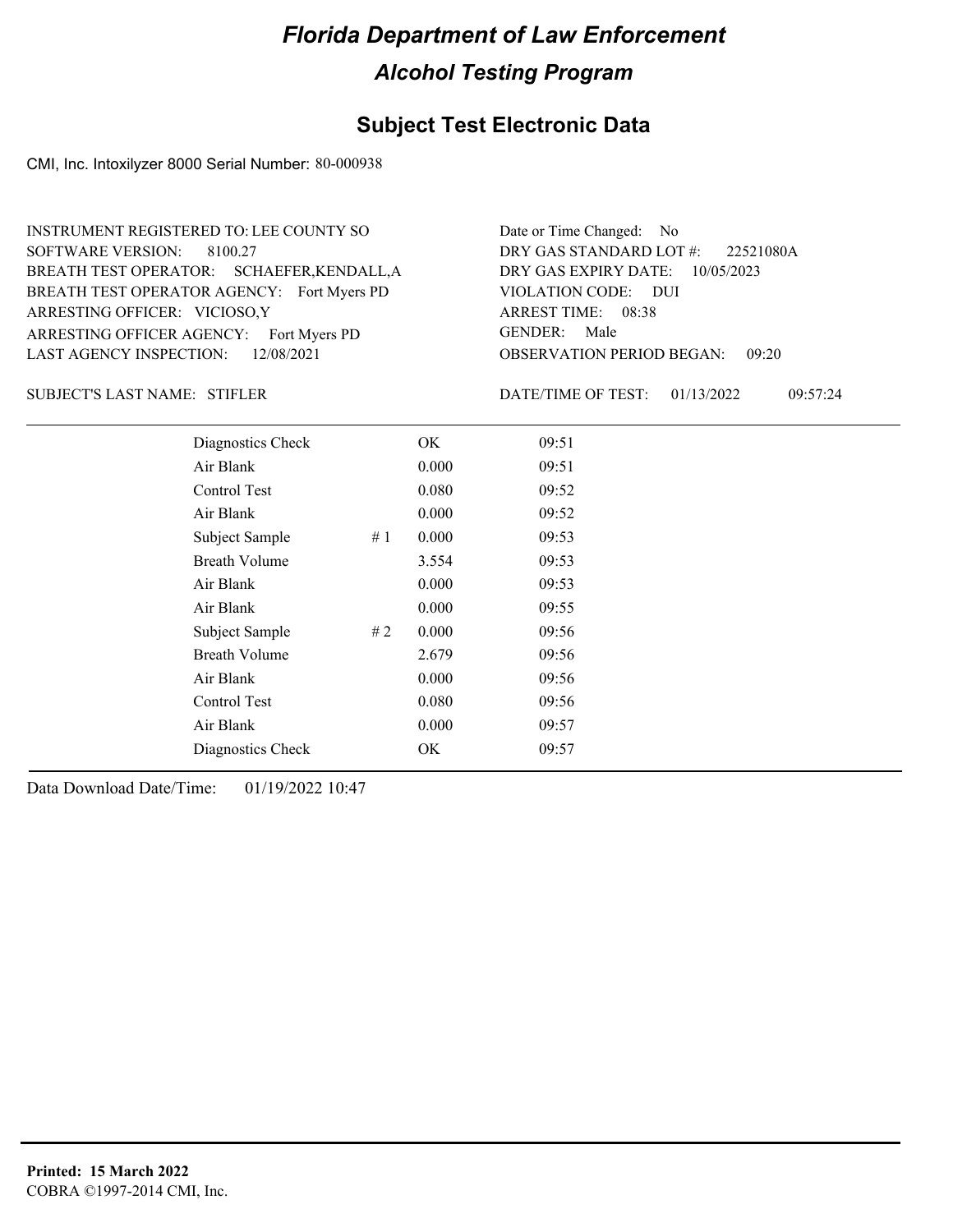### **Subject Test Electronic Data**

CMI, Inc. Intoxilyzer 8000 Serial Number: 80-000938

ARRESTING OFFICER AGENCY: Lee County SO GENDER: BREATH TEST OPERATOR AGENCY: Lee County SO VIOLATION CODE: SOFTWARE VERSION: 8100.27 ARRESTING OFFICER: BOCK,DAVID BREATH TEST OPERATOR: SELLERS,BRANDON,J LAST AGENCY INSPECTION: 12/08/2021 INSTRUMENT REGISTERED TO: LEE COUNTY SO

OBSERVATION PERIOD BEGAN: 02:15 VIOLATION CODE: DUI 01:49 ARREST TIME: DRY GAS EXPIRY DATE: 10/05/2023 22521080A1 DRY GAS STANDARD LOT #: Date or Time Changed: No GENDER: Male

SUBJECT'S LAST NAME: LAY DATE/TIME OF TEST:

DATE/TIME OF TEST: 01/16/2022 02:54:37

| Diagnostics Check    |    | OK.   | 02:48 |
|----------------------|----|-------|-------|
| Air Blank            |    | 0.000 | 02:48 |
| Control Test         |    | 0.080 | 02:48 |
| Air Blank            |    | 0.000 | 02:49 |
| Subject Sample       | #1 | 0.157 | 02:50 |
| <b>Breath Volume</b> |    | 3.355 | 02:50 |
| Air Blank            |    | 0.000 | 02:50 |
| Air Blank            |    | 0.000 | 02:52 |
| Subject Sample       | #2 | 0.154 | 02:53 |
| <b>Breath Volume</b> |    | 3.578 | 02:53 |
| Air Blank            |    | 0.000 | 02:53 |
| Control Test         |    | 0.079 | 02:54 |
| Air Blank            |    | 0.000 | 02:54 |
| Diagnostics Check    |    | OK    | 02:54 |
|                      |    |       |       |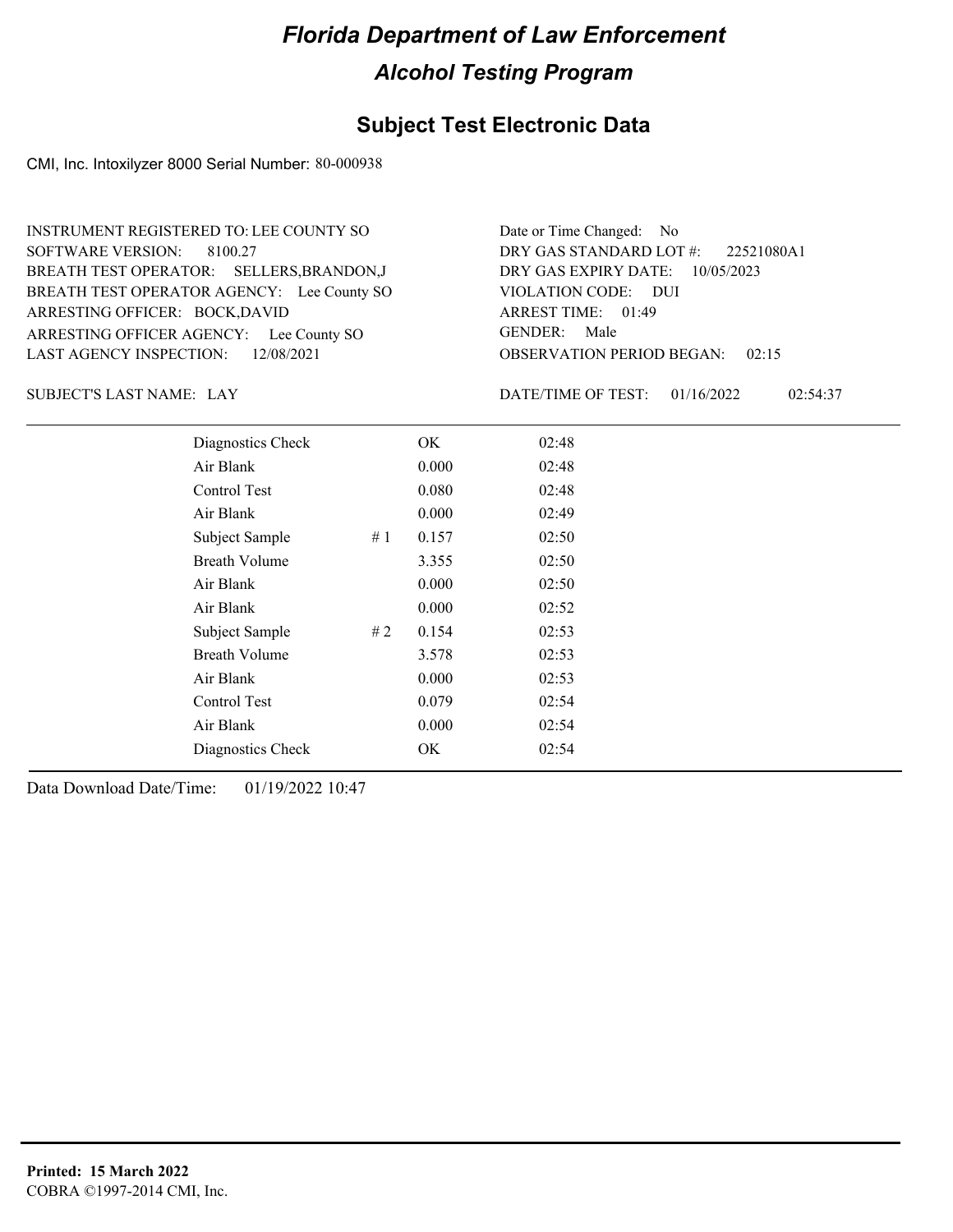### **Subject Test Electronic Data**

CMI, Inc. Intoxilyzer 8000 Serial Number: 80-000938

ARRESTING OFFICER AGENCY: FHP Troop F GENDER: BREATH TEST OPERATOR AGENCY: FHP Troop F VIOLATION CODE: SOFTWARE VERSION: 8100.27 ARRESTING OFFICER: GARCIA, YOEL BREATH TEST OPERATOR: GARCIA, YOEL, LAST AGENCY INSPECTION: 12/08/2021 INSTRUMENT REGISTERED TO: LEE COUNTY SO

OBSERVATION PERIOD BEGAN: 15:51 VIOLATION CODE: DUI 13:14 ARREST TIME: DRY GAS EXPIRY DATE: 10/05/2023 22521080A1 DRY GAS STANDARD LOT #: Date or Time Changed: No GENDER: Female

JAMERSON SUBJECT'S LAST NAME: DATE/TIME OF TEST:

DATE/TIME OF TEST: 01/16/2022 16:20:00

| Diagnostics Check    |    | OK    | 16:13 |               |
|----------------------|----|-------|-------|---------------|
| Air Blank            |    | 0.000 | 16:14 |               |
| Control Test         |    | 0.080 | 16:14 |               |
| Air Blank            |    | 0.000 | 16:14 |               |
| Subject Sample       | #1 | 0.318 | 16:15 |               |
| <b>Breath Volume</b> |    | 2.730 | 16:15 |               |
| Air Blank            |    | 0.000 | 16:16 |               |
| Air Blank            |    | 0.000 | 16:17 |               |
| Subject Sample       | #2 |       | 16:18 | Slope Not Met |
| <b>Breath Volume</b> |    | 0.984 | 16:18 |               |
| Air Blank            |    | 0.000 | 16:19 |               |
| Control Test         |    | 0.078 | 16:19 |               |
| Air Blank            |    | 0.000 | 16:19 |               |
| Diagnostics Check    |    | OK    | 16:20 |               |
|                      |    |       |       |               |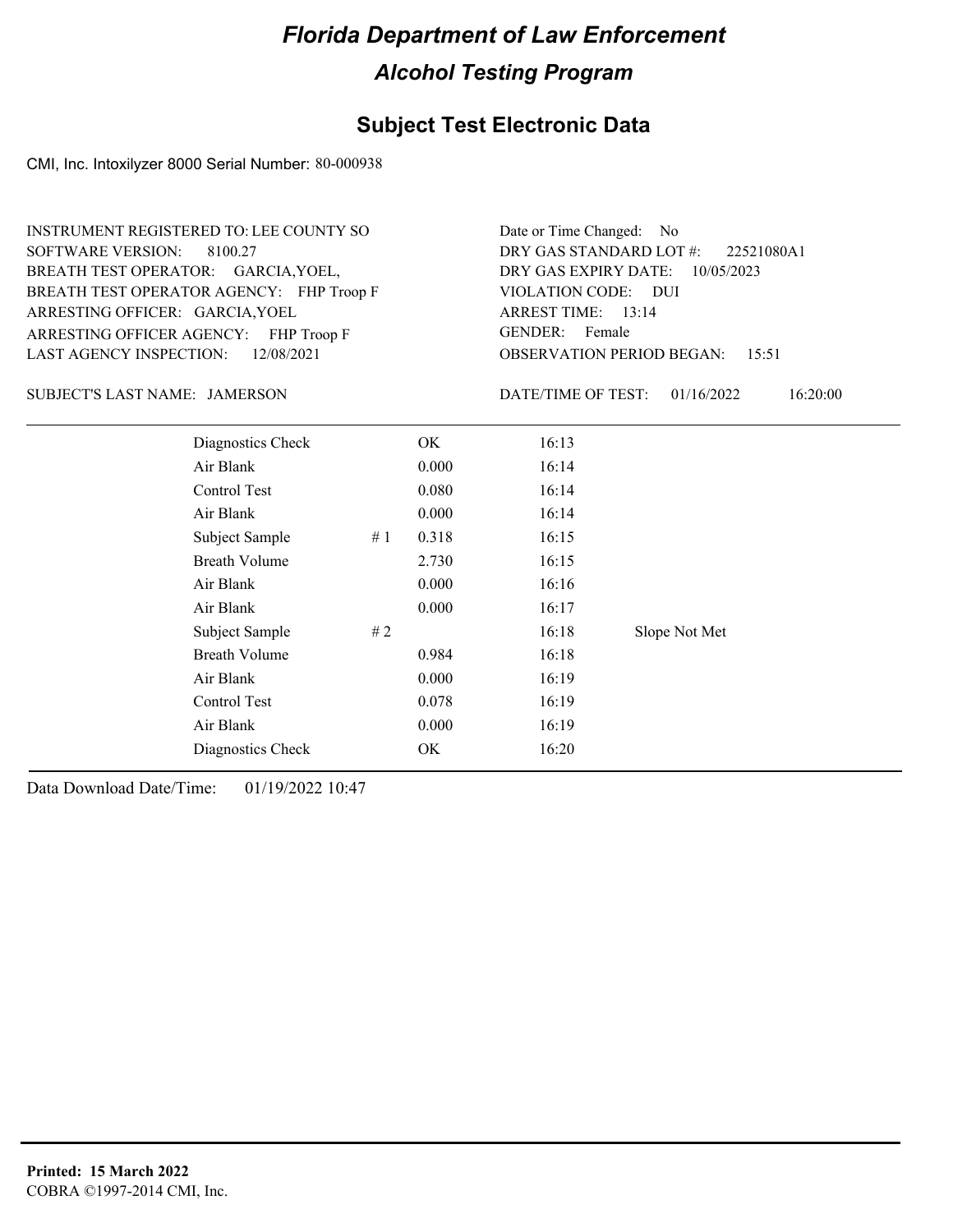### **Subject Test Electronic Data**

CMI, Inc. Intoxilyzer 8000 Serial Number: 80-000938

| INSTRUMENT REGISTERED TO: LEE COUNTY SO | Date or Time Changed: No                                                                                                               |                                       |                                                            |  |  |  |
|-----------------------------------------|----------------------------------------------------------------------------------------------------------------------------------------|---------------------------------------|------------------------------------------------------------|--|--|--|
|                                         |                                                                                                                                        | DRY GAS STANDARD LOT #:<br>22521080A1 |                                                            |  |  |  |
|                                         |                                                                                                                                        | DRY GAS EXPIRY DATE:<br>10/05/2023    |                                                            |  |  |  |
|                                         |                                                                                                                                        | VIOLATION CODE: DUI                   |                                                            |  |  |  |
|                                         |                                                                                                                                        |                                       |                                                            |  |  |  |
|                                         |                                                                                                                                        |                                       |                                                            |  |  |  |
|                                         | <b>OBSERVATION PERIOD BEGAN:</b><br>15:51                                                                                              |                                       |                                                            |  |  |  |
|                                         |                                                                                                                                        | 01/16/2022                            | 16:25:23                                                   |  |  |  |
| OK.                                     | 16:21                                                                                                                                  |                                       |                                                            |  |  |  |
| 0.000                                   | 16:22                                                                                                                                  |                                       |                                                            |  |  |  |
| 0.078                                   | 16:22                                                                                                                                  |                                       |                                                            |  |  |  |
| 0.000                                   | 16:23                                                                                                                                  |                                       |                                                            |  |  |  |
| #1                                      | 16:23                                                                                                                                  | Slope Not Met                         |                                                            |  |  |  |
| 2.207                                   | 16:23                                                                                                                                  |                                       |                                                            |  |  |  |
| 0.000                                   | 16:24                                                                                                                                  |                                       |                                                            |  |  |  |
| 0.078                                   | 16:24                                                                                                                                  |                                       |                                                            |  |  |  |
| 0.000                                   | 16:25                                                                                                                                  |                                       |                                                            |  |  |  |
| OK                                      | 16:25                                                                                                                                  |                                       |                                                            |  |  |  |
|                                         | BREATH TEST OPERATOR: GARCIA, YOEL,<br>BREATH TEST OPERATOR AGENCY: FHP Troop F<br>ARRESTING OFFICER AGENCY: FHP Troop F<br>12/08/2021 |                                       | ARREST TIME: 13:14<br>GENDER: Female<br>DATE/TIME OF TEST: |  |  |  |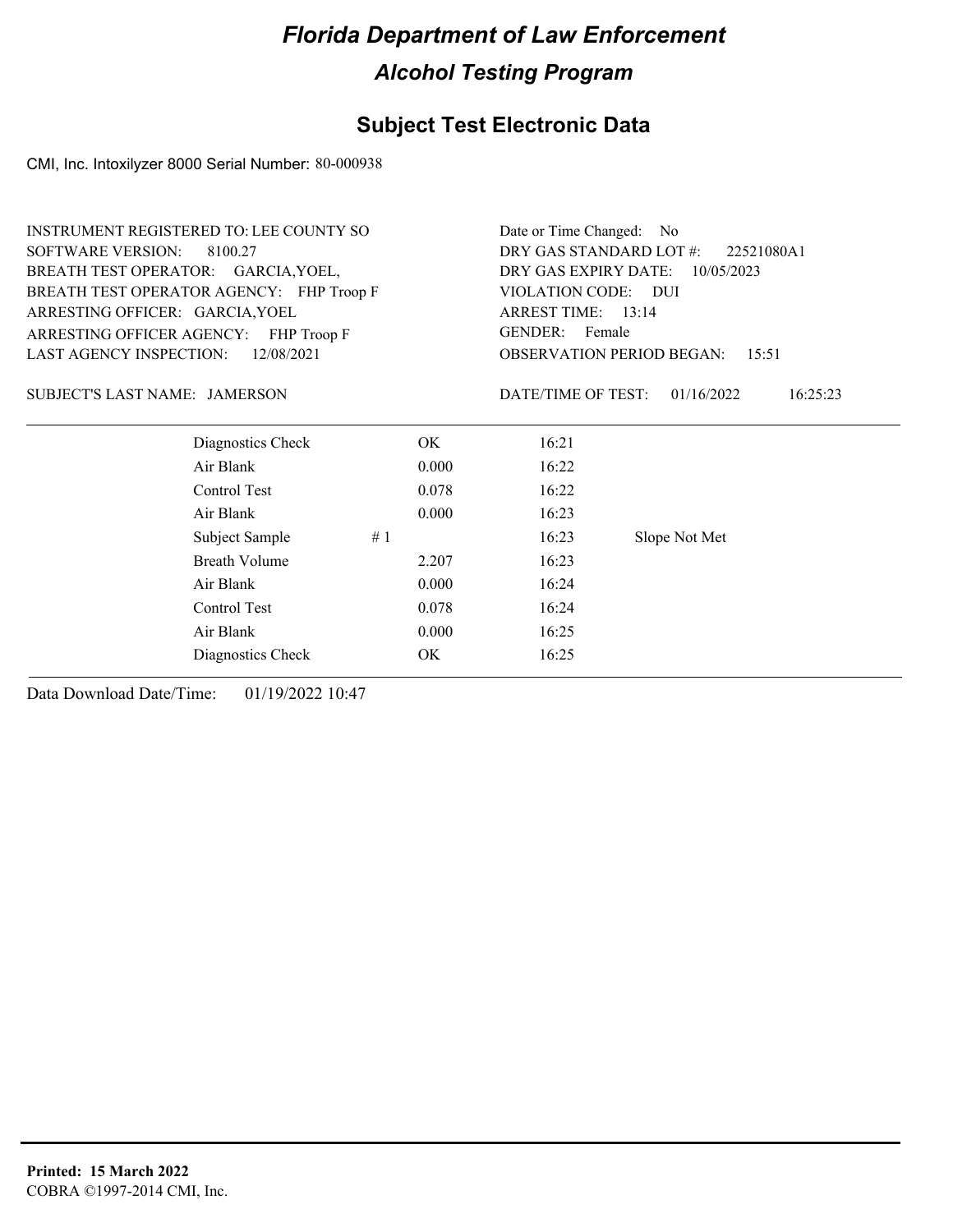### **Subject Test Electronic Data**

CMI, Inc. Intoxilyzer 8000 Serial Number: 80-000938

| <b>INSTRUMENT REGISTERED TO: LEE COUNTY SO</b><br><b>SOFTWARE VERSION:</b><br>8100.27<br>BREATH TEST OPERATOR: WINCELOWICZ, LARRY, R<br>BREATH TEST OPERATOR AGENCY: Lee County SO |    | Date or Time Changed: No<br>DRY GAS STANDARD LOT #:<br>22521080A<br>DRY GAS EXPIRY DATE:<br>10/05/2023<br>VIOLATION CODE: DUI |                    |                                           |          |
|------------------------------------------------------------------------------------------------------------------------------------------------------------------------------------|----|-------------------------------------------------------------------------------------------------------------------------------|--------------------|-------------------------------------------|----------|
| ARRESTING OFFICER: WINCELOWICZ,LARRY                                                                                                                                               |    | ARREST TIME: 13:19                                                                                                            |                    |                                           |          |
| ARRESTING OFFICER AGENCY: Lee County SO                                                                                                                                            |    | <b>GENDER:</b><br>Male                                                                                                        |                    |                                           |          |
| <b>LAST AGENCY INSPECTION:</b><br>12/08/2021                                                                                                                                       |    |                                                                                                                               |                    | <b>OBSERVATION PERIOD BEGAN:</b><br>14:05 |          |
| SUBJECT'S LAST NAME: SCOTT                                                                                                                                                         |    |                                                                                                                               | DATE/TIME OF TEST: | 01/17/2022                                | 14:32:50 |
| Diagnostics Check                                                                                                                                                                  |    | OK.                                                                                                                           | 14:29              |                                           |          |
| Air Blank                                                                                                                                                                          |    | 0.000                                                                                                                         | 14:30              |                                           |          |
| Control Test                                                                                                                                                                       |    | 0.080                                                                                                                         | 14:30              |                                           |          |
| Air Blank                                                                                                                                                                          |    | 0.000                                                                                                                         | 14:30              |                                           |          |
| Subject Sample                                                                                                                                                                     | #1 | 0.000                                                                                                                         | 14:31              |                                           |          |
| <b>Breath Volume</b>                                                                                                                                                               |    | 2.019                                                                                                                         | 14:31              |                                           |          |
| Air Blank                                                                                                                                                                          |    |                                                                                                                               | 14:31              | <b>RFI</b> Detect                         |          |
| Air Blank                                                                                                                                                                          |    | 0.000                                                                                                                         | 14:31              |                                           |          |
| Control Test                                                                                                                                                                       |    | 0.080                                                                                                                         | 14:32              |                                           |          |
| Air Blank                                                                                                                                                                          |    | 0.000                                                                                                                         | 14:32              |                                           |          |

Diagnostics Check OK 14:32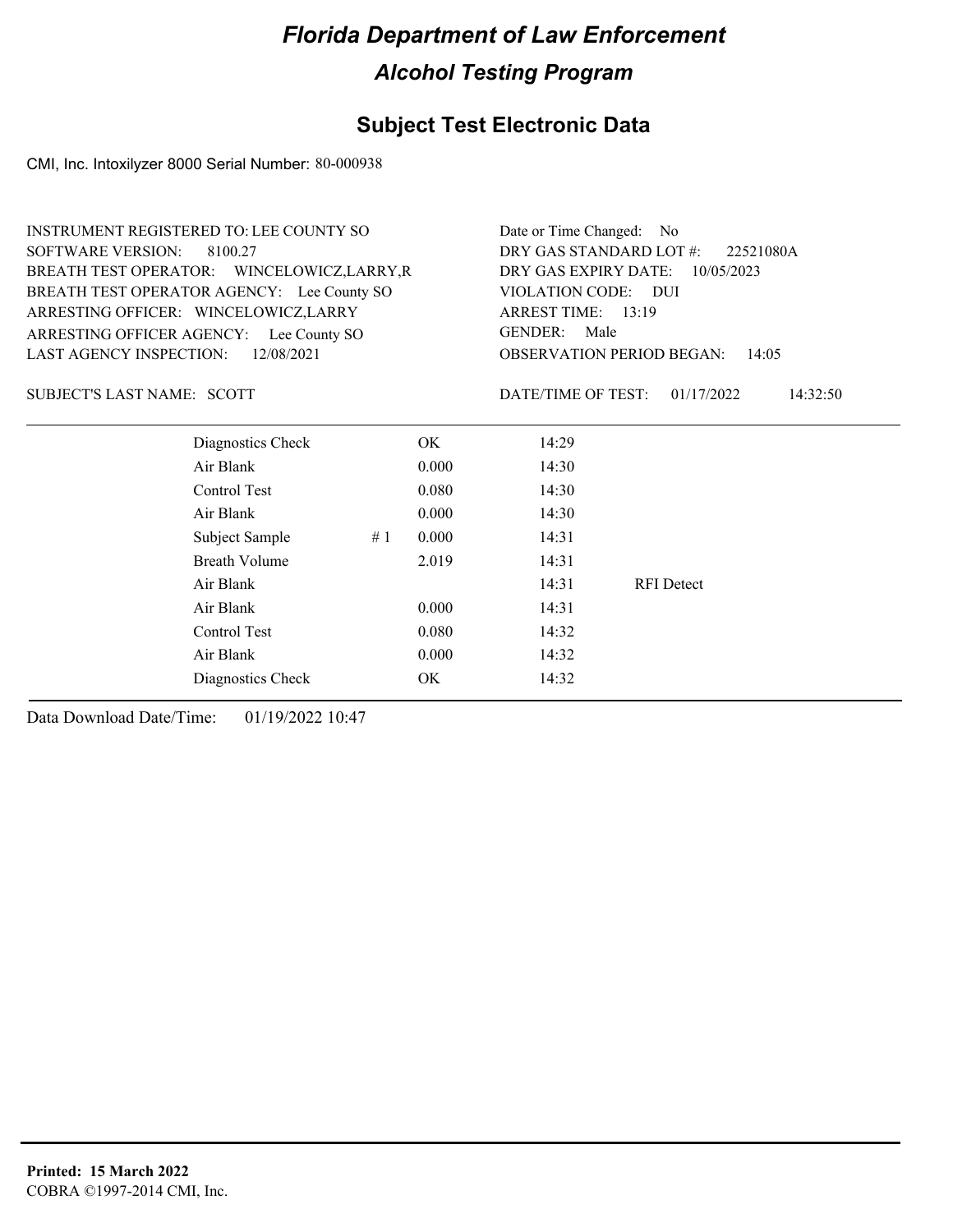### **Subject Test Electronic Data**

CMI, Inc. Intoxilyzer 8000 Serial Number: 80-000938

ARRESTING OFFICER AGENCY: Lee County SO GENDER: BREATH TEST OPERATOR AGENCY: Lee County SO VIOLATION CODE: SOFTWARE VERSION: 8100.27 ARRESTING OFFICER: WINCELOWICZ,LARRY BREATH TEST OPERATOR: WINCELOWICZ,LARRY,R LAST AGENCY INSPECTION: 12/08/2021 INSTRUMENT REGISTERED TO: LEE COUNTY SO

OBSERVATION PERIOD BEGAN: 14:05 VIOLATION CODE: DUI 13:19 ARREST TIME: DRY GAS EXPIRY DATE: 10/05/2023 22521080A DRY GAS STANDARD LOT #: Date or Time Changed: No GENDER: Male

SUBJECT'S LAST NAME: SCOTT DATE/TIME OF TEST:

DATE/TIME OF TEST: 01/17/2022 14:41:23

| Diagnostics Check    |    | OK    | 14:35 |
|----------------------|----|-------|-------|
| Air Blank            |    | 0.000 | 14:35 |
| Control Test         |    | 0.079 | 14:36 |
| Air Blank            |    | 0.000 | 14:36 |
| Subject Sample       | #1 | 0.000 | 14:37 |
| <b>Breath Volume</b> |    | 1.476 | 14:37 |
| Air Blank            |    | 0.000 | 14:37 |
| Air Blank            |    | 0.000 | 14:39 |
| Subject Sample       | #2 | 0.000 | 14:40 |
| <b>Breath Volume</b> |    | 1.402 | 14:40 |
| Air Blank            |    | 0.000 | 14:40 |
| Control Test         |    | 0.080 | 14:40 |
| Air Blank            |    | 0.000 | 14:41 |
| Diagnostics Check    |    | OK    | 14:41 |
|                      |    |       |       |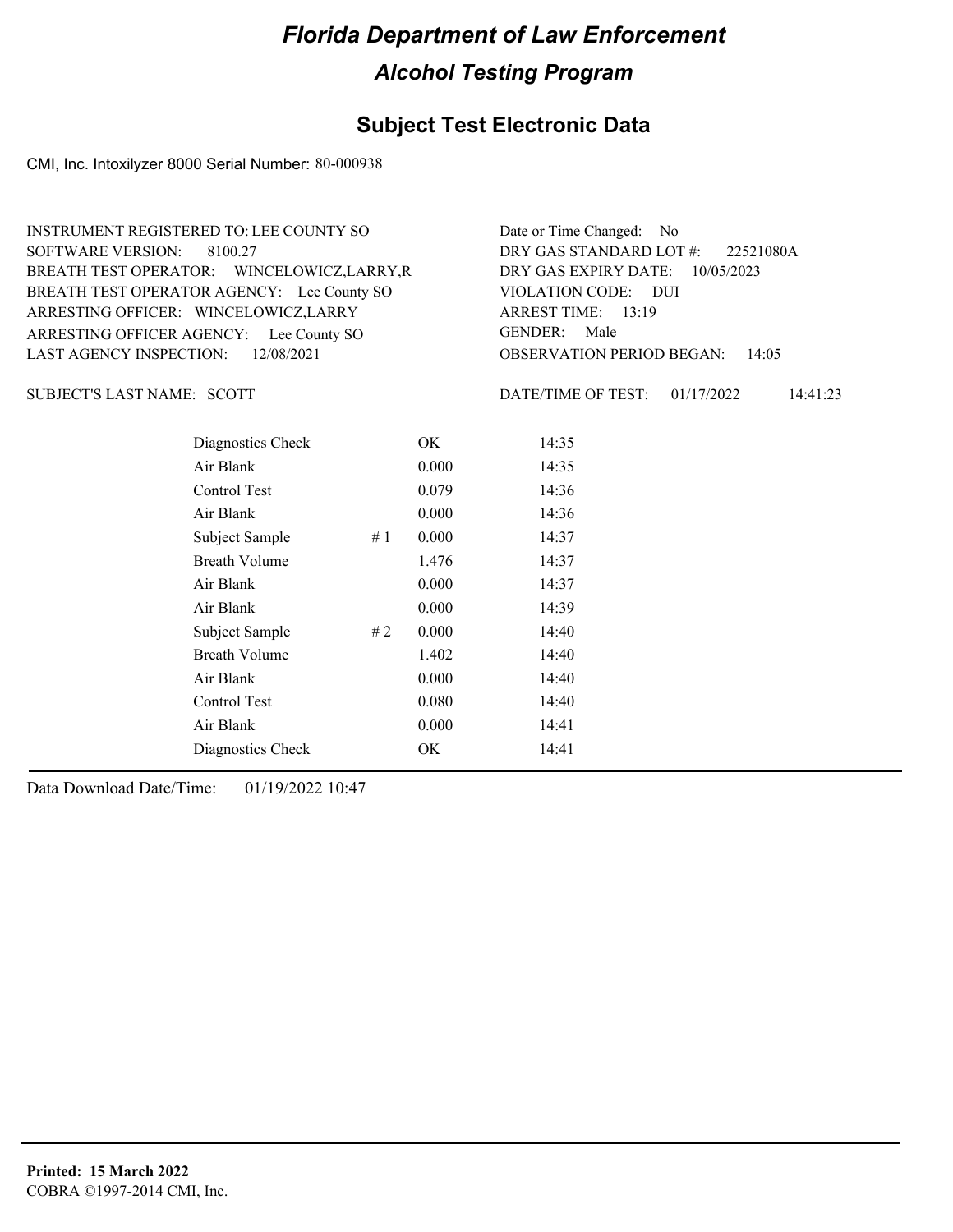### **Subject Test Electronic Data**

CMI, Inc. Intoxilyzer 8000 Serial Number: 80-000938

| INSTRUMENT REGISTERED TO: LEE COUNTY SO    | Date or Time Changed: No               |
|--------------------------------------------|----------------------------------------|
| SOFTWARE VERSION: 8100.27                  | DRY GAS STANDARD LOT #: 22521080A1     |
| BREATH TEST OPERATOR: SELLERS, BRANDON, J  | DRY GAS EXPIRY DATE: $10/05/2023$      |
| BREATH TEST OPERATOR AGENCY: Lee County SO | VIOLATION CODE: DUI                    |
| ARRESTING OFFICER: SELF, G                 | ARREST TIME: $21:50$                   |
| ARRESTING OFFICER AGENCY: FFWCC (Lakeland) | GENDER: Female                         |
| LAST AGENCY INSPECTION: 01/19/2022         | <b>OBSERVATION PERIOD BEGAN: 23:25</b> |

#### SUBJECT'S LAST NAME: TRACY DATE/TIME OF TEST:

DATE/TIME OF TEST: 01/19/2022 23:57:28

| Diagnostics Check    |    | OK    | 23:50 |  |  |
|----------------------|----|-------|-------|--|--|
| Air Blank            |    | 0.000 | 23:50 |  |  |
| Control Test         |    | 0.080 | 23:50 |  |  |
| Air Blank            |    | 0.000 | 23:51 |  |  |
| Subject Sample       | #1 | 0.000 | 23:52 |  |  |
| <b>Breath Volume</b> |    | 1.261 | 23:52 |  |  |
| Air Blank            |    | 0.000 | 23:53 |  |  |
| Air Blank            |    | 0.000 | 23:55 |  |  |
| Subject Sample       | #2 | 0.000 | 23:56 |  |  |
| <b>Breath Volume</b> |    | 1.468 | 23:56 |  |  |
| Air Blank            |    | 0.000 | 23:56 |  |  |
| Control Test         |    | 0.079 | 23:56 |  |  |
| Air Blank            |    | 0.000 | 23:57 |  |  |
| Diagnostics Check    |    | OK    | 23:57 |  |  |
|                      |    |       |       |  |  |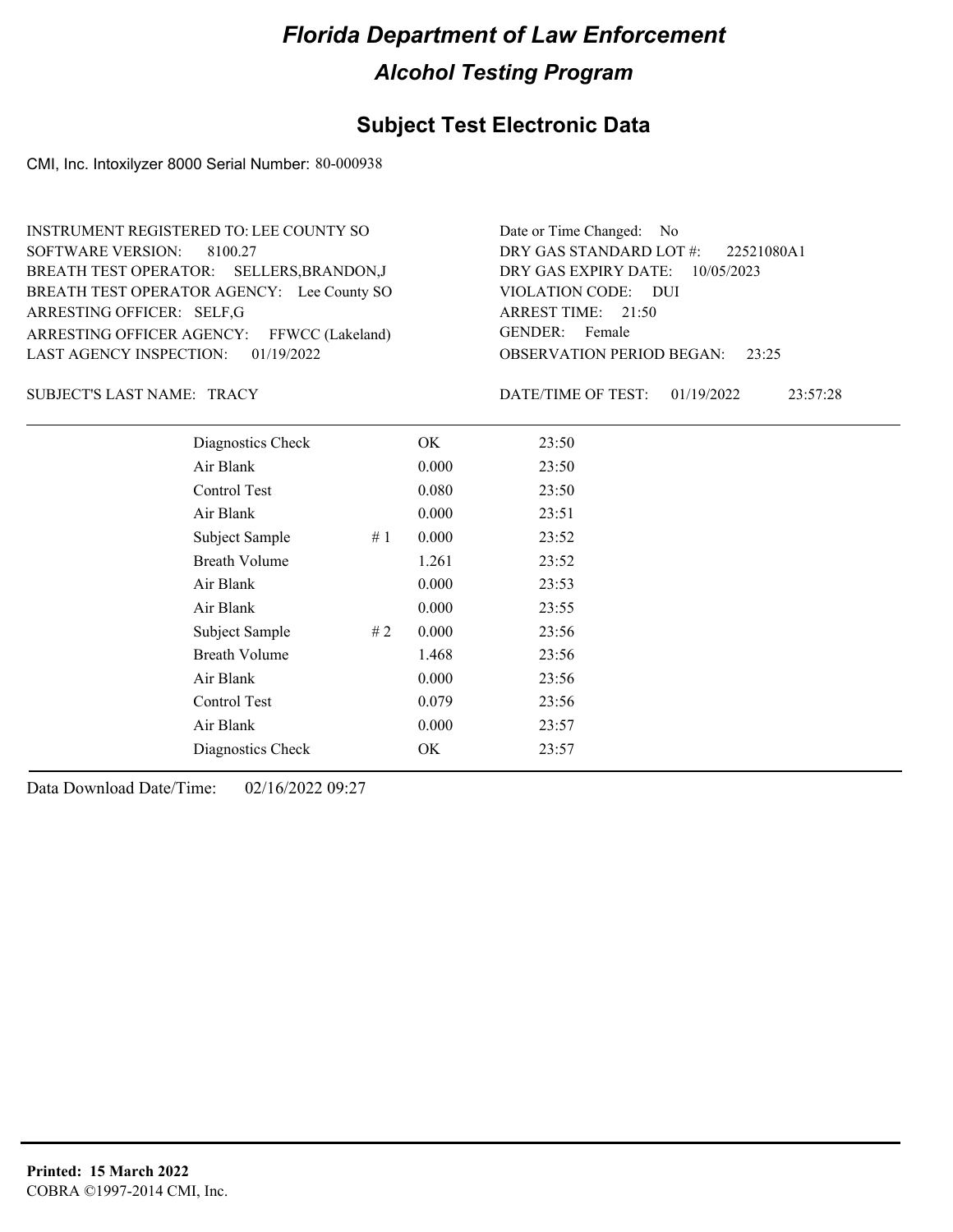### **Subject Test Electronic Data**

CMI, Inc. Intoxilyzer 8000 Serial Number: 80-000938

ARRESTING OFFICER AGENCY: Fort Myers PD GENDER: BREATH TEST OPERATOR AGENCY: Lee County SO VIOLATION CODE: SOFTWARE VERSION: 8100.27 ARRESTING OFFICER: SCHAFER, A BREATH TEST OPERATOR: SELLERS,BRANDON,J LAST AGENCY INSPECTION: 01/19/2022 INSTRUMENT REGISTERED TO: LEE COUNTY SO

OBSERVATION PERIOD BEGAN: 03:29 VIOLATION CODE: DUI ARREST TIME: 02:21 DRY GAS EXPIRY DATE: 10/05/2023 22521080A1 DRY GAS STANDARD LOT #: Date or Time Changed: No GENDER: Male

SUBJECT'S LAST NAME: ALLEN DATE/TIME OF TEST:

DATE/TIME OF TEST: 01/20/2022 03:56:59

| Diagnostics Check    | OK    | 03:49 |
|----------------------|-------|-------|
| Air Blank            | 0.000 | 03:50 |
| Control Test         | 0.080 | 03:50 |
| Air Blank            | 0.000 | 03:51 |
| Subject Sample<br>#1 | 0.176 | 03:52 |
| <b>Breath Volume</b> | 1.156 | 03:52 |
| Air Blank            | 0.000 | 03:52 |
| Air Blank            | 0.000 | 03:54 |
| Subject Sample<br>#2 | 0.187 | 03:55 |
| <b>Breath Volume</b> | 1.667 | 03:55 |
| Air Blank            | 0.000 | 03:56 |
| Control Test         | 0.079 | 03:56 |
| Air Blank            | 0.000 | 03:56 |
| Diagnostics Check    | OK.   | 03:56 |
|                      |       |       |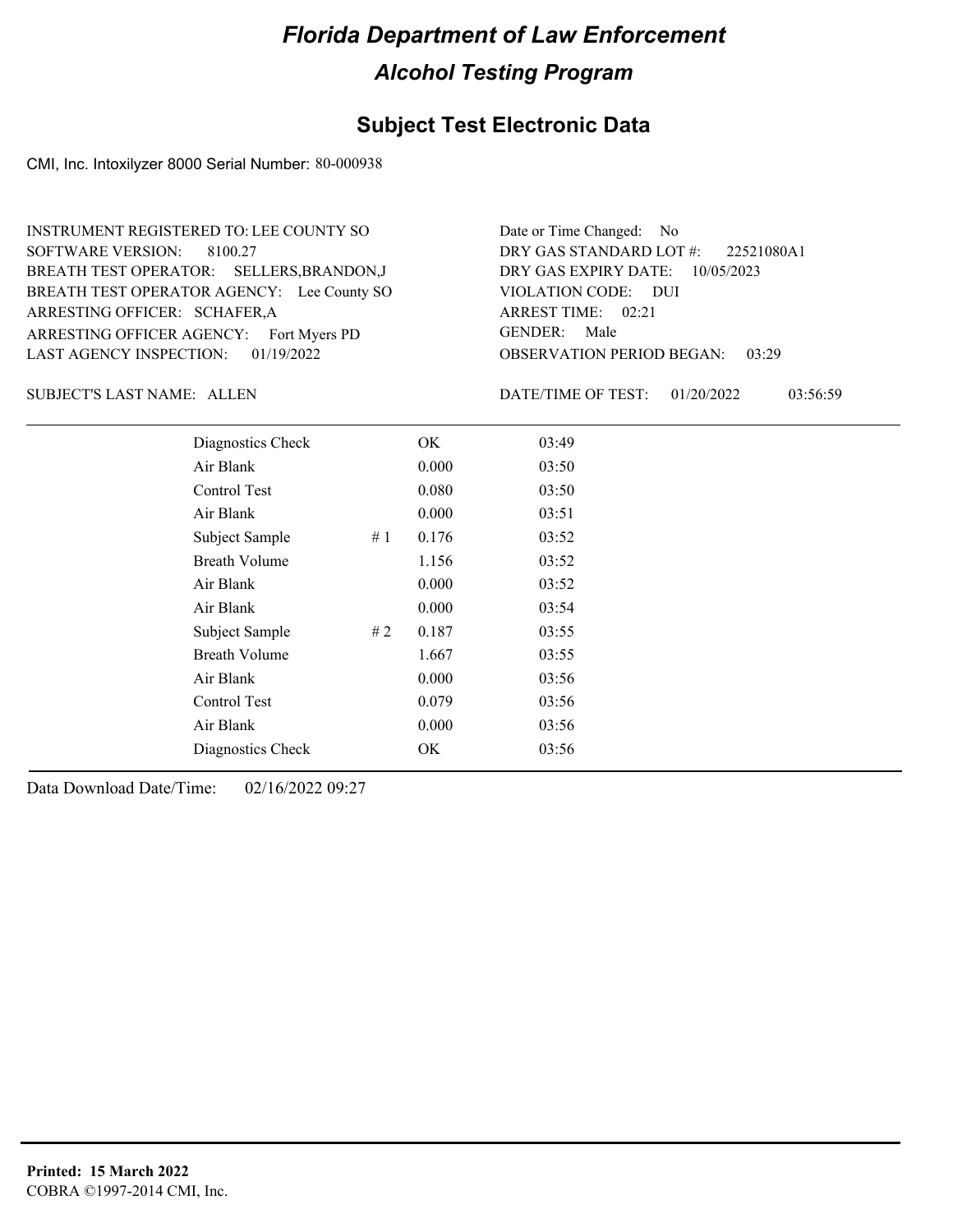### **Subject Test Electronic Data**

CMI, Inc. Intoxilyzer 8000 Serial Number: 80-000938

ARRESTING OFFICER AGENCY: Fort Myers PD GENDER: BREATH TEST OPERATOR AGENCY: FHP Troop F VIOLATION CODE: SOFTWARE VERSION: 8100.27 ARRESTING OFFICER: PHILBIN,T BREATH TEST OPERATOR: TORRES,J, LAST AGENCY INSPECTION: 01/19/2022 INSTRUMENT REGISTERED TO: LEE COUNTY SO

OBSERVATION PERIOD BEGAN: 01:57 VIOLATION CODE: DUI ARREST TIME: 01:20 DRY GAS EXPIRY DATE: 10/05/2023 22521080A DRY GAS STANDARD LOT #: Date or Time Changed: No GENDER: Male

SUBJECT'S LAST NAME: CONINE CONTRACTERS DATE/TIME OF TEST:

DATE/TIME OF TEST: 01/21/2022 02:32:05

| Diagnostics Check    |     | OK    | 02:25 |
|----------------------|-----|-------|-------|
| Air Blank            |     | 0.000 | 02:25 |
| Control Test         |     | 0.080 | 02:25 |
| Air Blank            |     | 0.000 | 02:26 |
| Subject Sample       | #1  | 0.187 | 02:27 |
| <b>Breath Volume</b> |     | 3.378 | 02:27 |
| Air Blank            |     | 0.000 | 02:28 |
| Air Blank            |     | 0.000 | 02:29 |
| Subject Sample       | # 2 | 0.180 | 02:30 |
| <b>Breath Volume</b> |     | 2.863 | 02:30 |
| Air Blank            |     | 0.000 | 02:31 |
| Control Test         |     | 0.077 | 02:31 |
| Air Blank            |     | 0.000 | 02:32 |
| Diagnostics Check    |     | OK    | 02:32 |
|                      |     |       |       |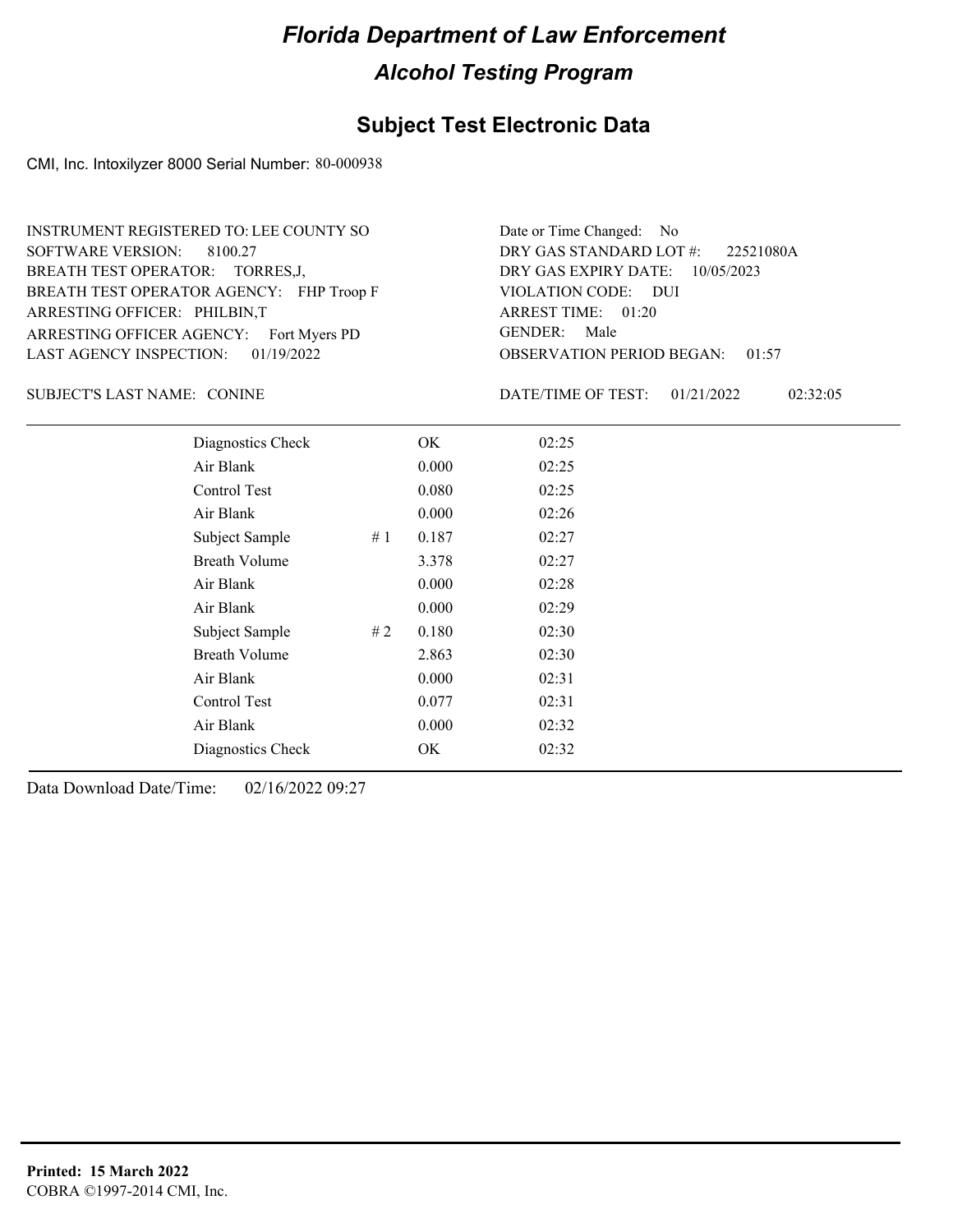### **Subject Test Electronic Data**

CMI, Inc. Intoxilyzer 8000 Serial Number: 80-000938

ARRESTING OFFICER AGENCY: Lee County SO GENDER: BREATH TEST OPERATOR AGENCY: Lee County SO VIOLATION CODE: SOFTWARE VERSION: 8100.27 ARRESTING OFFICER: VARGO,K BREATH TEST OPERATOR: TORRES,JAYDA,J LAST AGENCY INSPECTION: 01/19/2022 INSTRUMENT REGISTERED TO: LEE COUNTY SO

OBSERVATION PERIOD BEGAN: 23:26 VIOLATION CODE: DUI ARREST TIME: 19:25 DRY GAS EXPIRY DATE: 10/05/2023 22521080A1 DRY GAS STANDARD LOT #: Date or Time Changed: No GENDER: Male

SUBJECT'S LAST NAME: PETERS DATE/TIME OF TEST:

DATE/TIME OF TEST: 01/22/2022 00:31:48

| Diagnostics Check    | OK    | 00:25 |
|----------------------|-------|-------|
| Air Blank            | 0.000 | 00:25 |
| Control Test         | 0.080 | 00:26 |
| Air Blank            | 0.000 | 00:26 |
| Subject Sample<br>#1 | 0.000 | 00:27 |
| <b>Breath Volume</b> | 1.312 | 00:27 |
| Air Blank            | 0.000 | 00:27 |
| Air Blank            | 0.000 | 00:29 |
| Subject Sample<br>#2 | 0.000 | 00:30 |
| <b>Breath Volume</b> | 1.746 | 00:30 |
| Air Blank            | 0.000 | 00:30 |
| Control Test         | 0.078 | 00:31 |
| Air Blank            | 0.000 | 00:31 |
| Diagnostics Check    | OK    | 00:31 |
|                      |       |       |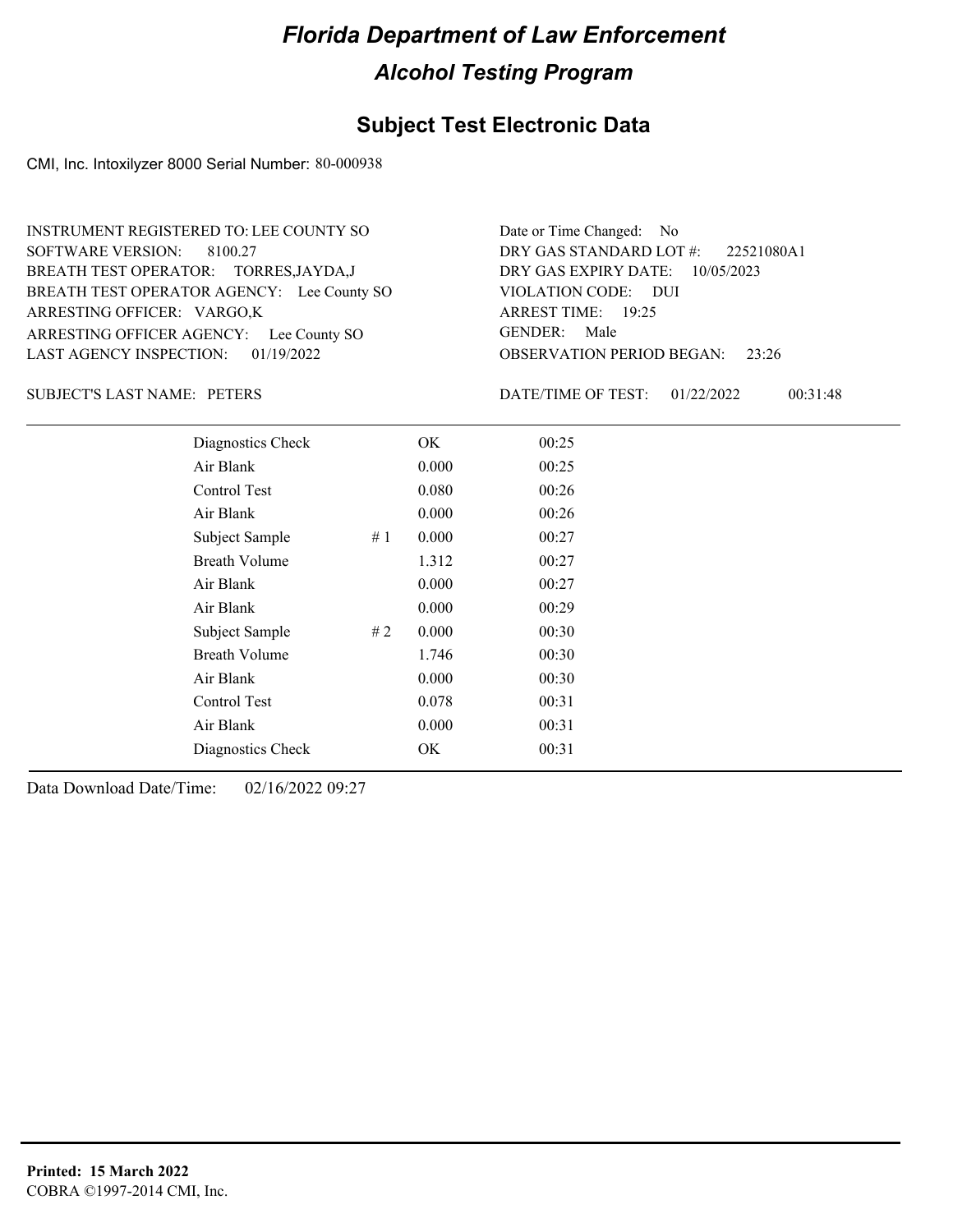### **Subject Test Electronic Data**

CMI, Inc. Intoxilyzer 8000 Serial Number: 80-000938

ARRESTING OFFICER AGENCY: Cape Coral PD GENDER: BREATH TEST OPERATOR AGENCY: Cape Coral PD VIOLATION CODE: SOFTWARE VERSION: 8100.27 ARRESTING OFFICER: MYERS,JUSTIN BREATH TEST OPERATOR: MYERS,JUSTIN,L LAST AGENCY INSPECTION: 01/19/2022 INSTRUMENT REGISTERED TO: LEE COUNTY SO

OBSERVATION PERIOD BEGAN: 00:09 VIOLATION CODE: DUI ARREST TIME: 23:10 DRY GAS EXPIRY DATE: 10/05/2023 22521080A DRY GAS STANDARD LOT #: Date or Time Changed: No GENDER: Male

MAUK SUBJECT'S LAST NAME: DATE/TIME OF TEST:

DATE/TIME OF TEST: 01/28/2022 00:38:50

| Diagnostics Check    |    | OK    | 00:31 |
|----------------------|----|-------|-------|
| Air Blank            |    | 0.000 | 00:32 |
| Control Test         |    | 0.080 | 00:32 |
| Air Blank            |    | 0.000 | 00:32 |
| Subject Sample       | #1 | 0.080 | 00:34 |
| <b>Breath Volume</b> |    | 2.511 | 00:34 |
| Air Blank            |    | 0.000 | 00:34 |
| Air Blank            |    | 0.000 | 00:36 |
| Subject Sample       | #2 | 0.083 | 00:37 |
| <b>Breath Volume</b> |    | 2.812 | 00:37 |
| Air Blank            |    | 0.000 | 00:37 |
| Control Test         |    | 0.079 | 00:38 |
| Air Blank            |    | 0.000 | 00:38 |
| Diagnostics Check    |    | OK    | 00:38 |
|                      |    |       |       |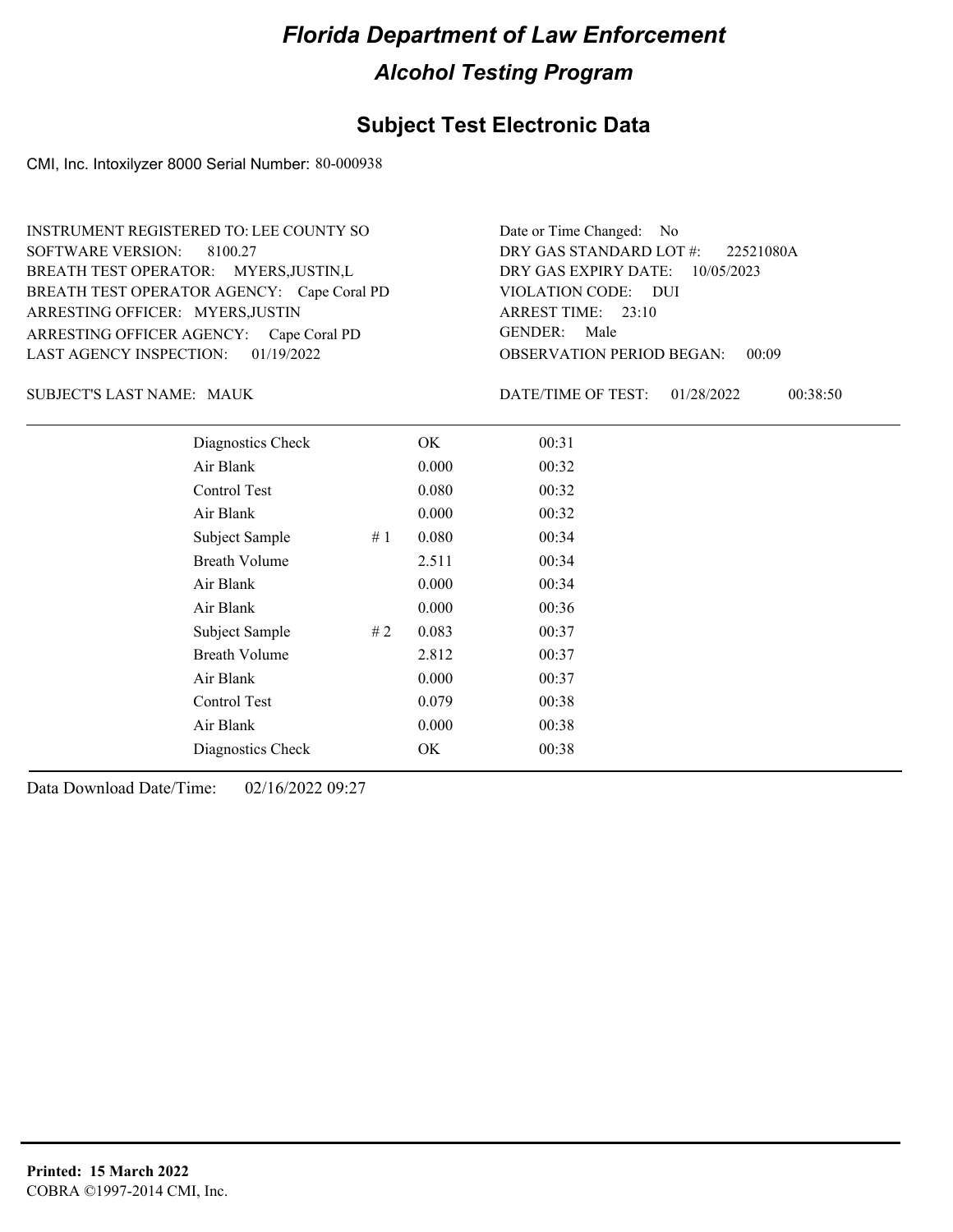#### **Subject Test Electronic Data**

CMI, Inc. Intoxilyzer 8000 Serial Number: 80-000938

ARRESTING OFFICER AGENCY: Lee County SO GENDER: BREATH TEST OPERATOR AGENCY: Lee County SO VIOLATION CODE: SOFTWARE VERSION: 8100.27 ARRESTING OFFICER: CLENDENING,JAMES BREATH TEST OPERATOR: AVENDANO,JUAN,M LAST AGENCY INSPECTION: 01/19/2022 INSTRUMENT REGISTERED TO: LEE COUNTY SO

OBSERVATION PERIOD BEGAN: 02:00 VIOLATION CODE: DUI ARREST TIME: 01:30 DRY GAS EXPIRY DATE: 10/05/2023 22521080A DRY GAS STANDARD LOT #: Date or Time Changed: No GENDER: Male

#### MARGARITO SUBJECT'S LAST NAME: DATE/TIME OF TEST:

DATE/TIME OF TEST: 01/28/2022 02:45:38

| Diagnostics Check    |    | OK    | 02:38 |
|----------------------|----|-------|-------|
| Air Blank            |    | 0.000 | 02:38 |
| Control Test         |    | 0.080 | 02:39 |
| Air Blank            |    | 0.000 | 02:39 |
| Subject Sample       | #1 | 0.174 | 02:40 |
| <b>Breath Volume</b> |    | 1.937 | 02:40 |
| Air Blank            |    | 0.000 | 02:41 |
| Air Blank            |    | 0.000 | 02:43 |
| Subject Sample       | #2 | 0.177 | 02:43 |
| <b>Breath Volume</b> |    | 1.156 | 02:43 |
| Air Blank            |    | 0.000 | 02:44 |
| <b>Control Test</b>  |    | 0.079 | 02:45 |
| Air Blank            |    | 0.000 | 02:45 |
| Diagnostics Check    |    | OK    | 02:45 |
|                      |    |       |       |

Data Download Date/Time: 02/16/2022 09:27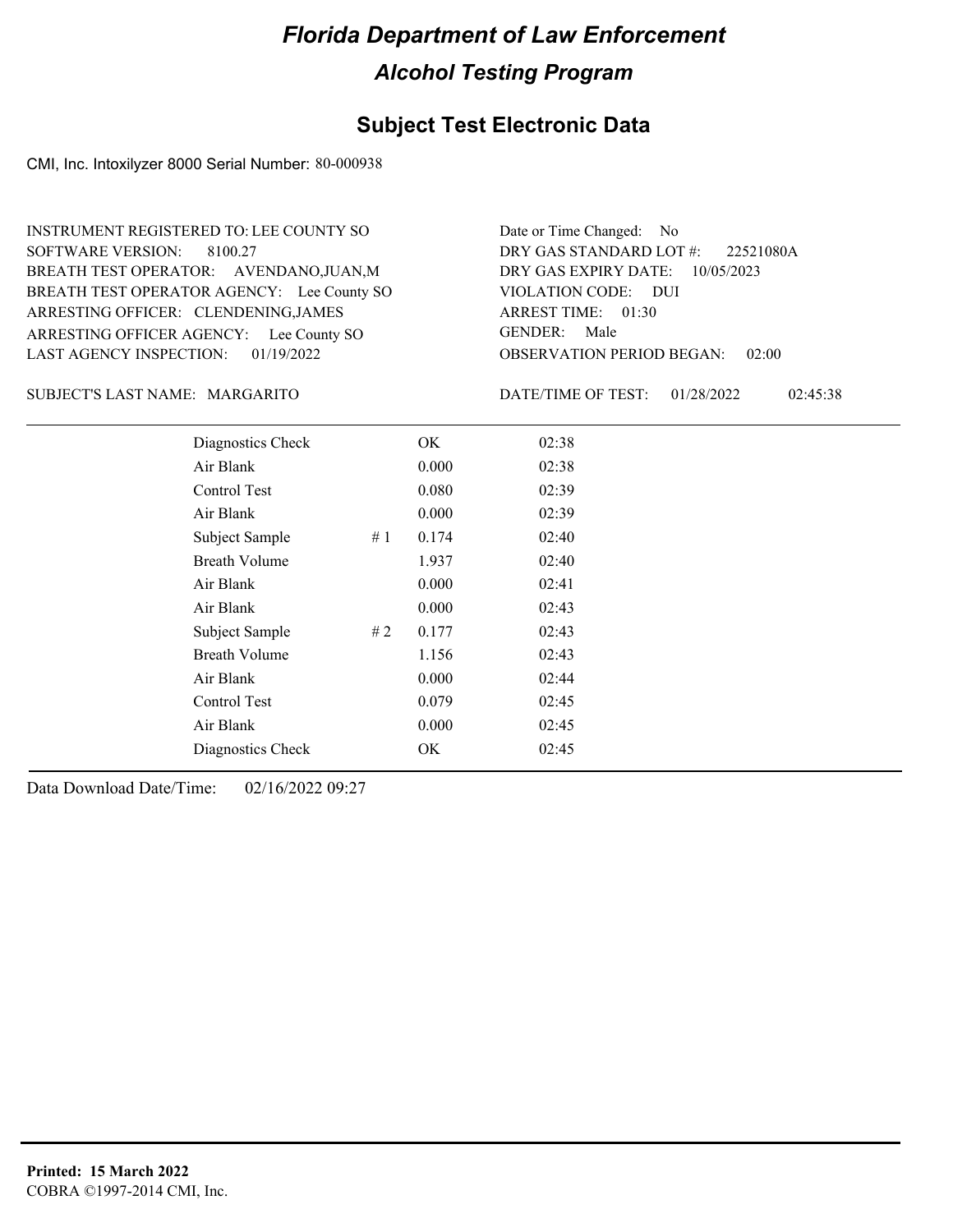#### **Subject Test Electronic Data**

CMI, Inc. Intoxilyzer 8000 Serial Number: 80-000938

ARRESTING OFFICER AGENCY: FHP Troop F GENDER: BREATH TEST OPERATOR AGENCY: FHP Troop F VIOLATION CODE: SOFTWARE VERSION: 8100.27 ARRESTING OFFICER: ADAMS, JAMES BREATH TEST OPERATOR: ADAMS,JAMES,R LAST AGENCY INSPECTION: 01/19/2022 INSTRUMENT REGISTERED TO: LEE COUNTY SO

OBSERVATION PERIOD BEGAN: 04:06 VIOLATION CODE: DUI 03:46 ARREST TIME: DRY GAS EXPIRY DATE: 10/05/2023 22521080A DRY GAS STANDARD LOT #: Date or Time Changed: No GENDER: Male

MANZANEREZ REYES SUBJECT'S LAST NAME: DATE/TIME OF TEST:

DATE/TIME OF TEST: 01/31/2022 04:36:30

| Diagnostics Check    | OK    | 04:29 |
|----------------------|-------|-------|
| Air Blank            | 0.000 | 04:29 |
| Control Test         | 0.081 | 04:29 |
| Air Blank            | 0.000 | 04:30 |
| Subject Sample<br>#1 | 0.237 | 04:31 |
| <b>Breath Volume</b> | 1.847 | 04:31 |
| Air Blank            | 0.000 | 04:32 |
| Air Blank            | 0.000 | 04:33 |
| Subject Sample<br>#2 | 0.233 | 04:34 |
| <b>Breath Volume</b> | 1.945 | 04:34 |
| Air Blank            | 0.000 | 04:35 |
| <b>Control Test</b>  | 0.080 | 04:35 |
| Air Blank            | 0.000 | 04:36 |
| Diagnostics Check    | OK    | 04:36 |
|                      |       |       |

Data Download Date/Time: 02/16/2022 09:27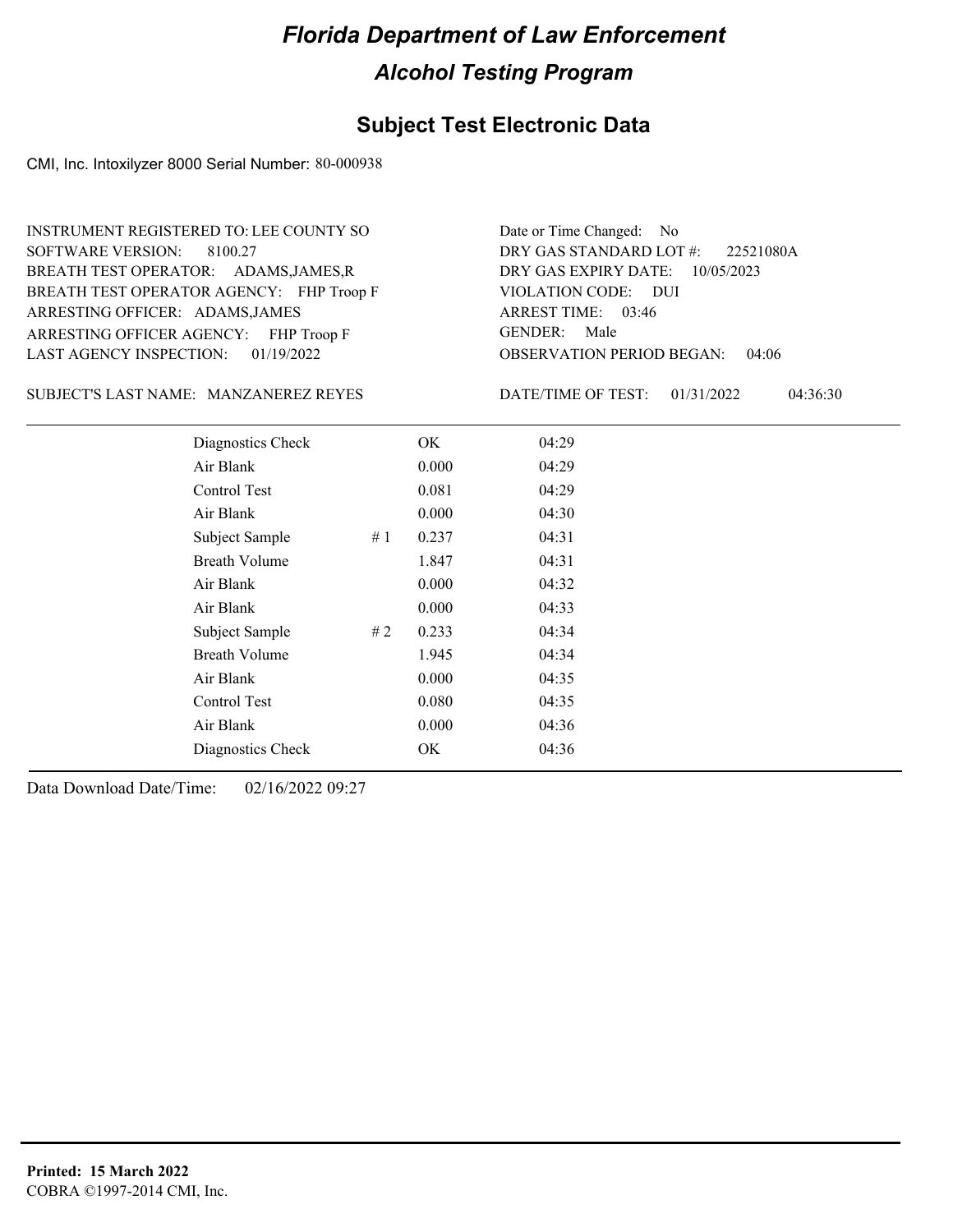### **Subject Test Electronic Data**

CMI, Inc. Intoxilyzer 8000 Serial Number: 80-000952

| INSTRUMENT REGISTERED TO: FRANKLIN COUNTY SO    | Date or Time Changed: No               |
|-------------------------------------------------|----------------------------------------|
| SOFTWARE VERSION: 8100.27                       | DRY GAS STANDARD LOT #: 34520080A1     |
| BREATH TEST OPERATOR: GORDON, ROLF, E           | DRY GAS EXPIRY DATE: 02/05/2023        |
| BREATH TEST OPERATOR AGENCY: Franklin County SO | VIOLATION CODE: DUI                    |
| ARRESTING OFFICER: LENDERMAN, TYLER             | ARREST TIME: 19:52                     |
| ARRESTING OFFICER AGENCY: Franklin County SO    | GENDER: Female                         |
| LAST AGENCY INSPECTION: $01/05/2022$            | <b>OBSERVATION PERIOD BEGAN: 20:10</b> |

LONGINO SUBJECT'S LAST NAME: DATE/TIME OF TEST:

DATE/TIME OF TEST: 01/23/2022 21:12:38

| Diagnostics Check    |    | OK    | 21:05 |
|----------------------|----|-------|-------|
| Air Blank            |    | 0.000 | 21:06 |
| Control Test         |    | 0.080 | 21:06 |
| Air Blank            |    | 0.000 | 21:07 |
| Subject Sample       | #1 | 0.139 | 21:08 |
| <b>Breath Volume</b> |    | 2.257 | 21:08 |
| Air Blank            |    | 0.000 | 21:09 |
| Air Blank            |    | 0.000 | 21:10 |
| Subject Sample       | #2 | 0.143 | 21:11 |
| <b>Breath Volume</b> |    | 2.027 | 21:11 |
| Air Blank            |    | 0.000 | 21:11 |
| Control Test         |    | 0.079 | 21:12 |
| Air Blank            |    | 0.000 | 21:12 |
| Diagnostics Check    |    | OK    | 21:12 |
|                      |    |       |       |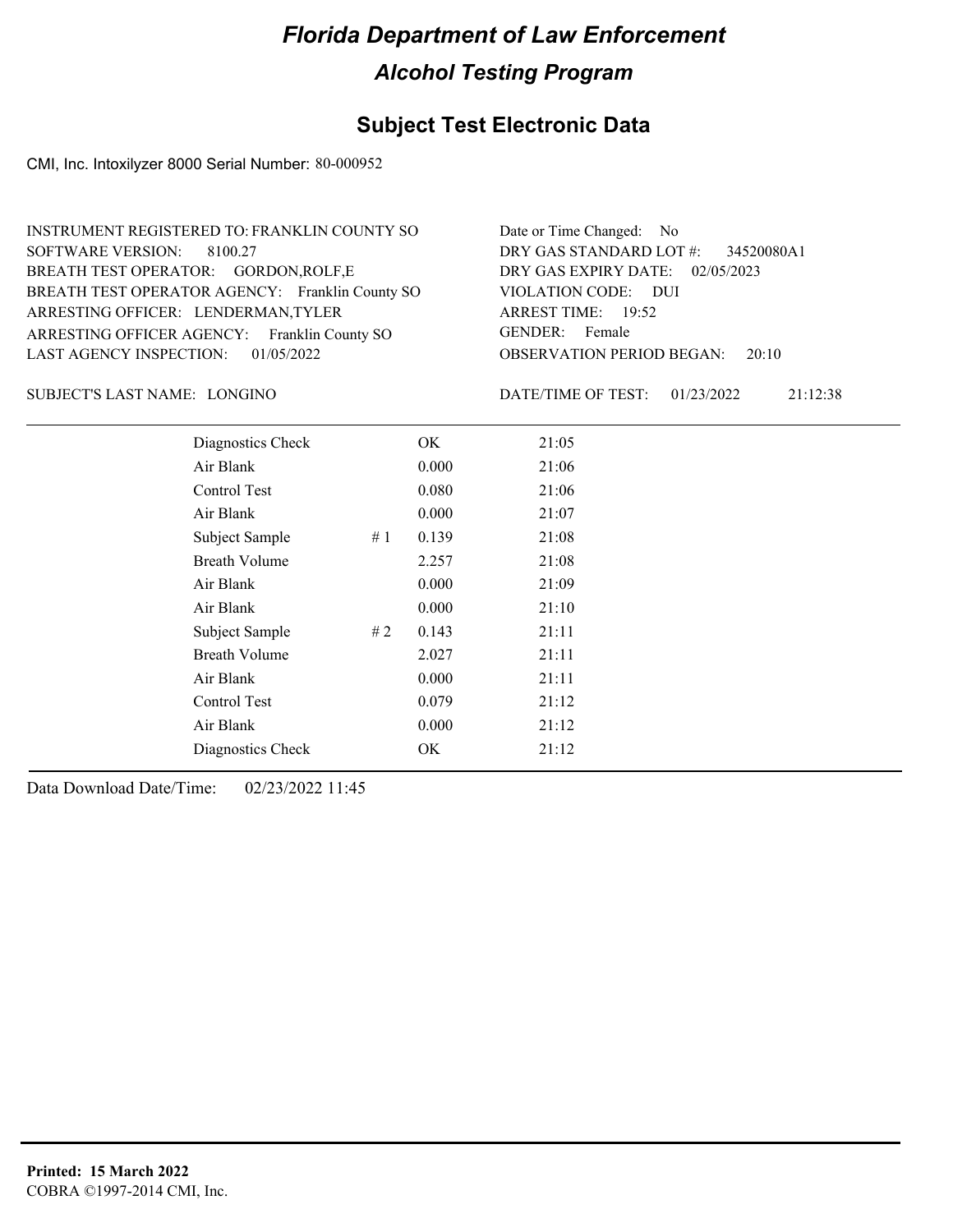### **Subject Test Electronic Data**

CMI, Inc. Intoxilyzer 8000 Serial Number: 80-000953

| INSTRUMENT REGISTERED TO: FRANKLIN COUNTY SO |                                                 |    |                                                                     | Date or Time Changed: No                  |                        |  |  |
|----------------------------------------------|-------------------------------------------------|----|---------------------------------------------------------------------|-------------------------------------------|------------------------|--|--|
| <b>SOFTWARE VERSION:</b><br>8100.27          |                                                 |    |                                                                     | DRY GAS STANDARD LOT #:<br>34520080A1     |                        |  |  |
|                                              | BREATH TEST OPERATOR: GORDON, ROLF, E           |    | DRY GAS EXPIRY DATE:<br>02/05/2023                                  |                                           |                        |  |  |
|                                              | BREATH TEST OPERATOR AGENCY: Franklin County SO |    | VIOLATION CODE: DUI<br>ARREST TIME: 21:30<br><b>GENDER:</b><br>Male |                                           |                        |  |  |
| ARRESTING OFFICER: GORDON, ROLF              |                                                 |    |                                                                     |                                           |                        |  |  |
|                                              | ARRESTING OFFICER AGENCY: Franklin County SO    |    |                                                                     |                                           |                        |  |  |
| <b>LAST AGENCY INSPECTION:</b>               | 12/16/2021                                      |    |                                                                     | <b>OBSERVATION PERIOD BEGAN:</b><br>22:18 |                        |  |  |
| SUBJECT'S LAST NAME: LOPEZ                   |                                                 |    |                                                                     | DATE/TIME OF TEST:                        | 01/01/2022<br>23:02:46 |  |  |
|                                              | Diagnostics Check                               |    | OK.                                                                 | 22:59                                     |                        |  |  |
|                                              | Air Blank                                       |    | 0.000                                                               | 22:59                                     |                        |  |  |
|                                              | Control Test                                    |    | 0.078                                                               | 23:00                                     |                        |  |  |
|                                              | Air Blank                                       |    | 0.000                                                               | 23:00                                     |                        |  |  |
|                                              | Subject Sample                                  | #1 | 0.230                                                               | 23:01                                     |                        |  |  |
|                                              | <b>Breath Volume</b>                            |    | 2.222                                                               | 23:01                                     |                        |  |  |
|                                              | Air Blank                                       |    |                                                                     | 23:02                                     | <b>RFI</b> Detect      |  |  |
|                                              | Air Blank                                       |    | 23:02                                                               | <b>RFI</b> Detect                         |                        |  |  |
|                                              | Air Blank                                       |    |                                                                     | 23:02                                     | <b>RFI</b> Detect      |  |  |
|                                              |                                                 |    |                                                                     |                                           |                        |  |  |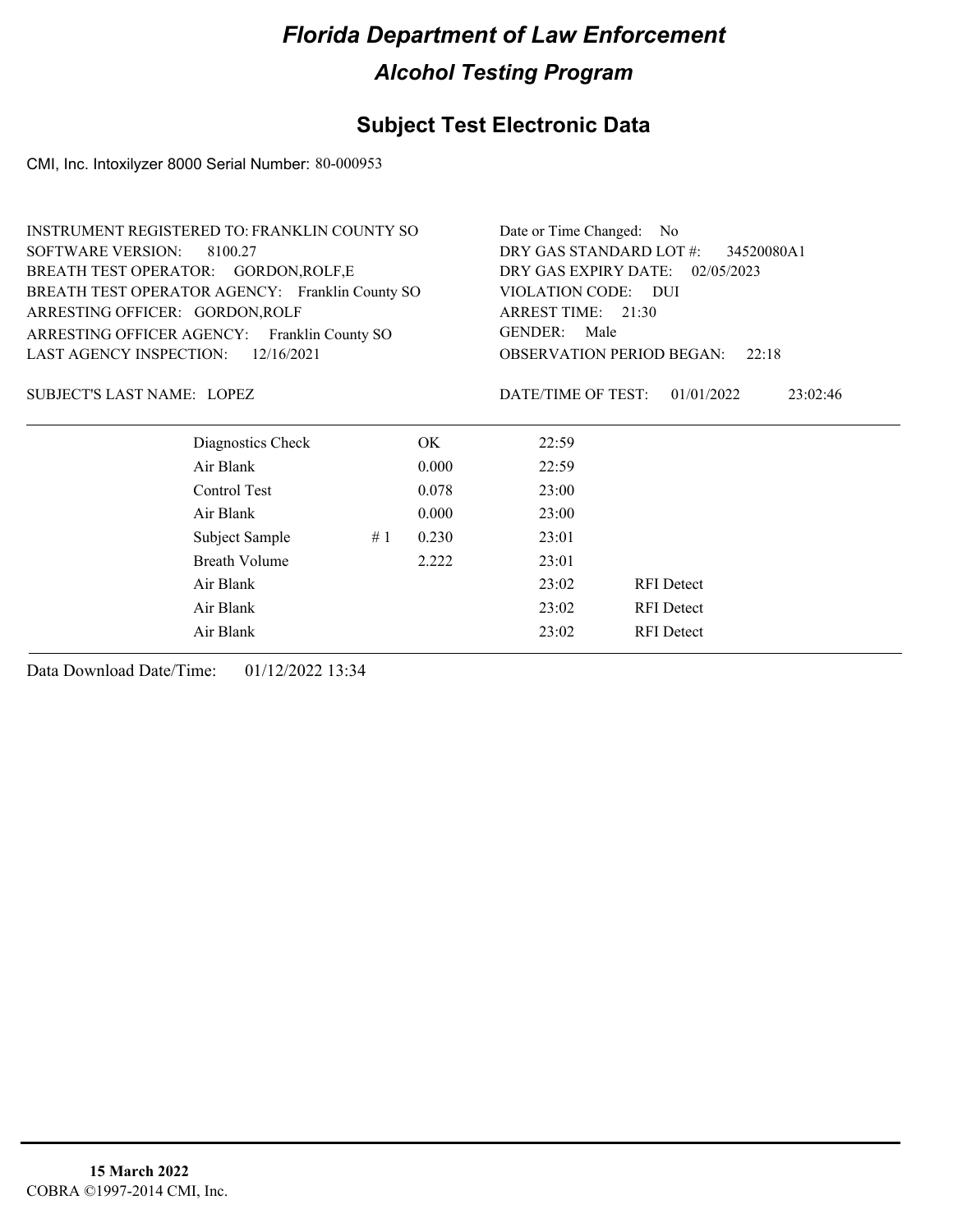### **Subject Test Electronic Data**

CMI, Inc. Intoxilyzer 8000 Serial Number: 80-000953

| INSTRUMENT REGISTERED TO: FRANKLIN COUNTY SO    | Date or Time Changed: No               |
|-------------------------------------------------|----------------------------------------|
| SOFTWARE VERSION: 8100.27                       | DRY GAS STANDARD LOT #: 34520080A1     |
| BREATH TEST OPERATOR: GORDON, ROLF, E           | DRY GAS EXPIRY DATE: 02/05/2023        |
| BREATH TEST OPERATOR AGENCY: Franklin County SO | VIOLATION CODE: DUI                    |
| ARRESTING OFFICER: GORDON, ROLF                 | ARREST TIME: 21:30                     |
| ARRESTING OFFICER AGENCY: Franklin County SO    | GENDER: Male                           |
| LAST AGENCY INSPECTION: $12/16/2021$            | <b>OBSERVATION PERIOD BEGAN:</b> 22:18 |

LOPEZ SUBJECT'S LAST NAME: DATE/TIME OF TEST:

DATE/TIME OF TEST: 01/01/2022 23:16:13

| Diagnostics Check    |    | OK    | 23:07 |
|----------------------|----|-------|-------|
| Air Blank            |    | 0.000 | 23:08 |
| Control Test         |    | 0.077 | 23:08 |
| Air Blank            |    | 0.000 | 23:08 |
| Subject Sample       | #1 | 0.198 | 23:11 |
| <b>Breath Volume</b> |    | 1.410 | 23:11 |
| Air Blank            |    | 0.000 | 23:12 |
| Air Blank            |    | 0.000 | 23:13 |
| Subject Sample       | #2 | 0.217 | 23:14 |
| <b>Breath Volume</b> |    | 2.171 | 23:14 |
| Air Blank            |    | 0.000 | 23:15 |
| Control Test         |    | 0.075 | 23:15 |
| Air Blank            |    | 0.000 | 23:16 |
| Diagnostics Check    |    | OK    | 23:16 |
|                      |    |       |       |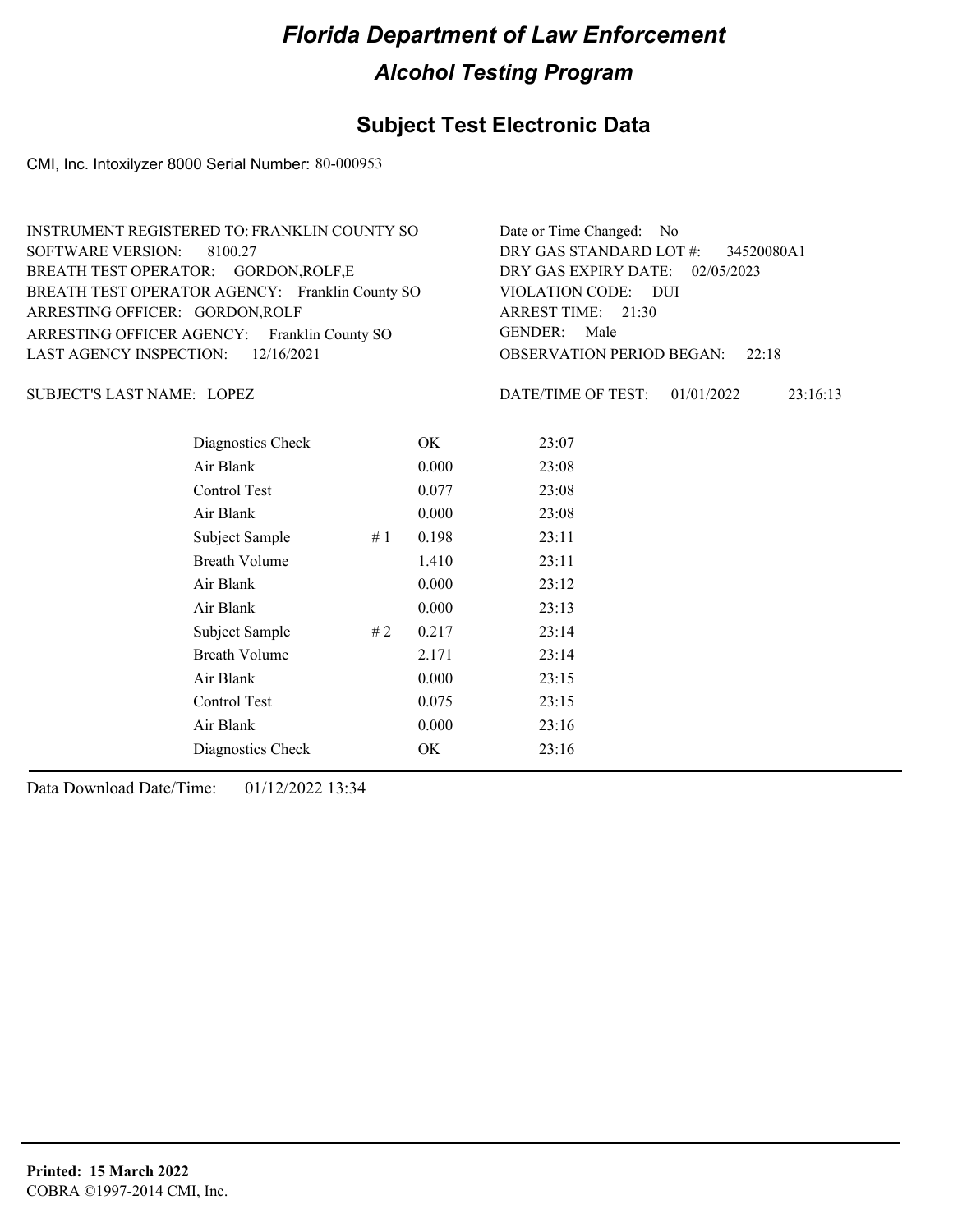### **Subject Test Electronic Data**

CMI, Inc. Intoxilyzer 8000 Serial Number: 80-000954

| INSTRUMENT REGISTERED TO: JEFFERSON COUNTY SO | Date or Time Changed: No               |
|-----------------------------------------------|----------------------------------------|
| SOFTWARE VERSION: 8100.27                     | DRY GAS STANDARD LOT #: 34520080A1     |
| BREATH TEST OPERATOR: WRIGHT, JOSHUA, N       | DRY GAS EXPIRY DATE: 02/05/2023        |
| BREATH TEST OPERATOR AGENCY: FHP Troop H      | VIOLATION CODE: DUI                    |
| ARRESTING OFFICER: WRIGHT, JOSHUA             | ARREST TIME: 18:25                     |
| ARRESTING OFFICER AGENCY: FHP Troop H         | GENDER: Male                           |
| LAST AGENCY INSPECTION: $12/27/2021$          | <b>OBSERVATION PERIOD BEGAN:</b> 21:02 |

#### SALAZAR MORALES SUBJECT'S LAST NAME: DATE/TIME OF TEST:

DATE/TIME OF TEST: 01/08/2022 21:29:18

| Diagnostics Check    |     | OK    | 21:22 |  |
|----------------------|-----|-------|-------|--|
| Air Blank            |     | 0.000 | 21:23 |  |
| Control Test         |     | 0.078 | 21:23 |  |
| Air Blank            |     | 0.000 | 21:24 |  |
| Subject Sample       | #1  | 0.170 | 21:24 |  |
| <b>Breath Volume</b> |     | 4.015 | 21:24 |  |
| Air Blank            |     | 0.000 | 21:25 |  |
| Air Blank            |     | 0.000 | 21:27 |  |
| Subject Sample       | # 2 | 0.172 | 21:27 |  |
| <b>Breath Volume</b> |     | 4.101 | 21:27 |  |
| Air Blank            |     | 0.000 | 21:28 |  |
| Control Test         |     | 0.078 | 21:28 |  |
| Air Blank            |     | 0.000 | 21:29 |  |
| Diagnostics Check    |     | OK    | 21:29 |  |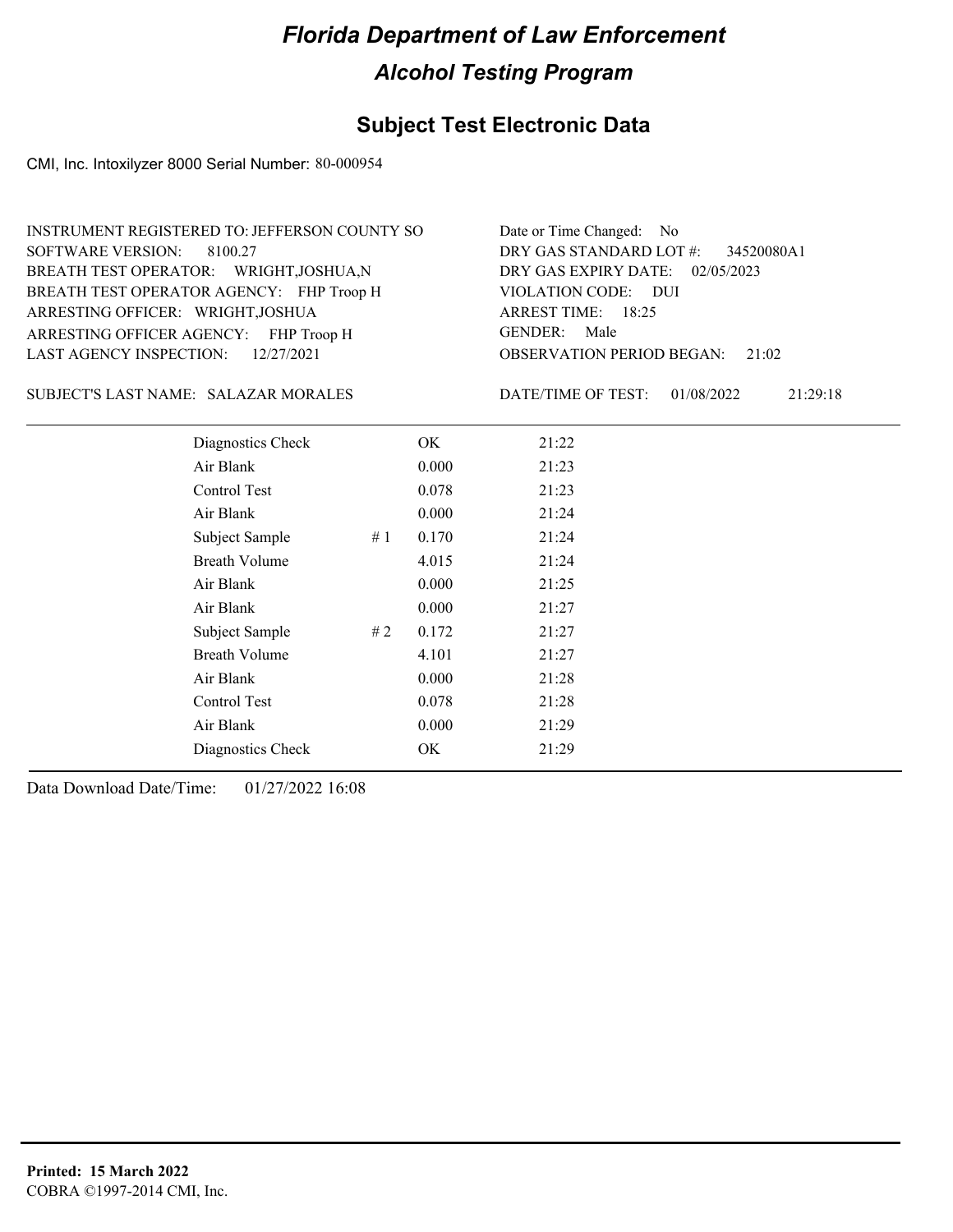### **Subject Test Electronic Data**

CMI, Inc. Intoxilyzer 8000 Serial Number: 80-000956

| Date or Time Changed: No               |
|----------------------------------------|
| DRY GAS STANDARD LOT #: 34520080A1     |
| DRY GAS EXPIRY DATE: 02/05/2023        |
| VIOLATION CODE: DUI                    |
| ARREST TIME: 15:17                     |
| GENDER: Female                         |
| <b>OBSERVATION PERIOD BEGAN: 15:17</b> |
|                                        |

JENKINS SUBJECT'S LAST NAME: DATE/TIME OF TEST:

DATE/TIME OF TEST: 01/06/2022 16:17:42

| Diagnostics Check    | OK    | 16:10 |
|----------------------|-------|-------|
| Air Blank            | 0.000 | 16:11 |
| Control Test         | 0.079 | 16:11 |
| Air Blank            | 0.000 | 16:12 |
| Subject Sample<br>#1 | 0.000 | 16:13 |
| <b>Breath Volume</b> | 1.457 | 16:13 |
| Air Blank            | 0.000 | 16:13 |
| Air Blank            | 0.000 | 16:15 |
| Subject Sample<br>#2 | 0.000 | 16:16 |
| <b>Breath Volume</b> | 1.570 | 16:16 |
| Air Blank            | 0.000 | 16:16 |
| Control Test         | 0.078 | 16:17 |
| Air Blank            | 0.000 | 16:17 |
| Diagnostics Check    | OK    | 16:17 |
|                      |       |       |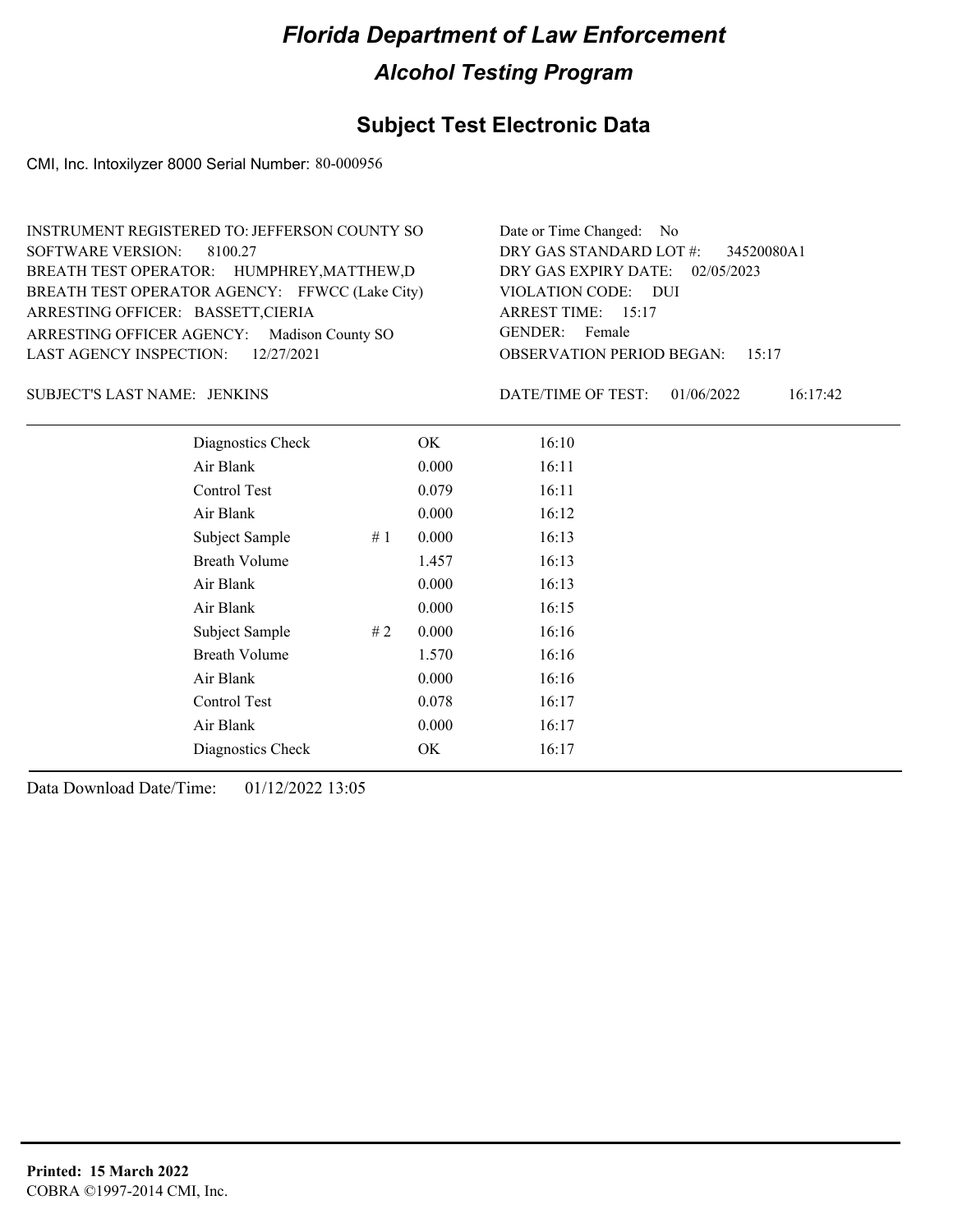### **Subject Test Electronic Data**

CMI, Inc. Intoxilyzer 8000 Serial Number: 80-000958

| INSTRUMENT REGISTERED TO: LEON COUNTY SO         | Date or Time Changed: No               |
|--------------------------------------------------|----------------------------------------|
| SOFTWARE VERSION: 8100.27                        | DRY GAS STANDARD LOT #: 04120080A1     |
| BREATH TEST OPERATOR: DANIELS, BENJAMIN, Z       | DRY GAS EXPIRY DATE: 03/05/2022        |
| BREATH TEST OPERATOR AGENCY: FL State University | VIOLATION CODE: DUI                    |
| ARRESTING OFFICER: SHANKS, KEVIN                 | ARREST TIME: 22:16                     |
| ARRESTING OFFICER AGENCY: FL State University    | GENDER: Male                           |
| LAST AGENCY INSPECTION: $12/14/2021$             | <b>OBSERVATION PERIOD BEGAN:</b> 23:16 |

SUBJECT'S LAST NAME: CASE **Example 20** DATE/TIME OF TEST:

DATE/TIME OF TEST: 01/07/2022 23:43:02

| Diagnostics Check    |    | OK    | 23:36 |
|----------------------|----|-------|-------|
| Air Blank            |    | 0.000 | 23:37 |
| Control Test         |    | 0.082 | 23:37 |
| Air Blank            |    | 0.000 | 23:38 |
| Subject Sample       | #1 | 0.000 | 23:38 |
| <b>Breath Volume</b> |    | 3.179 | 23:38 |
| Air Blank            |    | 0.000 | 23:39 |
| Air Blank            |    | 0.000 | 23:41 |
| Subject Sample       | #2 | 0.000 | 23:41 |
| <b>Breath Volume</b> |    | 3.738 | 23:41 |
| Air Blank            |    | 0.000 | 23:42 |
| Control Test         |    | 0.080 | 23:42 |
| Air Blank            |    | 0.000 | 23:42 |
| Diagnostics Check    |    | OK    | 23:43 |
|                      |    |       |       |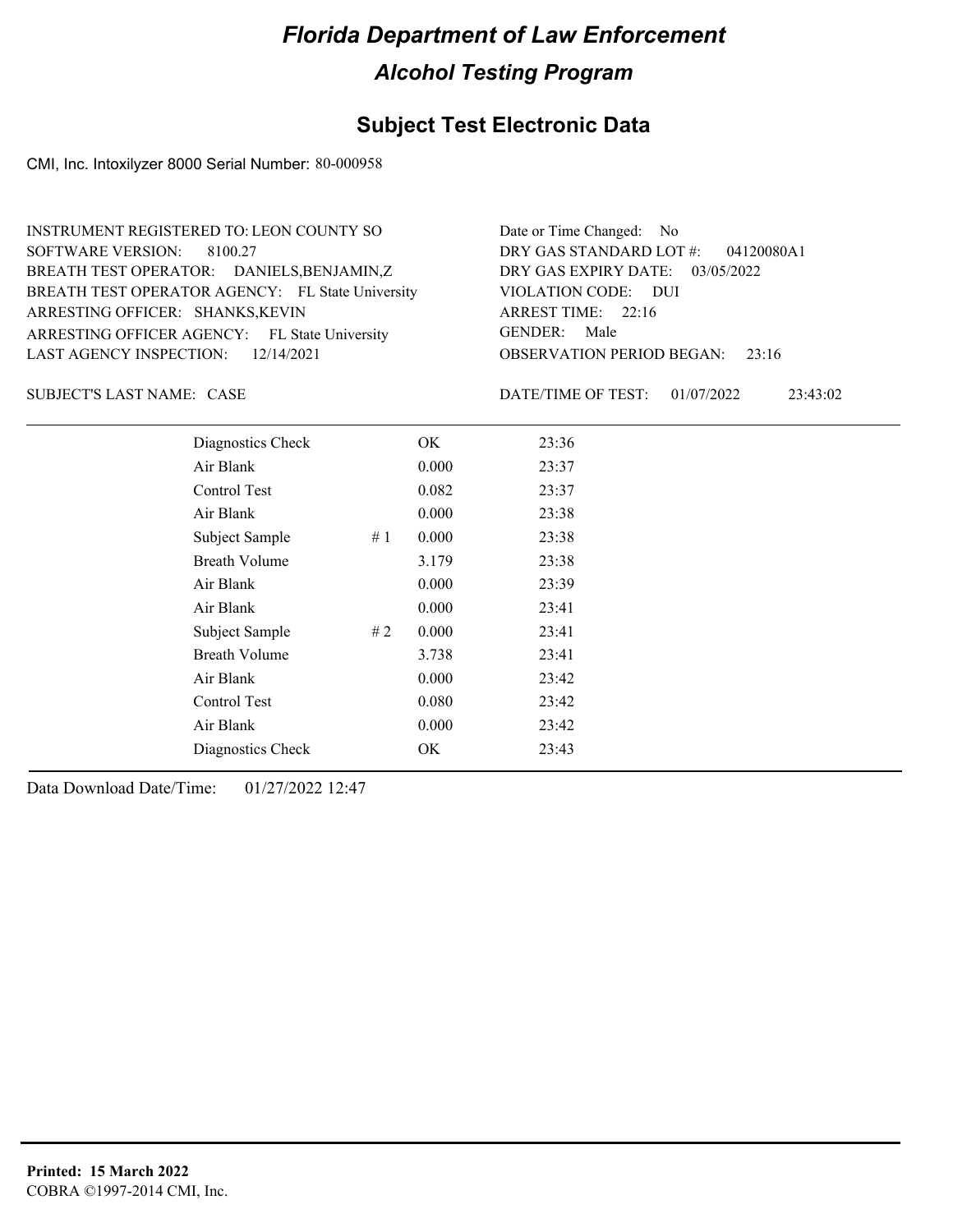### **Subject Test Electronic Data**

CMI, Inc. Intoxilyzer 8000 Serial Number: 80-000958

| INSTRUMENT REGISTERED TO: LEON COUNTY SO    | Date or Time Changed: No               |
|---------------------------------------------|----------------------------------------|
| SOFTWARE VERSION: 8100.27                   | DRY GAS STANDARD LOT $\#$ : 04120080A1 |
| BREATH TEST OPERATOR: HANSFORD,C,L          | DRY GAS EXPIRY DATE: 03/05/2022        |
| BREATH TEST OPERATOR AGENCY: Tallahassee PD | VIOLATION CODE: DUI                    |
| ARRESTING OFFICER: HARRISON, G              | ARREST TIME: 22:44                     |
| ARRESTING OFFICER AGENCY: Tallahassee PD    | GENDER: Female                         |
| LAST AGENCY INSPECTION: $12/14/2021$        | <b>OBSERVATION PERIOD BEGAN:</b> 23:31 |

#### SUBJECT'S LAST NAME: HARRIS DATE/TIME OF TEST:

DATE/TIME OF TEST: 01/08/2022 23:57:48

| Diagnostics Check    |    | OK    | 23:51 |  |
|----------------------|----|-------|-------|--|
| Air Blank            |    | 0.000 | 23:52 |  |
| Control Test         |    | 0.079 | 23:52 |  |
| Air Blank            |    | 0.000 | 23:52 |  |
| Subject Sample       | #1 | 0.239 | 23:53 |  |
| <b>Breath Volume</b> |    | 1.929 | 23:53 |  |
| Air Blank            |    | 0.000 | 23:53 |  |
| Air Blank            |    | 0.000 | 23:55 |  |
| Subject Sample       | #2 | 0.240 | 23:56 |  |
| <b>Breath Volume</b> |    | 2.613 | 23:56 |  |
| Air Blank            |    | 0.000 | 23:56 |  |
| Control Test         |    | 0.079 | 23:57 |  |
| Air Blank            |    | 0.000 | 23:57 |  |
| Diagnostics Check    |    | OK    | 23:57 |  |
|                      |    |       |       |  |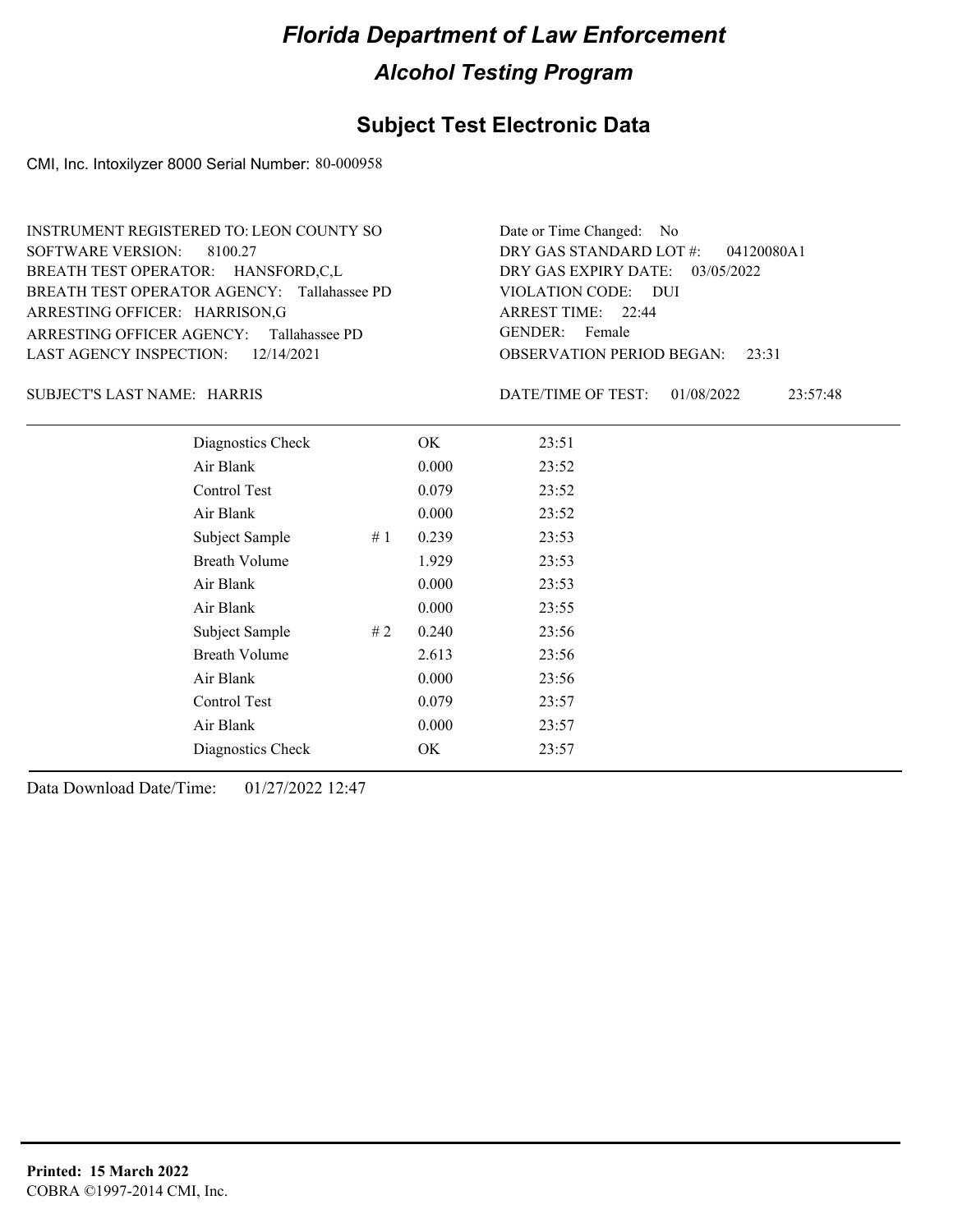### **Subject Test Electronic Data**

CMI, Inc. Intoxilyzer 8000 Serial Number: 80-000958

| <b>INSTRUMENT REGISTERED TO: LEON COUNTY SO</b>  | Date or Time Changed: No        |                                              |  |  |
|--------------------------------------------------|---------------------------------|----------------------------------------------|--|--|
| SOFTWARE VERSION: 8100.27                        |                                 | DRY GAS STANDARD LOT #:<br>04120080A1        |  |  |
| BREATH TEST OPERATOR: DANIELS, BENJAMIN, Z       | DRY GAS EXPIRY DATE: 03/05/2022 |                                              |  |  |
| BREATH TEST OPERATOR AGENCY: FL State University |                                 | VIOLATION CODE: DUI                          |  |  |
| ARRESTING OFFICER: DANIELS, BENJAMIN             |                                 | ARREST TIME: 22:23                           |  |  |
| ARRESTING OFFICER AGENCY: FL State University    |                                 | GENDER: Male                                 |  |  |
| <b>LAST AGENCY INSPECTION:</b><br>12/14/2021     |                                 | <b>OBSERVATION PERIOD BEGAN:</b><br>22:55    |  |  |
| SUBJECT'S LAST NAME: RICHTER                     |                                 | DATE/TIME OF TEST:<br>01/09/2022<br>23:16:19 |  |  |
| Diagnostics Check                                | OK.                             | 23:15                                        |  |  |
| Air Blank                                        |                                 | 23:15<br><b>RFI</b> Detect                   |  |  |
| Air Blank                                        | 0.000                           | 23:16                                        |  |  |
|                                                  |                                 |                                              |  |  |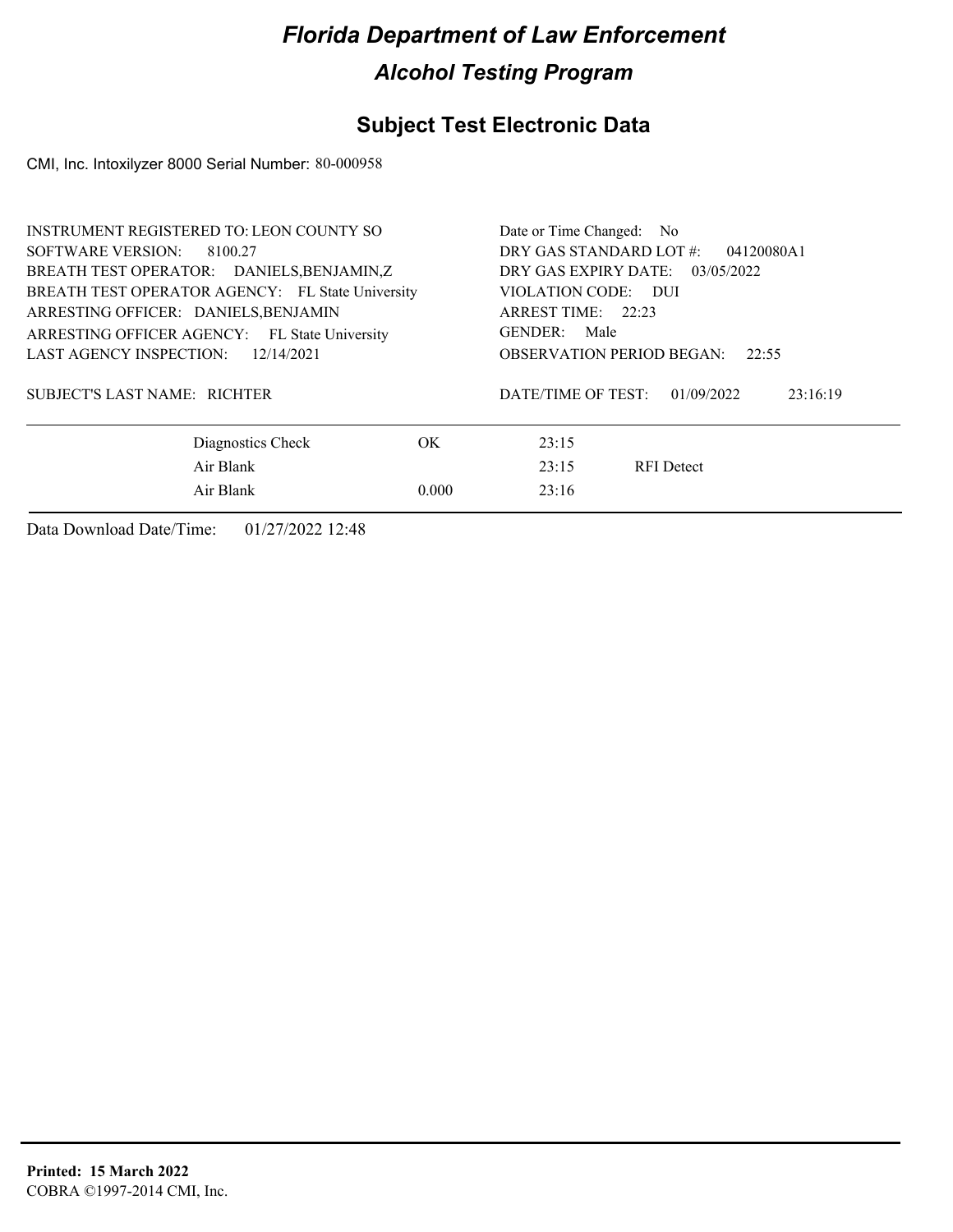### **Subject Test Electronic Data**

CMI, Inc. Intoxilyzer 8000 Serial Number: 80-000958

| INSTRUMENT REGISTERED TO: LEON COUNTY SO         | Date or Time Changed: No               |
|--------------------------------------------------|----------------------------------------|
| SOFTWARE VERSION: 8100.27                        | DRY GAS STANDARD LOT $#$ : 04120080A1  |
| BREATH TEST OPERATOR: DANIELS, BENJAMIN, Z       | DRY GAS EXPIRY DATE: 03/05/2022        |
| BREATH TEST OPERATOR AGENCY: FL State University | VIOLATION CODE: DUI                    |
| ARRESTING OFFICER: DANIELS, BENJAMIN             | ARREST TIME: 22:35                     |
| ARRESTING OFFICER AGENCY: FL State University    | GENDER: Male                           |
| LAST AGENCY INSPECTION: $12/14/2021$             | <b>OBSERVATION PERIOD BEGAN: 22:55</b> |

#### RICHTER SUBJECT'S LAST NAME: DATE/TIME OF TEST:

DATE/TIME OF TEST: 01/09/2022 23:24:59

| Diagnostics Check    |    | OK    | 23:18 |                   |
|----------------------|----|-------|-------|-------------------|
| Air Blank            |    | 0.000 | 23:18 |                   |
| Control Test         |    | 0.079 | 23:19 |                   |
| Air Blank            |    | 0.000 | 23:19 |                   |
| Subject Sample       | #1 | 0.258 | 23:20 |                   |
| <b>Breath Volume</b> |    | 2.855 | 23:20 |                   |
| Air Blank            |    | 0.000 | 23:20 |                   |
| Air Blank            |    | 0.000 | 23:22 |                   |
| Subject Sample       | #2 | 0.259 | 23:23 |                   |
| <b>Breath Volume</b> |    | 4.175 | 23:23 |                   |
| Air Blank            |    | 0.000 | 23:23 |                   |
| Control Test         |    | 0.077 | 23:24 |                   |
| Air Blank            |    |       | 23:24 | <b>RFI</b> Detect |
| Air Blank            |    | 0.000 | 23:24 |                   |
|                      |    |       |       |                   |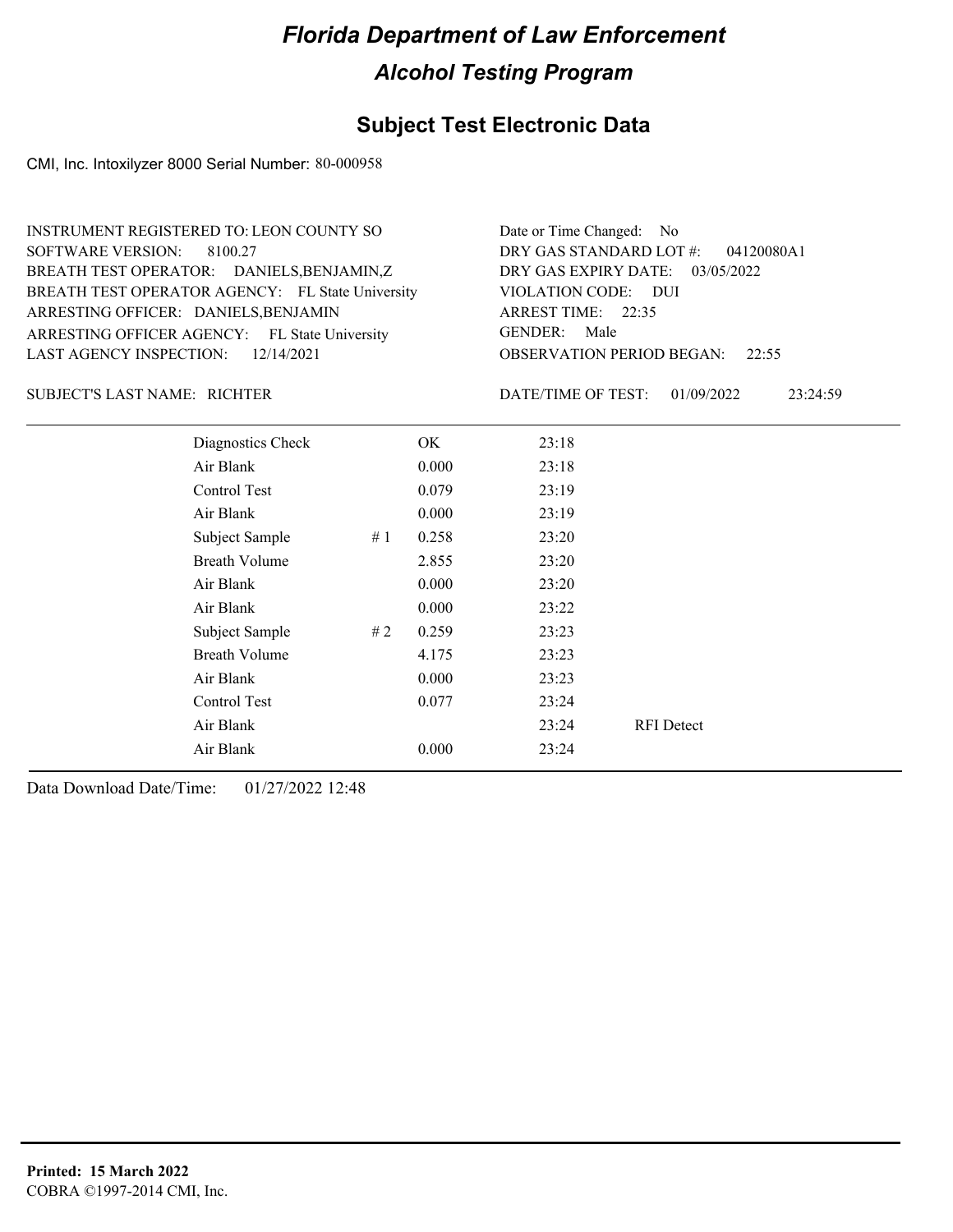#### **Subject Test Electronic Data**

CMI, Inc. Intoxilyzer 8000 Serial Number: 80-000958

ARRESTING OFFICER AGENCY: FL State University GENDER: BREATH TEST OPERATOR AGENCY: FL State University VIOLATION CODE: SOFTWARE VERSION: ARRESTING OFFICER: DANIELS, BENJAMIN DANIELS,BENJAMIN,Z BREATH TEST OPERATOR: LAST AGENCY INSPECTION: 12/14/2021 8100.27 INSTRUMENT REGISTERED TO: LEON COUNTY SO

OBSERVATION PERIOD BEGAN: 22:55 VIOLATION CODE: DUI 22:35 ARREST TIME: DRY GAS EXPIRY DATE: 03/05/2022 04120080A1 DRY GAS STANDARD LOT #: Date or Time Changed: No GENDER: Male

RICHTER SUBJECT'S LAST NAME: DATE/TIME OF TEST:

DATE/TIME OF TEST: 01/09/2022 23:41:03

| Diagnostics Check    |    | OK    | 23:31 |
|----------------------|----|-------|-------|
| Air Blank            |    | 0.000 | 23:31 |
| Control Test         |    | 0.079 | 23:32 |
| Air Blank            |    | 0.000 | 23:32 |
| Subject Sample       | #1 | 0.258 | 23:33 |
| <b>Breath Volume</b> |    | 3.726 | 23:33 |
| Air Blank            |    | 0.000 | 23:34 |
| Air Blank            |    | 0.000 | 23:35 |
| Subject Sample       | #2 | 0.232 | 23:36 |
| <b>Breath Volume</b> |    | 2.988 | 23:36 |
| Air Blank            |    | 0.000 | 23:37 |
| Air Blank            |    | 0.000 | 23:38 |
| Subject Sample       | #3 | 0.237 | 23:39 |
| <b>Breath Volume</b> |    | 3.347 | 23:39 |
| Air Blank            |    | 0.000 | 23:40 |
| Control Test         |    | 0.076 | 23:40 |
| Air Blank            |    | 0.000 | 23:40 |
| Diagnostics Check    |    | OK    | 23:41 |
|                      |    |       |       |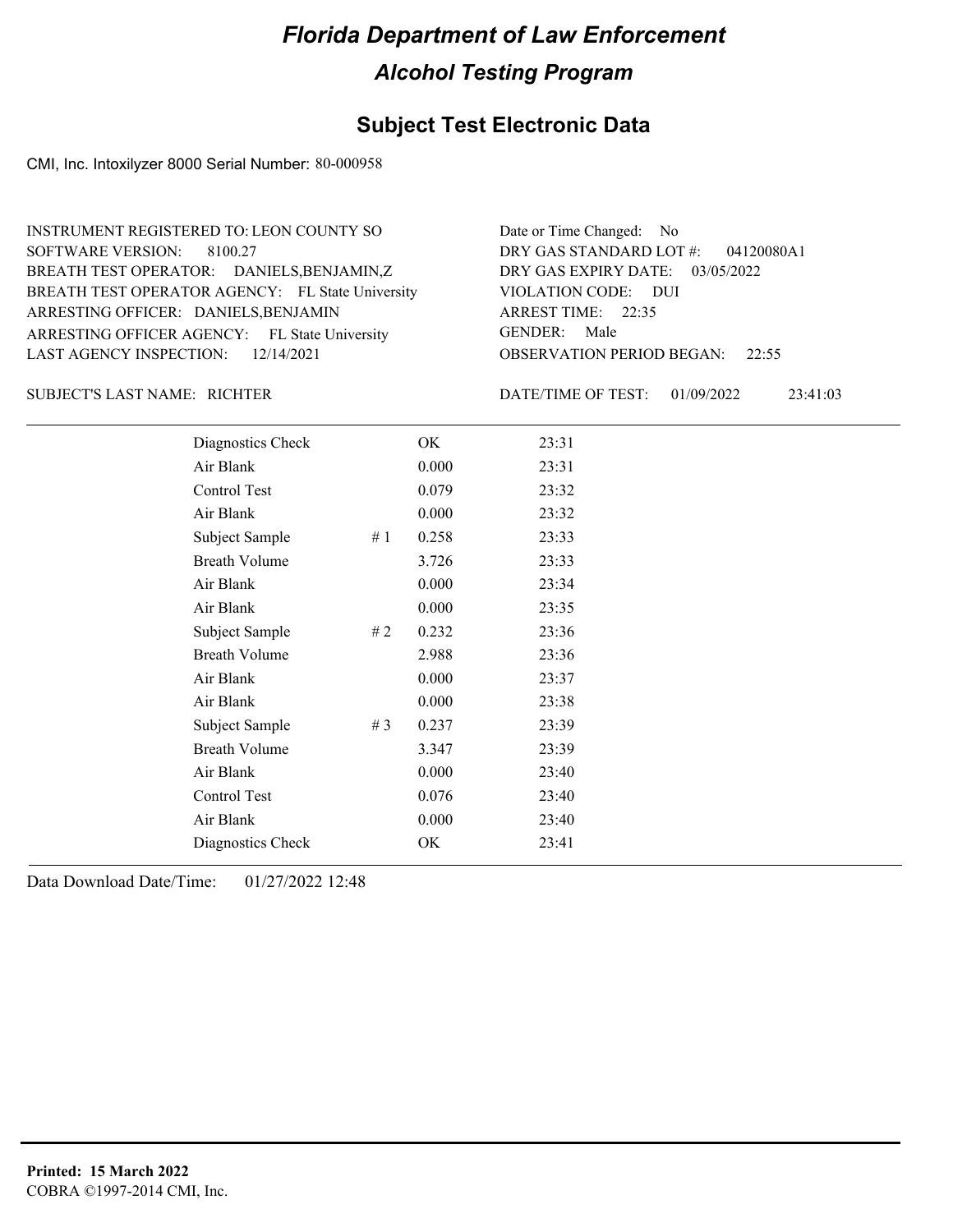#### **Subject Test Electronic Data**

CMI, Inc. Intoxilyzer 8000 Serial Number: 80-000958

ARRESTING OFFICER AGENCY: Tallahassee PD GENDER: BREATH TEST OPERATOR AGENCY: Tallahassee PD VIOLATION CODE: SOFTWARE VERSION: 8100.27 ARRESTING OFFICER: KELLER,DAVID BREATH TEST OPERATOR: KELLER,DAVID, LAST AGENCY INSPECTION: 12/14/2021 INSTRUMENT REGISTERED TO: LEON COUNTY SO

OBSERVATION PERIOD BEGAN: 11:28 VIOLATION CODE: DUI ARREST TIME: 10:20 DRY GAS EXPIRY DATE: 03/05/2022 04120080A1 DRY GAS STANDARD LOT #: Date or Time Changed: No GENDER: Male

SUBJECT'S LAST NAME: ODER DATE/TIME OF TEST:

DATE/TIME OF TEST: 01/13/2022 11:54:35

| Diagnostics Check    | OK    | 11:48 |
|----------------------|-------|-------|
| Air Blank            | 0.000 | 11:49 |
| Control Test         | 0.080 | 11:49 |
| Air Blank            | 0.000 | 11:49 |
| Subject Sample<br>#1 | 0.204 | 11:50 |
| <b>Breath Volume</b> | 2.152 | 11:50 |
| Air Blank            | 0.000 | 11:50 |
| Air Blank            | 0.000 | 11:52 |
| Subject Sample<br>#2 | 0.203 | 11:53 |
| <b>Breath Volume</b> | 1.921 | 11:53 |
| Air Blank            | 0.000 | 11:53 |
| Control Test         | 0.079 | 11:53 |
| Air Blank            | 0.000 | 11:54 |
| Diagnostics Check    | OK    | 11:54 |
|                      |       |       |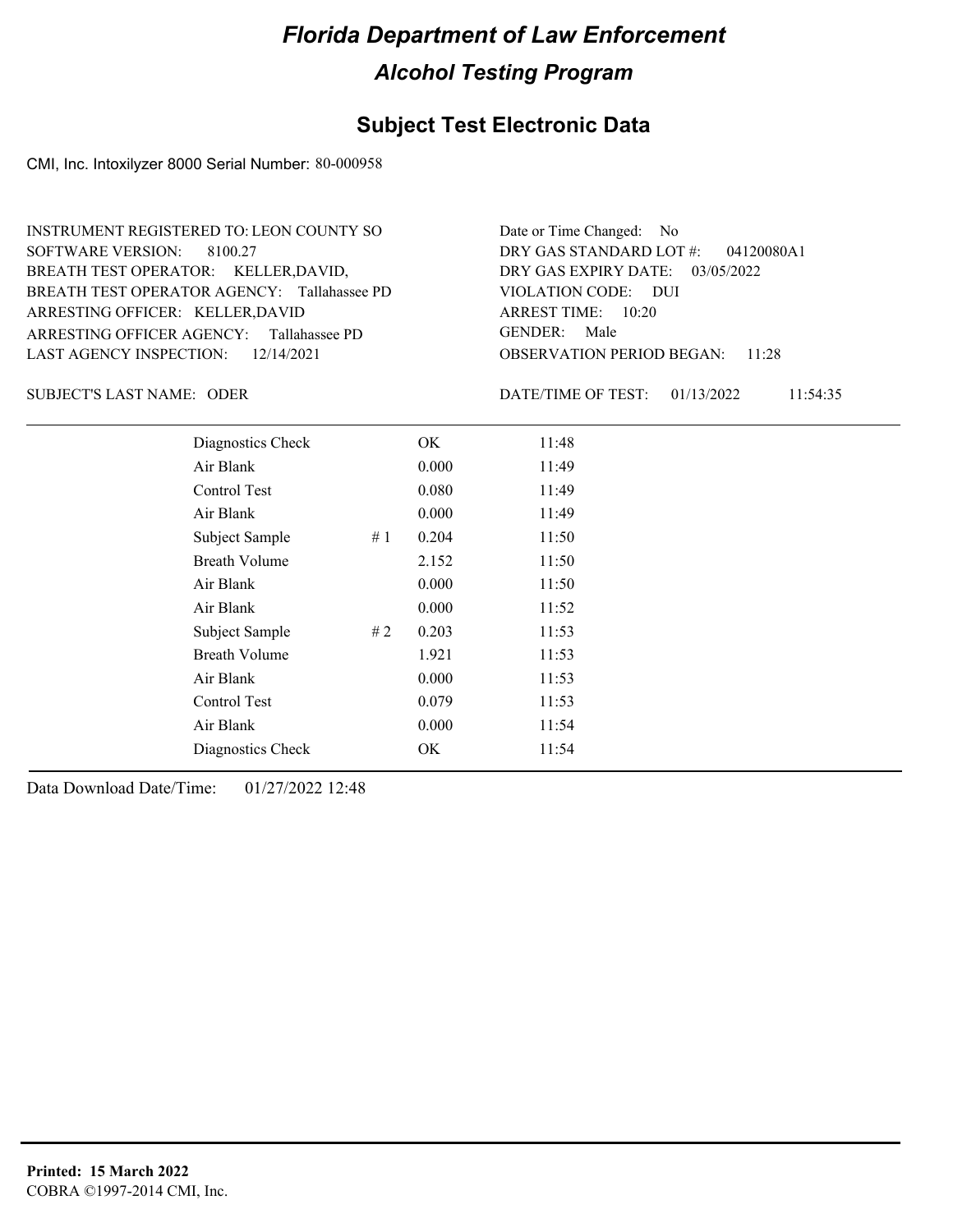### **Subject Test Electronic Data**

CMI, Inc. Intoxilyzer 8000 Serial Number: 80-000958

| <b>OBSERVATION PERIOD BEGAN:</b><br>03:30 |  |  |
|-------------------------------------------|--|--|
| 03:52:29                                  |  |  |
|                                           |  |  |
|                                           |  |  |
|                                           |  |  |
|                                           |  |  |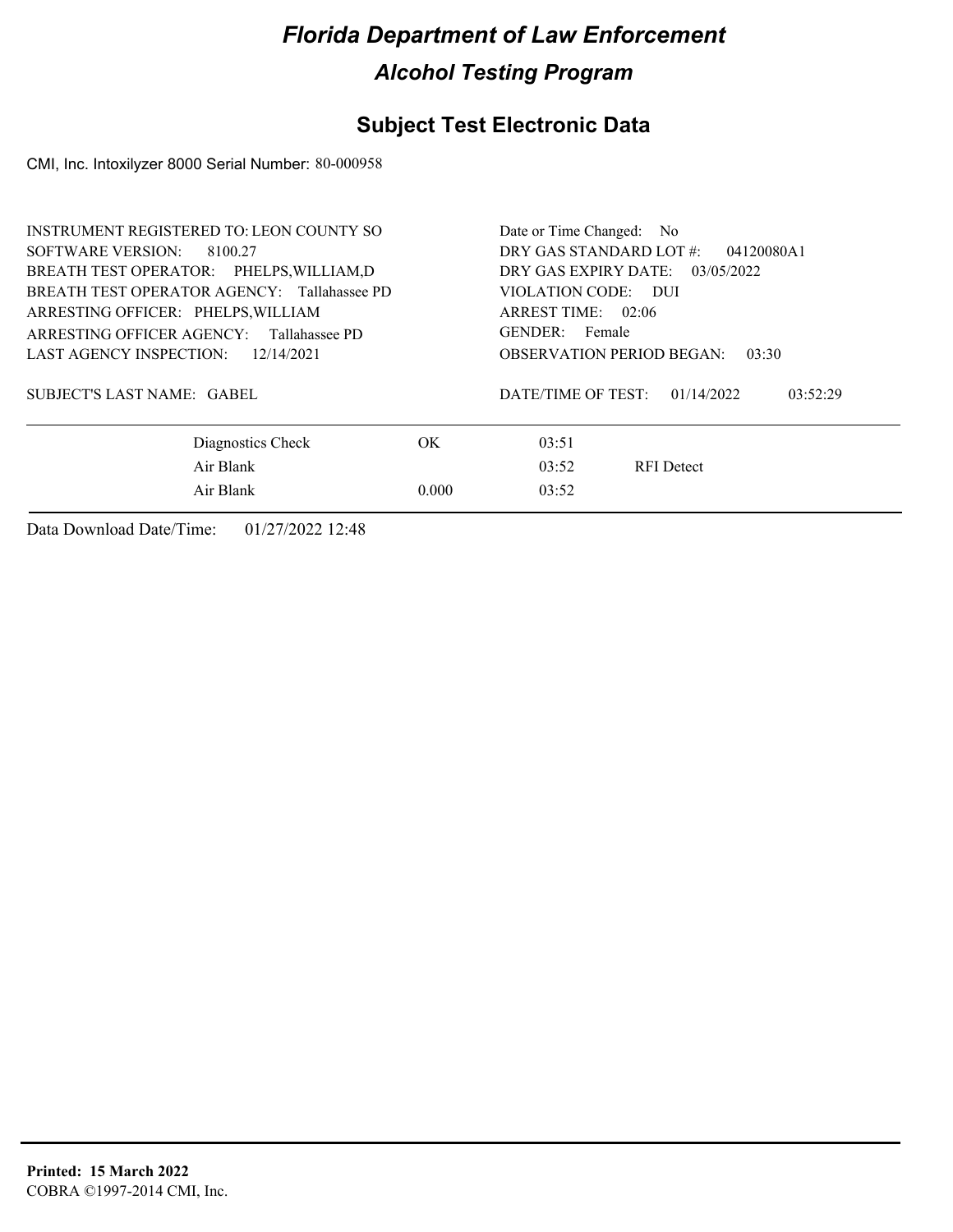### **Subject Test Electronic Data**

CMI, Inc. Intoxilyzer 8000 Serial Number: 80-000958

| <b>INSTRUMENT REGISTERED TO: LEON COUNTY SO</b><br>SOFTWARE VERSION: 8100.27<br>BREATH TEST OPERATOR: PHELPS, WILLIAM, D<br>BREATH TEST OPERATOR AGENCY: Tallahassee PD |     | Date or Time Changed: No<br>DRY GAS STANDARD LOT #:<br>04120080A1<br>DRY GAS EXPIRY DATE:<br>03/05/2022<br>VIOLATION CODE: DUI    |  |  |
|-------------------------------------------------------------------------------------------------------------------------------------------------------------------------|-----|-----------------------------------------------------------------------------------------------------------------------------------|--|--|
| ARRESTING OFFICER: PHELPS, WILLIAM<br>ARRESTING OFFICER AGENCY: Tallahassee PD<br>LAST AGENCY INSPECTION: 12/14/2021<br><b>SUBJECT'S LAST NAME: GABEL</b>               |     | ARREST TIME: 02:06<br>GENDER: Female<br><b>OBSERVATION PERIOD BEGAN:</b><br>03:30<br>01/14/2022<br>DATE/TIME OF TEST:<br>03:54:32 |  |  |
| Diagnostics Check<br>Air Blank<br>Air Blank                                                                                                                             | OK. | 03:54<br>03:54<br><b>RFI</b> Detect<br>03:54<br><b>RFI</b> Detect                                                                 |  |  |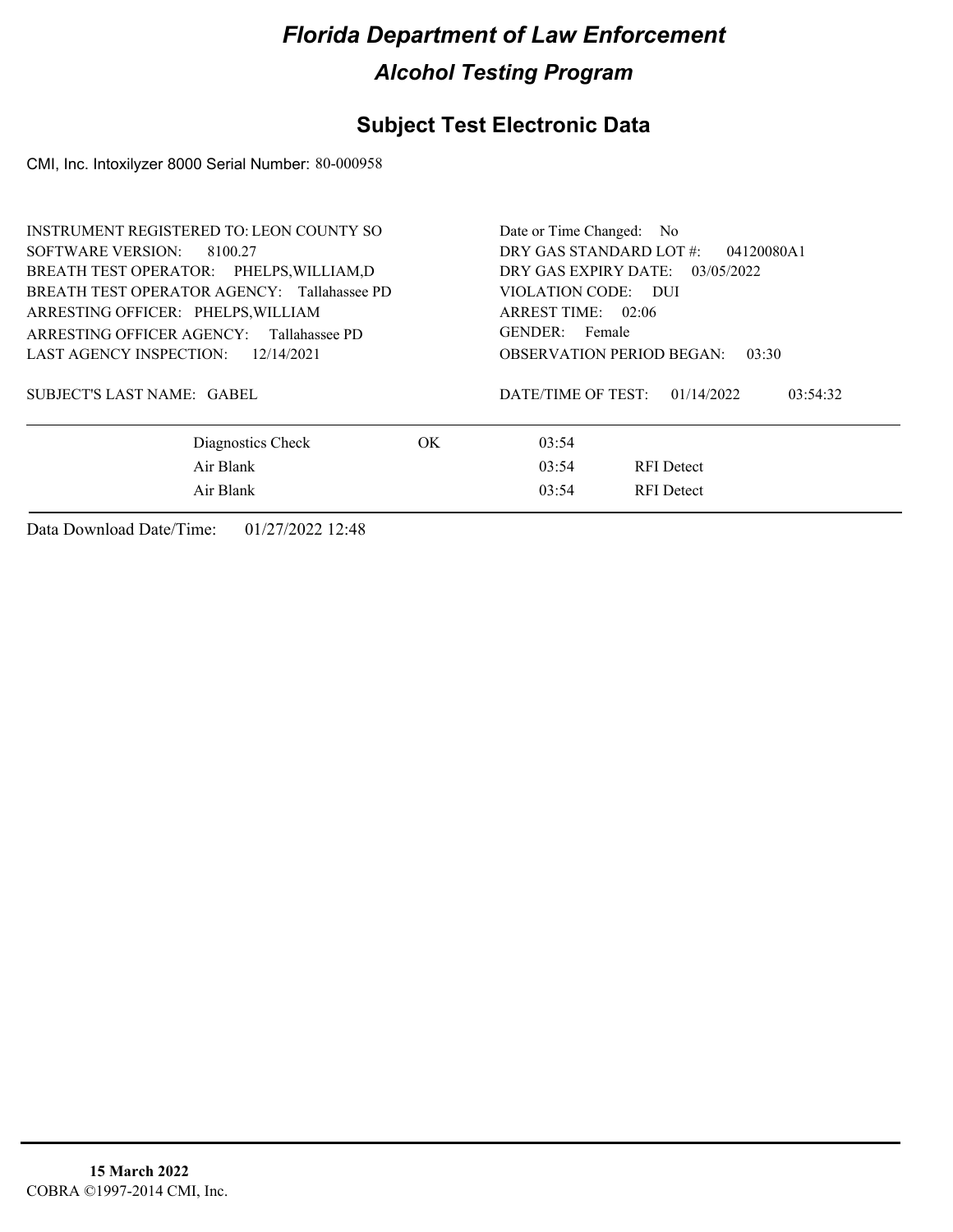### **Subject Test Electronic Data**

CMI, Inc. Intoxilyzer 8000 Serial Number: 80-000958

| INSTRUMENT REGISTERED TO: LEON COUNTY SO    | Date or Time Changed: No              |                                              |  |  |
|---------------------------------------------|---------------------------------------|----------------------------------------------|--|--|
| SOFTWARE VERSION: 8100.27                   | DRY GAS STANDARD LOT #:<br>04120080A1 |                                              |  |  |
| BREATH TEST OPERATOR: PHELPS, WILLIAM, D    |                                       | DRY GAS EXPIRY DATE: $03/05/2022$            |  |  |
| BREATH TEST OPERATOR AGENCY: Tallahassee PD |                                       | VIOLATION CODE: DUI                          |  |  |
| ARRESTING OFFICER: PHELPS, WILLIAM          |                                       | ARREST TIME: 02:06                           |  |  |
| ARRESTING OFFICER AGENCY: Tallahassee PD    |                                       | GENDER: Female                               |  |  |
| LAST AGENCY INSPECTION: $12/14/2021$        |                                       | <b>OBSERVATION PERIOD BEGAN:</b><br>03:30    |  |  |
| SUBJECT'S LAST NAME: GABEL                  |                                       | DATE/TIME OF TEST:<br>01/14/2022<br>03:57:14 |  |  |
| Diagnostics Check                           | OK.                                   | 03:56                                        |  |  |
| Air Blank                                   | 0.000                                 | 03:56                                        |  |  |
|                                             |                                       | 03:56<br><b>RFI</b> Detect                   |  |  |
| Air Blank                                   |                                       | <b>RFI</b> Detect<br>03:57                   |  |  |
|                                             |                                       |                                              |  |  |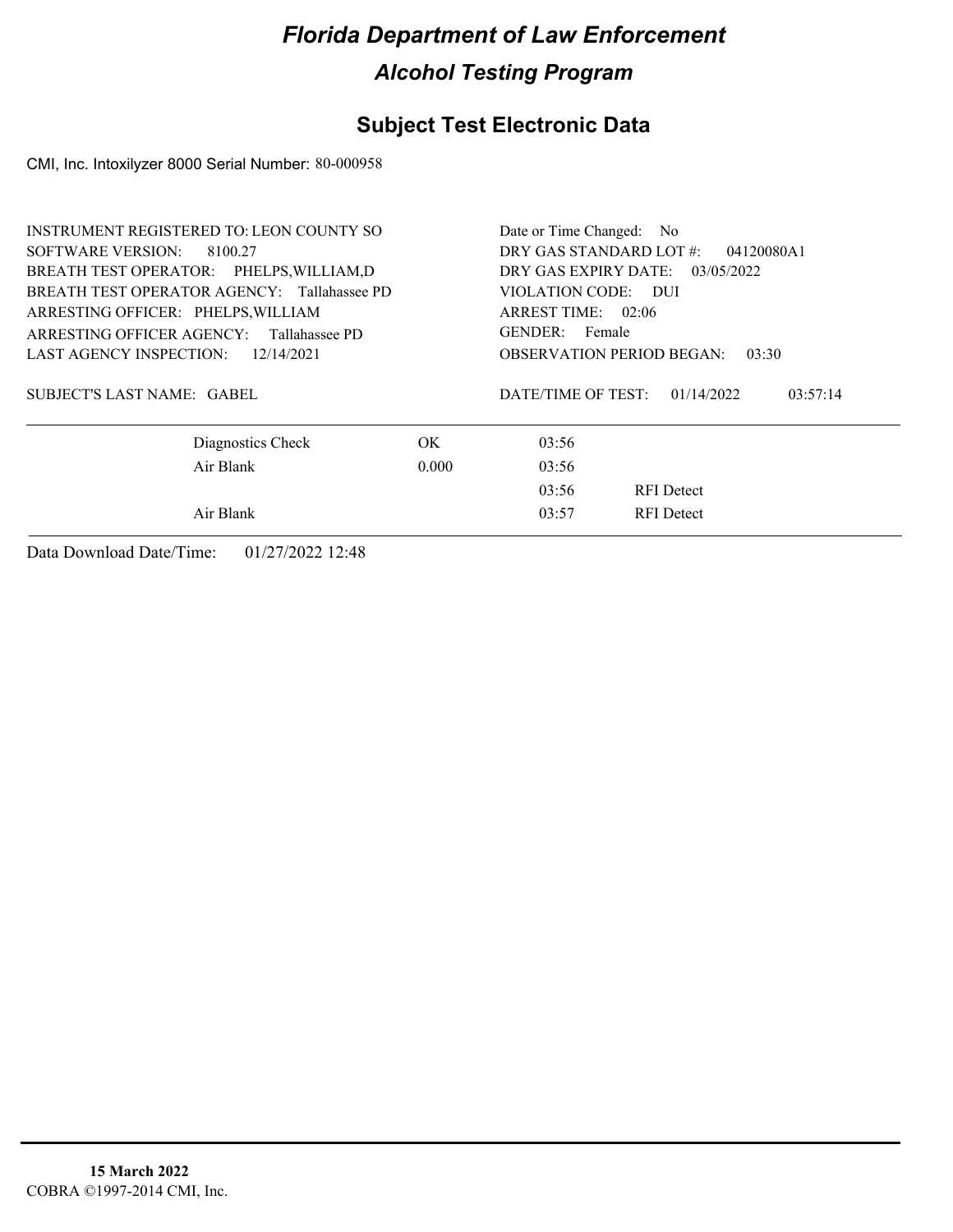### **Subject Test Electronic Data**

CMI, Inc. Intoxilyzer 8000 Serial Number: 80-000958

| <b>INSTRUMENT REGISTERED TO: LEON COUNTY SO</b> |                      | Date or Time Changed: No                     |  |  |
|-------------------------------------------------|----------------------|----------------------------------------------|--|--|
| SOFTWARE VERSION:<br>8100.27                    |                      | DRY GAS STANDARD LOT #:<br>04120080A1        |  |  |
| BREATH TEST OPERATOR: PHELPS, WILLIAM, D        |                      | DRY GAS EXPIRY DATE: 03/05/2022              |  |  |
| BREATH TEST OPERATOR AGENCY: Tallahassee PD     | VIOLATION CODE: DUI  |                                              |  |  |
| ARRESTING OFFICER: PHELPS, WILLIAM              | ARREST TIME: $02:06$ |                                              |  |  |
| ARRESTING OFFICER AGENCY: Tallahassee PD        |                      | GENDER: Female                               |  |  |
| LAST AGENCY INSPECTION: $12/14/2021$            |                      | <b>OBSERVATION PERIOD BEGAN:</b><br>03:30    |  |  |
| SUBJECT'S LAST NAME: GABEL                      |                      | DATE/TIME OF TEST:<br>01/14/2022<br>04:00:26 |  |  |
| Diagnostics Check                               | OK.                  | 03:59                                        |  |  |
| Air Blank                                       | 0.000                | 03:59                                        |  |  |
| Control Test                                    | 0.080                | 04:00                                        |  |  |
| Air Blank                                       |                      | 04:00<br><b>RFI</b> Detect                   |  |  |
| Air Blank                                       |                      | 04:00<br><b>RFI</b> Detect                   |  |  |
|                                                 |                      |                                              |  |  |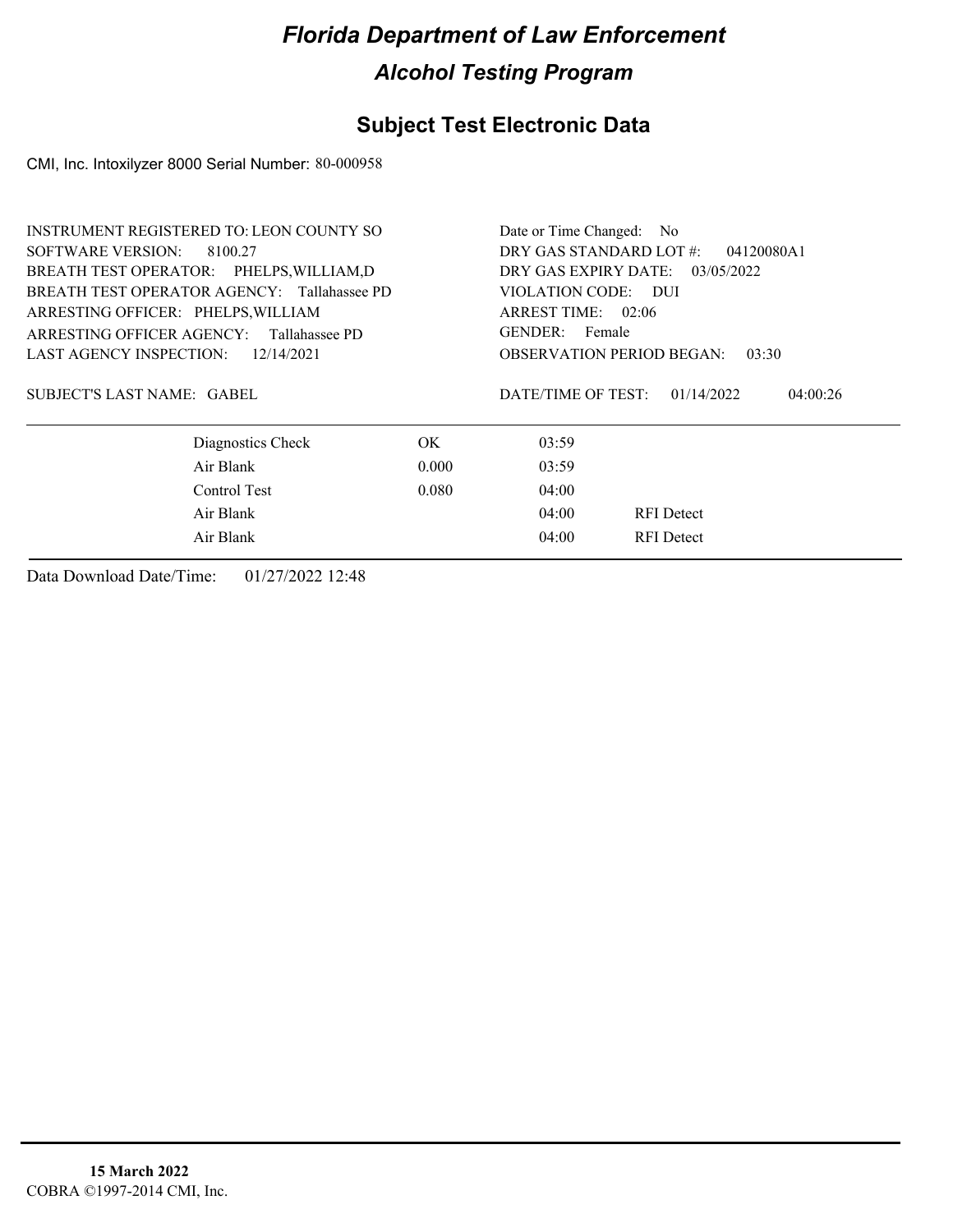#### **Subject Test Electronic Data**

CMI, Inc. Intoxilyzer 8000 Serial Number: 80-000958

ARRESTING OFFICER AGENCY: Tallahassee PD GENDER: BREATH TEST OPERATOR AGENCY: Tallahassee PD VIOLATION CODE: SOFTWARE VERSION: 8100.27 ARRESTING OFFICER: PHELPS, WILLIAM BREATH TEST OPERATOR: PHELPS,WILLIAM,D LAST AGENCY INSPECTION: 12/14/2021 INSTRUMENT REGISTERED TO: LEON COUNTY SO

OBSERVATION PERIOD BEGAN: 03:30 VIOLATION CODE: DUI ARREST TIME: 02:06 DRY GAS EXPIRY DATE: 03/05/2022 04120080A1 DRY GAS STANDARD LOT #: Date or Time Changed: No GENDER: Female

GABEL SUBJECT'S LAST NAME: DATE/TIME OF TEST:

DATE/TIME OF TEST: 01/14/2022 04:18:28

|                      | Diagnostics Check | OK    | 04:10 |  |
|----------------------|-------------------|-------|-------|--|
| Air Blank            |                   | 0.000 | 04:11 |  |
| Control Test         |                   | 0.080 | 04:11 |  |
| Air Blank            |                   | 0.000 | 04:12 |  |
| Subject Sample       | #1                | 0.232 | 04:12 |  |
| <b>Breath Volume</b> |                   | 1.726 | 04:12 |  |
| Air Blank            |                   | 0.000 | 04:13 |  |
| Air Blank            |                   | 0.000 | 04:15 |  |
| Subject Sample       | #2                | 0.234 | 04:16 |  |
| <b>Breath Volume</b> |                   | 2.199 | 04:16 |  |
| Air Blank            |                   | 0.000 | 04:17 |  |
| Control Test         |                   | 0.079 | 04:17 |  |
| Air Blank            |                   | 0.000 | 04:18 |  |
|                      | Diagnostics Check | OK    | 04:18 |  |
|                      |                   |       |       |  |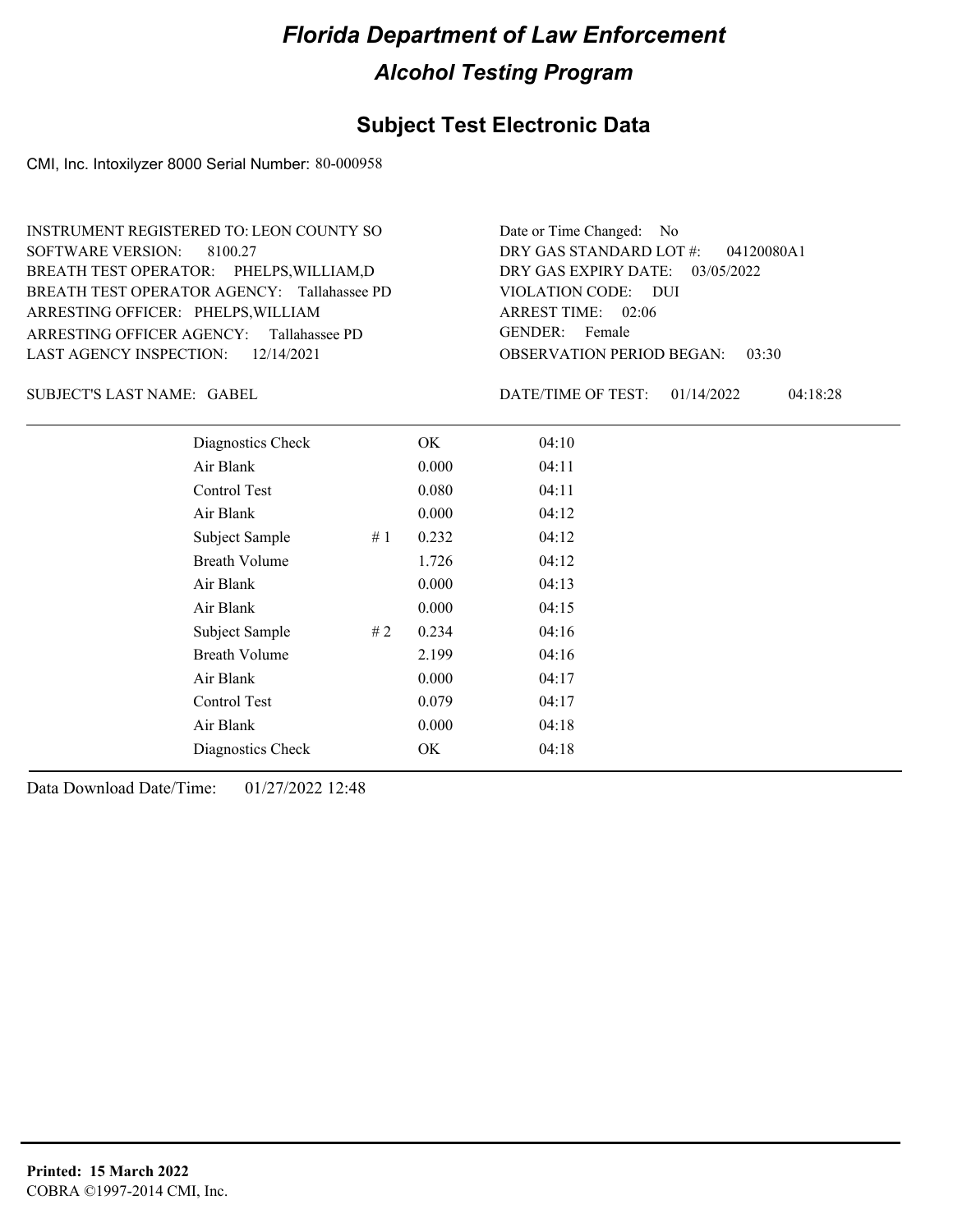#### **Subject Test Electronic Data**

CMI, Inc. Intoxilyzer 8000 Serial Number: 80-000958

ARRESTING OFFICER AGENCY: Tallahassee PD GENDER: BREATH TEST OPERATOR AGENCY: Tallahassee PD VIOLATION CODE: SOFTWARE VERSION: 8100.27 ARRESTING OFFICER: HANSFORD,C BREATH TEST OPERATOR: HANSFORD,C, LAST AGENCY INSPECTION: 12/14/2021 INSTRUMENT REGISTERED TO: LEON COUNTY SO

OBSERVATION PERIOD BEGAN: 03:33 VIOLATION CODE: DUI ARREST TIME: 03:17 DRY GAS EXPIRY DATE: 03/05/2022 04120080A1 DRY GAS STANDARD LOT #: Date or Time Changed: No GENDER: Male

GONZLEZ SUBJECT'S LAST NAME: DATE/TIME OF TEST:

DATE/TIME OF TEST: 01/16/2022 04:00:51

| Diagnostics Check    |    | OK    | 03:54 |
|----------------------|----|-------|-------|
| Air Blank            |    | 0.000 | 03:54 |
| Control Test         |    | 0.079 | 03:54 |
| Air Blank            |    | 0.000 | 03:55 |
| Subject Sample       | #1 | 0.223 | 03:56 |
| <b>Breath Volume</b> |    | 2.378 | 03:56 |
| Air Blank            |    | 0.000 | 03:56 |
| Air Blank            |    | 0.000 | 03:58 |
| Subject Sample       | #2 | 0.221 | 03:59 |
| <b>Breath Volume</b> |    | 1.667 | 03:59 |
| Air Blank            |    | 0.000 | 03:59 |
| Control Test         |    | 0.079 | 04:00 |
| Air Blank            |    | 0.000 | 04:00 |
| Diagnostics Check    |    | OK    | 04:00 |
|                      |    |       |       |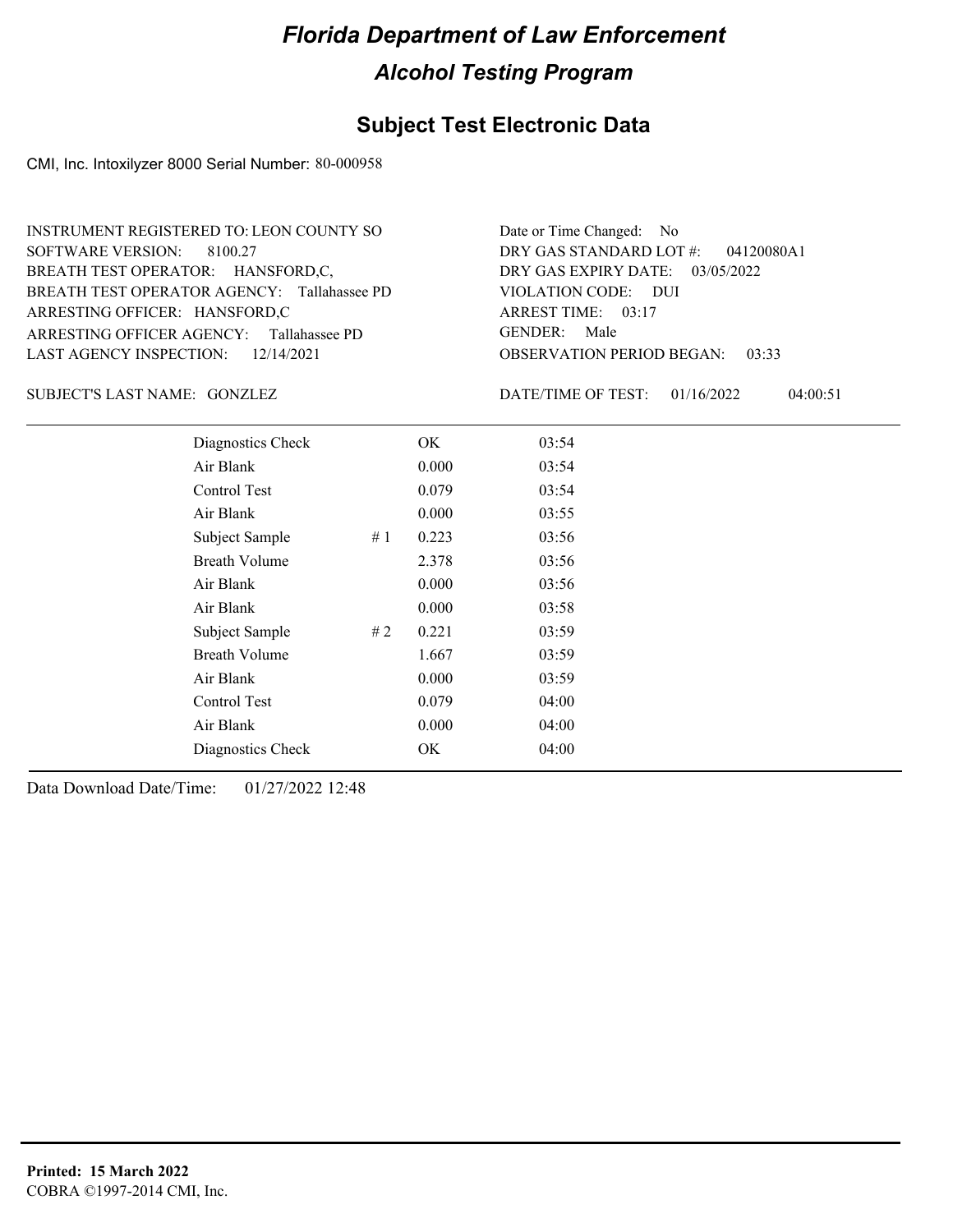### **Subject Test Electronic Data**

CMI, Inc. Intoxilyzer 8000 Serial Number: 80-000958

| INSTRUMENT REGISTERED TO: LEON COUNTY SO    | Date or Time Changed: No               |
|---------------------------------------------|----------------------------------------|
| SOFTWARE VERSION: 8100.27                   | DRY GAS STANDARD LOT $\#$ : 04120080A1 |
| BREATH TEST OPERATOR: HANSFORD,C,           | DRY GAS EXPIRY DATE: 03/05/2022        |
| BREATH TEST OPERATOR AGENCY: Tallahassee PD | VIOLATION CODE: DUI                    |
| ARRESTING OFFICER: HANSFORD,C               | ARREST TIME: 00:44                     |
| ARRESTING OFFICER AGENCY: Tallahassee PD    | GENDER: Female                         |
| LAST AGENCY INSPECTION: 12/14/2021          | <b>OBSERVATION PERIOD BEGAN: 01:21</b> |

#### SUBJECT'S LAST NAME: WATERS **Example 20 SOME** DATE/TIME OF TEST:

DATE/TIME OF TEST: 01/17/2022 01:48:11

| Diagnostics Check    |    | OK    | 01:41 |
|----------------------|----|-------|-------|
| Air Blank            |    | 0.000 | 01:42 |
| Control Test         |    | 0.080 | 01:42 |
| Air Blank            |    | 0.000 | 01:43 |
| Subject Sample       | #1 | 0.151 | 01:43 |
| <b>Breath Volume</b> |    | 2.945 | 01:43 |
| Air Blank            |    | 0.000 | 01:44 |
| Air Blank            |    | 0.000 | 01:46 |
| Subject Sample       | #2 | 0.153 | 01:46 |
| <b>Breath Volume</b> |    | 2.968 | 01:46 |
| Air Blank            |    | 0.000 | 01:47 |
| Control Test         |    | 0.080 | 01:47 |
| Air Blank            |    | 0.000 | 01:48 |
| Diagnostics Check    |    | OK    | 01:48 |
|                      |    |       |       |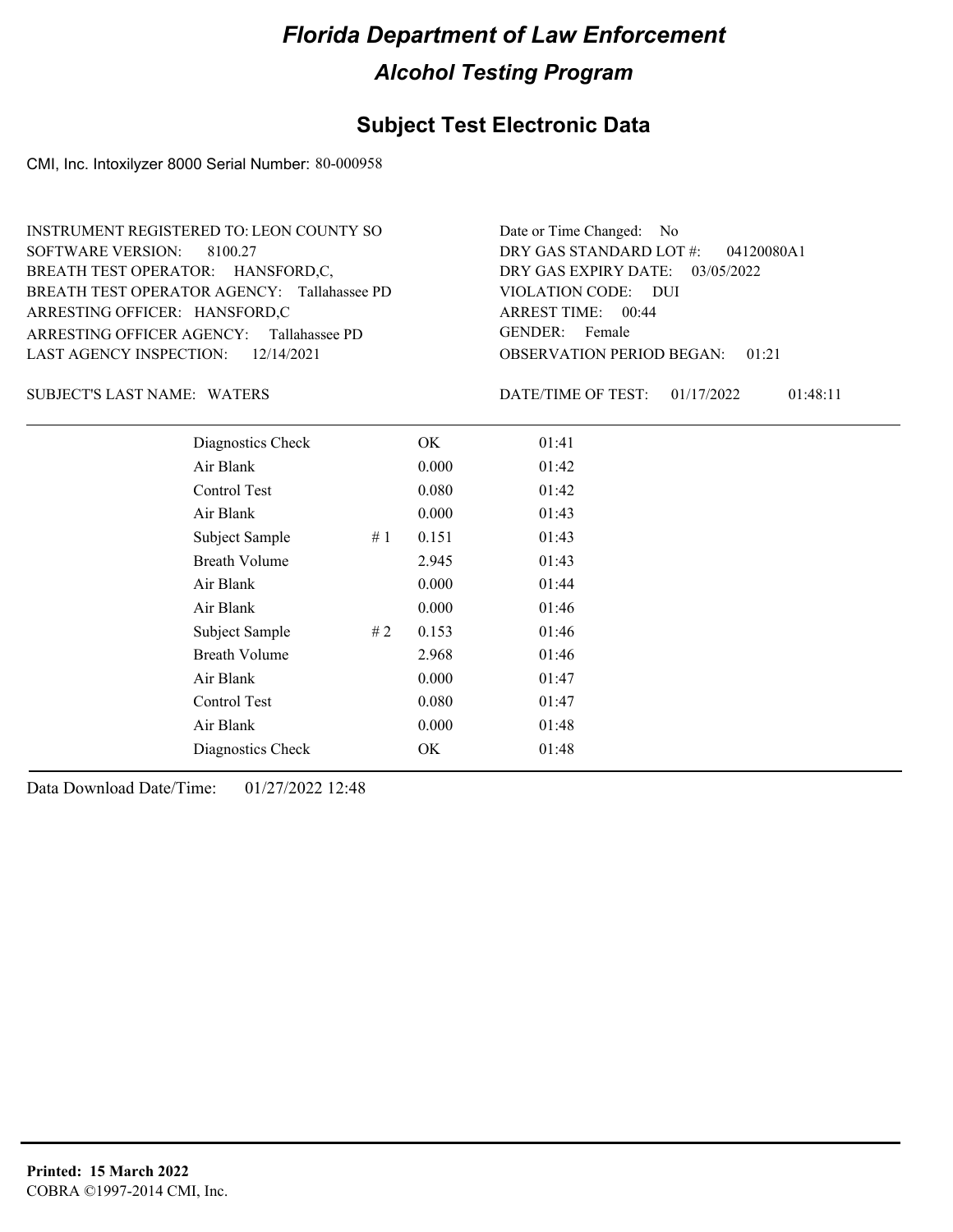#### **Subject Test Electronic Data**

CMI, Inc. Intoxilyzer 8000 Serial Number: 80-000958

ARRESTING OFFICER AGENCY: Tallahassee PD GENDER: BREATH TEST OPERATOR AGENCY: FHP Troop H VIOLATION CODE: SOFTWARE VERSION: ARRESTING OFFICER: CAMPBELL,EDWARD BREATH TEST OPERATOR: SHEFFIELD,BRANDON,S LAST AGENCY INSPECTION: 12/14/2021 8100.27 INSTRUMENT REGISTERED TO: LEON COUNTY SO

OBSERVATION PERIOD BEGAN: 05:06 VIOLATION CODE: DUI 03:45 ARREST TIME: DRY GAS EXPIRY DATE: 03/05/2022 04120080A1 DRY GAS STANDARD LOT #: Date or Time Changed: No GENDER: Male

GRAHAM SUBJECT'S LAST NAME: DATE/TIME OF TEST:

DATE/TIME OF TEST: 01/17/2022 05:33:06

| Diagnostics Check    |    | OK    | 05:26 |  |
|----------------------|----|-------|-------|--|
| Air Blank            |    | 0.000 | 05:27 |  |
| Control Test         |    | 0.080 | 05:27 |  |
| Air Blank            |    | 0.000 | 05:28 |  |
| Subject Sample       | #1 | 0.180 | 05:28 |  |
| <b>Breath Volume</b> |    | 1.871 | 05:28 |  |
| Air Blank            |    | 0.000 | 05:29 |  |
| Air Blank            |    | 0.000 | 05:31 |  |
| Subject Sample       | #2 | 0.184 | 05:31 |  |
| <b>Breath Volume</b> |    | 1.613 | 05:31 |  |
| Air Blank            |    | 0.000 | 05:32 |  |
| Control Test         |    | 0.080 | 05:32 |  |
| Air Blank            |    | 0.000 | 05:33 |  |
| Diagnostics Check    |    | OK    | 05:33 |  |
|                      |    |       |       |  |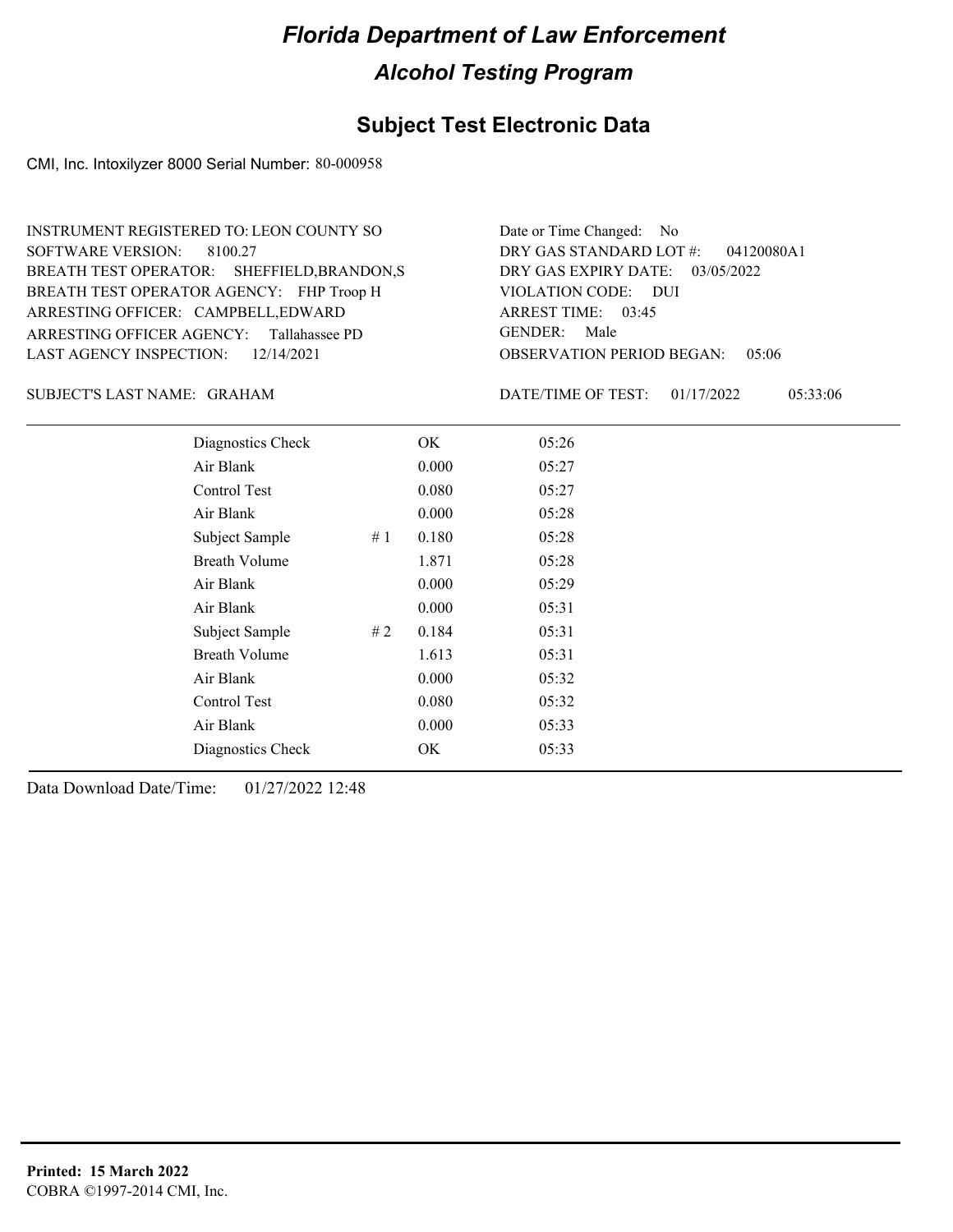#### **Subject Test Electronic Data**

CMI, Inc. Intoxilyzer 8000 Serial Number: 80-000958

| <b>INSTRUMENT REGISTERED TO: LEON COUNTY SO</b> | Date or Time Changed: No               |
|-------------------------------------------------|----------------------------------------|
| SOFTWARE VERSION: 8100.27                       | DRY GAS STANDARD LOT $\#$ : 04120080A1 |
| BREATH TEST OPERATOR: BRAXTON,D,L               | DRY GAS EXPIRY DATE: $03/05/2022$      |
| BREATH TEST OPERATOR AGENCY: Tallahassee PD     | VIOLATION CODE: DUI                    |
| ARRESTING OFFICER: TACZAK,D                     | ARREST TIME: 02:01                     |
| ARRESTING OFFICER AGENCY: FL State University   | GENDER: Male                           |
| LAST AGENCY INSPECTION: $12/14/2021$            | <b>OBSERVATION PERIOD BEGAN: 02:25</b> |

#### SUBJECT'S LAST NAME: MEDLEY DATE/TIME OF TEST:

DATE/TIME OF TEST: 01/20/2022 02:53:37

| Diagnostics Check    |    | OK    | 02:46 |  |
|----------------------|----|-------|-------|--|
| Air Blank            |    | 0.000 | 02:47 |  |
| Control Test         |    | 0.080 | 02:47 |  |
| Air Blank            |    | 0.000 | 02:48 |  |
| Subject Sample       | #1 | 0.153 | 02:49 |  |
| <b>Breath Volume</b> |    | 1.667 | 02:49 |  |
| Air Blank            |    | 0.000 | 02:49 |  |
| Air Blank            |    | 0.000 | 02:51 |  |
| Subject Sample       | #2 | 0.144 | 02:52 |  |
| <b>Breath Volume</b> |    | 1.304 | 02:52 |  |
| Air Blank            |    | 0.000 | 02:52 |  |
| Control Test         |    | 0.078 | 02:53 |  |
| Air Blank            |    | 0.000 | 02:53 |  |
| Diagnostics Check    |    | OK    | 02:53 |  |
|                      |    |       |       |  |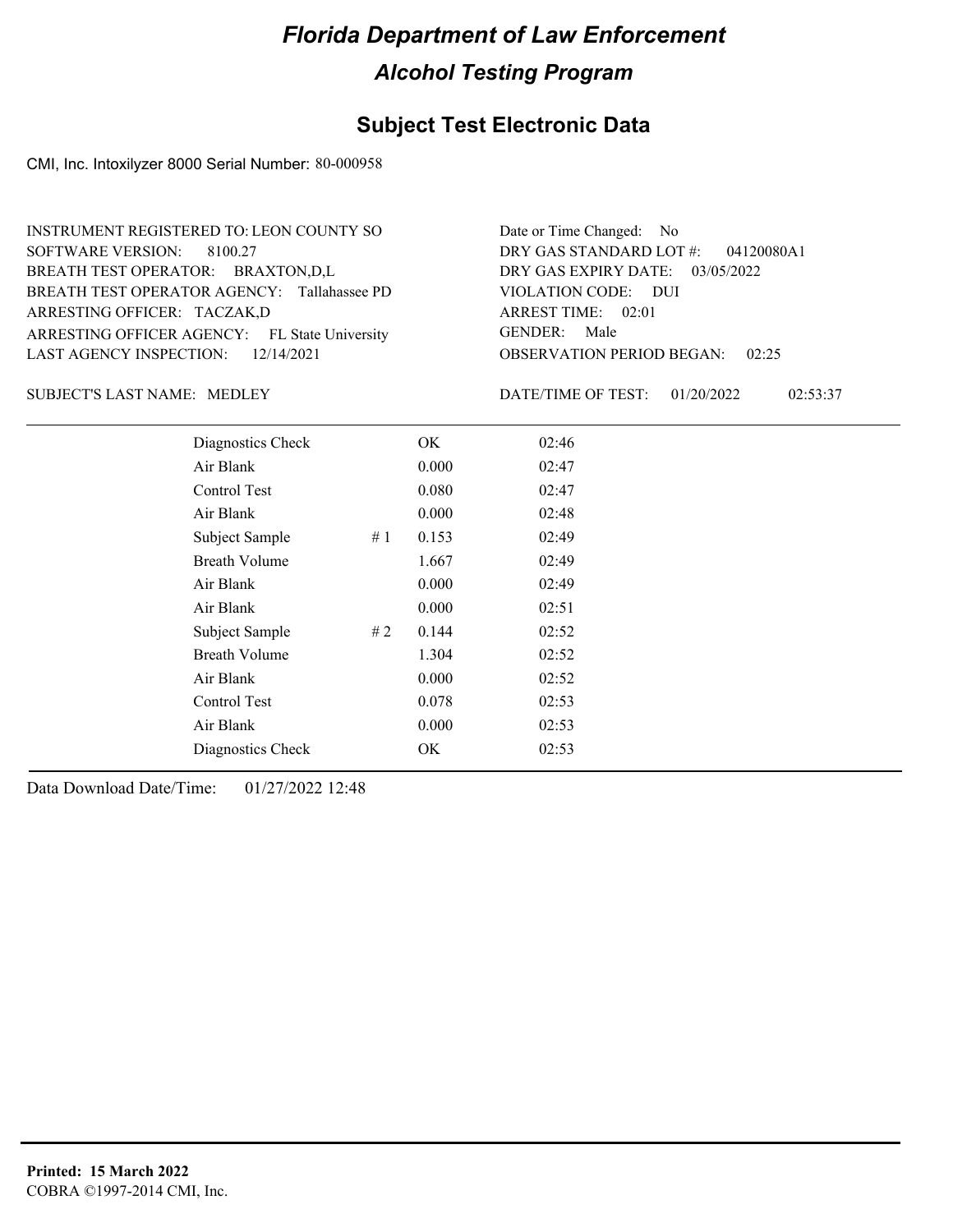### **Subject Test Electronic Data**

CMI, Inc. Intoxilyzer 8000 Serial Number: 80-000958

| <b>INSTRUMENT REGISTERED TO: LEON COUNTY SO</b> |                                 | Date or Time Changed: No         |            |  |
|-------------------------------------------------|---------------------------------|----------------------------------|------------|--|
| SOFTWARE VERSION:<br>8100.27                    |                                 | DRY GAS STANDARD LOT #:          | 04120080A1 |  |
| BREATH TEST OPERATOR: SUMMERS, JOHN, A          | DRY GAS EXPIRY DATE: 03/05/2022 |                                  |            |  |
| BREATH TEST OPERATOR AGENCY: Leon County SO     |                                 | VIOLATION CODE: DUI              |            |  |
| ARRESTING OFFICER: SUMMERS, JOHN                |                                 | ARREST TIME: 18:17               |            |  |
| ARRESTING OFFICER AGENCY: Leon County SO        |                                 | GENDER: Male                     |            |  |
| 12/14/2021<br><b>LAST AGENCY INSPECTION:</b>    |                                 | <b>OBSERVATION PERIOD BEGAN:</b> | 18:43      |  |
| SUBJECT'S LAST NAME: KERSEY                     |                                 | DATE/TIME OF TEST:<br>01/23/2022 | 19:04:26   |  |
| Diagnostics Check                               | OK.                             | 19:03                            |            |  |
| Air Blank                                       | 0.000                           | 19:03                            |            |  |
| Control Test                                    | 0.080                           | 19:03                            |            |  |
| Air Blank                                       |                                 | 19:04<br><b>RFI</b> Detect       |            |  |
| Air Blank                                       |                                 | <b>RFI</b> Detect<br>19:04       |            |  |
|                                                 |                                 |                                  |            |  |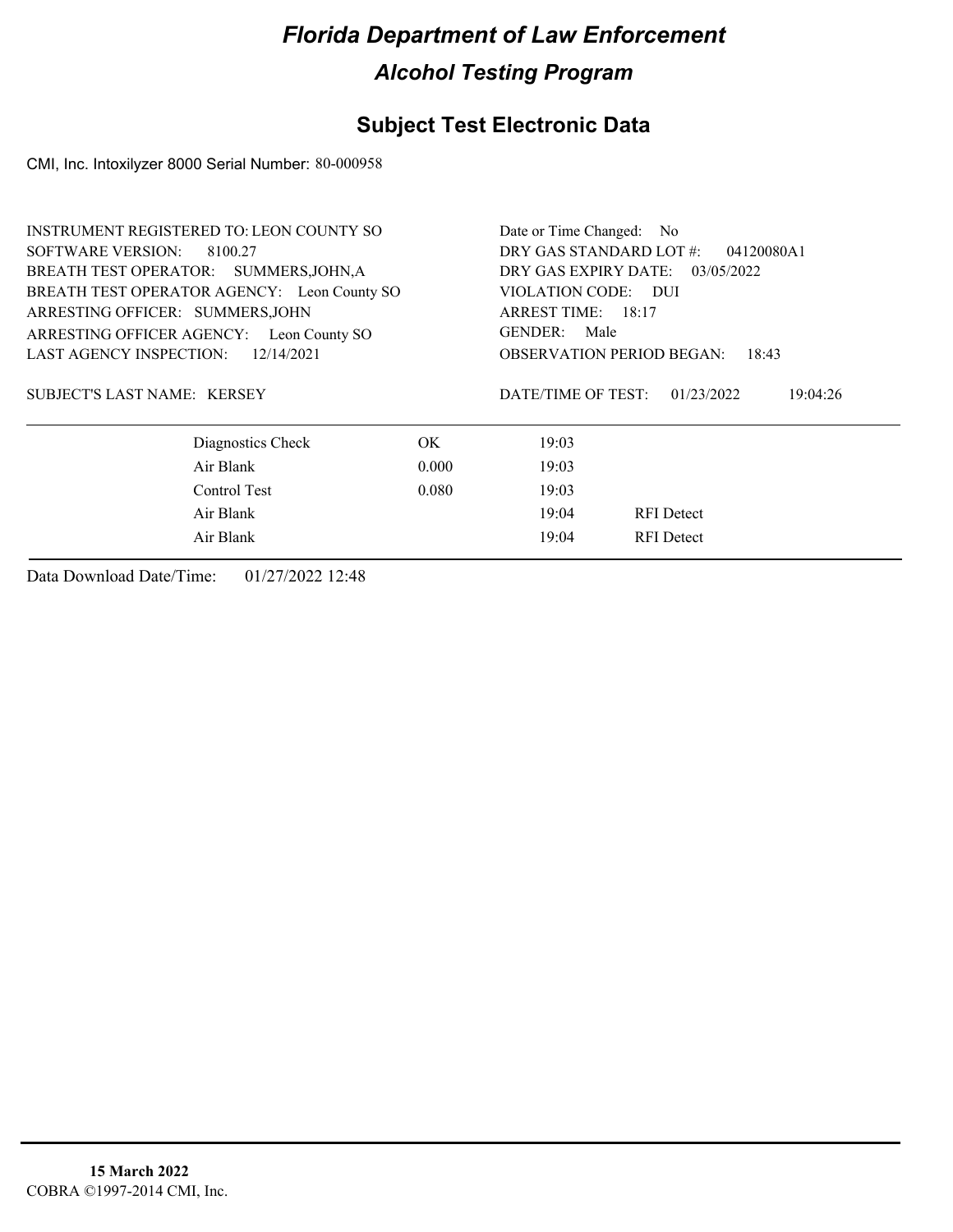#### **Subject Test Electronic Data**

CMI, Inc. Intoxilyzer 8000 Serial Number: 80-000958

ARRESTING OFFICER AGENCY: Leon County SO GENDER: BREATH TEST OPERATOR AGENCY: Leon County SO VIOLATION CODE: SOFTWARE VERSION: ARRESTING OFFICER: SUMMERS, JOHN BREATH TEST OPERATOR: SUMMERS, JOHN, A LAST AGENCY INSPECTION: 12/14/2021 8100.27 INSTRUMENT REGISTERED TO: LEON COUNTY SO

OBSERVATION PERIOD BEGAN: 18:43 VIOLATION CODE: DUI 18:22 ARREST TIME: DRY GAS EXPIRY DATE: 03/05/2022 04120080A1 DRY GAS STANDARD LOT #: Date or Time Changed: No GENDER: Male

SUBJECT'S LAST NAME: KERSEY DATE/TIME OF TEST:

DATE/TIME OF TEST: 01/23/2022 19:16:22

| Diagnostics Check    |       | OK    | 19:06 |
|----------------------|-------|-------|-------|
| Air Blank            |       | 0.000 | 19:07 |
| Control Test         |       | 0.080 | 19:07 |
| Air Blank            |       | 0.000 | 19:08 |
| Subject Sample       | #1    | 0.225 | 19:08 |
| <b>Breath Volume</b> |       | 1.171 | 19:08 |
| Air Blank            |       | 0.000 | 19:09 |
| Air Blank            |       | 0.000 | 19:11 |
| Subject Sample       | # 2   | 0.250 | 19:11 |
| <b>Breath Volume</b> |       | 3.093 | 19:11 |
| Air Blank            |       | 0.000 | 19:12 |
| Air Blank            |       | 0.000 | 19:14 |
| Subject Sample       | # $3$ | 0.245 | 19:14 |
| <b>Breath Volume</b> |       | 3.437 | 19:14 |
| Air Blank            |       | 0.000 | 19:15 |
| Control Test         |       | 0.077 | 19:15 |
| Air Blank            |       | 0.000 | 19:16 |
| Diagnostics Check    |       | OK    | 19:16 |
|                      |       |       |       |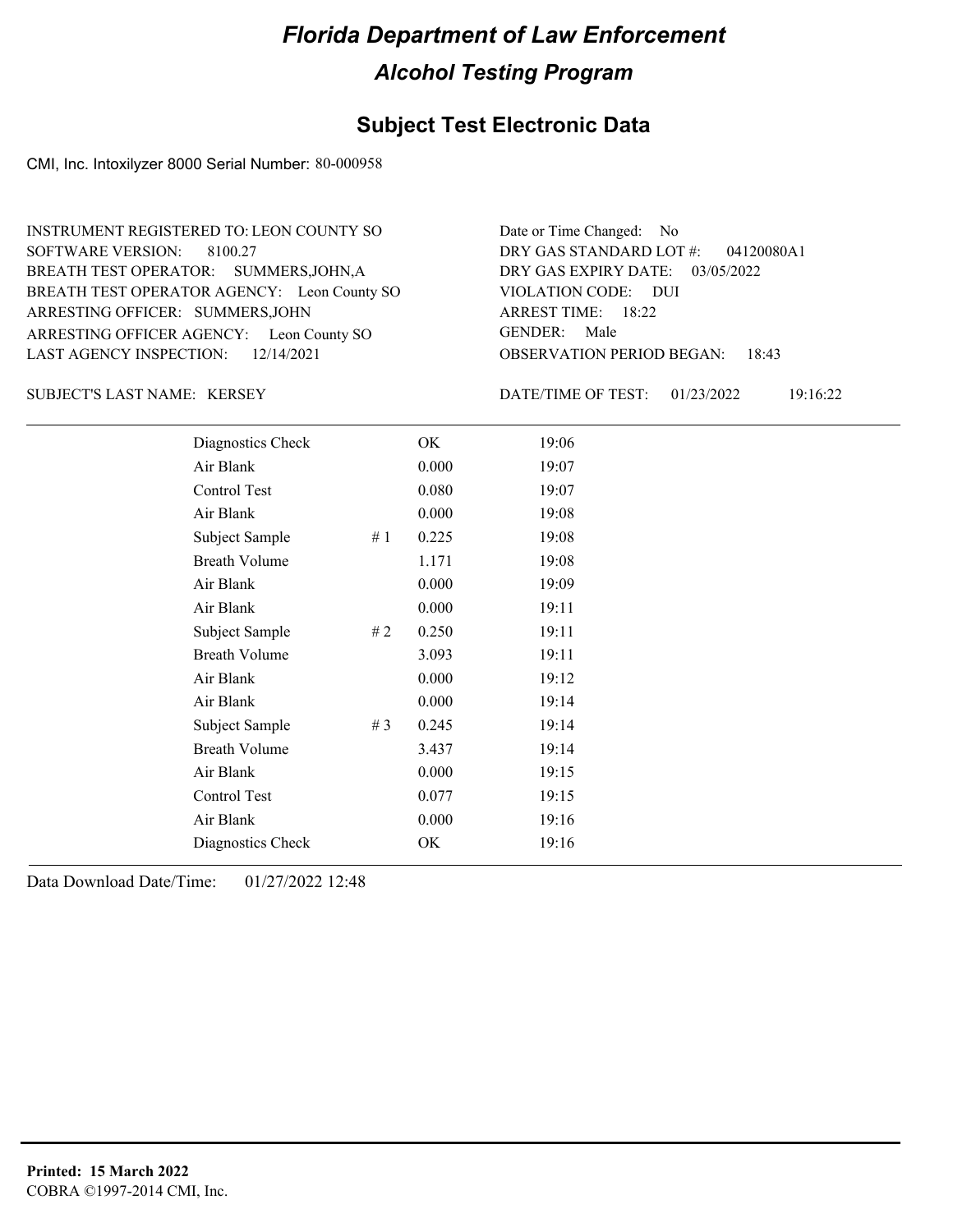### **Subject Test Electronic Data**

CMI, Inc. Intoxilyzer 8000 Serial Number: 80-000963

| INSTRUMENT REGISTERED TO: ORANGE COUNTY S.O.  | Date or Time Changed: No               |
|-----------------------------------------------|----------------------------------------|
| SOFTWARE VERSION: 8100.27                     | DRY GAS STANDARD LOT $\#$ : 07220080A2 |
| BREATH TEST OPERATOR: DENSON, TRAVIS, W       | DRY GAS EXPIRY DATE: $05/05/2022$      |
| BREATH TEST OPERATOR AGENCY: Orange County SO | VIOLATION CODE: DUI                    |
| ARRESTING OFFICER: LUGO, OSCAR                | ARREST TIME: 01:38                     |
| ARRESTING OFFICER AGENCY: OTHER Local         | GENDER: Female                         |
| LAST AGENCY INSPECTION: $01/04/2022$          | <b>OBSERVATION PERIOD BEGAN: 02:48</b> |

JENKINS SUBJECT'S LAST NAME: DATE/TIME OF TEST:

DATE/TIME OF TEST: 01/08/2022 03:19:07

| Diagnostics Check    | OK    | 03:12 |
|----------------------|-------|-------|
| Air Blank            | 0.000 | 03:12 |
| Control Test         | 0.080 | 03:12 |
| Air Blank            | 0.000 | 03:13 |
| Subject Sample<br>#1 | 0.183 | 03:14 |
| <b>Breath Volume</b> | 2.187 | 03:14 |
| Air Blank            | 0.000 | 03:14 |
| Air Blank            | 0.000 | 03:16 |
| Subject Sample<br>#2 | 0.191 | 03:17 |
| <b>Breath Volume</b> | 1.890 | 03:17 |
| Air Blank            | 0.000 | 03:18 |
| Control Test         | 0.079 | 03:18 |
| Air Blank            | 0.000 | 03:19 |
| Diagnostics Check    | OK    | 03:19 |
|                      |       |       |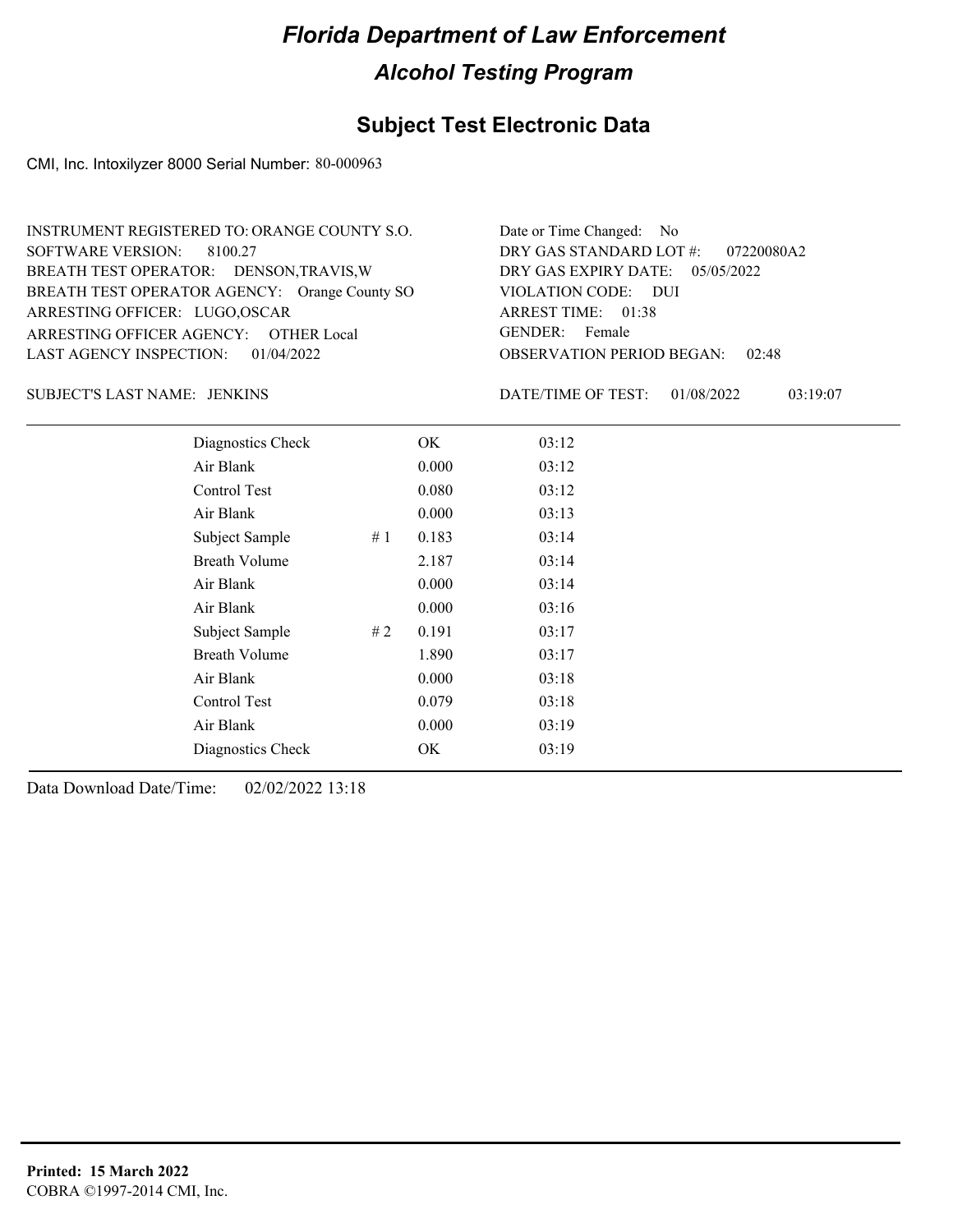#### **Subject Test Electronic Data**

CMI, Inc. Intoxilyzer 8000 Serial Number: 80-000963

ARRESTING OFFICER AGENCY: Apopka PD GENDER: BREATH TEST OPERATOR AGENCY: Orange County SO VIOLATION CODE: SOFTWARE VERSION: ARRESTING OFFICER: ROBERTSON,TONYA BREATH TEST OPERATOR: DENSON,TRAVIS,W LAST AGENCY INSPECTION: 01/04/2022 8100.27 INSTRUMENT REGISTERED TO: ORANGE COUNTY S.O.

OBSERVATION PERIOD BEGAN: 19:09 VIOLATION CODE: DUI 18:01 ARREST TIME: DRY GAS EXPIRY DATE: 05/05/2022 07220080A2 DRY GAS STANDARD LOT #: Date or Time Changed: No GENDER: Female

SUBJECT'S LAST NAME: WILLIAMS DATE/TIME OF TEST:

DATE/TIME OF TEST: 01/09/2022 19:42:12

| Diagnostics Check       | OK    | 19:31 |
|-------------------------|-------|-------|
| Air Blank               | 0.000 | 19:32 |
| Control Test            | 0.079 | 19:32 |
| Air Blank               | 0.000 | 19:32 |
| Subject Sample<br>#1    | 0.141 | 19:33 |
| <b>Breath Volume</b>    | 2.214 | 19:33 |
| Air Blank               | 0.000 | 19:33 |
| Air Blank               | 0.000 | 19:35 |
| Subject Sample<br>#2    | 0.120 | 19:37 |
| <b>Breath Volume</b>    | 1.546 | 19:37 |
| Air Blank               | 0.000 | 19:37 |
| Air Blank               | 0.000 | 19:39 |
| Subject Sample<br># $3$ | 0.135 | 19:40 |
| <b>Breath Volume</b>    | 2.761 | 19:40 |
| Air Blank               | 0.000 | 19:41 |
| Control Test            | 0.080 | 19:41 |
| Air Blank               | 0.000 | 19:42 |
| Diagnostics Check       | OK    | 19:42 |
|                         |       |       |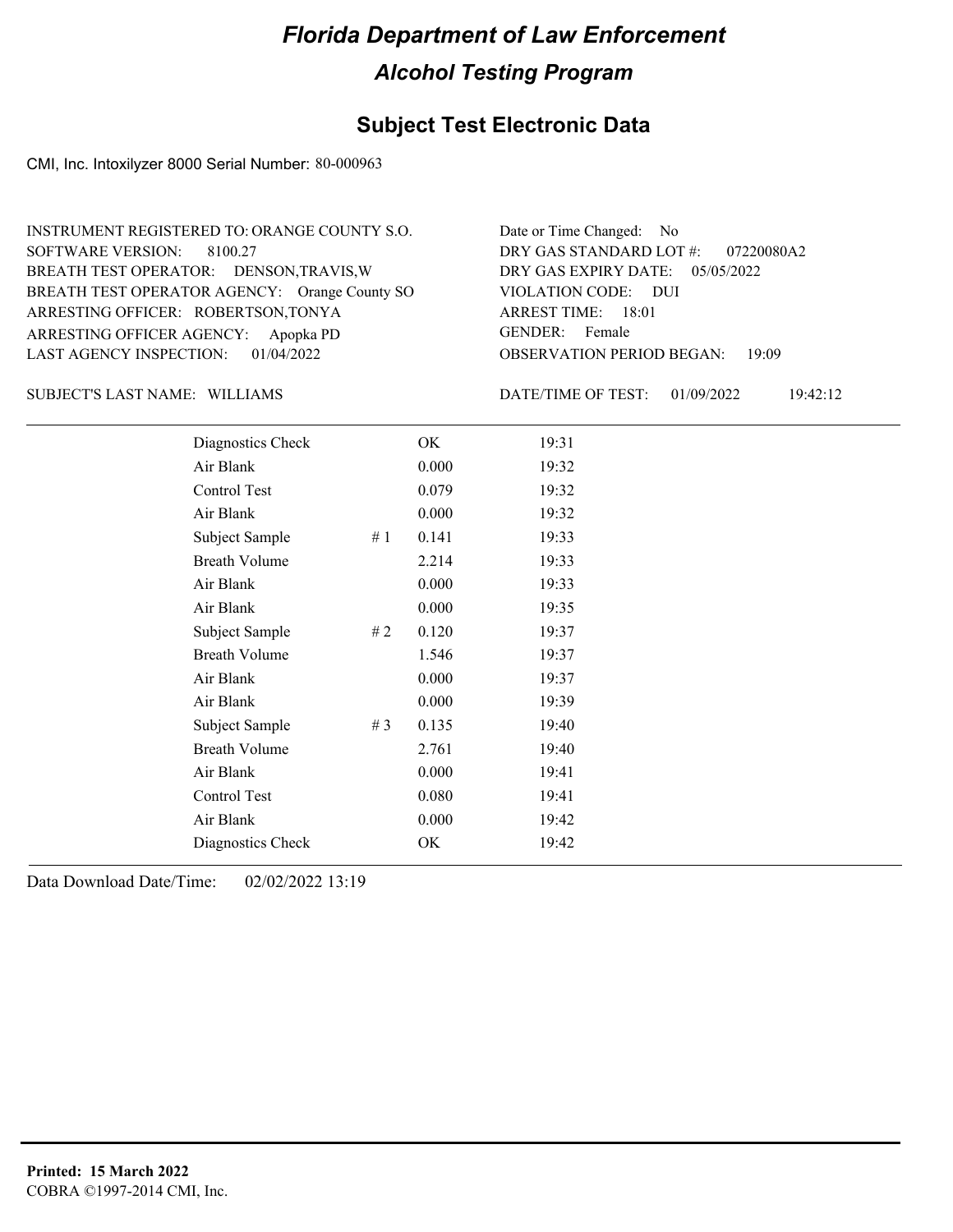### **Subject Test Electronic Data**

CMI, Inc. Intoxilyzer 8000 Serial Number: 80-000963

| INSTRUMENT REGISTERED TO: ORANGE COUNTY S.O.  | Date or Time Changed: No               |
|-----------------------------------------------|----------------------------------------|
| SOFTWARE VERSION: 8100.27                     | DRY GAS STANDARD LOT $\#$ : 07220080A2 |
| BREATH TEST OPERATOR: NERVAIS, TABITHA, J     | DRY GAS EXPIRY DATE: 05/05/2022        |
| BREATH TEST OPERATOR AGENCY: Orange County SO | VIOLATION CODE: DUI                    |
| ARRESTING OFFICER: SHAOUNI, KALEY             | ARREST TIME: 22:58                     |
| ARRESTING OFFICER AGENCY: Orlando PD          | GENDER: Male                           |
| LAST AGENCY INSPECTION: 01/04/2022            | <b>OBSERVATION PERIOD BEGAN:</b> 23:21 |

#### SUBJECT'S LAST NAME: NEYRINCK DATE/TIME OF TEST:

DATE/TIME OF TEST: 01/09/2022 23:58:20

| Diagnostics Check    |    | OK    | 23:51 |
|----------------------|----|-------|-------|
| Air Blank            |    | 0.000 | 23:52 |
| Control Test         |    | 0.079 | 23:52 |
| Air Blank            |    | 0.000 | 23:53 |
| Subject Sample       | #1 | 0.192 | 23:53 |
| <b>Breath Volume</b> |    | 2.945 | 23:53 |
| Air Blank            |    | 0.000 | 23:54 |
| Air Blank            |    | 0.000 | 23:56 |
| Subject Sample       | #2 | 0.198 | 23:56 |
| <b>Breath Volume</b> |    | 1.843 | 23:56 |
| Air Blank            |    | 0.000 | 23:57 |
| Control Test         |    | 0.078 | 23:57 |
| Air Blank            |    | 0.000 | 23:58 |
| Diagnostics Check    |    | OK    | 23:58 |
|                      |    |       |       |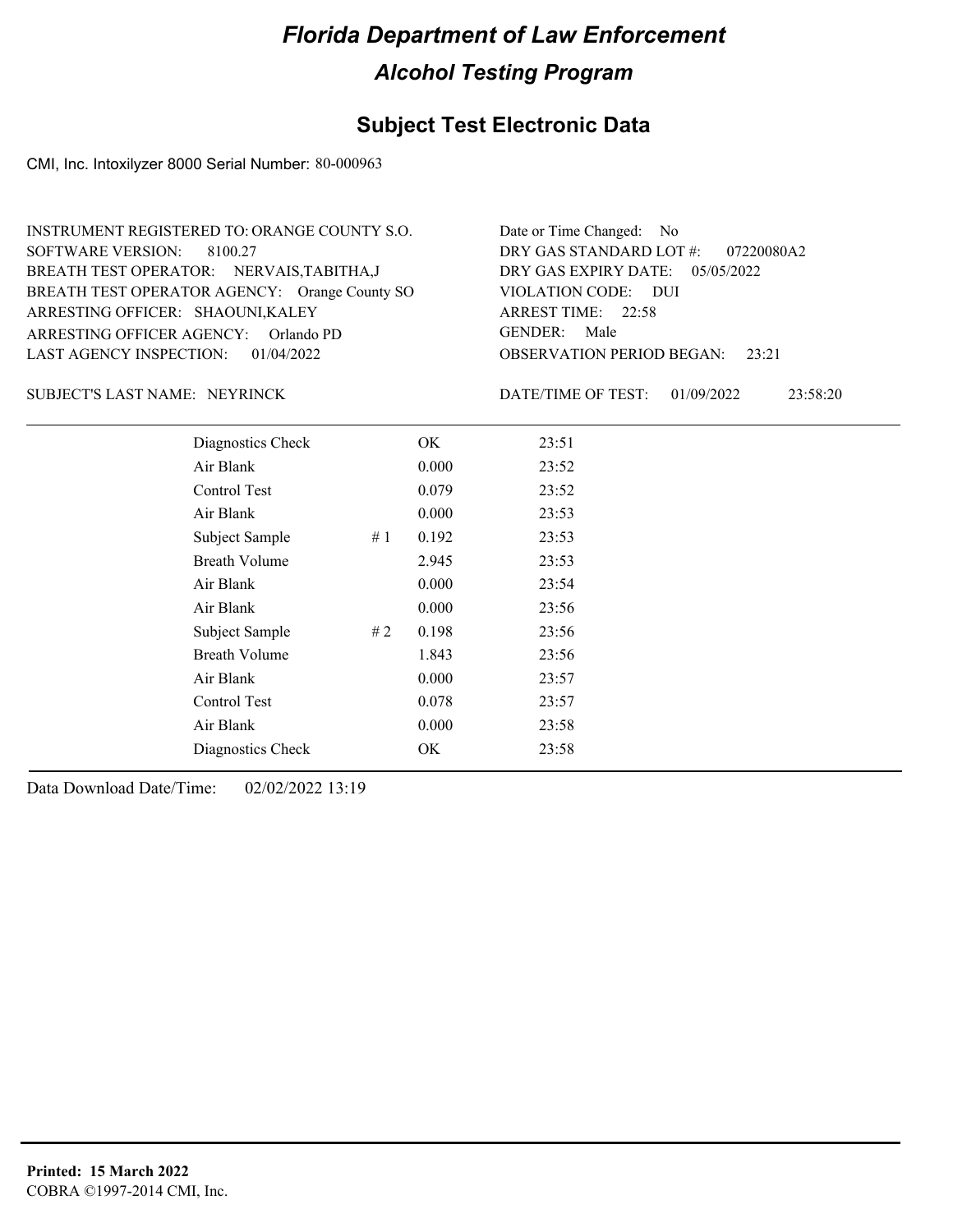### **Subject Test Electronic Data**

CMI, Inc. Intoxilyzer 8000 Serial Number: 80-000963

| INSTRUMENT REGISTERED TO: ORANGE COUNTY S.O.  | Date or Time Changed: No               |
|-----------------------------------------------|----------------------------------------|
| SOFTWARE VERSION: 8100.27                     | DRY GAS STANDARD LOT #: 07220080A2     |
| BREATH TEST OPERATOR: NERVAIS, TABITHA, J     | DRY GAS EXPIRY DATE: $05/05/2022$      |
| BREATH TEST OPERATOR AGENCY: Orange County SO | VIOLATION CODE: DUI                    |
| ARRESTING OFFICER: HARMON, JEREMY             | ARREST TIME: 00:59                     |
| ARRESTING OFFICER AGENCY: Orlando PD          | GENDER: Male                           |
| LAST AGENCY INSPECTION: 01/04/2022            | <b>OBSERVATION PERIOD BEGAN: 01:31</b> |

#### ROBERSON SUBJECT'S LAST NAME: DATE/TIME OF TEST:

DATE/TIME OF TEST: 01/10/2022 02:07:17

| Diagnostics Check    |    | OK    | 02:00 |
|----------------------|----|-------|-------|
| Air Blank            |    | 0.000 | 02:00 |
| Control Test         |    | 0.079 | 02:00 |
| Air Blank            |    | 0.000 | 02:01 |
| Subject Sample       | #1 | 0.127 | 02:02 |
| <b>Breath Volume</b> |    | 1.402 | 02:02 |
| Air Blank            |    | 0.000 | 02:02 |
| Air Blank            |    | 0.000 | 02:04 |
| Subject Sample       | #2 | 0.122 | 02:05 |
| <b>Breath Volume</b> |    | 2.218 | 02:05 |
| Air Blank            |    | 0.000 | 02:06 |
| Control Test         |    | 0.078 | 02:06 |
| Air Blank            |    | 0.000 | 02:07 |
| Diagnostics Check    |    | OK    | 02:07 |
|                      |    |       |       |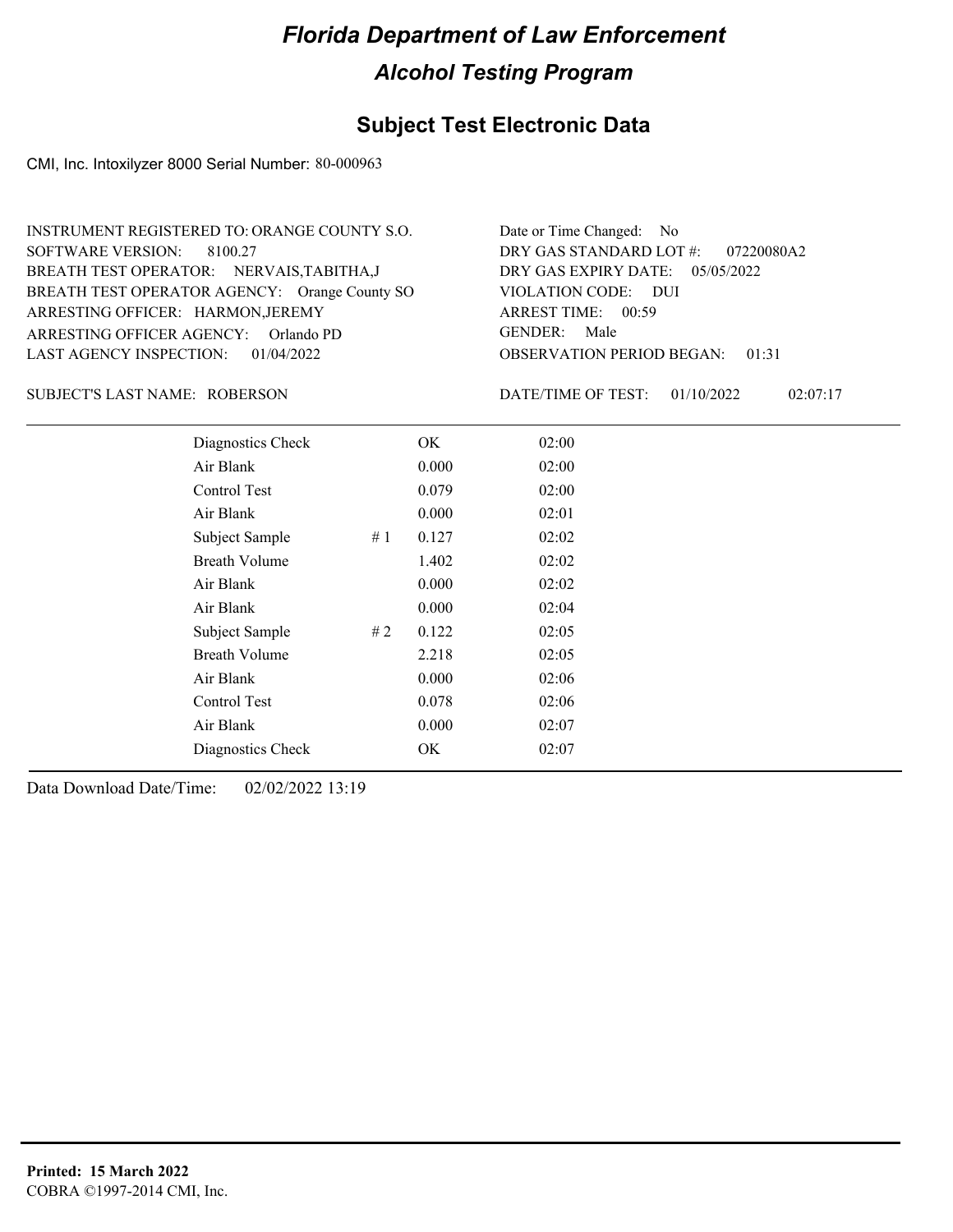### **Subject Test Electronic Data**

CMI, Inc. Intoxilyzer 8000 Serial Number: 80-000963

| INSTRUMENT REGISTERED TO: ORANGE COUNTY S.O.  | Date or Time Changed: No               |
|-----------------------------------------------|----------------------------------------|
| SOFTWARE VERSION: 8100.27                     | DRY GAS STANDARD LOT $\#$ : 07220080A2 |
| BREATH TEST OPERATOR: NERVAIS, TABITHA, J     | DRY GAS EXPIRY DATE: $05/05/2022$      |
| BREATH TEST OPERATOR AGENCY: Orange County SO | VIOLATION CODE: DUI                    |
| ARRESTING OFFICER: TORRES, JOSUE              | ARREST TIME: 00:57                     |
| ARRESTING OFFICER AGENCY: Orlando PD          | GENDER: Male                           |
| LAST AGENCY INSPECTION: $01/04/2022$          | <b>OBSERVATION PERIOD BEGAN: 01:14</b> |

#### BUCKLEY SUBJECT'S LAST NAME: DATE/TIME OF TEST:

DATE/TIME OF TEST: 01/11/2022 01:54:35

| Diagnostics Check    |    | OK    | 01:44 |
|----------------------|----|-------|-------|
| Air Blank            |    | 0.000 | 01:44 |
| Control Test         |    | 0.080 | 01:45 |
| Air Blank            |    | 0.000 | 01:45 |
| Subject Sample       | #1 | 0.235 | 01:49 |
| <b>Breath Volume</b> |    | 2.304 | 01:49 |
| Air Blank            |    | 0.000 | 01:49 |
| Air Blank            |    | 0.000 | 01:51 |
| Subject Sample       | #2 | 0.231 | 01:53 |
| <b>Breath Volume</b> |    | 2.597 | 01:53 |
| Air Blank            |    | 0.000 | 01:53 |
| Control Test         |    | 0.080 | 01:53 |
| Air Blank            |    | 0.000 | 01:54 |
| Diagnostics Check    |    | OK    | 01:54 |
|                      |    |       |       |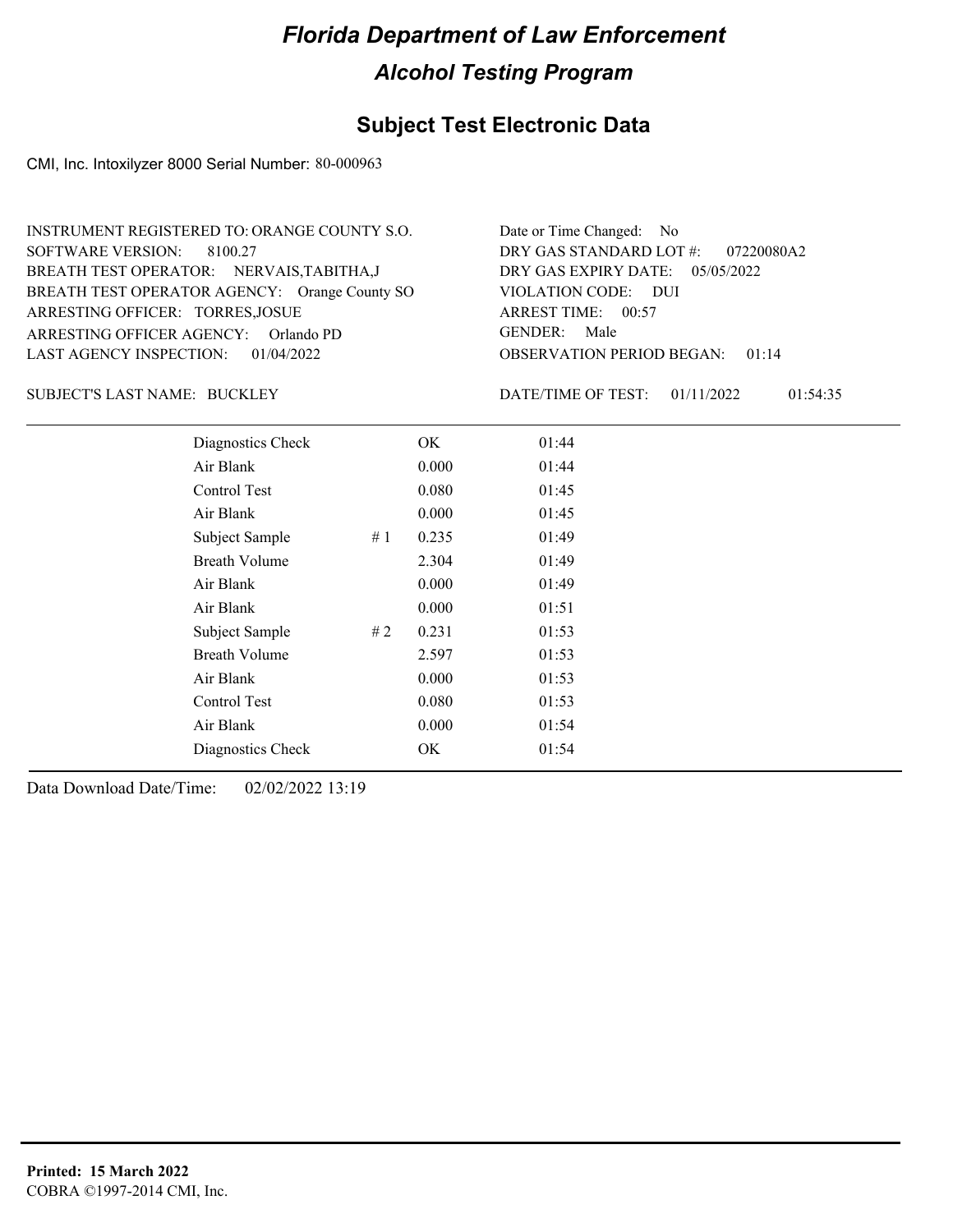### **Subject Test Electronic Data**

CMI, Inc. Intoxilyzer 8000 Serial Number: 80-000963

| INSTRUMENT REGISTERED TO: ORANGE COUNTY S.O.  | Date or Time Changed: No               |
|-----------------------------------------------|----------------------------------------|
| SOFTWARE VERSION: 8100.27                     | DRY GAS STANDARD LOT $\#$ : 07220080A2 |
| BREATH TEST OPERATOR: NERVAIS, TABITHA, J     | DRY GAS EXPIRY DATE: $05/05/2022$      |
| BREATH TEST OPERATOR AGENCY: Orange County SO | VIOLATION CODE: DUI                    |
| ARRESTING OFFICER: JOHNS, MARK                | ARREST TIME: 22:57                     |
| ARRESTING OFFICER AGENCY: Orlando PD          | GENDER: Male                           |
| LAST AGENCY INSPECTION: 01/04/2022            | <b>OBSERVATION PERIOD BEGAN: 23:25</b> |

SUBJECT'S LAST NAME: DE LEON DATE/TIME OF TEST:

DATE/TIME OF TEST: 01/15/2022 00:06:52

| Diagnostics Check    |    | OK    | 23:50 |                |
|----------------------|----|-------|-------|----------------|
| Air Blank            |    | 0.000 | 23:50 |                |
| Control Test         |    | 0.080 | 23:50 |                |
| Air Blank            |    | 0.000 | 23:51 |                |
| Subject Sample       | #2 | 0.152 | 23:54 | Volume Not Met |
| <b>Breath Volume</b> |    | 0.628 | 23:54 |                |
| Air Blank            |    | 0.000 | 23:55 |                |
| Air Blank            |    | 0.000 | 23:56 |                |
| Subject Sample       | #3 | 0.195 | 23:59 |                |
| <b>Breath Volume</b> |    | 1.179 | 23:59 |                |
| Air Blank            |    | 0.000 | 00:00 |                |
| Air Blank            |    | 0.000 | 00:02 |                |
| Subject Sample       | #1 | 0.163 | 00:05 | Volume Not Met |
| <b>Breath Volume</b> |    | 0.687 | 00:05 |                |
| Air Blank            |    | 0.000 | 00:05 |                |
| Control Test         |    | 0.079 | 00:06 |                |
| Air Blank            |    | 0.000 | 00:06 |                |
| Diagnostics Check    |    | OK    | 00:06 |                |
|                      |    |       |       |                |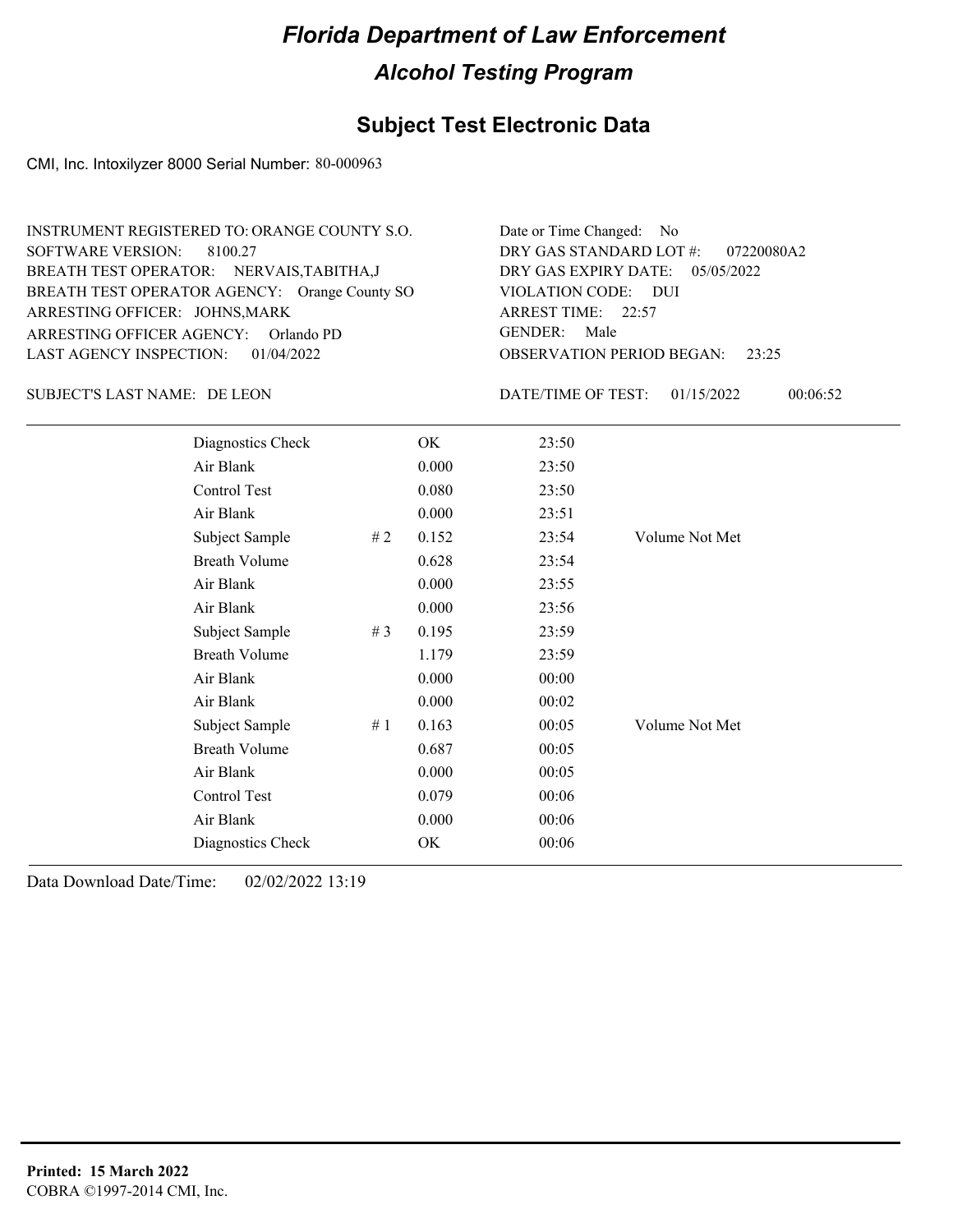### **Subject Test Electronic Data**

CMI, Inc. Intoxilyzer 8000 Serial Number: 80-000963

| INSTRUMENT REGISTERED TO: ORANGE COUNTY S.O.  | Date or Time Changed: No               |
|-----------------------------------------------|----------------------------------------|
| SOFTWARE VERSION: 8100.27                     | DRY GAS STANDARD LOT #: 07220080A2     |
| BREATH TEST OPERATOR: DENSON, TRAVIS, W       | DRY GAS EXPIRY DATE: $05/05/2022$      |
| BREATH TEST OPERATOR AGENCY: Orange County SO | VIOLATION CODE: DUI                    |
| ARRESTING OFFICER: WILLS, DARREN              | ARREST TIME: 01:27                     |
| ARRESTING OFFICER AGENCY: Winter Garden PD    | GENDER: Female                         |
| LAST AGENCY INSPECTION: 01/04/2022            | <b>OBSERVATION PERIOD BEGAN: 02:20</b> |

BURT SUBJECT'S LAST NAME: DATE/TIME OF TEST:

DATE/TIME OF TEST: 01/15/2022 02:53:13

| Diagnostics Check    |    | OK    | 02:43 |  |
|----------------------|----|-------|-------|--|
| Air Blank            |    | 0.000 | 02:44 |  |
| Control Test         |    | 0.080 | 02:44 |  |
| Air Blank            |    | 0.000 | 02:44 |  |
| Subject Sample       | #1 | 0.127 | 02:47 |  |
| <b>Breath Volume</b> |    | 1.378 | 02:47 |  |
| Air Blank            |    | 0.000 | 02:48 |  |
| Air Blank            |    | 0.000 | 02:50 |  |
| Subject Sample       | #2 | 0.133 | 02:51 |  |
| <b>Breath Volume</b> |    | 1.945 | 02:51 |  |
| Air Blank            |    | 0.000 | 02:52 |  |
| Control Test         |    | 0.079 | 02:52 |  |
| Air Blank            |    | 0.000 | 02:53 |  |
| Diagnostics Check    |    | OK    | 02:53 |  |
|                      |    |       |       |  |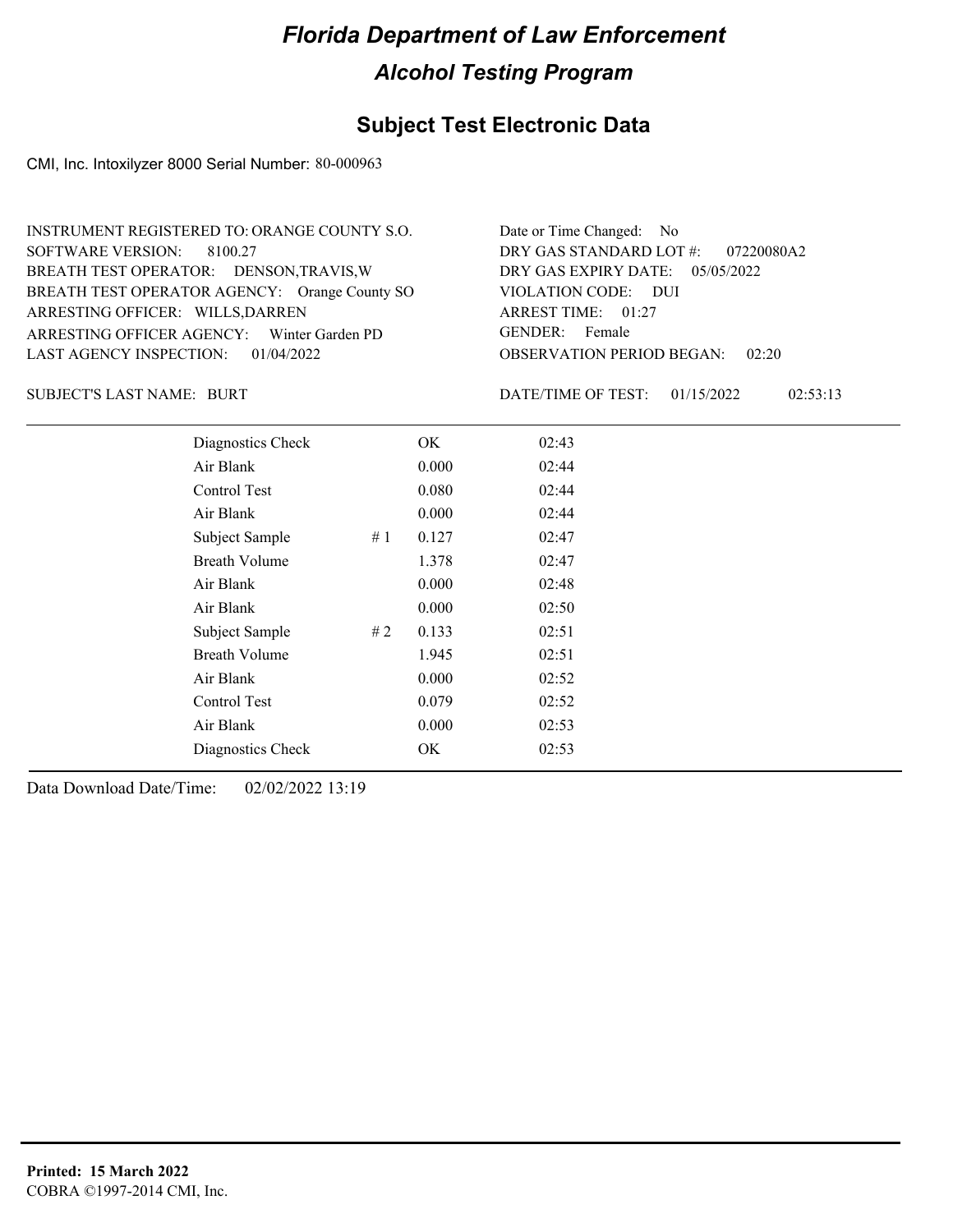### **Subject Test Electronic Data**

CMI, Inc. Intoxilyzer 8000 Serial Number: 80-000963

| INSTRUMENT REGISTERED TO: ORANGE COUNTY S.O.  | Date or Time Changed: No               |
|-----------------------------------------------|----------------------------------------|
| SOFTWARE VERSION: 8100.27                     | DRY GAS STANDARD LOT #: 07220080A2     |
| BREATH TEST OPERATOR: NERVAIS, TABITHA, J     | DRY GAS EXPIRY DATE: $05/05/2022$      |
| BREATH TEST OPERATOR AGENCY: Orange County SO | VIOLATION CODE: DUI                    |
| ARRESTING OFFICER: ROCCHILD, MIGUEL           | ARREST TIME: 03:01                     |
| ARRESTING OFFICER AGENCY: Orlando PD          | GENDER: Female                         |
| LAST AGENCY INSPECTION: 01/04/2022            | <b>OBSERVATION PERIOD BEGAN: 03:14</b> |

#### ALEXANDRE SUBJECT'S LAST NAME: DATE/TIME OF TEST:

DATE/TIME OF TEST: 01/15/2022 03:46:17

| Diagnostics Check    |    | OK    | 03:39 |  |
|----------------------|----|-------|-------|--|
| Air Blank            |    | 0.000 | 03:39 |  |
| Control Test         |    | 0.080 | 03:40 |  |
| Air Blank            |    | 0.000 | 03:40 |  |
| Subject Sample       | #1 | 0.113 | 03:41 |  |
| <b>Breath Volume</b> |    | 1.750 | 03:41 |  |
| Air Blank            |    | 0.000 | 03:41 |  |
| Air Blank            |    | 0.000 | 03:43 |  |
| Subject Sample       | #2 | 0.109 | 03:44 |  |
| <b>Breath Volume</b> |    | 1.343 | 03:44 |  |
| Air Blank            |    | 0.000 | 03:45 |  |
| Control Test         |    | 0.078 | 03:45 |  |
| Air Blank            |    | 0.000 | 03:46 |  |
| Diagnostics Check    |    | OK    | 03:46 |  |
|                      |    |       |       |  |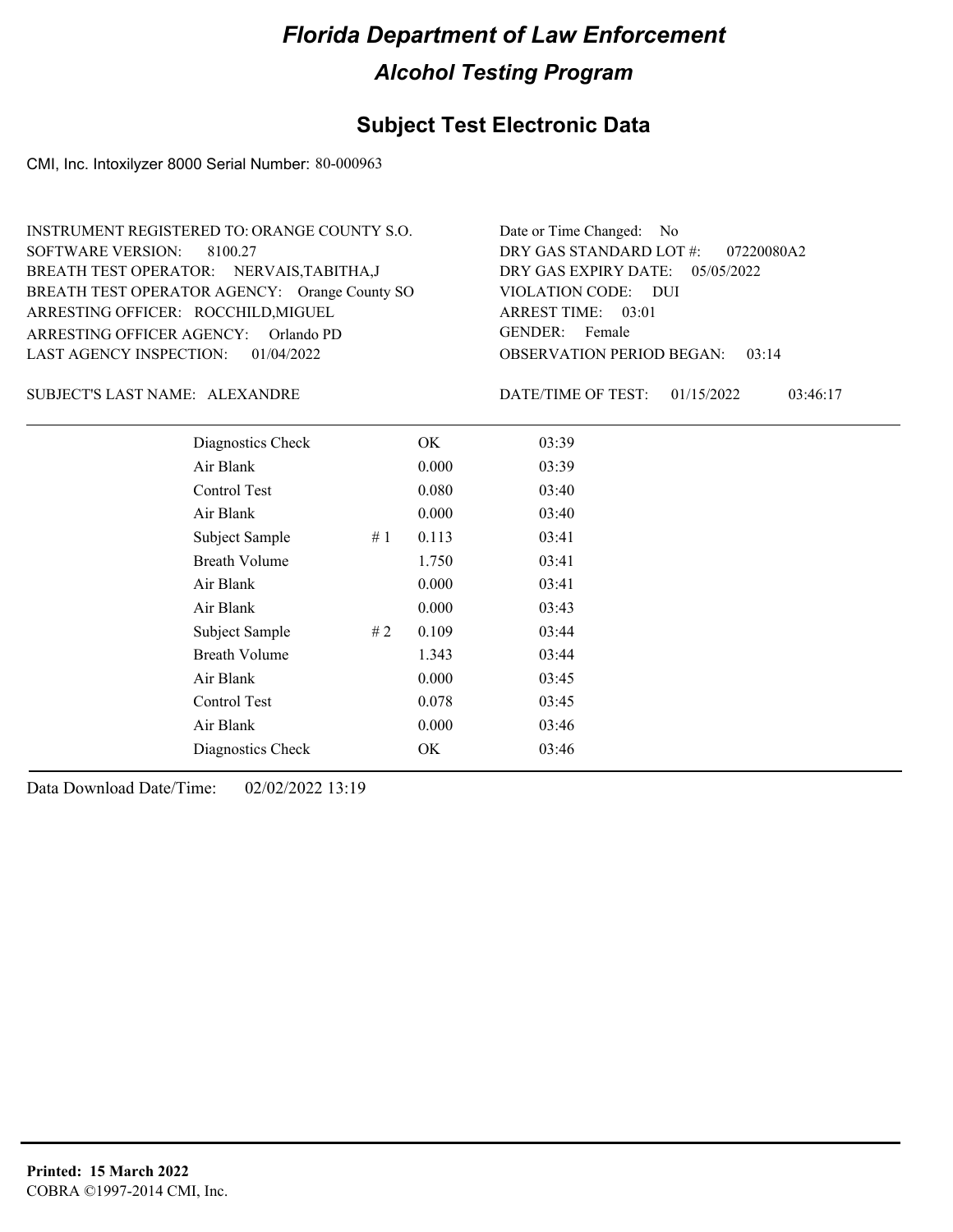### **Subject Test Electronic Data**

CMI, Inc. Intoxilyzer 8000 Serial Number: 80-000963

| INSTRUMENT REGISTERED TO: ORANGE COUNTY S.O.  | Date or Time Changed: No               |
|-----------------------------------------------|----------------------------------------|
| SOFTWARE VERSION: 8100.27                     | DRY GAS STANDARD LOT $\#$ : 07220080A2 |
| BREATH TEST OPERATOR: NERVAIS, TABITHA, J     | DRY GAS EXPIRY DATE: $05/05/2022$      |
| BREATH TEST OPERATOR AGENCY: Orange County SO | VIOLATION CODE: DUI                    |
| ARRESTING OFFICER: BRULE, JASON               | ARREST TIME: 21:15                     |
| ARRESTING OFFICER AGENCY: FHP Troop D         | GENDER: Male                           |
| LAST AGENCY INSPECTION: $01/04/2022$          | <b>OBSERVATION PERIOD BEGAN: 21:46</b> |

SUBJECT'S LAST NAME: ROWSEY **Example 20** DATE/TIME OF TEST:

DATE/TIME OF TEST: 01/15/2022 22:23:24

| Diagnostics Check    |    | OK    | 22:17 |  |  |
|----------------------|----|-------|-------|--|--|
| Air Blank            |    | 0.000 | 22:17 |  |  |
| Control Test         |    | 0.080 | 22:18 |  |  |
| Air Blank            |    | 0.000 | 22:18 |  |  |
| Subject Sample       | #1 | 0.161 | 22:18 |  |  |
| <b>Breath Volume</b> |    | 3.664 | 22:18 |  |  |
| Air Blank            |    | 0.000 | 22:19 |  |  |
| Air Blank            |    | 0.000 | 22:21 |  |  |
| Subject Sample       | #2 | 0.158 | 22:21 |  |  |
| <b>Breath Volume</b> |    | 3.570 | 22:21 |  |  |
| Air Blank            |    | 0.000 | 22:22 |  |  |
| Control Test         |    | 0.080 | 22:22 |  |  |
| Air Blank            |    | 0.000 | 22:23 |  |  |
| Diagnostics Check    |    | OK    | 22:23 |  |  |
|                      |    |       |       |  |  |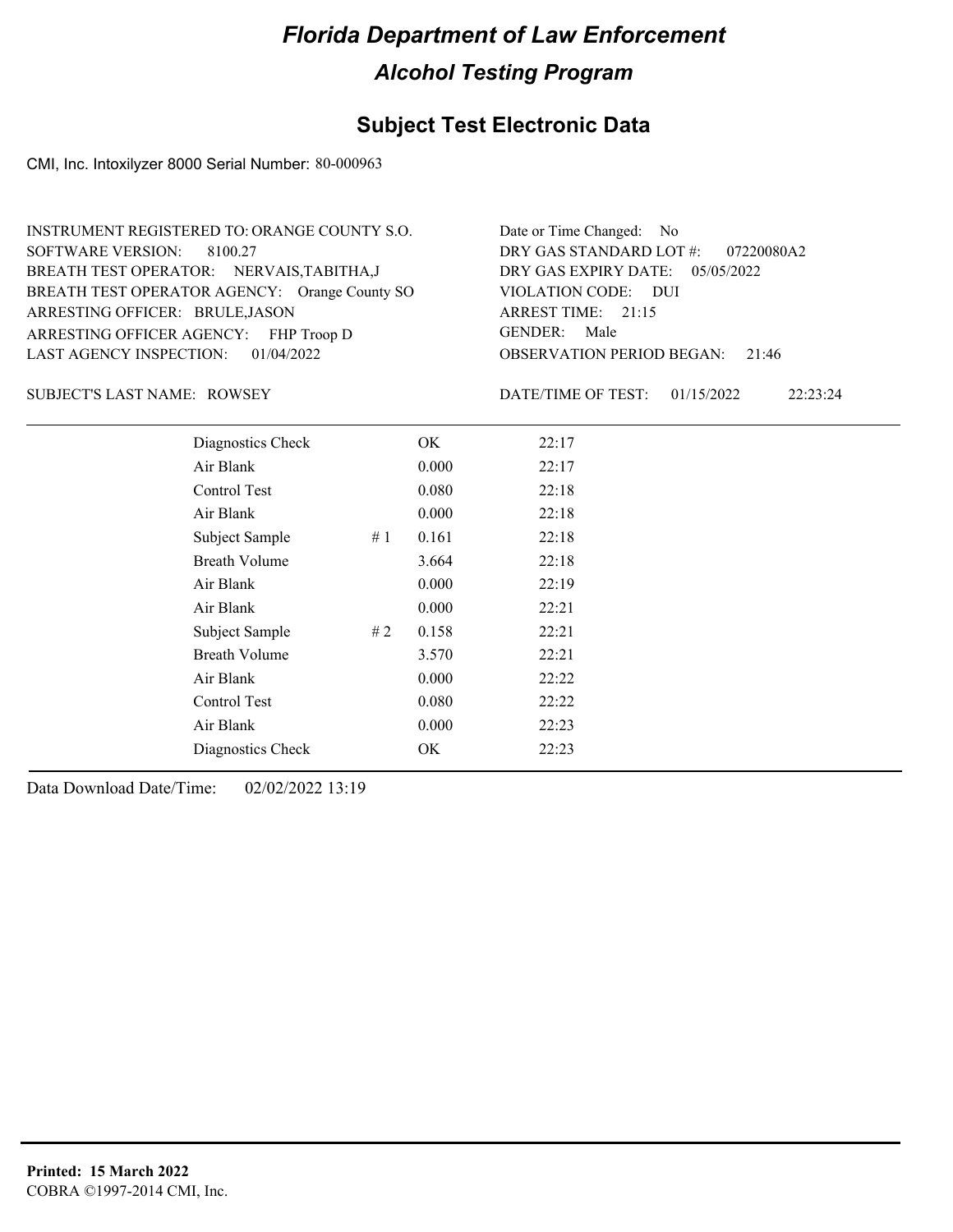### **Subject Test Electronic Data**

CMI, Inc. Intoxilyzer 8000 Serial Number: 80-000963

| INSTRUMENT REGISTERED TO: ORANGE COUNTY S.O.  | Date or Time Changed: No               |
|-----------------------------------------------|----------------------------------------|
| SOFTWARE VERSION: 8100.27                     | DRY GAS STANDARD LOT #: 07220080A2     |
| BREATH TEST OPERATOR: NERVAIS, TABITHA, J     | DRY GAS EXPIRY DATE: $05/05/2022$      |
| BREATH TEST OPERATOR AGENCY: Orange County SO | VIOLATION CODE: DUI                    |
| ARRESTING OFFICER: JOHNBAPTISTE, ALBENS       | ARREST TIME: 02:40                     |
| ARRESTING OFFICER AGENCY: FHP Troop D         | GENDER: Male                           |
| LAST AGENCY INSPECTION: 01/04/2022            | <b>OBSERVATION PERIOD BEGAN: 03:20</b> |

#### ACEVEDOZEA SUBJECT'S LAST NAME: DATE/TIME OF TEST:

DATE/TIME OF TEST: 01/16/2022 03:52:02

| Diagnostics Check    |    | OK    | 03:46 |
|----------------------|----|-------|-------|
| Air Blank            |    | 0.000 | 03:46 |
| Control Test         |    | 0.080 | 03:46 |
| Air Blank            |    | 0.000 | 03:47 |
| Subject Sample       | #1 | 0.121 | 03:47 |
| <b>Breath Volume</b> |    | 1.453 | 03:47 |
| Air Blank            |    | 0.000 | 03:48 |
| Air Blank            |    | 0.000 | 03:50 |
| Subject Sample       | #2 | 0.117 | 03:50 |
| <b>Breath Volume</b> |    | 1.257 | 03:50 |
| Air Blank            |    | 0.000 | 03:51 |
| Control Test         |    | 0.079 | 03:51 |
| Air Blank            |    | 0.000 | 03:51 |
| Diagnostics Check    |    | OK    | 03:52 |
|                      |    |       |       |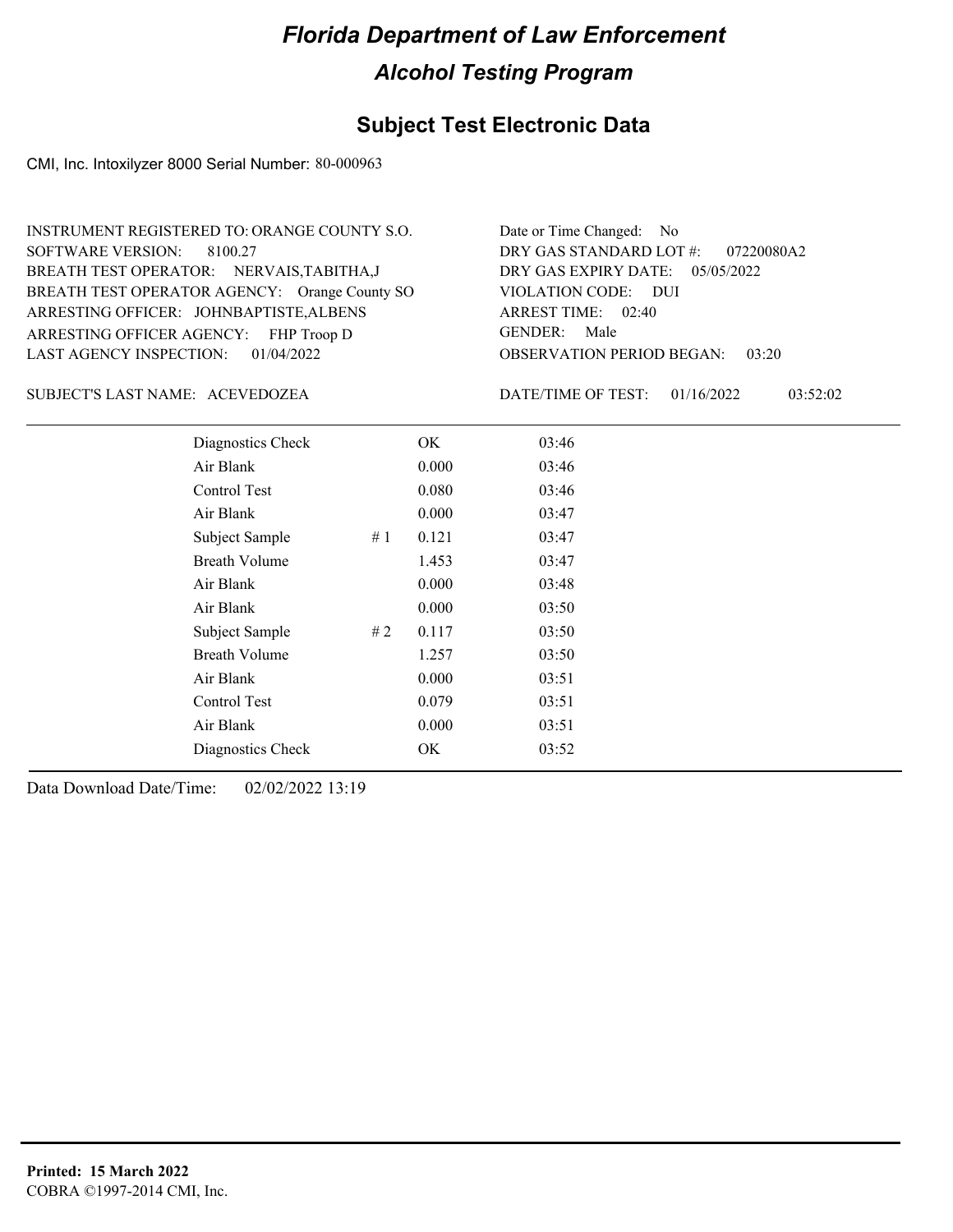### **Subject Test Electronic Data**

CMI, Inc. Intoxilyzer 8000 Serial Number: 80-000963

| INSTRUMENT REGISTERED TO: ORANGE COUNTY S.O.  | Date or Time Changed: No               |
|-----------------------------------------------|----------------------------------------|
| SOFTWARE VERSION: 8100.27                     | DRY GAS STANDARD LOT #: 07220080A2     |
| BREATH TEST OPERATOR: NERVAIS, TABITHA, J     | DRY GAS EXPIRY DATE: 05/05/2022        |
| BREATH TEST OPERATOR AGENCY: Orange County SO | VIOLATION CODE: DUI                    |
| ARRESTING OFFICER: MARC, VUKANSON             | ARREST TIME: 20:56                     |
| ARRESTING OFFICER AGENCY: Winter Park PD      | GENDER: Male                           |
| LAST AGENCY INSPECTION: 01/04/2022            | <b>OBSERVATION PERIOD BEGAN: 21:34</b> |

KUYKENDALL SUBJECT'S LAST NAME: DATE/TIME OF TEST:

DATE/TIME OF TEST: 01/16/2022 22:49:57

| Diagnostics Check    |    | OK    | 22:39 |
|----------------------|----|-------|-------|
| Air Blank            |    | 0.000 | 22:40 |
| Control Test         |    | 0.078 | 22:40 |
| Air Blank            |    | 0.000 | 22:40 |
| Subject Sample       | #1 | 0.218 | 22:42 |
| <b>Breath Volume</b> |    | 1.527 | 22:42 |
| Air Blank            |    | 0.000 | 22:42 |
| Air Blank            |    | 0.000 | 22:44 |
| Subject Sample       | #2 | 0.251 | 22:45 |
| <b>Breath Volume</b> |    | 1.582 | 22:45 |
| Air Blank            |    | 0.000 | 22:45 |
| Air Blank            |    | 0.000 | 22:47 |
| Subject Sample       | #3 | 0.255 | 22:48 |
| <b>Breath Volume</b> |    | 2.636 | 22:48 |
| Air Blank            |    | 0.000 | 22:49 |
| Control Test         |    | 0.078 | 22:49 |
| Air Blank            |    | 0.000 | 22:49 |
| Diagnostics Check    |    | OK    | 22:49 |
|                      |    |       |       |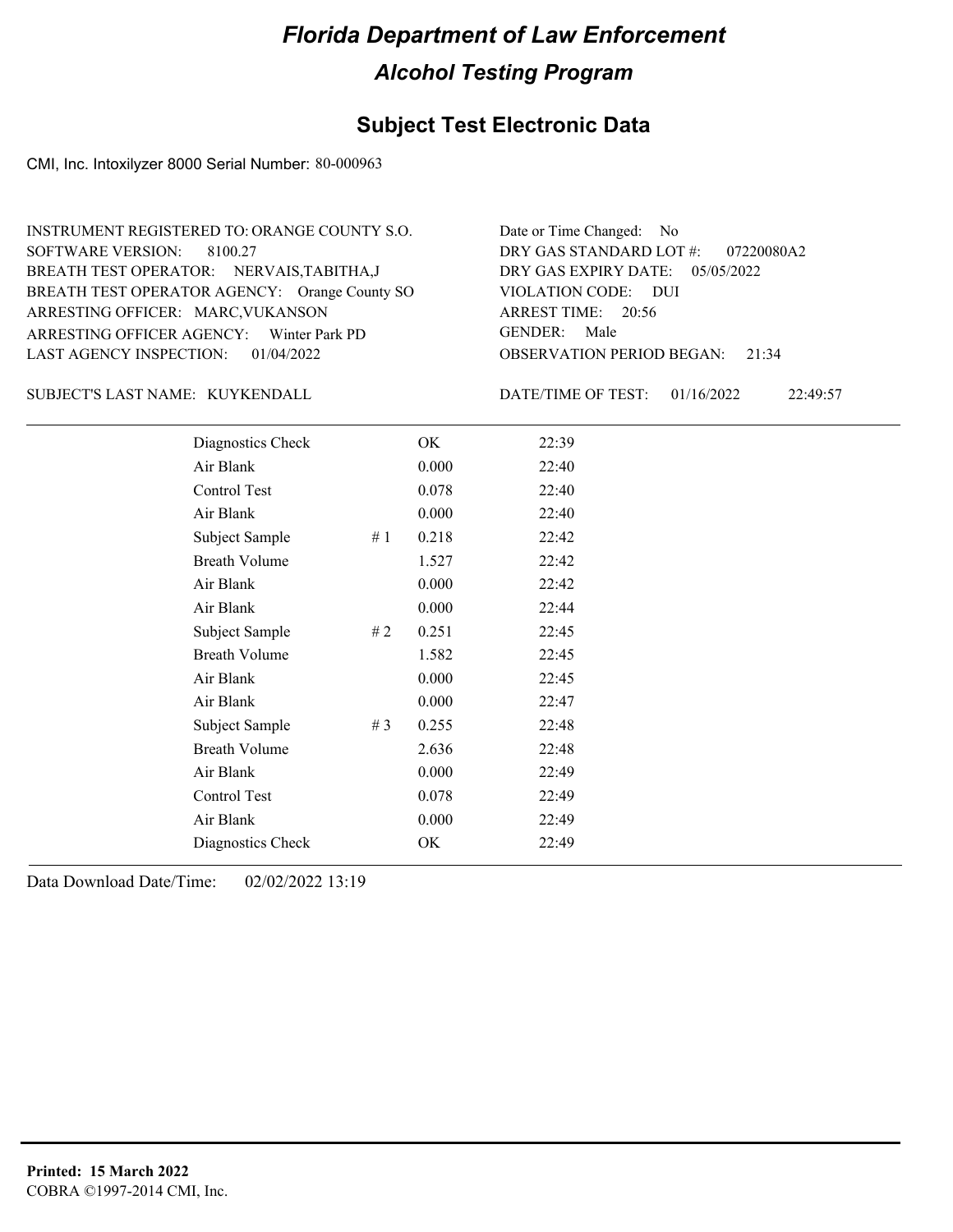#### **Subject Test Electronic Data**

CMI, Inc. Intoxilyzer 8000 Serial Number: 80-000963

OBSERVATION PERIOD BEGAN: 01:24 ARRESTING OFFICER AGENCY: GENDER: Orlando PD BREATH TEST OPERATOR AGENCY: Orange County SO VIOLATION CODE: SOFTWARE VERSION: VIOLATION CODE: DUI ARREST TIME: 01:00 ARRESTING OFFICER: DAUGHERTY, JASON DRY GAS EXPIRY DATE: 05/05/2022 07220080A2 BREATH TEST OPERATOR: NERVAIS,TABITHA,J LAST AGENCY INSPECTION: 01/04/2022 8100.27 INSTRUMENT REGISTERED TO: ORANGE COUNTY S.O. DRY GAS STANDARD LOT #: Date or Time Changed: No GENDER: Male

DEBORNE SUBJECT'S LAST NAME: DATE/TIME OF TEST:

DATE/TIME OF TEST: 01/18/2022 01:58:33

| Diagnostics Check    | OK    | 01:50 |
|----------------------|-------|-------|
| Air Blank            | 0.000 | 01:51 |
| Control Test         | 0.079 | 01:51 |
| Air Blank            | 0.000 | 01:51 |
| Subject Sample<br>#1 | 0.140 | 01:53 |
| <b>Breath Volume</b> | 1.562 | 01:53 |
| Air Blank            | 0.000 | 01:53 |
| Air Blank            | 0.000 | 01:55 |
| Subject Sample<br>#2 | 0.154 | 01:57 |
| <b>Breath Volume</b> | 2.117 | 01:57 |
| Air Blank            | 0.000 | 01:57 |
| <b>Control Test</b>  | 0.078 | 01:57 |
| Air Blank            | 0.000 | 01:58 |
| Diagnostics Check    | OK    | 01:58 |
|                      |       |       |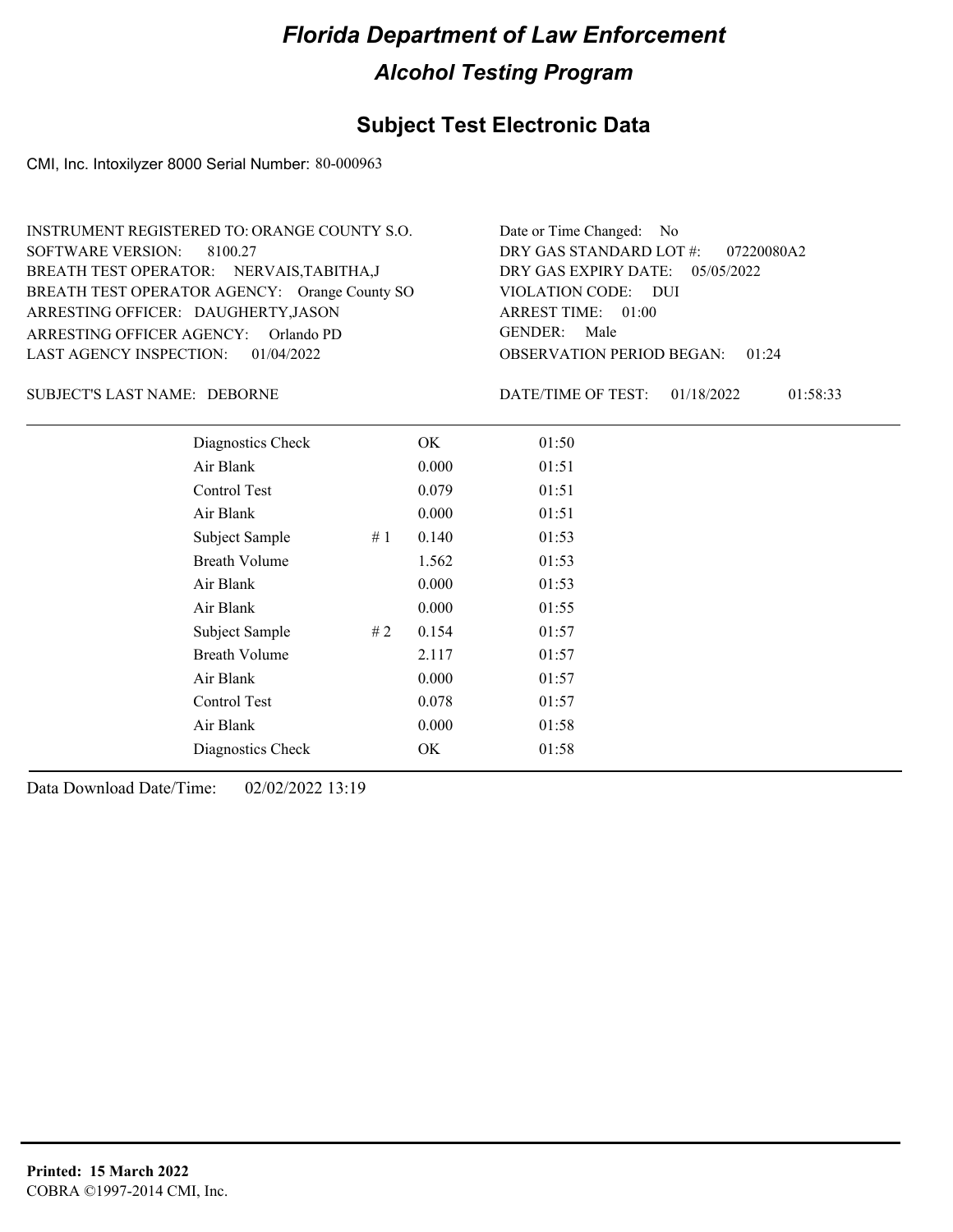### **Subject Test Electronic Data**

CMI, Inc. Intoxilyzer 8000 Serial Number: 80-000963

| <b>INSTRUMENT REGISTERED TO: ORANGE COUNTY S.O.</b><br><b>SOFTWARE VERSION:</b><br>8100.27<br>BREATH TEST OPERATOR: DAVIS, COURTNEY, L<br>BREATH TEST OPERATOR AGENCY: Orange County SO<br>ARRESTING OFFICER: LIESENFELT, JASON<br>ARRESTING OFFICER AGENCY: Orange County SO |                                        |    |       | Date or Time Changed: No<br>DRY GAS STANDARD LOT #:<br>DRY GAS EXPIRY DATE:<br>VIOLATION CODE:<br>ARREST TIME: 00:00<br><b>GENDER:</b><br>Male | 07220080A2<br>05/05/2022<br><b>DUI</b> |  |
|-------------------------------------------------------------------------------------------------------------------------------------------------------------------------------------------------------------------------------------------------------------------------------|----------------------------------------|----|-------|------------------------------------------------------------------------------------------------------------------------------------------------|----------------------------------------|--|
| <b>LAST AGENCY INSPECTION:</b>                                                                                                                                                                                                                                                | 01/04/2022                             |    |       | <b>OBSERVATION PERIOD BEGAN:</b><br>00:49                                                                                                      |                                        |  |
|                                                                                                                                                                                                                                                                               | SUBJECT'S LAST NAME: SUEVERN GUTIERREZ |    |       | DATE/TIME OF TEST:                                                                                                                             | 01/21/2022<br>01:26:23                 |  |
|                                                                                                                                                                                                                                                                               | Diagnostics Check                      |    | OK    | 01:14                                                                                                                                          |                                        |  |
|                                                                                                                                                                                                                                                                               | Air Blank                              |    | 0.000 | 01:15                                                                                                                                          |                                        |  |
|                                                                                                                                                                                                                                                                               | Control Test                           |    | 0.081 | 01:15                                                                                                                                          |                                        |  |
|                                                                                                                                                                                                                                                                               | Air Blank                              |    | 0.000 | 01:16                                                                                                                                          |                                        |  |
|                                                                                                                                                                                                                                                                               | Subject Sample                         | #1 | 0.156 | 01:19                                                                                                                                          | Volume Not Met                         |  |
|                                                                                                                                                                                                                                                                               | <b>Breath Volume</b>                   |    | 0.515 | 01:19                                                                                                                                          |                                        |  |
|                                                                                                                                                                                                                                                                               | Air Blank                              |    | 0.000 | 01:19                                                                                                                                          |                                        |  |
|                                                                                                                                                                                                                                                                               | Air Blank                              |    | 0.000 | 01:21                                                                                                                                          |                                        |  |
|                                                                                                                                                                                                                                                                               | Subject Sample                         | #2 | 0.187 | 01:24                                                                                                                                          | Volume Not Met                         |  |
|                                                                                                                                                                                                                                                                               | <b>Breath Volume</b>                   |    | 0.062 | 01:24                                                                                                                                          |                                        |  |
|                                                                                                                                                                                                                                                                               | Air Blank                              |    | 0.000 | 01:25                                                                                                                                          |                                        |  |
|                                                                                                                                                                                                                                                                               | Control Test                           |    | 0.074 | 01:25                                                                                                                                          | Control Outside Tolerance              |  |
|                                                                                                                                                                                                                                                                               | Air Blank                              |    | 0.000 | 01:26                                                                                                                                          |                                        |  |
|                                                                                                                                                                                                                                                                               |                                        |    |       |                                                                                                                                                |                                        |  |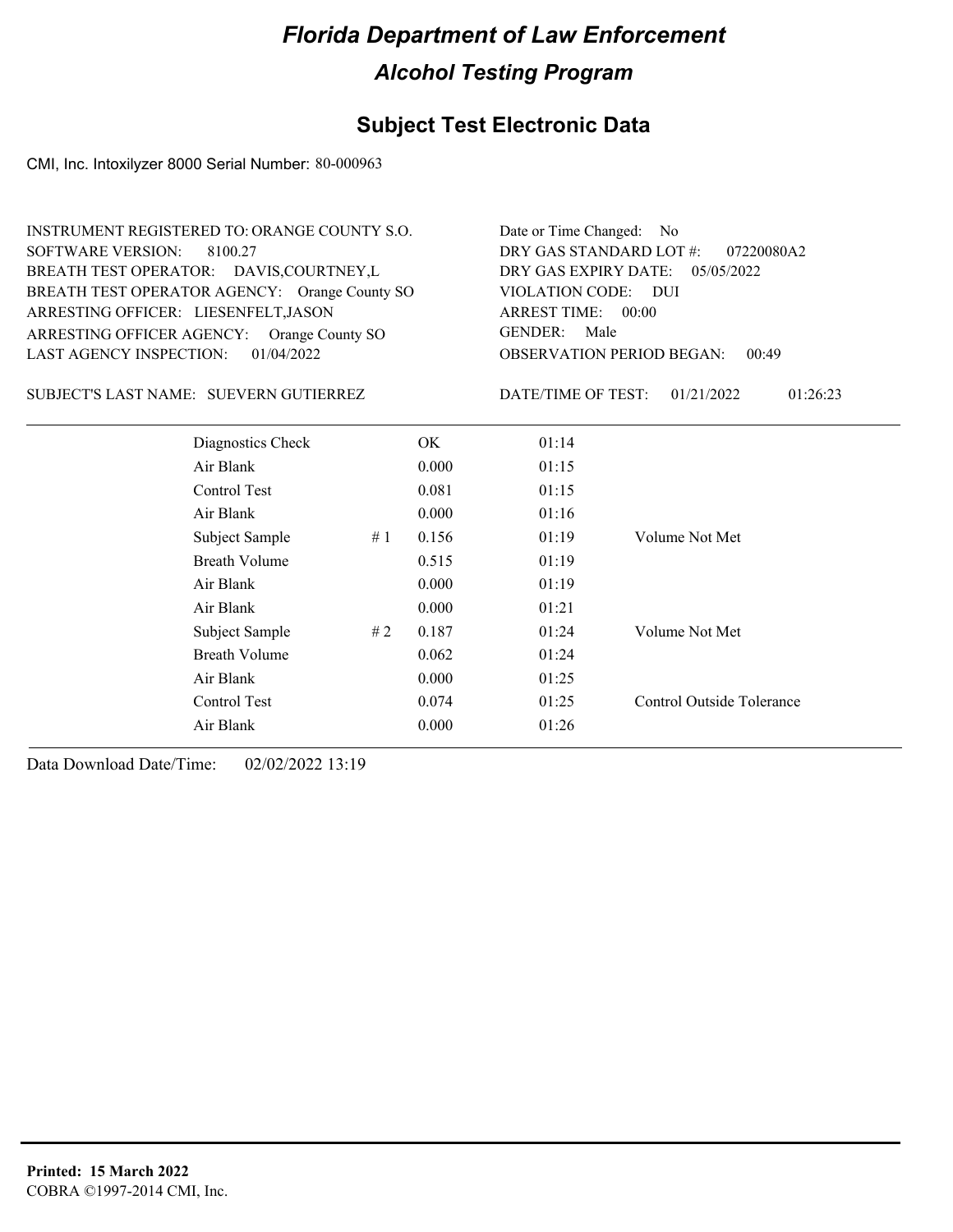### **Subject Test Electronic Data**

CMI, Inc. Intoxilyzer 8000 Serial Number: 80-000963

| INSTRUMENT REGISTERED TO: ORANGE COUNTY S.O.<br><b>SOFTWARE VERSION:</b><br>8100.27<br>BREATH TEST OPERATOR: NERVAIS, TABITHA, J<br>BREATH TEST OPERATOR AGENCY: Orange County SO<br>ARRESTING OFFICER: HAMMER, DALTON<br>ARRESTING OFFICER AGENCY: Orlando PD<br><b>LAST AGENCY INSPECTION:</b><br>01/04/2022 |                      |    | Date or Time Changed:<br>No.<br>DRY GAS STANDARD LOT #:<br>07220080A2<br>DRY GAS EXPIRY DATE:<br>05/05/2022<br>VIOLATION CODE:<br><b>DUI</b><br>ARREST TIME: 00:48<br><b>GENDER:</b><br>Male<br><b>OBSERVATION PERIOD BEGAN:</b><br>01:30 |                    |                |          |
|----------------------------------------------------------------------------------------------------------------------------------------------------------------------------------------------------------------------------------------------------------------------------------------------------------------|----------------------|----|-------------------------------------------------------------------------------------------------------------------------------------------------------------------------------------------------------------------------------------------|--------------------|----------------|----------|
| <b>SUBJECT'S LAST NAME: SINCLAIR</b>                                                                                                                                                                                                                                                                           |                      |    |                                                                                                                                                                                                                                           | DATE/TIME OF TEST: | 01/22/2022     | 02:07:28 |
|                                                                                                                                                                                                                                                                                                                | Diagnostics Check    |    | <b>OK</b>                                                                                                                                                                                                                                 | 01:55              |                |          |
|                                                                                                                                                                                                                                                                                                                | Air Blank            |    | 0.000                                                                                                                                                                                                                                     | 01:56              |                |          |
|                                                                                                                                                                                                                                                                                                                | Control Test         |    | 0.079                                                                                                                                                                                                                                     | 01:56              |                |          |
|                                                                                                                                                                                                                                                                                                                | Air Blank            |    | 0.000                                                                                                                                                                                                                                     | 01:57              |                |          |
|                                                                                                                                                                                                                                                                                                                | Subject Sample       | #1 | 0.106                                                                                                                                                                                                                                     | 02:00              | Volume Not Met |          |
|                                                                                                                                                                                                                                                                                                                | <b>Breath Volume</b> |    | 0.101                                                                                                                                                                                                                                     | 02:00              |                |          |
|                                                                                                                                                                                                                                                                                                                | Air Blank            |    | 0.000                                                                                                                                                                                                                                     | 02:00              |                |          |
|                                                                                                                                                                                                                                                                                                                | Air Blank            |    | 0.000                                                                                                                                                                                                                                     | 02:02              |                |          |
|                                                                                                                                                                                                                                                                                                                | Subject Sample       | #2 | 0.147                                                                                                                                                                                                                                     | 02:05              | Volume Not Met |          |
|                                                                                                                                                                                                                                                                                                                | <b>Breath Volume</b> |    | 0.066                                                                                                                                                                                                                                     | 02:05              |                |          |
|                                                                                                                                                                                                                                                                                                                | Air Blank            |    | 0.000                                                                                                                                                                                                                                     | 02:06              |                |          |
|                                                                                                                                                                                                                                                                                                                | Control Test         |    | 0.078                                                                                                                                                                                                                                     | 02:06              |                |          |
|                                                                                                                                                                                                                                                                                                                | Air Blank            |    | 0.000                                                                                                                                                                                                                                     | 02:07              |                |          |
|                                                                                                                                                                                                                                                                                                                | Diagnostics Check    |    | OK                                                                                                                                                                                                                                        | 02:07              |                |          |
|                                                                                                                                                                                                                                                                                                                |                      |    |                                                                                                                                                                                                                                           |                    |                |          |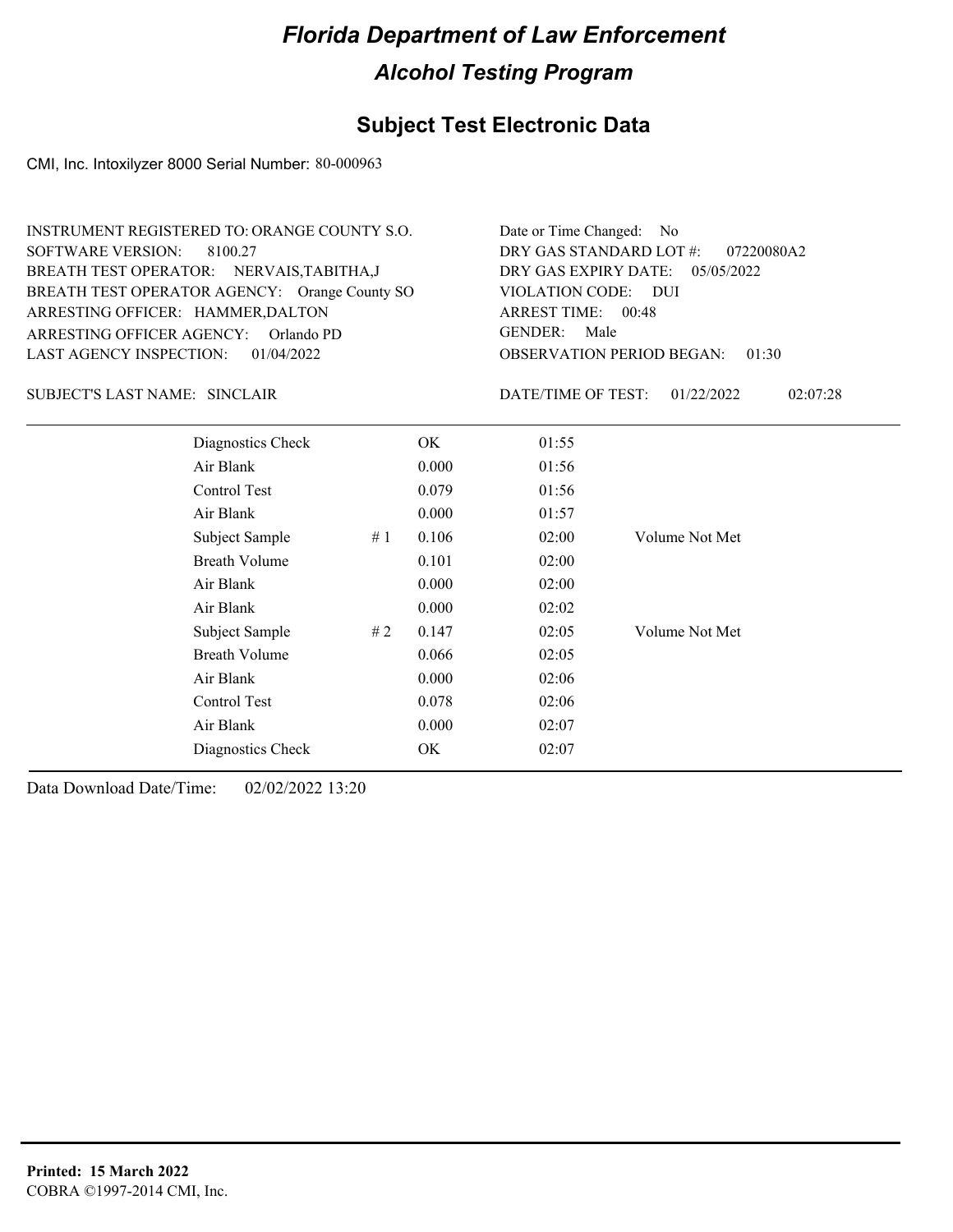### **Subject Test Electronic Data**

CMI, Inc. Intoxilyzer 8000 Serial Number: 80-000963

| INSTRUMENT REGISTERED TO: ORANGE COUNTY S.O.  | Date or Time Changed: No               |
|-----------------------------------------------|----------------------------------------|
| SOFTWARE VERSION: 8100.27                     | DRY GAS STANDARD LOT $\#$ : 07220080A2 |
| BREATH TEST OPERATOR: DENSON, TRAVIS, W       | DRY GAS EXPIRY DATE: $05/05/2022$      |
| BREATH TEST OPERATOR AGENCY: Orange County SO | VIOLATION CODE: DUI                    |
| ARRESTING OFFICER: PRICE, FORREST             | ARREST TIME: 01:50                     |
| ARRESTING OFFICER AGENCY: Orlando PD          | GENDER: Male                           |
| LAST AGENCY INSPECTION: $01/04/2022$          | <b>OBSERVATION PERIOD BEGAN: 02:17</b> |

SUBJECT'S LAST NAME: MASSEY DATE/TIME OF TEST:

DATE/TIME OF TEST: 01/22/2022 02:46:37

| Diagnostics Check    |    | OK    | 02:40 |
|----------------------|----|-------|-------|
| Air Blank            |    | 0.000 | 02:40 |
| Control Test         |    | 0.079 | 02:41 |
| Air Blank            |    | 0.000 | 02:41 |
| Subject Sample       | #1 | 0.102 | 02:42 |
| <b>Breath Volume</b> |    | 2.265 | 02:42 |
| Air Blank            |    | 0.000 | 02:42 |
| Air Blank            |    | 0.000 | 02:44 |
| Subject Sample       | #2 | 0.102 | 02:45 |
| <b>Breath Volume</b> |    | 1.183 | 02:45 |
| Air Blank            |    | 0.000 | 02:45 |
| Control Test         |    | 0.078 | 02:46 |
| Air Blank            |    | 0.000 | 02:46 |
| Diagnostics Check    |    | OK    | 02:46 |
|                      |    |       |       |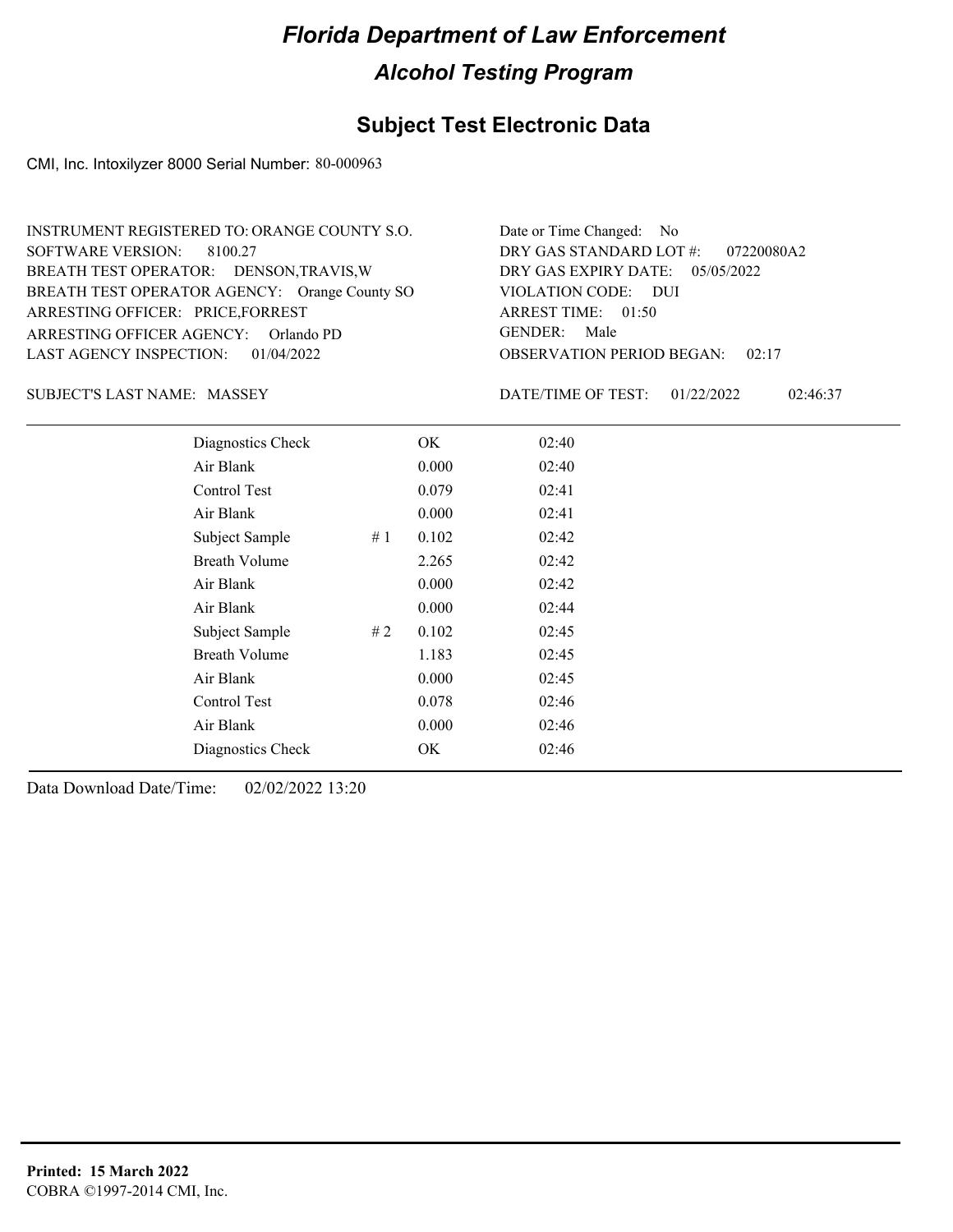### **Subject Test Electronic Data**

CMI, Inc. Intoxilyzer 8000 Serial Number: 80-000963

| INSTRUMENT REGISTERED TO: ORANGE COUNTY S.O.  | Date or Time Changed: No               |
|-----------------------------------------------|----------------------------------------|
| SOFTWARE VERSION: 8100.27                     | DRY GAS STANDARD LOT #: 07220080A2     |
| BREATH TEST OPERATOR: NERVAIS, TABITHA, J     | DRY GAS EXPIRY DATE: $05/05/2022$      |
| BREATH TEST OPERATOR AGENCY: Orange County SO | VIOLATION CODE: DUI                    |
| ARRESTING OFFICER: CABRERA, CARLOS            | ARREST TIME: 02:05                     |
| ARRESTING OFFICER AGENCY: Orange County SO    | GENDER: Male                           |
| LAST AGENCY INSPECTION: $01/04/2022$          | <b>OBSERVATION PERIOD BEGAN: 02:35</b> |

ERVIN SUBJECT'S LAST NAME: DATE/TIME OF TEST:

DATE/TIME OF TEST: 01/22/2022 03:08:28

| Diagnostics Check    |    | OK    | 03:02 |
|----------------------|----|-------|-------|
| Air Blank            |    | 0.000 | 03:02 |
| Control Test         |    | 0.079 | 03:03 |
| Air Blank            |    | 0.000 | 03:03 |
| Subject Sample       | #1 | 0.140 | 03:04 |
| <b>Breath Volume</b> |    | 2.578 | 03:04 |
| Air Blank            |    | 0.000 | 03:04 |
| Air Blank            |    | 0.000 | 03:06 |
| Subject Sample       | #2 | 0.147 | 03:06 |
| <b>Breath Volume</b> |    | 3.035 | 03:06 |
| Air Blank            |    | 0.000 | 03:07 |
| <b>Control Test</b>  |    | 0.079 | 03:07 |
| Air Blank            |    | 0.000 | 03:08 |
| Diagnostics Check    |    | OK    | 03:08 |
|                      |    |       |       |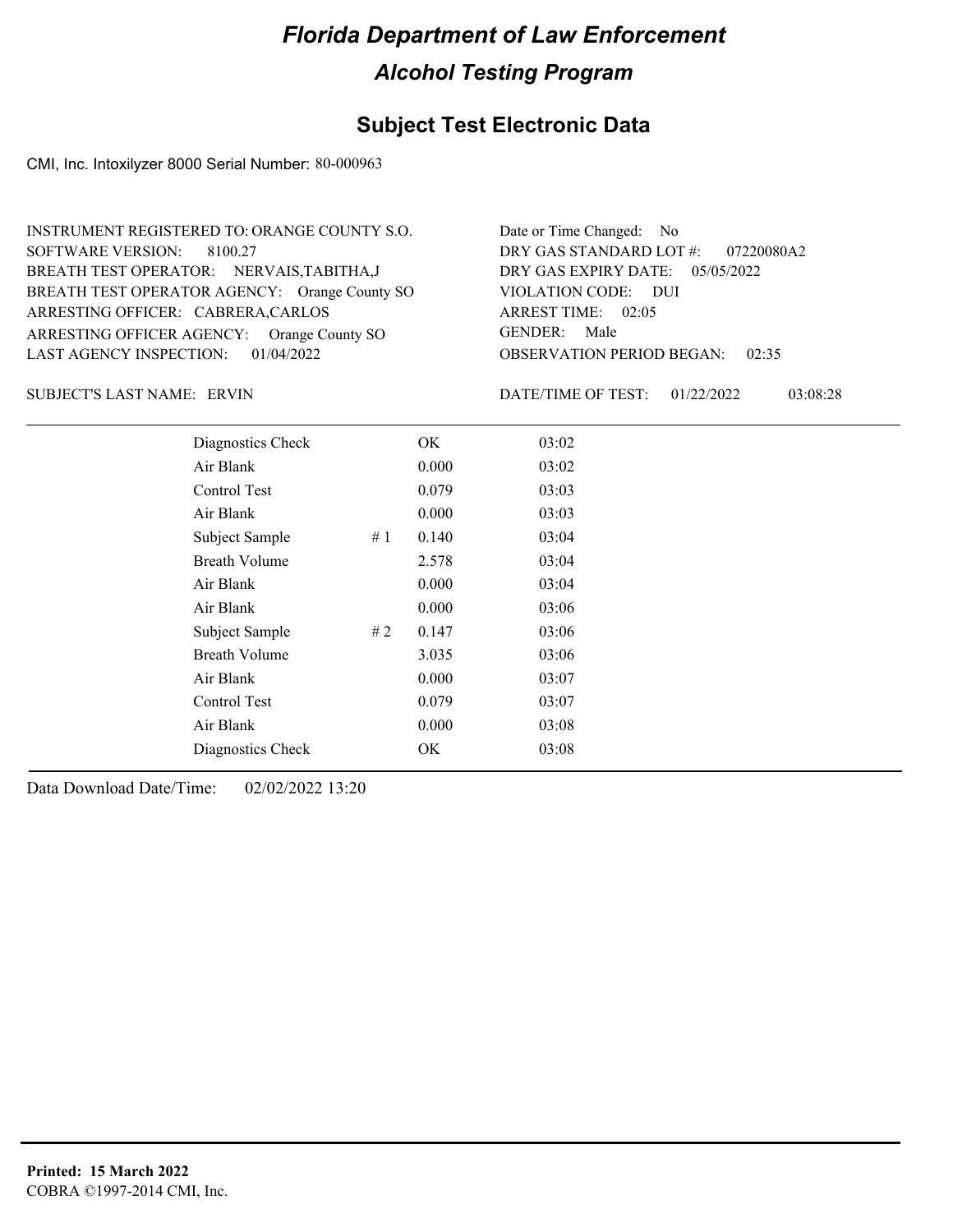### **Subject Test Electronic Data**

CMI, Inc. Intoxilyzer 8000 Serial Number: 80-000963

| INSTRUMENT REGISTERED TO: ORANGE COUNTY S.O.  | Date or Time Changed: No               |
|-----------------------------------------------|----------------------------------------|
| SOFTWARE VERSION: 8100.27                     | DRY GAS STANDARD LOT #: 07220080A2     |
| BREATH TEST OPERATOR: NERVAIS, TABITHA, J     | DRY GAS EXPIRY DATE: 05/05/2022        |
| BREATH TEST OPERATOR AGENCY: Orange County SO | VIOLATION CODE: DUI                    |
| ARRESTING OFFICER: NELSON, GREGG              | ARREST TIME: 02:43                     |
| ARRESTING OFFICER AGENCY: Central FL Univ PD  | GENDER: Male                           |
| LAST AGENCY INSPECTION: $01/04/2022$          | <b>OBSERVATION PERIOD BEGAN: 03:35</b> |

JEANBART SUBJECT'S LAST NAME: DATE/TIME OF TEST:

DATE/TIME OF TEST: 01/22/2022 04:08:09

| Diagnostics Check    |    | OK    | 04:00 |
|----------------------|----|-------|-------|
| Air Blank            |    | 0.000 | 04:00 |
| Control Test         |    | 0.079 | 04:01 |
| Air Blank            |    | 0.000 | 04:01 |
| Subject Sample       | #1 | 0.145 | 04:02 |
| <b>Breath Volume</b> |    | 1.351 | 04:02 |
| Air Blank            |    | 0.000 | 04:02 |
| Air Blank            |    | 0.000 | 04:04 |
| Subject Sample       | #2 | 0.159 | 04:06 |
| <b>Breath Volume</b> |    | 2.738 | 04:06 |
| Air Blank            |    | 0.000 | 04:07 |
| Control Test         |    | 0.079 | 04:07 |
| Air Blank            |    | 0.000 | 04:08 |
| Diagnostics Check    |    | OK    | 04:08 |
|                      |    |       |       |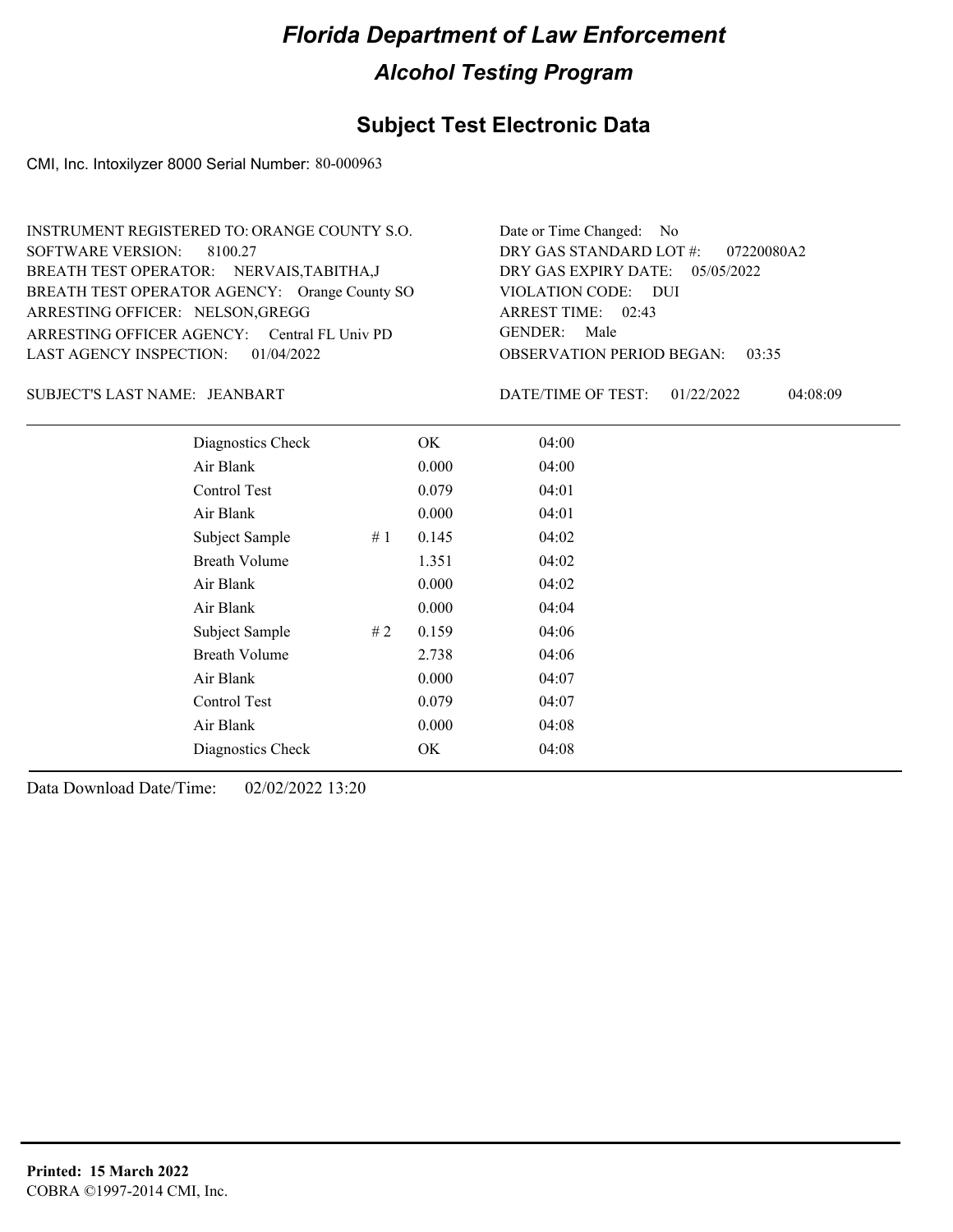### **Subject Test Electronic Data**

CMI, Inc. Intoxilyzer 8000 Serial Number: 80-000963

| INSTRUMENT REGISTERED TO: ORANGE COUNTY S.O.  | Date or Time Changed: No               |
|-----------------------------------------------|----------------------------------------|
| SOFTWARE VERSION: 8100.27                     | DRY GAS STANDARD LOT $\#$ : 07220080A2 |
| BREATH TEST OPERATOR: DENSON, TRAVIS, W       | DRY GAS EXPIRY DATE: $05/05/2022$      |
| BREATH TEST OPERATOR AGENCY: Orange County SO | VIOLATION CODE: DUI                    |
| ARRESTING OFFICER: KNIGHT, RYAN               | ARREST TIME: 03:31                     |
| ARRESTING OFFICER AGENCY: Maitland PD         | GENDER: Female                         |
| LAST AGENCY INSPECTION: $01/04/2022$          | <b>OBSERVATION PERIOD BEGAN: 04:00</b> |

SUBJECT'S LAST NAME: CARRION DATE/TIME OF TEST:

DATE/TIME OF TEST: 01/22/2022 04:30:32

| Diagnostics Check    |    | OK    | 04:24 |
|----------------------|----|-------|-------|
| Air Blank            |    | 0.000 | 04:25 |
| Control Test         |    | 0.078 | 04:25 |
| Air Blank            |    | 0.000 | 04:25 |
| Subject Sample       | #1 | 0.077 | 04:26 |
| <b>Breath Volume</b> |    | 1.652 | 04:26 |
| Air Blank            |    | 0.000 | 04:26 |
| Air Blank            |    | 0.000 | 04:28 |
| Subject Sample       | #2 | 0.078 | 04:29 |
| <b>Breath Volume</b> |    | 2.371 | 04:29 |
| Air Blank            |    | 0.000 | 04:29 |
| Control Test         |    | 0.079 | 04:29 |
| Air Blank            |    | 0.000 | 04:30 |
| Diagnostics Check    |    | OK    | 04:30 |
|                      |    |       |       |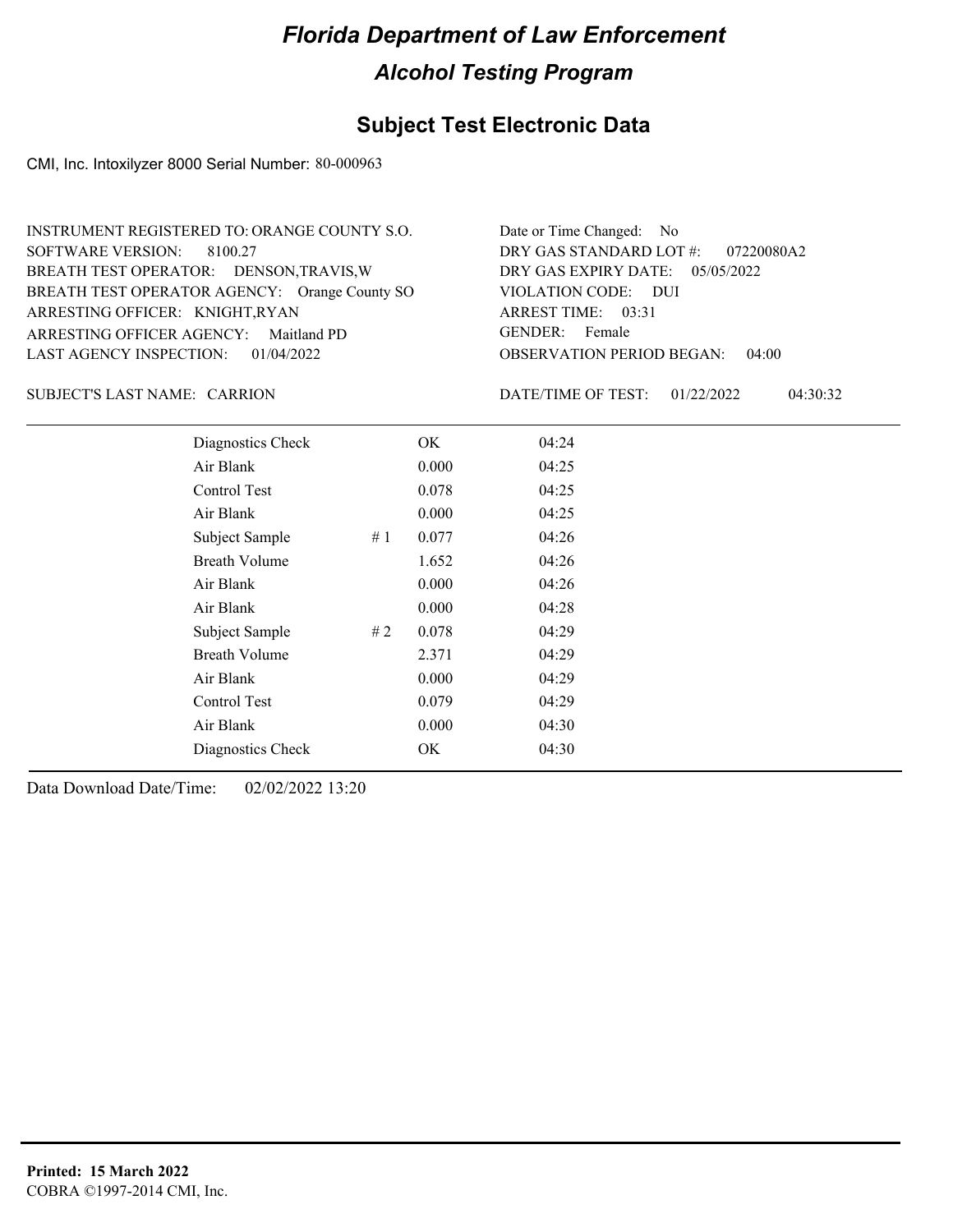### **Subject Test Electronic Data**

CMI, Inc. Intoxilyzer 8000 Serial Number: 80-000963

| INSTRUMENT REGISTERED TO: ORANGE COUNTY S.O.  | Date or Time Changed: No               |
|-----------------------------------------------|----------------------------------------|
| SOFTWARE VERSION: 8100.27                     | DRY GAS STANDARD LOT $#$ : 07220080A2  |
| BREATH TEST OPERATOR: NERVAIS, TABITHA, J     | DRY GAS EXPIRY DATE: $05/05/2022$      |
| BREATH TEST OPERATOR AGENCY: Orange County SO | VIOLATION CODE: DUI                    |
| ARRESTING OFFICER: STRECKER, LOGAN            | ARREST TIME: 02:48                     |
| ARRESTING OFFICER AGENCY: Orlando PD          | GENDER: Female                         |
| LAST AGENCY INSPECTION: 01/04/2022            | <b>OBSERVATION PERIOD BEGAN: 03:30</b> |

DEJESUSBRAGAPALMA SUBJECT'S LAST NAME: DATE/TIME OF TEST:

DATE/TIME OF TEST: 01/23/2022 04:02:22

| Diagnostics Check    |    | OK    | 03:55 |
|----------------------|----|-------|-------|
| Air Blank            |    | 0.000 | 03:55 |
| Control Test         |    | 0.080 | 03:55 |
| Air Blank            |    | 0.000 | 03:56 |
| Subject Sample       | #1 | 0.169 | 03:57 |
| <b>Breath Volume</b> |    | 2.113 | 03:57 |
| Air Blank            |    | 0.000 | 03:58 |
| Air Blank            |    | 0.000 | 04:00 |
| Subject Sample       | #2 | 0.175 | 04:00 |
| <b>Breath Volume</b> |    | 2.593 | 04:00 |
| Air Blank            |    | 0.000 | 04:01 |
| Control Test         |    | 0.079 | 04:01 |
| Air Blank            |    | 0.000 | 04:02 |
| Diagnostics Check    |    | OK    | 04:02 |
|                      |    |       |       |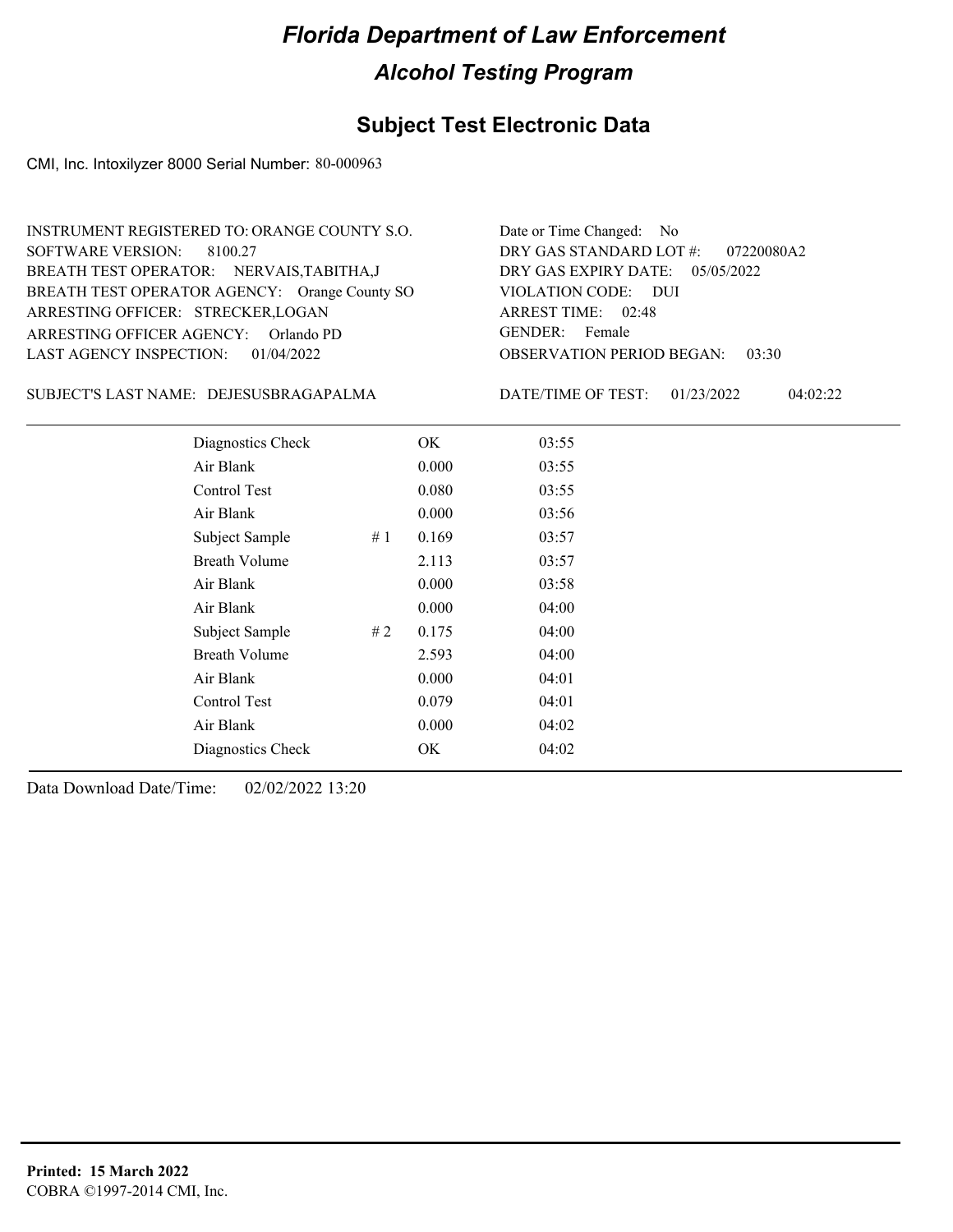### **Subject Test Electronic Data**

CMI, Inc. Intoxilyzer 8000 Serial Number: 80-000963

| INSTRUMENT REGISTERED TO: ORANGE COUNTY S.O.  | Date or Time Changed: No               |
|-----------------------------------------------|----------------------------------------|
| SOFTWARE VERSION: 8100.27                     | DRY GAS STANDARD LOT $\#$ : 07220080A2 |
| BREATH TEST OPERATOR: DENSON, TRAVIS, W       | DRY GAS EXPIRY DATE: $05/05/2022$      |
| BREATH TEST OPERATOR AGENCY: Orange County SO | VIOLATION CODE: DUI                    |
| ARRESTING OFFICER: KING, ARTHUR               | ARREST TIME: $03:27$                   |
| ARRESTING OFFICER AGENCY: Central FL Univ PD  | GENDER: Male                           |
| LAST AGENCY INSPECTION: 01/04/2022            | <b>OBSERVATION PERIOD BEGAN: 04:07</b> |

SUBJECT'S LAST NAME: ORTIZ ALVAREZ DATE/TIME OF TEST:

DATE/TIME OF TEST: 01/23/2022 04:35:42

| Diagnostics Check    |    | OK    | 04:29 |
|----------------------|----|-------|-------|
| Air Blank            |    | 0.000 | 04:30 |
| Control Test         |    | 0.080 | 04:30 |
| Air Blank            |    | 0.000 | 04:30 |
| Subject Sample       | #1 | 0.105 | 04:31 |
| <b>Breath Volume</b> |    | 3.527 | 04:31 |
| Air Blank            |    | 0.000 | 04:31 |
| Air Blank            |    | 0.000 | 04:33 |
| Subject Sample       | #2 | 0.103 | 04:34 |
| <b>Breath Volume</b> |    | 3.597 | 04:34 |
| Air Blank            |    | 0.000 | 04:34 |
| Control Test         |    | 0.078 | 04:35 |
| Air Blank            |    | 0.000 | 04:35 |
| Diagnostics Check    |    | OK    | 04:35 |
|                      |    |       |       |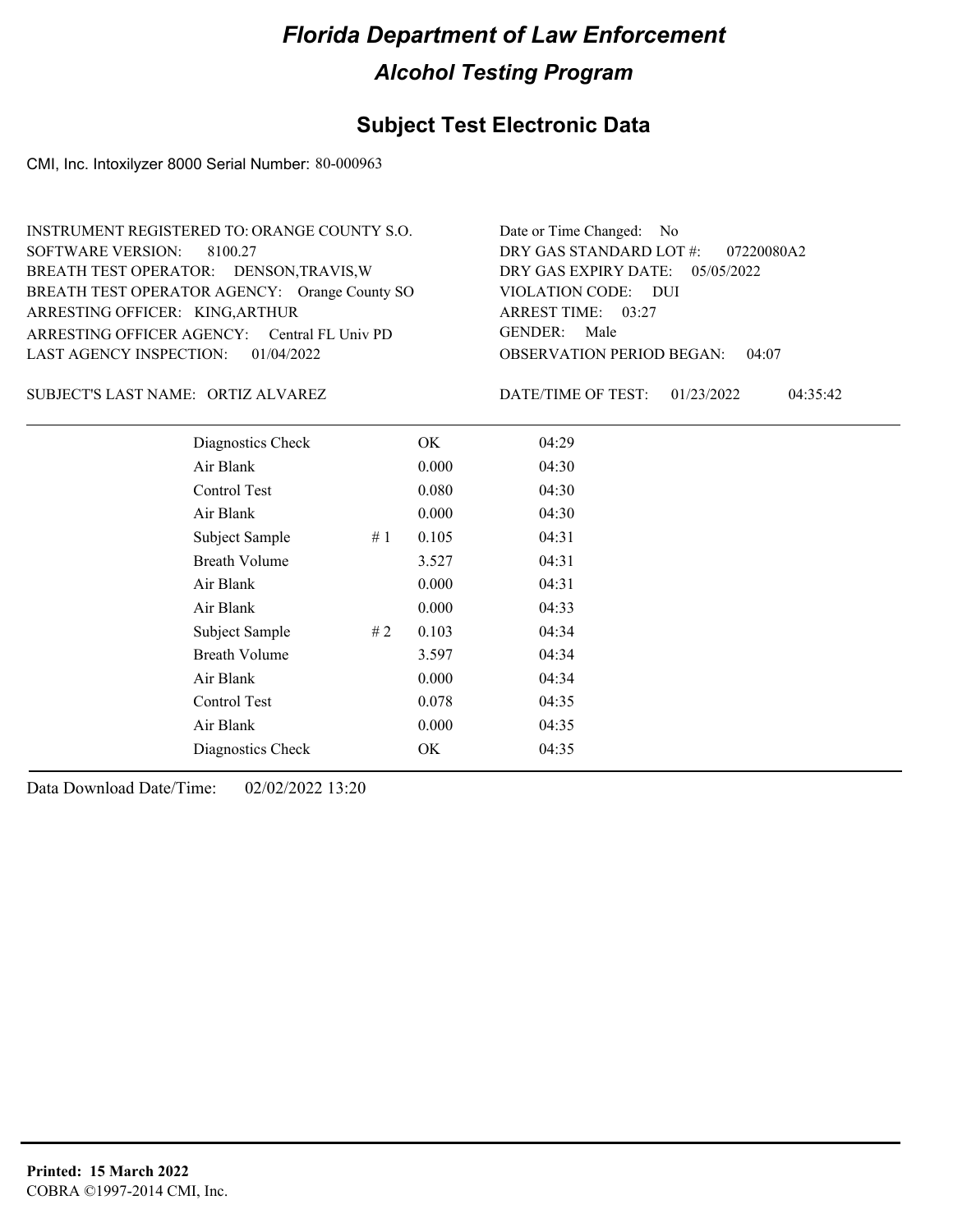### **Subject Test Electronic Data**

CMI, Inc. Intoxilyzer 8000 Serial Number: 80-000963

| INSTRUMENT REGISTERED TO: ORANGE COUNTY S.O.  | Date or Time Changed: No               |
|-----------------------------------------------|----------------------------------------|
| SOFTWARE VERSION: 8100.27                     | DRY GAS STANDARD LOT $\#$ : 07220080A2 |
| BREATH TEST OPERATOR: NERVAIS, TABITHA, J     | DRY GAS EXPIRY DATE: 05/05/2022        |
| BREATH TEST OPERATOR AGENCY: Orange County SO | VIOLATION CODE: DUI                    |
| ARRESTING OFFICER: ELLER, ASHLEY              | ARREST TIME: 18:26                     |
| ARRESTING OFFICER AGENCY: Apopka PD           | GENDER: Female                         |
| LAST AGENCY INSPECTION: 01/04/2022            | <b>OBSERVATION PERIOD BEGAN:</b> 21:27 |

#### CHRISTOPHER SUBJECT'S LAST NAME: DATE/TIME OF TEST:

DATE/TIME OF TEST: 01/24/2022 22:08:41

| Diagnostics Check    |    | OK    | 21:53 |                |
|----------------------|----|-------|-------|----------------|
| Air Blank            |    | 0.000 | 21:54 |                |
| Control Test         |    | 0.081 | 21:54 |                |
| Air Blank            |    | 0.000 | 21:55 |                |
| Subject Sample       | #1 | 0.136 | 21:58 | Volume Not Met |
| <b>Breath Volume</b> |    | 0.390 | 21:58 |                |
| Air Blank            |    | 0.000 | 21:58 |                |
| Air Blank            |    | 0.000 | 22:00 |                |
| Subject Sample       | #2 | 0.131 | 22:03 |                |
| <b>Breath Volume</b> |    | 1.363 | 22:03 |                |
| Air Blank            |    | 0.000 | 22:03 |                |
| Air Blank            |    | 0.000 | 22:05 |                |
| Subject Sample       | #3 | 0.132 | 22:07 |                |
| <b>Breath Volume</b> |    | 1.121 | 22:07 |                |
| Air Blank            |    | 0.000 | 22:07 |                |
| Control Test         |    | 0.077 | 22:08 |                |
| Air Blank            |    | 0.000 | 22:08 |                |
| Diagnostics Check    |    | OK    | 22:08 |                |
|                      |    |       |       |                |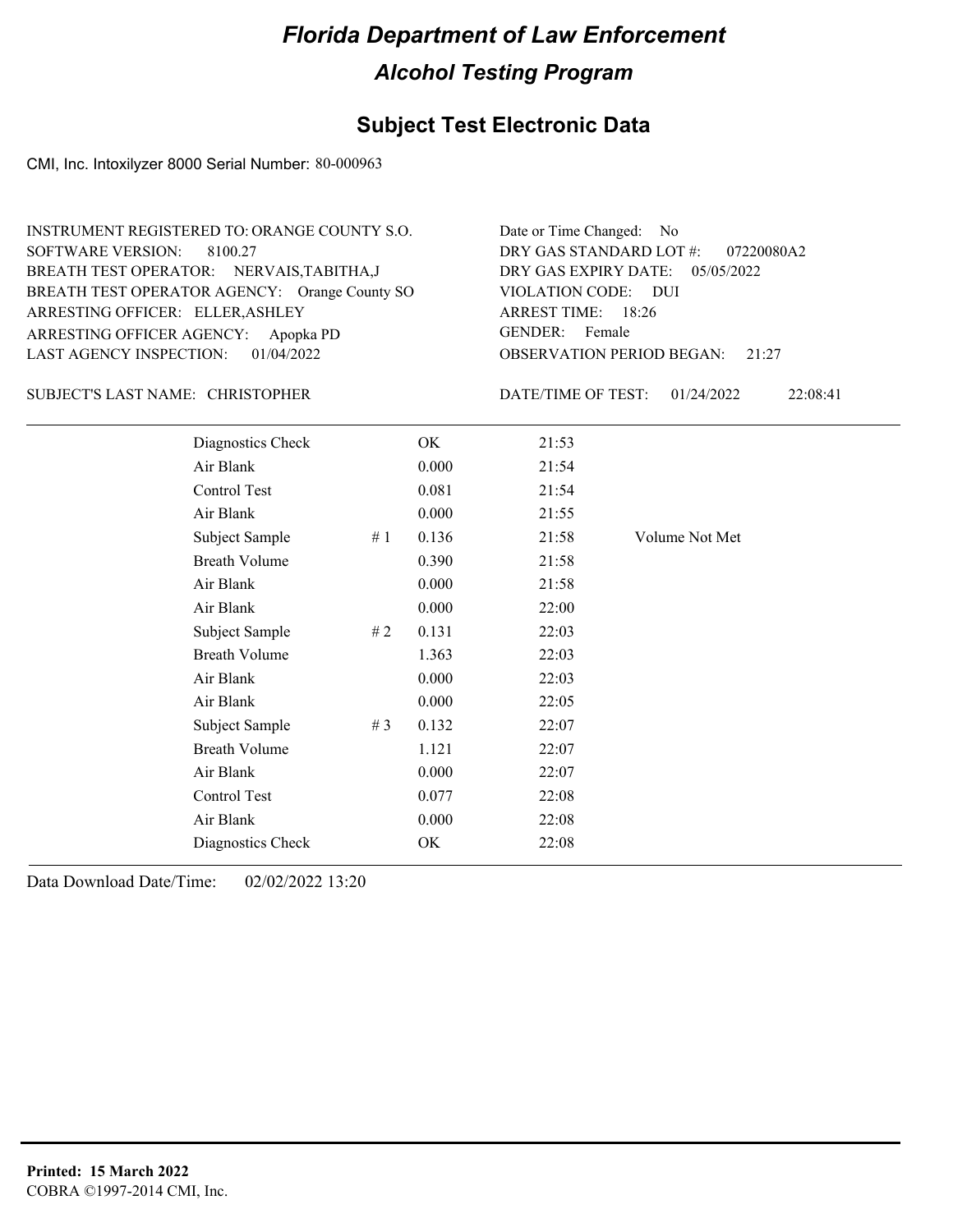### **Subject Test Electronic Data**

CMI, Inc. Intoxilyzer 8000 Serial Number: 80-000963

| INSTRUMENT REGISTERED TO: ORANGE COUNTY S.O.  | Date or Time Changed: No               |
|-----------------------------------------------|----------------------------------------|
| SOFTWARE VERSION: 8100.27                     | DRY GAS STANDARD LOT $\#$ : 07220080A2 |
| BREATH TEST OPERATOR: NERVAIS, TABITHA, J     | DRY GAS EXPIRY DATE: 05/05/2022        |
| BREATH TEST OPERATOR AGENCY: Orange County SO | VIOLATION CODE: DUI                    |
| ARRESTING OFFICER: ALVELO, RICHARD            | ARREST TIME: 00:55                     |
| ARRESTING OFFICER AGENCY: Apopka PD           | GENDER: Male                           |
| LAST AGENCY INSPECTION: $01/04/2022$          | <b>OBSERVATION PERIOD BEGAN: 02:07</b> |

#### AGUILARAGUILAR SUBJECT'S LAST NAME: DATE/TIME OF TEST:

DATE/TIME OF TEST: 01/25/2022 02:49:51

| Diagnostics Check    | OK    | 02:43 |
|----------------------|-------|-------|
| Air Blank            | 0.000 | 02:44 |
| Control Test         | 0.080 | 02:44 |
| Air Blank            | 0.000 | 02:44 |
| Subject Sample<br>#1 | 0.228 | 02:45 |
| <b>Breath Volume</b> | 3.554 | 02:45 |
| Air Blank            | 0.000 | 02:45 |
| Air Blank            | 0.000 | 02:47 |
| Subject Sample<br>#2 | 0.240 | 02:48 |
| <b>Breath Volume</b> | 3.804 | 02:48 |
| Air Blank            | 0.000 | 02:48 |
| Control Test         | 0.080 | 02:49 |
| Air Blank            | 0.000 | 02:49 |
| Diagnostics Check    | OK    | 02:49 |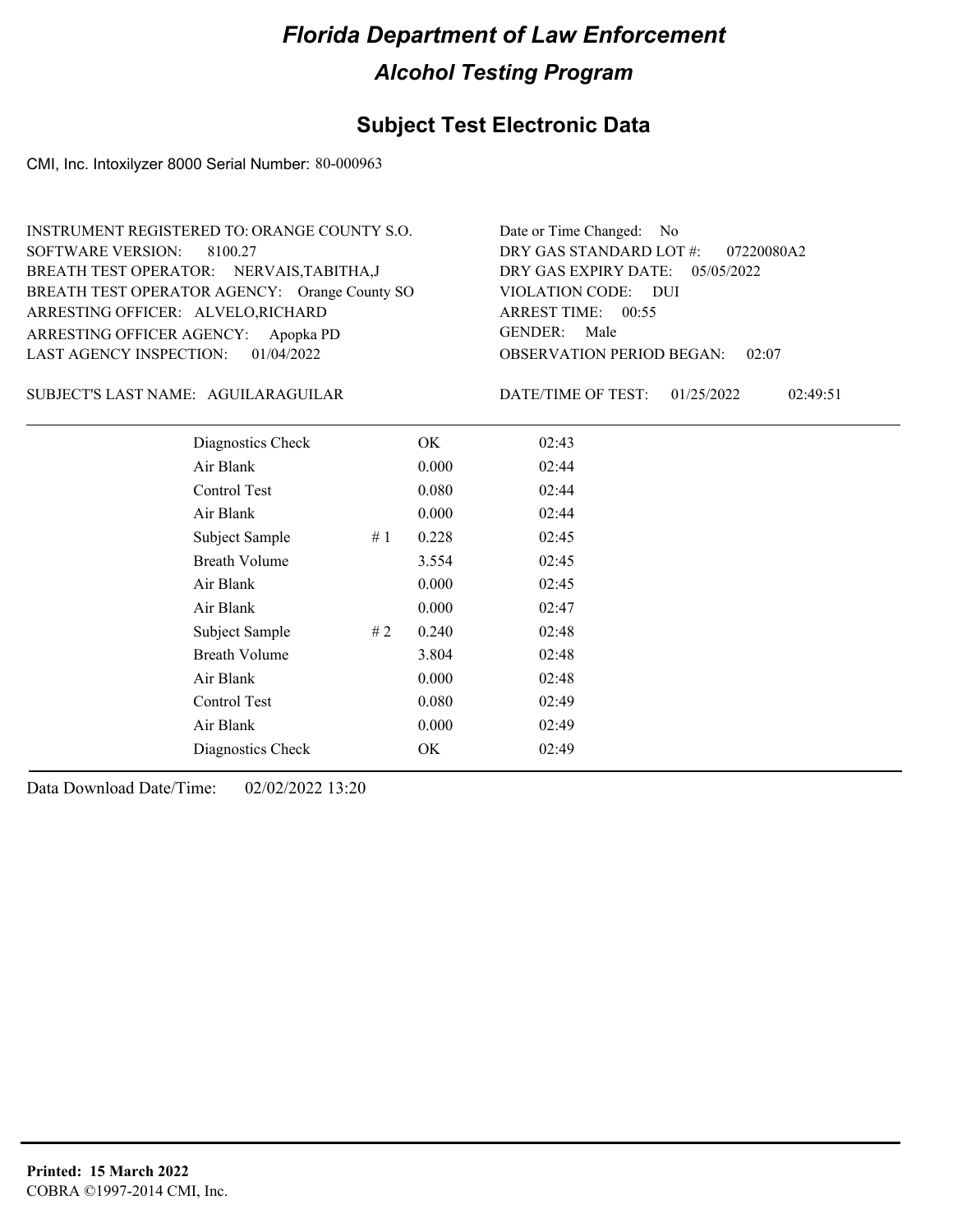### **Subject Test Electronic Data**

CMI, Inc. Intoxilyzer 8000 Serial Number: 80-000963

| INSTRUMENT REGISTERED TO: ORANGE COUNTY S.O.  | Date or Time Changed: No               |
|-----------------------------------------------|----------------------------------------|
| SOFTWARE VERSION: 8100.27                     | DRY GAS STANDARD LOT $\#$ : 06021080A3 |
| BREATH TEST OPERATOR: KOSH, TOBI, J           | DRY GAS EXPIRY DATE: 04/05/2023        |
| BREATH TEST OPERATOR AGENCY: Orange County SO | VIOLATION CODE: DUI                    |
| ARRESTING OFFICER: BERRIOS, MARK              | ARREST TIME: 00:37                     |
| ARRESTING OFFICER AGENCY: Maitland PD         | GENDER: Male                           |
| LAST AGENCY INSPECTION: 01/04/2022            | <b>OBSERVATION PERIOD BEGAN: 01:16</b> |

#### BOARDMAN SUBJECT'S LAST NAME: DATE/TIME OF TEST:

DATE/TIME OF TEST: 01/28/2022 01:54:49

|                      | Diagnostics Check    | OK    | 01:47 |
|----------------------|----------------------|-------|-------|
| Air Blank            |                      | 0.000 | 01:47 |
| Control Test         |                      | 0.079 | 01:47 |
| Air Blank            |                      | 0.000 | 01:48 |
|                      | Subject Sample<br>#1 | 0.150 | 01:49 |
| <b>Breath Volume</b> |                      | 1.972 | 01:49 |
| Air Blank            |                      | 0.000 | 01:50 |
| Air Blank            |                      | 0.000 | 01:52 |
|                      | Subject Sample<br>#2 | 0.144 | 01:53 |
| <b>Breath Volume</b> |                      | 1.835 | 01:53 |
| Air Blank            |                      | 0.000 | 01:53 |
| Control Test         |                      | 0.079 | 01:54 |
| Air Blank            |                      | 0.000 | 01:54 |
|                      | Diagnostics Check    | OK    | 01:54 |
|                      |                      |       |       |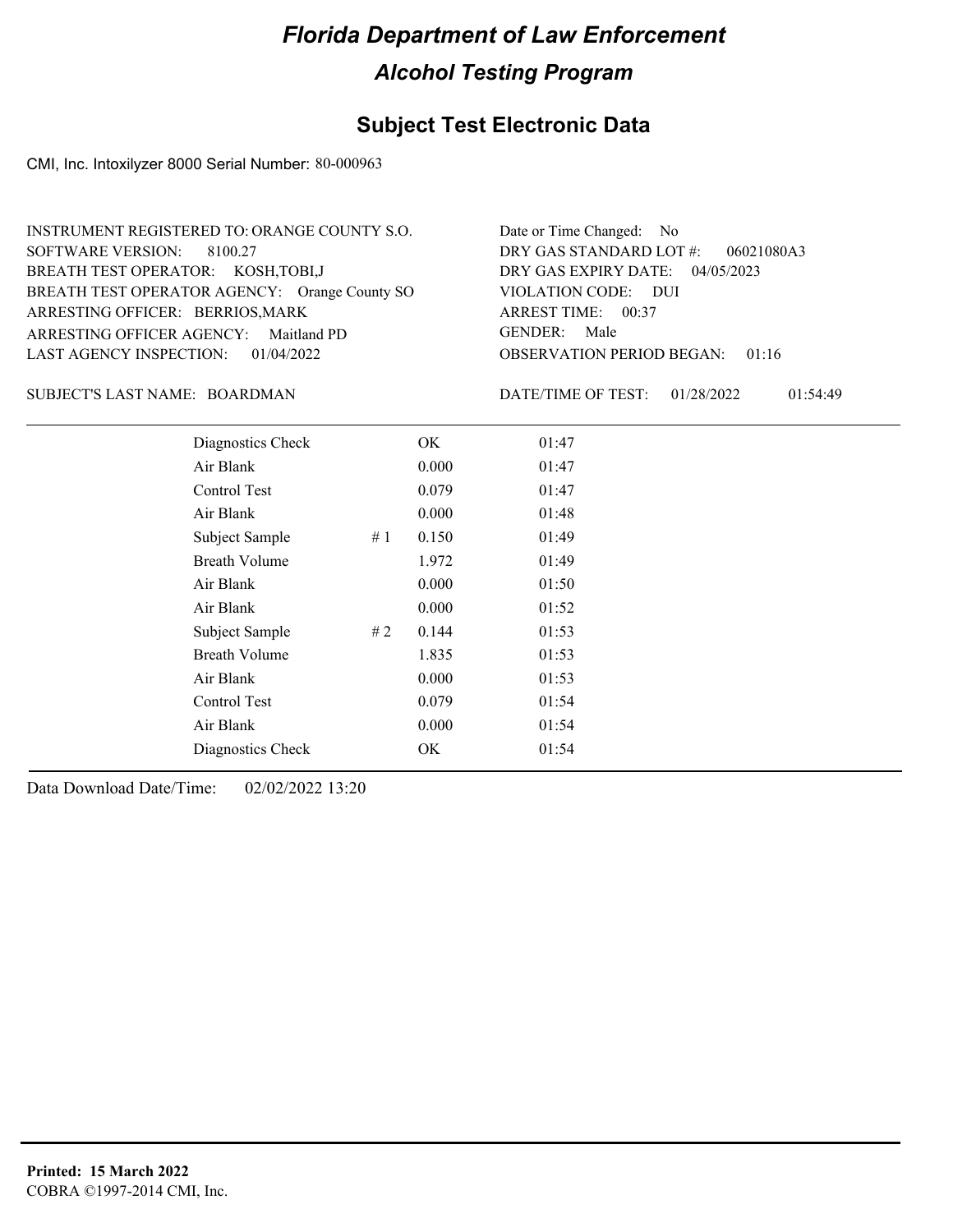### **Subject Test Electronic Data**

CMI, Inc. Intoxilyzer 8000 Serial Number: 80-000963

| INSTRUMENT REGISTERED TO: ORANGE COUNTY S.O.  | Date or Time Changed: No               |
|-----------------------------------------------|----------------------------------------|
| SOFTWARE VERSION: 8100.27                     | DRY GAS STANDARD LOT $\#$ : 06021080A3 |
| BREATH TEST OPERATOR: NERVAIS, TABITHA, J     | DRY GAS EXPIRY DATE: 04/05/2023        |
| BREATH TEST OPERATOR AGENCY: Orange County SO | VIOLATION CODE: DUI                    |
| ARRESTING OFFICER: DANIELS JR, CONNELL        | ARREST TIME: $21:15$                   |
| ARRESTING OFFICER AGENCY: Ocoee PD            | GENDER: Male                           |
| LAST AGENCY INSPECTION: $01/04/2022$          | <b>OBSERVATION PERIOD BEGAN:</b> 21:58 |

MAMARIL SUBJECT'S LAST NAME: DATE/TIME OF TEST:

DATE/TIME OF TEST: 01/29/2022 22:36:07

| Diagnostics Check    |    | OK    | 22:25 |
|----------------------|----|-------|-------|
| Air Blank            |    | 0.000 | 22:25 |
| Control Test         |    | 0.080 | 22:26 |
| Air Blank            |    | 0.000 | 22:26 |
| Subject Sample       | #1 | 0.173 | 22:29 |
| <b>Breath Volume</b> |    | 1.371 | 22:29 |
| Air Blank            |    | 0.000 | 22:30 |
| Air Blank            |    | 0.000 | 22:32 |
| Subject Sample       | #2 | 0.177 | 22:34 |
| <b>Breath Volume</b> |    | 1.765 | 22:34 |
| Air Blank            |    | 0.000 | 22:35 |
| Control Test         |    | 0.080 | 22:35 |
| Air Blank            |    | 0.000 | 22:36 |
| Diagnostics Check    |    | OK    | 22:36 |
|                      |    |       |       |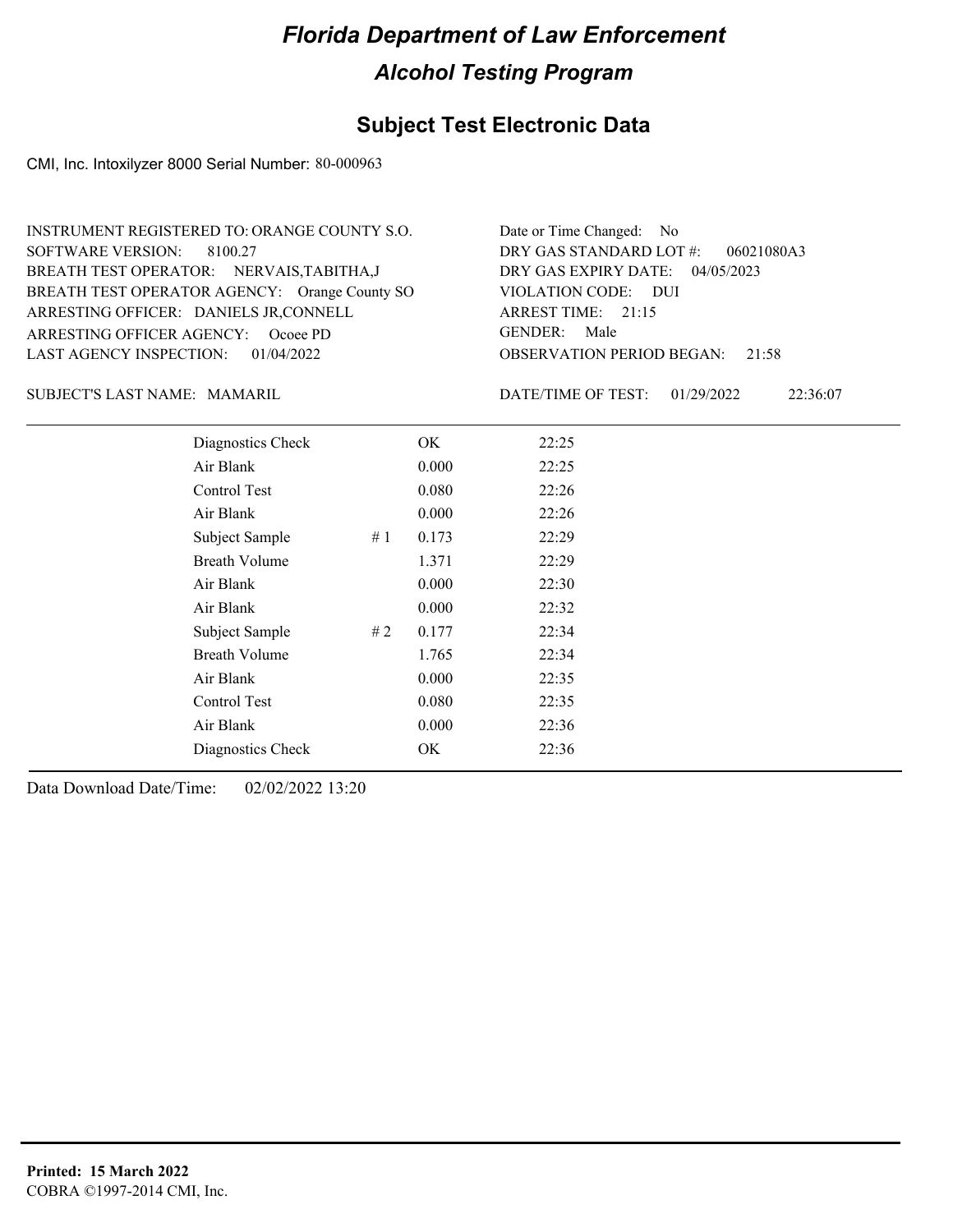### **Subject Test Electronic Data**

CMI, Inc. Intoxilyzer 8000 Serial Number: 80-000963

| INSTRUMENT REGISTERED TO: ORANGE COUNTY S.O.  | Date or Time Changed: No               |
|-----------------------------------------------|----------------------------------------|
| SOFTWARE VERSION: 8100.27                     | DRY GAS STANDARD LOT $\#$ : 06021080A3 |
| BREATH TEST OPERATOR: NERVAIS, TABITHA, J     | DRY GAS EXPIRY DATE: 04/05/2023        |
| BREATH TEST OPERATOR AGENCY: Orange County SO | VIOLATION CODE: DUI                    |
| ARRESTING OFFICER: RODRIGUEZ, WILBERTO        | ARREST TIME: 21:54                     |
| ARRESTING OFFICER AGENCY: Orlando PD          | GENDER: Male                           |
| LAST AGENCY INSPECTION: 01/04/2022            | <b>OBSERVATION PERIOD BEGAN:</b> 22:15 |

SUBJECT'S LAST NAME: MATHIS **Example 20 SUBJECT'S LAST NAME:** MATHIS

DATE/TIME OF TEST: 01/30/2022 23:10:07

| Diagnostics Check    |    | OK    | 22:53 |                |
|----------------------|----|-------|-------|----------------|
| Air Blank            |    | 0.000 | 22:53 |                |
| Control Test         |    | 0.081 | 22:54 |                |
| Air Blank            |    | 0.000 | 22:54 |                |
| Subject Sample       | #1 | 0.000 | 22:57 |                |
| <b>Breath Volume</b> |    | 1.210 | 22:57 |                |
| Air Blank            |    | 0.000 | 22:57 |                |
| Air Blank            |    | 0.000 | 22:59 |                |
| Subject Sample       | #2 | 0.000 | 23:03 | Volume Not Met |
| <b>Breath Volume</b> |    | 0.957 | 23:03 |                |
| Air Blank            |    | 0.000 | 23:03 |                |
| Air Blank            |    | 0.000 | 23:05 |                |
| Subject Sample       | #3 | 0.000 | 23:08 | Volume Not Met |
| <b>Breath Volume</b> |    | 1.070 | 23:08 |                |
| Air Blank            |    | 0.000 | 23:09 |                |
| Control Test         |    | 0.079 | 23:09 |                |
| Air Blank            |    | 0.000 | 23:10 |                |
| Diagnostics Check    |    | OK    | 23:10 |                |
|                      |    |       |       |                |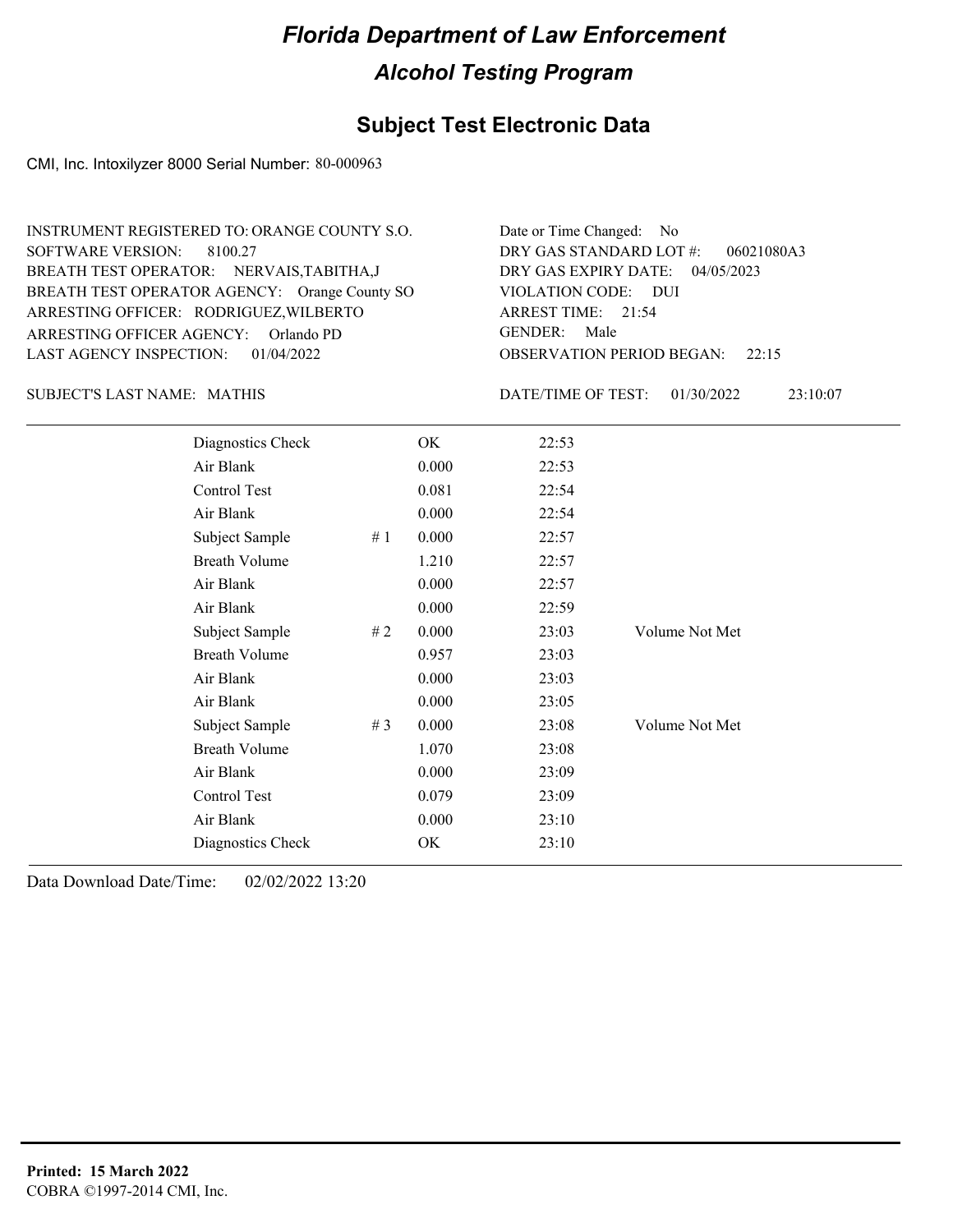### **Subject Test Electronic Data**

CMI, Inc. Intoxilyzer 8000 Serial Number: 80-000963

| INSTRUMENT REGISTERED TO: ORANGE COUNTY S.O.  | Date or Time Changed: No               |
|-----------------------------------------------|----------------------------------------|
| SOFTWARE VERSION: 8100.27                     | DRY GAS STANDARD LOT #: 06021080A3     |
| BREATH TEST OPERATOR: DENSON, TRAVIS, W       | DRY GAS EXPIRY DATE: 04/05/2023        |
| BREATH TEST OPERATOR AGENCY: Orange County SO | VIOLATION CODE: DUI                    |
| ARRESTING OFFICER: FLORES, MATHEUS            | ARREST TIME: 22:54                     |
| ARRESTING OFFICER AGENCY: Edgewood PD         | GENDER: Male                           |
| LAST AGENCY INSPECTION: 01/04/2022            | <b>OBSERVATION PERIOD BEGAN: 23:10</b> |

#### LUGO MALDONADO SUBJECT'S LAST NAME: DATE/TIME OF TEST:

DATE/TIME OF TEST: 01/30/2022 23:53:07

| Diagnostics Check    | OK    | 23:38 |                    |
|----------------------|-------|-------|--------------------|
| Air Blank            | 0.000 | 23:38 |                    |
| Control Test         | 0.078 | 23:39 |                    |
| Air Blank            | 0.000 | 23:39 |                    |
| Subject Sample<br>#1 |       | 23:42 | No Sample Provided |
| <b>Breath Volume</b> | 0.000 | 23:42 |                    |
| Air Blank            | 0.000 | 23:43 |                    |
| Air Blank            | 0.000 | 23:45 |                    |
| Subject Sample<br>#2 | 0.201 | 23:45 |                    |
| <b>Breath Volume</b> | 2.003 | 23:45 |                    |
| Air Blank            | 0.000 | 23:46 |                    |
| Air Blank            | 0.000 | 23:48 |                    |
| Subject Sample<br>#3 | 0.196 | 23:51 | Volume Not Met     |
| <b>Breath Volume</b> | 0.824 | 23:51 |                    |
| Air Blank            | 0.000 | 23:52 |                    |
| Control Test         | 0.079 | 23:52 |                    |
| Air Blank            | 0.000 | 23:53 |                    |
| Diagnostics Check    | OK    | 23:53 |                    |
|                      |       |       |                    |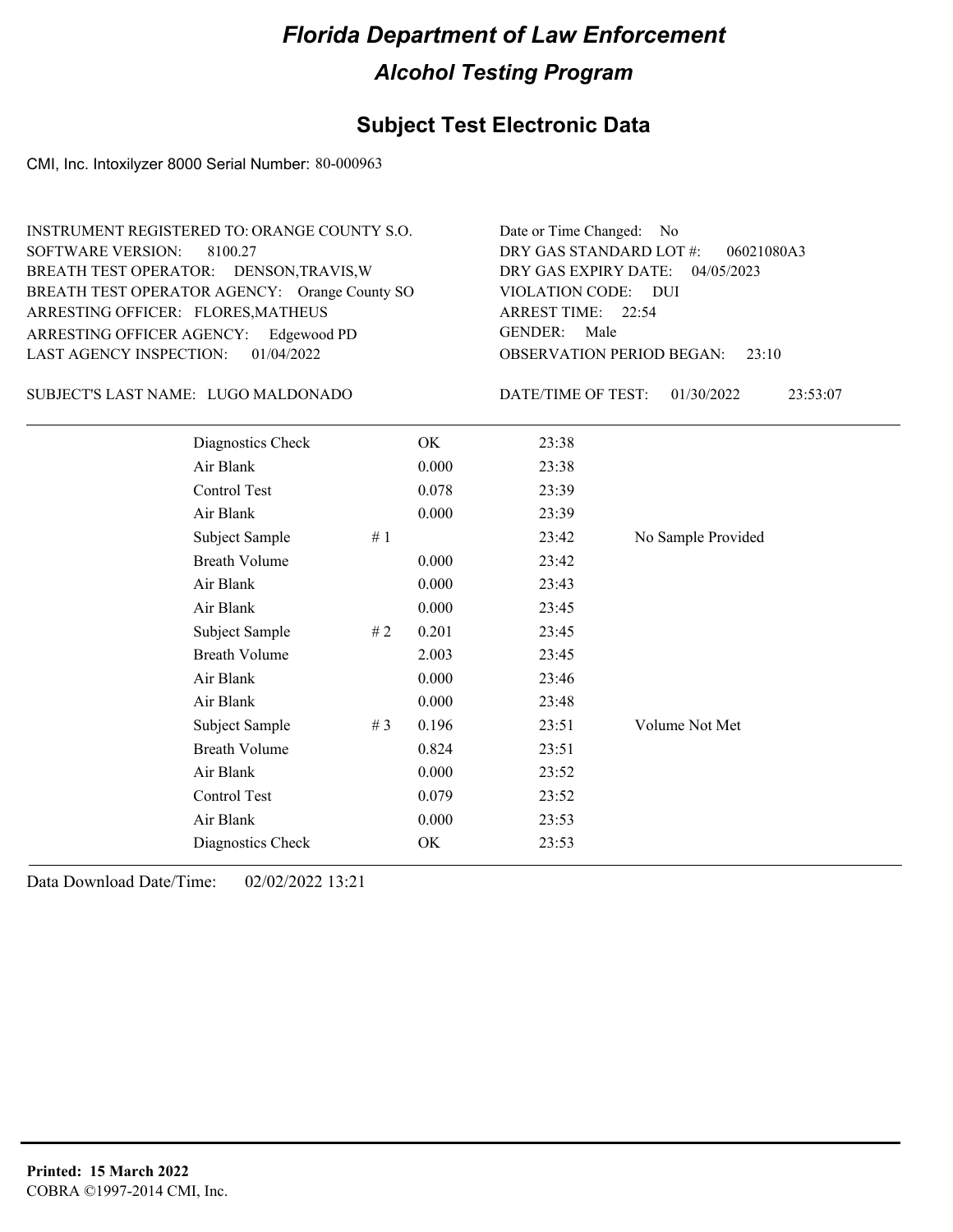### **Subject Test Electronic Data**

CMI, Inc. Intoxilyzer 8000 Serial Number: 80-000963

| INSTRUMENT REGISTERED TO: ORANGE COUNTY S.O.  | Date or Time Changed: No               |
|-----------------------------------------------|----------------------------------------|
| SOFTWARE VERSION: 8100.27                     | DRY GAS STANDARD LOT $\#$ : 06021080A3 |
| BREATH TEST OPERATOR: DENSON, TRAVIS, W       | DRY GAS EXPIRY DATE: 04/05/2023        |
| BREATH TEST OPERATOR AGENCY: Orange County SO | VIOLATION CODE: DUI                    |
| ARRESTING OFFICER: FLORES, MATHEUS            | ARREST TIME: 22:54                     |
| ARRESTING OFFICER AGENCY: Central FL Univ PD  | GENDER: Male                           |
| LAST AGENCY INSPECTION: $01/04/2022$          | <b>OBSERVATION PERIOD BEGAN:</b> 23:10 |

#### LUGO MALDONADO SUBJECT'S LAST NAME: DATE/TIME OF TEST:

DATE/TIME OF TEST: 01/31/2022 00:04:38

| Diagnostics Check    | OK    | 23:54 |
|----------------------|-------|-------|
| Air Blank            | 0.000 | 23:55 |
| Control Test         | 0.078 | 23:55 |
| Air Blank            | 0.000 | 23:56 |
| Subject Sample<br>#2 | 0.187 | 23:58 |
| <b>Breath Volume</b> | 1.792 | 23:58 |
| Air Blank            | 0.000 | 23:58 |
| Air Blank            | 0.000 | 00:00 |
| Subject Sample<br>#1 | 0.177 | 00:03 |
| <b>Breath Volume</b> | 2.218 | 00:03 |
| Air Blank            | 0.000 | 00:03 |
| Control Test         | 0.077 | 00:04 |
| Air Blank            | 0.000 | 00:04 |
| Diagnostics Check    | OK    | 00:04 |
|                      |       |       |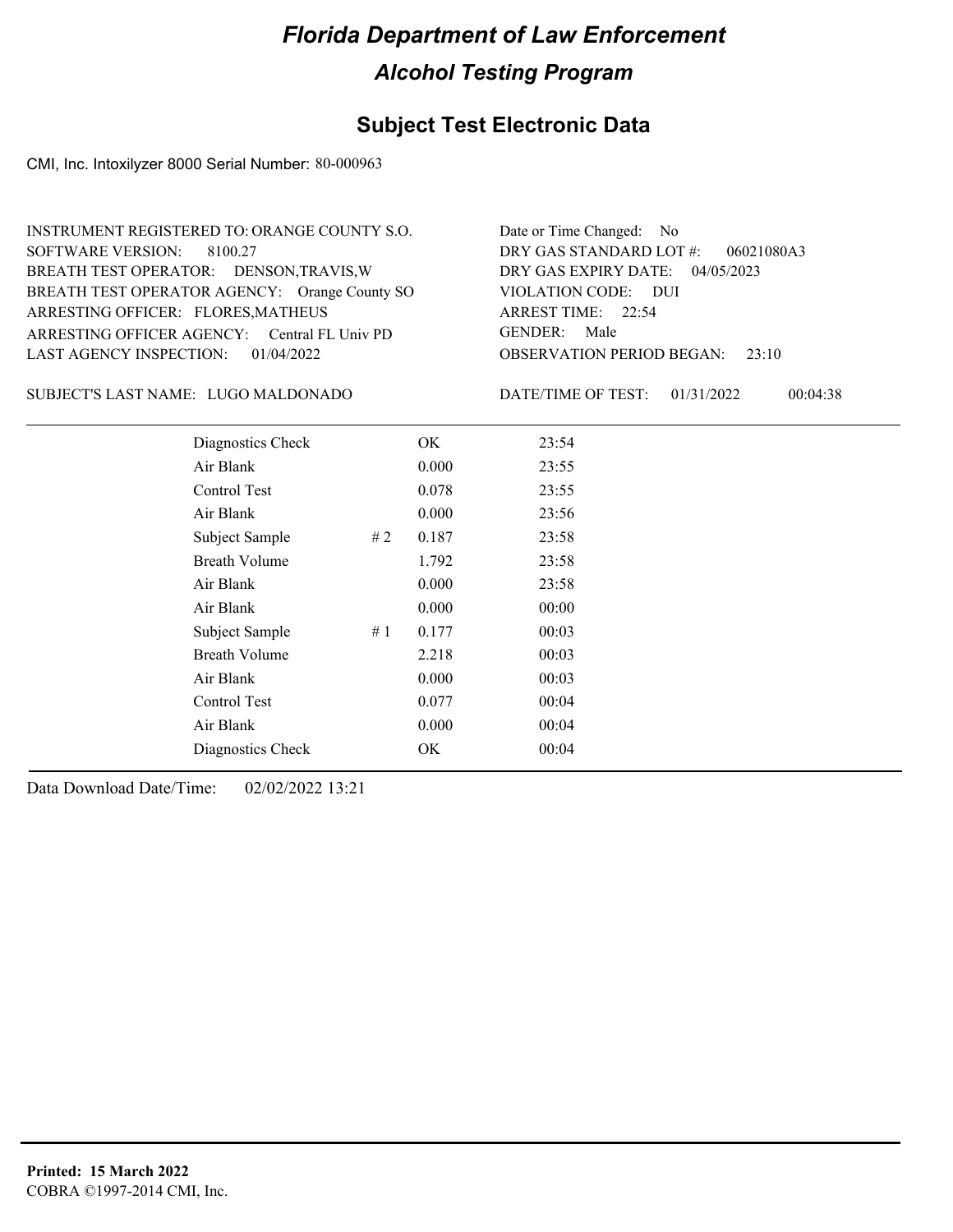### **Subject Test Electronic Data**

CMI, Inc. Intoxilyzer 8000 Serial Number: 80-000963

| INSTRUMENT REGISTERED TO: ORANGE COUNTY S.O.  | Date or Time Changed: No               |
|-----------------------------------------------|----------------------------------------|
| SOFTWARE VERSION: 8100.27                     | DRY GAS STANDARD LOT $\#$ : 06021080A3 |
| BREATH TEST OPERATOR: NERVAIS, TABITHA, J     | DRY GAS EXPIRY DATE: 04/05/2023        |
| BREATH TEST OPERATOR AGENCY: Orange County SO | VIOLATION CODE: DUI                    |
| ARRESTING OFFICER: DELCASTILLO, BRET          | ARREST TIME: 22:51                     |
| ARRESTING OFFICER AGENCY: Orlando PD          | GENDER: Female                         |
| LAST AGENCY INSPECTION: 01/04/2022            | <b>OBSERVATION PERIOD BEGAN: 23:45</b> |

SUBJECT'S LAST NAME: LI DATE/TIME OF TEST:

DATE/TIME OF TEST: 01/31/2022 01:12:54

| Diagnostics Check    |    | OK    | 00:58 |                |
|----------------------|----|-------|-------|----------------|
| Air Blank            |    | 0.000 | 00:58 |                |
| Control Test         |    | 0.079 | 00:58 |                |
| Air Blank            |    | 0.000 | 00:59 |                |
| Subject Sample       | #1 | 0.267 | 01:00 |                |
| <b>Breath Volume</b> |    | 1.410 | 01:00 |                |
| Air Blank            |    | 0.000 | 01:00 |                |
| Air Blank            |    | 0.000 | 01:02 |                |
| Subject Sample       | #2 | 0.264 | 01:05 | Volume Not Met |
| <b>Breath Volume</b> |    | 1.011 | 01:05 |                |
| Air Blank            |    | 0.000 | 01:06 |                |
| Air Blank            |    | 0.000 | 01:08 |                |
| Subject Sample       | #3 | 0.206 | 01:11 | Volume Not Met |
| <b>Breath Volume</b> |    | 0.035 | 01:11 |                |
| Air Blank            |    | 0.000 | 01:11 |                |
| Control Test         |    | 0.077 | 01:12 |                |
| Air Blank            |    | 0.000 | 01:12 |                |
| Diagnostics Check    |    | OK    | 01:12 |                |
|                      |    |       |       |                |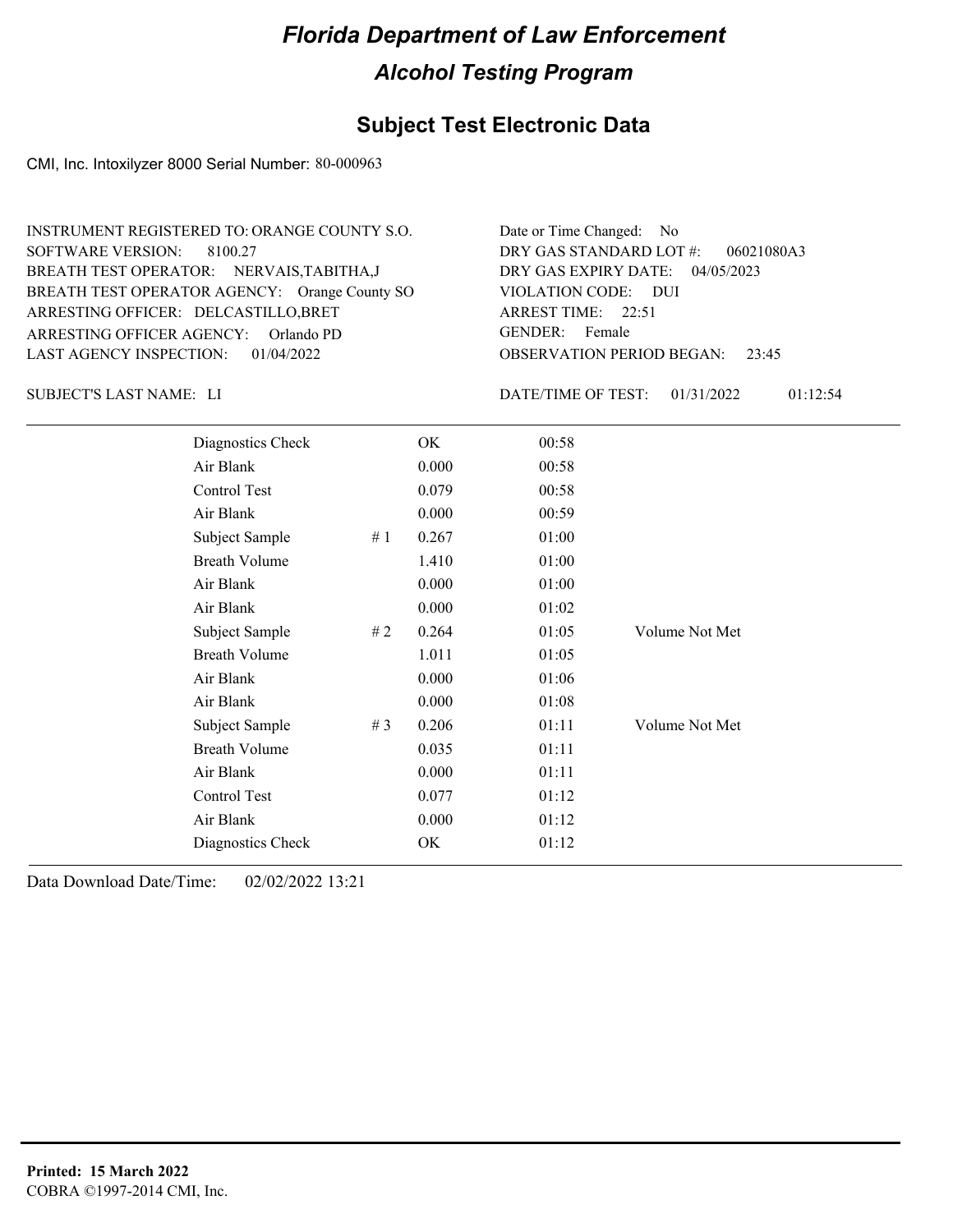### **Subject Test Electronic Data**

CMI, Inc. Intoxilyzer 8000 Serial Number: 80-000963

| INSTRUMENT REGISTERED TO: ORANGE COUNTY S.O.  | Date or Time Changed: No               |
|-----------------------------------------------|----------------------------------------|
| SOFTWARE VERSION: 8100.27                     | DRY GAS STANDARD LOT $\#$ : 06021080A3 |
| BREATH TEST OPERATOR: NERVAIS, TABITHA, J     | DRY GAS EXPIRY DATE: 04/05/2023        |
| BREATH TEST OPERATOR AGENCY: Orange County SO | VIOLATION CODE: DUI                    |
| ARRESTING OFFICER: DOUGHERTY, JOSEPH          | ARREST TIME: 01:39                     |
| ARRESTING OFFICER AGENCY: Orange County SO    | GENDER: Male                           |
| LAST AGENCY INSPECTION: 01/04/2022            | <b>OBSERVATION PERIOD BEGAN: 02:10</b> |

SUBJECT'S LAST NAME: CARRION DATE/TIME OF TEST:

DATE/TIME OF TEST: 01/31/2022 02:45:35

| Diagnostics Check    |    | OK    | 02:38 |
|----------------------|----|-------|-------|
| Air Blank            |    | 0.000 | 02:38 |
| Control Test         |    | 0.079 | 02:39 |
| Air Blank            |    | 0.000 | 02:39 |
| Subject Sample       | #1 | 0.211 | 02:41 |
| <b>Breath Volume</b> |    | 1.292 | 02:41 |
| Air Blank            |    | 0.000 | 02:41 |
| Air Blank            |    | 0.000 | 02:43 |
| Subject Sample       | #2 | 0.208 | 02:44 |
| <b>Breath Volume</b> |    | 1.148 | 02:44 |
| Air Blank            |    | 0.000 | 02:44 |
| Control Test         |    | 0.078 | 02:44 |
| Air Blank            |    | 0.000 | 02:45 |
| Diagnostics Check    |    | OK    | 02:45 |
|                      |    |       |       |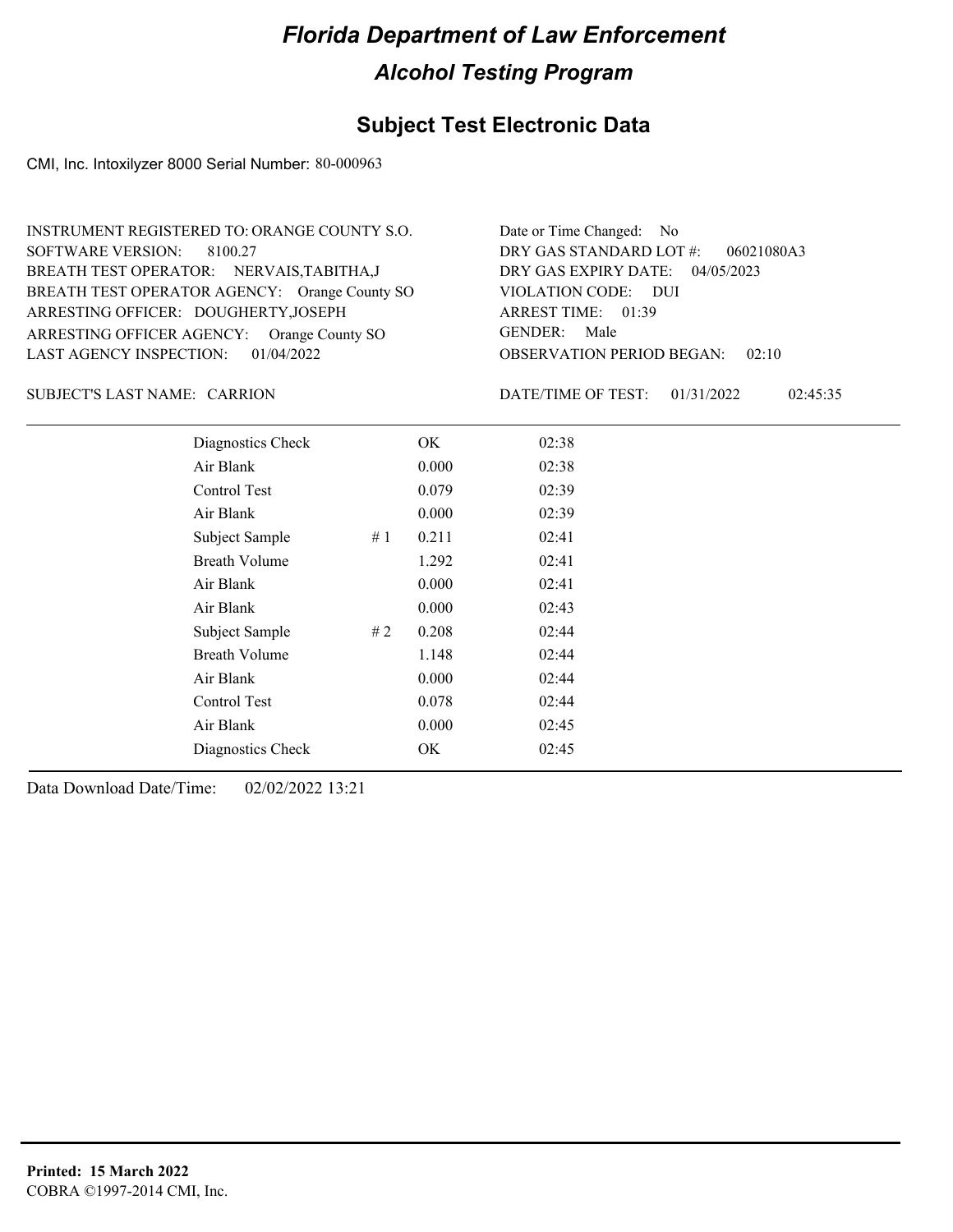### **Subject Test Electronic Data**

CMI, Inc. Intoxilyzer 8000 Serial Number: 80-000963

| INSTRUMENT REGISTERED TO: ORANGE COUNTY S.O.  | Date or Time Changed: No               |
|-----------------------------------------------|----------------------------------------|
| SOFTWARE VERSION: 8100.27                     | DRY GAS STANDARD LOT $\#$ : 06021080A3 |
| BREATH TEST OPERATOR: NERVAIS, TABITHA, J     | DRY GAS EXPIRY DATE: 04/05/2023        |
| BREATH TEST OPERATOR AGENCY: Orange County SO | VIOLATION CODE: DUI                    |
| ARRESTING OFFICER: DELCASTILLO, BRET          | ARREST TIME: 22:20                     |
| ARRESTING OFFICER AGENCY: Orlando PD          | GENDER: Male                           |
| LAST AGENCY INSPECTION: $01/04/2022$          | <b>OBSERVATION PERIOD BEGAN: 22:51</b> |

PEREZDIAZ SUBJECT'S LAST NAME: DATE/TIME OF TEST:

DATE/TIME OF TEST: 01/31/2022 23:27:27

| Diagnostics Check    | OK    | 23:21 |
|----------------------|-------|-------|
| Air Blank            | 0.000 | 23:21 |
| Control Test         | 0.079 | 23:22 |
| Air Blank            | 0.000 | 23:22 |
| Subject Sample<br>#1 | 0.000 | 23:23 |
| <b>Breath Volume</b> | 1.562 | 23:23 |
| Air Blank            | 0.000 | 23:23 |
| Air Blank            | 0.000 | 23:25 |
| Subject Sample<br>#2 | 0.000 | 23:26 |
| <b>Breath Volume</b> | 1.847 | 23:26 |
| Air Blank            | 0.000 | 23:26 |
| Control Test         | 0.079 | 23:26 |
| Air Blank            | 0.000 | 23:27 |
| Diagnostics Check    | OK    | 23:27 |
|                      |       |       |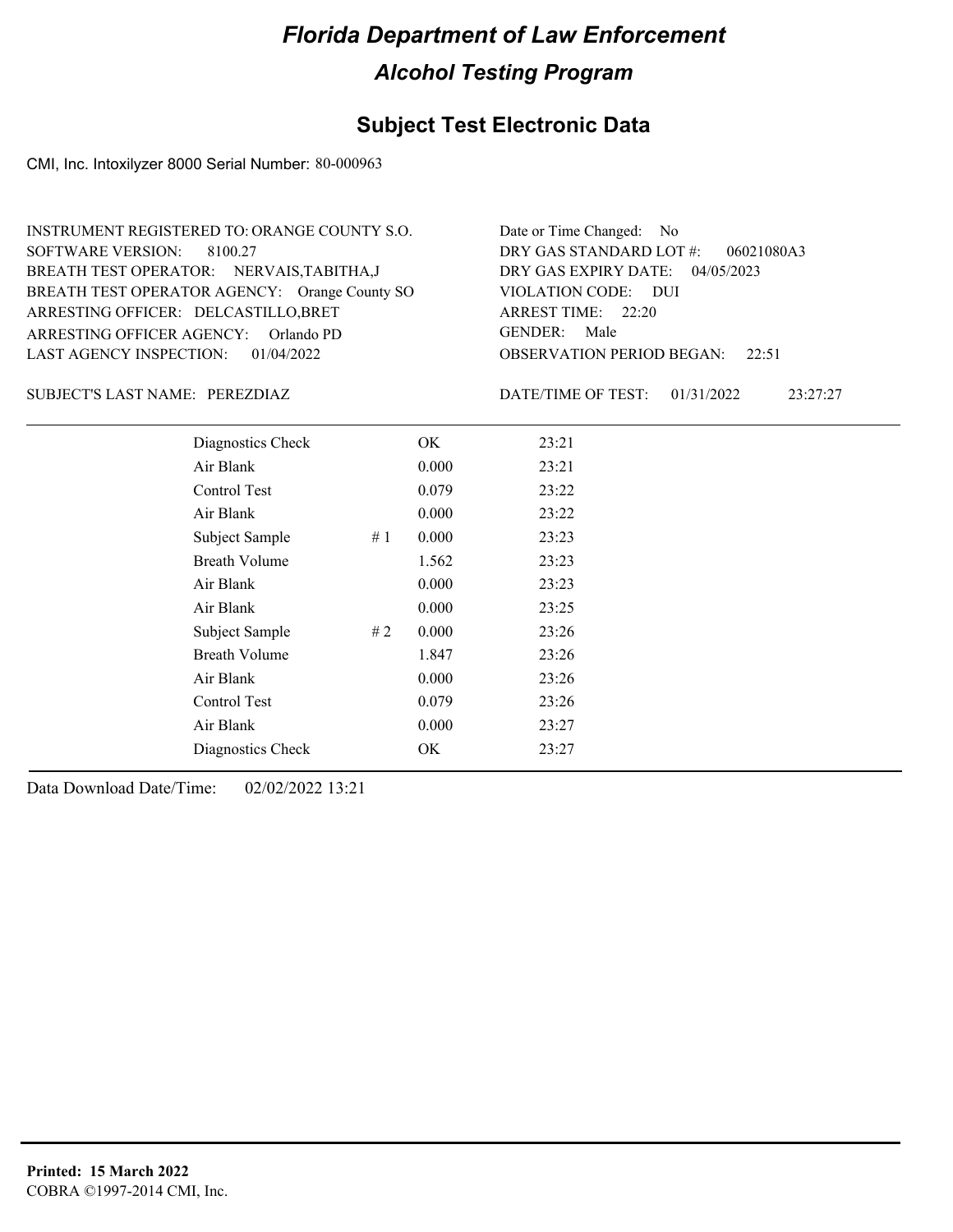### **Subject Test Electronic Data**

CMI, Inc. Intoxilyzer 8000 Serial Number: 80-000965

ARRESTING OFFICER AGENCY: FHP Troop H GENDER: BREATH TEST OPERATOR AGENCY: FHP Troop H VIOLATION CODE: SOFTWARE VERSION: ARRESTING OFFICER: SANDERS, DEON BREATH TEST OPERATOR: SANDERS,DEON,L LAST AGENCY INSPECTION: 01/05/2022 8100.27 INSTRUMENT REGISTERED TO: QUINCY PD

OBSERVATION PERIOD BEGAN: 07:10 VIOLATION CODE: DUI ARREST TIME: 06:50 DRY GAS EXPIRY DATE: 03/05/2022 04120080A1 DRY GAS STANDARD LOT #: Date or Time Changed: No GENDER: Male

SUBJECT'S LAST NAME: MORALES RODRIGUEZ DATE/TIME OF TEST:

DATE/TIME OF TEST: 01/12/2022 07:46:05

| Diagnostics Check    | OK    | 07:37 |
|----------------------|-------|-------|
| Air Blank            | 0.000 | 07:38 |
| Control Test         | 0.078 | 07:38 |
| Air Blank            | 0.000 | 07:39 |
| Subject Sample<br>#1 | 0.281 | 07:40 |
| <b>Breath Volume</b> | 1.390 | 07:40 |
| Air Blank            | 0.000 | 07:41 |
| Air Blank            | 0.000 | 07:43 |
| Subject Sample<br>#2 | 0.281 | 07:44 |
| <b>Breath Volume</b> | 2.042 | 07:44 |
| Air Blank            | 0.000 | 07:45 |
| Control Test         | 0.079 | 07:45 |
| Air Blank            | 0.000 | 07:45 |
| Diagnostics Check    | OK    | 07:46 |
|                      |       |       |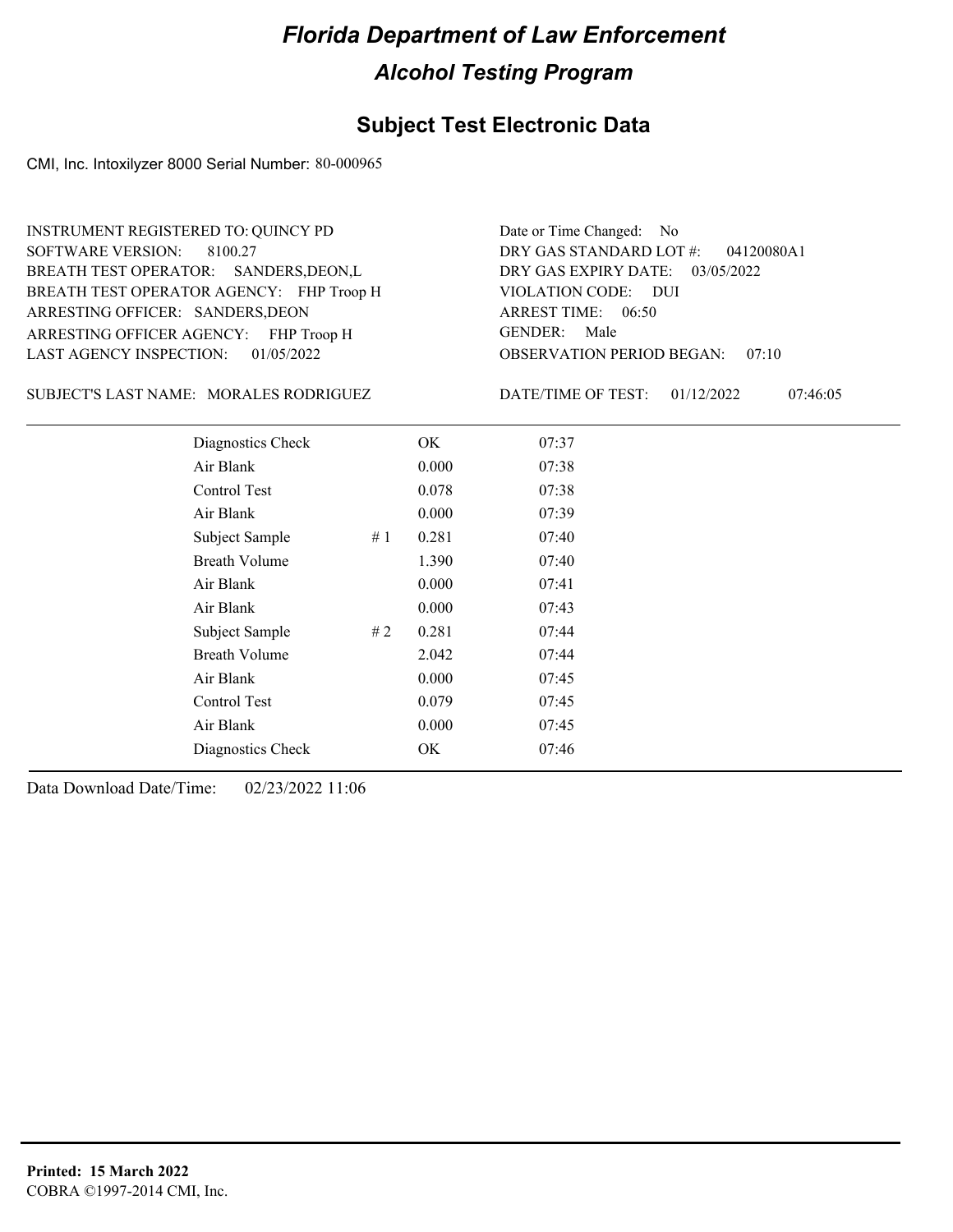### **Subject Test Electronic Data**

CMI, Inc. Intoxilyzer 8000 Serial Number: 80-000965

ARRESTING OFFICER AGENCY: FHP Troop H GENDER: BREATH TEST OPERATOR AGENCY: FHP Troop H VIOLATION CODE: SOFTWARE VERSION: ARRESTING OFFICER: FINUFF, DANIEL BREATH TEST OPERATOR: FINUFF,DANIEL,W LAST AGENCY INSPECTION: 01/05/2022 8100.27 INSTRUMENT REGISTERED TO: QUINCY PD

OBSERVATION PERIOD BEGAN: 04:50 VIOLATION CODE: DUI 04:44 ARREST TIME: DRY GAS EXPIRY DATE: 03/05/2022 04120080A1 DRY GAS STANDARD LOT #: Date or Time Changed: No GENDER: Male

SUBJECT'S LAST NAME: QUELEX DATE/TIME OF TEST:

DATE/TIME OF TEST: 01/13/2022 05:17:44

| Diagnostics Check    |    | OK    | 05:11 |
|----------------------|----|-------|-------|
| Air Blank            |    | 0.000 | 05:12 |
| Control Test         |    | 0.079 | 05:12 |
| Air Blank            |    | 0.000 | 05:12 |
| Subject Sample       | #1 | 0.117 | 05:13 |
| <b>Breath Volume</b> |    | 1.929 | 05:13 |
| Air Blank            |    | 0.000 | 05:13 |
| Air Blank            |    | 0.000 | 05:15 |
| Subject Sample       | #2 | 0.107 | 05:16 |
| <b>Breath Volume</b> |    | 1.753 | 05:16 |
| Air Blank            |    | 0.000 | 05:16 |
| Control Test         |    | 0.079 | 05:17 |
| Air Blank            |    | 0.000 | 05:17 |
| Diagnostics Check    |    | OK    | 05:17 |
|                      |    |       |       |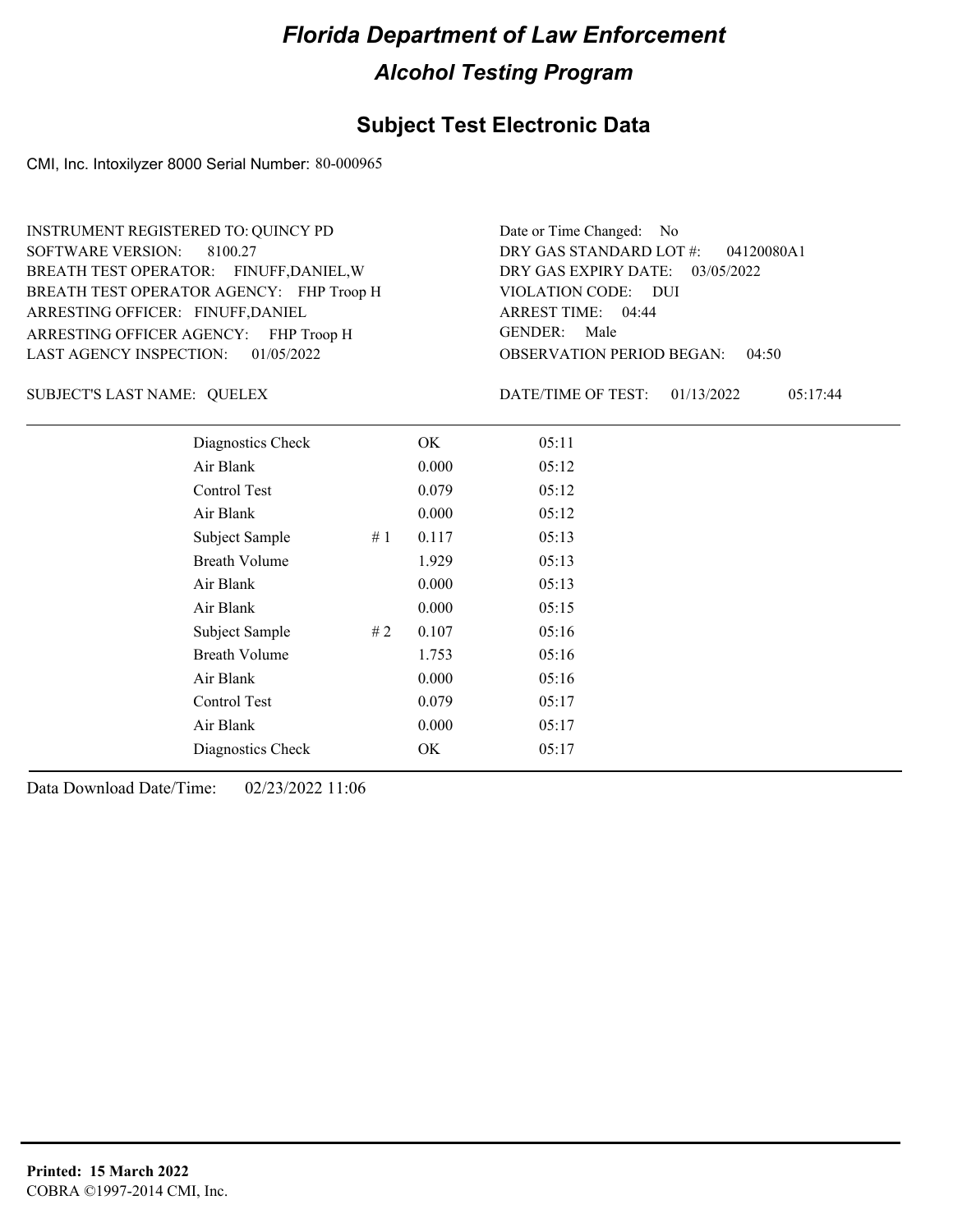### **Subject Test Electronic Data**

CMI, Inc. Intoxilyzer 8000 Serial Number: 80-000965

ARRESTING OFFICER AGENCY: FHP Troop H GENDER: BREATH TEST OPERATOR AGENCY: FHP Troop H VIOLATION CODE: SOFTWARE VERSION: ARRESTING OFFICER: COTE,JUSTIN BREATH TEST OPERATOR: BIGGS,JOSHUA,A LAST AGENCY INSPECTION: 01/05/2022 8100.27 INSTRUMENT REGISTERED TO: QUINCY PD

OBSERVATION PERIOD BEGAN: 09:46 VIOLATION CODE: DUI ARREST TIME: 09:30 DRY GAS EXPIRY DATE: 03/05/2022 04120080A1 DRY GAS STANDARD LOT #: Date or Time Changed: No GENDER: Male

SUBJECT'S LAST NAME: MCWHITE **Example 20 SOUGHT ASSESS** DATE/TIME OF TEST:

DATE/TIME OF TEST: 01/17/2022 10:14:19

| Diagnostics Check    |    | OK    | 10:08 |
|----------------------|----|-------|-------|
| Air Blank            |    | 0.000 | 10:08 |
| Control Test         |    | 0.079 | 10:08 |
| Air Blank            |    | 0.000 | 10:09 |
| Subject Sample       | #1 | 0.179 | 10:09 |
| <b>Breath Volume</b> |    | 1.894 | 10:09 |
| Air Blank            |    | 0.000 | 10:10 |
| Air Blank            |    | 0.000 | 10:12 |
| Subject Sample       | #2 | 0.177 | 10:12 |
| <b>Breath Volume</b> |    | 1.714 | 10:12 |
| Air Blank            |    | 0.000 | 10:13 |
| Control Test         |    | 0.080 | 10:13 |
| Air Blank            |    | 0.000 | 10:14 |
| Diagnostics Check    |    | OK    | 10:14 |
|                      |    |       |       |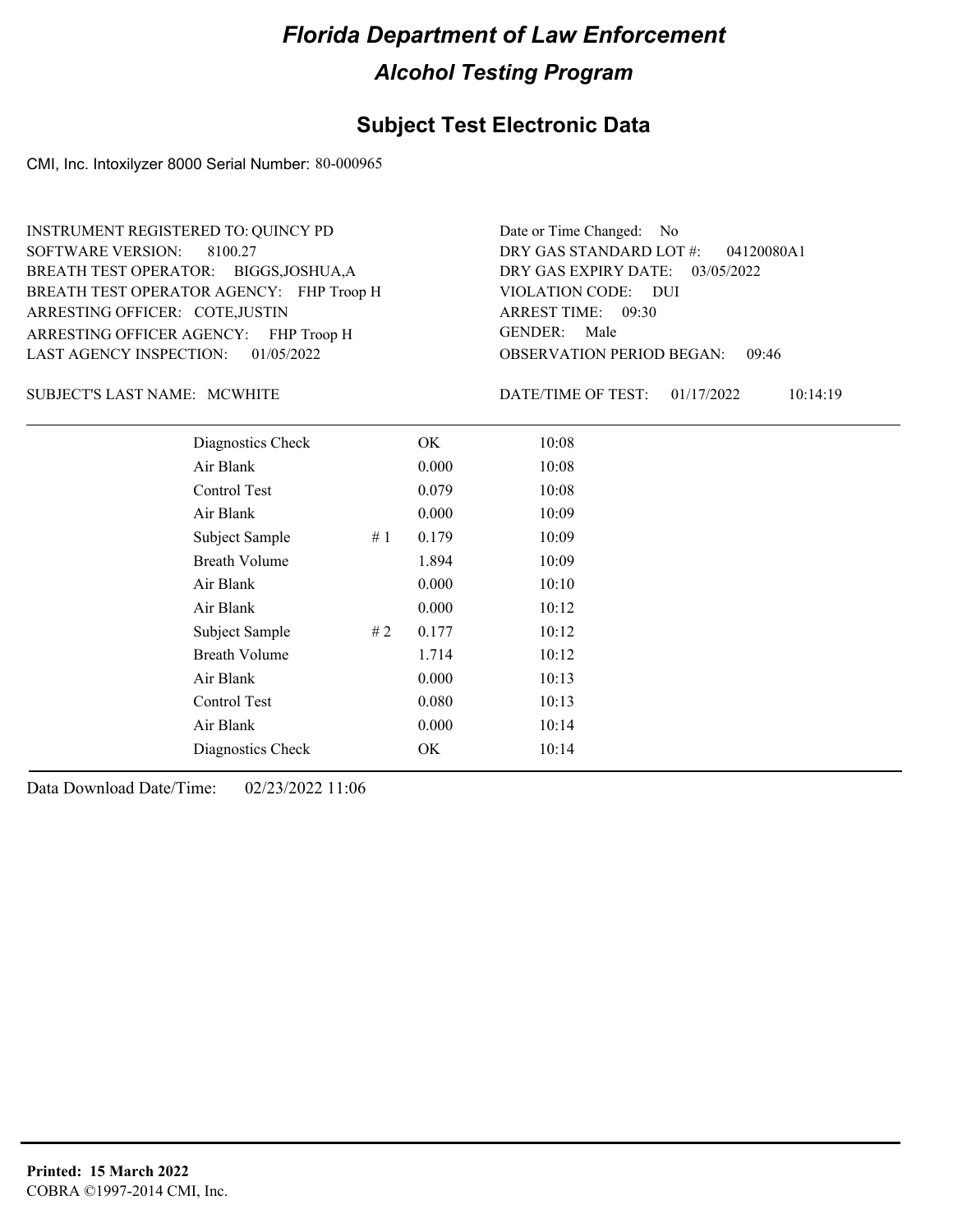### **Subject Test Electronic Data**

CMI, Inc. Intoxilyzer 8000 Serial Number: 80-000965

ARRESTING OFFICER AGENCY: FHP Troop H GENDER: BREATH TEST OPERATOR AGENCY: FHP Troop H VIOLATION CODE: SOFTWARE VERSION: ARRESTING OFFICER: FINUFF, DANIEL BREATH TEST OPERATOR: FINUFF,DANIEL,W LAST AGENCY INSPECTION: 01/05/2022 8100.27 INSTRUMENT REGISTERED TO: QUINCY PD

OBSERVATION PERIOD BEGAN: 22:35 VIOLATION CODE: DUI ARREST TIME: 22:13 DRY GAS EXPIRY DATE: 03/05/2022 04120080A1 DRY GAS STANDARD LOT #: Date or Time Changed: No GENDER: Female

SUBJECT'S LAST NAME: HAIRE **Example 20** SUBJECT'S LAST NAME: HAIRE

DATE/TIME OF TEST: 01/18/2022 23:03:06

| Diagnostics Check    |    | OK    | 22:56 |
|----------------------|----|-------|-------|
| Air Blank            |    | 0.000 | 22:56 |
| Control Test         |    | 0.078 | 22:57 |
| Air Blank            |    | 0.000 | 22:57 |
| Subject Sample       | #1 | 0.000 | 22:58 |
| <b>Breath Volume</b> |    | 1.394 | 22:58 |
| Air Blank            |    | 0.000 | 22:58 |
| Air Blank            |    | 0.000 | 23:00 |
| Subject Sample       | #2 | 0.000 | 23:01 |
| <b>Breath Volume</b> |    | 1.167 | 23:01 |
| Air Blank            |    | 0.000 | 23:02 |
| Control Test         |    | 0.081 | 23:02 |
| Air Blank            |    | 0.000 | 23:03 |
| Diagnostics Check    |    | OK    | 23:03 |
|                      |    |       |       |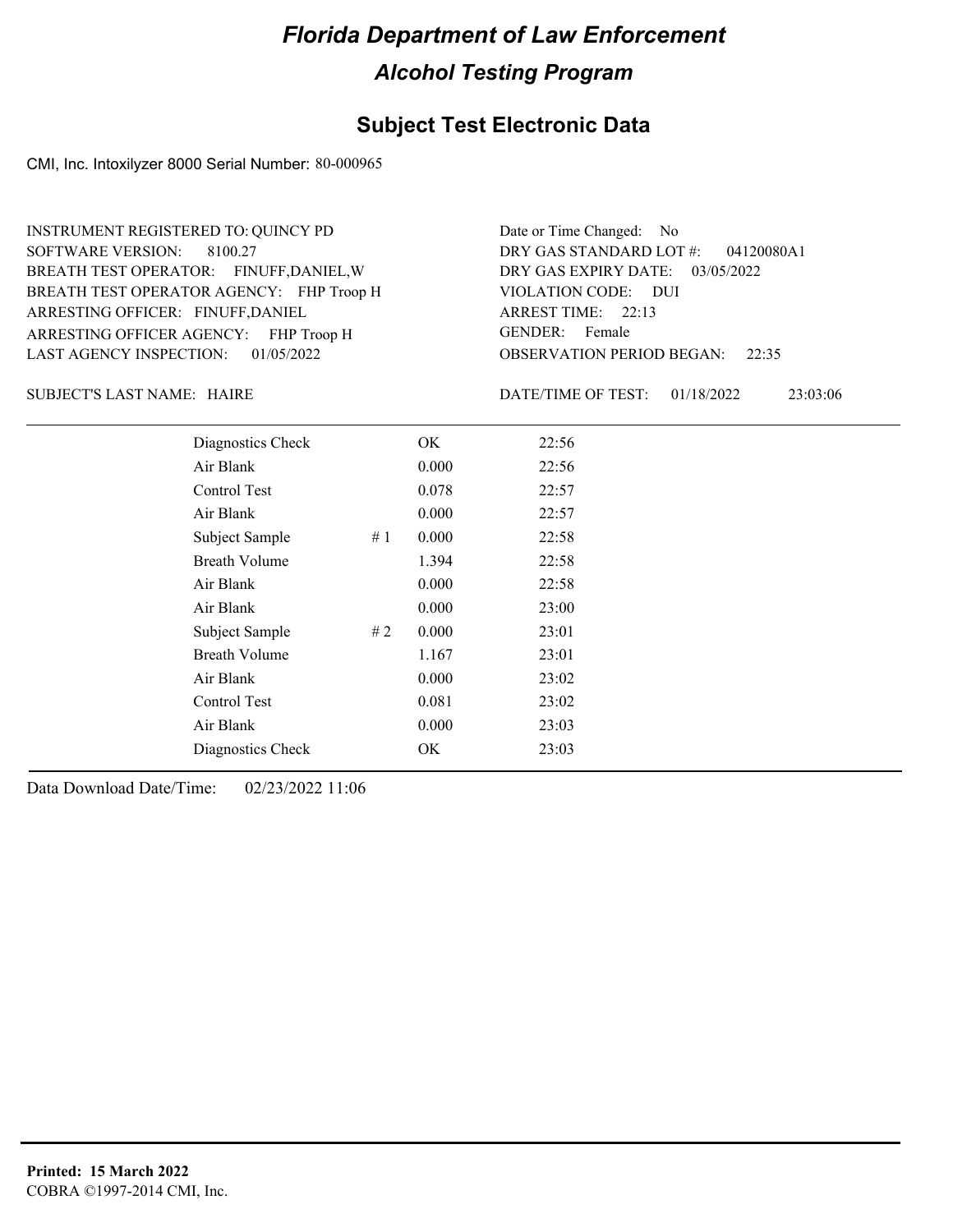### **Subject Test Electronic Data**

CMI, Inc. Intoxilyzer 8000 Serial Number: 80-000965

| INSTRUMENT REGISTERED TO: QUINCY PD         | Date or Time Changed: No                     |
|---------------------------------------------|----------------------------------------------|
| SOFTWARE VERSION: 8100.27                   | DRY GAS STANDARD LOT #: 04120080A1           |
| BREATH TEST OPERATOR: STROHECKER, KYNDAL, C | DRY GAS EXPIRY DATE: $03/05/2022$            |
| BREATH TEST OPERATOR AGENCY: FHP Troop H    | VIOLATION CODE: DUI                          |
| ARRESTING OFFICER: STROHECKER, KYNDAL       | ARREST TIME: 23:34                           |
| ARRESTING OFFICER AGENCY: FHP Troop H       | GENDER: Male                                 |
| LAST AGENCY INSPECTION: 01/05/2022          | <b>OBSERVATION PERIOD BEGAN:</b><br>23:45    |
| SUBJECT'S LAST NAME: ARIAS TEODORO          | DATE/TIME OF TEST:<br>00:17:54<br>01/21/2022 |
|                                             |                                              |

| Diagnostics Check<br>00:11<br>OK       |
|----------------------------------------|
| Air Blank<br>0.000<br>00:12            |
| Control Test<br>0.079<br>00:12         |
| Air Blank<br>0.000<br>00:13            |
| Subject Sample<br>0.147<br>#1<br>00:13 |
| <b>Breath Volume</b><br>1.457<br>00:13 |
| Air Blank<br>0.000<br>00:14            |
| Air Blank<br>0.000<br>00:15            |
| Subject Sample<br>0.152<br>00:16<br>#2 |
| <b>Breath Volume</b><br>1.804<br>00:16 |
| Air Blank<br>0.000<br>00:16            |
| Control Test<br>0.079<br>00:17         |
| Air Blank<br>0.000<br>00:17            |
| Diagnostics Check<br>00:17<br>OK       |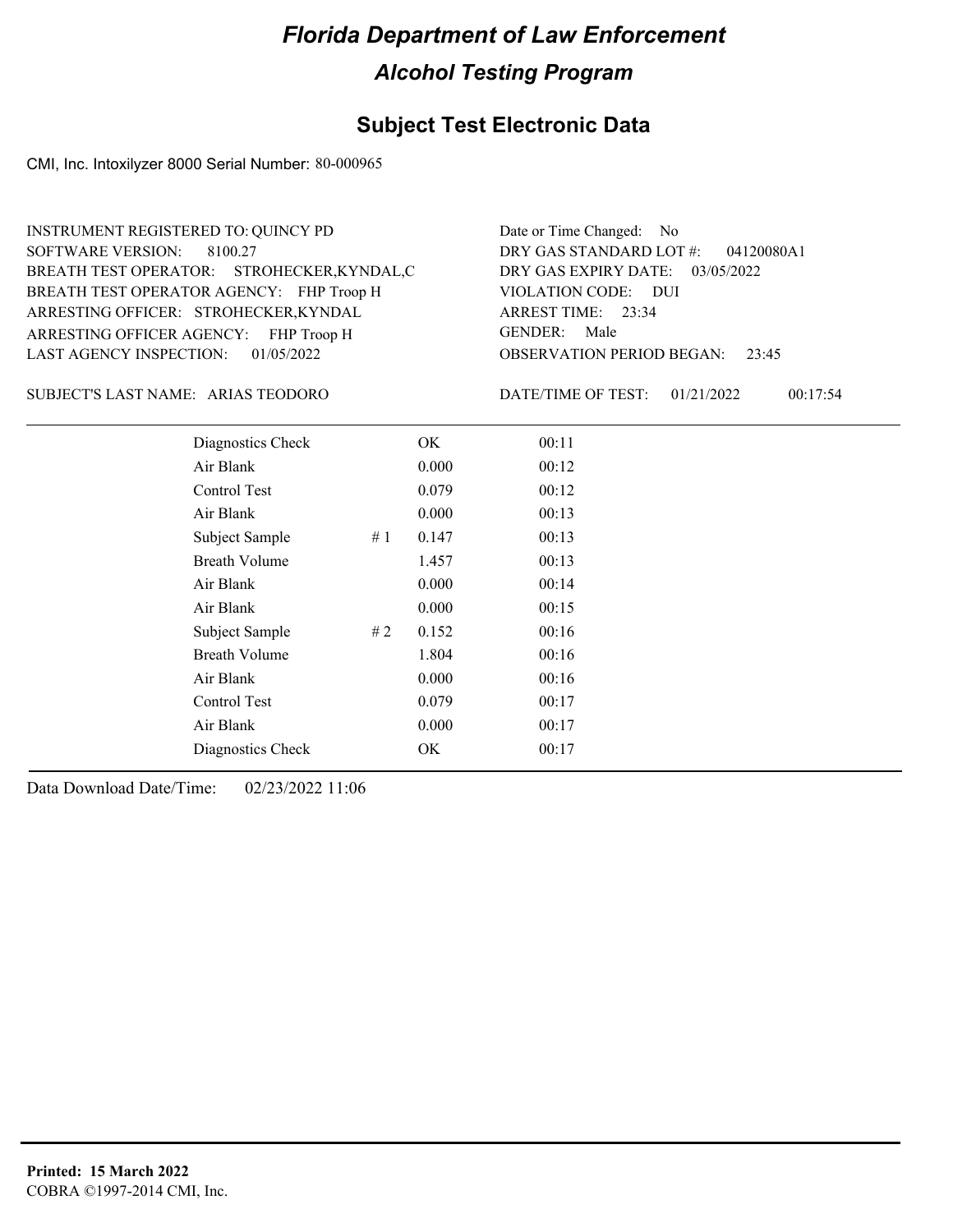### **Subject Test Electronic Data**

CMI, Inc. Intoxilyzer 8000 Serial Number: 80-000965

| Date or Time Changed: No               |
|----------------------------------------|
| DRY GAS STANDARD LOT #: 04120080A1     |
| DRY GAS EXPIRY DATE: 03/05/2022        |
| VIOLATION CODE: DUI                    |
| ARREST TIME: 18:30                     |
| GENDER: Male                           |
| <b>OBSERVATION PERIOD BEGAN: 18:30</b> |
|                                        |

SUBJECT'S LAST NAME: MILTON DATE/TIME OF TEST:

DATE/TIME OF TEST: 01/23/2022 19:28:33

| Diagnostics Check    |    | OK    | 19:22 |
|----------------------|----|-------|-------|
| Air Blank            |    | 0.000 | 19:22 |
| Control Test         |    | 0.079 | 19:22 |
| Air Blank            |    | 0.000 | 19:23 |
| Subject Sample       | #1 | 0.378 | 19:24 |
| <b>Breath Volume</b> |    | 2.558 | 19:24 |
| Air Blank            |    | 0.000 | 19:24 |
| Air Blank            |    | 0.000 | 19:26 |
| Subject Sample       | #2 | 0.371 | 19:26 |
| <b>Breath Volume</b> |    | 2.375 | 19:26 |
| Air Blank            |    | 0.000 | 19:27 |
| Control Test         |    | 0.079 | 19:27 |
| Air Blank            |    | 0.000 | 19:28 |
| Diagnostics Check    |    | OK    | 19:28 |
|                      |    |       |       |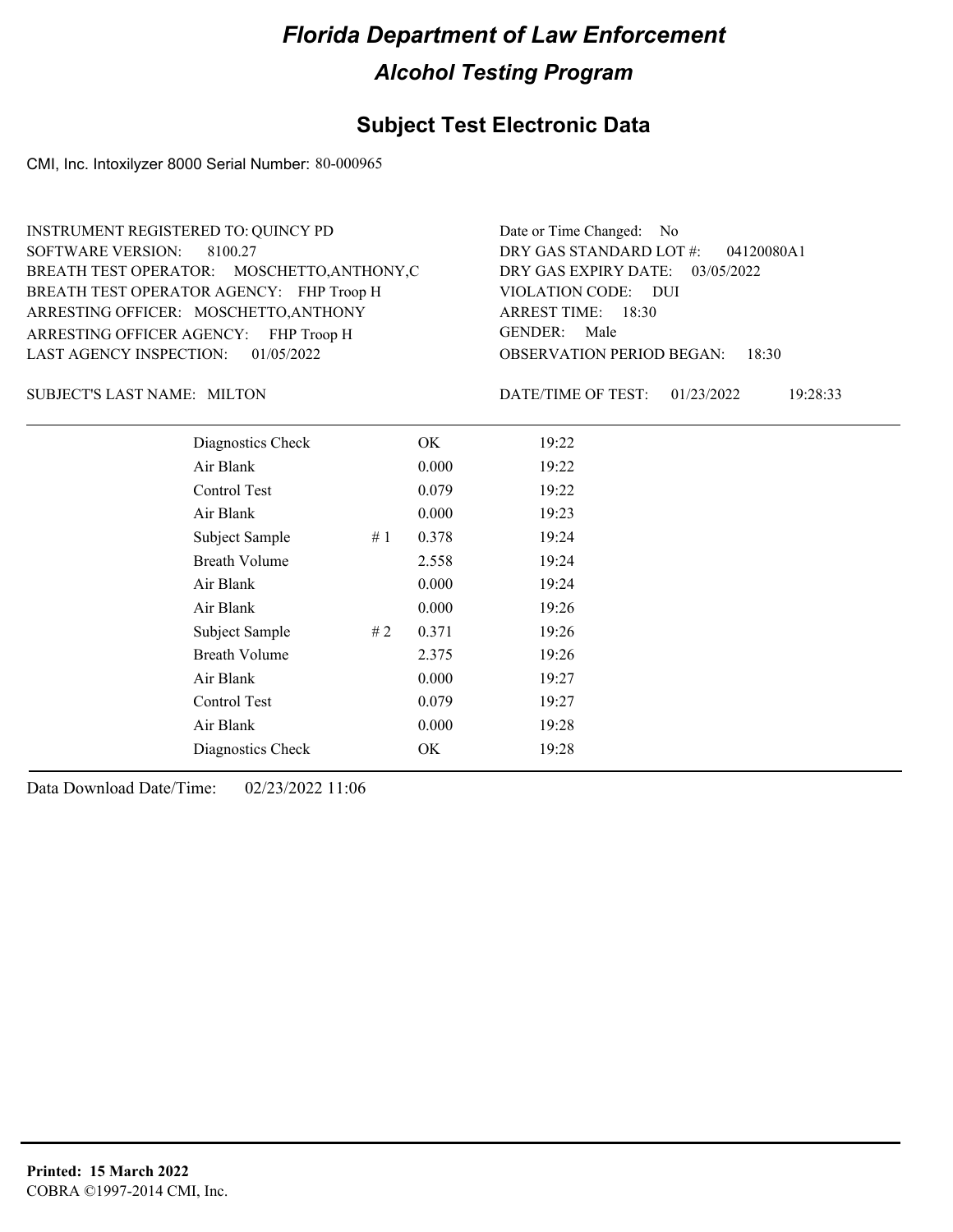### **Subject Test Electronic Data**

CMI, Inc. Intoxilyzer 8000 Serial Number: 80-000965

| INSTRUMENT REGISTERED TO: QUINCY PD          |    | Date or Time Changed: No              |                                  |                        |  |
|----------------------------------------------|----|---------------------------------------|----------------------------------|------------------------|--|
| <b>SOFTWARE VERSION:</b><br>8100.27          |    | DRY GAS STANDARD LOT #:<br>04120080A1 |                                  |                        |  |
| BREATH TEST OPERATOR: CLARK, ASHLEY, J       |    |                                       | DRY GAS EXPIRY DATE: 03/05/2022  |                        |  |
| BREATH TEST OPERATOR AGENCY: Quincy PD       |    |                                       | VIOLATION CODE: DUI              |                        |  |
| ARRESTING OFFICER: CANCECO,CHRIS             |    |                                       | ARREST TIME: 18:28               |                        |  |
| ARRESTING OFFICER AGENCY: Quincy PD          |    |                                       | <b>GENDER:</b><br>Male           |                        |  |
| <b>LAST AGENCY INSPECTION:</b><br>01/05/2022 |    |                                       | <b>OBSERVATION PERIOD BEGAN:</b> | 19:34                  |  |
| SUBJECT'S LAST NAME: MORALES MENDEZ          |    |                                       | DATE/TIME OF TEST:               | 01/24/2022<br>20:03:03 |  |
| Diagnostics Check                            |    | OK.                                   | 19:58                            |                        |  |
| Air Blank                                    |    | 0.000                                 | 19:58                            |                        |  |
| Control Test                                 |    | 0.079                                 | 19:59                            |                        |  |
| Air Blank                                    |    | 0.000                                 | 19:59                            |                        |  |
| Subject Sample                               | #1 | 20:01                                 |                                  |                        |  |
| <b>Breath Volume</b>                         |    | 20:01                                 |                                  |                        |  |
| Air Blank                                    |    | Purge Fail<br>20:02                   |                                  |                        |  |
| Air Blank                                    |    | 20:03<br>Purge Fail                   |                                  |                        |  |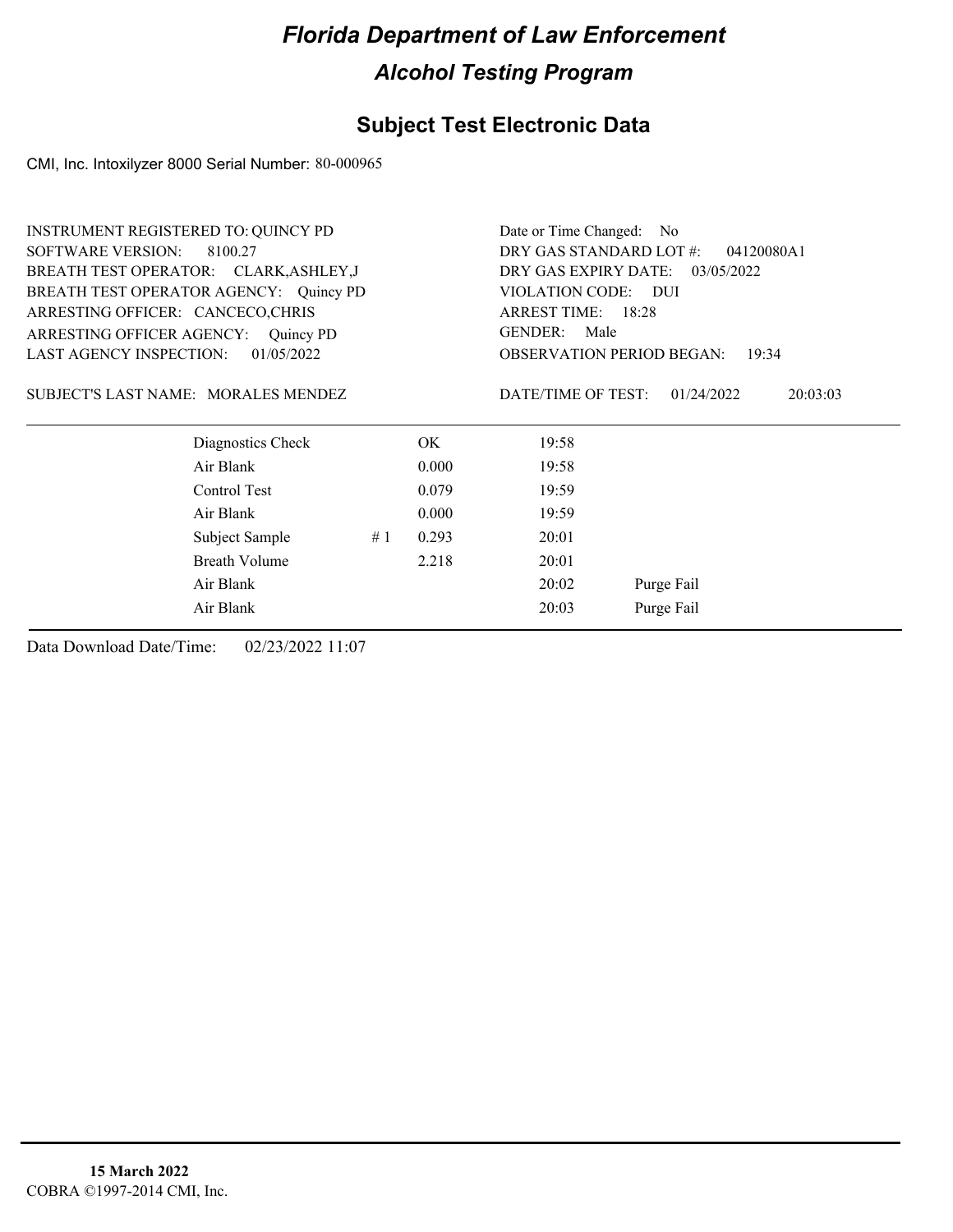### **Subject Test Electronic Data**

CMI, Inc. Intoxilyzer 8000 Serial Number: 80-000965

ARRESTING OFFICER AGENCY: Quincy PD GENDER: BREATH TEST OPERATOR AGENCY: Quincy PD VIOLATION CODE: SOFTWARE VERSION: ARRESTING OFFICER: CANCECO,CHRIS BREATH TEST OPERATOR: CLARK,ASHLEY,J LAST AGENCY INSPECTION: 01/05/2022 8100.27 INSTRUMENT REGISTERED TO: QUINCY PD

OBSERVATION PERIOD BEGAN: 19:34 VIOLATION CODE: DUI ARREST TIME: 18:30 DRY GAS EXPIRY DATE: 03/05/2022 04120080A1 DRY GAS STANDARD LOT #: Date or Time Changed: No GENDER: Male

SUBJECT'S LAST NAME: MORALES MENDEZ DATE/TIME OF TEST:

DATE/TIME OF TEST: 01/24/2022 20:11:46

| Diagnostics Check    |    | OK    | 20:04 |
|----------------------|----|-------|-------|
| Air Blank            |    | 0.000 | 20:05 |
| Control Test         |    | 0.078 | 20:05 |
| Air Blank            |    | 0.000 | 20:06 |
| Subject Sample       | #1 | 0.288 | 20:07 |
| <b>Breath Volume</b> |    | 1.910 | 20:07 |
| Air Blank            |    | 0.000 | 20:07 |
| Air Blank            |    | 0.000 | 20:09 |
| Subject Sample       | #2 | 0.303 | 20:10 |
| <b>Breath Volume</b> |    | 1.304 | 20:10 |
| Air Blank            |    | 0.000 | 20:10 |
| Control Test         |    | 0.078 | 20:11 |
| Air Blank            |    | 0.000 | 20:11 |
| Diagnostics Check    |    | OK    | 20:11 |
|                      |    |       |       |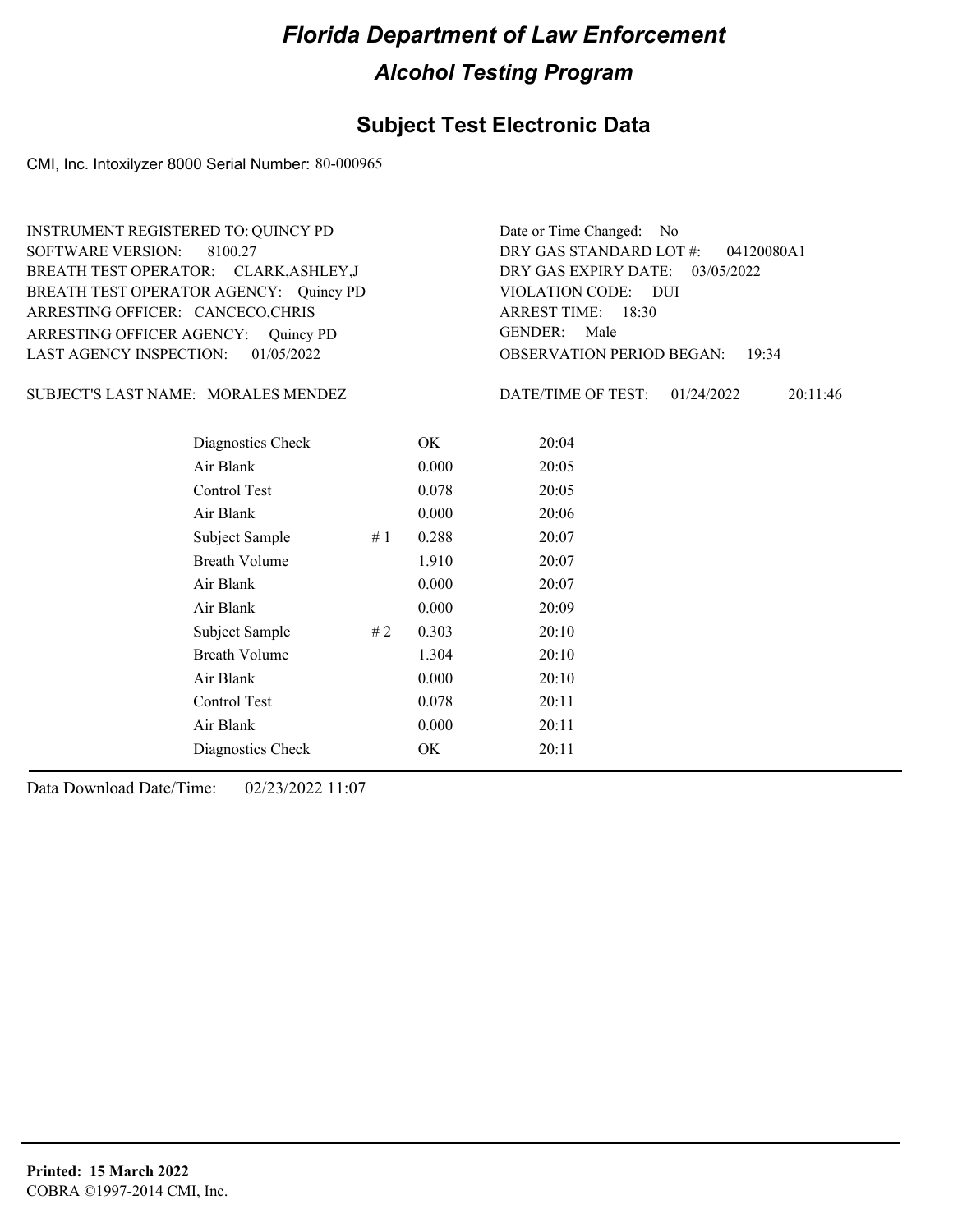### **Subject Test Electronic Data**

CMI, Inc. Intoxilyzer 8000 Serial Number: 80-000965

| INSTRUMENT REGISTERED TO: QUINCY PD                                           | Date or Time Changed: No                                              |
|-------------------------------------------------------------------------------|-----------------------------------------------------------------------|
| SOFTWARE VERSION: 8100.27<br>BREATH TEST OPERATOR: STROHECKER, KYNDAL, C      | DRY GAS STANDARD LOT #: 04120080A1<br>DRY GAS EXPIRY DATE: 03/05/2022 |
| BREATH TEST OPERATOR AGENCY: FHP Troop H                                      | VIOLATION CODE: DUI                                                   |
| ARRESTING OFFICER: STROHECKER, KYNDAL                                         | ARREST TIME: 02:26<br>GENDER: Male                                    |
| ARRESTING OFFICER AGENCY: FHP Troop H<br>LAST AGENCY INSPECTION: $01/05/2022$ | <b>OBSERVATION PERIOD BEGAN: 02:53</b>                                |

ROSTRO SUBJECT'S LAST NAME: DATE/TIME OF TEST:

DATE/TIME OF TEST: 01/26/2022 03:20:00

| Diagnostics Check    |    | OK    | 03:13 |
|----------------------|----|-------|-------|
| Air Blank            |    | 0.000 | 03:14 |
| Control Test         |    | 0.079 | 03:14 |
| Air Blank            |    | 0.000 | 03:15 |
| Subject Sample       | #1 | 0.157 | 03:15 |
| <b>Breath Volume</b> |    | 2.136 | 03:15 |
| Air Blank            |    | 0.000 | 03:16 |
| Air Blank            |    | 0.000 | 03:18 |
| Subject Sample       | #2 | 0.161 | 03:18 |
| <b>Breath Volume</b> |    | 2.488 | 03:18 |
| Air Blank            |    | 0.000 | 03:19 |
| Control Test         |    | 0.079 | 03:19 |
| Air Blank            |    | 0.000 | 03:19 |
| Diagnostics Check    |    | OK    | 03:20 |
|                      |    |       |       |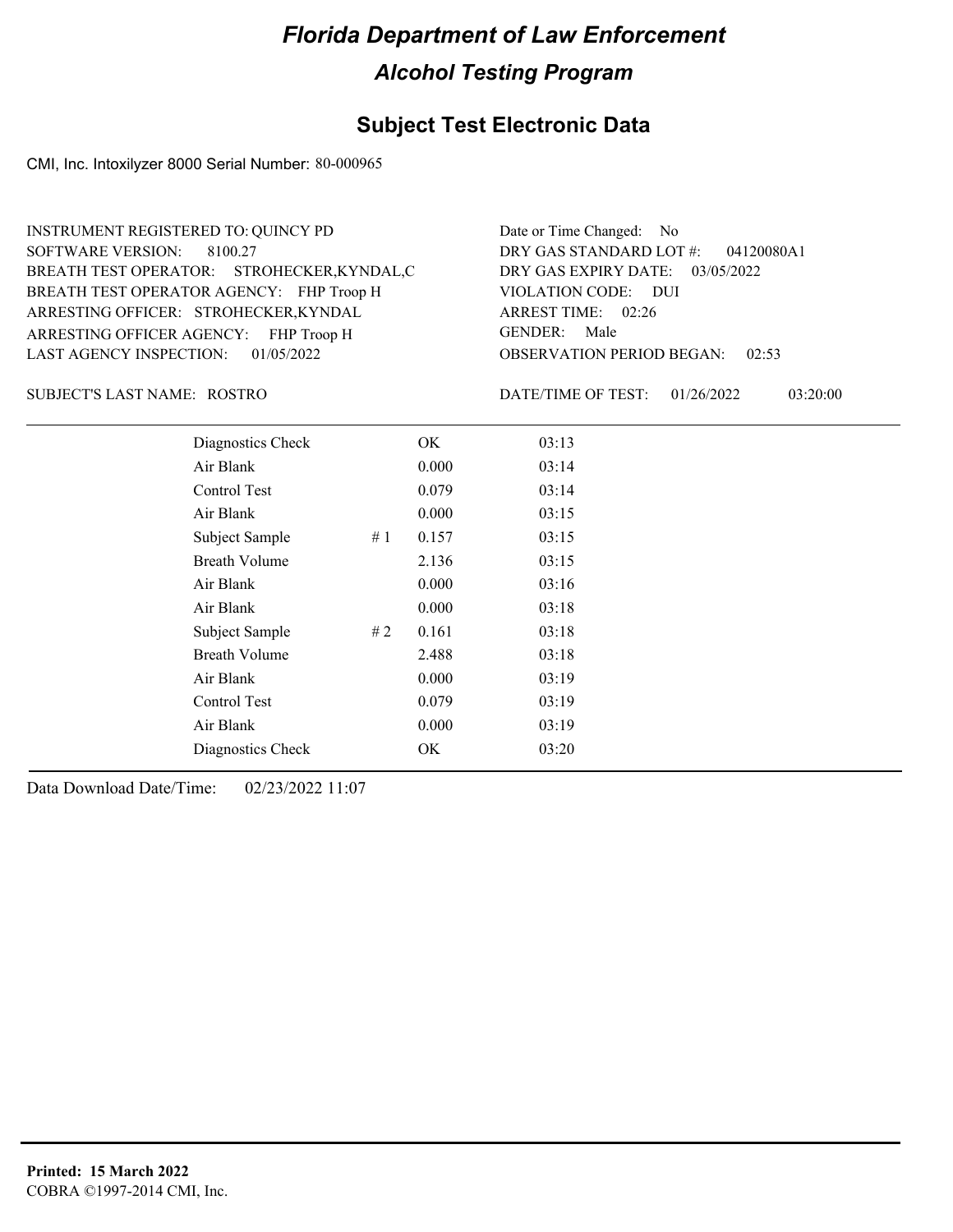### **Subject Test Electronic Data**

CMI, Inc. Intoxilyzer 8000 Serial Number: 80-000965

| INSTRUMENT REGISTERED TO: QUINCY PD<br>SOFTWARE VERSION: 8100.27<br>BREATH TEST OPERATOR: ALLENJAMES.R<br>BREATH TEST OPERATOR AGENCY: FHP Troop H<br>ARRESTING OFFICER: ALLEN, JAMES<br>ARRESTING OFFICER AGENCY: FHP Troop H<br>LAST AGENCY INSPECTION: 01/05/2022 |     | Date or Time Changed: No<br>DRY GAS STANDARD LOT #:<br>04120080A1<br>DRY GAS EXPIRY DATE: 03/05/2022<br>VIOLATION CODE: DUI<br>ARREST TIME: 07:50<br>GENDER: Male<br><b>OBSERVATION PERIOD BEGAN:</b><br>07:50 |
|----------------------------------------------------------------------------------------------------------------------------------------------------------------------------------------------------------------------------------------------------------------------|-----|----------------------------------------------------------------------------------------------------------------------------------------------------------------------------------------------------------------|
| SUBJECT'S LAST NAME: MARTINEZ                                                                                                                                                                                                                                        |     | DATE/TIME OF TEST:<br>01/26/2022<br>08:19:32                                                                                                                                                                   |
| Diagnostics Check<br>Air Blank<br>Air Blank                                                                                                                                                                                                                          | OK. | 08:19<br>08:19<br><b>RFI</b> Detect<br>08:19<br><b>RFI</b> Detect                                                                                                                                              |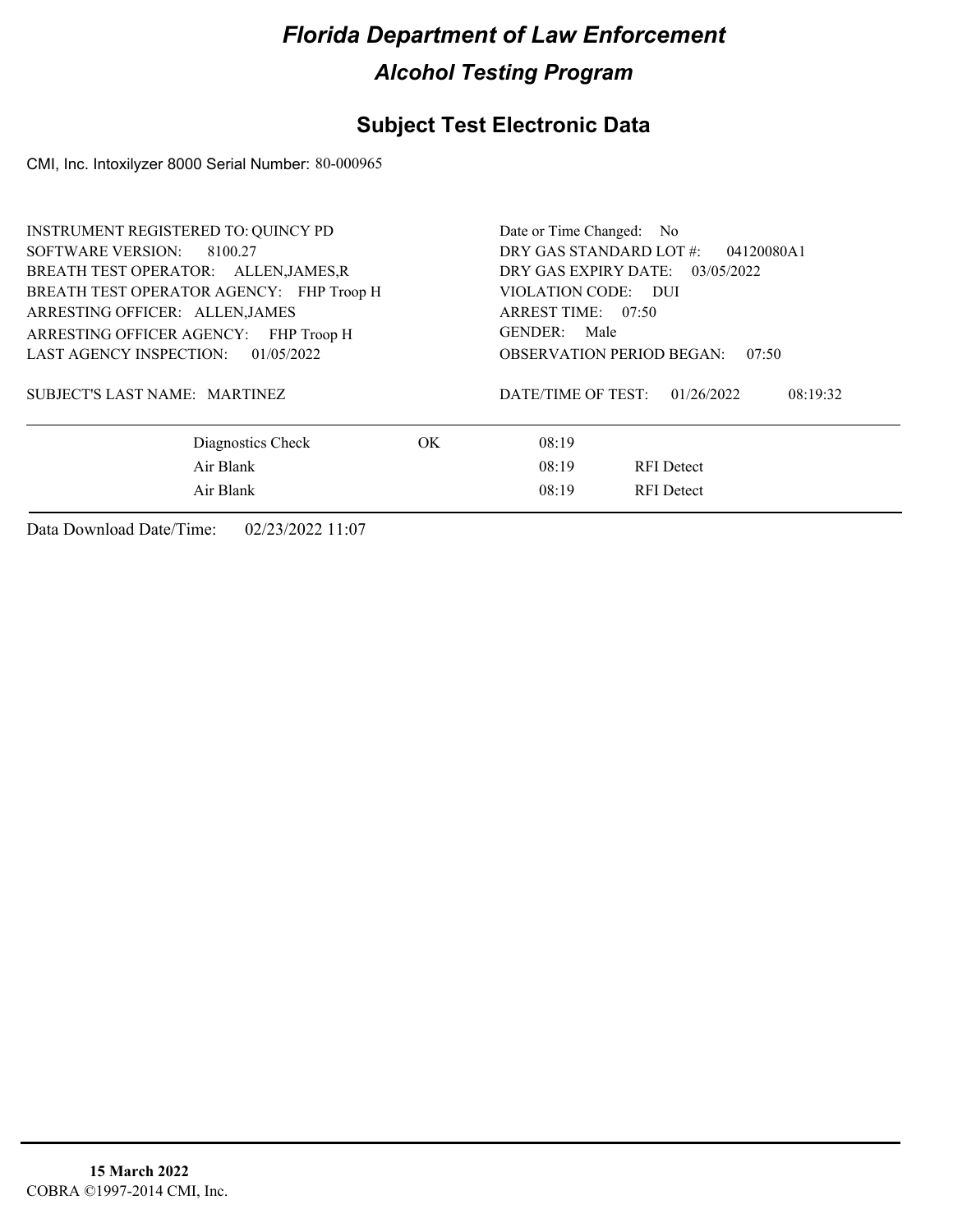### **Subject Test Electronic Data**

CMI, Inc. Intoxilyzer 8000 Serial Number: 80-000965

| <b>INSTRUMENT REGISTERED TO: QUINCY PD</b><br>SOFTWARE VERSION: 8100.27<br>BREATH TEST OPERATOR: ALLEN, JAMES, R<br>BREATH TEST OPERATOR AGENCY: FHP Troop H<br>ARRESTING OFFICER: ALLEN, JAMES<br>ARRESTING OFFICER AGENCY: FHP Troop H<br>LAST AGENCY INSPECTION: 01/05/2022 |     | Date or Time Changed: No<br>DRY GAS STANDARD LOT #:<br>04120080A1<br>DRY GAS EXPIRY DATE: 03/05/2022<br>VIOLATION CODE: DUI<br>ARREST TIME: 07:50<br>GENDER: Male<br><b>OBSERVATION PERIOD BEGAN:</b><br>07:50 |
|--------------------------------------------------------------------------------------------------------------------------------------------------------------------------------------------------------------------------------------------------------------------------------|-----|----------------------------------------------------------------------------------------------------------------------------------------------------------------------------------------------------------------|
| SUBJECT'S LAST NAME: MARTINEZ                                                                                                                                                                                                                                                  |     | DATE/TIME OF TEST:<br>01/26/2022<br>08:22:02                                                                                                                                                                   |
| Diagnostics Check<br>Air Blank                                                                                                                                                                                                                                                 | OK. | 08:21<br>08:21<br><b>RFI</b> Detect                                                                                                                                                                            |
| Air Blank                                                                                                                                                                                                                                                                      |     | 08:22<br><b>RFI</b> Detect                                                                                                                                                                                     |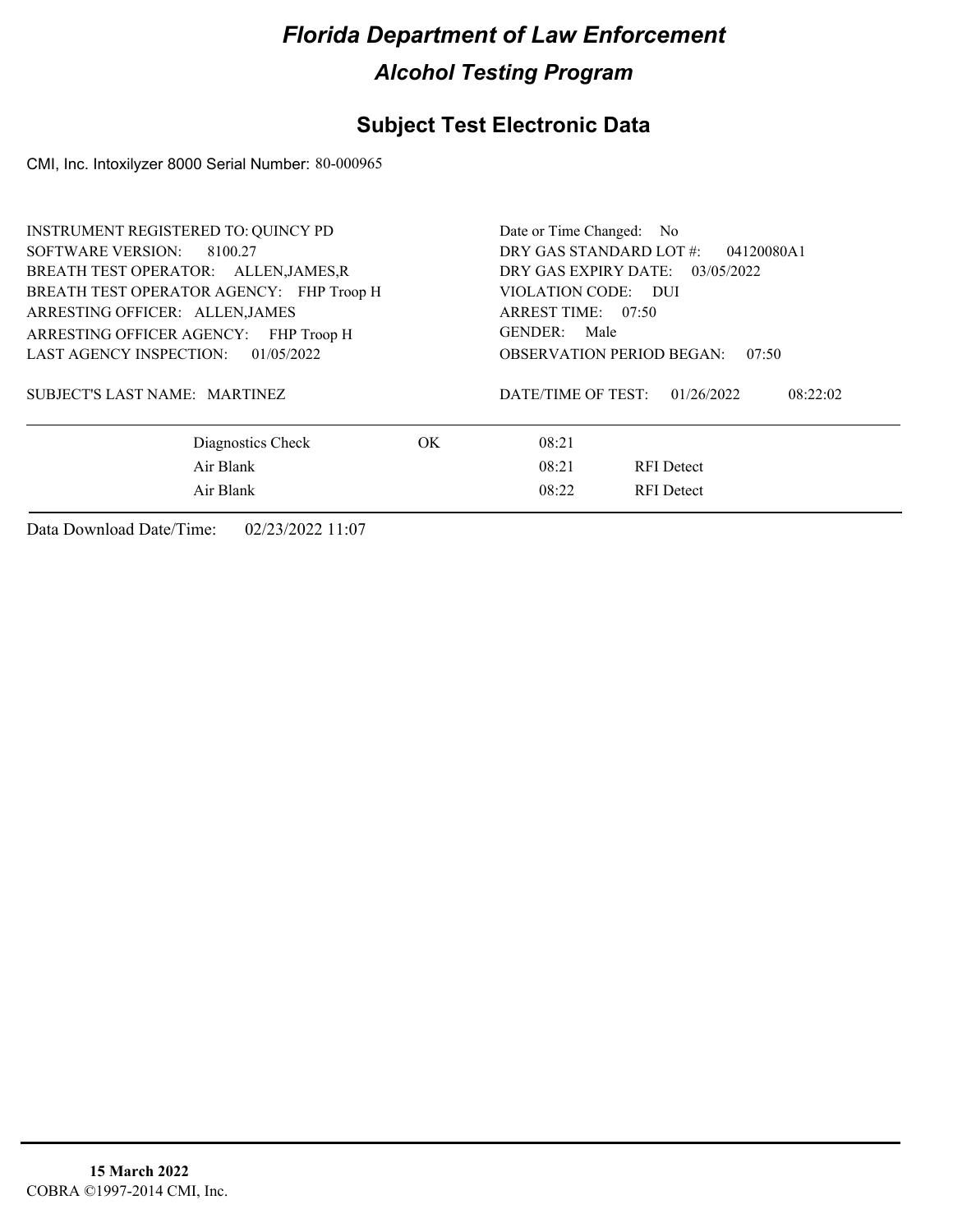### **Subject Test Electronic Data**

CMI, Inc. Intoxilyzer 8000 Serial Number: 80-000965

| INSTRUMENT REGISTERED TO: QUINCY PD<br>SOFTWARE VERSION:<br>8100.27                                                                                                                                 |     | Date or Time Changed: No<br>DRY GAS STANDARD LOT #:<br>04120080A1                                                                         |
|-----------------------------------------------------------------------------------------------------------------------------------------------------------------------------------------------------|-----|-------------------------------------------------------------------------------------------------------------------------------------------|
| BREATH TEST OPERATOR: ALLEN, JAMES, R<br>BREATH TEST OPERATOR AGENCY: FHP Troop H<br>ARRESTING OFFICER: ALLEN, JAMES<br>ARRESTING OFFICER AGENCY: FHP Troop H<br>LAST AGENCY INSPECTION: 01/05/2022 |     | DRY GAS EXPIRY DATE: 03/05/2022<br>VIOLATION CODE: DUI<br>ARREST TIME: 07:50<br>GENDER: Male<br><b>OBSERVATION PERIOD BEGAN:</b><br>07:50 |
| SUBJECT'S LAST NAME: MARTINEZ                                                                                                                                                                       |     | DATE/TIME OF TEST:<br>01/26/2022<br>08:25:27                                                                                              |
| Diagnostics Check                                                                                                                                                                                   | OK. | 08:25                                                                                                                                     |
| Air Blank                                                                                                                                                                                           |     | 08:25<br><b>RFI</b> Detect                                                                                                                |
| Air Blank                                                                                                                                                                                           |     | 08:25<br><b>RFI</b> Detect                                                                                                                |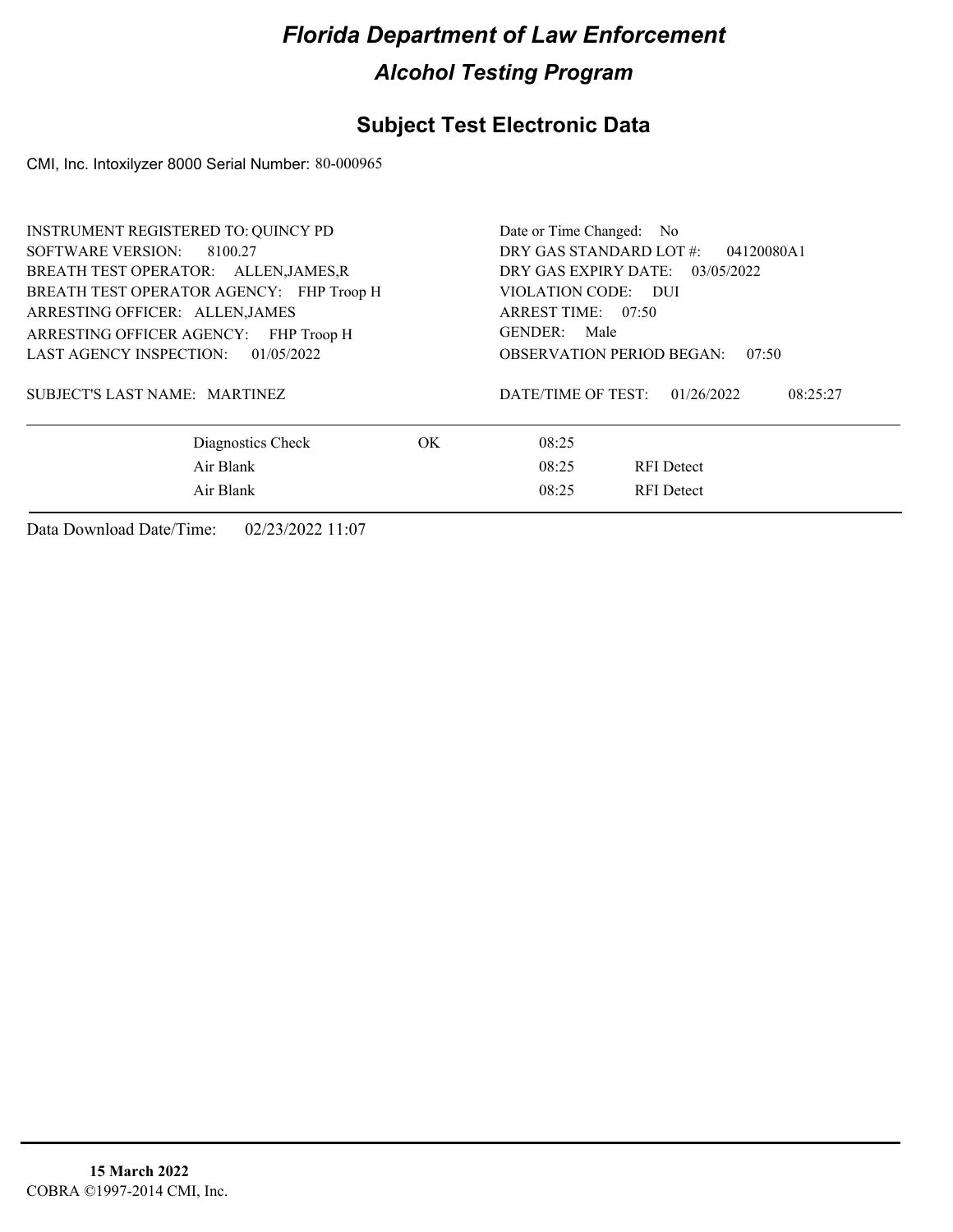### **Subject Test Electronic Data**

CMI, Inc. Intoxilyzer 8000 Serial Number: 80-000965

| INSTRUMENT REGISTERED TO: QUINCY PD<br>SOFTWARE VERSION:<br>8100.27<br>BREATH TEST OPERATOR: ALLEN, JAMES, R                                               |     | Date or Time Changed: No<br>DRY GAS STANDARD LOT #:<br>04120080A1<br>DRY GAS EXPIRY DATE: 03/05/2022   |
|------------------------------------------------------------------------------------------------------------------------------------------------------------|-----|--------------------------------------------------------------------------------------------------------|
| BREATH TEST OPERATOR AGENCY: FHP Troop H<br>ARRESTING OFFICER: ALLEN, JAMES<br>ARRESTING OFFICER AGENCY: FHP Troop H<br>LAST AGENCY INSPECTION: 01/05/2022 |     | VIOLATION CODE: DUI<br>ARREST TIME: 07:50<br>GENDER: Male<br><b>OBSERVATION PERIOD BEGAN:</b><br>07:50 |
| SUBJECT'S LAST NAME: MARTINEZ                                                                                                                              |     | DATE/TIME OF TEST:<br>01/26/2022<br>08:29:24                                                           |
| Diagnostics Check                                                                                                                                          | OK. | 08:29                                                                                                  |
| Air Blank                                                                                                                                                  |     | 08:29<br><b>RFI</b> Detect                                                                             |
| Air Blank                                                                                                                                                  |     | 08:29<br><b>RFI</b> Detect                                                                             |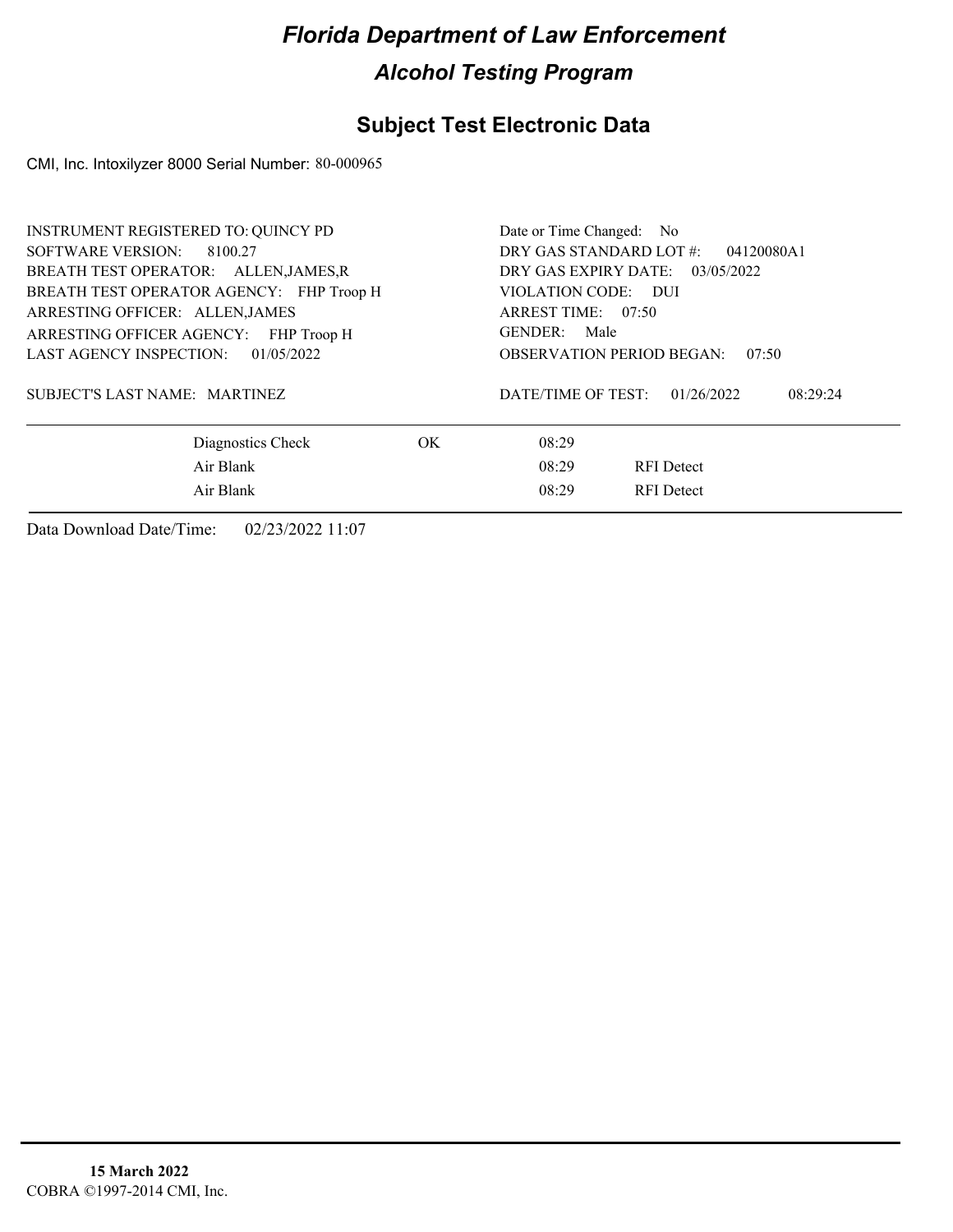### **Subject Test Electronic Data**

CMI, Inc. Intoxilyzer 8000 Serial Number: 80-000965

| <b>INSTRUMENT REGISTERED TO: QUINCY PD</b><br>SOFTWARE VERSION: 8100.27<br>BREATH TEST OPERATOR: ALLEN, JAMES, R<br>BREATH TEST OPERATOR AGENCY: FHP Troop H<br>ARRESTING OFFICER: ALLEN, JAMES<br>ARRESTING OFFICER AGENCY: FHP Troop H<br>LAST AGENCY INSPECTION: 01/05/2022 |     | Date or Time Changed: No<br>DRY GAS STANDARD LOT #:<br>04120080A1<br>DRY GAS EXPIRY DATE: 03/05/2022<br>VIOLATION CODE: DUI<br>ARREST TIME: 07:50<br>GENDER: Male<br><b>OBSERVATION PERIOD BEGAN:</b><br>07:50 |
|--------------------------------------------------------------------------------------------------------------------------------------------------------------------------------------------------------------------------------------------------------------------------------|-----|----------------------------------------------------------------------------------------------------------------------------------------------------------------------------------------------------------------|
| SUBJECT'S LAST NAME: MARTINEZ                                                                                                                                                                                                                                                  |     | DATE/TIME OF TEST:<br>01/26/2022<br>08:38:12                                                                                                                                                                   |
| Diagnostics Check                                                                                                                                                                                                                                                              | OK. | 08:37                                                                                                                                                                                                          |
| Air Blank<br>Air Blank                                                                                                                                                                                                                                                         |     | 08:38<br><b>RFI</b> Detect<br>08:38<br><b>RFI</b> Detect                                                                                                                                                       |
|                                                                                                                                                                                                                                                                                |     |                                                                                                                                                                                                                |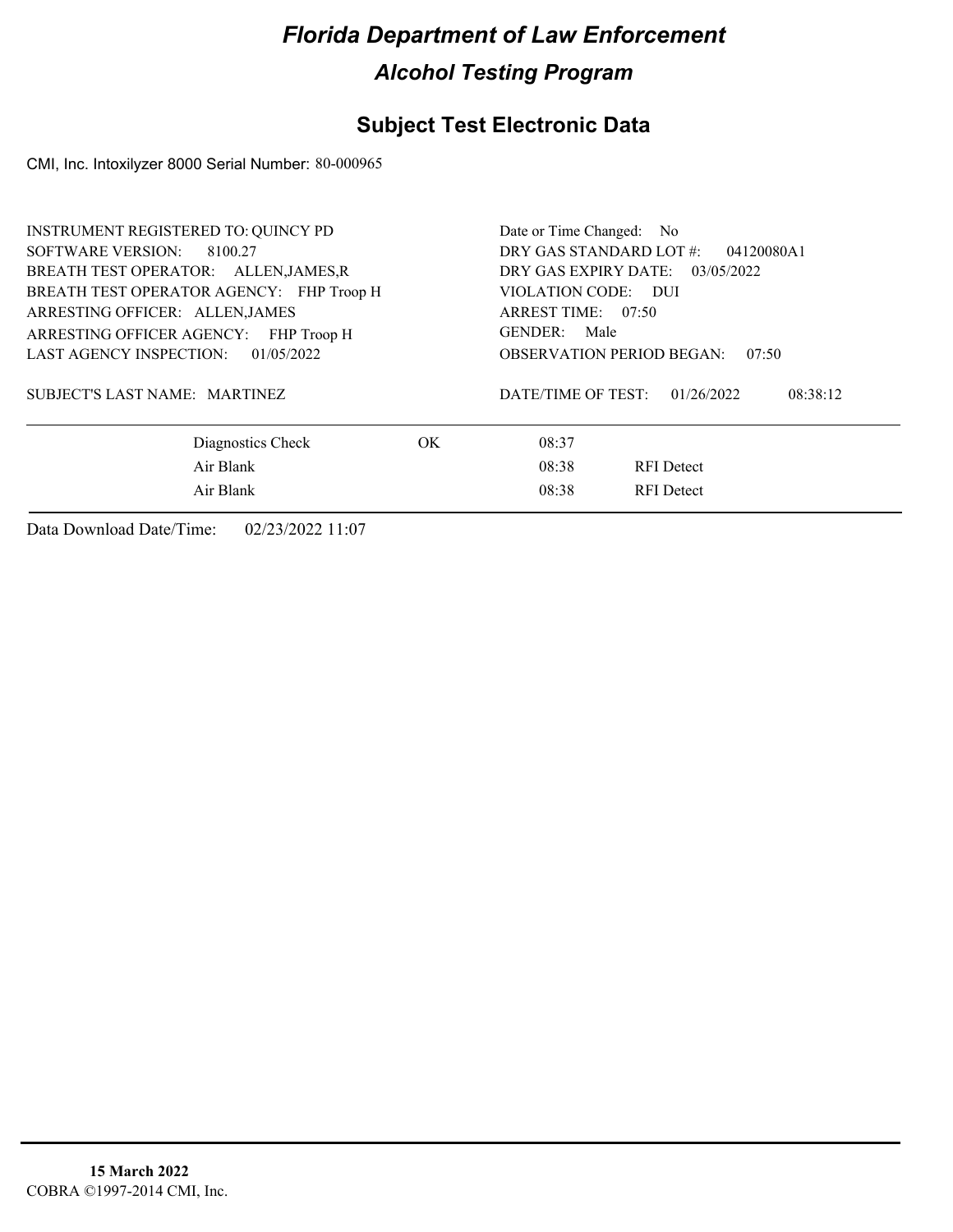### **Subject Test Electronic Data**

CMI, Inc. Intoxilyzer 8000 Serial Number: 80-000965

ARRESTING OFFICER AGENCY: FHP Troop H GENDER: BREATH TEST OPERATOR AGENCY: FHP Troop H VIOLATION CODE: SOFTWARE VERSION: ARRESTING OFFICER: ALLEN,JAMES BREATH TEST OPERATOR: ALLEN,JAMES,R LAST AGENCY INSPECTION: 01/05/2022 8100.27 INSTRUMENT REGISTERED TO: QUINCY PD

OBSERVATION PERIOD BEGAN: 07:50 VIOLATION CODE: DUI ARREST TIME: 07:50 DRY GAS EXPIRY DATE: 03/05/2022 04120080A1 DRY GAS STANDARD LOT #: Date or Time Changed: No GENDER: Male

MARTINEZ SUBJECT'S LAST NAME: DATE/TIME OF TEST:

DATE/TIME OF TEST: 01/26/2022 08:48:05

| Diagnostics Check    |    | OK    | 08:41 |  |
|----------------------|----|-------|-------|--|
| Air Blank            |    | 0.000 | 08:42 |  |
| Control Test         |    | 0.079 | 08:42 |  |
| Air Blank            |    | 0.000 | 08:43 |  |
| Subject Sample       | #1 | 0.103 | 08:43 |  |
| <b>Breath Volume</b> |    | 4.503 | 08:43 |  |
| Air Blank            |    | 0.000 | 08:44 |  |
| Air Blank            |    | 0.000 | 08:46 |  |
| Subject Sample       | #2 | 0.102 | 08:46 |  |
| <b>Breath Volume</b> |    | 4.453 | 08:46 |  |
| Air Blank            |    | 0.000 | 08:47 |  |
| Control Test         |    | 0.079 | 08:47 |  |
| Air Blank            |    | 0.000 | 08:48 |  |
| Diagnostics Check    |    | OK    | 08:48 |  |
|                      |    |       |       |  |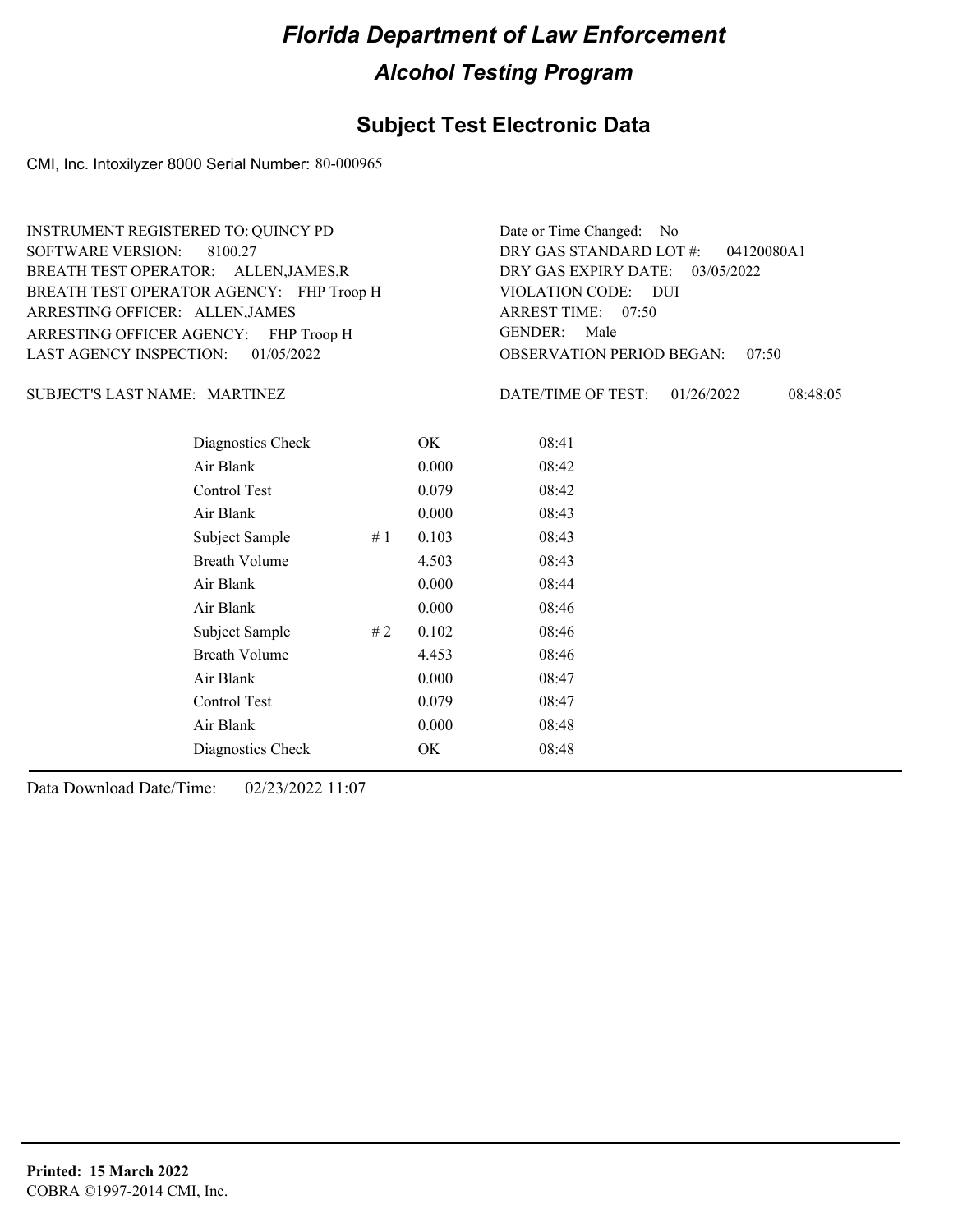### **Subject Test Electronic Data**

CMI, Inc. Intoxilyzer 8000 Serial Number: 80-000965

ARRESTING OFFICER AGENCY: FHP Troop H GENDER: BREATH TEST OPERATOR AGENCY: FHP Troop H VIOLATION CODE: SOFTWARE VERSION: ARRESTING OFFICER: FORAN,ETHAN BREATH TEST OPERATOR: FORAN,ETHAN,L LAST AGENCY INSPECTION: 01/05/2022 8100.27 INSTRUMENT REGISTERED TO: QUINCY PD

OBSERVATION PERIOD BEGAN: 20:35 VIOLATION CODE: DUI ARREST TIME: 19:50 DRY GAS EXPIRY DATE: 03/05/2022 04120080A1 DRY GAS STANDARD LOT #: Date or Time Changed: No GENDER: Male

SUBJECT'S LAST NAME: ALLEN DATE/TIME OF TEST:

DATE/TIME OF TEST: 01/29/2022 21:02:11

| Diagnostics Check    |    | OK    | 20:55 |
|----------------------|----|-------|-------|
| Air Blank            |    | 0.000 | 20:55 |
| Control Test         |    | 0.079 | 20:56 |
| Air Blank            |    | 0.000 | 20:56 |
| Subject Sample       | #1 | 0.240 | 20:57 |
| <b>Breath Volume</b> |    | 2.792 | 20:57 |
| Air Blank            |    | 0.000 | 20:58 |
| Air Blank            |    | 0.000 | 21:00 |
| Subject Sample       | #2 | 0.244 | 21:00 |
| <b>Breath Volume</b> |    | 2.593 | 21:00 |
| Air Blank            |    | 0.000 | 21:01 |
| Control Test         |    | 0.080 | 21:01 |
| Air Blank            |    | 0.000 | 21:02 |
| Diagnostics Check    |    | OK    | 21:02 |
|                      |    |       |       |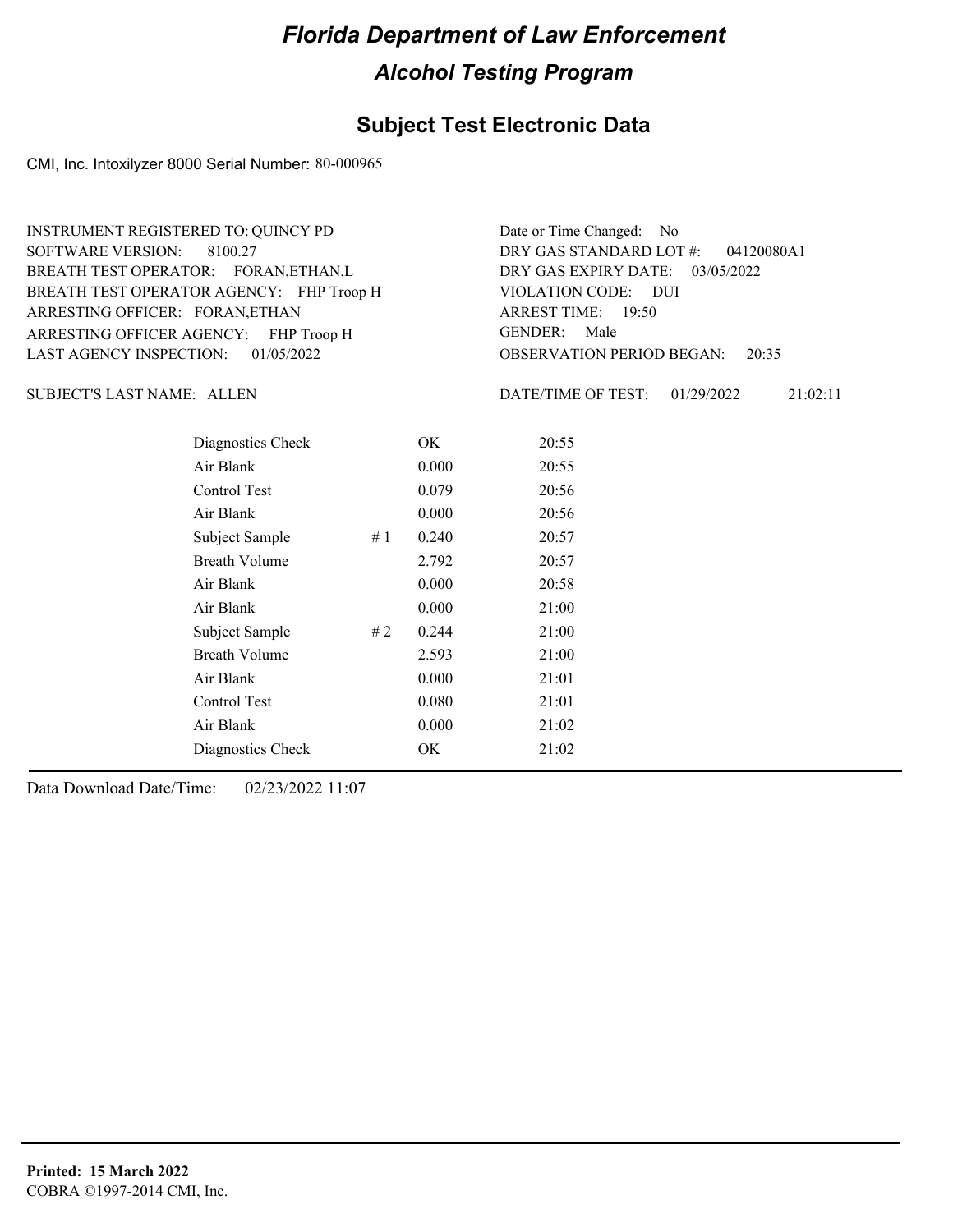### **Subject Test Electronic Data**

CMI, Inc. Intoxilyzer 8000 Serial Number: 80-000965

ARRESTING OFFICER AGENCY: FHP Troop H GENDER: BREATH TEST OPERATOR AGENCY: FHP Troop H VIOLATION CODE: SOFTWARE VERSION: ARRESTING OFFICER: FORAN,ETHAN BREATH TEST OPERATOR: FORAN,ETHAN,L LAST AGENCY INSPECTION: 01/05/2022 8100.27 INSTRUMENT REGISTERED TO: QUINCY PD

OBSERVATION PERIOD BEGAN: 22:40 VIOLATION CODE: DUI 21:49 ARREST TIME: DRY GAS EXPIRY DATE: 03/05/2022 04120080A1 DRY GAS STANDARD LOT #: Date or Time Changed: No GENDER: Male

CRUZ BENIGNO SUBJECT'S LAST NAME: DATE/TIME OF TEST:

DATE/TIME OF TEST: 01/30/2022 23:07:31

| Diagnostics Check    |    | OK    | 23:00 |
|----------------------|----|-------|-------|
| Air Blank            |    | 0.000 | 23:01 |
| Control Test         |    | 0.079 | 23:01 |
| Air Blank            |    | 0.000 | 23:01 |
| Subject Sample       | #1 | 0.211 | 23:03 |
| <b>Breath Volume</b> |    | 3.523 | 23:03 |
| Air Blank            |    | 0.000 | 23:03 |
| Air Blank            |    | 0.000 | 23:05 |
| Subject Sample       | #2 | 0.203 | 23:05 |
| <b>Breath Volume</b> |    | 2.601 | 23:05 |
| Air Blank            |    | 0.000 | 23:06 |
| Control Test         |    | 0.079 | 23:06 |
| Air Blank            |    | 0.000 | 23:07 |
| Diagnostics Check    |    | OK    | 23:07 |
|                      |    |       |       |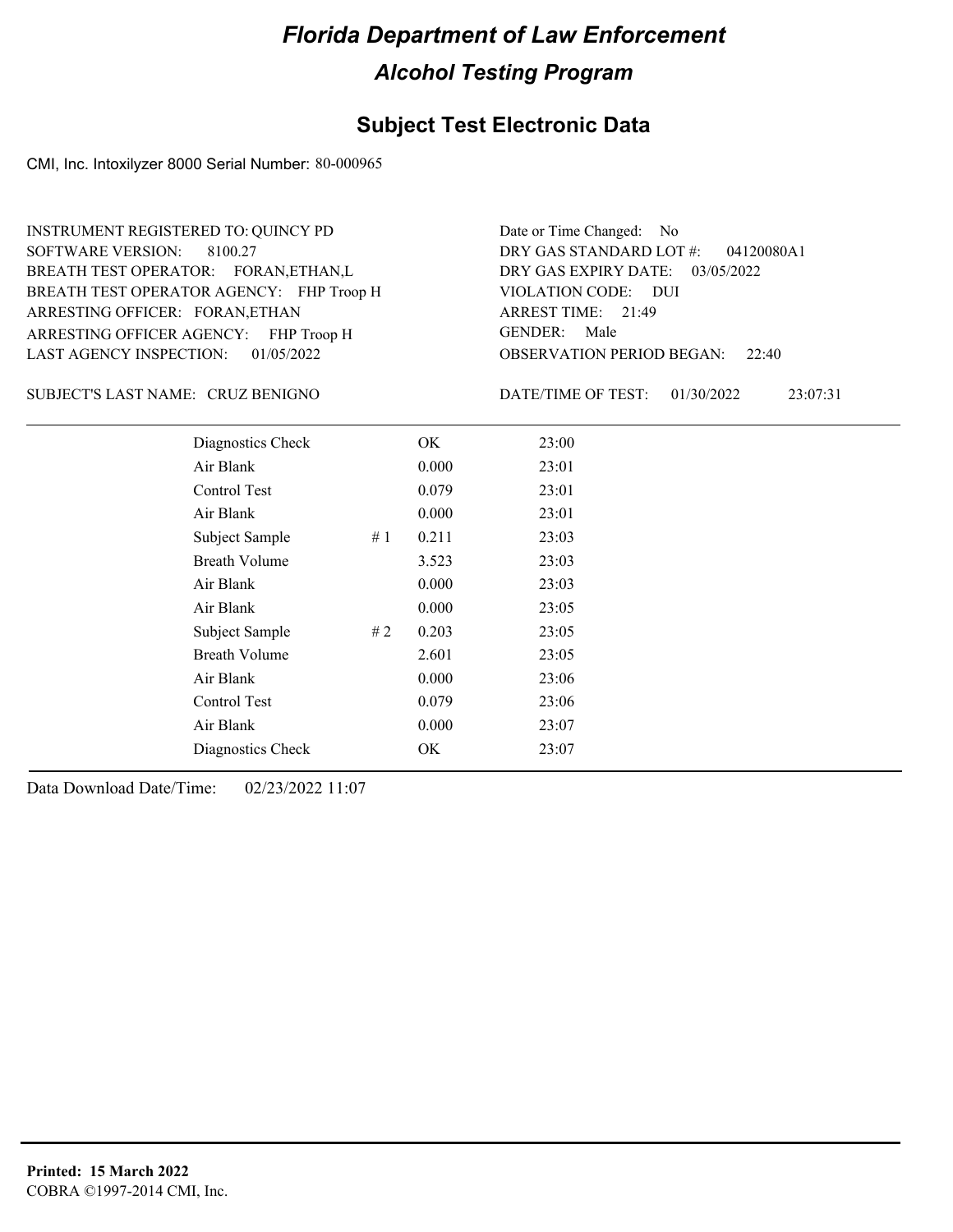### **Subject Test Electronic Data**

CMI, Inc. Intoxilyzer 8000 Serial Number: 80-000968

| INSTRUMENT REGISTERED TO: OSCEOLA CORRECTIONS | Date or Time Changed: No               |
|-----------------------------------------------|----------------------------------------|
| SOFTWARE VERSION: 8100.27                     | DRY GAS STANDARD LOT $\#$ : 1190213    |
| BREATH TEST OPERATOR: REDDITT, MATTHEW, A     | DRY GAS EXPIRY DATE: 08/28/2022        |
| BREATH TEST OPERATOR AGENCY: St. Cloud PD     | VIOLATION CODE: DUI                    |
| ARRESTING OFFICER: NUNEZ, ISAI                | ARREST TIME: $12:01$                   |
| ARRESTING OFFICER AGENCY: St. Cloud PD        | GENDER: Male                           |
| LAST AGENCY INSPECTION: $12/27/2021$          | <b>OBSERVATION PERIOD BEGAN:</b> 12:25 |

SUBJECT'S LAST NAME: MEZA DOMINGUEZ DATE/TIME OF TEST:

DATE/TIME OF TEST: 01/06/2022 12:59:14

| Diagnostics Check    |    | OK    | 12:51 |
|----------------------|----|-------|-------|
| Air Blank            |    | 0.000 | 12:52 |
| Control Test         |    | 0.080 | 12:52 |
| Air Blank            |    | 0.000 | 12:53 |
| Subject Sample<br>#1 |    | 0.251 | 12:54 |
| <b>Breath Volume</b> |    | 2.492 | 12:54 |
| Air Blank            |    | 0.000 | 12:55 |
| Air Blank            |    | 0.000 | 12:57 |
| Subject Sample       | #2 | 0.234 | 12:57 |
| <b>Breath Volume</b> |    | 1.582 | 12:57 |
| Air Blank            |    | 0.000 | 12:58 |
| Control Test         |    | 0.078 | 12:58 |
| Air Blank            |    | 0.000 | 12:59 |
| Diagnostics Check    |    | OK    | 12:59 |
|                      |    |       |       |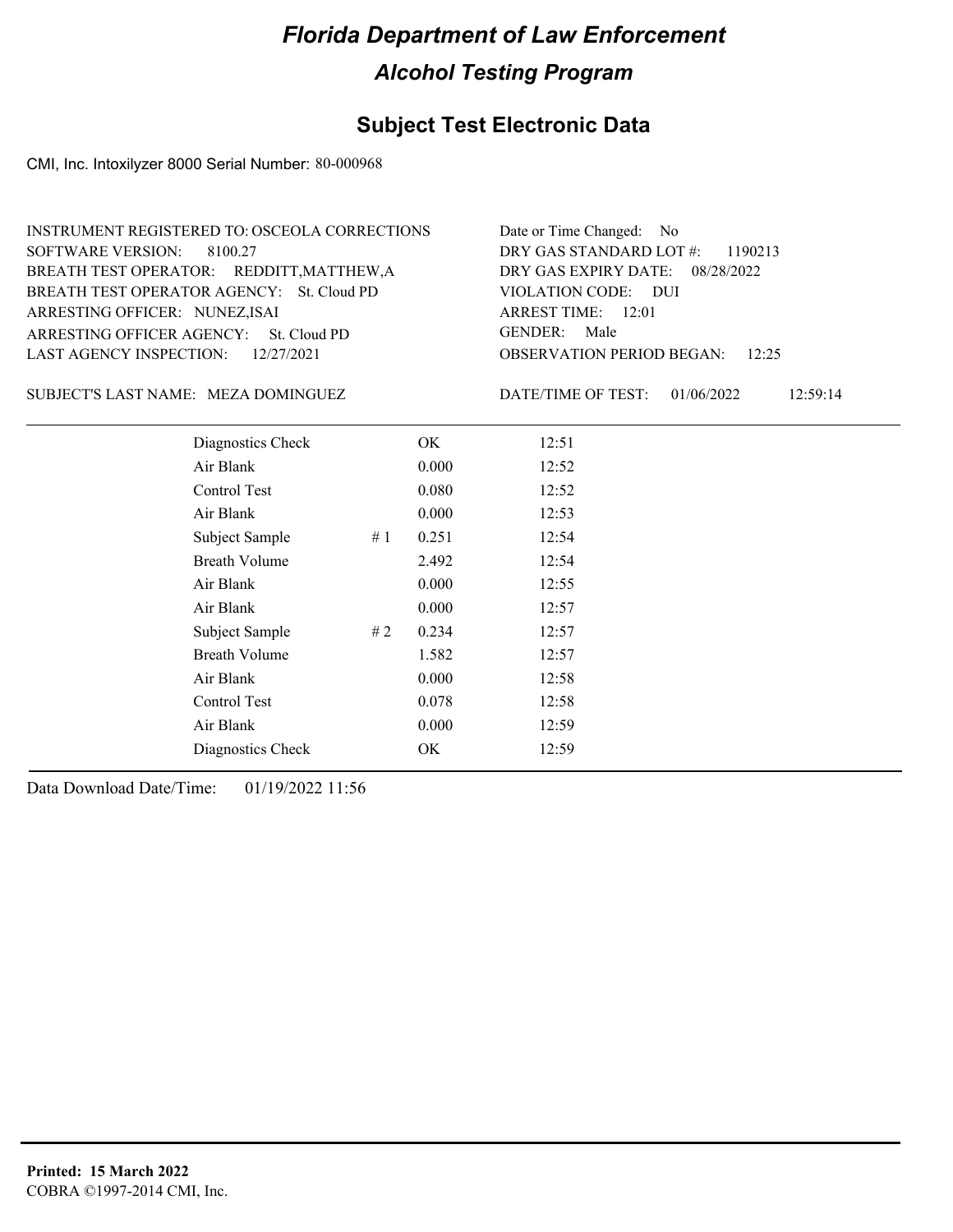### **Subject Test Electronic Data**

CMI, Inc. Intoxilyzer 8000 Serial Number: 80-000968

| INSTRUMENT REGISTERED TO: OSCEOLA CORRECTIONS | Date or Time Changed: No               |
|-----------------------------------------------|----------------------------------------|
| SOFTWARE VERSION: 8100.27                     | DRY GAS STANDARD LOT $\#$ : 1190213    |
| BREATH TEST OPERATOR: MOORE, BRIAN, G         | DRY GAS EXPIRY DATE: $08/28/2022$      |
| BREATH TEST OPERATOR AGENCY: Kissimmee PD     | VIOLATION CODE: DUI                    |
| ARRESTING OFFICER: BARBERI, FRANCIS           | ARREST TIME: $03:56$                   |
| ARRESTING OFFICER AGENCY: St. Cloud PD        | GENDER: Male                           |
| LAST AGENCY INSPECTION: 12/27/2021            | <b>OBSERVATION PERIOD BEGAN: 04:17</b> |

#### SUBJECT'S LAST NAME: EDWARDS DATE/TIME OF TEST:

DATE/TIME OF TEST: 01/08/2022 04:46:51

| Diagnostics Check    |    | OK    | 04:39 |  |
|----------------------|----|-------|-------|--|
| Air Blank            |    | 0.000 | 04:39 |  |
| Control Test         |    | 0.081 | 04:40 |  |
| Air Blank            |    | 0.000 | 04:40 |  |
| Subject Sample       | #1 | 0.199 | 04:41 |  |
| <b>Breath Volume</b> |    | 2.523 | 04:41 |  |
| Air Blank            |    | 0.000 | 04:41 |  |
| Air Blank            |    | 0.000 | 04:43 |  |
| Subject Sample       | #2 | 0.201 | 04:45 |  |
| <b>Breath Volume</b> |    | 1.546 | 04:45 |  |
| Air Blank            |    | 0.000 | 04:45 |  |
| Control Test         |    | 0.080 | 04:46 |  |
| Air Blank            |    | 0.000 | 04:46 |  |
| Diagnostics Check    |    | OK    | 04:46 |  |
|                      |    |       |       |  |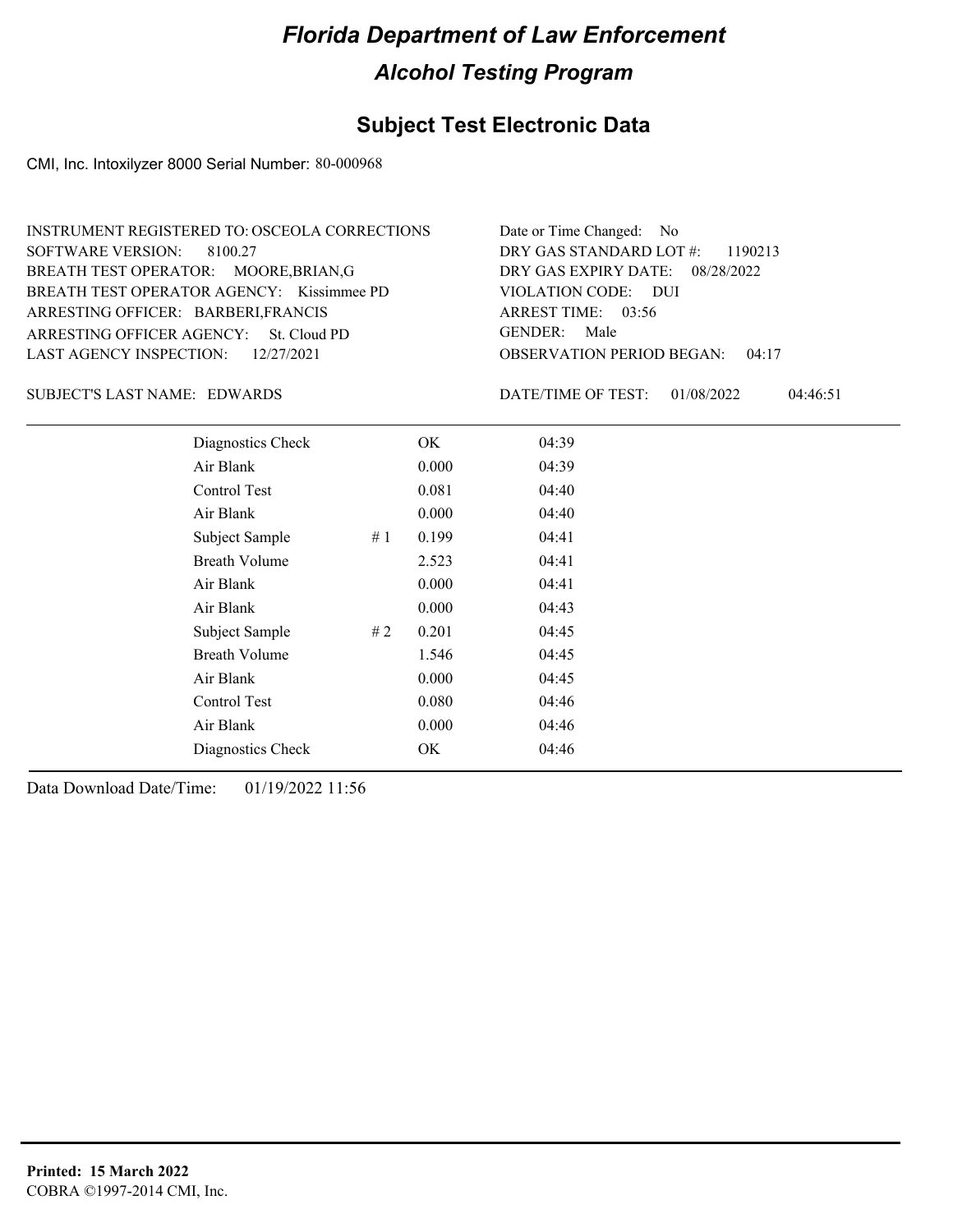### **Subject Test Electronic Data**

CMI, Inc. Intoxilyzer 8000 Serial Number: 80-000968

| INSTRUMENT REGISTERED TO: OSCEOLA CORRECTIONS  | Date or Time Changed: No               |
|------------------------------------------------|----------------------------------------|
| SOFTWARE VERSION: 8100.27                      | DRY GAS STANDARD LOT #: 1190213        |
| BREATH TEST OPERATOR: BEEKMAN,JACOB,C          | DRY GAS EXPIRY DATE: 08/28/2022        |
| BREATH TEST OPERATOR AGENCY: Osceola County SO | VIOLATION CODE: DUI                    |
| ARRESTING OFFICER: NUSCIS, N                   | ARREST TIME: 04:30                     |
| ARRESTING OFFICER AGENCY: Osceola County SO    | GENDER: Female                         |
| LAST AGENCY INSPECTION: $12/27/2021$           | <b>OBSERVATION PERIOD BEGAN: 05:20</b> |

#### SUBJECT'S LAST NAME: NEREUS **Example 20** DATE/TIME OF TEST:

DATE/TIME OF TEST: 01/09/2022 05:47:14

| Diagnostics Check    |     | OK    | 05:40 |
|----------------------|-----|-------|-------|
| Air Blank            |     | 0.000 | 05:41 |
| Control Test         |     | 0.080 | 05:41 |
| Air Blank            |     | 0.000 | 05:41 |
| Subject Sample       | #1  | 0.089 | 05:42 |
| <b>Breath Volume</b> |     | 1.765 | 05:42 |
| Air Blank            |     | 0.000 | 05:43 |
| Air Blank            |     | 0.000 | 05:45 |
| Subject Sample       | # 2 | 0.087 | 05:45 |
| <b>Breath Volume</b> |     | 1.636 | 05:45 |
| Air Blank            |     | 0.000 | 05:46 |
| Control Test         |     | 0.081 | 05:46 |
| Air Blank            |     | 0.000 | 05:47 |
| Diagnostics Check    |     | OK    | 05:47 |
|                      |     |       |       |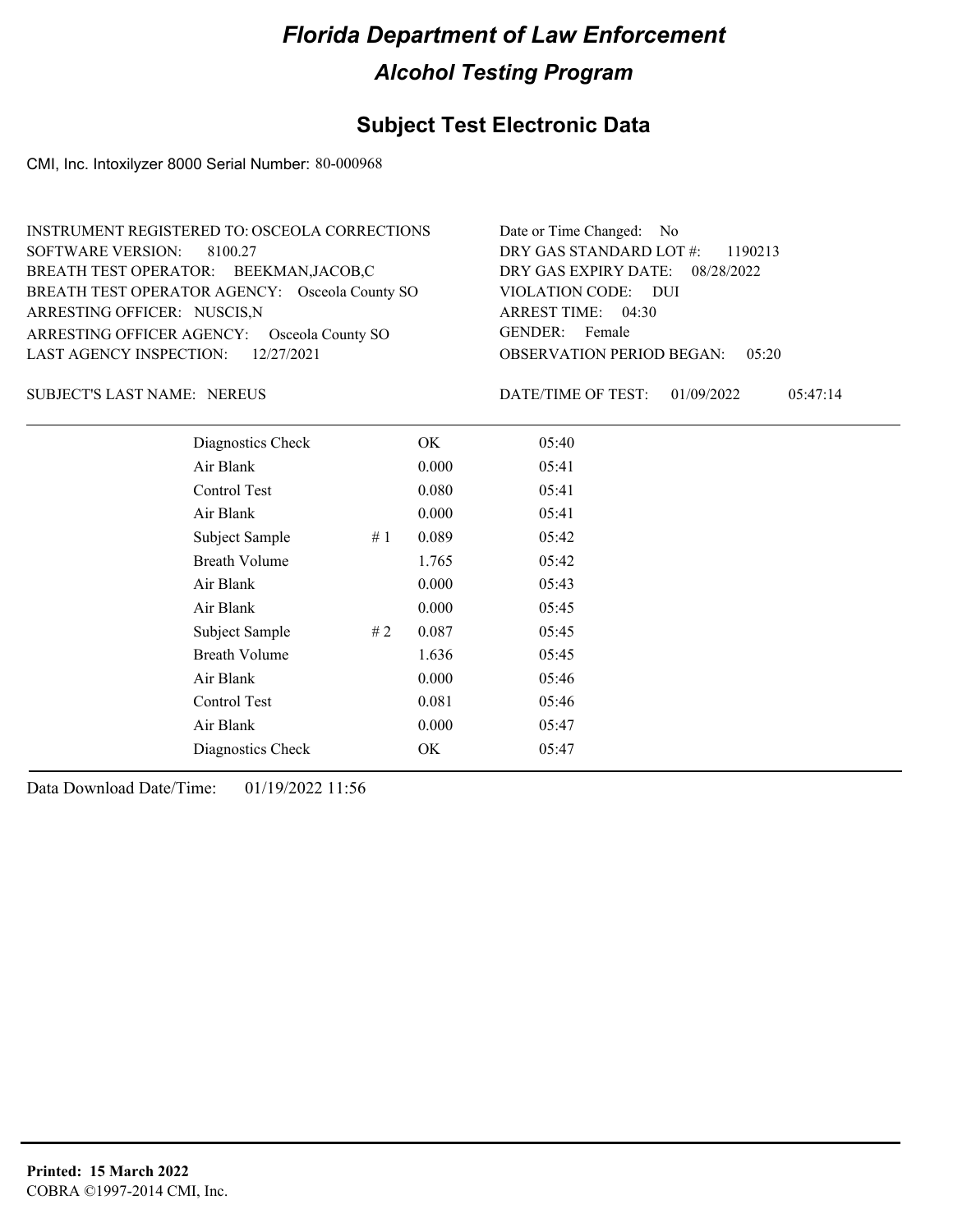### **Subject Test Electronic Data**

CMI, Inc. Intoxilyzer 8000 Serial Number: 80-000968

| INSTRUMENT REGISTERED TO: OSCEOLA CORRECTIONS  | Date or Time Changed: No               |
|------------------------------------------------|----------------------------------------|
| SOFTWARE VERSION: 8100.27                      | DRY GAS STANDARD LOT $\#$ : 1190213    |
| BREATH TEST OPERATOR: WHOBREY, SPENCER, E      | DRY GAS EXPIRY DATE: 08/28/2022        |
| BREATH TEST OPERATOR AGENCY: Osceola County SO | VIOLATION CODE: DUI                    |
| ARRESTING OFFICER: WHOBREY, SPENCER            | ARREST TIME: 01:00                     |
| ARRESTING OFFICER AGENCY: Osceola County SO    | GENDER: Female                         |
| LAST AGENCY INSPECTION: $12/27/2021$           | <b>OBSERVATION PERIOD BEGAN: 01:30</b> |

SUBJECT'S LAST NAME: BERK DATE/TIME OF TEST:

DATE/TIME OF TEST: 01/14/2022 02:06:11

| Diagnostics Check    |       | OK    | 01:51 |                |
|----------------------|-------|-------|-------|----------------|
| Air Blank            |       | 0.000 | 01:51 |                |
| Control Test         |       | 0.081 | 01:52 |                |
| Air Blank            |       | 0.000 | 01:52 |                |
| Subject Sample       | #1    | 0.130 | 01:55 | Volume Not Met |
| <b>Breath Volume</b> |       | 0.195 | 01:55 |                |
| Air Blank            |       | 0.000 | 01:56 |                |
| Air Blank            |       | 0.000 | 01:58 |                |
| Subject Sample       | #2    | 0.134 | 01:59 |                |
| <b>Breath Volume</b> |       | 1.425 | 01:59 |                |
| Air Blank            |       | 0.000 | 02:00 |                |
| Air Blank            |       | 0.000 | 02:02 |                |
| Subject Sample       | # $3$ | 0.128 | 02:04 |                |
| <b>Breath Volume</b> |       | 1.332 | 02:04 |                |
| Air Blank            |       | 0.000 | 02:05 |                |
| Control Test         |       | 0.079 | 02:05 |                |
| Air Blank            |       | 0.000 | 02:06 |                |
| Diagnostics Check    |       | OK    | 02:06 |                |
|                      |       |       |       |                |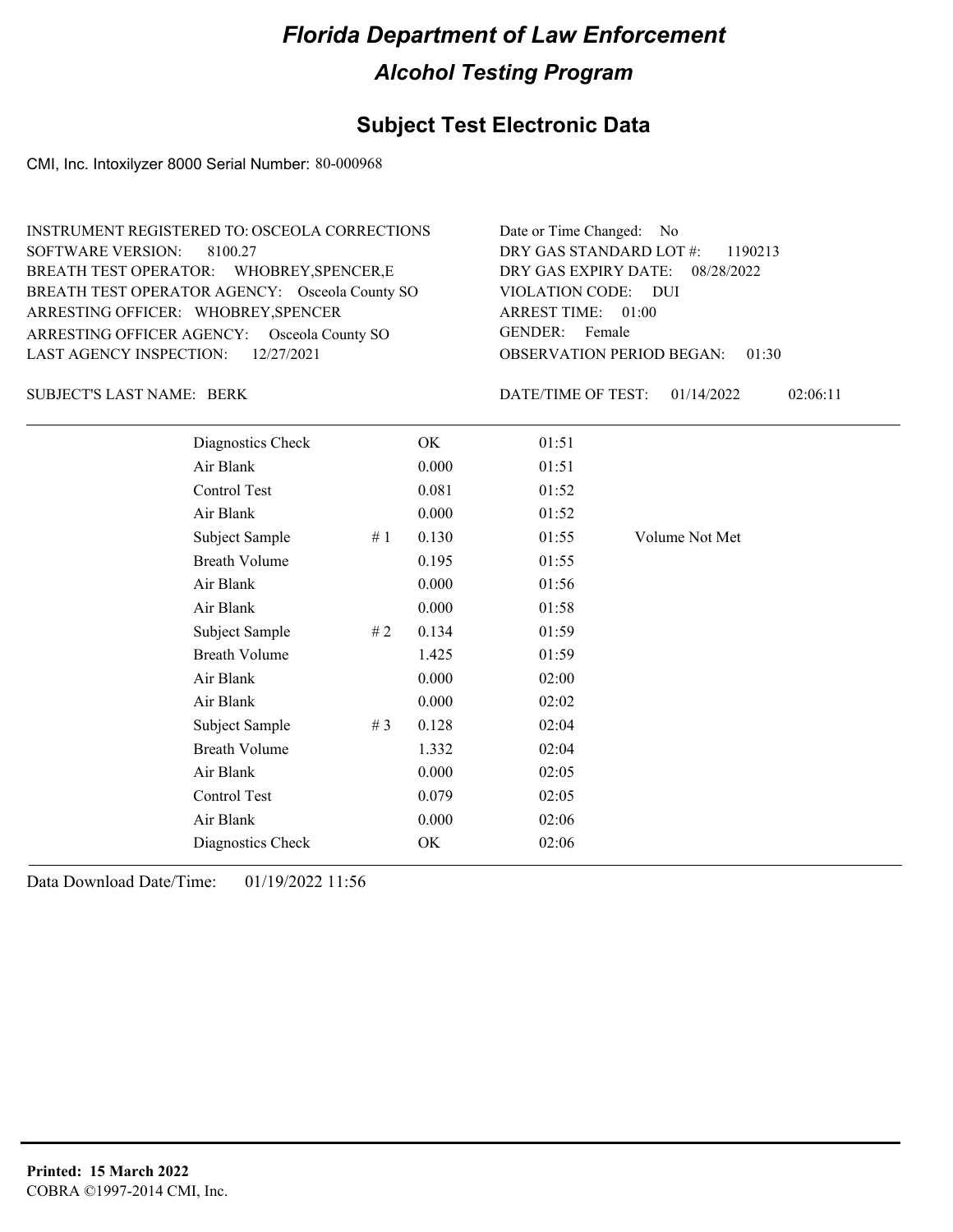### **Subject Test Electronic Data**

CMI, Inc. Intoxilyzer 8000 Serial Number: 80-000995

ARRESTING OFFICER AGENCY: Brevard County SO GENDER: BREATH TEST OPERATOR AGENCY: Brevard County SO VIOLATION CODE: SOFTWARE VERSION: ARRESTING OFFICER: MCLAUGHLIN, BRADLEY BREATH TEST OPERATOR: MCLAUGHLIN,BRADLEY, LAST AGENCY INSPECTION: 12/31/2021 8100.27 INSTRUMENT REGISTERED TO: COCOA BEACH P.D.

OBSERVATION PERIOD BEGAN: 04:27 VIOLATION CODE: DUI ARREST TIME: 04:27 DRY GAS EXPIRY DATE: 07/05/2022 DRY GAS STANDARD LOT #: 14020080A2 Date or Time Changed: No GENDER: Male

ZAVALA LOPEZ SUBJECT'S LAST NAME: DATE/TIME OF TEST:

DATE/TIME OF TEST: 01/01/2022 04:56:43

| Diagnostics Check    |    | OK    | 04:50 |  |
|----------------------|----|-------|-------|--|
| Air Blank            |    | 0.000 | 04:50 |  |
| Control Test         |    | 0.080 | 04:51 |  |
| Air Blank            |    | 0.000 | 04:51 |  |
| Subject Sample       | #1 | 0.089 | 04:52 |  |
| <b>Breath Volume</b> |    | 3.789 | 04:52 |  |
| Air Blank            |    | 0.000 | 04:52 |  |
| Air Blank            |    | 0.000 | 04:54 |  |
| Subject Sample       | #2 | 0.089 | 04:55 |  |
| <b>Breath Volume</b> |    | 3.460 | 04:55 |  |
| Air Blank            |    | 0.000 | 04:55 |  |
| Control Test         |    | 0.080 | 04:56 |  |
| Air Blank            |    | 0.000 | 04:56 |  |
| Diagnostics Check    |    | OK    | 04:56 |  |
|                      |    |       |       |  |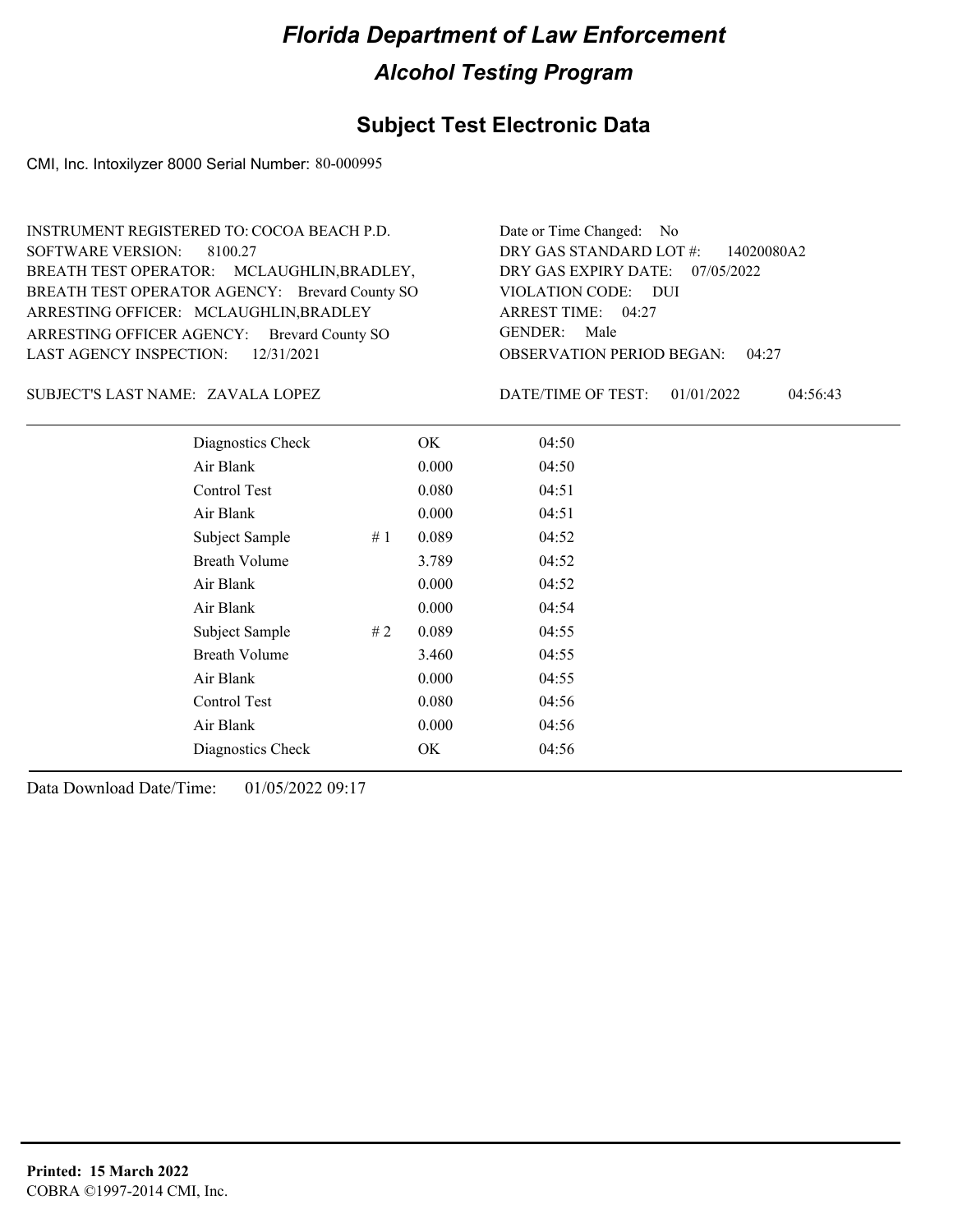### **Subject Test Electronic Data**

CMI, Inc. Intoxilyzer 8000 Serial Number: 80-000995

OBSERVATION PERIOD BEGAN: 02:19 ARRESTING OFFICER AGENCY: Brevard County SO GENDER: BREATH TEST OPERATOR AGENCY: Brevard County SO VIOLATION CODE: SOFTWARE VERSION: VIOLATION CODE: DUI ARREST TIME: 02:19 ARRESTING OFFICER: MCLAUGHLIN, BRADLEY DRY GAS EXPIRY DATE: 07/05/2022 DRY GAS STANDARD LOT #: 14020080A2 BREATH TEST OPERATOR: MCLAUGHLIN,BRADLEY, LAST AGENCY INSPECTION: 12/31/2021 8100.27 INSTRUMENT REGISTERED TO: COCOA BEACH P.D. Date or Time Changed: No GENDER: Male

SUBJECT'S LAST NAME: HARLOW DATE/TIME OF TEST:

DATE/TIME OF TEST: 01/02/2022 02:53:44

| Diagnostics Check    |    | OK    | 02:47 |  |
|----------------------|----|-------|-------|--|
| Air Blank            |    | 0.000 | 02:47 |  |
| Control Test         |    | 0.080 | 02:48 |  |
| Air Blank            |    | 0.000 | 02:48 |  |
| Subject Sample       | #1 | 0.103 | 02:49 |  |
| <b>Breath Volume</b> |    | 2.859 | 02:49 |  |
| Air Blank            |    | 0.000 | 02:49 |  |
| Air Blank            |    | 0.000 | 02:51 |  |
| Subject Sample       | #2 | 0.102 | 02:52 |  |
| <b>Breath Volume</b> |    | 2.707 | 02:52 |  |
| Air Blank            |    | 0.000 | 02:52 |  |
| Control Test         |    | 0.080 | 02:53 |  |
| Air Blank            |    | 0.000 | 02:53 |  |
| Diagnostics Check    |    | OK    | 02:53 |  |
|                      |    |       |       |  |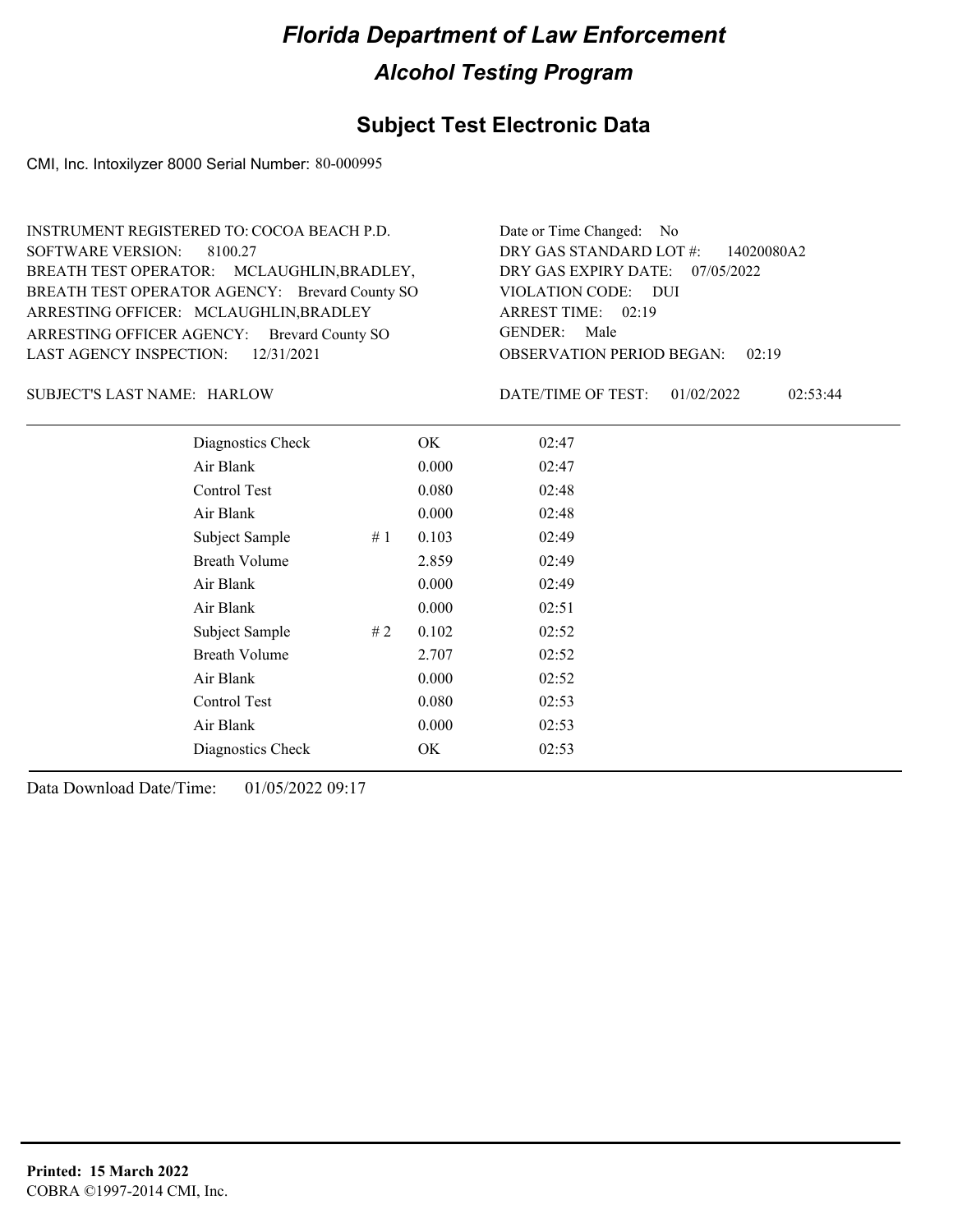### **Subject Test Electronic Data**

CMI, Inc. Intoxilyzer 8000 Serial Number: 80-000995

ARRESTING OFFICER AGENCY: Brevard County SO GENDER: BREATH TEST OPERATOR AGENCY: Brevard County SO VIOLATION CODE: SOFTWARE VERSION: ARRESTING OFFICER: FARRAGHER,THOMAS BREATH TEST OPERATOR: FARRAGHER,THOMAS,J LAST AGENCY INSPECTION: 12/31/2021 8100.27 INSTRUMENT REGISTERED TO: COCOA BEACH P.D.

OBSERVATION PERIOD BEGAN: 02:07 VIOLATION CODE: DUI ARREST TIME: 02:07 DRY GAS EXPIRY DATE: 07/05/2022 DRY GAS STANDARD LOT #: 14020080A2 Date or Time Changed: No GENDER: Male

SUBJECT'S LAST NAME: GORMLEY **Example 20 SOMETA** DATE/TIME OF TEST:

DATE/TIME OF TEST: 01/16/2022 03:20:41

| Diagnostics Check    |    | OK    | 03:06 |                |
|----------------------|----|-------|-------|----------------|
| Air Blank            |    | 0.000 | 03:06 |                |
| Control Test         |    | 0.082 | 03:06 |                |
| Air Blank            |    | 0.000 | 03:07 |                |
| Subject Sample       | #1 | 0.192 | 03:10 | Volume Not Met |
| <b>Breath Volume</b> |    | 0.277 | 03:10 |                |
| Air Blank            |    | 0.000 | 03:11 |                |
| Air Blank            |    | 0.000 | 03:12 |                |
| Subject Sample       | #2 | 0.258 | 03:15 |                |
| <b>Breath Volume</b> |    | 1.265 | 03:15 |                |
| Air Blank            |    | 0.000 | 03:15 |                |
| Air Blank            |    | 0.000 | 03:17 |                |
| Subject Sample       | #3 | 0.244 | 03:19 |                |
| <b>Breath Volume</b> |    | 1.277 | 03:19 |                |
| Air Blank            |    | 0.000 | 03:19 |                |
| Control Test         |    | 0.078 | 03:20 |                |
| Air Blank            |    | 0.000 | 03:20 |                |
| Diagnostics Check    |    | OK    | 03:20 |                |
|                      |    |       |       |                |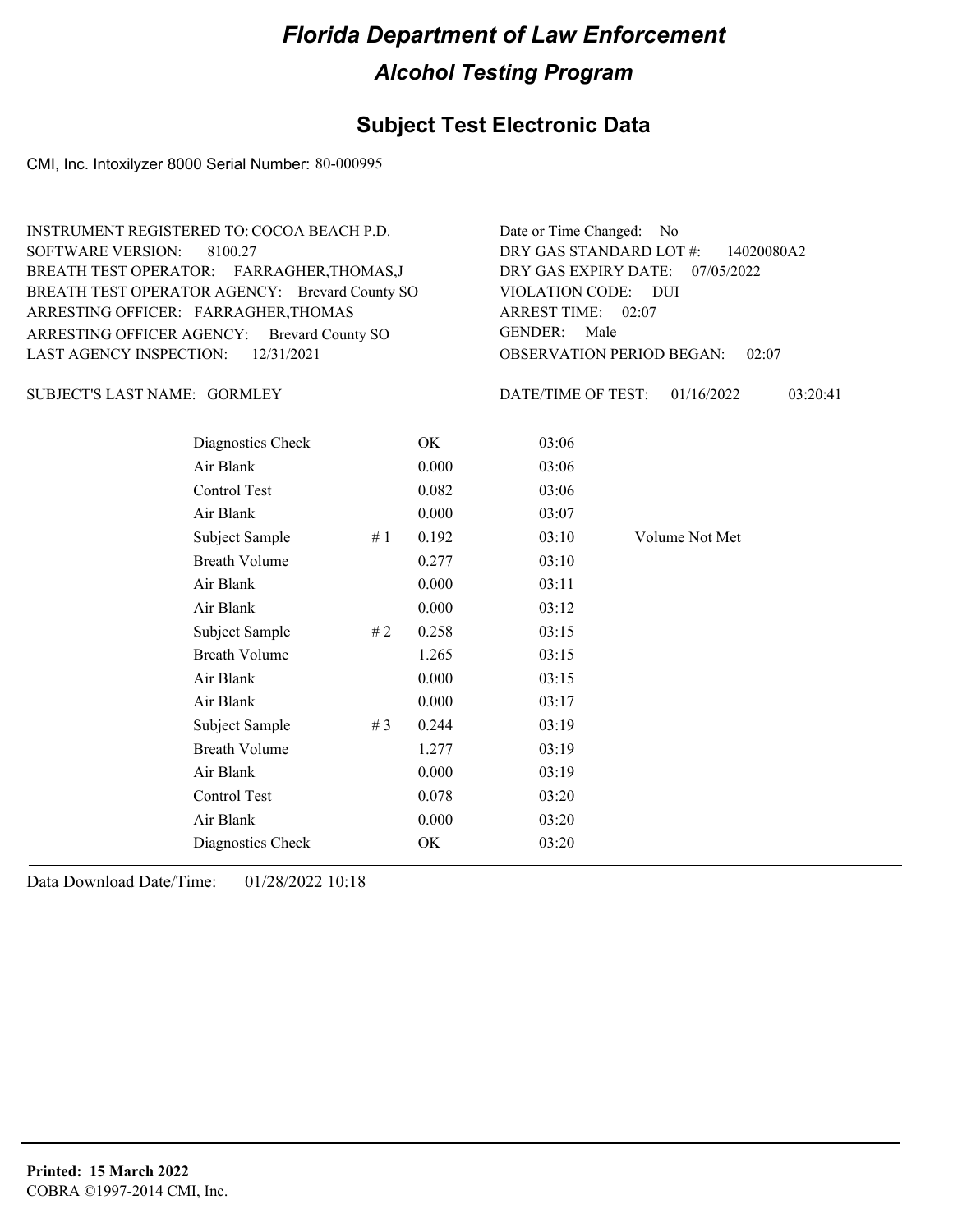### **Subject Test Electronic Data**

CMI, Inc. Intoxilyzer 8000 Serial Number: 80-000995

| INSTRUMENT REGISTERED TO: COCOA BEACH P.D.   | Date or Time Changed: No               |
|----------------------------------------------|----------------------------------------|
| SOFTWARE VERSION: 8100.27                    | DRY GAS STANDARD LOT $\#$ : 14020080A2 |
| BREATH TEST OPERATOR: INGERSOLL, NICHOLAS, F | DRY GAS EXPIRY DATE: 07/05/2022        |
| BREATH TEST OPERATOR AGENCY: Cocoa Beach PD  | VIOLATION CODE: DUI                    |
| ARRESTING OFFICER: STRANGE, BOBBY            | ARREST TIME: 02:55                     |
| ARRESTING OFFICER AGENCY: Cocoa Beach PD     | GENDER: Male                           |
| LAST AGENCY INSPECTION: $12/31/2021$         | <b>OBSERVATION PERIOD BEGAN: 02:55</b> |

#### KOHR SUBJECT'S LAST NAME: DATE/TIME OF TEST:

DATE/TIME OF TEST: 01/16/2022 03:36:11

| Diagnostics Check    |    | OK    | 03:29 |                   |
|----------------------|----|-------|-------|-------------------|
| Air Blank            |    | 0.000 | 03:29 |                   |
| Control Test         |    | 0.081 | 03:29 |                   |
| Air Blank            |    | 0.000 | 03:30 |                   |
| Subject Sample       | #1 | 0.155 | 03:31 |                   |
| <b>Breath Volume</b> |    | 1.531 | 03:31 |                   |
| Air Blank            |    | 0.000 | 03:32 |                   |
| Air Blank            |    | 0.000 | 03:34 |                   |
| Subject Sample       | #2 | 0.162 | 03:35 |                   |
| <b>Breath Volume</b> |    | 2.007 | 03:35 |                   |
| Air Blank            |    | 0.000 | 03:35 |                   |
|                      |    |       | 03:35 | <b>RFI</b> Detect |
| Air Blank            |    | 0.000 | 03:36 |                   |
|                      |    |       |       |                   |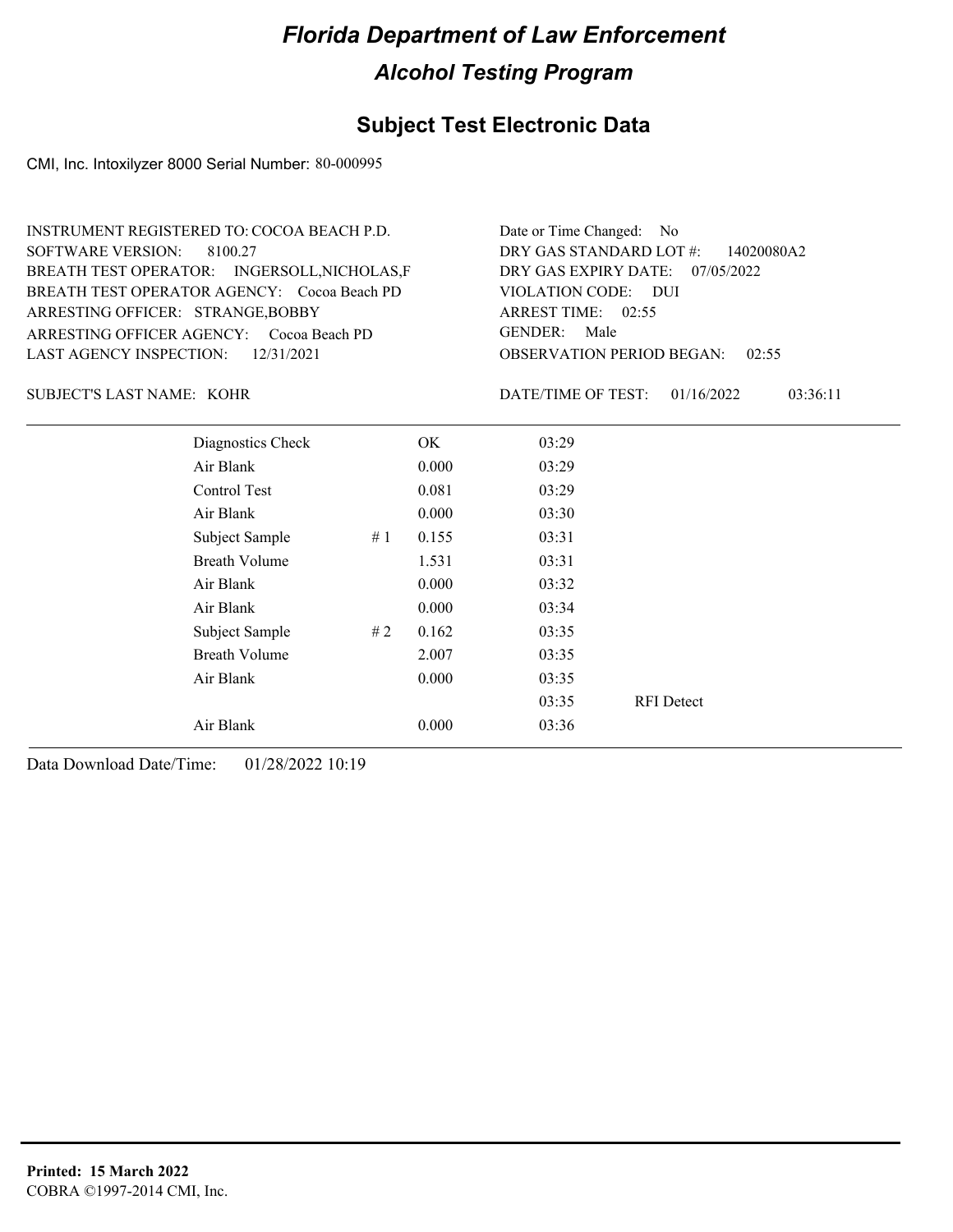### **Subject Test Electronic Data**

CMI, Inc. Intoxilyzer 8000 Serial Number: 80-000995

ARRESTING OFFICER AGENCY: Brevard County SO GENDER: BREATH TEST OPERATOR AGENCY: Brevard County SO VIOLATION CODE: SOFTWARE VERSION: ARRESTING OFFICER: FARRAGHER,THOMAS BREATH TEST OPERATOR: FARRAGHER,THOMAS,J LAST AGENCY INSPECTION: 12/31/2021 8100.27 INSTRUMENT REGISTERED TO: COCOA BEACH P.D.

OBSERVATION PERIOD BEGAN: 03:07 VIOLATION CODE: DUI ARREST TIME: 03:07 DRY GAS EXPIRY DATE: 07/05/2022 DRY GAS STANDARD LOT #: 14020080A2 Date or Time Changed: No GENDER: Male

HELGERUD SUBJECT'S LAST NAME: DATE/TIME OF TEST:

DATE/TIME OF TEST: 01/17/2022 03:46:40

| Diagnostics Check    |    | OK    | 03:40 |
|----------------------|----|-------|-------|
| Air Blank            |    | 0.000 | 03:40 |
| Control Test         |    | 0.082 | 03:40 |
| Air Blank            |    | 0.000 | 03:41 |
| Subject Sample       | #1 | 0.203 | 03:42 |
| <b>Breath Volume</b> |    | 3.246 | 03:42 |
| Air Blank            |    | 0.000 | 03:42 |
| Air Blank            |    | 0.000 | 03:44 |
| Subject Sample       | #2 | 0.193 | 03:45 |
| <b>Breath Volume</b> |    | 1.351 | 03:45 |
| Air Blank            |    | 0.000 | 03:45 |
| Control Test         |    | 0.082 | 03:46 |
| Air Blank            |    | 0.000 | 03:46 |
| Diagnostics Check    |    | OK    | 03:46 |
|                      |    |       |       |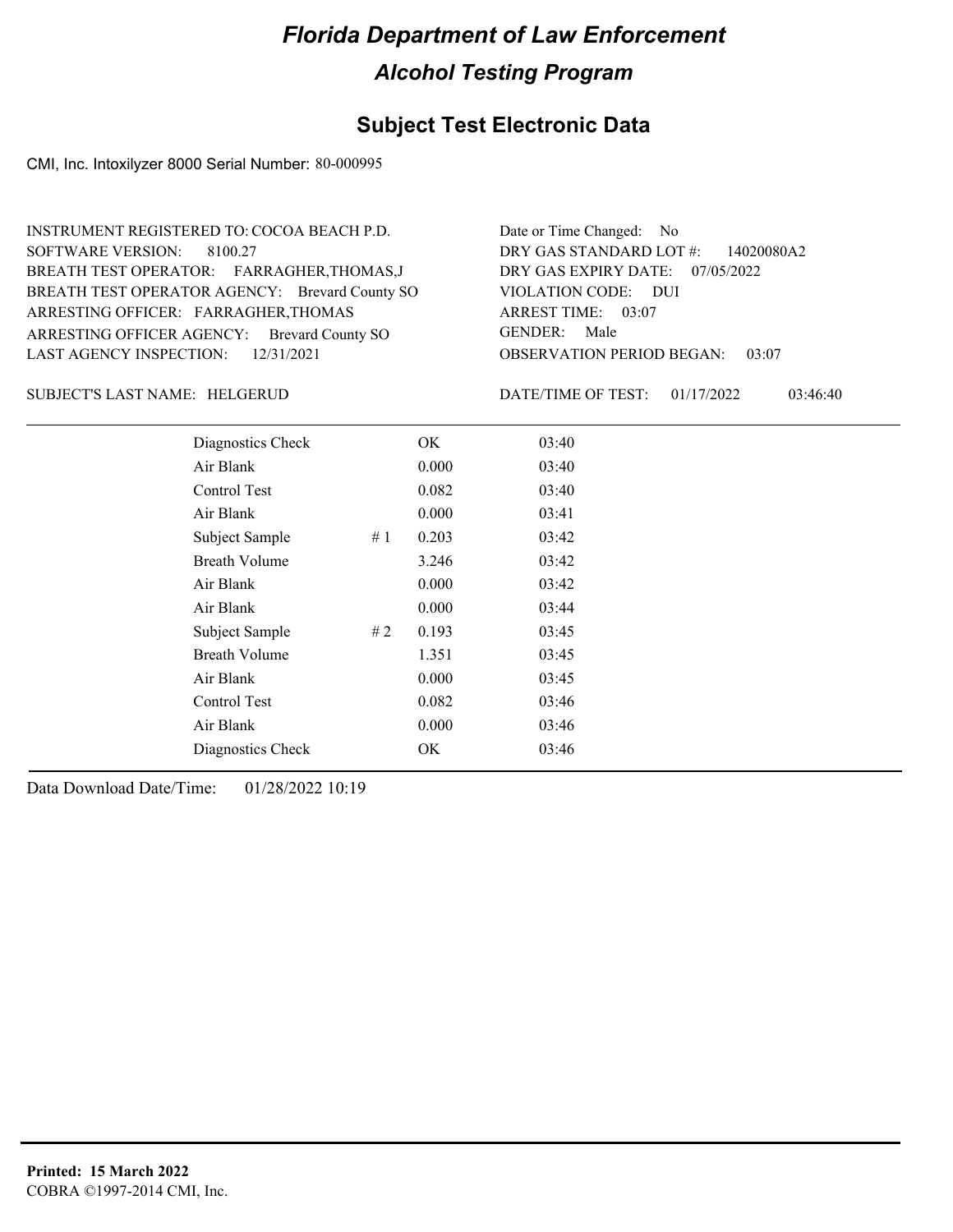### **Subject Test Electronic Data**

CMI, Inc. Intoxilyzer 8000 Serial Number: 80-000995

| <b>INSTRUMENT REGISTERED TO: COCOA BEACH P.D.</b> |                                              |                                 |       | Date or Time Changed: No                                            |                        |  |
|---------------------------------------------------|----------------------------------------------|---------------------------------|-------|---------------------------------------------------------------------|------------------------|--|
| <b>SOFTWARE VERSION:</b><br>8100.27               |                                              |                                 |       | DRY GAS STANDARD LOT #:<br>14020080A2                               |                        |  |
|                                                   | BREATH TEST OPERATOR: EASTMAN, MATTHEW, R    | DRY GAS EXPIRY DATE: 07/05/2022 |       |                                                                     |                        |  |
|                                                   | BREATH TEST OPERATOR AGENCY: Cocoa Beach PD  |                                 |       | VIOLATION CODE: DUI<br>ARREST TIME: 00:55<br><b>GENDER:</b><br>Male |                        |  |
| ARRESTING OFFICER: SADLER, JASON                  |                                              |                                 |       |                                                                     |                        |  |
|                                                   | ARRESTING OFFICER AGENCY: Melbourne Beach PD |                                 |       |                                                                     |                        |  |
| <b>LAST AGENCY INSPECTION:</b>                    | 12/31/2021                                   |                                 |       | <b>OBSERVATION PERIOD BEGAN:</b><br>03:40                           |                        |  |
| SUBJECT'S LAST NAME: MCELROY                      |                                              |                                 |       | DATE/TIME OF TEST:                                                  | 01/20/2022<br>04:37:23 |  |
|                                                   | Diagnostics Check                            |                                 | OK.   | 04:34                                                               |                        |  |
|                                                   | Air Blank                                    |                                 | 0.000 | 04:34                                                               |                        |  |
|                                                   | Control Test                                 |                                 | 0.081 | 04:34                                                               |                        |  |
|                                                   | Air Blank                                    |                                 | 0.000 | 04:35                                                               |                        |  |
|                                                   | Subject Sample                               | #1                              | 0.121 | 04:35                                                               |                        |  |
|                                                   | <b>Breath Volume</b>                         |                                 | 2.320 | 04:35                                                               |                        |  |
|                                                   | Air Blank                                    |                                 |       | 04:36                                                               | Purge Fail             |  |
|                                                   | Air Blank                                    |                                 |       | 04:37                                                               | Purge Fail             |  |
|                                                   |                                              |                                 |       |                                                                     |                        |  |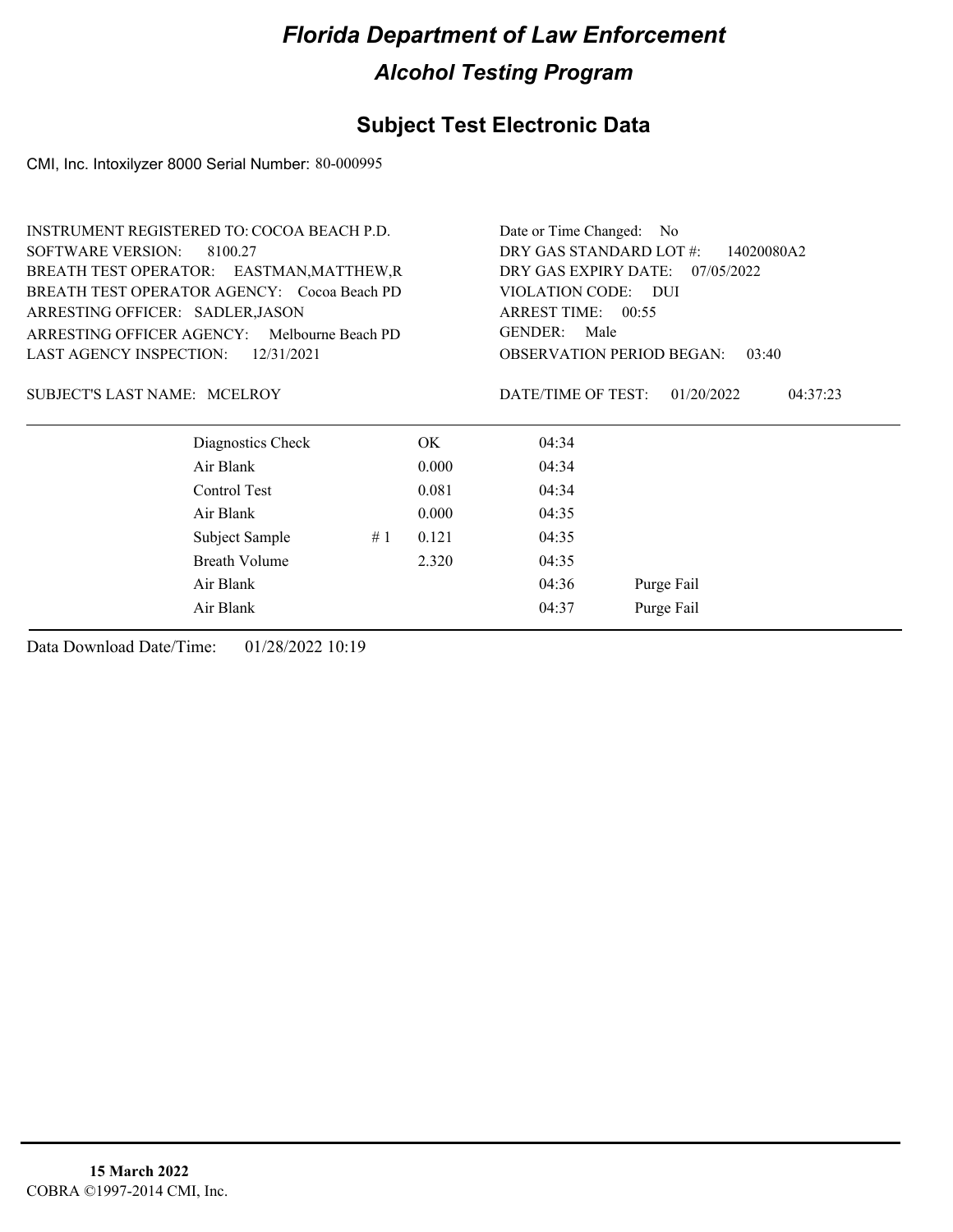### **Subject Test Electronic Data**

CMI, Inc. Intoxilyzer 8000 Serial Number: 80-000995

| <b>INSTRUMENT REGISTERED TO: COCOA BEACH P.D.</b> | Date or Time Changed: No                     |  |  |
|---------------------------------------------------|----------------------------------------------|--|--|
| SOFTWARE VERSION:<br>8100.27                      | DRY GAS STANDARD LOT #:<br>14020080A2        |  |  |
| BREATH TEST OPERATOR: EASTMAN, MATTHEW, R         | DRY GAS EXPIRY DATE:<br>07/05/2022           |  |  |
| BREATH TEST OPERATOR AGENCY: Cocoa Beach PD       | VIOLATION CODE: DUI                          |  |  |
| ARRESTING OFFICER: SADLER, JASON                  | ARREST TIME: $00:55$                         |  |  |
| ARRESTING OFFICER AGENCY: Melbourne Beach PD      | <b>GENDER:</b><br>Male                       |  |  |
| LAST AGENCY INSPECTION:<br>12/31/2021             | <b>OBSERVATION PERIOD BEGAN:</b><br>03:40    |  |  |
| SUBJECT'S LAST NAME: MCELROY                      | DATE/TIME OF TEST:<br>01/20/2022<br>04:48:49 |  |  |
| Diagnostics Check<br>OK.                          | 04:47                                        |  |  |
| Air Blank<br>0.000                                | 04:47                                        |  |  |
| Control Test<br>0.063                             | Control Outside Tolerance<br>04:48           |  |  |
| Air Blank<br>0.000                                | 04:48                                        |  |  |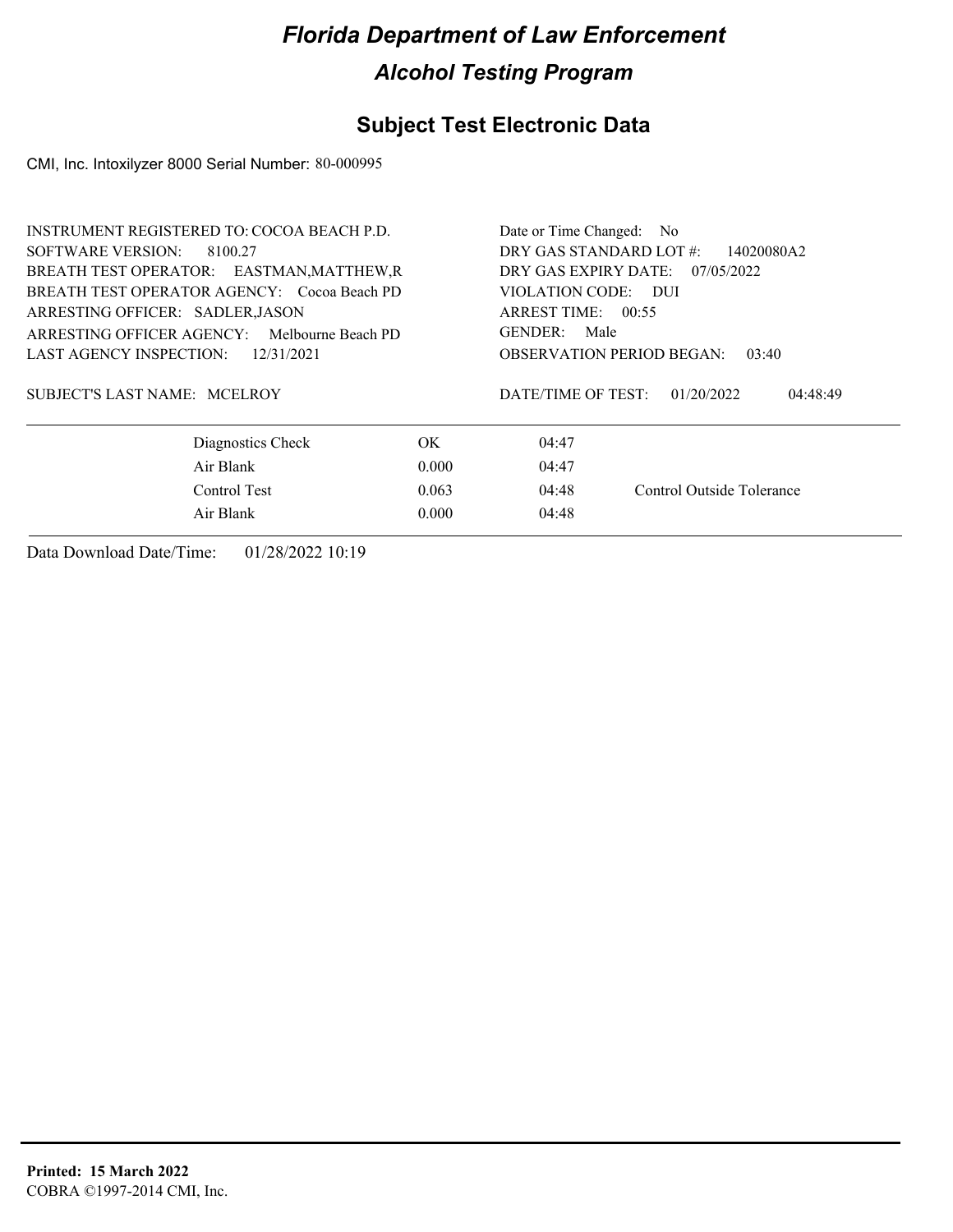### **Subject Test Electronic Data**

CMI, Inc. Intoxilyzer 8000 Serial Number: 80-000995

| INSTRUMENT REGISTERED TO: COCOA BEACH P.D.  | Date or Time Changed: No               |
|---------------------------------------------|----------------------------------------|
| SOFTWARE VERSION: 8100.27                   | DRY GAS STANDARD LOT #: 29821080A3     |
| BREATH TEST OPERATOR: SMITH, JOSEPH, A      | DRY GAS EXPIRY DATE: $12/05/2023$      |
| BREATH TEST OPERATOR AGENCY: Cocoa Beach PD | VIOLATION CODE: OTHER                  |
| ARRESTING OFFICER: SMITH, JOSEPH            | ARREST TIME: $15:00$                   |
| ARRESTING OFFICER AGENCY: Cocoa Beach PD    | GENDER: Male                           |
| LAST AGENCY INSPECTION: 12/31/2021          | <b>OBSERVATION PERIOD BEGAN: 15:00</b> |

SUBJECT'S LAST NAME: SMITH **Example 2018** DATE/TIME OF TEST:

DATE/TIME OF TEST: 01/20/2022 15:35:20

| Diagnostics Check    |    | OK    | 15:29 |
|----------------------|----|-------|-------|
| Air Blank            |    | 0.000 | 15:29 |
| Control Test         |    | 0.077 | 15:30 |
| Air Blank            |    | 0.000 | 15:30 |
| Subject Sample       | #1 | 0.000 | 15:31 |
| <b>Breath Volume</b> |    | 1.902 | 15:31 |
| Air Blank            |    | 0.000 | 15:31 |
| Air Blank            |    | 0.000 | 15:33 |
| Subject Sample       | #2 | 0.000 | 15:33 |
| <b>Breath Volume</b> |    | 2.250 | 15:33 |
| Air Blank            |    | 0.000 | 15:34 |
| Control Test         |    | 0.076 | 15:34 |
| Air Blank            |    | 0.000 | 15:35 |
| Diagnostics Check    |    | OK    | 15:35 |
|                      |    |       |       |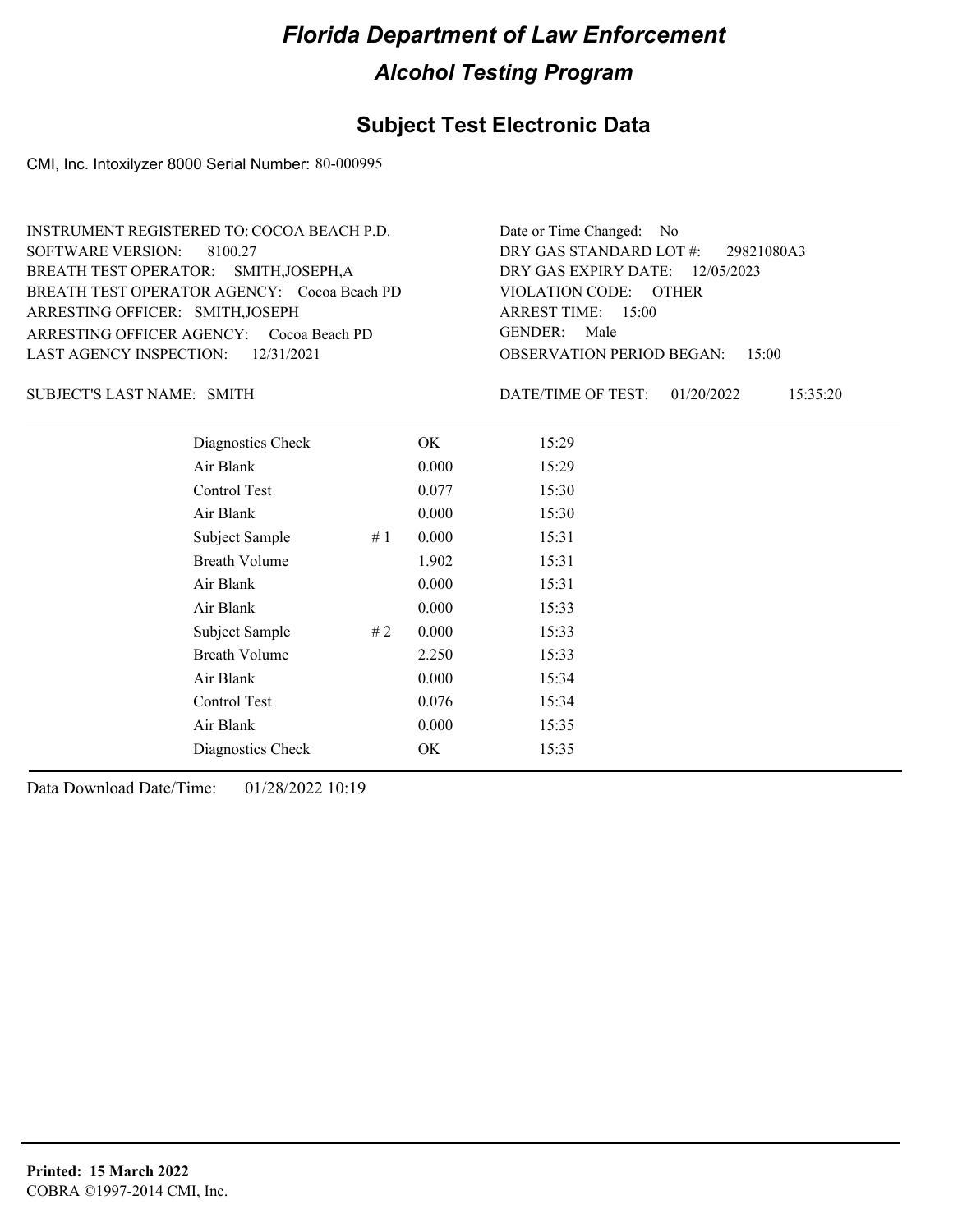### **Subject Test Electronic Data**

CMI, Inc. Intoxilyzer 8000 Serial Number: 80-000995

| INSTRUMENT REGISTERED TO: COCOA BEACH P.D.     | Date or Time Changed: No               |
|------------------------------------------------|----------------------------------------|
| SOFTWARE VERSION: 8100.27                      | DRY GAS STANDARD LOT #: 29821080A3     |
| BREATH TEST OPERATOR: FARRAGHER, THOMAS, J     | DRY GAS EXPIRY DATE: 12/05/2023        |
| BREATH TEST OPERATOR AGENCY: Brevard County SO | VIOLATION CODE: DUI                    |
| ARRESTING OFFICER: FARRAGHER, THOMAS           | ARREST TIME: 03:08                     |
| ARRESTING OFFICER AGENCY: Brevard County SO    | GENDER: Male                           |
| LAST AGENCY INSPECTION: 12/31/2021             | <b>OBSERVATION PERIOD BEGAN: 03:08</b> |
|                                                |                                        |

SUBJECT'S LAST NAME: BIRCHELL DATE/TIME OF TEST:

DATE/TIME OF TEST: 01/21/2022 03:50:53

| Diagnostics Check    |    | OK.   | 03:44 |                           |
|----------------------|----|-------|-------|---------------------------|
| Air Blank            |    | 0.000 | 03:44 |                           |
| Control Test         |    | 0.076 | 03:45 |                           |
| Air Blank            |    | 0.000 | 03:45 |                           |
| Subject Sample       | #1 | 0.201 | 03:46 |                           |
| <b>Breath Volume</b> |    | 2.804 | 03:46 |                           |
| Air Blank            |    | 0.000 | 03:47 |                           |
| Air Blank            |    | 0.000 | 03:48 |                           |
| Subject Sample       | #2 | 0.186 | 03:49 |                           |
| <b>Breath Volume</b> |    | 1.410 | 03:49 |                           |
| Air Blank            |    | 0.000 | 03:49 |                           |
| Control Test         |    | 0.074 | 03:50 | Control Outside Tolerance |
| Air Blank            |    | 0.000 | 03:50 |                           |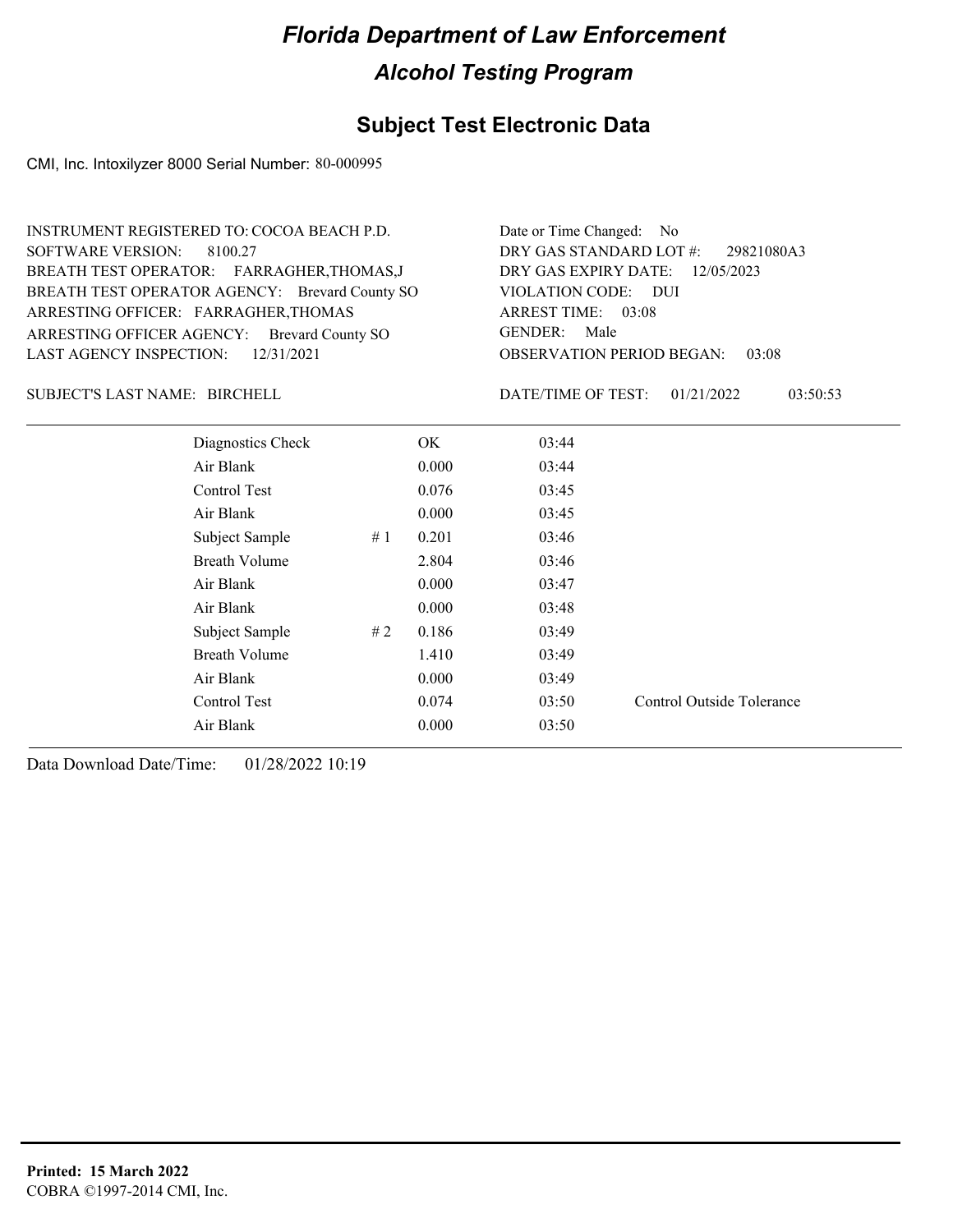### **Subject Test Electronic Data**

CMI, Inc. Intoxilyzer 8000 Serial Number: 80-000995

| <b>INSTRUMENT REGISTERED TO: COCOA BEACH P.D.</b><br><b>SOFTWARE VERSION:</b><br>8100.27<br>BREATH TEST OPERATOR: FARRAGHER, THOMAS, J<br>BREATH TEST OPERATOR AGENCY: Brevard County SO<br>ARRESTING OFFICER: FARRAGHER, THOMAS<br>ARRESTING OFFICER AGENCY:<br><b>Brevard County SO</b><br><b>LAST AGENCY INSPECTION:</b><br>12/31/2021 |                   |    | Date or Time Changed: No<br>DRY GAS STANDARD LOT #:<br>29821080A3<br>DRY GAS EXPIRY DATE:<br>12/05/2023<br>VIOLATION CODE:<br>- DUI<br>ARREST TIME: 03:08<br><b>GENDER:</b><br>Male<br><b>OBSERVATION PERIOD BEGAN:</b><br>03:08 |                    |            |          |
|-------------------------------------------------------------------------------------------------------------------------------------------------------------------------------------------------------------------------------------------------------------------------------------------------------------------------------------------|-------------------|----|----------------------------------------------------------------------------------------------------------------------------------------------------------------------------------------------------------------------------------|--------------------|------------|----------|
| SUBJECT'S LAST NAME: BIRCHELL                                                                                                                                                                                                                                                                                                             |                   |    |                                                                                                                                                                                                                                  | DATE/TIME OF TEST: | 01/21/2022 | 03:58:52 |
|                                                                                                                                                                                                                                                                                                                                           | Diagnostics Check |    | OK.                                                                                                                                                                                                                              | 03:52              |            |          |
|                                                                                                                                                                                                                                                                                                                                           | Air Blank         |    | 0.000                                                                                                                                                                                                                            | 03:53              |            |          |
|                                                                                                                                                                                                                                                                                                                                           | Control Test      |    | 0.077                                                                                                                                                                                                                            | 03:53              |            |          |
|                                                                                                                                                                                                                                                                                                                                           | Air Blank         |    | 0.000                                                                                                                                                                                                                            | 03:53              |            |          |
|                                                                                                                                                                                                                                                                                                                                           | Subject Sample    | #1 | 0.188                                                                                                                                                                                                                            | 03:54              |            |          |
|                                                                                                                                                                                                                                                                                                                                           | Breath Volume     |    | 1.421                                                                                                                                                                                                                            | 03:54              |            |          |
|                                                                                                                                                                                                                                                                                                                                           | Air Blank         |    | 0.000                                                                                                                                                                                                                            | 03:55              |            |          |

Air Blank 03:58 RFI Detect

Air Blank 0.000 03:57 Subject Sample # 2 0.204 03:58 Breath Volume 1.296 03:58

Air Blank 0.000 03:58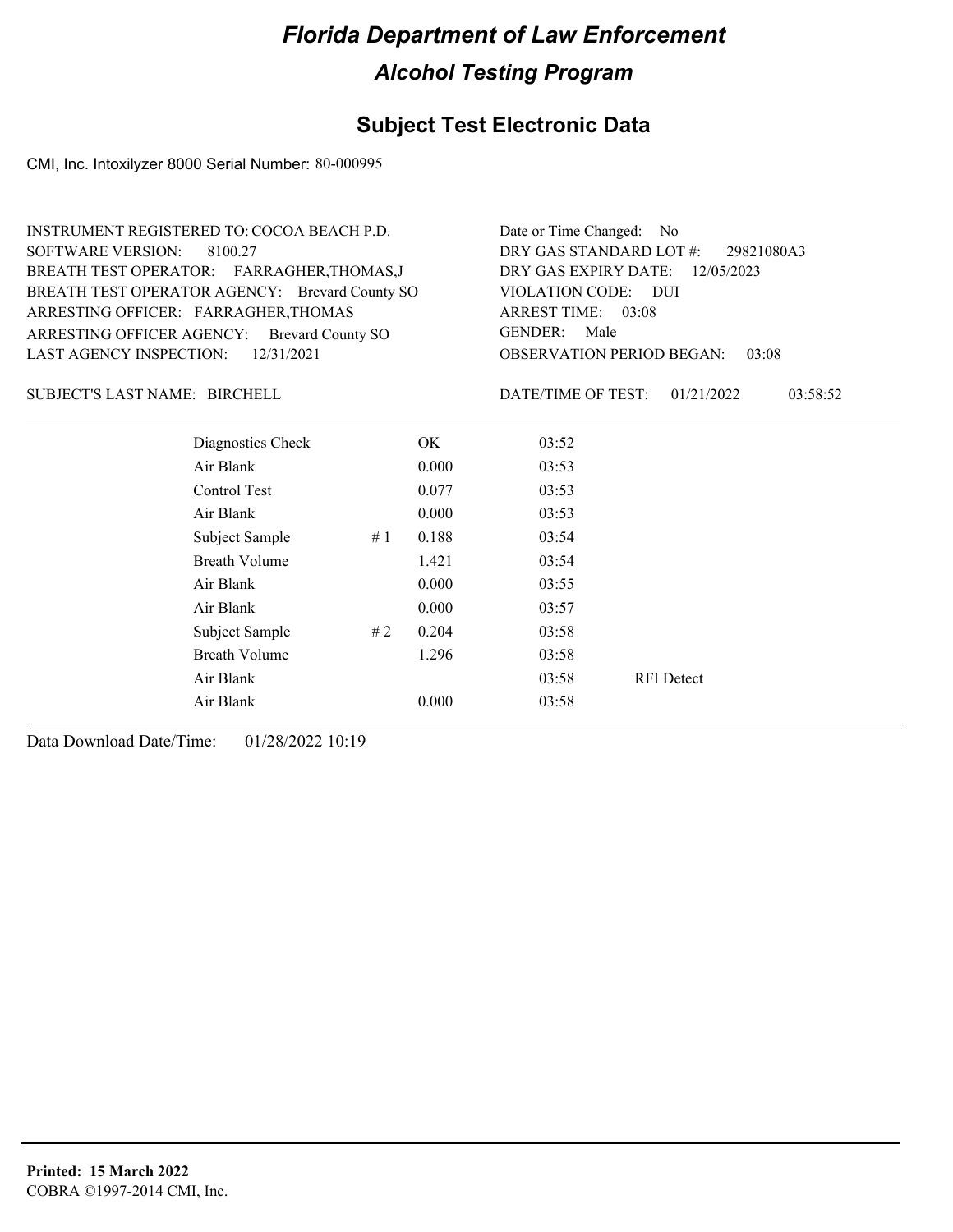### **Subject Test Electronic Data**

CMI, Inc. Intoxilyzer 8000 Serial Number: 80-000995

| <b>INSTRUMENT REGISTERED TO: COCOA BEACH P.D.</b> | Date or Time Changed: No              |                        |                                           |          |  |
|---------------------------------------------------|---------------------------------------|------------------------|-------------------------------------------|----------|--|
| <b>SOFTWARE VERSION:</b><br>8100.27               | DRY GAS STANDARD LOT #:<br>29821080A3 |                        |                                           |          |  |
| BREATH TEST OPERATOR: FARRAGHER, THOMAS, J        | DRY GAS EXPIRY DATE:<br>12/05/2023    |                        |                                           |          |  |
| BREATH TEST OPERATOR AGENCY: Brevard County SO    |                                       | VIOLATION CODE: DUI    |                                           |          |  |
| ARRESTING OFFICER: FARRAGHER, THOMAS              |                                       | ARREST TIME: 03:08     |                                           |          |  |
| ARRESTING OFFICER AGENCY: Brevard County SO       |                                       | <b>GENDER:</b><br>Male |                                           |          |  |
| <b>LAST AGENCY INSPECTION:</b><br>12/31/2021      |                                       |                        | <b>OBSERVATION PERIOD BEGAN:</b><br>03:08 |          |  |
| SUBJECT'S LAST NAME: BIRCHELL                     |                                       | DATE/TIME OF TEST:     | 01/21/2022                                | 04:16:54 |  |
| Diagnostics Check                                 | OK.                                   | 04:13                  |                                           |          |  |
| Air Blank                                         | 0.000                                 | 04:14                  |                                           |          |  |
| Control Test                                      | 0.077                                 | 04:14                  |                                           |          |  |
| Air Blank                                         | 0.000                                 | 04:15                  |                                           |          |  |
| Subject Sample                                    | #1                                    | 04:15                  | RFI Detect                                |          |  |
| Breath Volume                                     | 0.000                                 | 04:15                  |                                           |          |  |
| Air Blank                                         | 0.000                                 | 04:16                  |                                           |          |  |
| Control Test                                      | 0.079                                 | 04:16                  |                                           |          |  |
| Air Blank                                         | 0.000                                 | 04:16                  |                                           |          |  |
| Diagnostics Check                                 | OK                                    | 04:16                  |                                           |          |  |